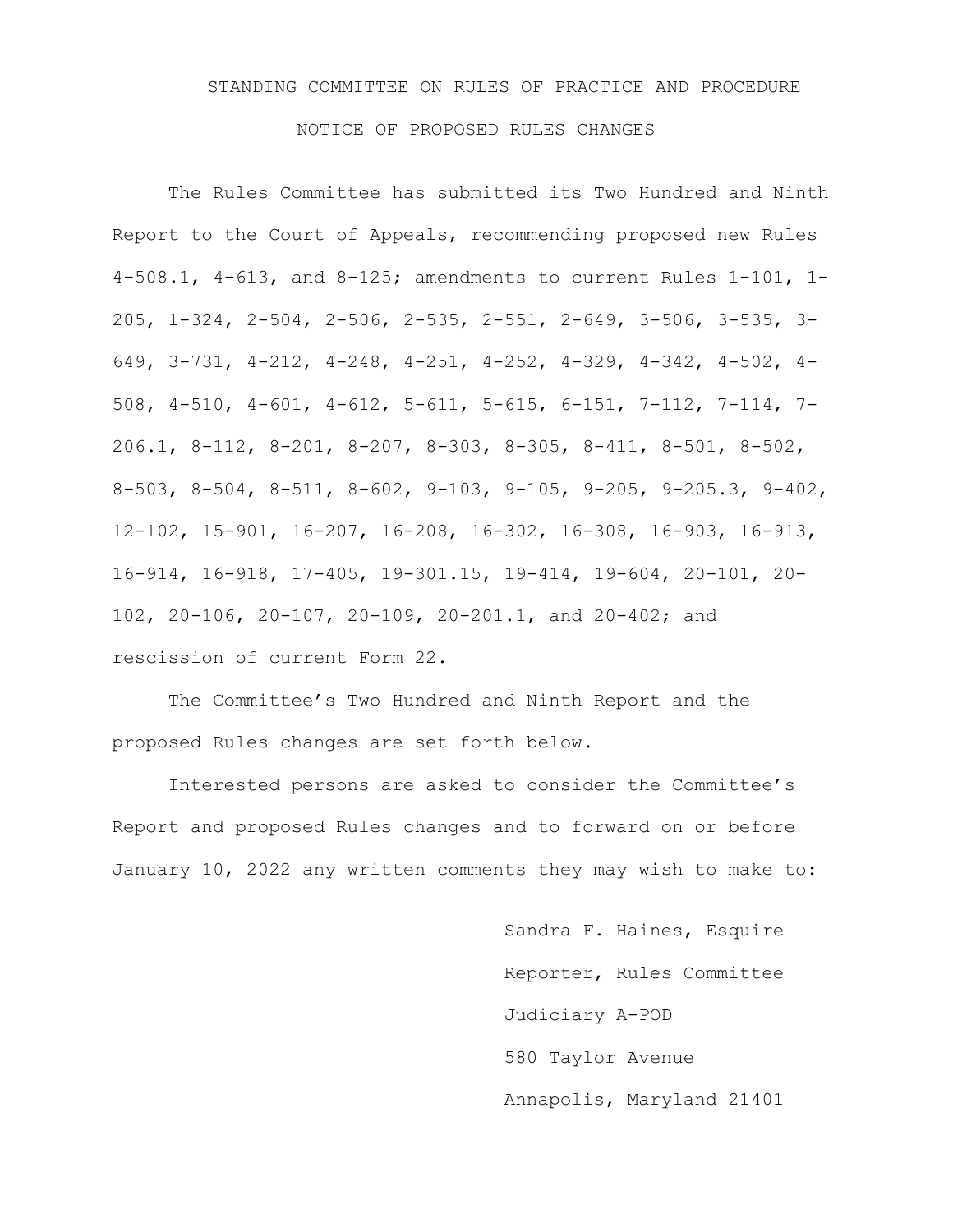Suzanne Johnson Clerk Court of Appeals of Maryland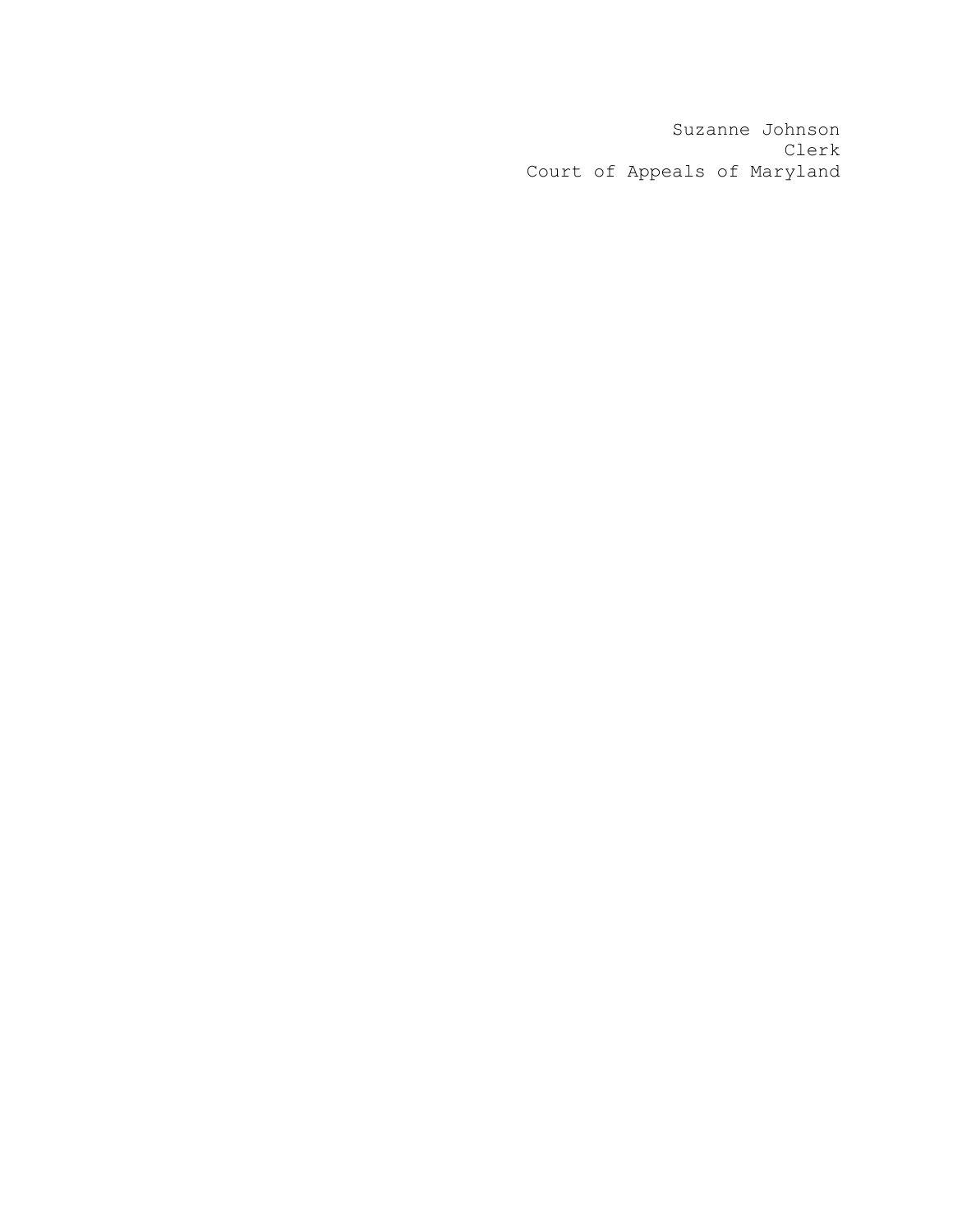#### **THE COURT OF APPEALS OF MARYLAND STANDING COMMITTEE ON RULES OF PRACTICE AND PROCEDURE**

**Hon. ALAN M. WILNER, Chair SANDRA F. HAINES, Reporter COLBY L. SCHMIDT, Deputy Reporter HEATHER COBUN, Assistant Reporter MEREDITH A. DRUMMOND, Assistant Reporter** **Judiciary A-POD 580 Taylor Avenue Annapolis, Maryland 21401 (410) 260-3630 FAX: (410) 260-3631**

December 10, 2021

The Honorable Joseph M. Getty, Chief Judge The Honorable Robert N. McDonald The Honorable Shirley M. Watts The Honorable Michele D. Hotten The Honorable Brynja M. Booth The Honorable Jonathan Biran The Honorable Steven B. Gould, Judges

> The Court of Appeals of Maryland Robert C. Murphy Courts of Appeal Building Annapolis, Maryland 21401

Your Honors:

The Rules Committee submits this, its Two Hundred and Ninth Report and recommends that the Court adopt the new Rules and amendments to existing Rules transmitted with this Report. The Report consists of nine categories of proposed changes and one informational item.

#### **Category One: Attorney Trust Accounts**

# Rules 19-414, 19-301.15, and 19-604

Category One consists of proposed new Rule 19-414 and conforming amendments to Rules 19-301.15 and 19-604. The intent of these changes is:

(1) to end the practice of attorneys transferring to the Client Protection Fund ("CPF") funds that had been placed in attorney escrow accounts pursuant to Rule 19-404 or its predecessors and, after three years, remained undistributed because the attorney was unable either to identify or to locate the beneficial owners entitled to the funds or because that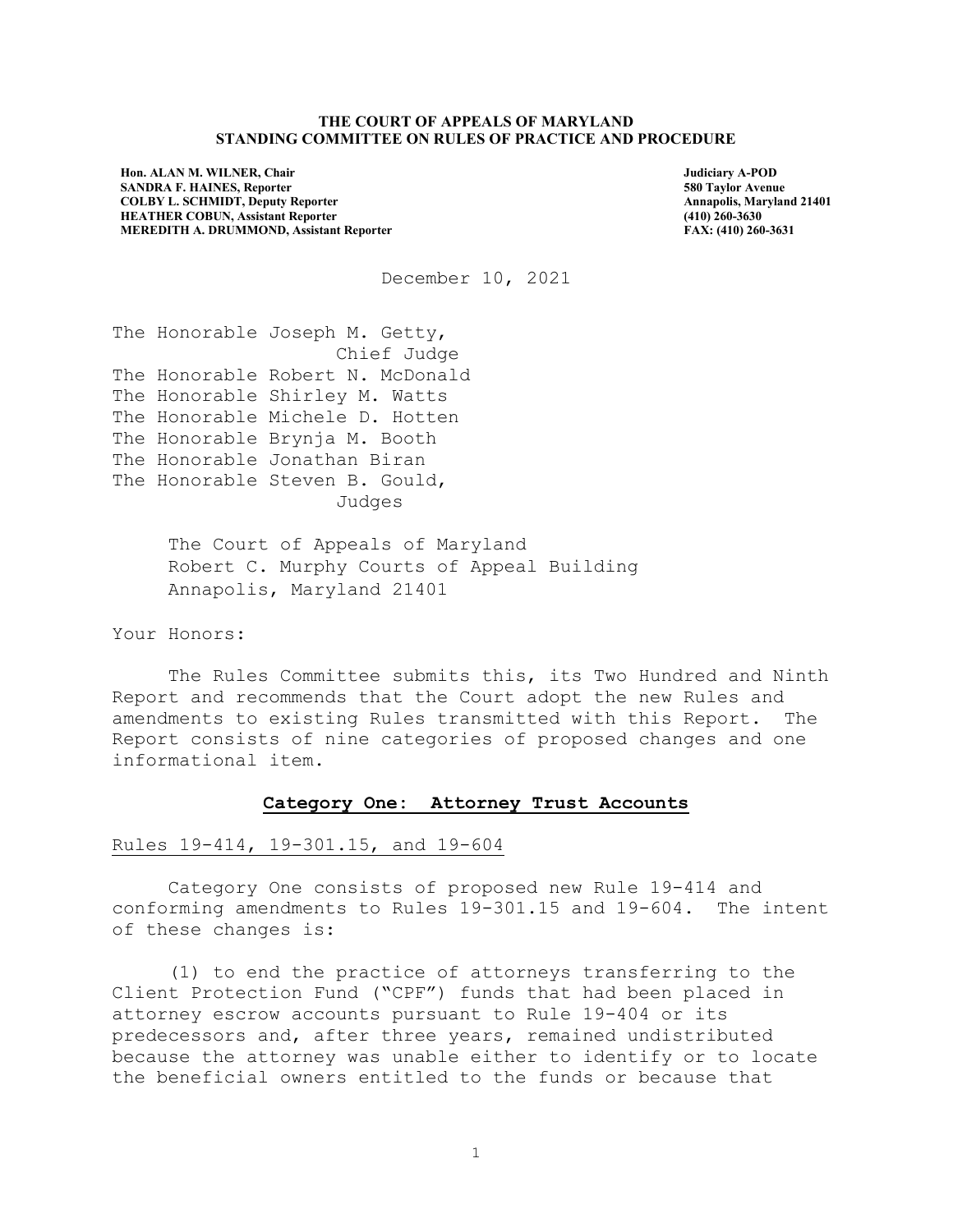person affirmatively declined in writing to accept the funds other than because of a dispute as to the amount owed;

(2) to give general guidance to attorneys in how properly to deal with that situation and to instruct that such presumptively abandoned funds be transferred to the abandoned property division of the State Comptroller's Office pursuant to Code, Commercial Law Article ("CL"), §§ 17-310 and 17-312; and

(3) to require CPF to transfer the attorney trust funds it is holding to the abandoned property division of the State Comptroller's Office pursuant to those sections of the Code.

The development of Rules to achieve those objectives was requested by the Court. The Committee's response is principally in new Rule 19-414.

Section (b) of that Rule and the Committee note that follows it provide the guidance recommended by the Committee. The text of section (b) defines when escrowed trust funds may be declared presumptively abandoned – if, after three years from the date the funds were deposited by the attorney pursuant to Rule 19-404, the attorney is unable to determine the identity or location of the beneficial owner entitled to the funds *after having made reasonable efforts to do so* or that person has affirmatively declined in writing to accept the funds, other than because of a dispute as to the amount owed. The real guidance is in the Committee note that follows, which sets forth the kinds of actions, depending on the circumstances, that would qualify as "reasonable efforts."

The Committee note observes that CL § 17-306, which defines when intangible personal property held in a fiduciary capacity may be presumed abandoned for purposes of the Maryland Uniform Disposition of Abandoned Property Act, is textually different from the definition proposed in Rule 19-414 (b), but that the specifics of the statutory definition would not likely apply factually to attorney trust accounts. The two definitions are substantively the same, however, and the Comptroller's Office has advised the Committee that it would accept transfers that comply with Rule 19-414 (b).

Section (c) instructs attorneys, upon finding a presumed abandonment, to transfer the funds to the Comptroller in the manner provided in CL §§ 17-310 and 17-312. Those sections require that an annual report containing the information specified in § 17-310(b) and (c) be filed by October 31 with

<sup>2</sup>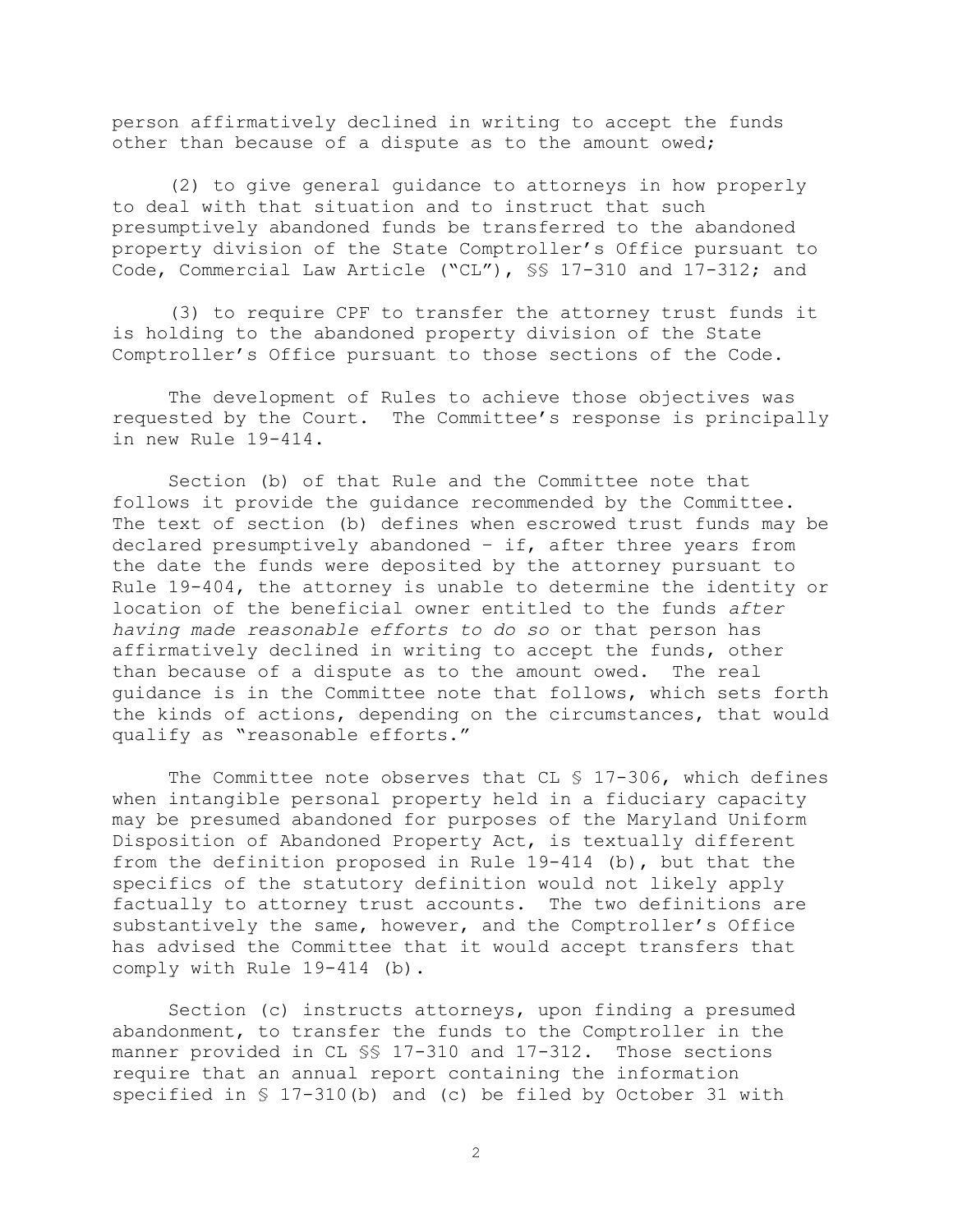respect to abandoned funds held during the period from July 1 of the preceding year to June 30 of the reporting year.

Section (d) requires CPF, on or before October 31, 2022, to prepare the reports required by CL § 17-310 and transmit them, together with all attorney trust account funds received on or prior to that date that have not been paid to beneficial owners and all non-IOLTA interest thereon, to the Comptroller in accordance with CL §§ 17-310 and 17-312. CPF estimates that it is presently holding approximately \$5 million of such funds.

Section (e) requires that the first reports by attorneys also be filed with the Comptroller by October 31, 2022 and include all trust funds that qualify as abandoned as of June 30, 2022.

A cross reference to Rule 19-414 is added to Rule 19- 301.15, the ethical Rule dealing with safekeeping property.

The amendment to Rule 19-604 is a conforming one, to make clear that the authority of CPF to receive and distribute funds under subsection (a)(2) of the Rule does not include abandoned attorney trust funds.

There is one circumstance that the Committee became aware of that the Court may wish to take into account in considering Rule 19-414, if it has not already done so. The attorney trust funds currently held by attorneys or CPF are deposited in IOLTA accounts. The interest earned on those accounts is paid to the Maryland Legal Services Corporation ("Legal Services") pursuant to Code, Business Occupations and Professions Article, § 10-303 and Human Services Article, § 11-402.

Upon the transfer of the trust account funds by the attorneys or CPF, there likely will be some accrued interest not yet paid to Legal Services. If that interest can be broken out and identified as IOLTA interest, the Comptroller's Office has advised the Committee that it will transfer that interest to Legal Services. But the Comptroller's Office has advised the Committee that it cannot otherwise segregate the money it will get from attorneys or CPF into IOLTA accounts. The consequence is that Legal Services would lose any future interest that it is now getting from the trust funds held by the attorneys or CPF.

The Comptroller distributes \$8 million each year to Legal Services pursuant to CL § 17-317. That amount was increased by the Legislature from \$2 million in 2021. The Comptroller's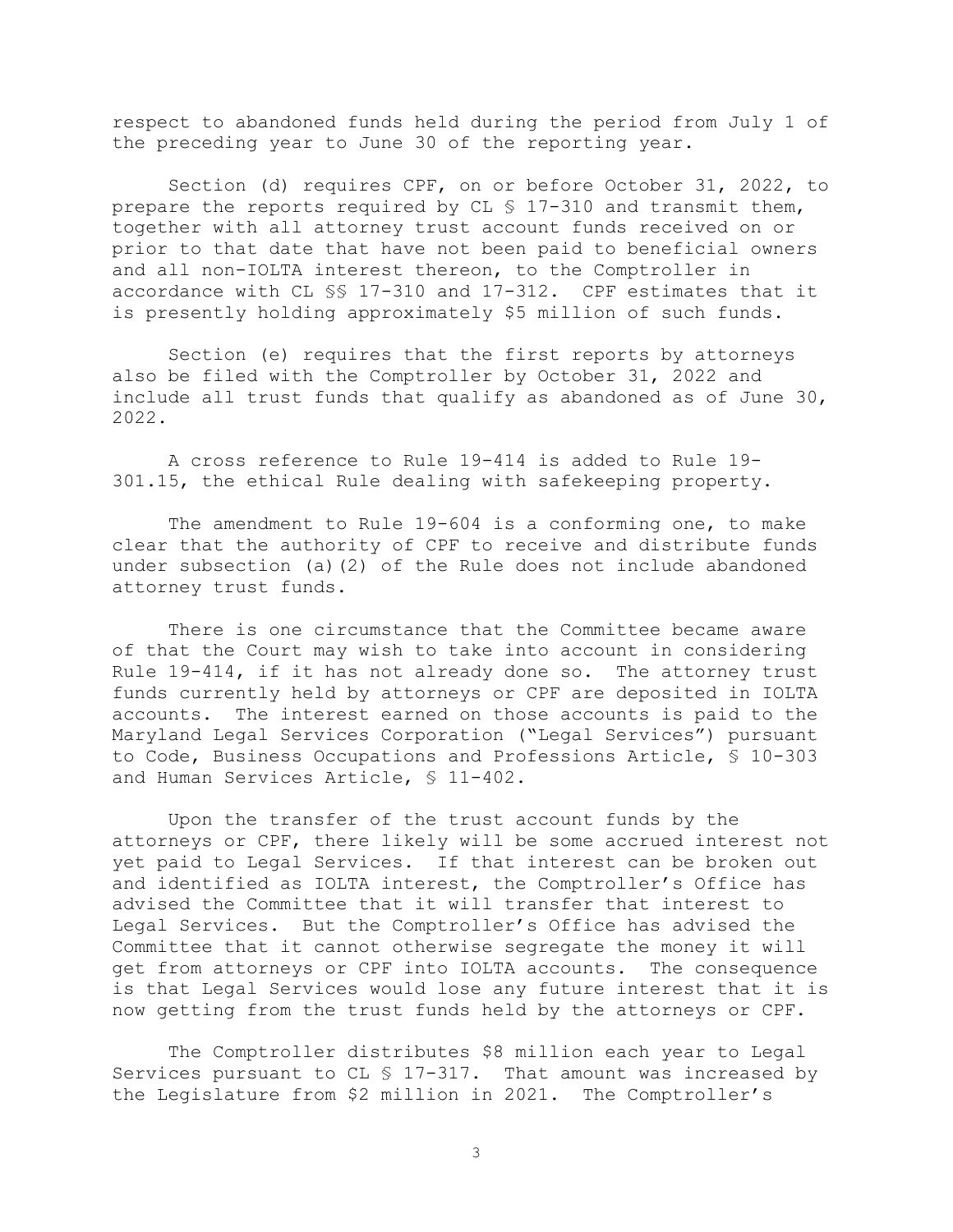Office has advised the Committee that it would not oppose a further amendment to CL § 17-317 to increase its contribution to Legal Services to compensate Legal Services for the loss of the IOLTA interest on the transferred amounts. The Committee is taking no position on that, but simply wishes to inform the Court of that consequence.

#### **Category Two: Criminal Procedure**

# Rule 4-212

An amendment to Rule 4-212 (d) permits a District or Circuit Court judge to recall a warrant issued by a District<br>Court Commissioner and replace it with a summons. That Court Commissioner and replace it with a summons. amendment implements 2021 Md. Laws, Chapter 594.

# Rule 4-248

Rule 4-248, which deals with stets, provides that, when a charge is stetted, the clerk shall take the action necessary to recall or revoke any outstanding warrant or detainer that could lead to the defendant's arrest. That language also appeared in the Juvenile Rules applicable in delinquency cases. The Committee recommended, and the Court approved, an amendment to the comparable Juvenile Rule, now Rule 11-420, to make clear that it is the court that must order the clerk to take that action. Clerks may not recall warrants and detainers on their own initiative. The same amendment is recommended for Rule 4- 248.

# Expungement: Rules 4-508.1, 4-329, 4-502, 4-508, and 4-510

New Rule 4-508.1 and the amendments to Rules 4-329, 4-502, 4-508, and 4-510 are intended to implement 2021 Md. Laws, Chapter 680, which requires that records pertaining to certain criminal and civil charges that have been dismissed, resulted in an acquittal, or resulted in a nolle prosequi without a requirement of drug or alcohol treatment, be expunged by operation of law, without the need of a petition or court order, three years after the disposition. The law also requires that certain notices be given to the defendant and others. In part because of other statutes bearing on the same subject, implementing that law engendered some procedural issues that were the subject of discussion in both the Judicial Council's Major Projects Committee and the Rules Committee.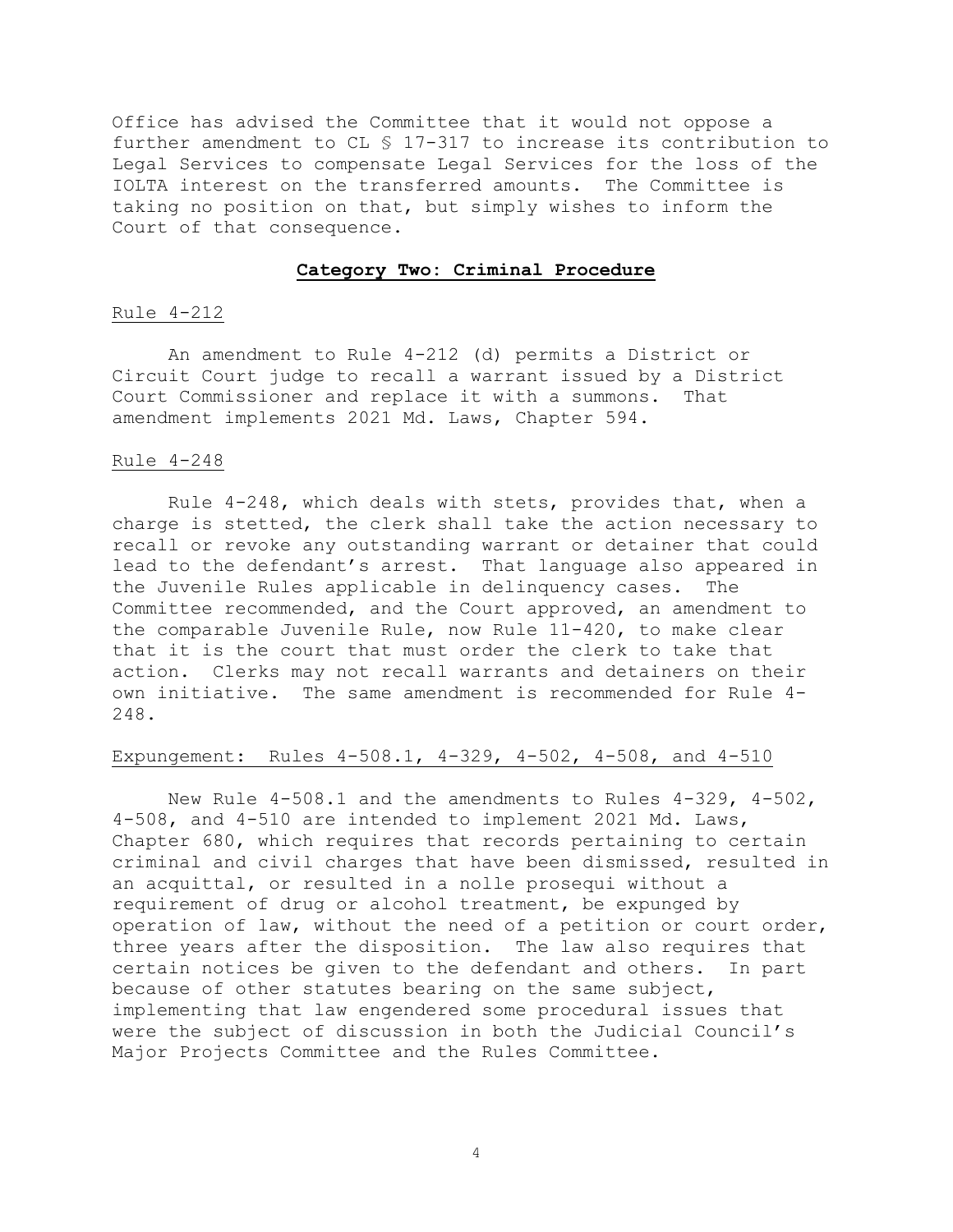Although the statute has been loosely characterized as providing for "automatic expungement," the expungement is not automatic. The records do not destroy or relocate themselves, especially if they are in paper form, which they may be in police or other non-court files. The problem, arising from the fact that there will be no petition or court order, was how custodians will know, on the third anniversary of the disposition, that they have records that must be expunged. Neither the clerks nor the various custodians – mostly State or local law enforcement agencies – can keep that kind of tickler system for the hundreds or more cases that may fall under the statute.

The solution, provided for in Rule 4-508.1, is to put two duties on the court clerks that the clerks can comply with and have not opposed: (1) at the time of the dismissal or acquittal, make a record of all known custodians of records that will be subject to expungement under the statute, so the clerks will not need to search for that information three years later, and (2) no later than 60 days prior to the expungement date, send notice of the expungement date to those custodians and to the person entitled to expungement. The Committee was advised that the Judicial Information System can electronically keep track of the expungement dates and notify the clerks of those dates in time for them to pass that information on to the other custodians.

Section (d) requires the custodians to expunge the records within ten days after the expungement date. At the recommendation of the Major Projects Committee and due to the fact that there will be no court order requiring the expungement, the Rule does not require the custodians to file a certificate that they have actually expunged the records, as is the case with the traditional expungement process. Enforcement of the statutory directive is left to the erstwhile defendant.

The amendments to Rule 4-329 deal with a separate issue. Code, Criminal Procedure Article, § 10-105.2 requires that, upon the acquittal or dismissal of the charges, or entry of a nolle prosequi other than a nolle prosequi with a requirement of drug or alcohol treatment, the defendant be given notice of the defendant's right to expungement under § 10-105. The problem is that there are two other statutes that provide for that kind of notice, but there is an overlap and some inconsistency in their application and in how they may be implemented. The amendments to Rule 4-329 attempt to ensure that the defendant gets the notice that any statute requires but not duplicative notices.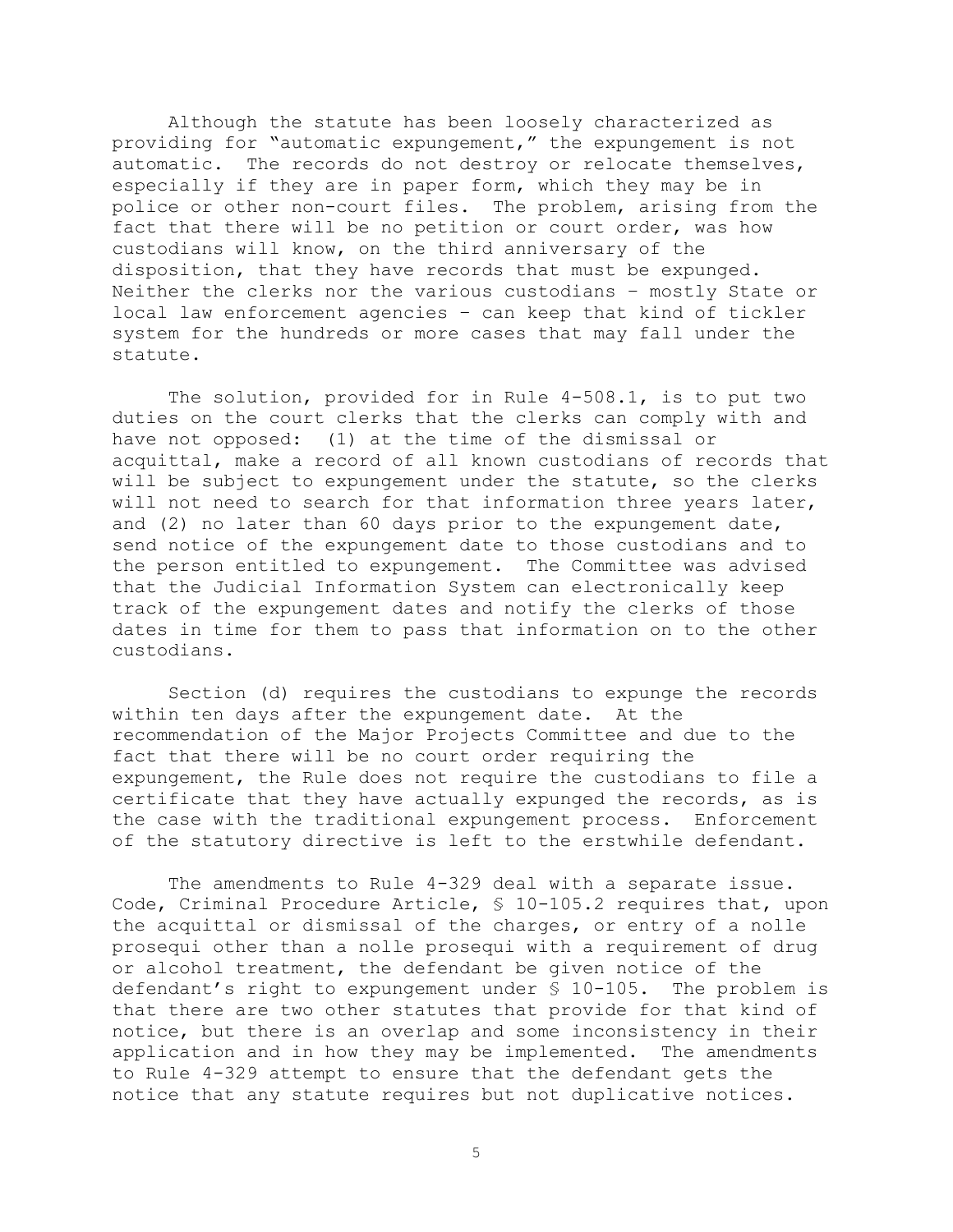The amendments to Rules 4-502, 4-508, and 4-510 permit notices to certain custodians to be given electronically.

#### **Category Three: Appellate Rules**

#### Rules 7-112, 7-114, and 7-206.1

Amendments to Rules 7-112 and 7-114 address an issue raised in *Tengeres v. State*, 474 Md. 126 (2021), which involved a *de novo* appeal from the District Court. The appellant failed to appear for a status conference in the Circuit Court, whereupon the court dismissed her appeal and denied her motion to reinstate it. Current section (f) of Rule 7-112 requires the court to dismiss an appeal in that circumstance. That section is amended to make dismissal discretionary rather than mandatory and, in a Committee note, gives some guidance to the Circuit Court in exercising that discretion. Conforming amendments are made to Rule 7-114.

The amendment to Rule 7-206.1 merely updates a cross reference.

*See also* proposed amendments to Rules 2-535 and 3-535 in **Category Eight***.*

Title 8 and Related Rules: Rules 8-112, 8-125, 8-201, 8-207, 8- 303, 8-305, 8-411, 8-501, 8-502, 8-503, 8-504, 8-511, 8-602, 17- 405, 20-102, 20-402, and Form 22.

Some of the amendments in this Category were recommended by the Court of Special Appeals or the Clerk of the Court of Appeals in an effort to simplify, streamline, or clarify the appellate process or to protect confidentiality; others were recommended by attorneys or are merely conforming amendments.

New Rule 8-125, recommended by the Court of Special Appeals, is intended to protect the confidentiality of (1) minors and (2) victims of a crime that would require the defendant to register as a sex offender, by requiring the exclusion of the victim's name and other identifying information from briefs, opinions, and other documents filed in the appellate courts.

The amendments to Rule 8-201 and Form 22 implement the policy noted in *B & K Rentals v. Universal Leaf*, 319 Md. 127, 133 (1990) that notices of appeal should be construed liberally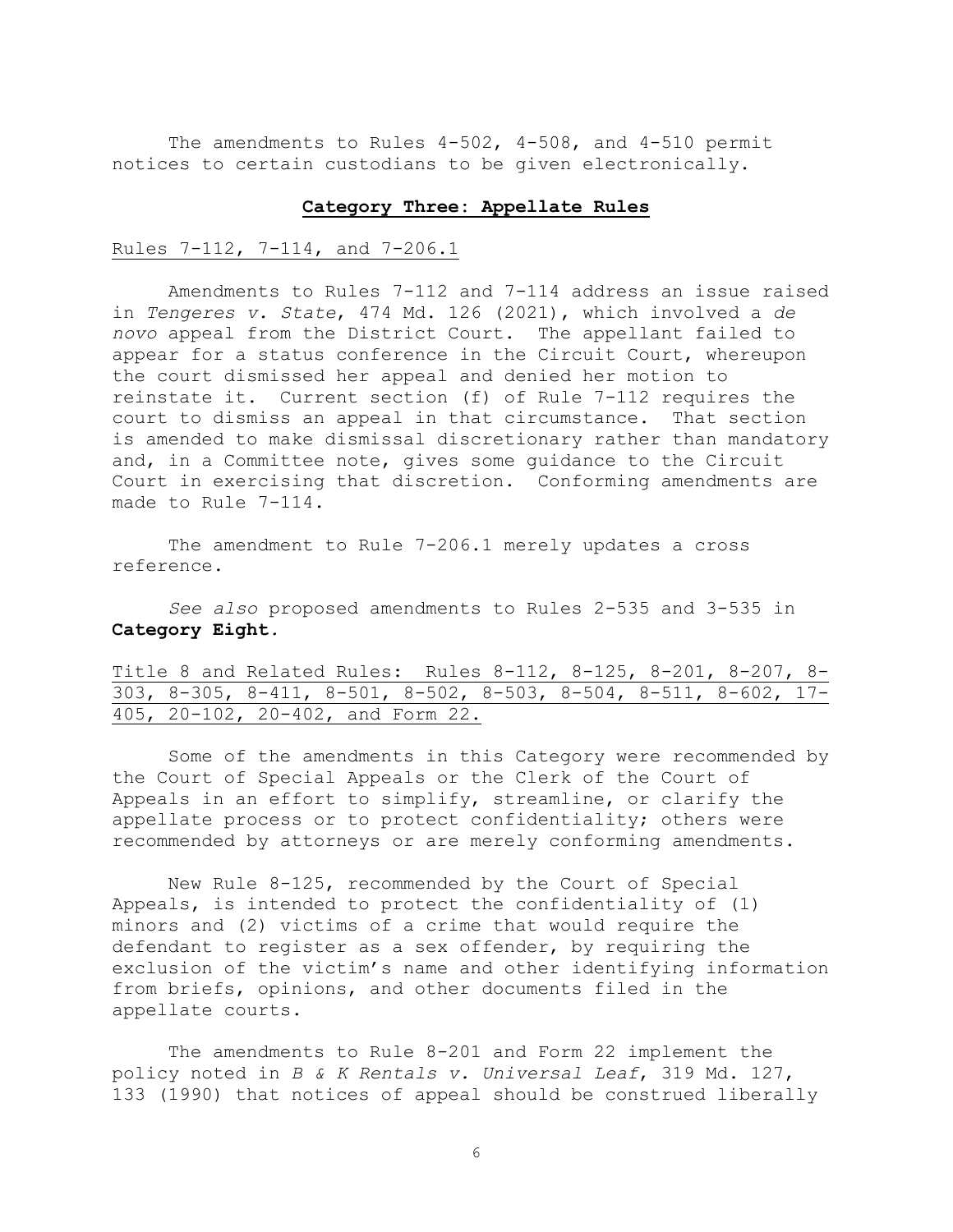and need not reference particular orders or judgments of the lower court being challenged in the appeal.

The amendments to Rule 8-207, recommended by the Court of Special Appeals, clarify that, in appeals in juvenile and TPR cases, the noting of the appeal is the event that triggers the five-day period for ordering a transcript and the 30-day period for transmitting the record. Those cases are on a fast track and are not subject to the ADR process provided for in Rule 8-206.

The amendments to Rule 8-303, recommended by the Clerk of the Court of Appeals, reduce the number of paper copies of petitions and cross-petitions for certiorari required to be filed, and set word limits for those petitions and answers thereto.

The amendment to Rule 8-305, requested by the Clerk of the Court of Appeals, eliminates the requirement of filing seven copies of the certification order entered by the certifying court. That order will be available electronically.

The amendments to Rule 8-411 were recommended by the Court of Special Appeals in an effort to reduce the cost of appeals. Subsection (a)(2) of the current Rule requires appellants to provide a transcription of "any proceeding relevant to the appeal." The amendment requires a transcription of "any portion of any proceeding" relevant to the appeal that contains the ruling or reasoning of the court or that is otherwise necessary for the determination of the questions presented by the appeal or cross-appeal.

Amendments to Rules 8-501, 8-502, 8-503, and 8-504, also recommended by the Court of Special Appeals, deal with record extracts and briefing. Rule 8-501 permits the filing of a record extract to be deferred, in which event the parties must file four page-proof briefs. The amendments reduce that to one page-proof brief, excuse the parties from filing any paper pageproof briefs if they are represented by counsel or are registered users of MDEC, and, in the Court of Special Appeals, permit the parties, by stipulation, to extend the time for filing page-proof briefs.

Amendments to Rule 8-502 clarify the ability of parties to extend time for filing briefs in the Court of Special Appeals by joint stipulation. A new section (e) added to Rule 8-502, derived in part from Fed. R. App. P. § 28(j), permits the appellate courts, upon notice that there are new cases,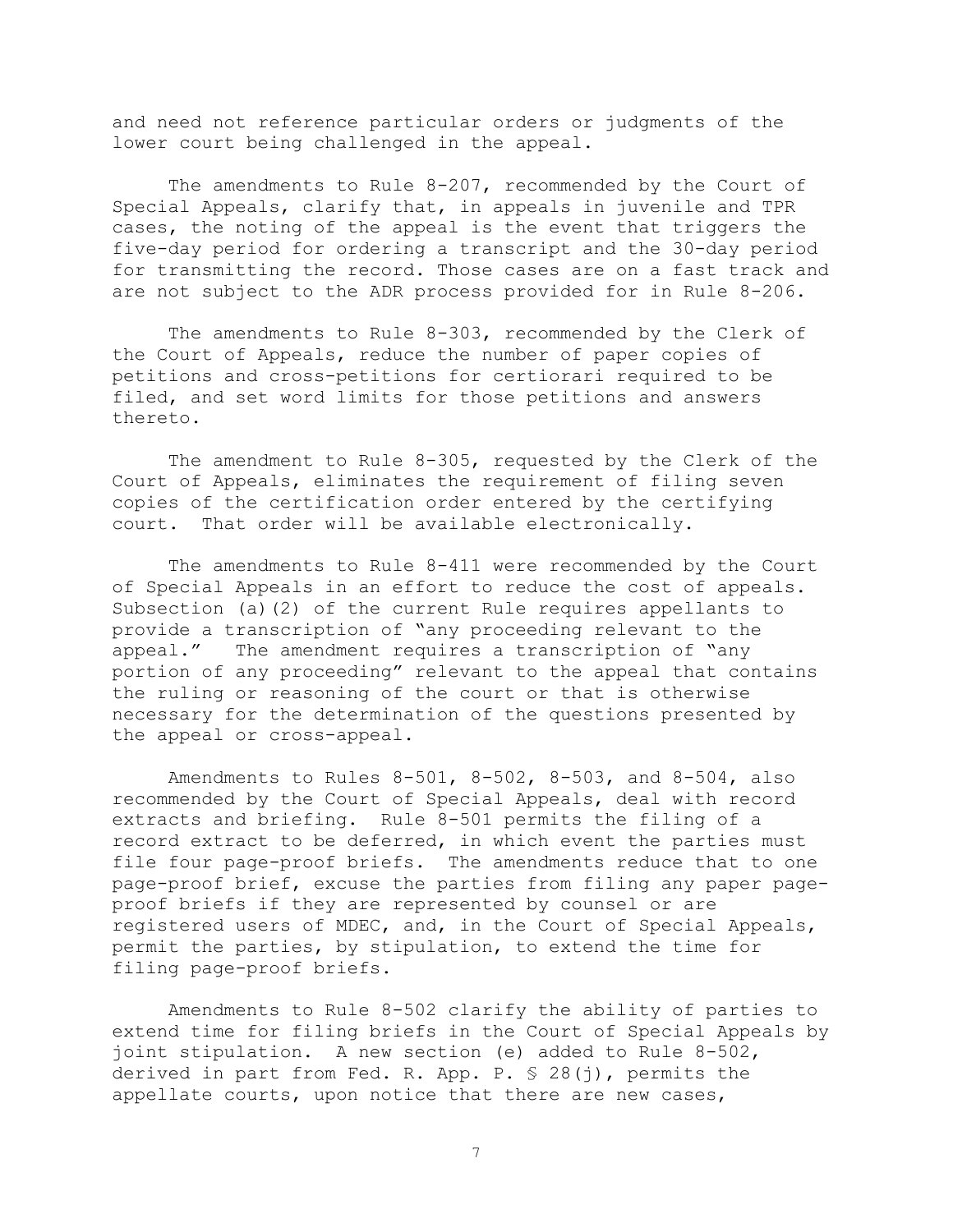statutes, or other authority not available when the briefs were filed, to allow or direct the parties to supplement their briefs.

Amendments to Rule 8-503, recommended by the Clerks of the Court of Appeals and Court of Special Appeals, designate the color of the cover of a cross-appellant's reply brief – purple in the Court of Special Appeals and orange in the Court of Appeals. That should not be taken as a judicial preference for the Baltimore Ravens or Orioles. Rule 8-503 also is amended to set the word limit for cross-appellant briefs at 3,900 words in the Court of Special Appeals and 6,500 words in the Court of Appeals. The current provision in Rule 8-503 dealing with the certification of word count is moved to Rule 8-504 (a)(9). Conforming amendments to Rule 8-112 reflect the changes to Rules 8-503 and 8-504.

Amendments to Rule 8-511 permit attorneys to file an amicus brief on the question of whether the Court of Appeals should grant certiorari or other extraordinary writ in a particular case, or whether the Court of Special Appeals should grant an application for leave to appeal, without seeking permission of the court.

An amendment to Rule 8-602 extends the time limit for filing a motion for reconsideration from ten days to 20 days. This was recommended by the Court of Special Appeals, which was concerned that ten days was too short, especially for incarcerated and other self-represented litigants.

An amendment to Rule 17-405 permits senior judges of the District Court and retired Circuit Court magistrates to be approved to serve as mediators in the Court of Special Appeals mediation program if they are otherwise qualified under the Rule.

Current Rule 20-102 (b) applies the MDEC Rules to appellate proceedings seeking the review of a judgment, but not other proceedings unless ordered by the Court of Appeals. At the request of the Clerk of the Court of Appeals, the Rule is amended to apply to all proceedings, without the need for such an Order.

At the request of the Clerk of the Court of Appeals, an amendment to Rule 20-402 clarifies the procedure for transmitting the record in an MDEC case to the Court of Appeals when the Court issues a writ of certiorari. If the case to be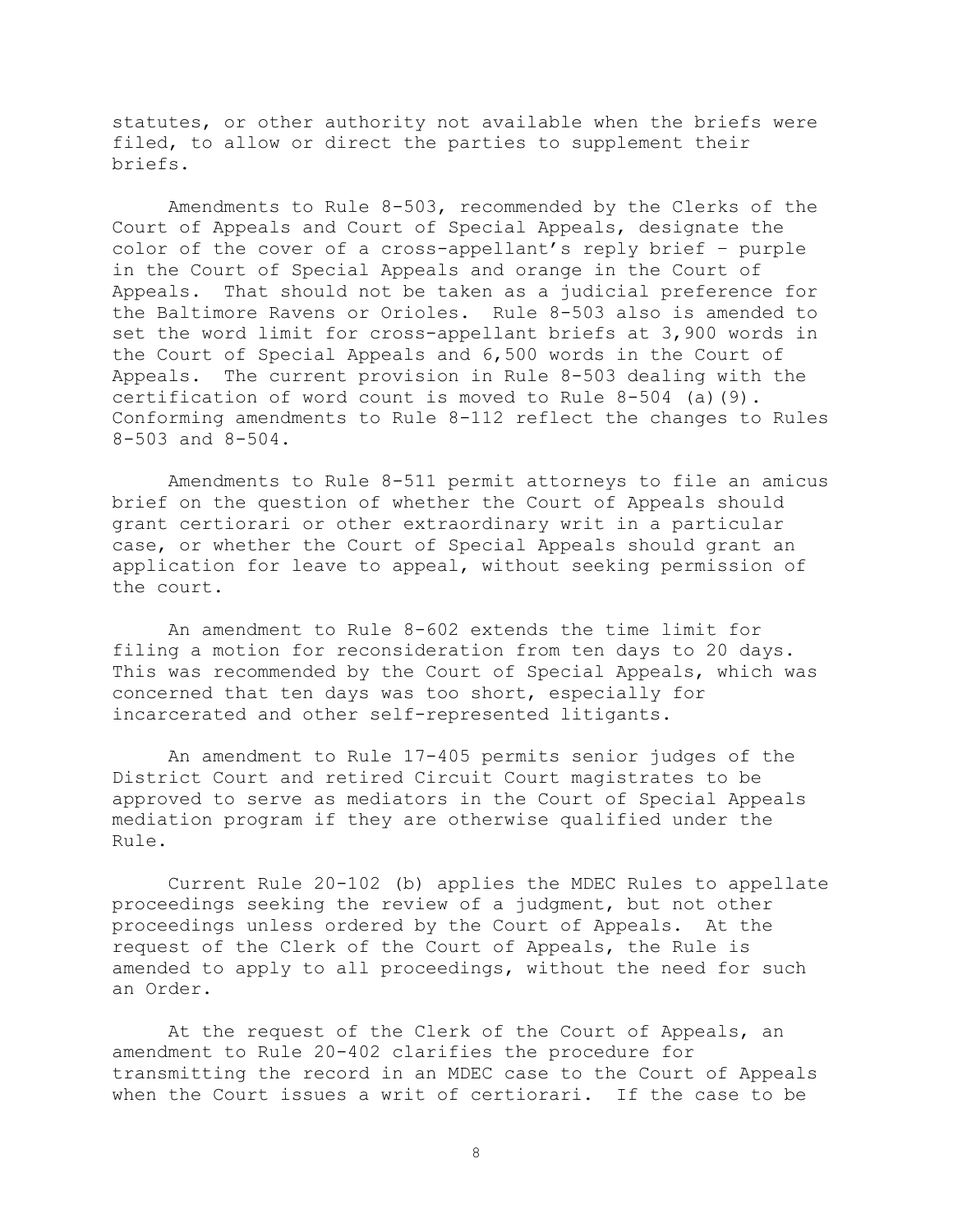reviewed is or was in the Court of Special Appeals, the writ is directed to that court, even if the record is no longer in the custody of the court. In the two remaining non-MDEC counties, the record is in paper form and, if it has already been returned to the Circuit Court, the clerk of that court will need to send it to the Court of Appeals, even though the writ was directed to the Court of Special Appeals. The Committee was advised that some Circuit Court clerks have declined to send the record unless the writ was directed to them. The practice in the Court of Appeals and in the Supreme Court is to direct the writ to the last court that dealt with the case, because it is that court's judgment that is under review.

In the 22 MDEC counties, the record is electronic. It consists of what the Circuit Court has certified after an appeal has been noted plus anything added by the Court of Special Appeals. If the writ is issued after the Court of Special Appeals has issued a mandate, the record is back in the custody of the Circuit Court, even though nothing physically has moved. The Clerk of the Court of Appeals has concluded that the same result occurs when the writ is issued, even if the case was still pending in the Court of Special Appeals. In both instances, the clerk of the Circuit Court must certify the record, as it then exists, to the Court of Appeals. The clarification is simply to substitute "lower court" for "trial court." The intended procedure is for the Court of Appeals to issue the writ to the Court of Special Appeals, as it does currently, and for the Clerk of the Court of Appeals to send a notice to the clerk of the Circuit Court that the writ was issued and for that clerk to certify the record to the Court of Appeals.

#### **Category Four: Family/Domestic Rules**

#### Rules 15-901 and 9-105

Substantial amendments are recommended to Rule 15-901, concerning name-change proceedings, in part to conform to a recent statutory change but mostly to implement recommendations by the Judicial Council Domestic Law Committee's LGBTQ+ Family Law Workgroup. Before the Legislature and before the Rules Committee, representatives of that workgroup expressed concern that the safety of members of the LGBTQ+ community may be compromised by unnecessary public disclosure of their identity.

Subsection (e)(2) of the current Rule requires that notice of a petition for name change be published in a newspaper of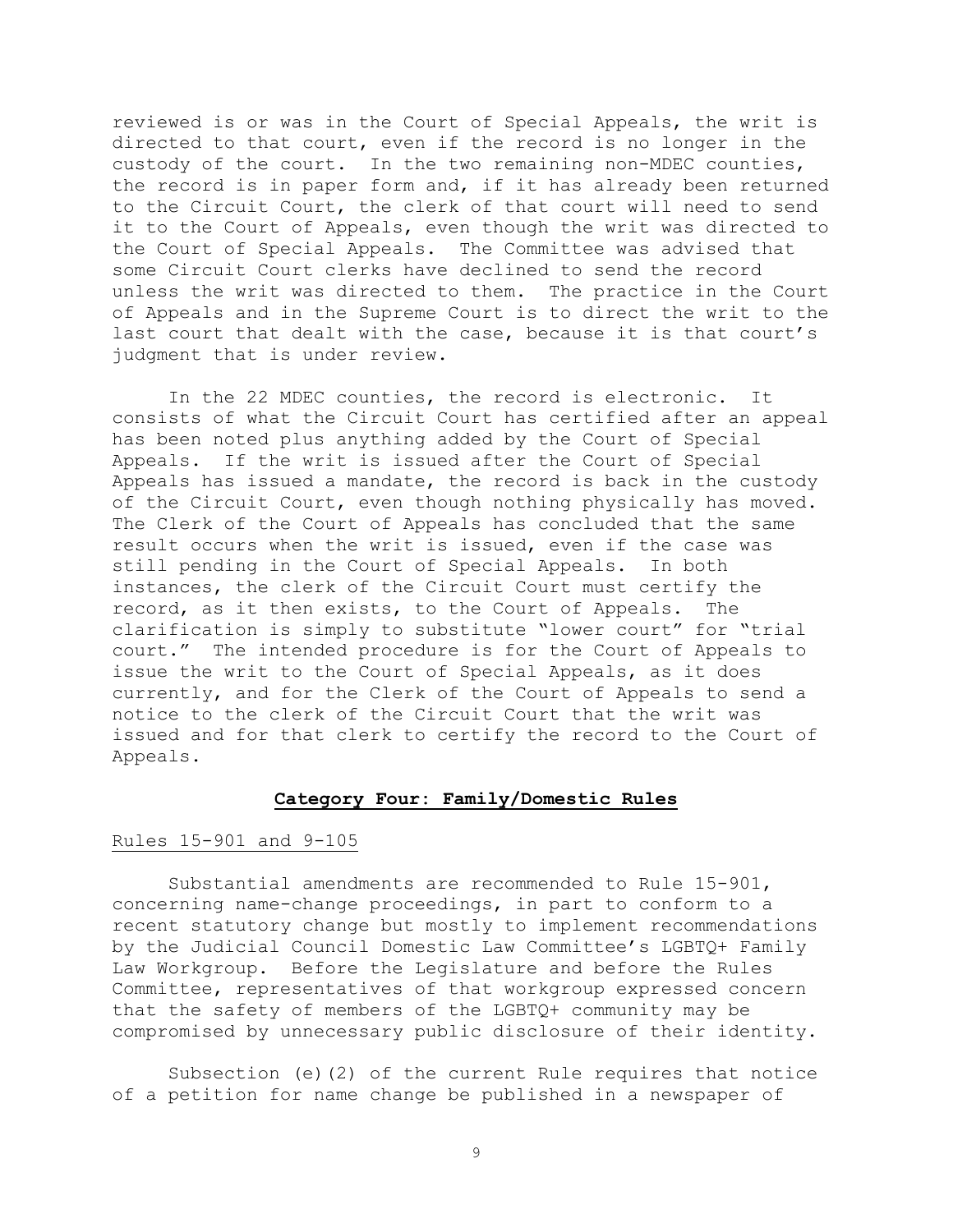general circulation in the county unless, on motion of the petitioner, the court orders otherwise. The impetus for a change arose from the reluctance of some judges to waive that requirement. A new statute, 2021 Md. Laws, Chapters 506 and 507, requires the court to waive publication on motion of the petitioner.

The Committee was advised that, apart from the prospect of actual danger to petitioners who are members of the LGBTQ+ community, publication is an antiquated and expensive method of providing notice to persons who might have an interest in the matter, that several States have eliminated the requirement, and that law enforcement agencies and creditors have and use other methods of keeping track of name changes and do not rely on publication for that purpose. Upon that evidence, the Committee proposes to eliminate the requirement by repealing subsection  $(e)(2)$ .

The Committee believes, however, that there is a need for special precautions when dealing with adults who petition to change the name of a minor. Most of the proposed changes to Rule 15-901 deal with that situation, as evident in:

- Section (b) dealing with venue;
- Section (c) dealing with the required contents of a petition;
- Section (e) dealing with notices of and consent and objections to the petition; and
- Section (f) dealing with hearings and action by the court.

A petition to change the name of a minor must identify the minor's parents and any guardian or other custodian of the minor. The petition must be accompanied by their written consent and the consent of the minor, if the minor is at least ten years old, or contain a statement of why such consents are not attached. Unless consents are attached, the court must give written notice to such persons of the petition, give them an opportunity to object, and, if there is an objection, hold a hearing. The consent of a minor under ten is not required, but the petition must state that the minor does not object to the name change.

A key distinction, in section (f), is that, where the name change is of an adult, the court need not hold a hearing unless it proposes to deny the petition. Where a child's name is sought to be changed, the court must hold a hearing unless the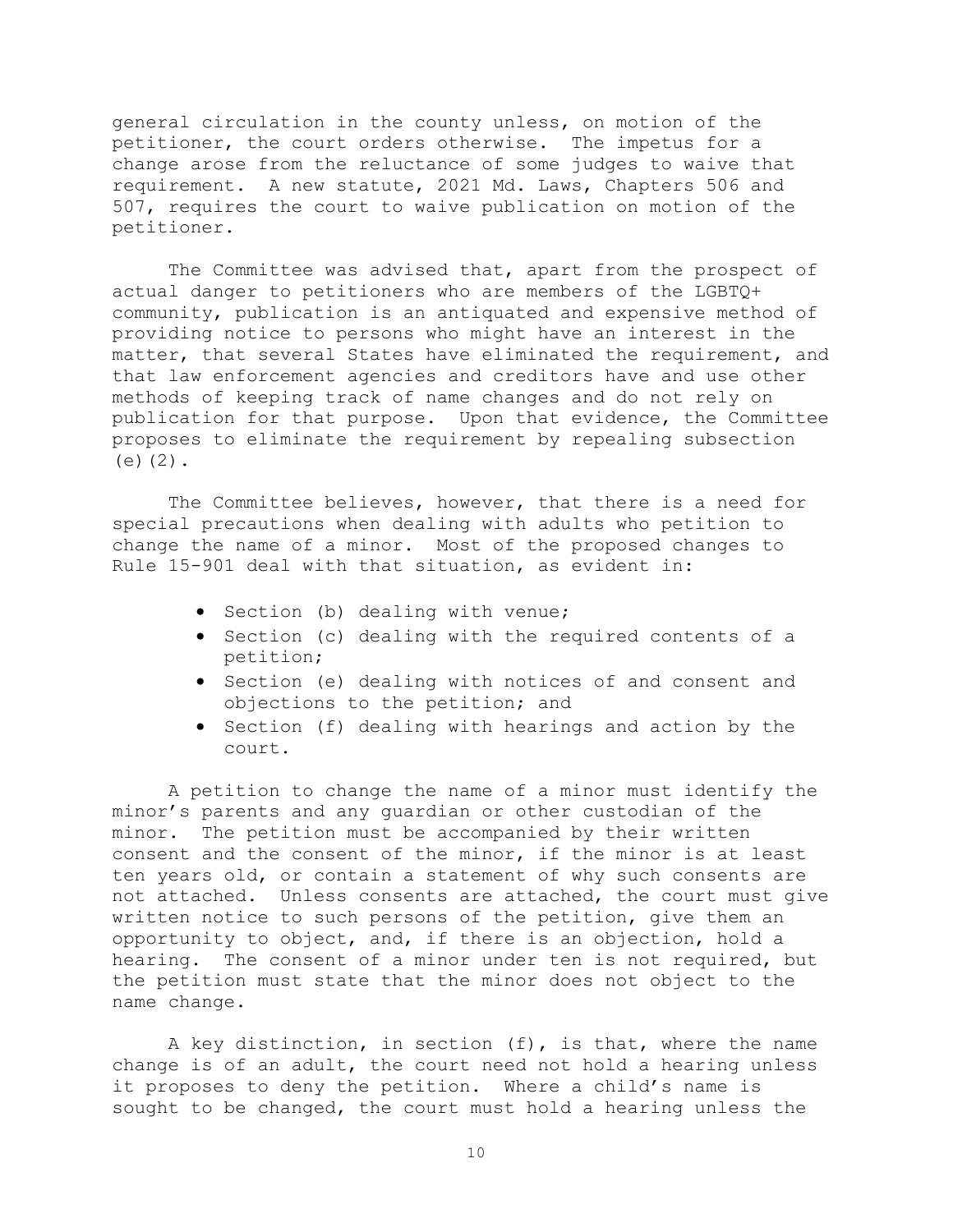child's consent, if required, has been filed and each parent, guardian, or custodian has filed a consent or failed to file a timely objection.

The amendment to Rule 9-105 is a conforming one.

# Rule 9-103

The amendment to Rule 9-103 (b), dealing with adoptions and private agency guardianships, was recommended by the LGBTQ+ Family Law Workgroup to clarify the relationship of the Rule to a 2019 statute (2019 Md. Laws, Chapter 438) regarding the exhibits that must be attached to a petition.

#### Rule 9-205

Rule 9-205, dealing with court-annexed child custody mediation, precludes a court from ordering mediation where there is a genuine issue of abuse. The proposed amendment, recommended by the Judicial Council Domestic Law Committee's Family Mediation and Abuse Screening Workgroup, defines "coercive control," and adds coercive control of a party as an independent preclusion of mediation. Even when coercive control does not constitute abuse, as that word is defined, it can be just as intimidating, or more so.

# Rule 9-205.3

The proposed amendments to Rule 9-205.3 were recommended by the Custody Evaluator Training and Standards Workgroup of the Judicial Council, in part to clarify the purpose and use of specific issue evaluations in custody cases but also to add provisions relating to custody evaluations generally. As explained in the Workgroup's Report, the changes are designed to (1) make custody evaluators more available to the courts, (2) clarify the purpose and use of specific issue evaluations, (3) provide for form orders for evaluations, (4) require data from high neutrality/low affiliation collateral sources, (5) encourage best practices, (6) require screening for intimate partner violence, and (7) require and conduct training for evaluators, judges, and magistrates.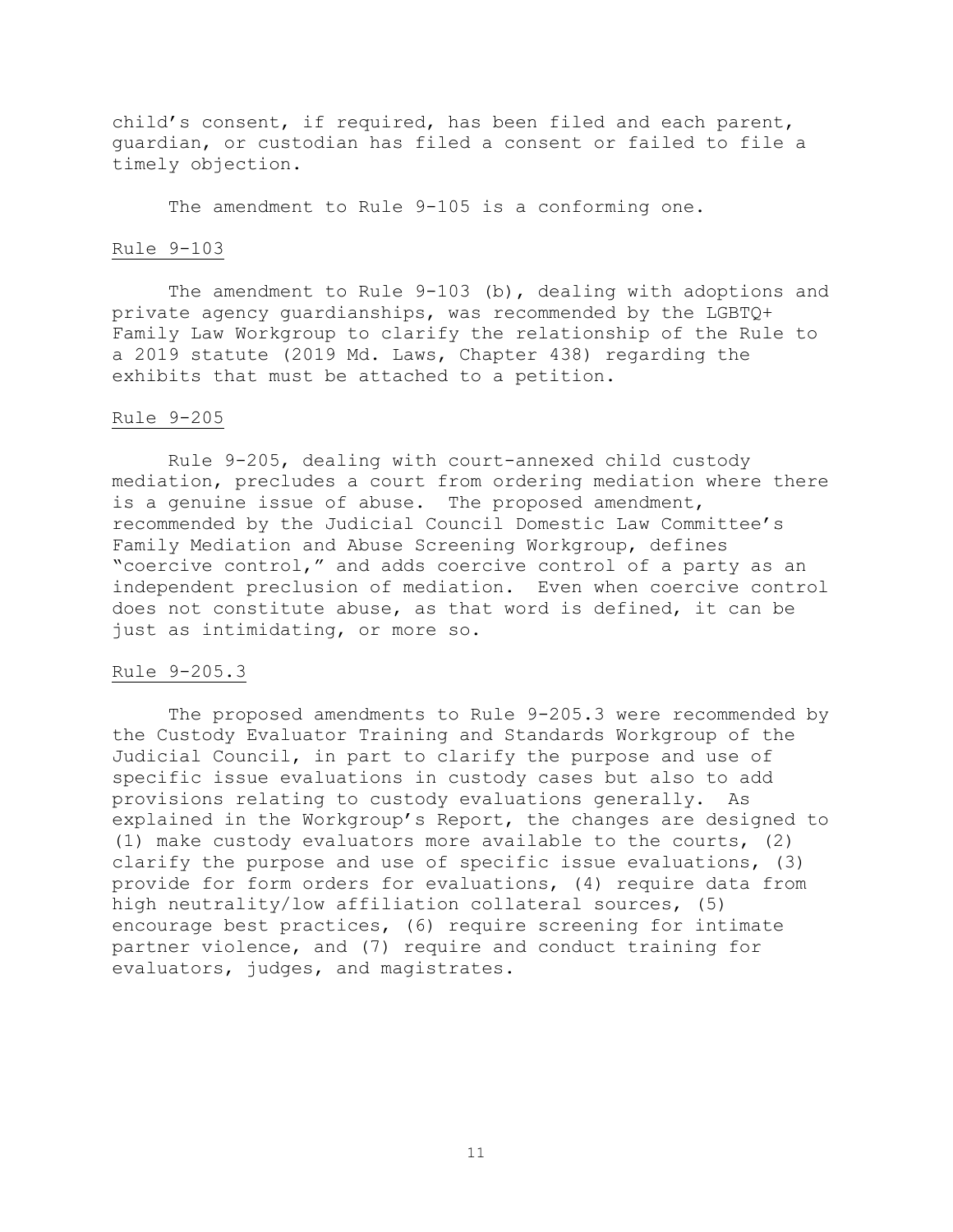#### **Category Five: MDEC**

#### Rules 20-101 and 20-107

The amendments to these two Rules reflect the growing use of digital signatures in MDEC filings. A new section (e) to Rule 20-101 defines "digital signature" as the visual image of the signer's handwritten signature or the signer's cursive signature affixed using a digital program. The operative provision is in the amendments to Rule 20-107, which permit the use of a digital signature for documents under oath, affirmation, or with verification. *See* the Reporter's note to Rule 20-107.

#### Rules 20-106 and 2-504

A new section (f) is added to Rule 20-106 to provide for the pre-filing of documents in an MDEC Circuit Court case. The Committee was advised that some courts allow pre-filing and some do not. The amendment to Rule 2-504 is a conforming one.

#### Rules 20-109 and 16-903

Upon the recommendation of the Judicial Council's Major Projects Committee, amendments are proposed to Rule 20-109 to permit limited remote access by (1) court-designated ADR practitioners to case records in cases that they were appointed to mediate, (2) authorized registered users on behalf of the CASA (Court-Appointed Special Advocate) program to certain juvenile court records in cases in which they were appointed to provide service, and (3) judiciary contractors to the extent such access is necessary to the performance of their official duties. The amendment to Rule 16-903 deletes an obsolete cross reference.

#### Rule 20-201.1

Rule 20-201.1 places two requirements on persons who file a submission that contains restricted information: (1) to accompany the submission with a Notice stating that the submission contains restricted information and the basis for including that information, and (2) that included in the submission must be a redacted version of the document that excludes the restricted information. If the filer omits the Notice, the clerk must reject the filing without prejudice to refile it accompanied by the Notice. The Major Projects Committee has informed the Rules Committee that clerks are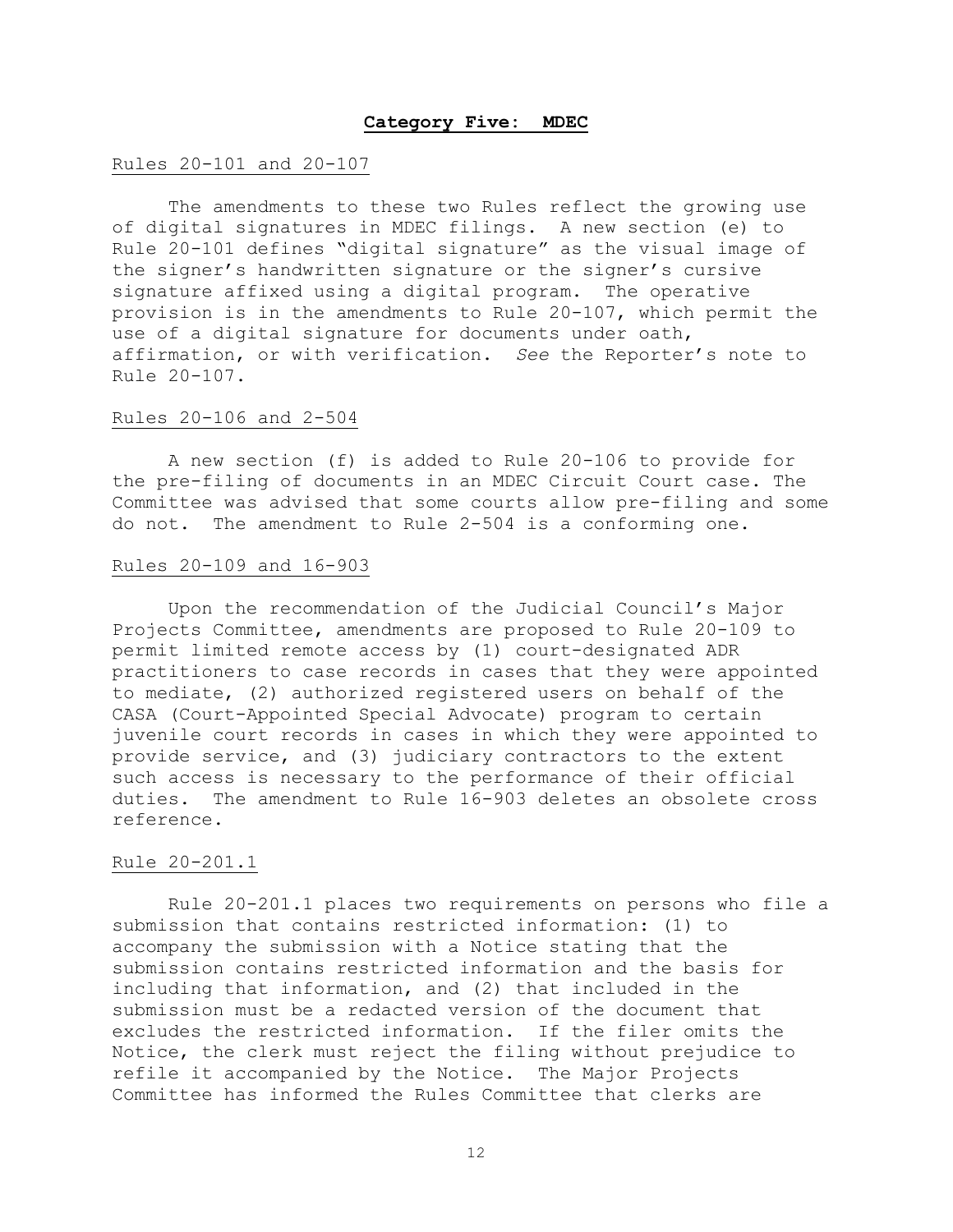receiving submissions containing restricted information that are accompanied by the required Notice but not the redacted copy, which puts them in a quandary of what to do with the unredacted document.

The Major Projects Committee recommended, and the Rules Committee agreed, that, in that situation, the submission also should be rejected without prejudice to refile it accompanied by the redacted version. Accepting the incomplete filing, even if a deficiency notice is issued, could make the restricted information immediately accessible to the public.

# **Category Six: Access to Judicial Records**

#### Rule 16-913

The proposed amendment to Rule 16-913 updates the procedure for notifying the State Board of Elections and the Motor Vehicle Administration of erroneous or obsolete information relating to jurors. That is now done by a unit in the Administrative Office of the Courts rather than a jury commissioner.

# Rule 16-914

The proposed amendments to Rule 16-914 conform the Rule to confidentiality requirements regarding juveniles charged as adults imposed by 2021 Md. Laws, Chapter 314. A Committee note makes clear that the Rule does not preclude a clerk from divulging a case number to an attorney for the purpose of entering an appearance in the case or petitioning the court for access to determine whether to enter an appearance.

#### **Category Seven: Judicial Administration**

#### Rule 16-207

In *Conner v. State*, 472 Md. 722, 751 (2021), the Court referred to the Committee the question of whether further guidance should be incorporated in Rule 18-102.11 or Rule 16-207 for the recusal of judges who have participated in drug court proceedings from presiding in subsequent proceedings to terminate the defendant from the drug court program or to revoke the defendant's probation. The issue in *Conner* involved a drug court program, but it could arise as well in other problemsolving court programs.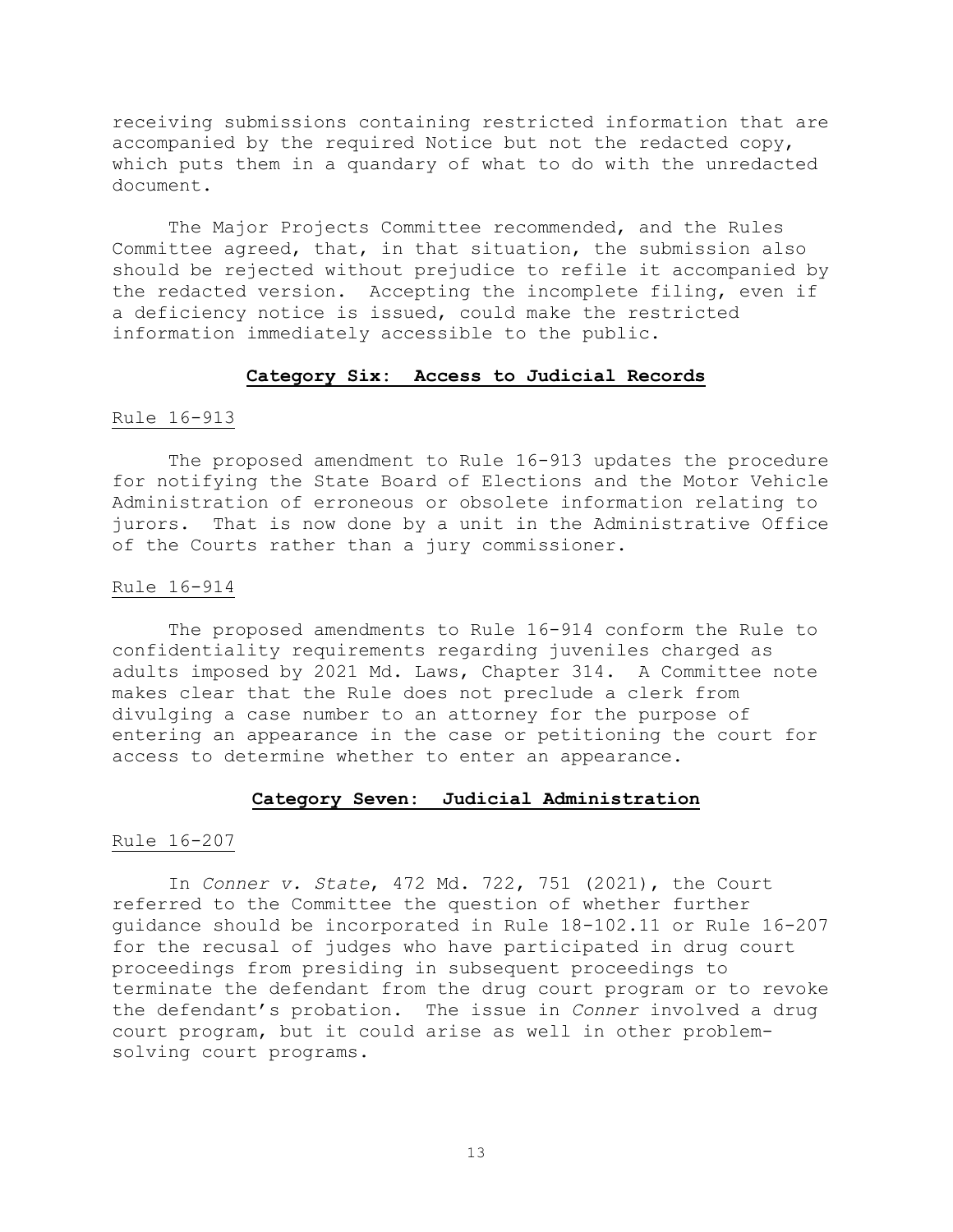Rule 18-102.11, which is part of the Code of Judicial Conduct, states the general requirement that a judge must recuse in any proceeding in which the judge's impartiality might reasonably be questioned. That is followed by a list of circumstances in which recusal is required, including where the judge has a personal bias or personal knowledge of facts in dispute in the proceeding. Rule 16-207, which governs problemsolving court programs, says nothing textually regarding recusal. It does require that, as a condition to being accepted into the program, the defendant must sign an agreement that sets forth the protocols of the program, including an acknowledgment that the judge may initiate, permit, and consider *ex parte* communications and the range of sanctions that the judge may impose while the defendant is in the program if the defendant violates some requirement or condition of the program.

Rule 16-207 addresses the recusal issue only in a Committee note, which states that, in considering whether a judge should be disqualified pursuant to Rule 18-102.11 from presiding in "post-termination proceedings" involving a participant who was terminated from the program, the judge should be sensitive to any exposure to *ex parte* communications or inadmissible information that the judge may have received while the participant was in the program.

There was little debate in the Rules Committee about the meaning of any of this language. As it did in *Conner*, the Public Defender's Office urged that the Rule require recusal on motion of the defendant because the defendant might be reluctant to be candid while participating in the drug court program, which is critical to completing it successfully, unless assured that the judge would not be in a position to use that candor, including incriminating admissions, in a subsequent violation of probation ("VOP") proceeding. The Public Defender did not urge a duty to recuse absent a request from the defendant and suggested that it likely would be rare for a defendant to seek recusal. Although the issue in *Conner*, and before the Committee, concerned recusal from conducting a post-termination VOP proceeding, the same argument could be, and has been, made regarding whether a judge who has been part of the collaborative team working with the defendant could properly preside at the proceeding to terminate the defendant from the program. *See Conner*, 472 Md. at 750.

Apart from some concerns about possible logistical problems in the smaller counties, the Committee was not convinced that recusal should be mandated at the will of the defendant simply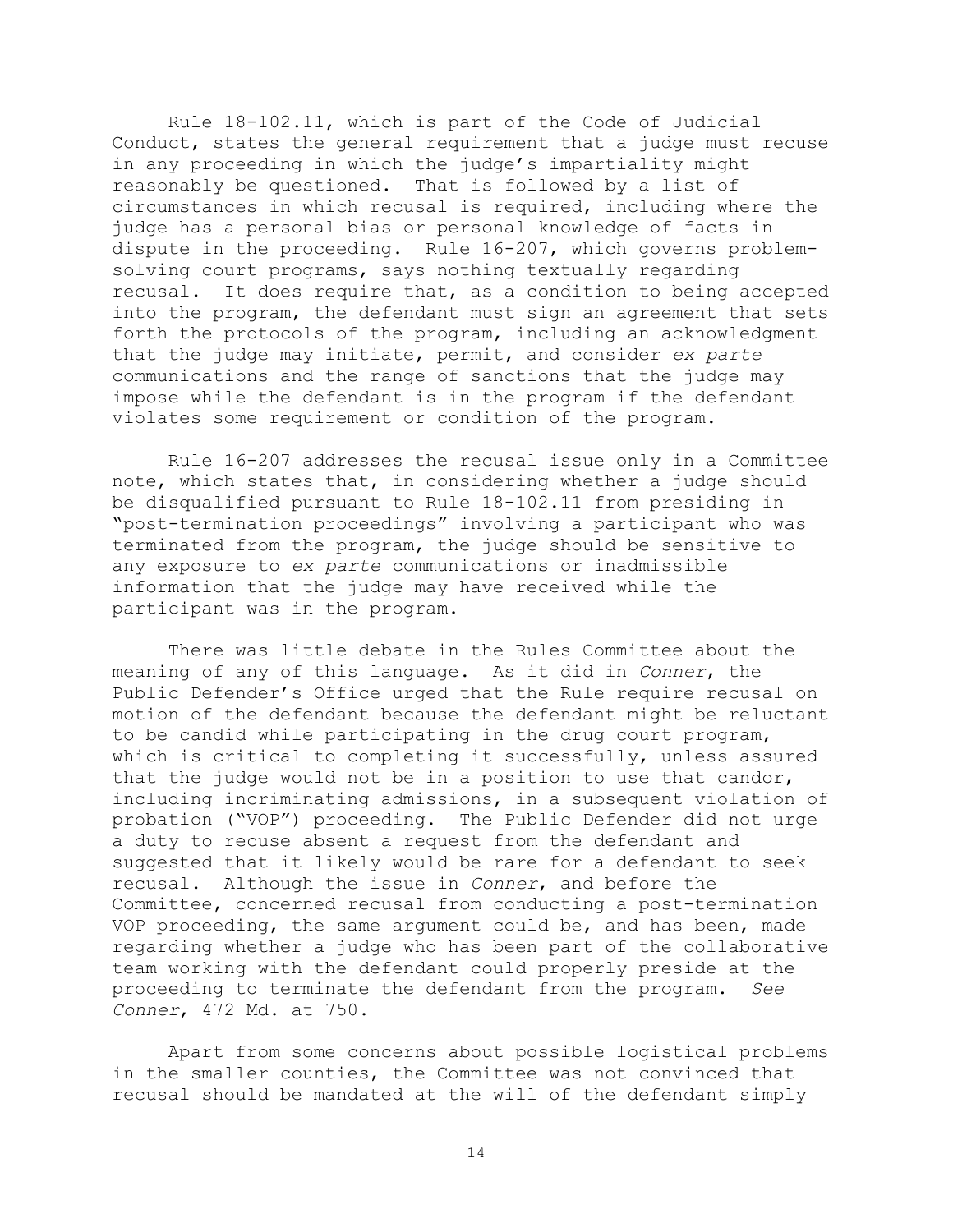to encourage the defendant to participate in a more constructive manner, which the defendant has a strong incentive to do in order to complete the program, get his or her life in order, and escape jail time. The Committee does recommend, however, adding to the existing Committee note (with some style and clarifying amendments) the general precept from Rule 18-102.11 that even when the judge does not have personal bias or prejudice that would require recusal, if presiding over the VOP proceeding might reasonably create the appearance of impropriety, the judge should recuse. A citation to *Conner* also is added.

The Committee believes, even in the special problem-solving court milieu, that judges could be trusted to apply that standard as fairly in this situation as they would in any other, that the overarching requirement is that judges be impartial in any proceeding, and that judges should not be precluded from performing their judicial duties at the will of a defendant simply to encourage the defendant to collaborate honestly in a program that is largely for the defendant's benefit.

#### Rule 16-208

Current Rule  $16-208$  (b)(2)(E)(ii) directs that the court liberally allow attorneys in a proceeding currently being heard to make reasonable use of an electronic device in connection with the proceeding. The Committee received evidence that some judges are not allowing some attorneys to use their laptops in a proceeding being heard and are not giving reasons on-the-record for their decisions. The complaint in particular is that, in criminal cases, the prosecutor, but not defense counsel, was allowed to use a computer at counsel.

Normally, erroneous decisions by some judges are best left to the appellate process or judicial education programs and do not require a Rule change, but, with the increasing legitimate need for computers at trial table to deal with electronic evidence and logistical matters, the Committee believes that some clarification and guidance would be helpful. The Committee proposes to delete the current language and replace it with a new provision in subsection (b)(3) to put some conditions on the use of electronic devices but, subject to those conditions, to state affirmatively that a court may not deny the reasonable and lawful use of an electronic device in a courtroom by an attorney, except upon a finding of good cause made upon the record. That would provide a proper record for appellate review.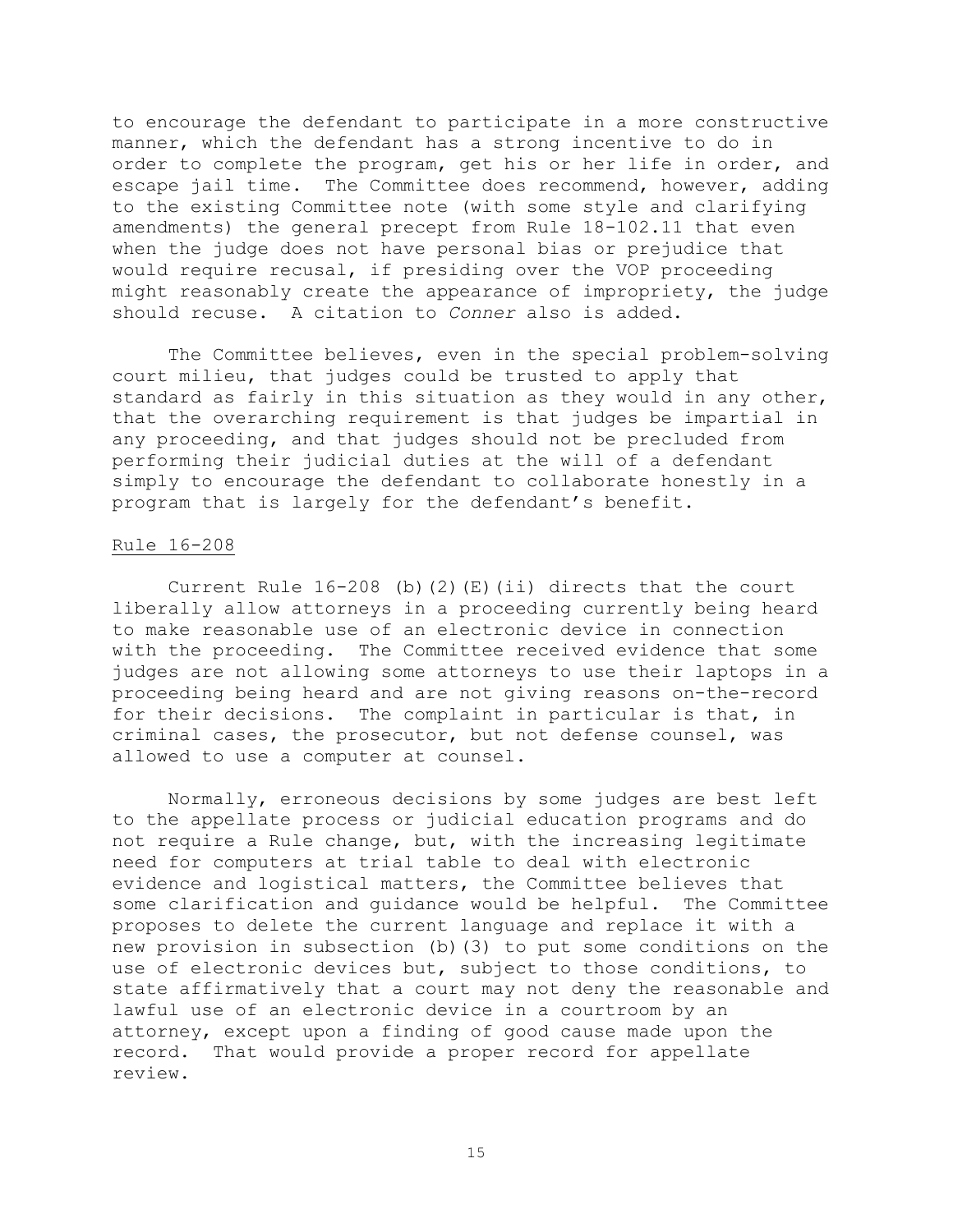#### Rule 16-308

The proposed amendments to Rule 16-308 define certain kinds of cases that are presumptively referrable to the Business and Technology Program and other kinds of cases that are presumptively not so referrable. They were recommended by the Maryland Judiciary Workgroup on Business and Technology.

# **Category Eight: Civil Procedure**

# Rules 2-506 and 3-506

Several attorneys have indicated that there is some confusion regarding certain aspects of stipulated dismissals and have requested clarification. One area concerns what must be included in a stipulation of dismissal. Some attorneys simply file a form stipulation stating that the action was dismissed upon stipulated terms but not stating the terms, preferring to keep that information confidential. The Committee was advised that some judges, however, have refused to permit the dismissal unless the terms are stated in the stipulation.

A second question deals with the enforcement of the terms. The Rule permits a party to the settlement to enforce the terms through the entry of judgment or other appropriate relief. Some courts will reopen the case on a motion by the enforcing party. Other courts, the Committee was advised, require the issuance and service of a new summons, as if it were a new case.

Amendments to section (b), including a Committee note to the section, make clear that the stipulation itself need not recite the terms of the settlement or be accompanied by a settlement agreement. The stipulation must state (1) that there is an agreement, (2) the date for satisfaction of the agreement, if a time is specified, and (3) that the agreement provides that the parties will keep each other informed of their current addresses until satisfaction of the agreement. Subsection (b)(2) makes clear that the action may be reopened on motion of a party, but that motion must include a copy of the settlement agreement and an affidavit stating the balance due or term to be enforced. A Committee note provides that the affidavit may be signed by a party, an attorney for a party, or anyone having knowledge of the non-compliance.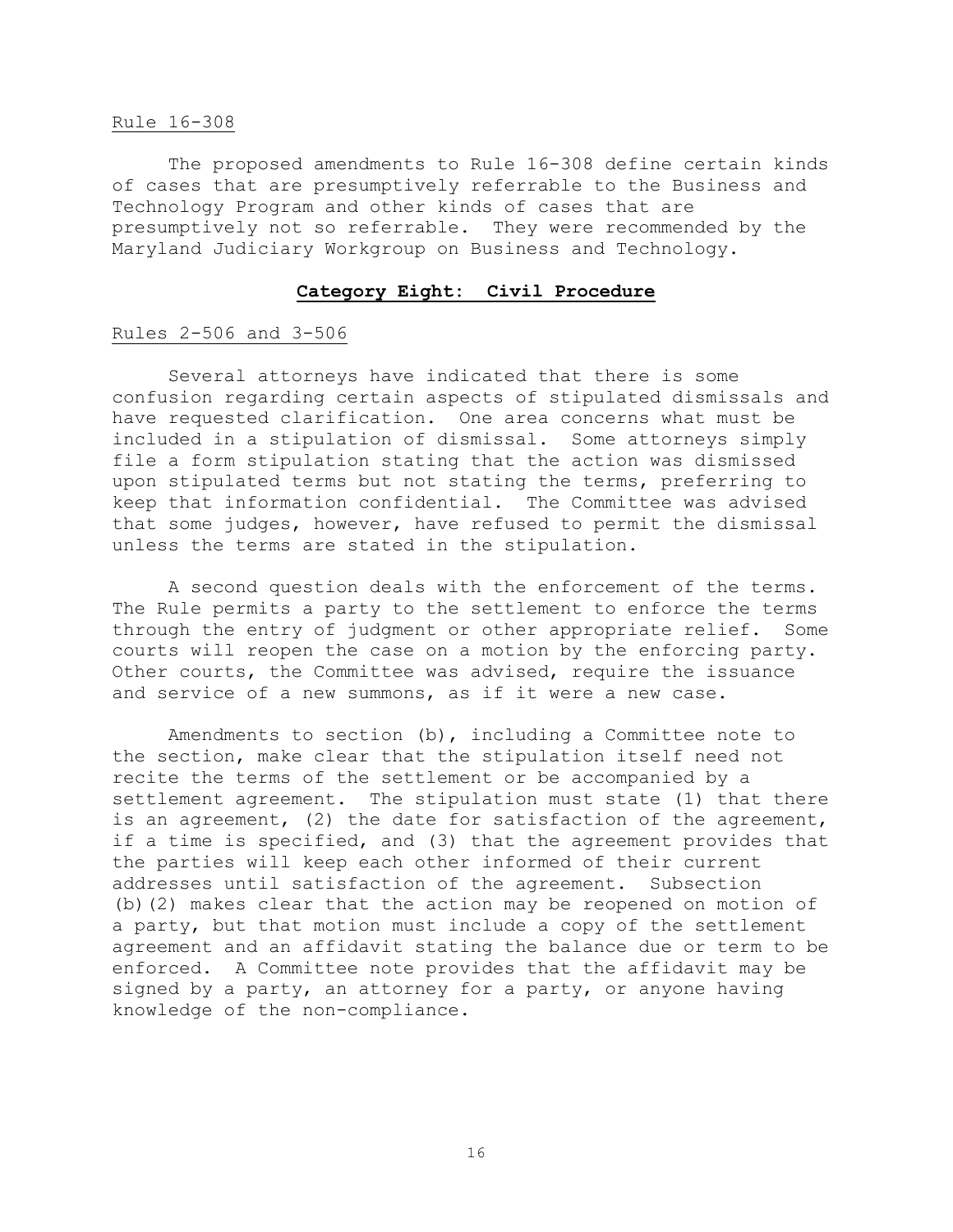# Rule 2-551

Rule 2-551 requires a party seeking in banc review to file four copies of a memorandum regarding the questions presented and the opposing party to file four copies of any response. In the 22 MDEC counties, the requirement of four copies is unnecessary and confusing. The proposed amendments eliminate the four-copies requirement for persons filing under MDEC.

## Rules 2-535 and 3-535

At the request of the Judicial Council's Court Access and Community Relations Committee and the Attorney General's COVID-19 Access to Justice Task Force, a Committee note is proposed to take account of a judgment entered due to a failure to appear when the failure to appear arose because of emergency situations. The Committee note provides that, in considering a motion to vacate a judgment based on a party's failure to appear at a proceeding, the court may consider emergency circumstances that contributed to the failure to appear, if presented with information by the moving party. Where there is a declared emergency, factors may include lack of access to a platform to participate in a remote proceeding.

#### Rules 2-649 and 3-649

These Rules provide that, upon a written request of a judgment creditor of a partner in a partnership, the court may issue an order charging the partnership interest of the judgment debtor with the payment of all amounts due on the judgment. The order is served on the partnership. After service on the partnership, the request and order must be mailed to the debtor at the debtor's last known address. The delayed notice to the debtor is to prevent dissipation. The proposed amendments to these Rules extend that procedure to judgments against a member holding an economic interest in a limited liability company  $("LLC")$ .

The Code permits charging orders to be obtained against both partners and members of an LLC. It does so in different sections of the Code, neither of which mention service or notice. *See* Code, Corporations and Associations Article, §§ 4A-607 and 9A-504. The Committee was advised that some courts will not grant such an order against a member of an LLC if it is to be served on the LLC without first notifying the judgment debtor. The Committee believes that the procedure should be the same in both situations and that the delayed notice to the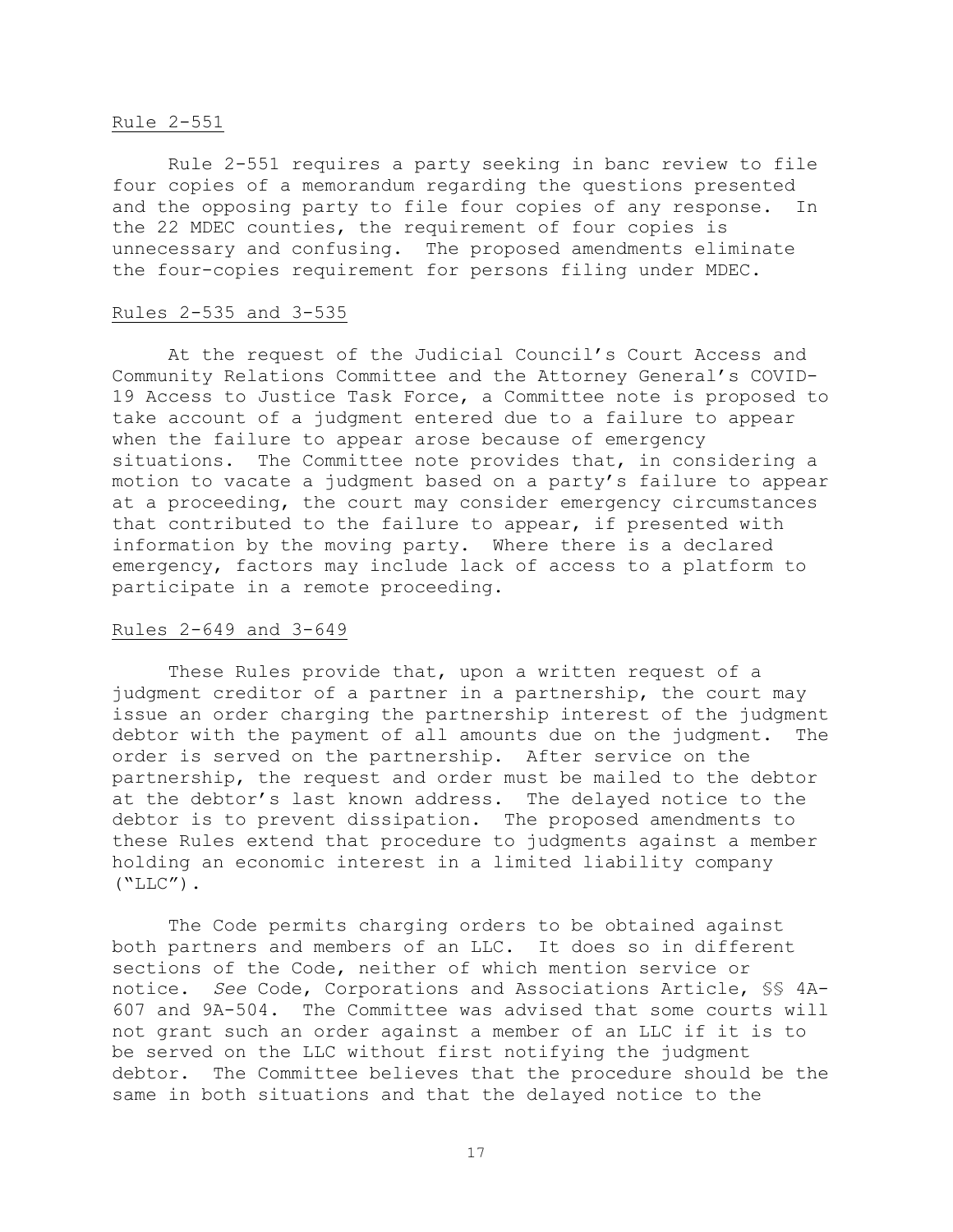judgment debtor is the better approach. The proposed amendments extend Rules 2-649 and 3-649 to orders against members of an LLC.

# Rule 3-731

The amendment to Rule 3-731 removes from the Rule the required form of a petition for relief and provides, instead, that the petition be in the form approved by the State Court Administrator and posted on the Judiciary website. That is consistent with the general policy recommended by the Committee and approved by the Court of removing mandated forms from the Rules unless there is a special reason to have them there.

#### Rule 12-102

Rule 12-102 provides that, in an action in which the doctrine of lis pendens applies, the filing of the complaint is constructive notice of the lis pendens as to real property in the county where the complaint was filed and in any other county in which the lis pendens has been created. On motion of a party in interest, the court where the action is pending may enter an order terminating the lis pendens in that county and in any other county in which the lis pendens was created.

The Major Projects Committee brought to the Rules Committee's attention several problems with that approach. Research into how other States handle lis pendens convinced the Rules Committee that there was a better way. Lis pendens is a form of constructive notice that there may be a cloud on the title to property in the county. Rather than have that notice emanate from a docketed action in a court file, the Rules Committee agrees with the Major Projects Committee that a better approach, used in other States, is to have the lis pendens emanate from a filing in the land records of the county of either a certified copy of the complaint or a Notice of Lis Pendens in a form approved by the State Court Administrator. That is where title searchers and others normally would look for any liens or clouds. The amendments to section (b) make that change. A Committee note reminds practitioners that the change, if adopted by the Court, is prospective only and that, for any lis pendens established before the effective date of the change, they will need to look for court filings.

A second change deals with termination of lis pendens. The Rules Committee proposes to leave in place current subsection (c)(1), allowing termination by court order on motion, but to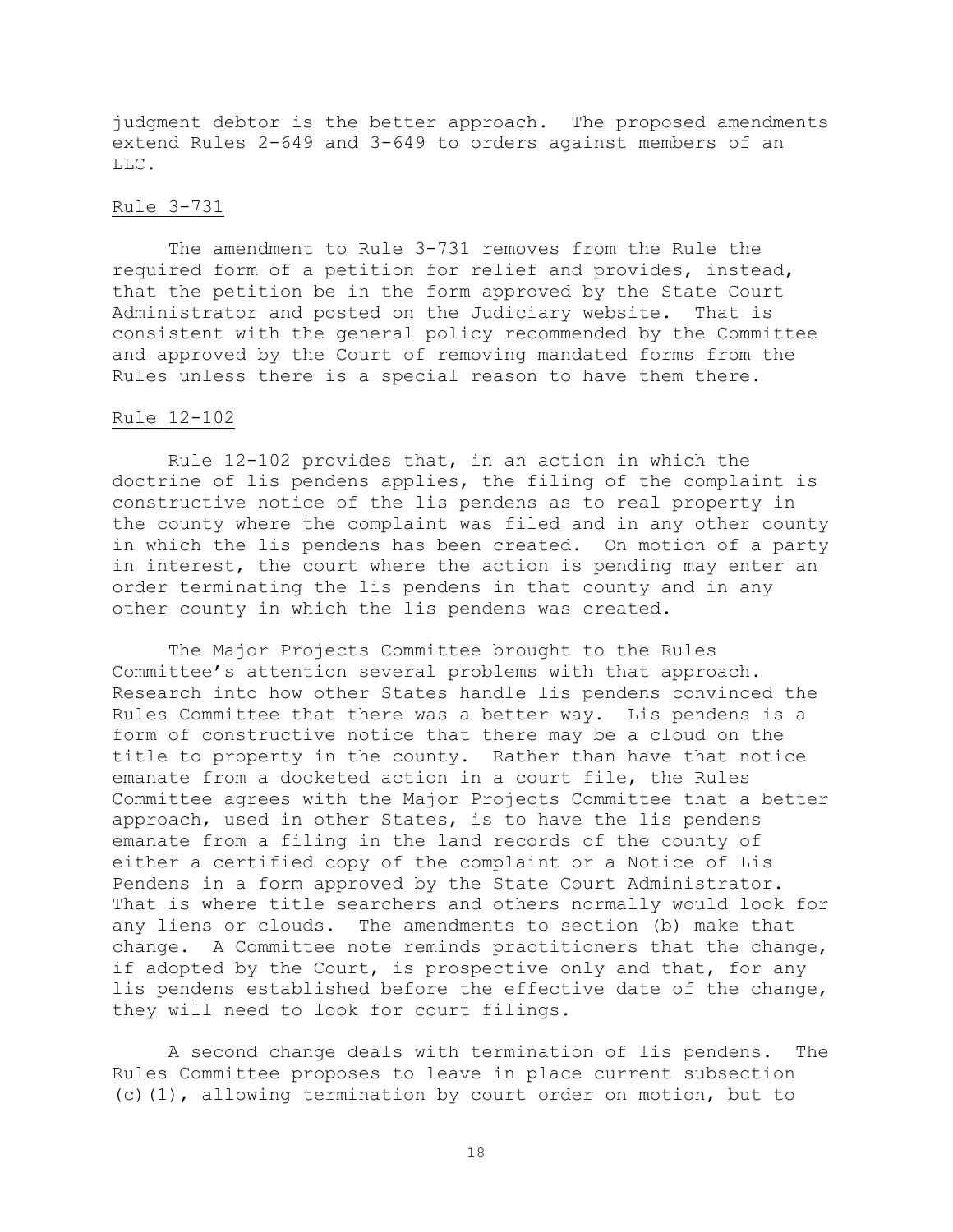rewrite subsection (c)(2), dealing with termination by operation of law, to require the plaintiff to record a notice of termination in the land records and, in default of that obligation, to permit any interested party to file such a notice at the expense of the plaintiff.

# **Category Nine: Housekeeping Amendments**

#### Rule 1-101

The proposed amendments to section (t) add a reference to Rule 20-101 (e) and update other references.

#### Rule 1-205

The proposed amendment updates a cross reference.

# Rule 1-324

The proposed amendment to Rule 1-324 updates a reference in section (b) to conform to amendments to Rule 20-101.

# Rules 4-251, 4-252, and 4-342

Proposed amendments to Rules 4-251, 4-252, and 4-342 add cross references to recent relevant Court of Appeals cases.

#### Rules 4-601, 4-612, 4-613

Proposed amendments to Rule 4-601 add a cross reference and shorten the efficacy of an unserved search warrant from 15 days to ten days. They implement, in part, 2021 Md. Laws, Chapter 62.

Proposed amendments to Rule 4-612 provide for the issuance of an order for use of a cell site simulator. They implement 2021 Md. Laws, Chapter 392.

Proposed new Rule 4-613 provides for orders for forensic genetic genealogical DNA analysis and search ("FGGS"). The new Rule implements 2021 Md. Laws, Chapters 681 and 682.

#### Rules 5-611 and 5-615

The proposed amendments to these Rules update cross references to conform to 2021 Md. Laws, Chapters 181 and 182.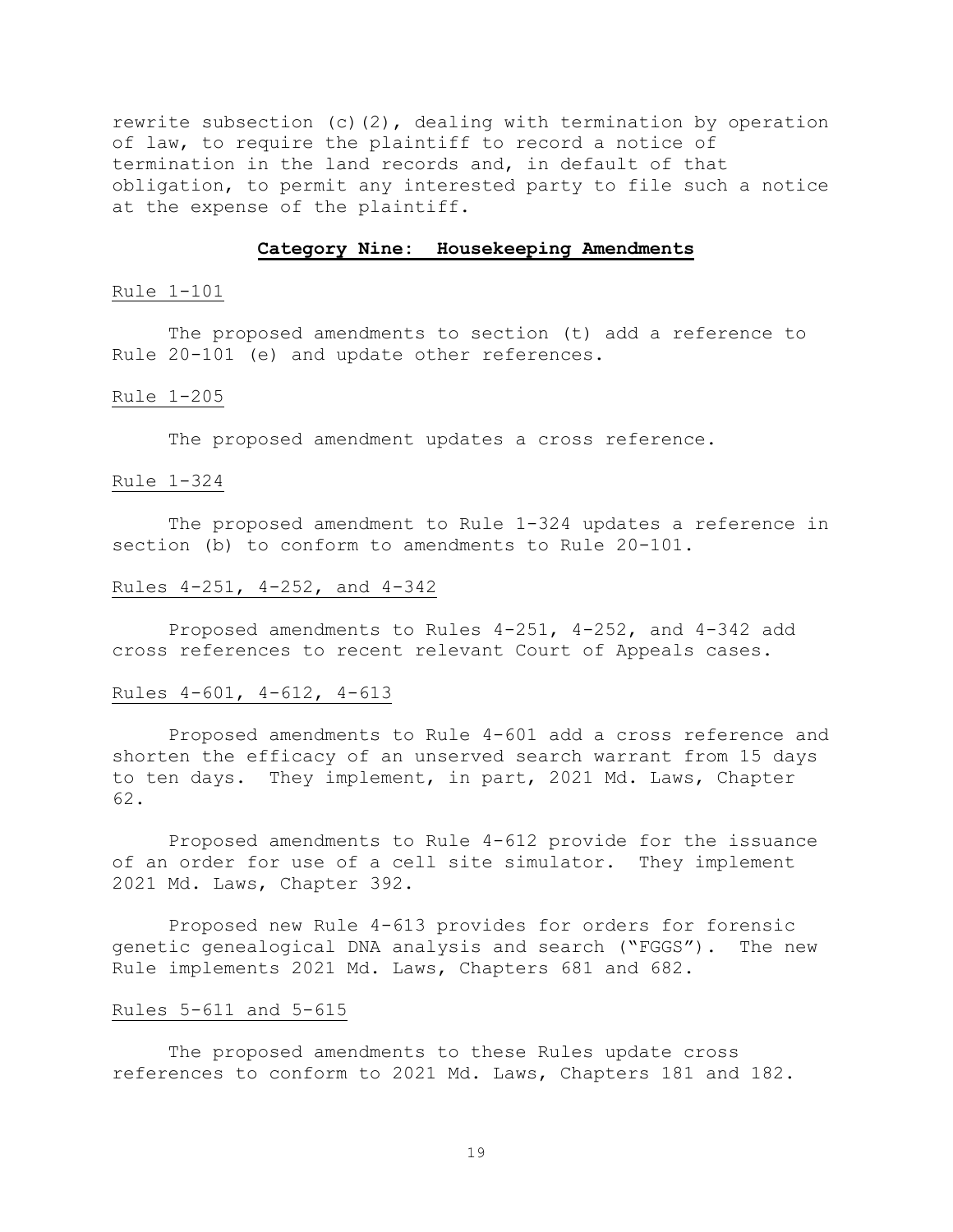#### Rule 6-151

The proposed amendment to Rule 6-151 updates a cross reference to conform the Rule to 2021 Md. Laws, Chapter 513.

#### Rule 9-402

The proposed amendment to Rule 9-402 updates a cross reference.

## Rule 16-302

The proposed amendments to Rule 16-302 change the term "vulnerable adult" to "susceptible adult" to conform to 2021 Md. Laws, Chapter 311.

#### Rule 16-918

The proposed amendments to Rule 16-918 update a cross reference and add new subsection (b)(2)(B)(ii) pertaining to certain documents filed in the appellate courts.

#### **INFORMATIONAL ITEM**

In reviewing recently enacted legislation, the Committee became aware of, and attempted to draft a Rule to implement, 2021 Md. Laws, Chapter 428, which requires certain filers to include with their initial pleading or appearance a statement identifying business entity affiliates. A copy of the statute is attached as an Appendix to this Report. The statute was derived from various national and local Federal Rules and Rules or statutes adopted in a few other States. Its purpose is (1) to alert judges to the existence of those affiliates for consideration of possible recusal, and (2) to provide that information to other parties and the public at large. Chapter 428 took effect October 1, 2021.

The statute is poorly drafted, does not follow the wording of the Federal Rules or Rules in other States, and, indeed, is internally inconsistent as to whether it applies only to corporate filers or extends to initial filings by other business entities as well. Whatever its breadth, it will affect tens of thousands of cases filed each year. After much consideration, the Committee concluded that any Rule designed just to implement the statute would have to be based on a construction of the statute's ambiguous and inconsistent provisions. The Committee had no objection to the general objectives of the statute, but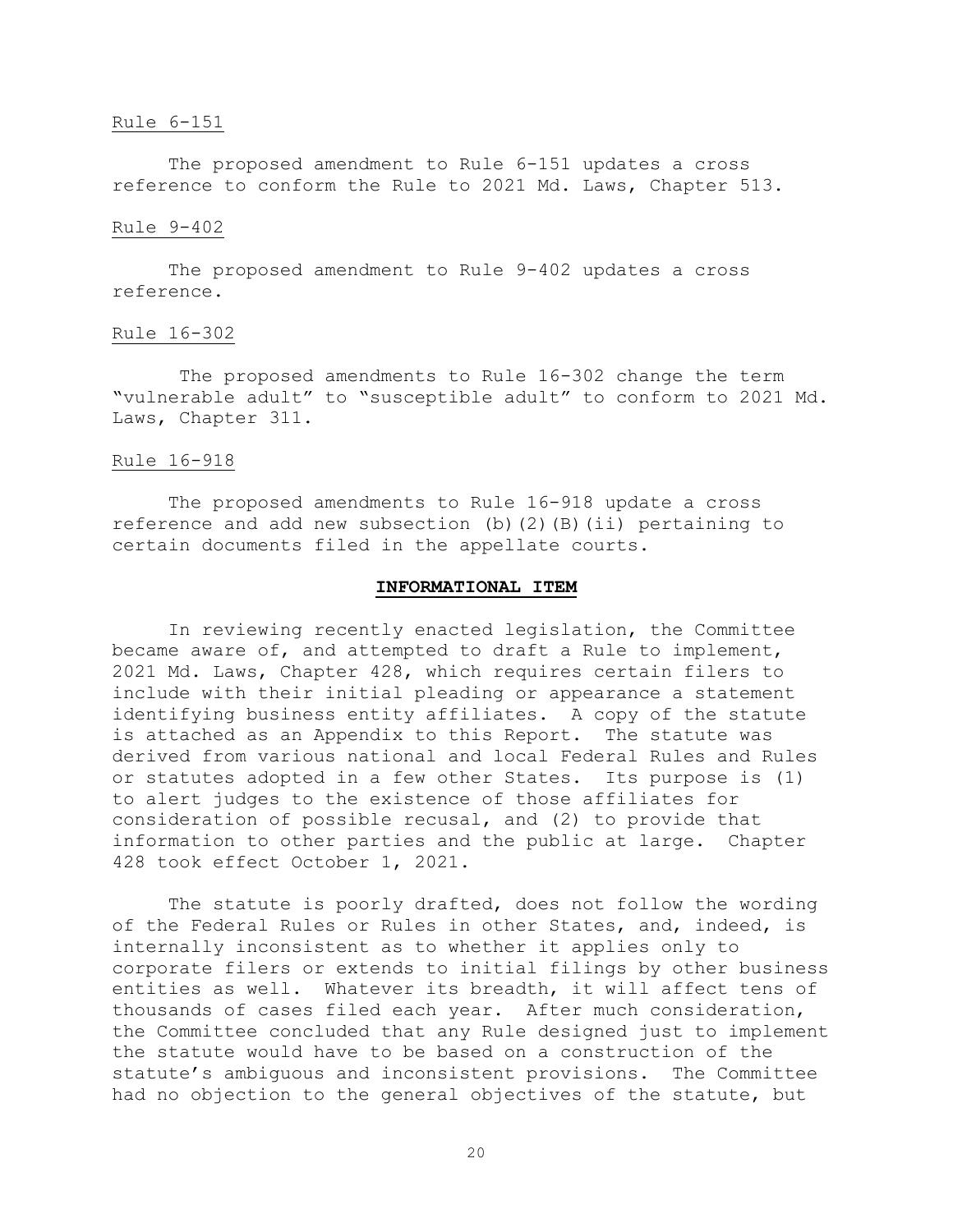was reluctant, in the guise of implementing it, to determine by Rule what the General Assembly intended its scope to be. If the General Assembly declines to clarify the statute in its next session, the Committee may need to revisit its decision and propose a Rule to clarify the requirement as an independent matter of judicial policy.

For the further guidance of the Court and the public, following the proposed new Rules and the proposed amendments to each of the existing Rules is a Reporter's note describing in further detail the reasons for the proposals. We caution that the Reporter's notes are not part of the Rules, have not been debated or approved by the Committee, and are not to be regarded as any kind of official comment or interpretation. They are included solely to assist the Court in understanding some of the reasons for the proposed changes.

Respectfully Submitted,

 $/ s /$ 

Alan M. Wilner Chair

AMW:sdm cc: Suzanne C. Johnson, Clerk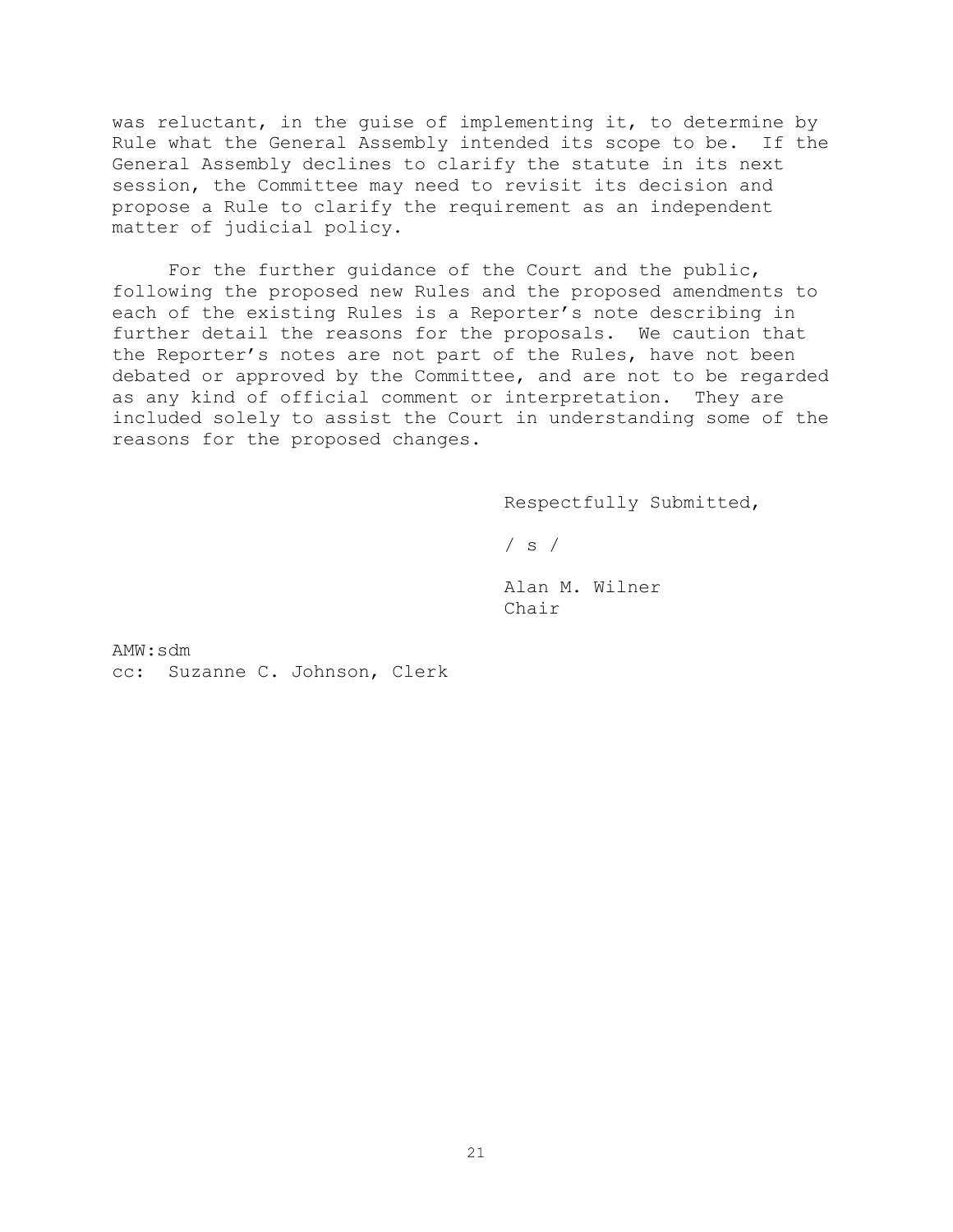# MARYLAND RULES OF PROCEDURE

TITLE 19 – ATTORNEYS

CHAPTER 400 – ATTORNEY TRUST ACCOUNTS

ADD New Rule 19-414, as follows:

RULE 19-414. FUNDS PRESUMED ABANDONED

(a) Definition

 In this Rule, "Client Protection Fund" means the Client Protection Fund of the Bar of Maryland.

(b) Generally

 Funds deposited in an attorney's trust account pursuant to Rule 19-404 for the benefit of a client or other person are presumed abandoned if: (A) the beneficial owner affirmatively declined in writing to accept the funds, other than because of a dispute as to the amount owed; or (B) after three years from the date the funds were deposited or were required to be deposited pursuant to that Rule, the attorney is unable to determine the identity or location of the beneficial owner after having made reasonable efforts to do so.

Committee note: Reasonable efforts must commence when the attorney first has notice of a problem identifying or locating a person who may be entitled to trust account funds or other property held by the attorney. Reasonable efforts may include (1) making a diligent search for any records or information in the attorney's file, any court file to which the attorney has access, and any published directory, available public records, estate records, or obituary records in a jurisdiction in which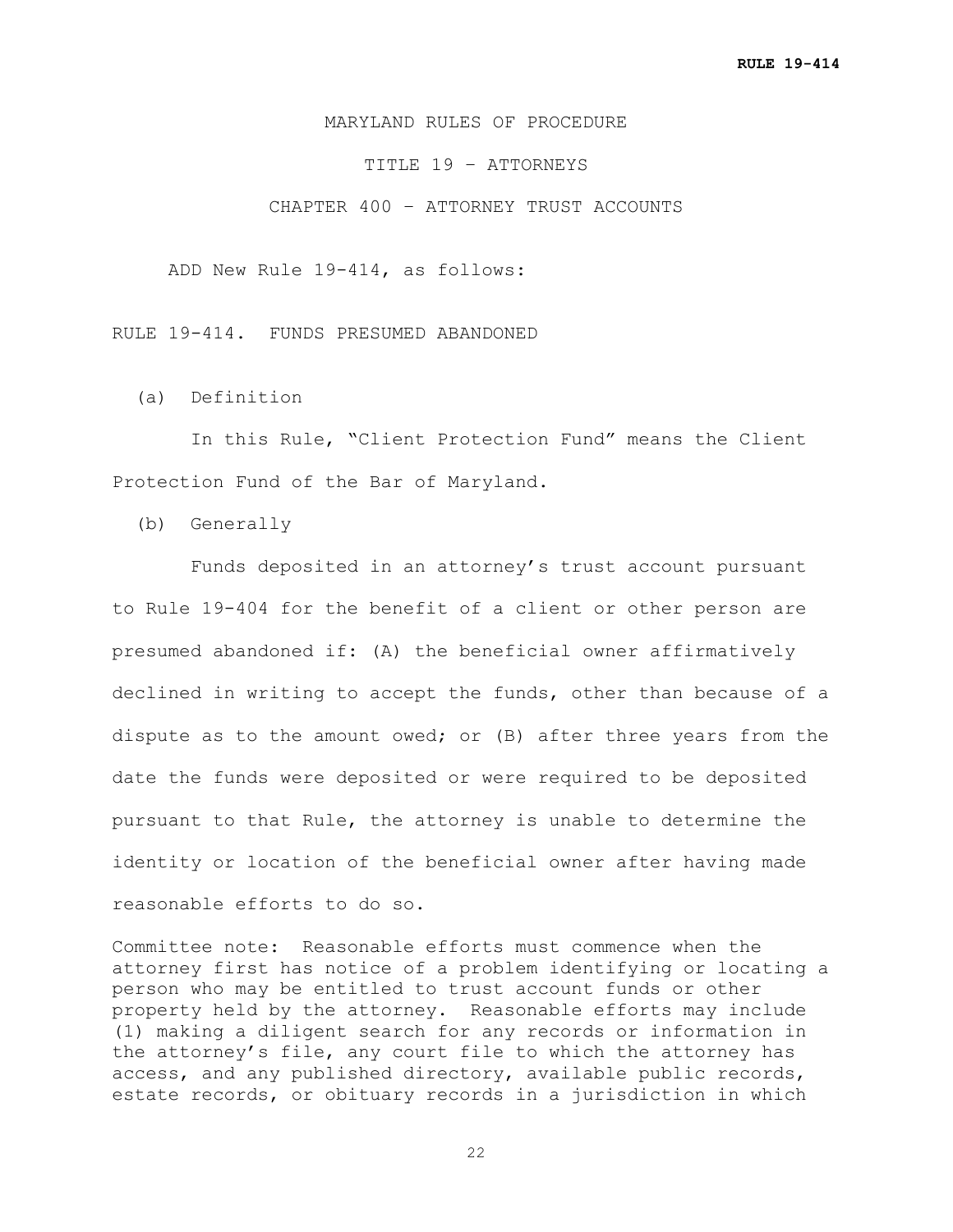the attorney has reason to believe the person may reside; (2) seeking the assistance of the client and, if ethically appropriate, other attorneys, unrepresented parties, and witnesses in the case who may have information regarding the name or whereabouts of the person; (3) attempting to determine whether the person is in the custody of the Federal Bureau of Prisons, the Maryland Department of Public Safety and Correctional Services, or the local government of a jurisdiction in which the attorney has reason to believe the person may reside; (4) conducting an internet search for the person using information possessed by the attorney; and (5) attempting to contact the person by first-class mail, certified mail, and email.

Code, Commercial Law Article, § 17-306 declares, for purposes of the Maryland Uniform Disposition of Abandoned Property Act, that intangible personal property held in a fiduciary capacity for the benefit of another person is presumed abandoned unless, within three years after it becomes payable or distributable, the owner has increased or decreased the principal, accepted payment of principal or income, corresponded in writing concerning the property, or otherwise indicated an interest as evidenced by a memorandum on file with the fiduciary. That is not a workable definition with respect to attorney trust accounts. Persons who may be entitled to the payment of attorney trust account funds would not be able to increase or decrease the funds, and, if they correspond with the attorney, their identity and likely their location will be revealed. The definition in this Rule is intended to be a reasonable and practicable one that would be acceptable to the Comptroller.

(c) Duty of Attorney upon Presumed Abandonment

 (1) Upon determining that attorney trust funds are presumed abandoned pursuant to section (b) of this Rule, the attorney shall: (A) comply with Code, Commercial Law Article, § 17-308.2, and (B) prepare the requisite report and transmit it, together with the funds and any non-IOLTA accrued interest, to the State Comptroller in accordance with Code, Commercial Law Article, §§ 17-310 and 17-312.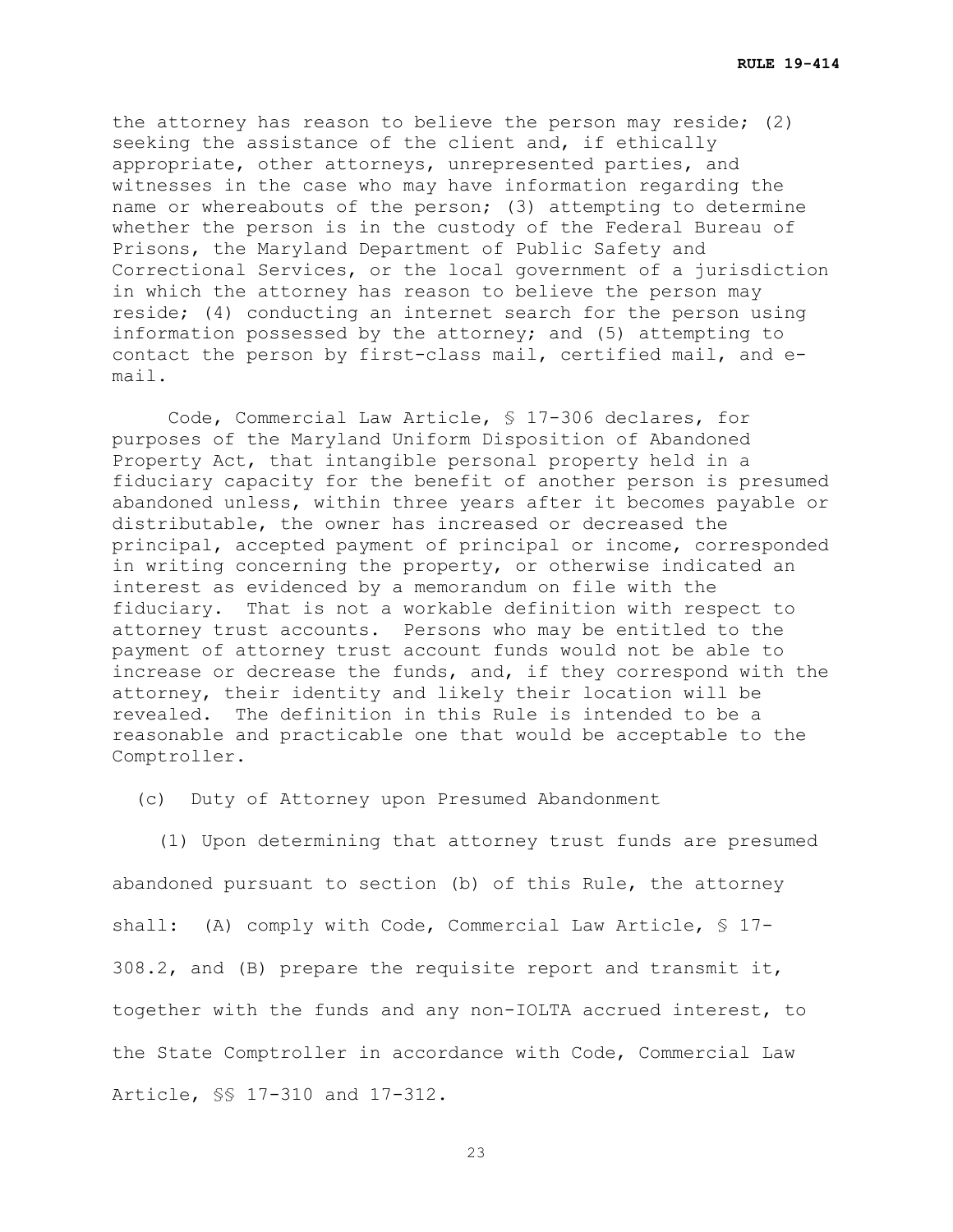(2) The transmission shall be accompanied by a report filed

at the times specified and containing the information required

by Code, Commercial Law Article, § 17-310.

Cross reference: See Rule 19-301.6 regarding confidential information.

Committee note: Code, Commercial Law Article, § 17-310(d) anticipates an annual report covering the period July 1 through June 30 to be filed no later than October 31.

(3) No such funds or report shall be transmitted to the

Client Protection Fund.

Committee note: For several decades, a practice was in place for attorneys who have been unable to identify or locate persons entitled to trust funds received by the attorney to transfer those funds to the Client Protection Fund. The intent of this Rule is to end that practice. The sole statutory mission of the Client Protection Fund is to receive, investigate, and pay claims filed by persons injured by the misconduct of attorneys, not deal with abandoned money in attorney trust fund accounts. See Rule 19-602 (a) and Maryland State Bar Association Committee on Ethics, Ethics Docket 92-2 (1992), which states: "After the property is presumed abandoned, you, as holder, are required to file a report with the State Comptroller's Office regarding the property."

(d) Transfer of Funds from Client Protection Fund

 On or before October 31, 2022, the Client Protection Fund shall (1) prepare the reports required by Code, Commercial Law Article, § 17-310, and (2) transmit them, together with all attorney trust account funds that, on or prior to that date, were received by the Client Protection Fund and all non-IOLTA accrued interest thereon that have not previously been paid by the Client Protection Fund to persons lawfully entitled to those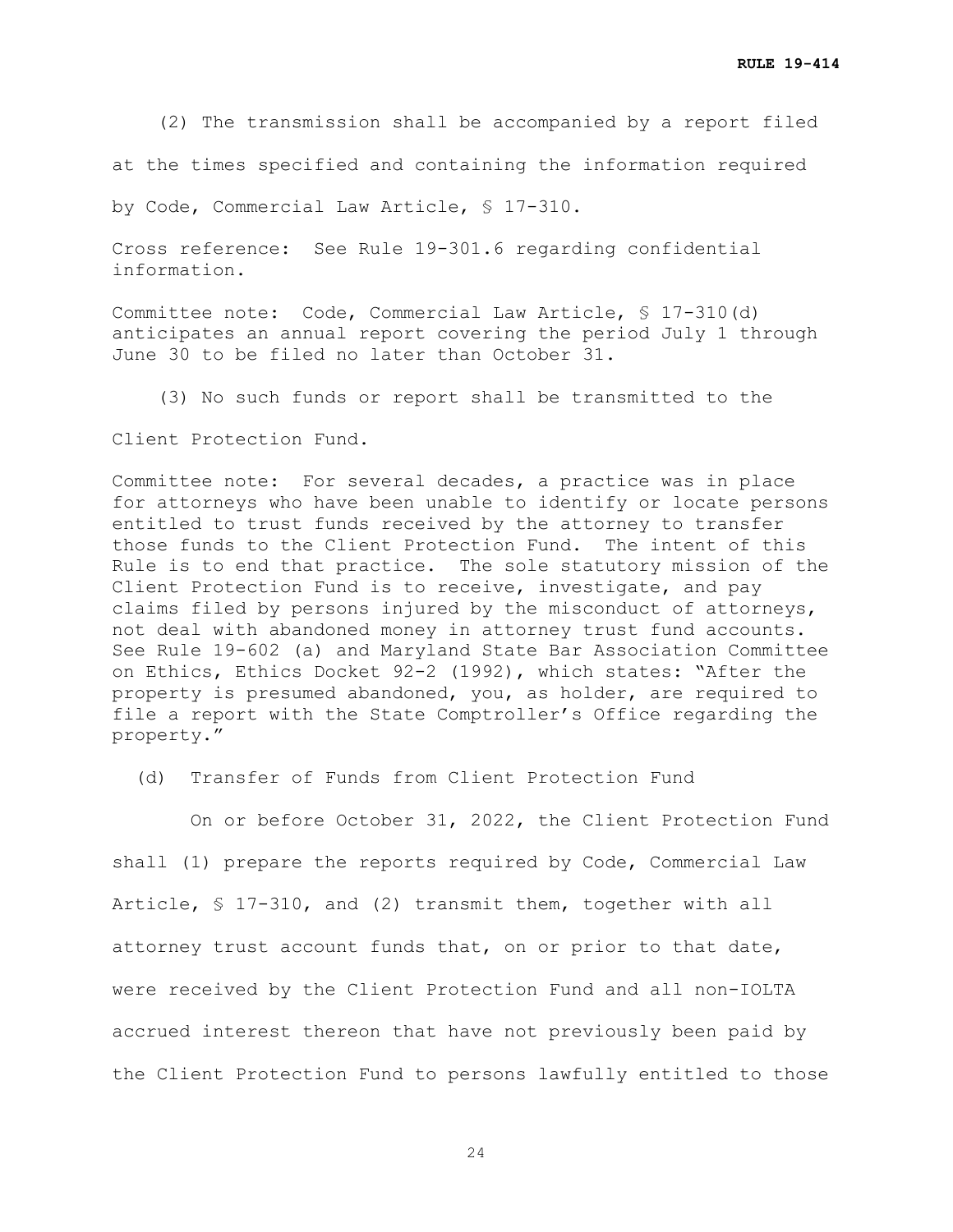funds, to the State Comptroller, in accordance with Code, Commercial Law Article, §§ 17-310 and 17-312 and applicable regulations adopted by the Comptroller.

(e) Initial Compliance with this Rule

 The first reports under this Rule shall be filed no later than October 31, 2022 and shall include all attorney trust funds that qualify as abandoned as of June 30, 2022.

Committee note: Notwithstanding the provisions of this Rule, Rule 19-407 requires attorneys to keep certain records pertaining to the attorney's trust accounts and to maintain those records for at least five years after the date the record was created.

#### REPORTER'S NOTE

Proposed new Rule 19-414 provides a procedure for the transfer of presumed abandoned funds from an attorney's trust account or the Client Protection Fund, as applicable, to the State Comptroller in accordance with Code, Commercial Law Article, §§ 17-310 and 17-312.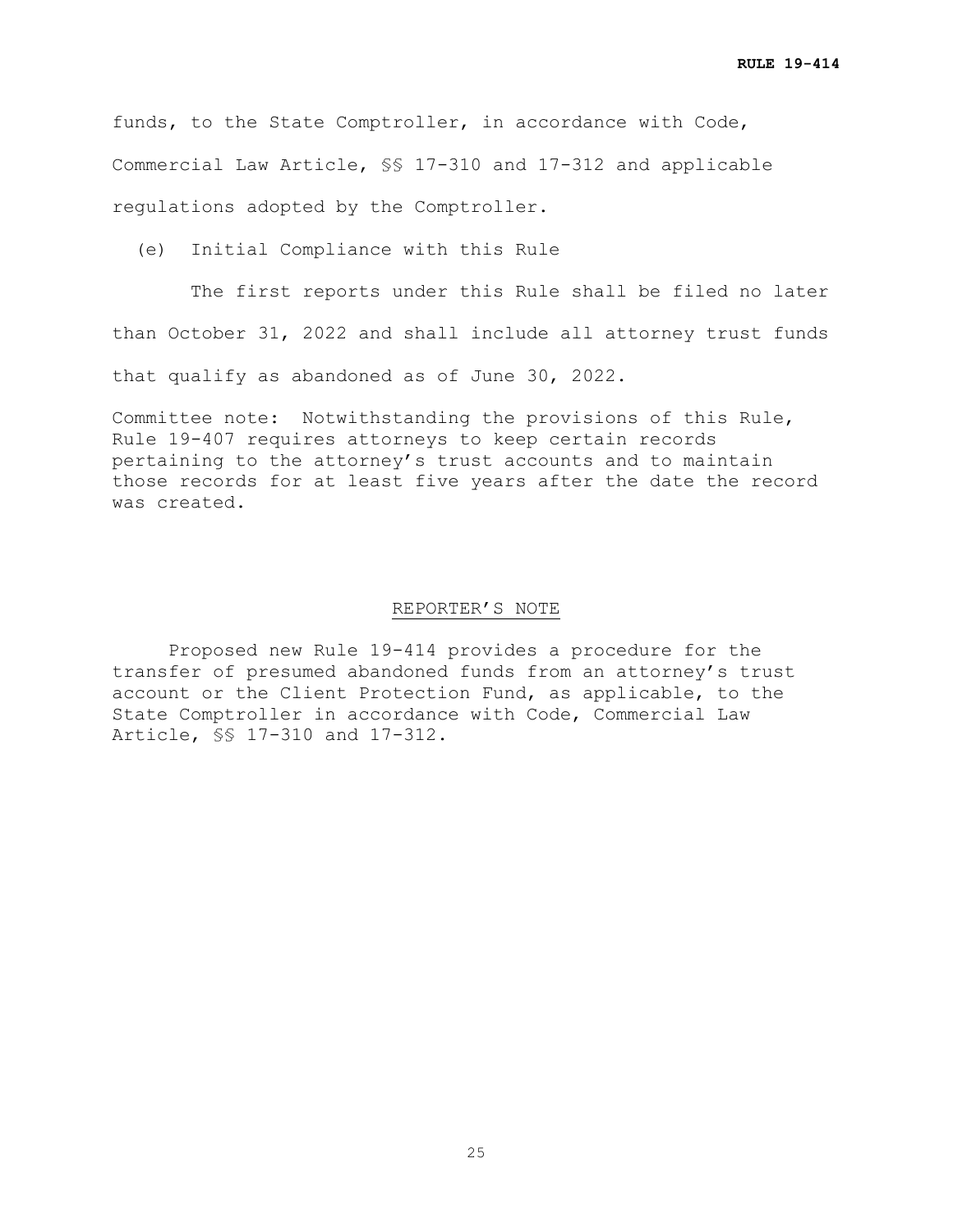# MARYLAND RULES OF PROCEDURE

#### TITLE 19 – ATTORNEYS

# CHAPTER 300 – MARYLAND ATTORNEYS' RULES OF PROFESSIONAL CONDUCT CLIENT-ATTORNEY RELATIONSHIP RULES

AMEND Rule 19-301.15 by adding a cross reference after section (e), as follows:

# RULE 19-301.15. SAFEKEEPING PROPERTY

 (a) An attorney shall hold property of clients or third persons that is in an attorney's possession in connection with a representation separate from the attorney's own property. Funds shall be kept in a separate account maintained pursuant to Title 19, Chapter 400 of the Maryland Rules, and records shall be created and maintained in accordance with the Rules in that Chapter. Other property shall be identified specifically as such and appropriately safeguarded, and records of its receipt and distribution shall be created and maintained. Complete records of the account funds and of other property shall be kept by the attorney and shall be preserved for a period of at least five years after the date the record was created.

 (b) An attorney may deposit the attorney's own funds in a client trust account only as permitted by Rule 19-408 (b).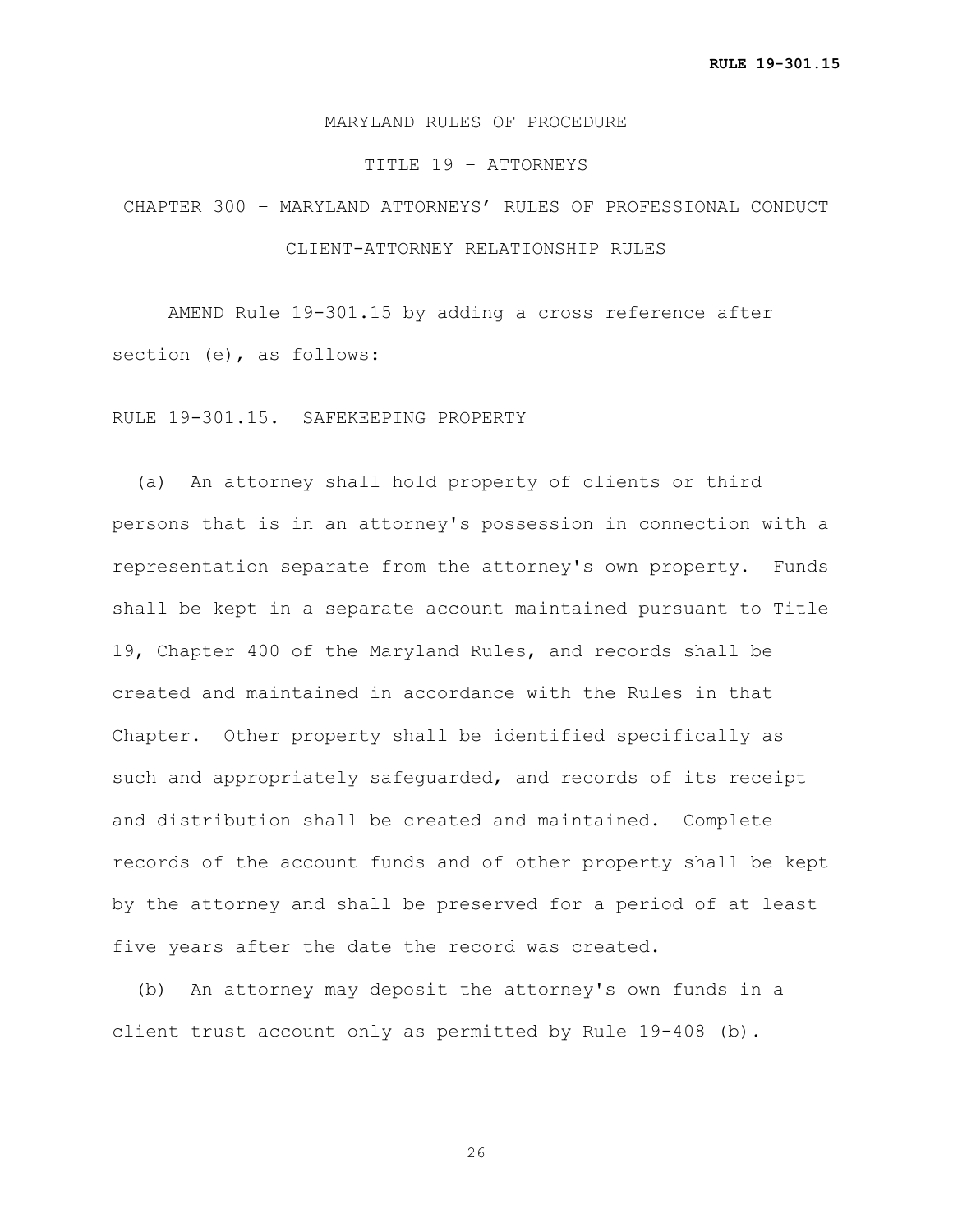(c) Unless the client gives informed consent, confirmed in writing, to a different arrangement, an attorney shall deposit legal fees and expenses that have been paid in advance into a client trust account and may withdraw those funds for the attorney's own benefit only as fees are earned or expenses incurred.

 (d) Upon receiving funds or other property in which a client or third person has an interest, an attorney shall promptly notify the client or third person. Except as stated in this Rule or otherwise permitted by law or by agreement with the client, an attorney shall deliver promptly to the client or third person any funds or other property that the client or third person is entitled to receive and, upon request by the client or third person, shall render promptly a full accounting regarding such property.

 (e) When an attorney in the course of representing a client is in possession of property in which two or more persons (one of whom may be the attorney) claim interests, the property shall be kept separate by the attorney until the dispute is resolved. The attorney shall distribute promptly all portions of the property as to which the interests are not in dispute.

Cross reference: For the duties of an attorney with respect to attorney trust account funds that are presumed abandoned, see Rule 19-414.

. . .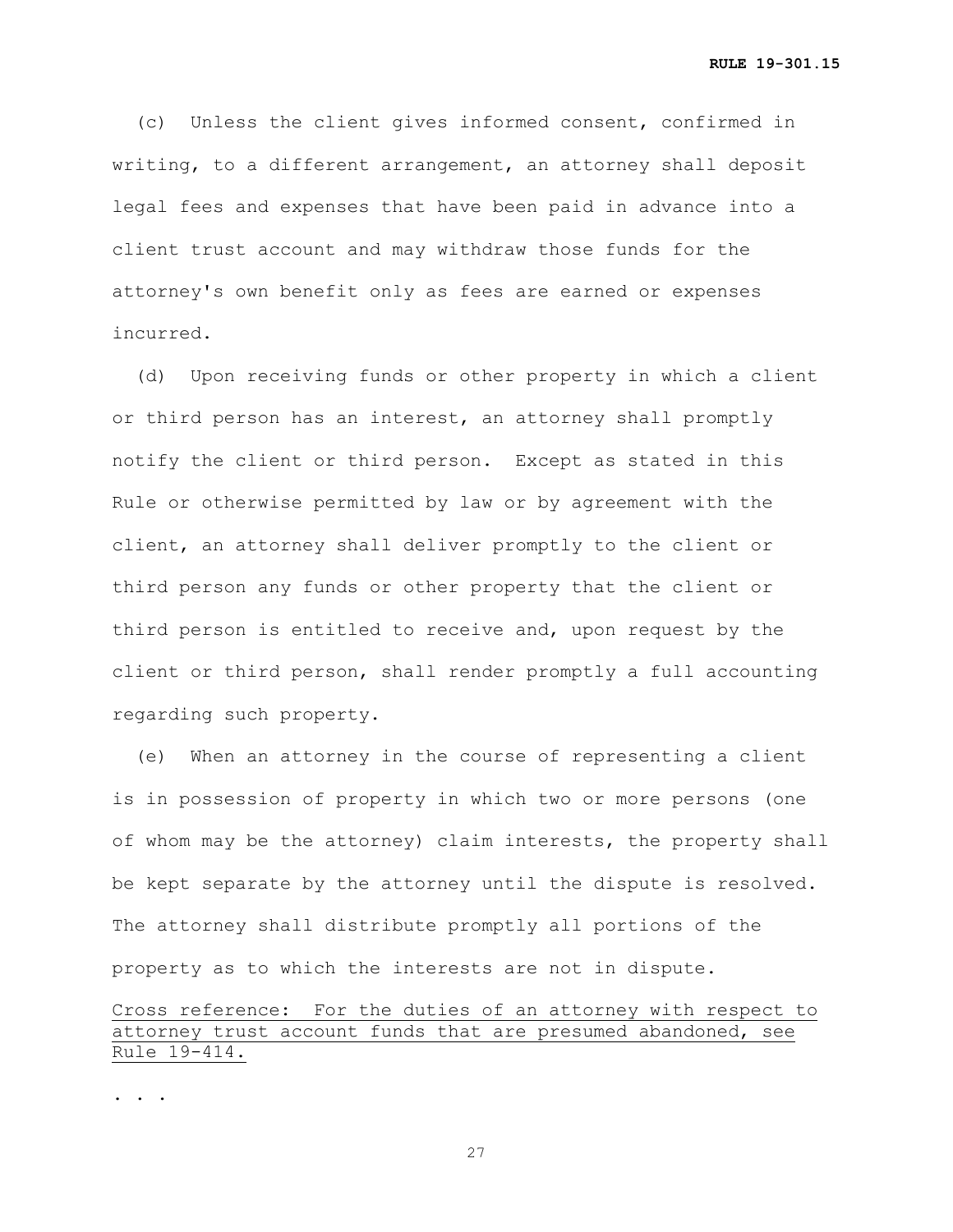# REPORTER'S NOTE

A proposed amendment to Rule 19-301.15 adds a cross reference to proposed new Rule 19-414 after section (e), before the Comment and Model Rules Comparison.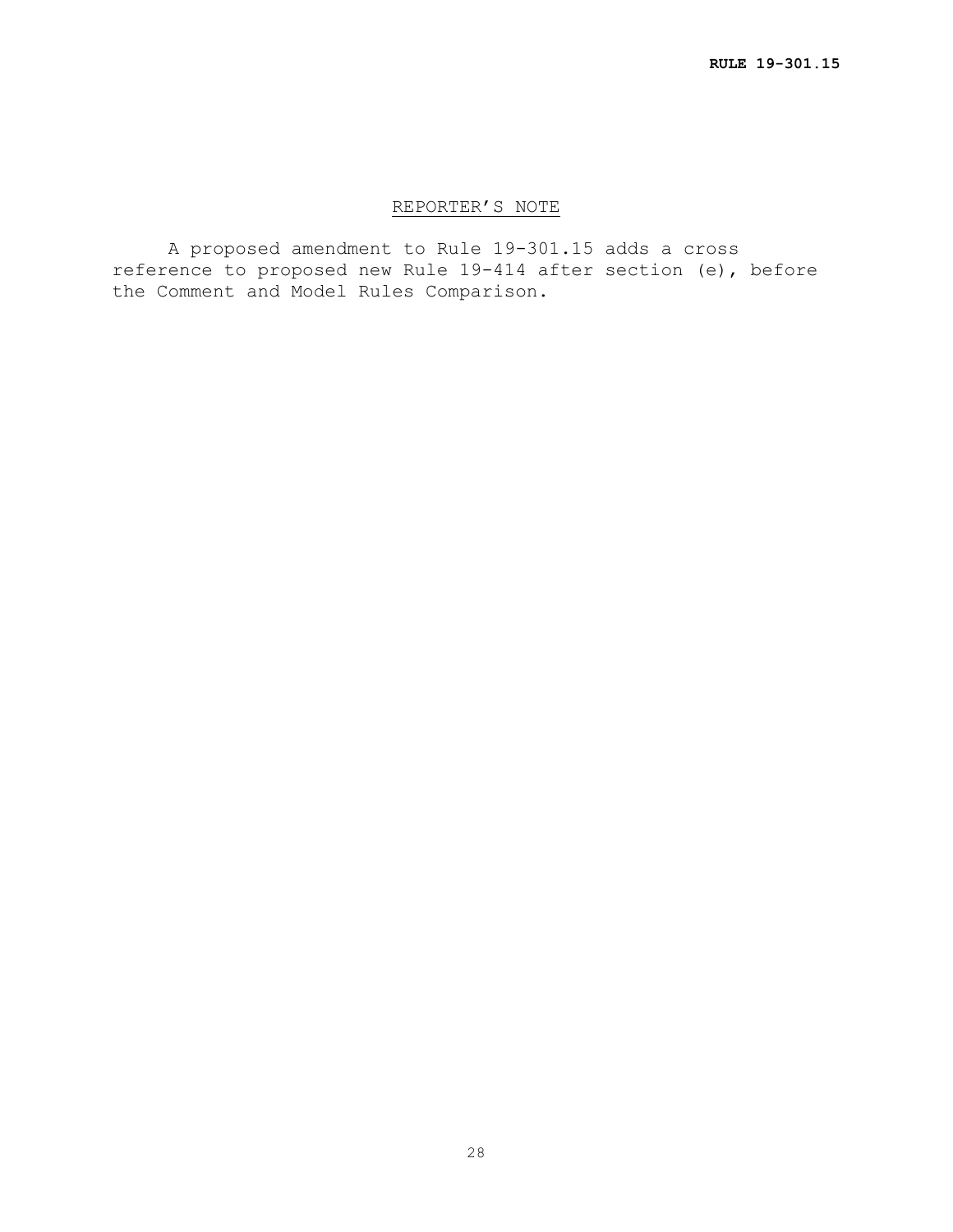# MARYLAND RULES OF PROCEDURE

TITLE 19 – ATTORNEYS

CHAPTER 600 – CLIENT PROTECTION FUND

AMEND Rule 19-604 by adding a Committee note following subsection (a)(2) and by making clarifying stylistic changes, as follows:

RULE 19-604. POWERS AND DUTIES OF TRUSTEES; TREASURER

(a) Trustees

The trustees have the following powers and duties:

 (1) To elect, from among their membership, a chair, a treasurer, and such other officers as they deem necessary or appropriate.

 (2) To receive, hold, manage, and distribute, pursuant to this Rule the Rules in this Chapter, the funds raised hereunder, and any other monies that may be received by the Fund through voluntary contributions or otherwise.

Committee note: The power of the trustees under subsection (a)(2) of this Rule to receive and distribute funds received through "voluntary contributions or otherwise" does not include receiving or distributing abandoned attorney trust funds, except for the distribution of funds required by Rule 19-414.

(3) To authorize payment of claims in accordance with this Rule the Rules in this Chapter.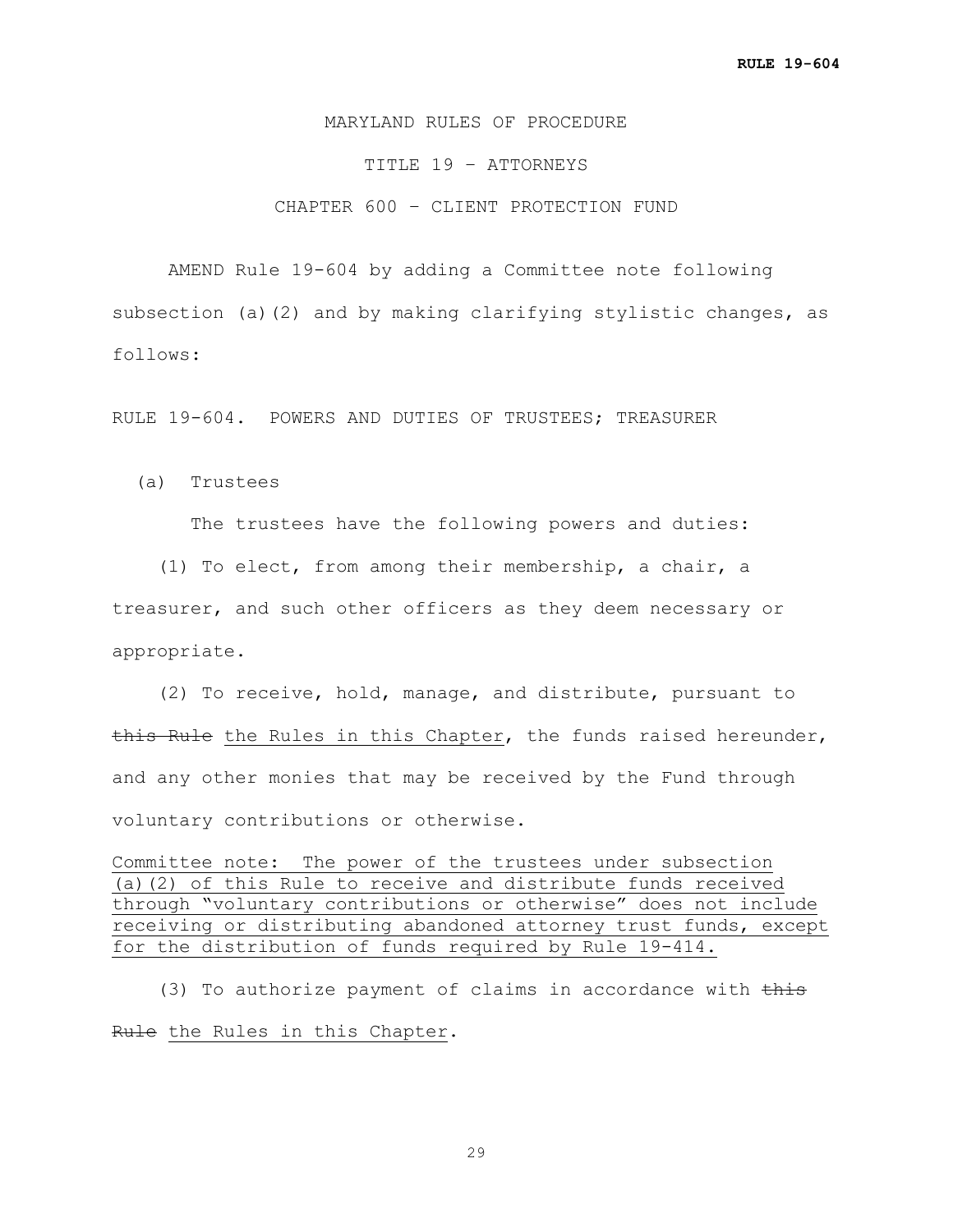**RULE 19-604**

 (4) To adopt regulations for the administration of the Fund and the procedures for the presentation, consideration, recognition, rejection, and payment of claims $<sub>r</sub>$  and to adopt</sub> procedures for conducting business. A copy of the regulations shall be filed with the of the Court of Appeals, who shall mail a copy of them to the clerk of the circuit court for each county and to all Registers of Wills. The regulations shall be posted on the Judiciary website.

 (5) To enforce claims for restitution arising by subrogation, assignment, or otherwise.

 (6) To deposit funds in any bank or other savings institution (A) that is chartered and whose financial activities are regulated under federal or Maryland law, and (B) whose deposits are insured by an instrumentality of the federal government.

 (7) To invest funds not needed for current use in such investments as they deem appropriate, consistent with an investment policy specified in regulations adopted by the trustees and approved by the Court of Appeals.

 (8) To employ and compensate consultants, agents, attorneys, and employees.

 (9) To delegate the power to perform routine acts which may be necessary or desirable for the operation of the Fund, including the power to authorize disbursements for routine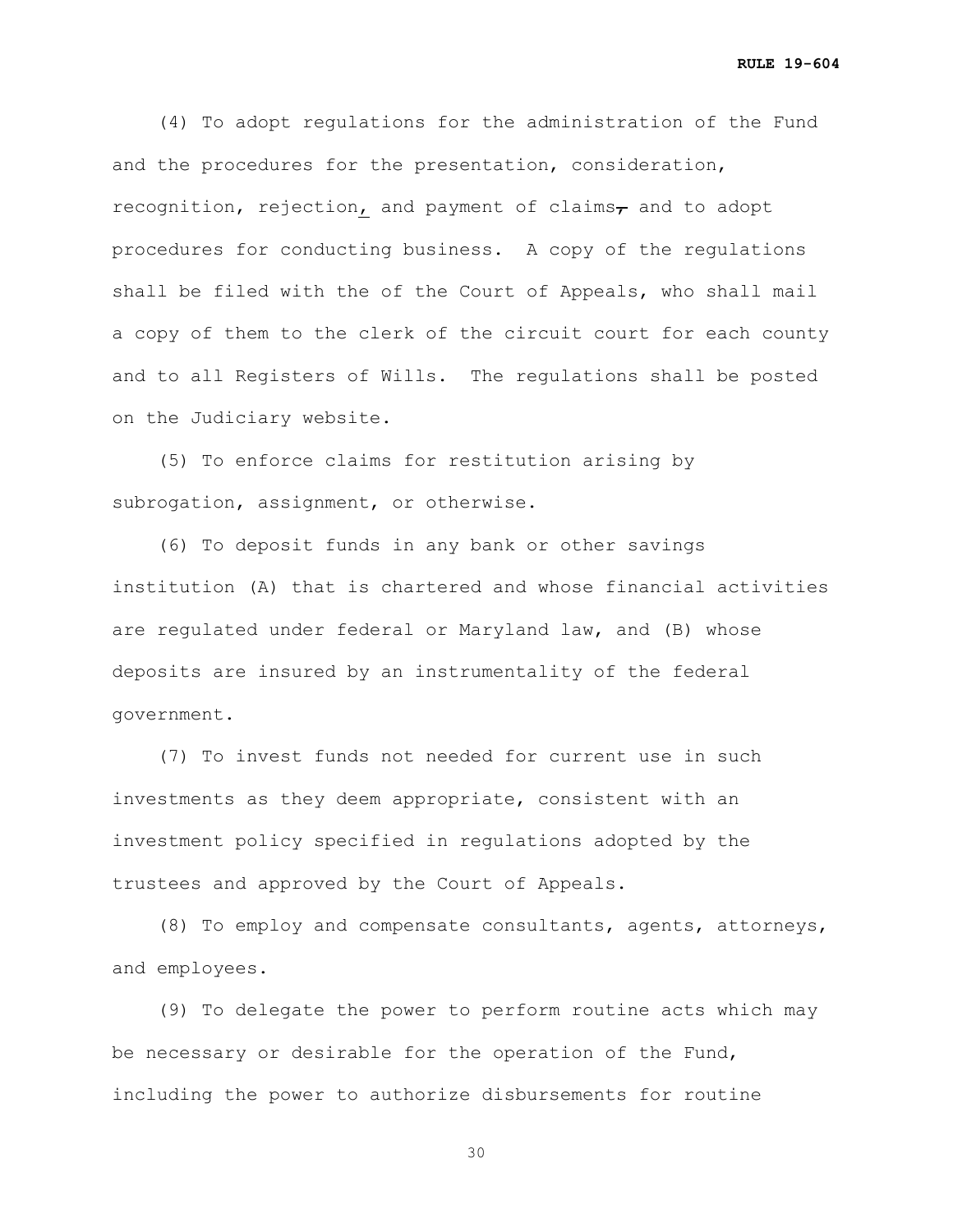**RULE 19-604**

operating expenses of the Fund, but authorization for payments of claims shall be made only as provided in Rule 19-609.

 (10) To sue or be sued in the name of the Fund without joining any or all individual trustees.

 (11) To comply with the requirements of Rules 19-704 (e), 19-705 (c), 19-708 (a), and 19-723 and all other applicable laws.

 (12) To designate an employee to perform the duties set forth in Rules 19-708 (a) and 19-723 and notify Bar Counsel of that designation.

 (13) To file with the Court of Appeals an annual report of the management and operation of the Fund and to arrange for an annual audit of the accounts of the Fund by state or private auditors. The cost of the audit shall be paid by the Fund if no other source of funds is available.

 (14) To file additional reports and arrange for additional audits as the Court of Appeals or the Chief Judge of that Court may order.

 (15) To perform all other acts authorized by these Rules or necessary or proper for the fulfillment of the purposes of the Fund and its efficient administration.

(b) Treasurer

The treasurer shall:

(1) maintain the Fund in a separate account;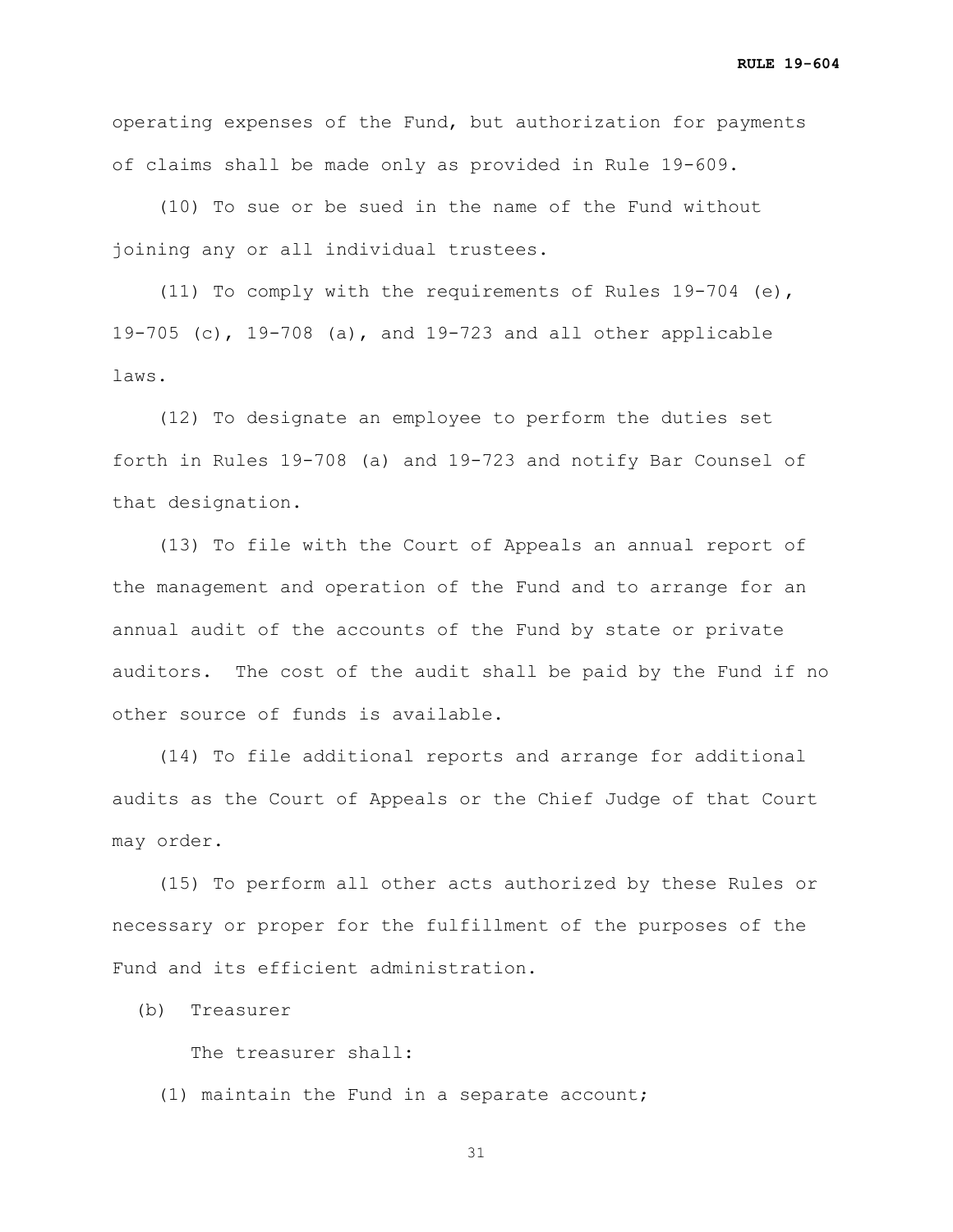(2) disburse monies from the Fund only upon the action of the trustees pursuant to these Rules;

 (3) file annually with the trustees a bond for the proper execution of the duties of the office of treasurer of the Fund in an amount established by the trustees and with one or more sureties approved by the trustees; and

 (4) comply with the requirements of Rule 19-705 (b). Source: This Rule is derived from former Rule 16-811.4 (2016).

# REPORTER'S NOTE

Proposed amendments to Rule 19-604 make clarifying stylistic changes to the Rule and add a Committee note following subsection (a)(2). Included in the Committee note is a reference to proposed new Rule 19-414, Funds Presumed Abandoned.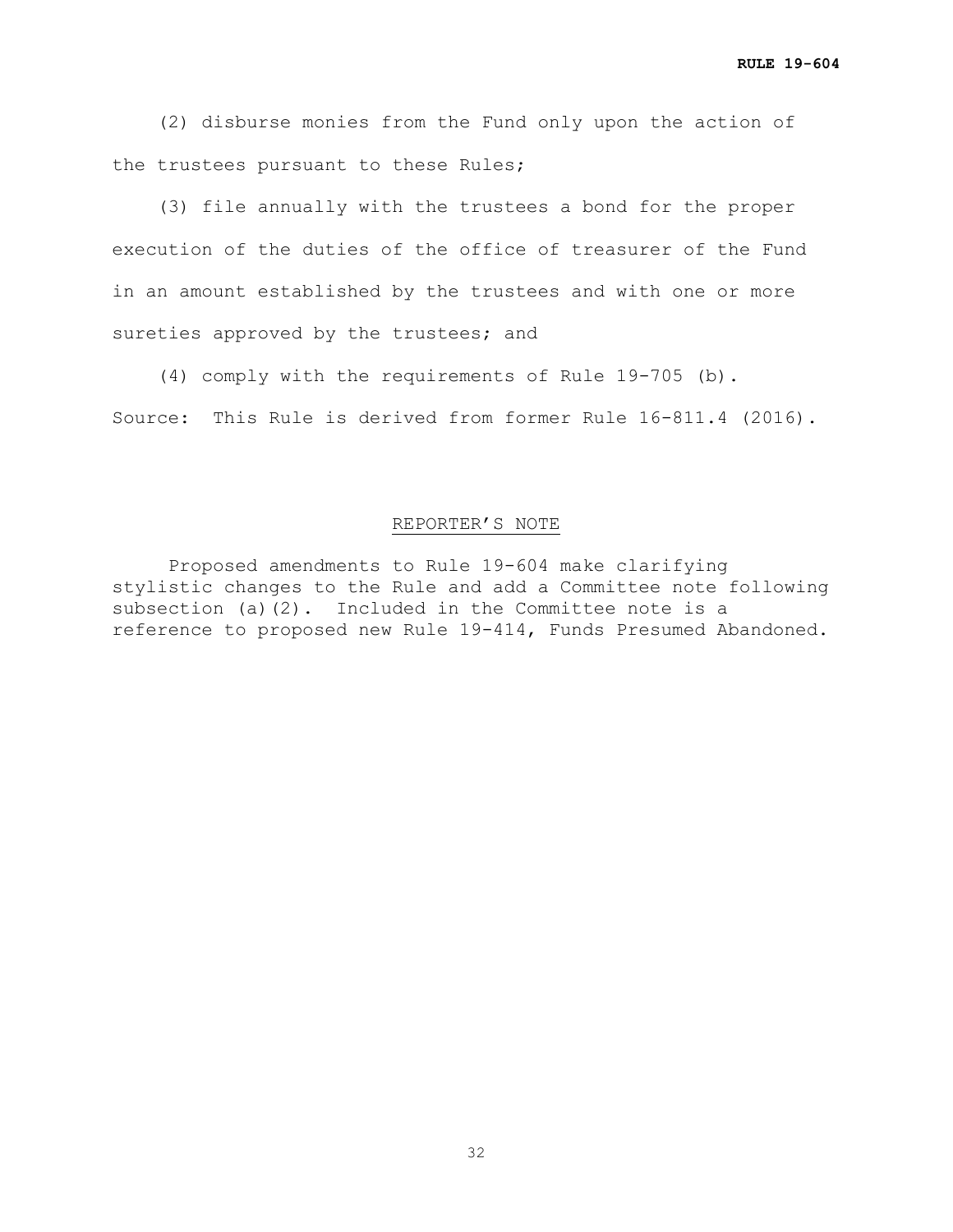MARYLAND RULES OF PROCEDURE TITLE 4 – CRIMINAL CAUSES CHAPTER 200 – PRETRIAL PROCEDURES

AMEND Rule  $4-212$  by creating new subsection (d)(1)(B)(i) using language from former subsection (d)(1)(B), by making stylistic changes to subsection (d)(1)(B)(i), and by adding new subsection (d)(1)(B)(ii) concerning the recall of warrants issued by commissioners, as follows:

RULE 4-212. ISSUANCE, SERVICE, AND EXECUTION OF SUMMONS OR WARRANT

...

```
 (c) Summons – Service
```
 The summons and charging document shall be served on the defendant by mail or by personal service by a sheriff or other peace officer, as directed (1) by a judicial officer in the District Court, or (2) by the State's Attorney in the circuit court.

(d) Warrant - Issuance; Inspection

(1) In the District Court

(A) By Judge

 A judge may, and upon request of the State's Attorney shall, issue a warrant for the arrest of the defendant, other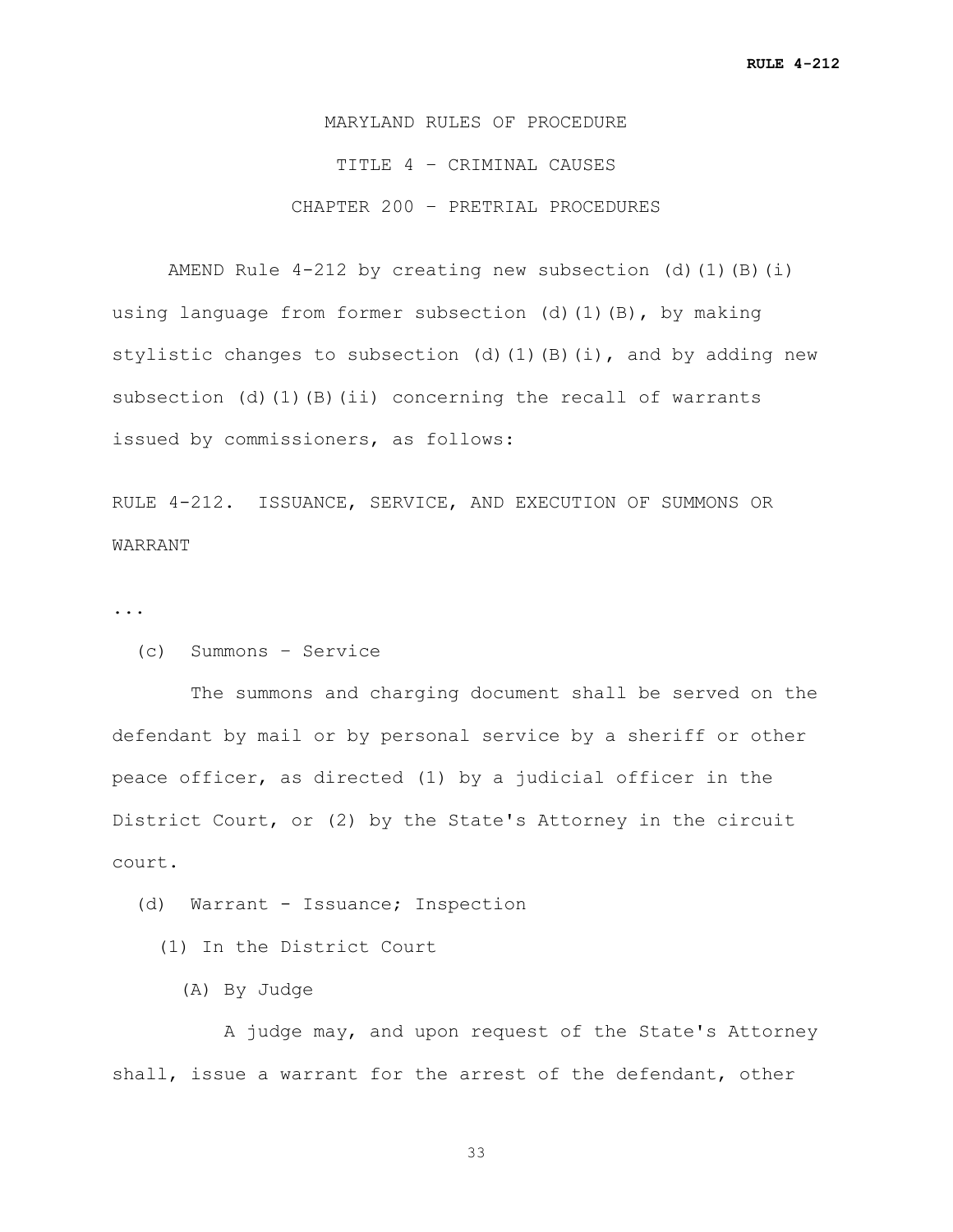**RULE 4-212**

than a corporation, upon a finding that there is probable cause to believe that the defendant committed the offense charged in the charging document and that (i) the defendant has previously failed to respond to a summons that has been personally served or a citation, or (ii) there is a substantial likelihood that the defendant will not respond to a summons, or (iii) the whereabouts of the defendant are unknown and the issuance of a warrant is necessary to subject the defendant to the jurisdiction of the court, or (iv) the defendant is in custody for another offense, or (v) there is probable cause to believe that the defendant poses a danger to another person or to the community. A copy of the charging document shall be attached to the warrant.

(B) By Commissioner

#### (i) Generally

 On review of an application by an individual for a statement of charges, a commissioner may issue a warrant for the arrest of the defendant, other than a corporation, upon a finding that there is probable cause to believe that the defendant committed the offense charged in the charging document and that  $\left(\frac{1}{1}\right)(1)$  the defendant has previously failed to respond to a summons that has been personally served or a citation, or  $\overline{4i}$  (2) the whereabouts of the defendant are unknown and the issuance of a warrant is necessary to subject the defendant to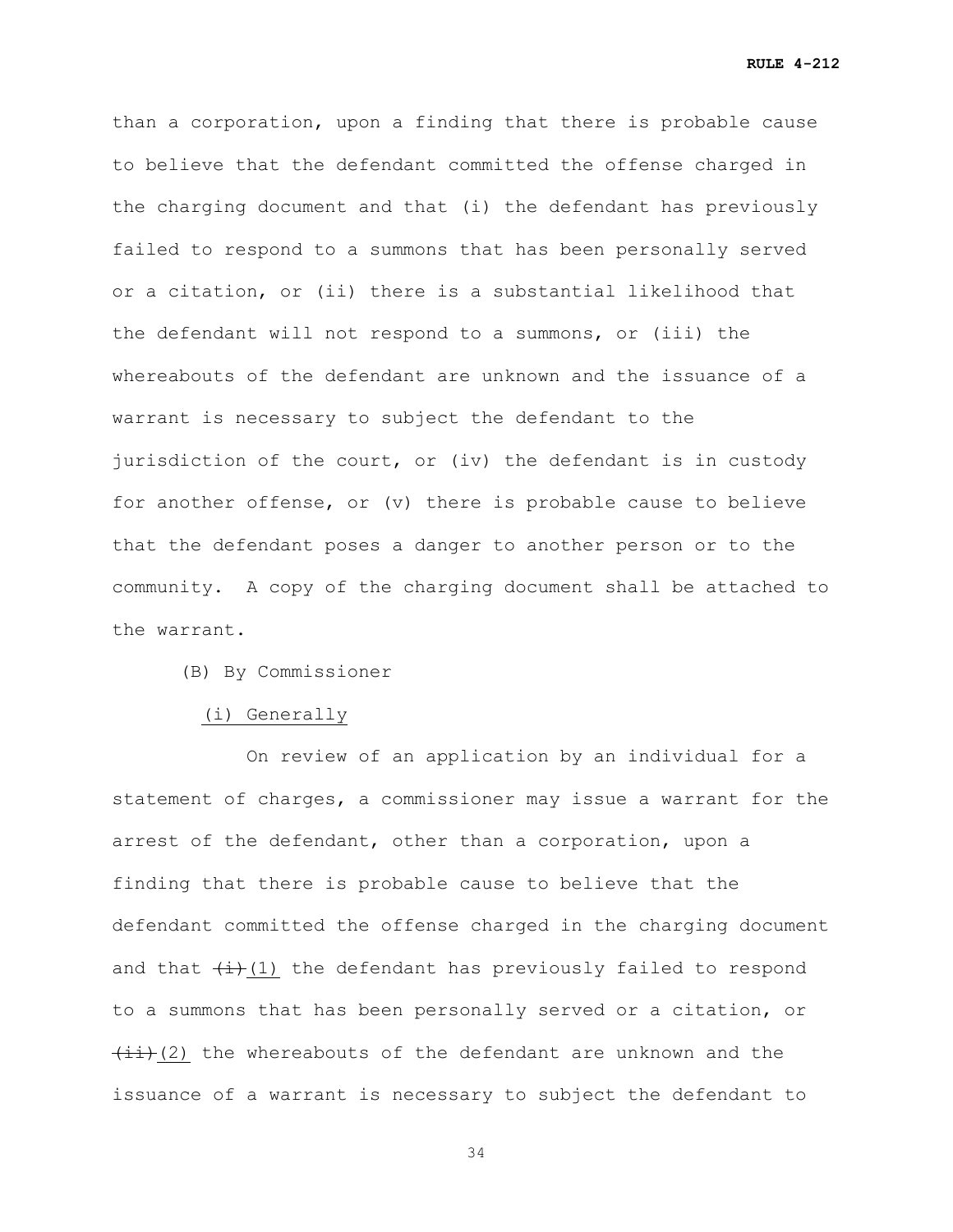the jurisdiction of the court, or  $\overline{(\text{iii})}$ (3) the defendant is in custody for another offense, or  $\overline{(+)}$ (4) there is probable cause to believe that the defendant poses a danger to another person or to the community. A copy of the charging document shall be attached to the warrant.

# (ii) Recall of Warrant

 A judge of the District Court or a circuit court, upon a finding of good cause, may recall a warrant issued by a commissioner and issue a summons pursuant to section (c) of this Rule.

Cross reference: See Code, Courts Article, § 2-607.

(2) In the Circuit Court

 Upon the request of the State's Attorney, a judge may order, in writing or on the record, issuance of a warrant for the arrest of a defendant, other than a corporation, if an information has been filed against the defendant and the circuit court or the District Court has made a finding that there is probable cause to believe that the defendant committed the offense charged in the charging document or if an indictment has been filed against the defendant; and (A) the defendant has not been processed and released pursuant to Rule 4-216, 4-216.1, or 4-216.2, or (B) the court finds there is a substantial likelihood that the defendant will not respond to a summons. A copy of the charging document shall be attached to the warrant.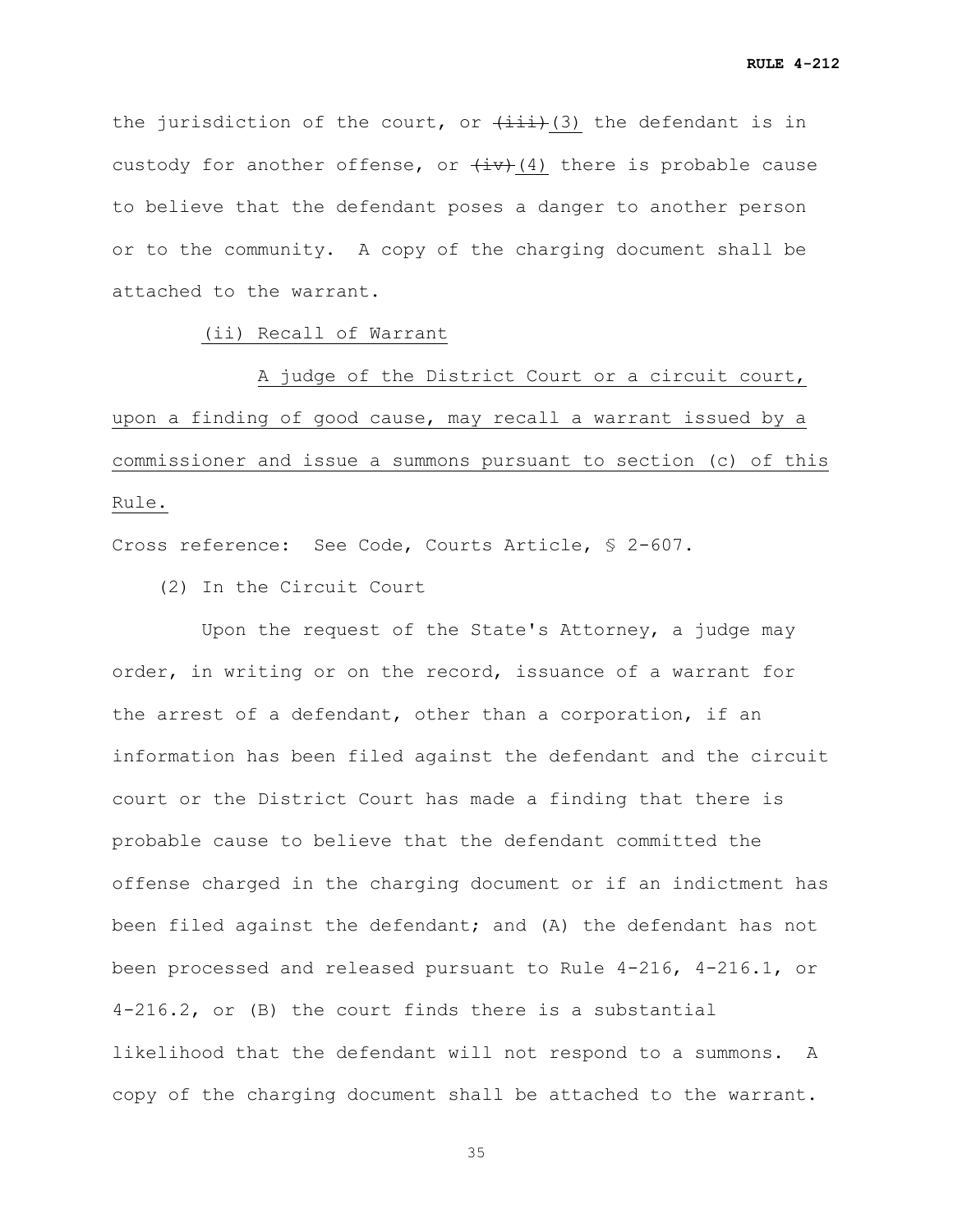**RULE 4-212**

Unless the court finds that there is a substantial likelihood that the defendant will not respond to a criminal summons, the court shall not order issuance of a warrant for a defendant who has been processed and released pursuant to Rule 4-216, 4-216.1, or 4-216.2 if the circuit court charging document is based on the same alleged acts or transactions. When the defendant has been processed and released pursuant to Rule 4-216, 4-216.1, or 4-216.2, the issuance of a warrant for violation of conditions of release is governed by Rule 4-217.

(3) Inspection of the Warrant and Charging Document

 Unless otherwise ordered by the court, files and records of the court pertaining to a warrant issued pursuant to subsection (d)(1) or (d)(2) of this Rule and the charging document upon which the warrant was issued shall not be open to inspection until either (A) the warrant has been served and a return of service has been filed in compliance with section (g) of this Rule or (B) 90 days have elapsed since the warrant was issued. Thereafter, unless sealed pursuant to Rule 4-201 (d), the files and records shall be open to inspection.

Committee note: This subsection does not preclude the release of otherwise available statistical information concerning unserved arrest warrants nor does it prohibit a State's Attorney or peace officer from releasing information pertaining to an unserved arrest warrant and charging document.

Cross reference: See Rule 4-201 concerning charging documents. See Code, General Provisions Article, § 4-316, which governs inspection of court records pertaining to an arrest warrant.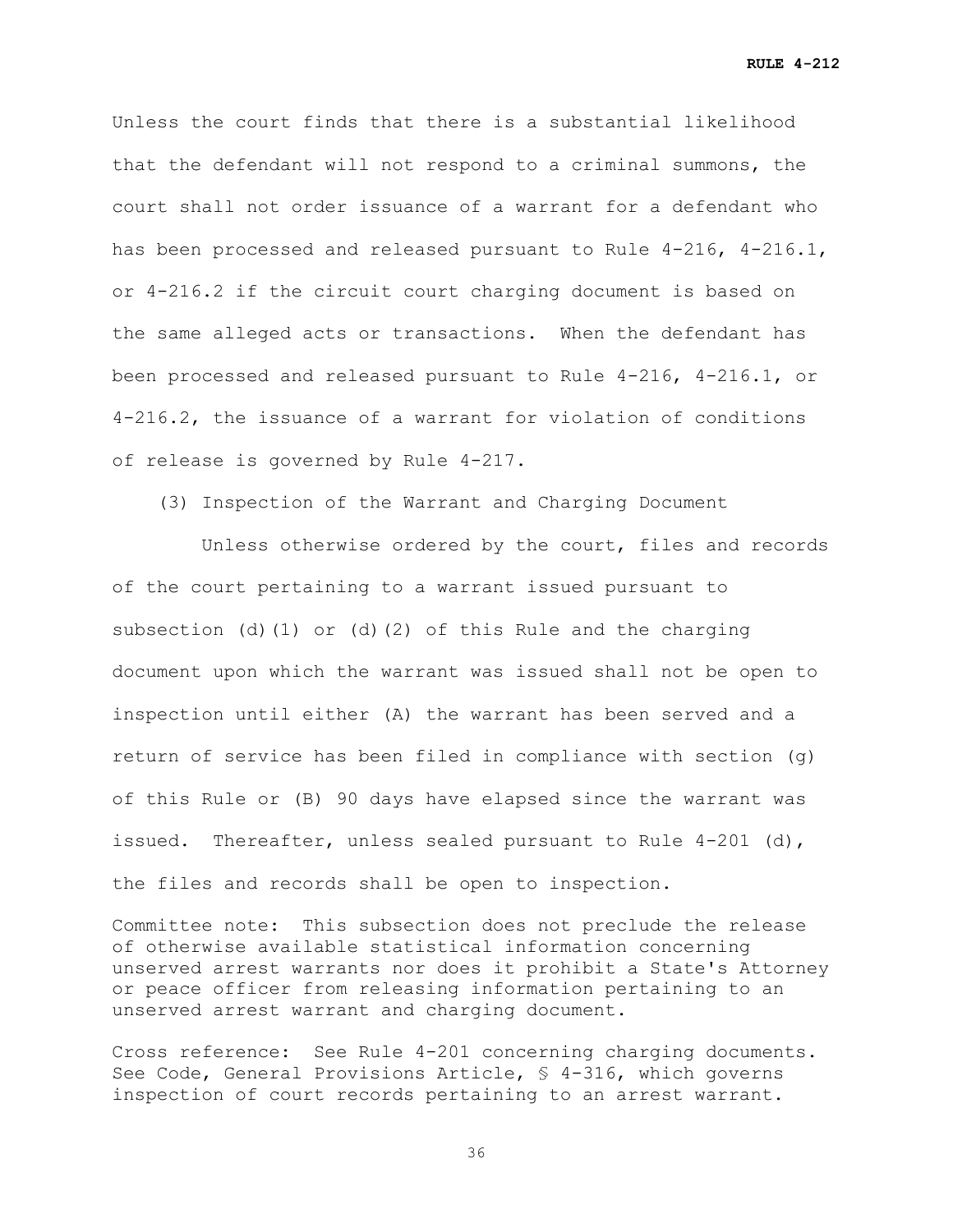#### REPORTER'S NOTE

...

Chapter 594, 2021 Laws of Maryland (HB 366) permits a judge of the District Court or of a circuit court to, upon a finding of good cause, recall an arrest warrant issued by a District Court commissioner and issue a summons in its place.

Proposed amendments to Rule 4-212 account for the new law. Rule  $4-212$  (d)(1)(B) concerns the ability of a commissioner to issue an arrest warrant. Proposed amendments to Rule 4-212 create new subsection (d)(1)(B)(i) with the language of former subsection (d)(1)(B), making stylistic changes. New subsection (d)(1)(B)(ii) addresses the recall of arrest warrants issued by commissioners as permitted in Chapter 594, 2021 Laws of Maryland (HB 366).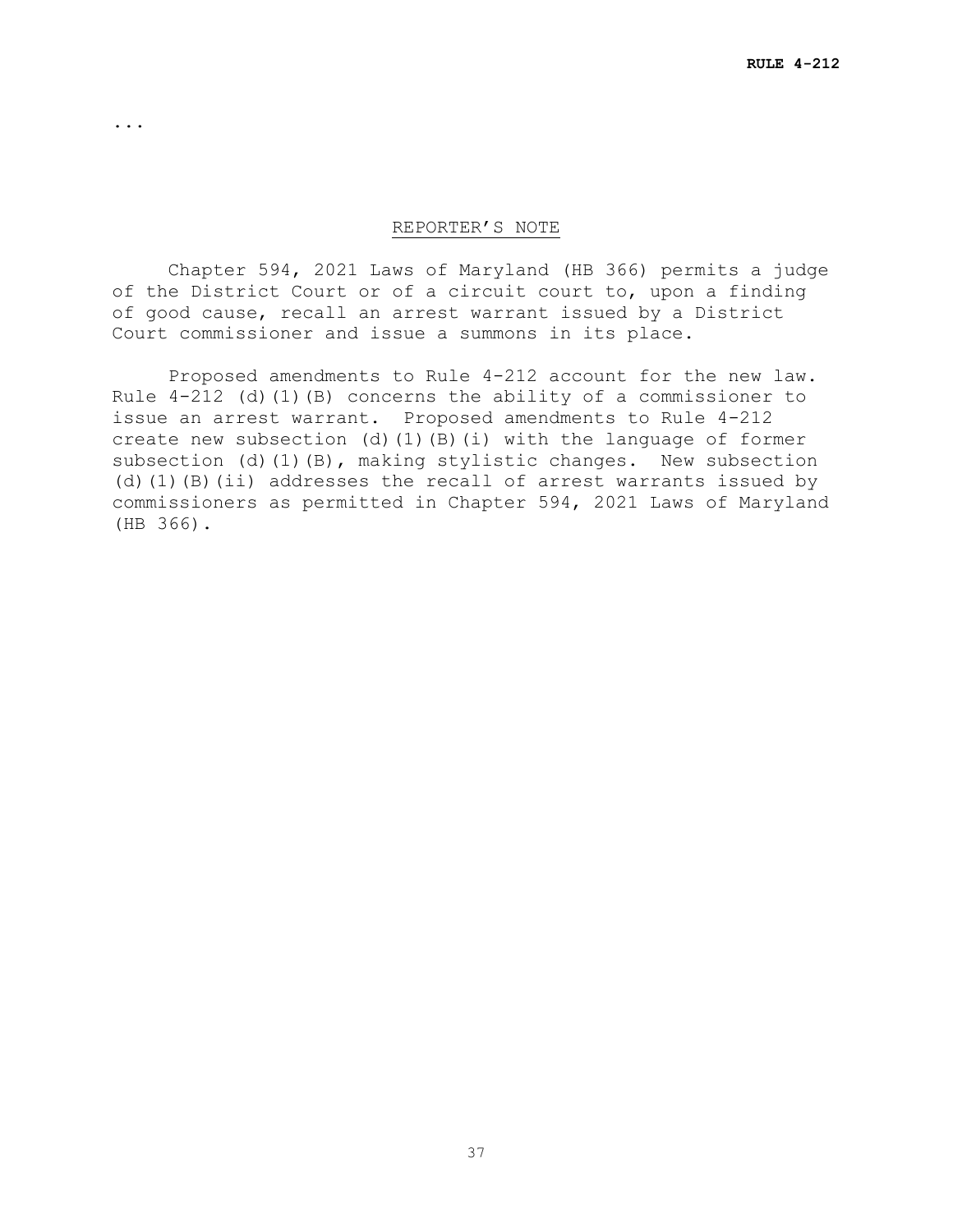MARYLAND RULES OF PROCEDURE TITLE 4 – CRIMINAL CAUSES CHAPTER 200 – PRETRIAL PROCEDURES

AMEND Rule 4-248 by adding language to section (b) requiring a court order, as follows:

RULE 4-248. STET

(a) Disposition by Stet

 On motion of the State's Attorney, the court may indefinitely postpone trial of a charge by marking the charge "stet" on the docket. The defendant need not be present when a charge is stetted but if neither the defendant nor the defendant's attorney is present, the clerk shall send notice of the stet to the defendant, if the defendant's whereabouts are known, and to the defendant's attorney of record. Notice shall not be sent if either the defendant or the defendant's attorney was present in court when the charge was stetted. If notice is required, the clerk may send one notice that lists all of the charges that were stetted. A charge may not be stetted over the objection of the defendant. A stetted charge may be rescheduled for trial at the request of either party within one year and thereafter only by order of court for good cause shown.

(b) Effect of Stet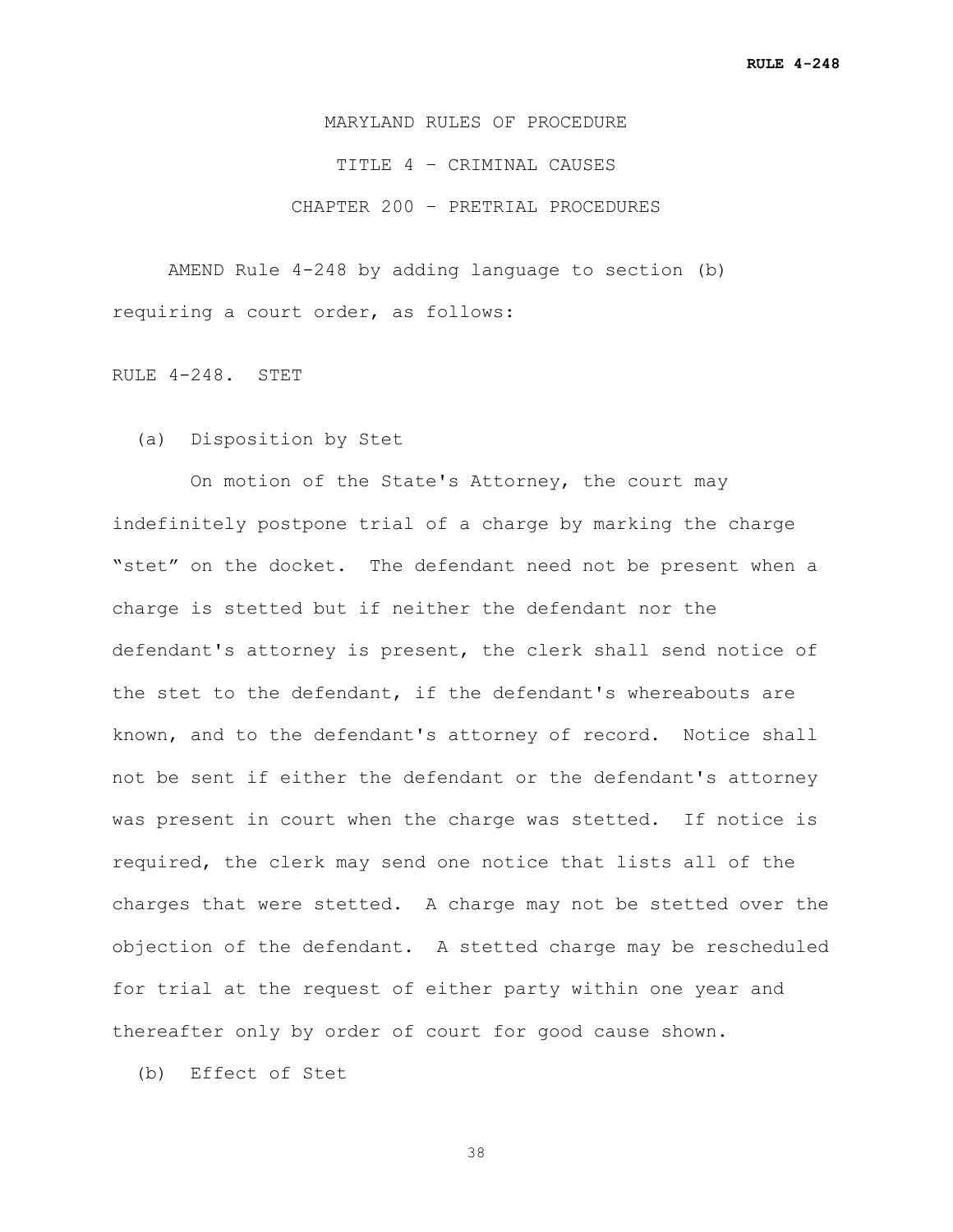When a charge is stetted, the court shall order the clerk shall to take the action necessary to recall or revoke any outstanding warrant or detainer that could lead to the arrest or detention of the defendant because of the charge, unless the court orders that any warrant or detainer shall remain

outstanding.

Committee note: For provisions relating to bail or recognizance when criminal charges are stetted, see Code, Criminal Procedure Article, § 5-208.

Cross reference: For provisions relating to expungement of the records after a stet has been entered in a case, see Rule 4-329. For provisions relating to a stet with the requirement of drug or alcohol treatment in non-violent crimes, see Code, Criminal Procedure Article, § 6-229.

Source: This Rule is derived from former Rule 782 c and d and M.D.R. 782 c and d.

#### REPORTER'S NOTE

In its 208th Report, the Rules Committee recommended the adoption of new Title 11, Chapter 400 concerning delinquency and citation proceedings in Juvenile Court. New Rule 11-420 addressing stetted cases, adopted by Rules Order dated November 9, 2021, was derived from Rule 4-248. During the Committee's discussion of Rule 11-420 at the June 17, 2021 meeting, it was noted that the clerk does not take action to recall or revoke any outstanding warrant, writ, or detainer without a court order. Accordingly, Rule 11-420 (c) states that the court shall order the clerk to take action to recall or revoke any outstanding warrant, writ, or detainer when a stet is entered on the docket.

Rule 4-248 (b) currently requires the clerk to take necessary action when a stet is entered on the docket without referencing a court order. Proposed amendments to section (b) add that the court shall order the clerk to take the action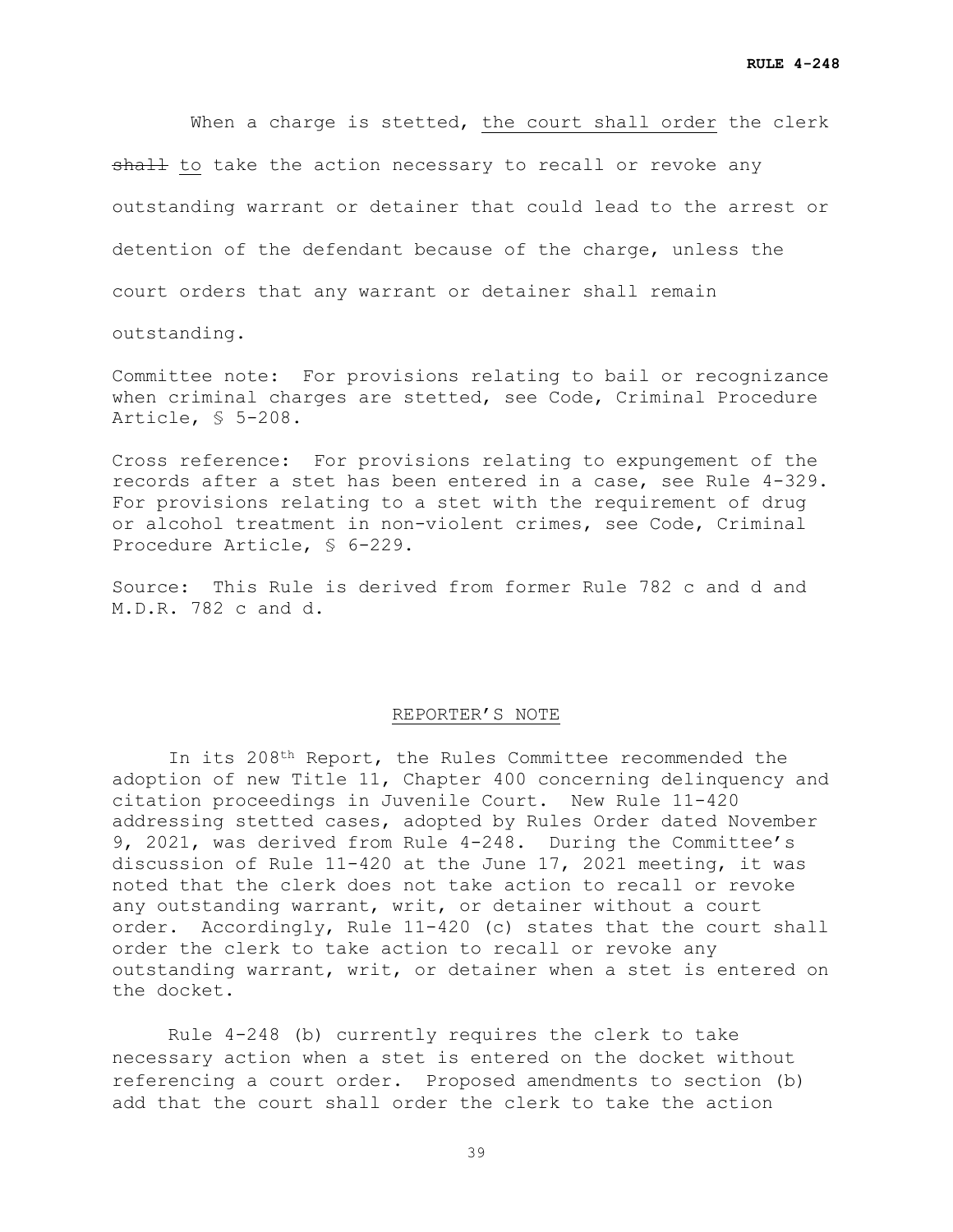necessary to recall or revoke any outstanding warrants or detainers that could lead to the arrest or detention of the defendant because of the charge. The amendments mirror the language in Rule 11-420 (c), adopted by Rules Order dated November 9, 2021.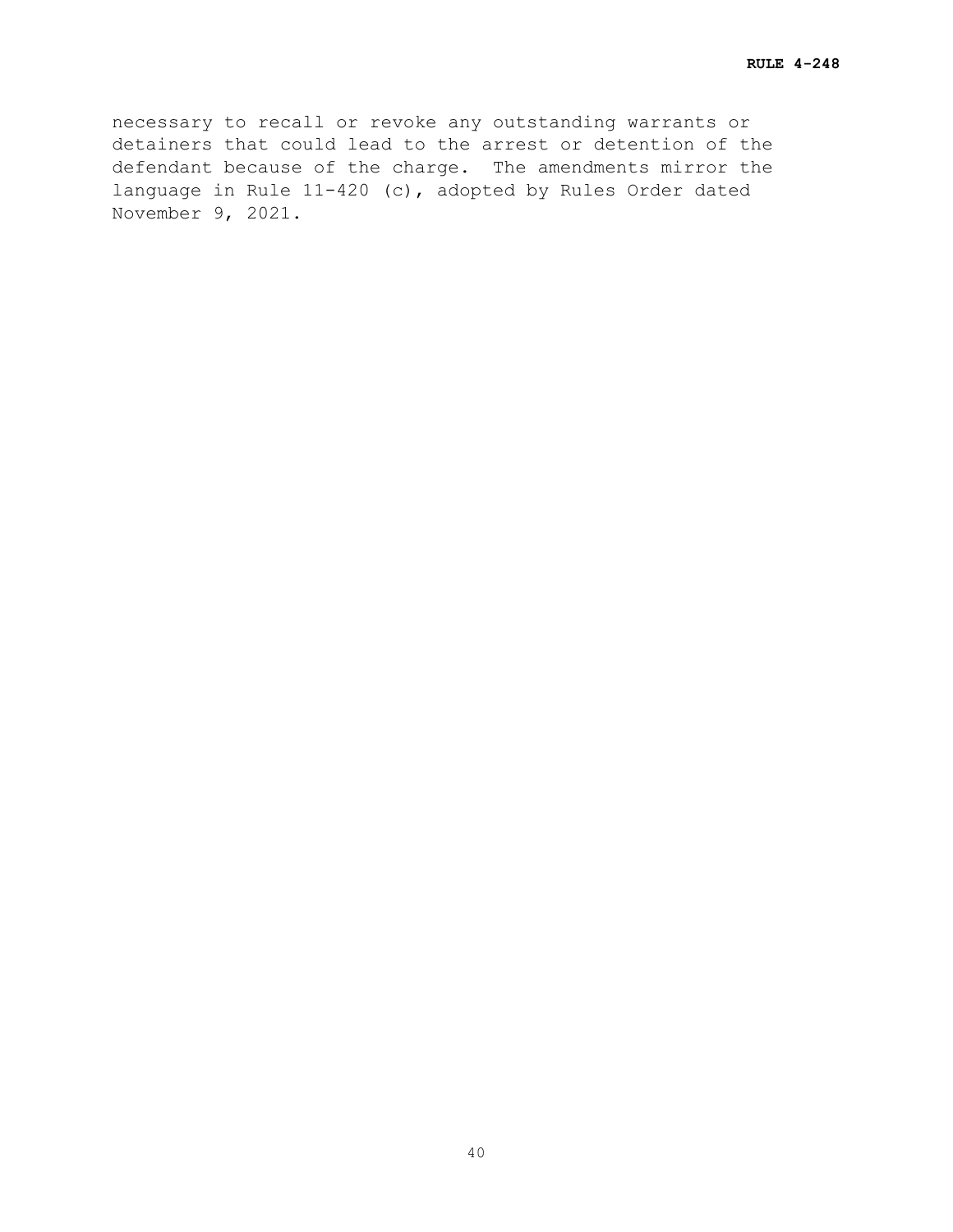MARYLAND RULES OF PROCEDURE

TITLE 4 – CRIMINAL CAUSES

CHAPTER 500 – EXPUNGEMENT OF RECORDS

ADD new Rule 4-508.1, as follows:

RULE 4-508.1. EXPUNGEMENT BY OPERATION OF LAW

(a) Definition

 In this Rule, "custodian of records" means each booking facility, law enforcement unit, and other unit of the State or political subdivision of the State that the court believes may have a record subject to expungement under Code, Criminal Procedure Article, § 10-105.1.

(b) Applicability

 This Rule applies to records that are required to be expunged by operation of law pursuant to Code, Criminal Procedure Article, § 10-105.1 without any order of court.

Cross reference: Code, Criminal Procedure Article, § 10-105.1 requires that any police record, court record, or other record maintained by the State or political subdivision of the State relating to the charging of a crime or civil offense included within that section shall be expunged three years after disposition of the charge if no charge in the case resulted in a disposition other than acquittal, dismissal, not guilty, or nolle prosequi except a nolle prosequi with a requirement of drug or alcohol treatment.

- (c) Duties of Clerk
	- (1) Record of Identity of Custodians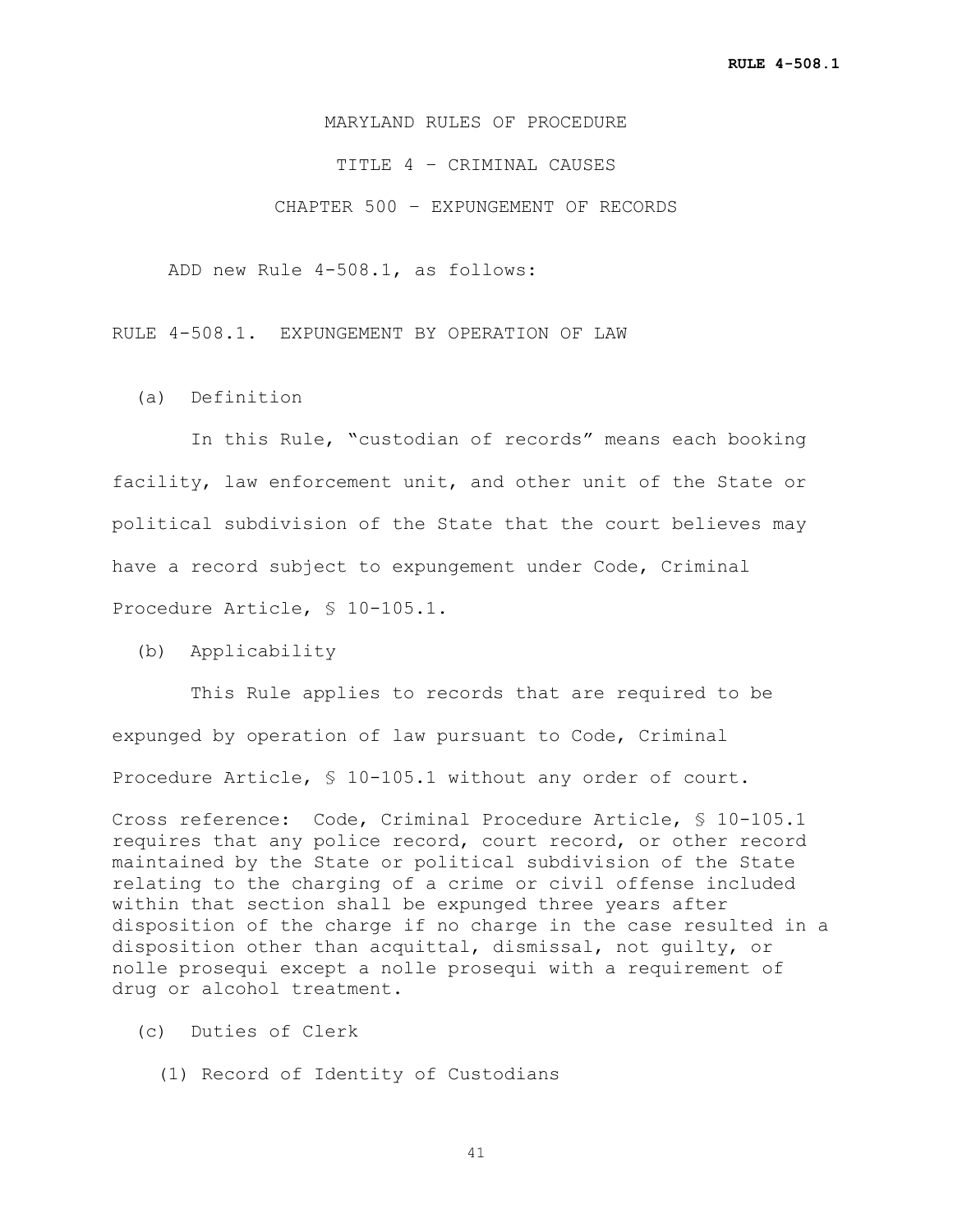Unless an alternative method is created by the Administrative Office of the Courts, upon the disposition of a charge subject to expungement under this Rule, the clerk shall make a record of all known custodians of records relating to that charge.

(2) Notice

 Not later than 60 days prior to the date expungement under this Rule takes effect, the clerk shall send notice of the date the expungement takes effect to (A) the Criminal Justice Information System Central Repository, (B) each other custodian of records subject to the expungement, and (C) the person entitled to the expungement at the last known address for that person.

Cross reference: See Code, Criminal Procedure Article, § 10- 105.1(b).

(d) Compliance by Custodians

 Not later than ten days after the effective date of the expungement stated in the notice, each custodian shall expunge all records subject to the expungement.

Cross reference: See Code, Criminal Procedure Article, § 10- 101(e) for methods of expungement.

Source: This Rule is new.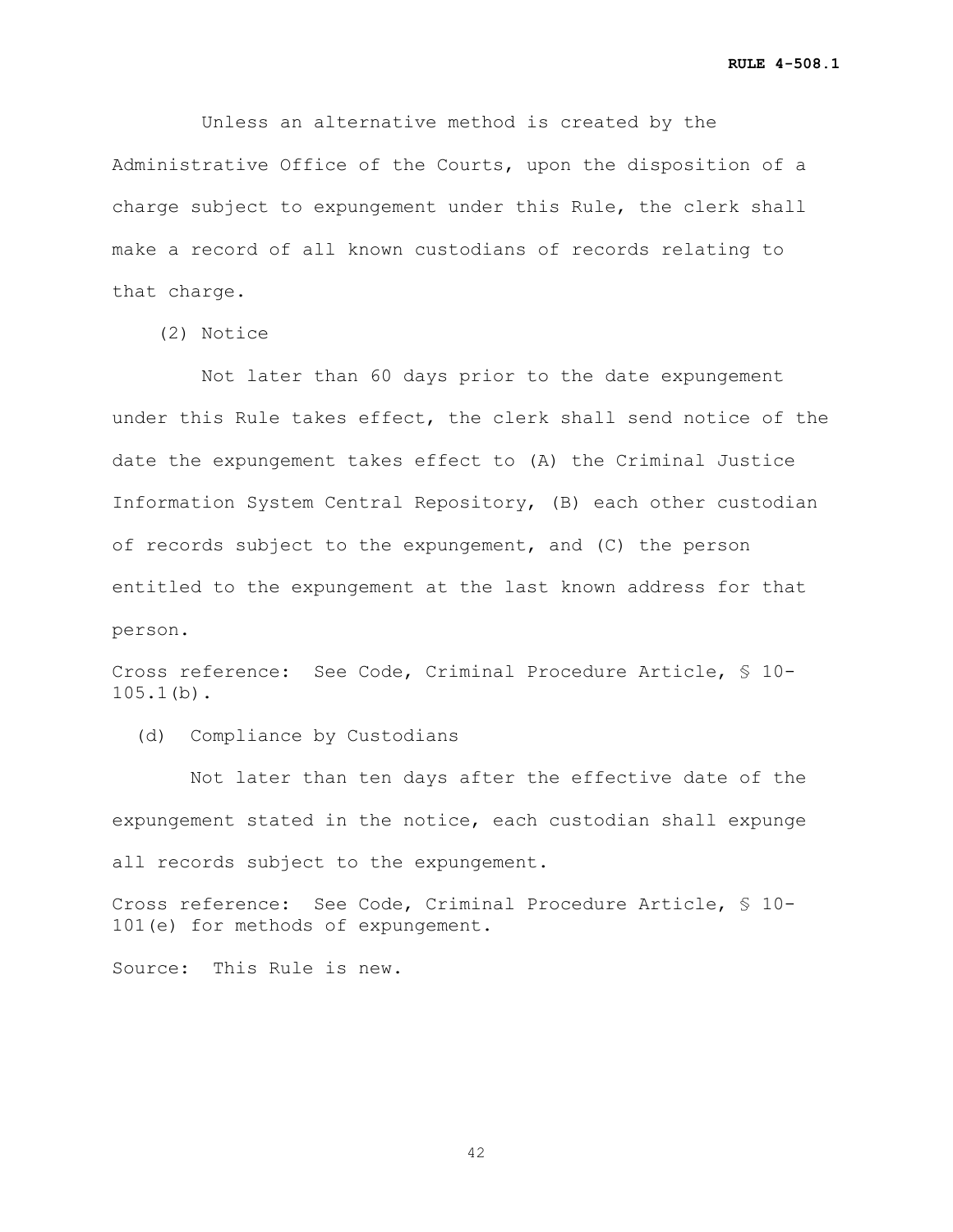### REPORTER'S NOTE

Chapter 680, 2021 Laws of Maryland (SB 201) implements several changes to expungement procedures. Pursuant to new Code, Criminal Procedure Article, § 10-105.1, records shall be expunged by operation of law three years after a disposition if no charge in the case resulted in a disposition other than acquittal, dismissal, not guilty, or nolle prosequi, except nolle prosequi with a requirement of drug or alcohol treatment. Proposed new Rule 4-508.1 sets forth procedures to comply with the new statute.

Section (a) provides the definition of "custodian of records," consistent with Code, Criminal Procedure Article, § 10-105.1. The applicability of the Rule is addressed in section (b). A cross reference to  $$10-105.1$  details the requirements of the statutory section.

Section (c) concerns the duties of the clerk when a charge is subject to expungement by operation of law. Subsection (c)(1) requires the clerk to make a record of all known custodians of records relating to the charge upon the disposition of a charge subject to expungement under Rule 4-<br>508.1. The amendments require that this information be gath The amendments require that this information be gathered at the time of disposition because it is easier to locate at that time. The subsection indicates, however, that the Administrative Office of the Courts may develop an alternative method of recording the custodians. The clerk requires information about the custodians to comply with the notice requirements of subsection (c)(2). Pursuant to subsection (c)(2), the clerk must send notice of the date the expungement takes effect to certain custodians and persons not later than 60<br>days prior to the date of expungement by operation of law. The days prior to the date of expungement by operation of law. electronic system used by the clerk can generate and provide the clerk with the appropriate date of the expungement to include in the notice to custodians.

Section (d) requires custodians to expunge all records subject to expungement no later than ten days after the effective date in the notice. A cross reference following the section cites to Code, Criminal Procedure Article, § 10-101(e) for methods of expungement.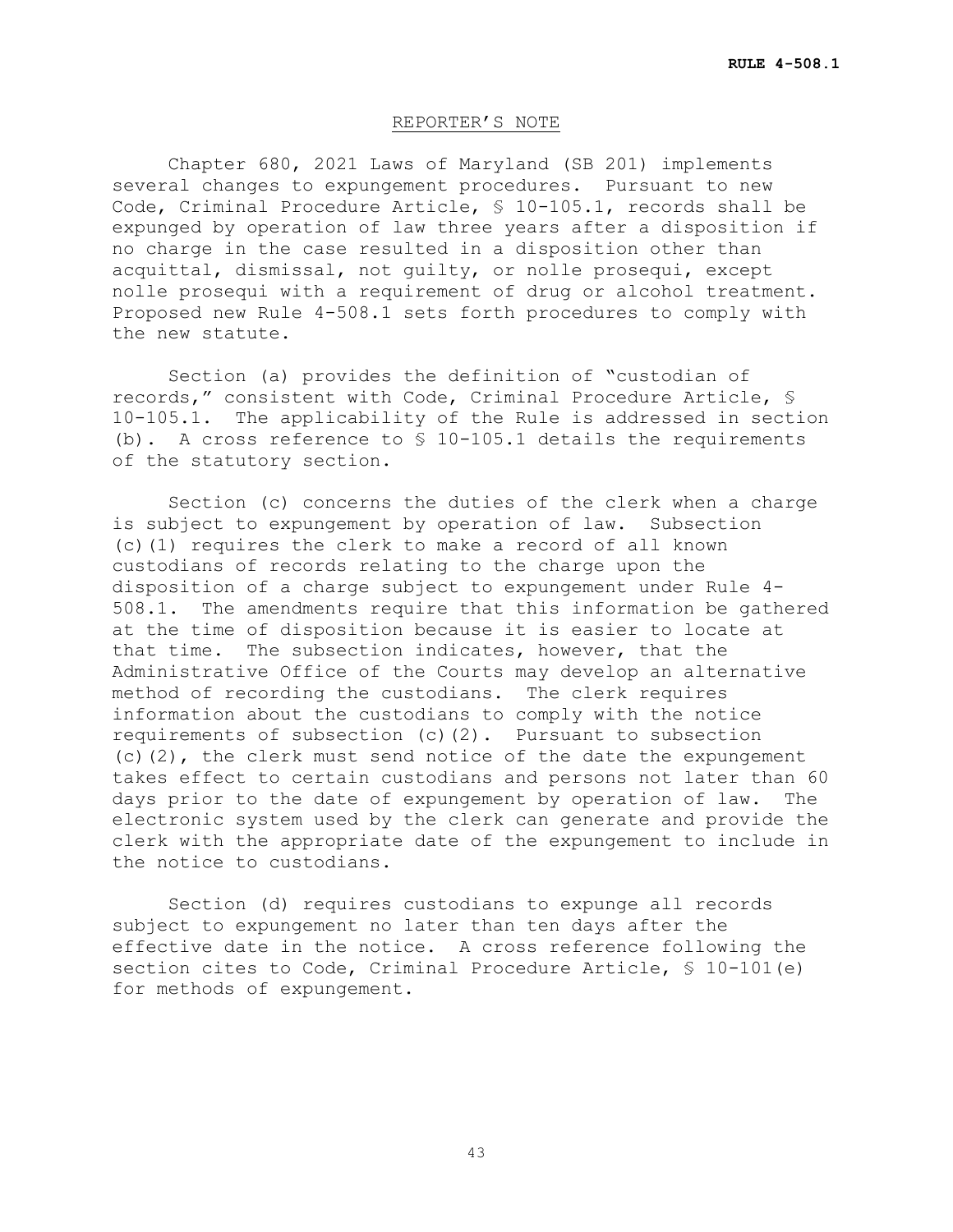**RULE 4-329**

MARYLAND RULES OF PROCEDURE TITLE 4 – CRIMINAL CAUSES CHAPTER 300 – TRIAL AND SENTENCING

AMEND Rule  $4-329$  by adding new subsections (a)(1), (a)(2), and (a)(3) concerning notice pursuant to Code, Criminal Procedure Article, § 10-105.2; by creating new subsection (b)(1) with language from the current Rule to address notice required by Code, Criminal Procedure Article, § 6-232; by requiring the notice provided by subsection (b)(1) to be in writing; by making stylistic changes to subsection (b) (1); by adding language to subsection (b)(1) concerning the delivery or sending of notice to the defendant; by deleting language in subsection (b)(1) pertaining to notices provided by Rules  $4-247$  and  $4-248$ ; and by adding new subsection (b)(2) concerning an exception to notice under section (b), as follows:

RULE 4-329. ADVICE OF EXPUNGEMENT

 (a) Notice Pursuant to Code, Criminal Procedure Article, § 10-105.2

(1) Generally

When all of the charges in a case involving a criminal offense or a civil offense under Code, Criminal Law Article, § 5–601(c)(2)(ii) are disposed of by (A) acquittal, including an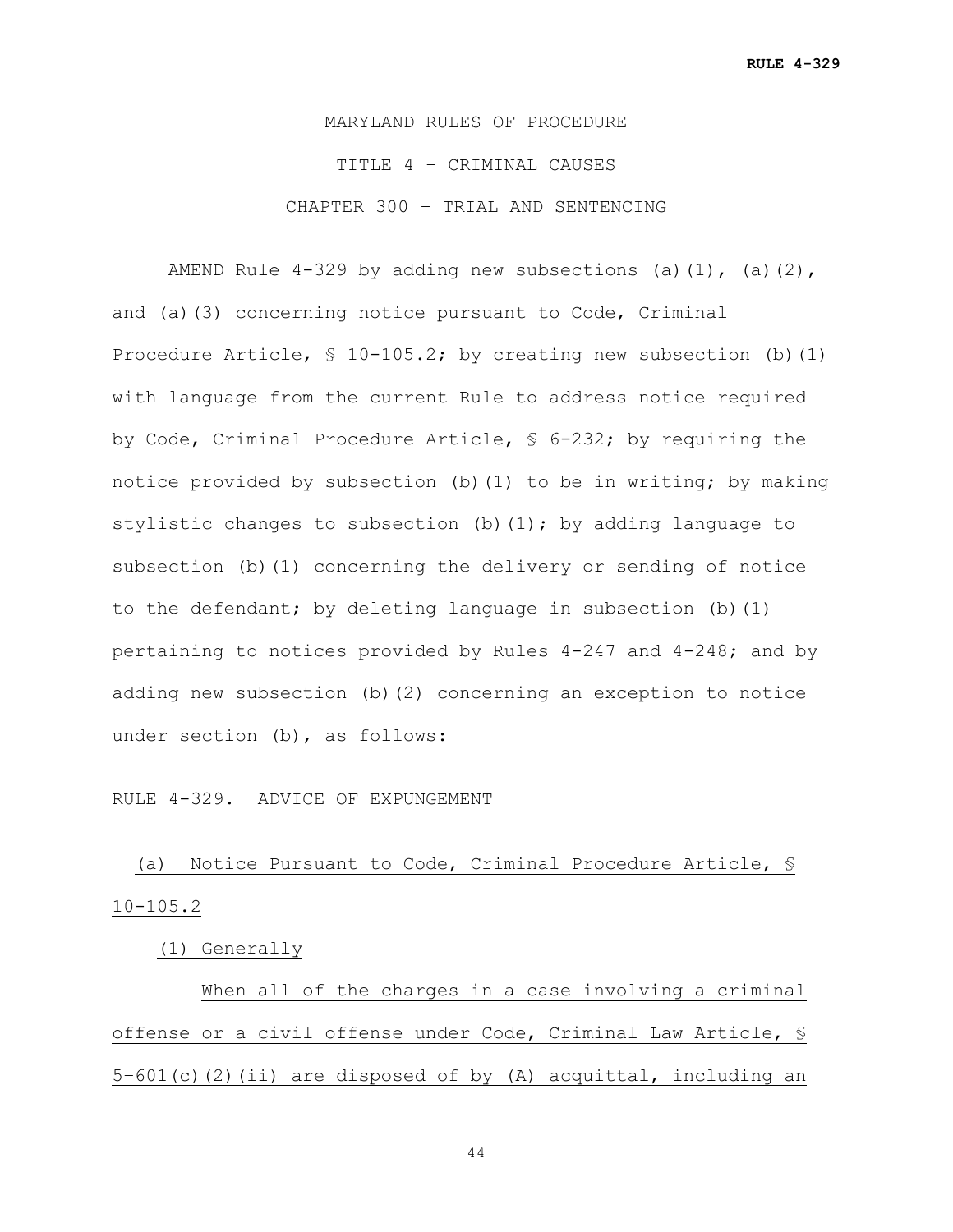acquittal based on a verdict of not guilty, (B) dismissal, or (C) nolle prosequi other than nolle prosequi with a requirement of drug or alcohol treatment, the court shall provide written notice to the defendant of the defendant's right to expungement in accordance with and subject to the conditions of Code, Criminal Procedure Article, § 10-105.2.

(2) Form and Content of Notice

 The notice shall be on a form approved by the State Court Administrator and shall notify the defendant of (A) the defendant's entitlement under Code, Criminal Procedure Article, § 10-105.1 to expungement by operation of law three years after the disposition and (B) the right to file a petition for expungement in accordance with Code, Criminal Procedure Article, Title 10, Subtitle 1 and Title 4, Chapter 500 of these Rules within three years after the disposition if accompanied by a completed General Waiver and Release form approved by the State Court Administrator. The notice shall include or be accompanied by a blank General Waiver and Release form for all tort claims relating to the charge or charges eligible for expungement under Code, Criminal Procedure Article, § 10-105.

(3) Method of Delivery

If the defendant is in court when the disposition occurs, the written notice may be handed to the defendant in court. If the defendant does not receive the notice at that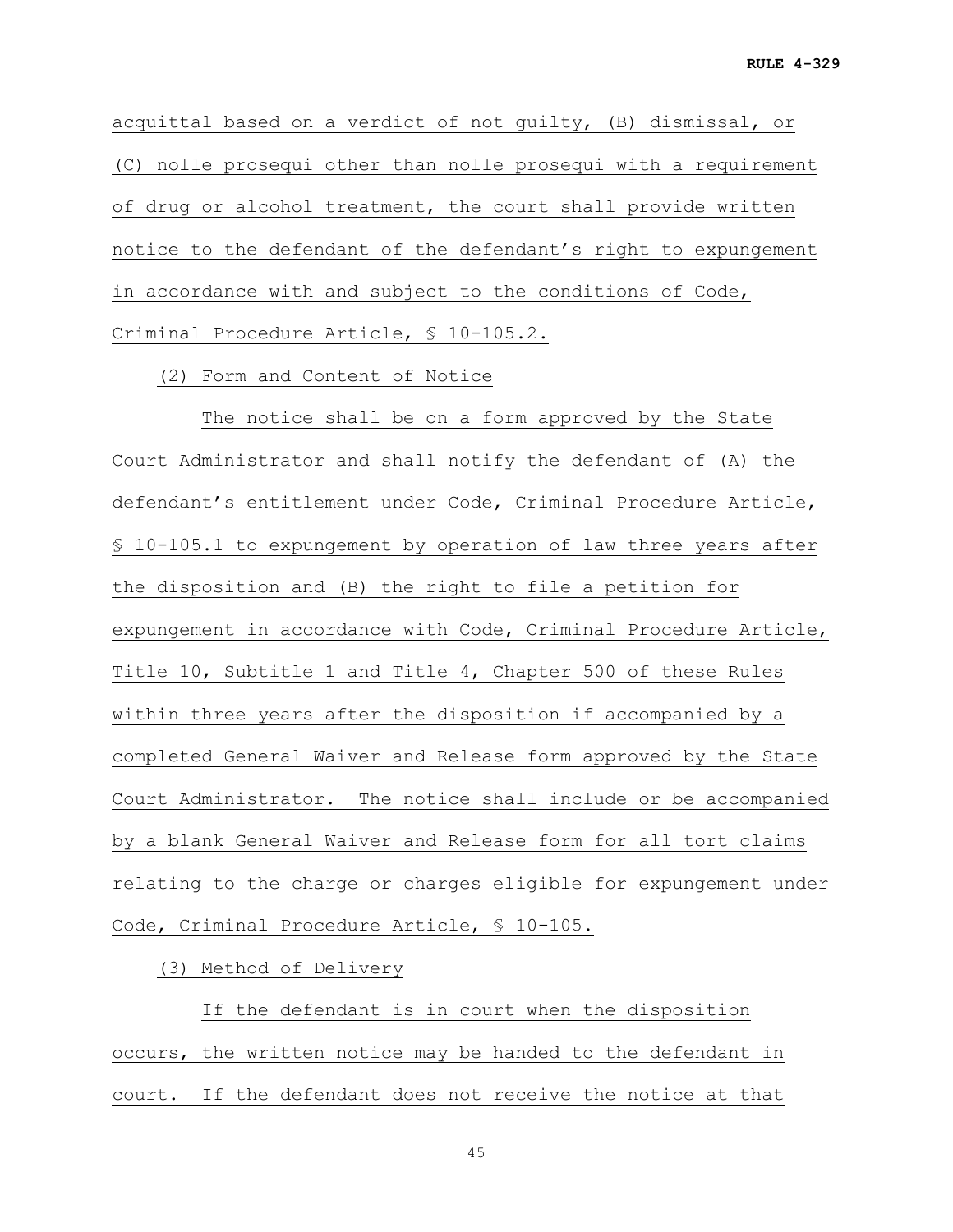time, the court shall send the notice to the defendant by first class-mail to the defendant's last known address.

 (b) Notice Pursuant to Code, Criminal Procedure Article, § 6- 232

(1) Generally

When all of the charges in a criminal case against a defendant are disposed of by acquittal, dismissal, probation before judgment, nolle prosequi, or stet, the court shall, pursuant to Code, Criminal Procedure Article, § 6-232, advise the defendant in writing that the defendant may be entitled to have the records relating to the charge or charges against the defendant expunged expunge the records relating to the charge or charges against the defendant in accordance with Code, Criminal Procedure Article, Title 10, Subtitle 1 and Title 4, Chapter 500 of these Rules. If the defendant is in court when the disposition occurs, the written notice may be handed to the defendant in court. If the defendant does not receive the notice at that time, the court shall send the notice to the defendant by first-class mail to the defendant's last known address. If the defendant is not present, and the case has been disposed of by dismissal, nolle prosequi, or stet, the advice of expungement shall be included in the notice to the defendant required by Rules 4-247 and 4-248.

(2) Exception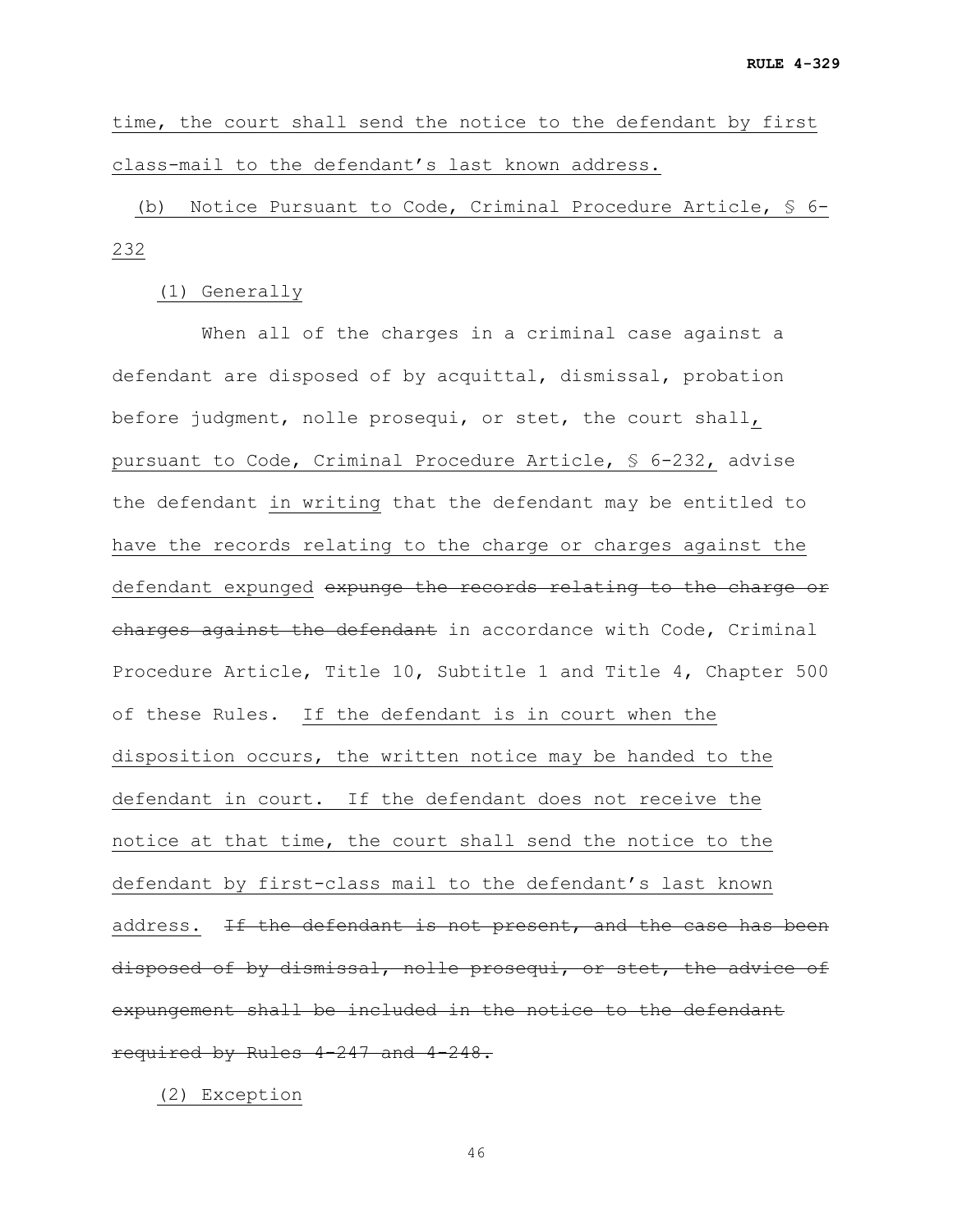If the charges were disposed of by acquittal, dismissal,

or nolle prosequi without a requirement of drug or alcohol

treatment, and notice has been delivered or sent to the

defendant pursuant to section (a) of this Rule, no notice shall

be sent pursuant to this section.

Cross reference: For expungement of charges in cases that include a minor traffic violation, see Code, Criminal Procedure Article, § 10-107.

Source: This Rule is new.

### REPORTER'S NOTE

Chapter 680, 2021 Laws of Maryland (SB 201) implements several changes to expungement procedures. Pursuant to new Code, Criminal Procedure Article, § 10-105.2, notice of a defendant's right to expungement and a blank General Waiver and Release form must now be provided in cases where no charge in the case resulted in a disposition other than acquittal, dismissal, not guilty, or nolle prosequi, except nolle prosequi with a requirement of drug or alcohol treatment.

Proposed new section (a) incorporates the new notice provisions of Code, Criminal Procedure Article, § 10-105.2. Subsection (a)(1) sets forth the application of the section to certain dispositions, following the language of the statute. Subsection (a)(2) addresses the form and content of the notice, providing that the notice shall be on a form approved by the State Court Administrator. The subsection further provides that the notice be accompanied by a blank General Waiver and Release form. The method of delivery of the notice is set forth in subsection (a)(3), stating that the written notice may be handed to the defendant in court. If the defendant does not receive notice in court at that time, the notice must be sent by firstclass mail to the defendant's last known address.

New section (b) is created to distinguish between the different notices required by separate statutes. Section (b) concerns the notice required by Code, Criminal Procedure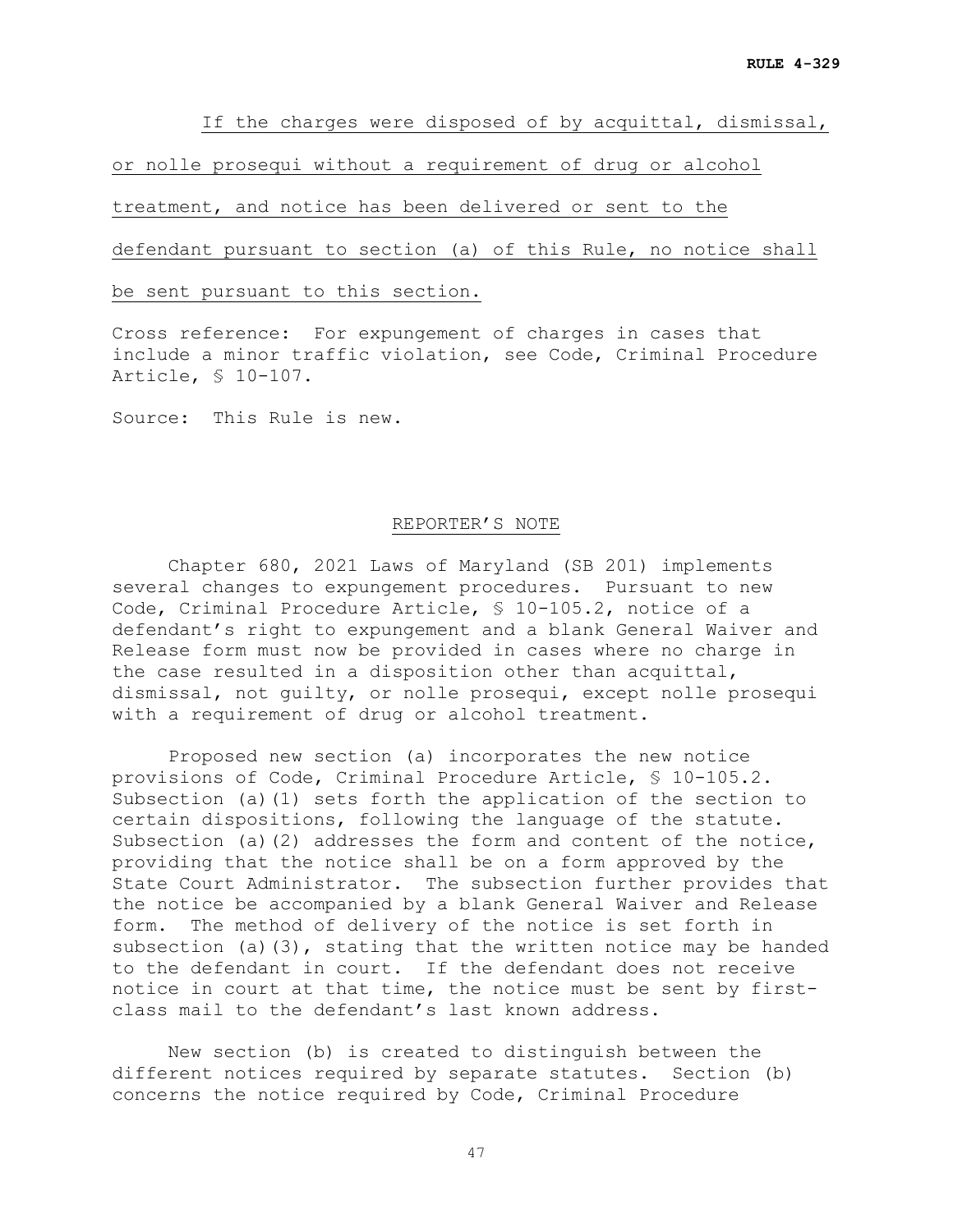Article, § 6-232. Subsection (b)(1) is created from the current language of Rule 4-329, with some stylistic changes. New language clarifies the method of delivery, conforming it with delivery of the notice required by section (a) of the Rule. References to the notice required by Rules  $4-247$  and  $4-248$  have been deleted because the proposed amendments to Rule 4-329 already require the sending of written notice to the defendant in those circumstances. Because there is a partial overlap between the notices in sections (a) and (b), subsection (b)(2) provides that notice under section (b) is not required if notice was sent pursuant to section (a). This exception avoids the sending of two notices.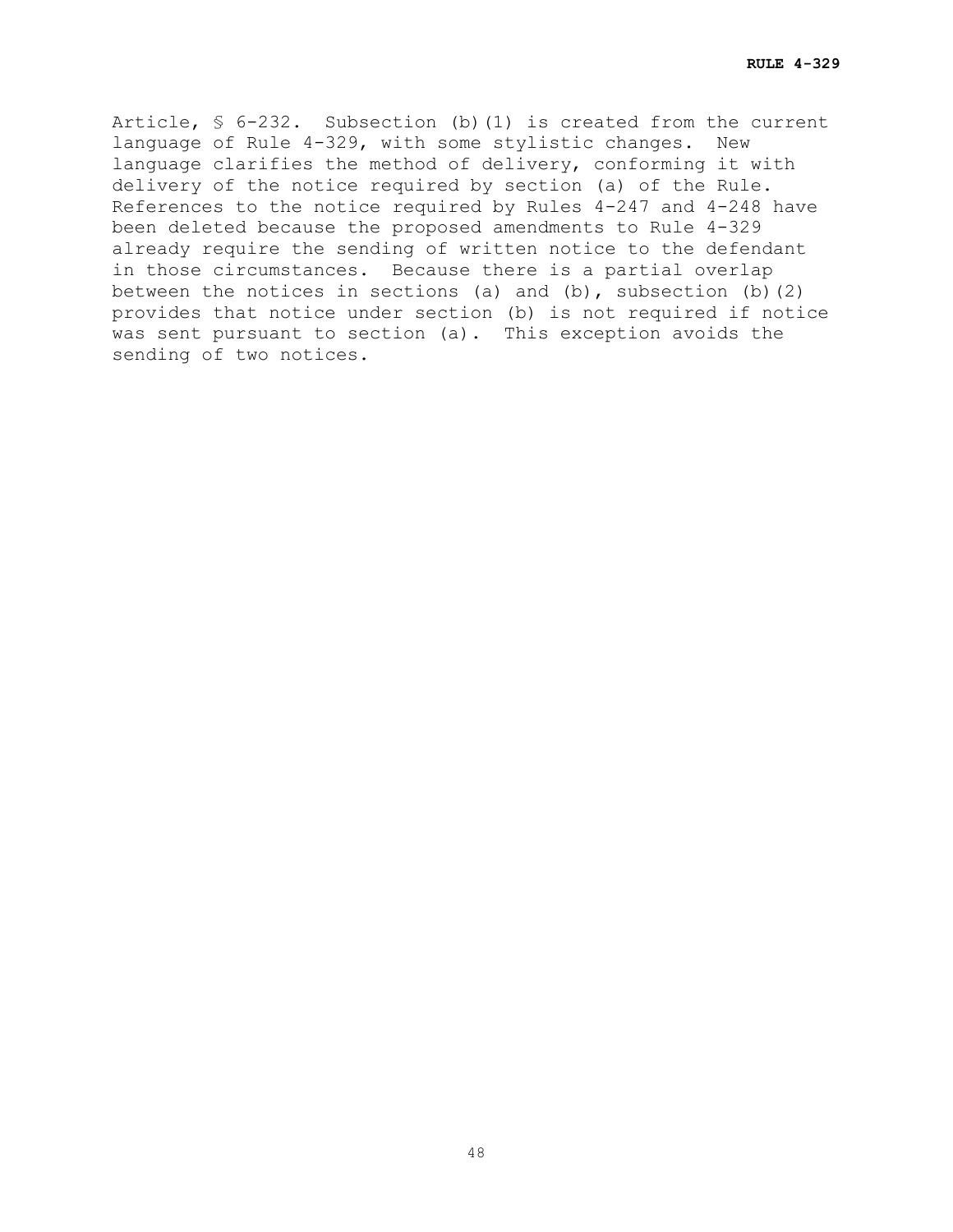MARYLAND RULES OF PROCEDURE TITLE 4 – CRIMINAL CAUSES CHAPTER 500 – EXPUNGEMENT OF RECORDS

AMEND Rule 4-502 by adding language concerning electronic service to section (k), as follows:

RULE 4-502. EXPUNGEMENT DEFINITIONS

...

(k) Service

 "Service" with respect to the application or petition means electronically serving or mailing a copy by certified mail or delivering it to any person admitting service, and with respect to any answer, notice, or order of court required by this Rule or court order to be served means electronically serving or mailing by first-class mail.

...

#### REPORTER'S NOTE

Proposed amendments to Rule 4-502 implement a request by the Major Projects Committee to permit electronic service of an application or petition for expungement, as well as other documents pertaining to a requested expungement. Language added to section (k) permits electronic service in lieu of service by certified mail, reflecting an intention to complete more tasks electronically as MDEC usage increases.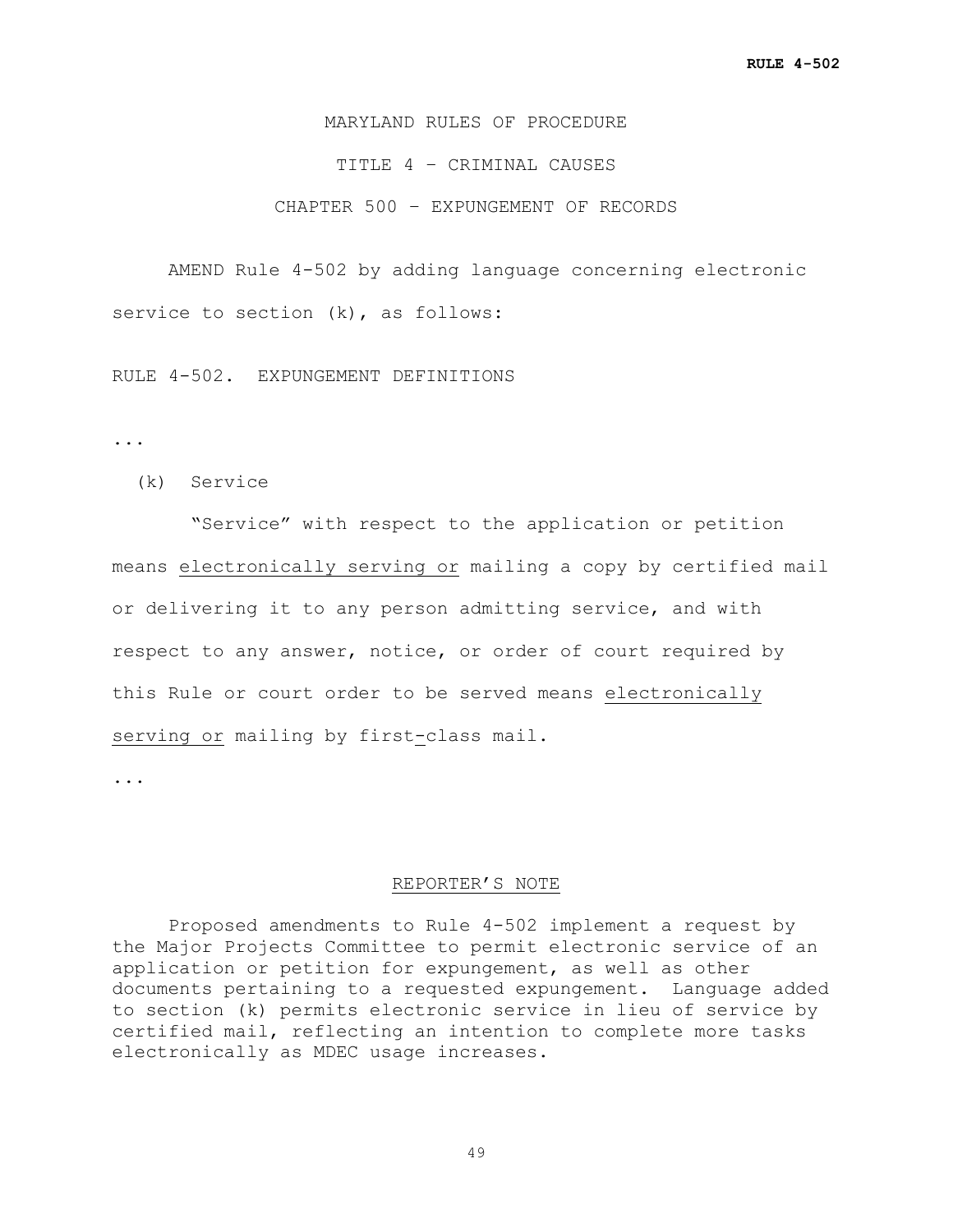MARYLAND RULES OF PROCEDURE TITLE 4 – CRIMINAL CAUSES CHAPTER 500 – EXPUNGEMENT OF RECORDS

AMEND Rule 4-508 by deleting certain language from section (d) and by adding to section (d) that the State Court Administrator shall transmit data electronically to the Central Repository, as follows:

RULE 4-508. COURT ORDER FOR EXPUNGEMENT OF RECORDS

. . .

(d) Service of Order and Compliance Form

 Upon entry of a court order granting or denying expungement, the clerk forthwith shall serve a true copy of the order and any stay of the order on all parties to the proceeding. Upon entry of an order granting expungement, the clerk shall serve on each custodian of records designated in the order and on the Central Repository a true copy of the order together with a blank form of Certificate of Compliance set forth at the end of this Title as Form 4-508.3. The State Court Administrator shall transmit electronically to the Central Repository the data included in the order.

Source: This Rule is derived in part from former Rule EX7 and is in part new.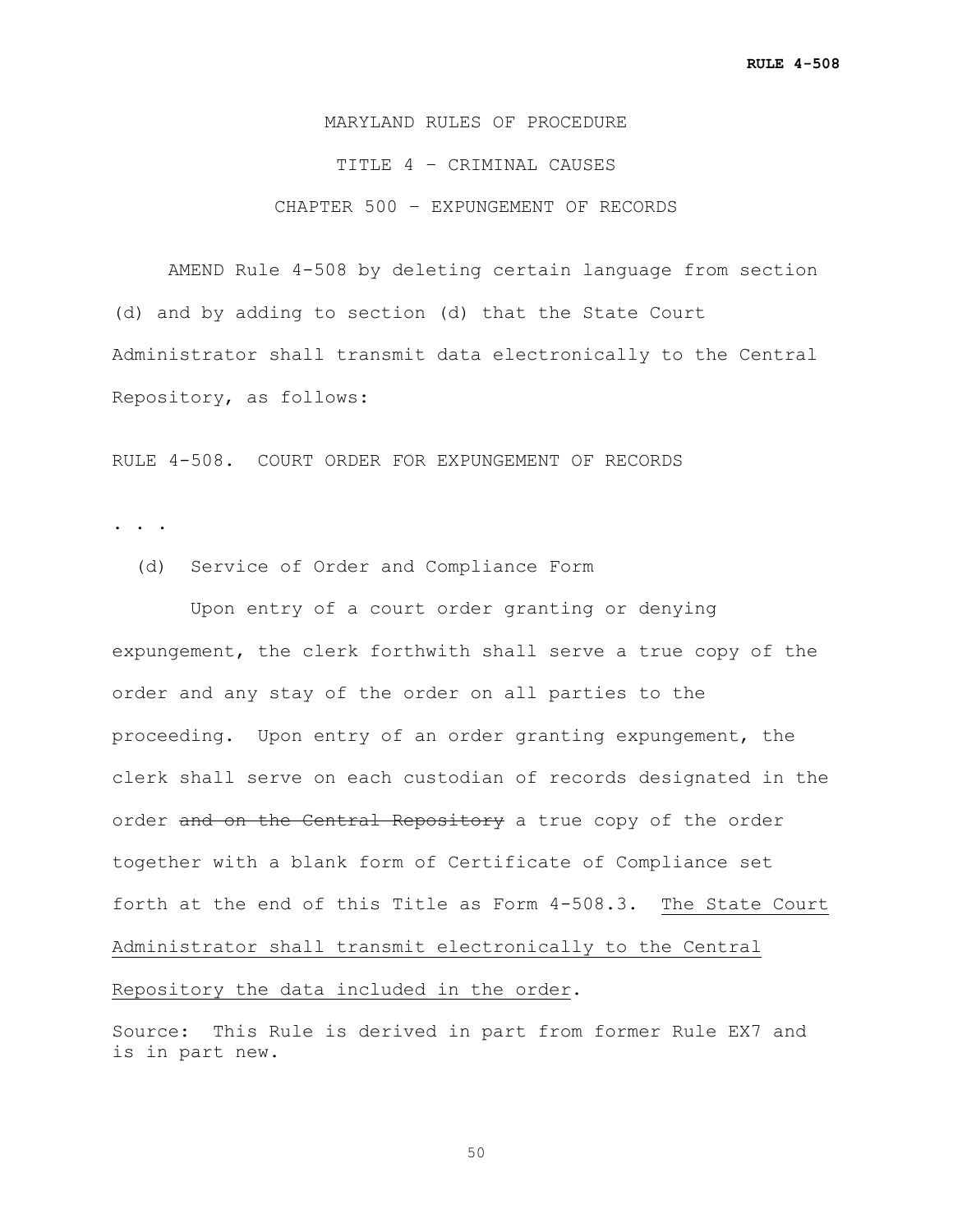### REPORTER'S NOTE

Rule 4-508 (d) details requirements for the service of a court order granting expungement, noting that the clerk shall serve a copy of the order on each custodian of records designated in the order and on the Central Repository. Proposed amendments to Rule 4-508 (d) delete the requirement that the order be served on the Central Repository and instead require electronic transmission of the data in the order by the State Court Administrator to the Central Repository. The proposed amendments are recommended by the State Court Administrator and the Major Projects Committee. Permitting expungement data to be transmitted electronically will eliminate the need for the Central Repository to process paper orders and will streamline the process.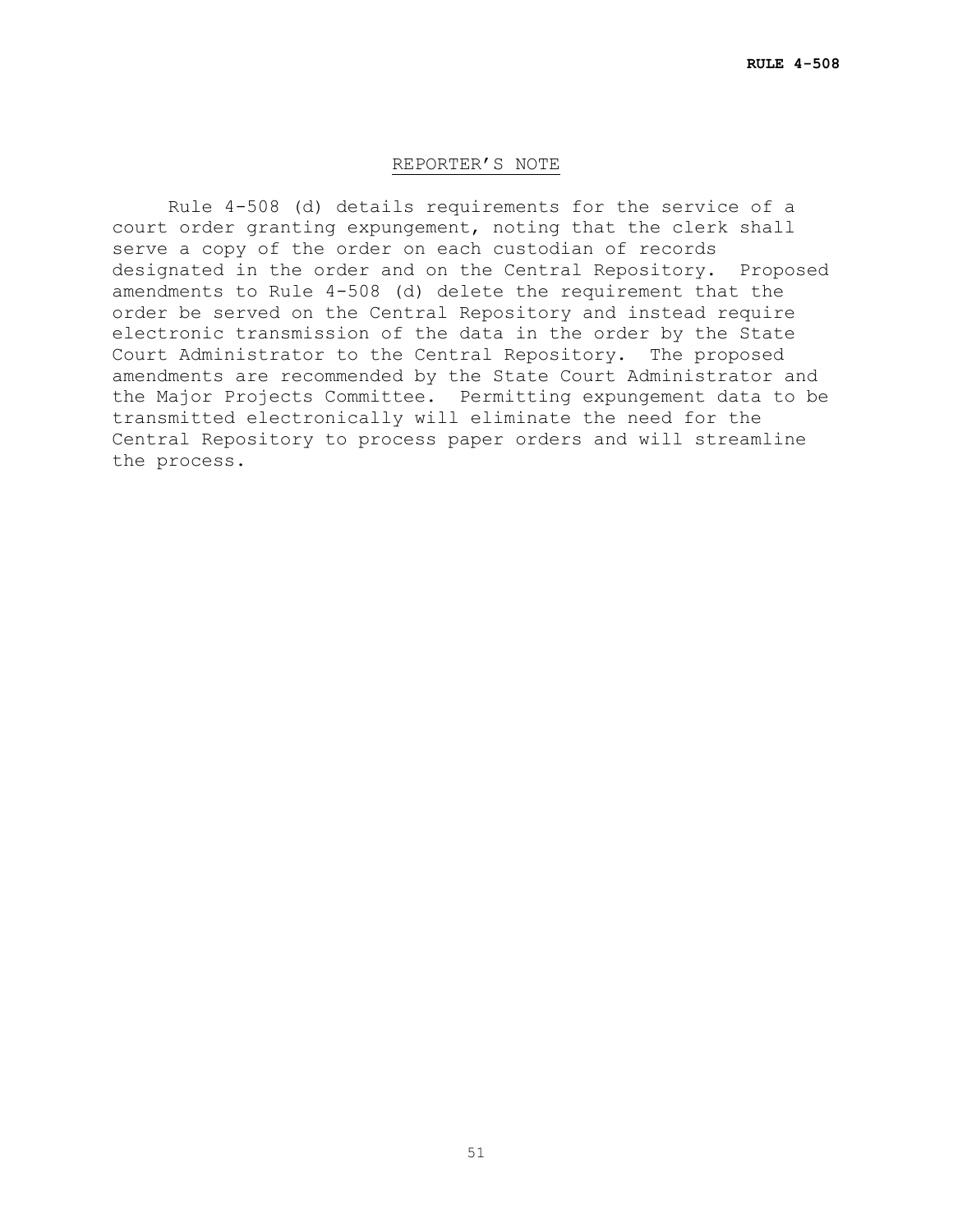MARYLAND RULES OF PROCEDURE TITLE 4 – CRIMINAL CAUSES CHAPTER 500 – EXPUNGEMENT OF RECORDS

AMEND Rule 4-510 by clarifying that the Central Repository receives notice of the data included in certain orders and by making stylistic changes, as follows:

RULE 4-510. COMPLIANCE WITH COURT ORDER FOR EXPUNGEMENT

Upon receipt of an order for expungement that is not stayed or notice that a stay has been lifted, or, in the case of the Central Repository, notice of the data included in the order or lifting of a stay, each custodian of records subject to the order and the Central Repository shall forthwith remove the records from public inspection. As soon as practicable but in no event later than 60 days after the entry of a court order for expungement, or if the order for expungement is stayed, 30 days after the stay is lifted, every custodian of police records and court records subject to the order, including the Central Repository, shall comply with the order, file an executed Certificate of Compliance, and serve a copy of the certificate on the applicant or petitioner.

Source: This Rule is derived from former Rule EX9.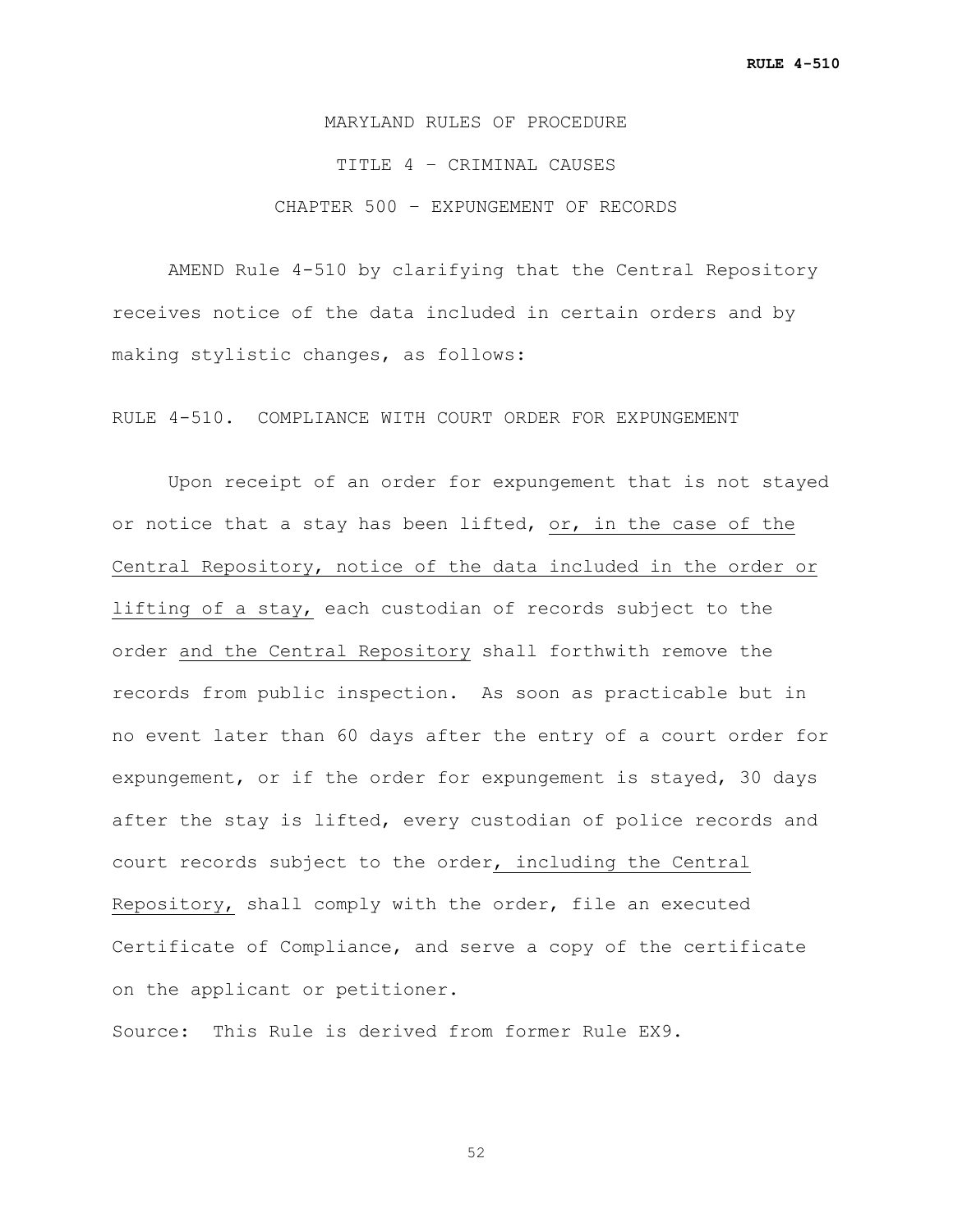#### REPORTER'S NOTE

Rule 4-510 addresses compliance with an order of expungement by custodians of records. Proposed amendments to Rule 4-510 add language indicating that, instead of receiving a paper order, the Central Repository receives notice of the data<br>included in an order for expungement or lifting of a stav. The included in an order for expungement or lifting of a stay. amendments further clarify that the Central Repository must still comply with the order, file an executed Certificate of Compliance, and serve a copy of the certificate on the applicant or petitioner. The proposed amendments are recommended by the State Court Administrator and the Major Projects Committee. Permitting expungement data to be transmitted electronically will eliminate the need for the Central Repository to process paper orders and will streamline the process.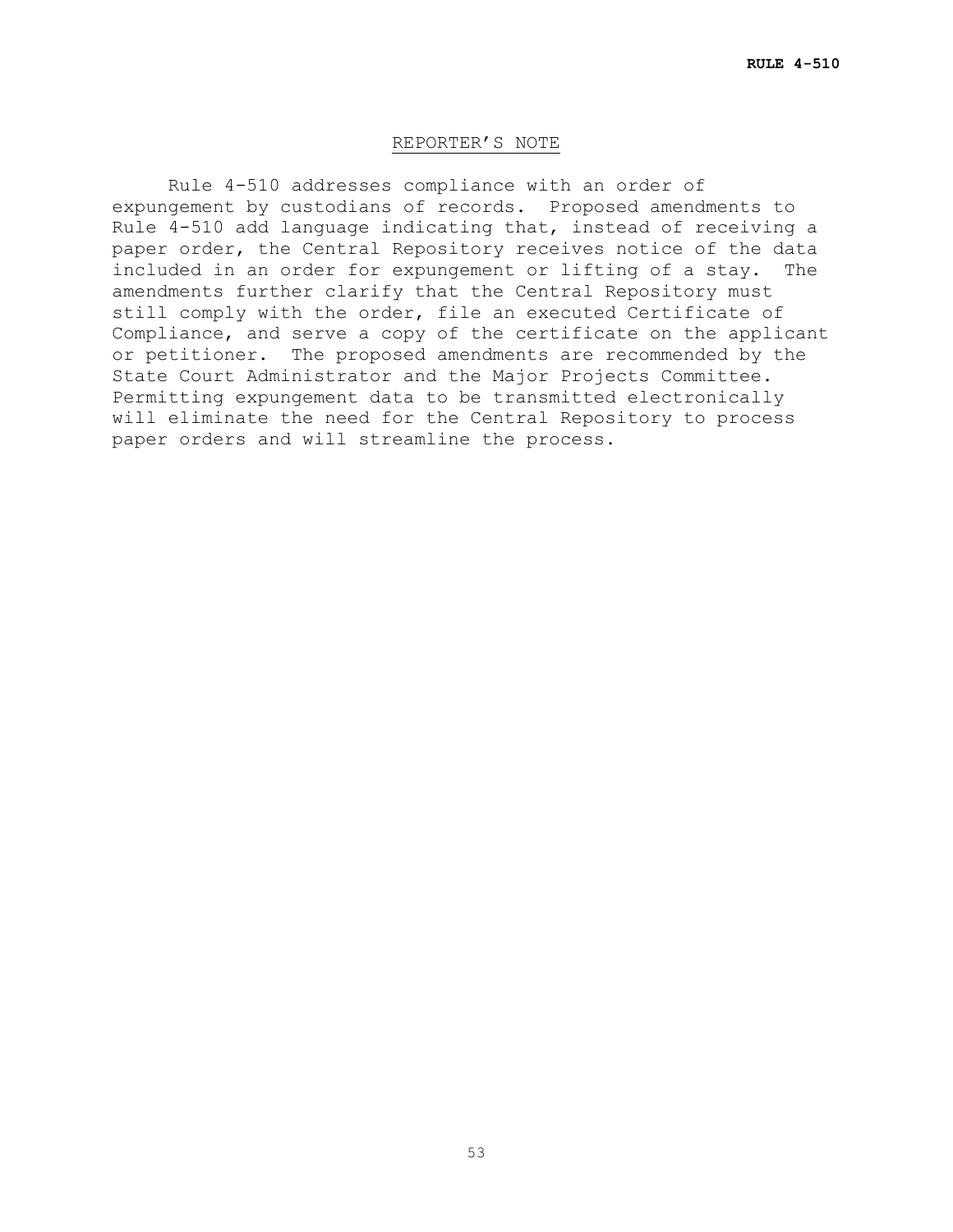#### MARYLAND RULES

# TITLE 7 – APPELLATE AND OTHER JUDICIAL REVIEW IN CIRCUIT COURT CHAPTER 100 – APPEALS FROM THE DISTRICT COURT

TO THE CIRCUIT COURT

AMEND Rule  $7-112$  by amending subsection (f)(1) to make dismissal discretionary where the appellant fails to appear, by adding a Committee note pertaining to dismissals pursuant to subsection  $(f)(1)$ , by adding a Committee note following subsection (f)(3) pertaining to a motion to reinstate an appeal, and by making stylistic changes, as follows:

Rule 7-112. APPEALS HEARD DE NOVO

**. . .**

(f) Dismissal of Appeal; Entry of Judgment

 (1) An appellant may dismiss an appeal at any time before the commencement of trial. The court shall may dismiss an appeal if the appellant fails to appear as required for trial or any other proceeding on the appeal.

Committee note: If the court is not presented with information explaining the defendant's absence, the court may presume that the absence is voluntary and consider the appeal dismissed by the appellant. If the court is presented with information that could amount to good cause for the absence and there is a request for a postponement, the court ordinarily should grant a continuance in order to assess the merits of that information. See *Tengeres v. State*, 474 Md. 126, 184 (2021).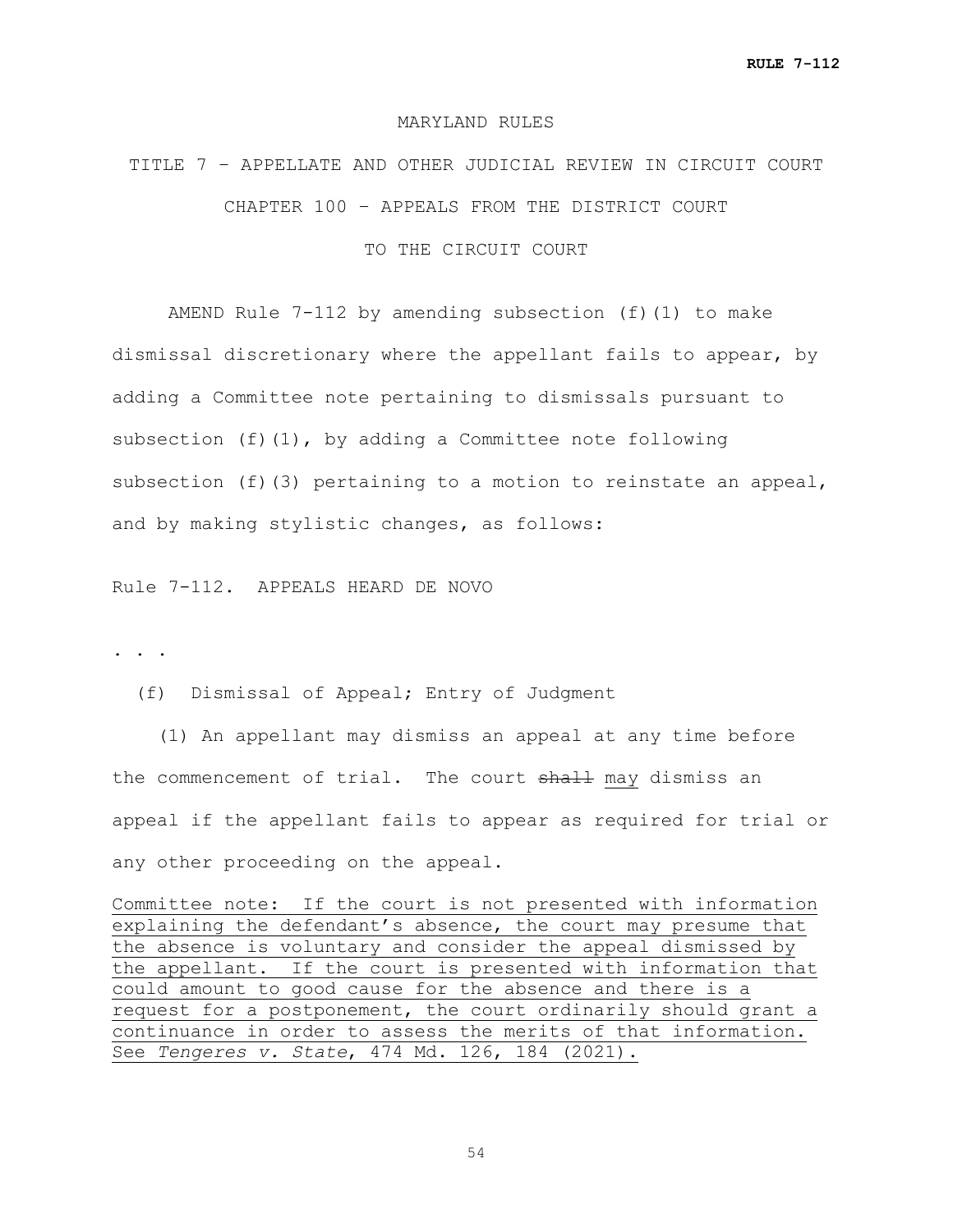**RULE 7-112**

 (2) Upon the dismissal of an appeal, the clerk shall promptly return the file to the District Court. Any statement of satisfaction shall be docketed in the District Court.

 (3) On motion filed in the circuit court within 30 days after entry of a judgment dismissing an appeal, the circuit court, for good cause shown, may reinstate the appeal upon the terms it finds proper. On motion of any party filed more than 30 days after entry of a judgment dismissing an appeal, the court may reinstate the appeal only upon a finding of fraud, mistake, or irregularity. If the appeal is reinstated, the circuit court shall notify the District Court of the reinstatement and request the District Court to return the file. Committee note: A motion to reinstate an appeal for good cause is to be liberally granted. See *Mobuary v. State*, 435 Md. 417 (2013).

 (4) If the appeal of a defendant in a criminal case who was sentenced to a term of confinement and released pending appeal pursuant to Rule 4-349 is dismissed, the circuit court shall (A) issue a warrant directing that the defendant be taken into custody and brought before a judge of the District Court or (B) enter an order that requires the defendant to appear before a judge. If a judge is not available on the day the warrant or order is served, the defendant shall be brought before a judge the next day that the court is in session. The warrant or order shall identify the District Court case by name and number and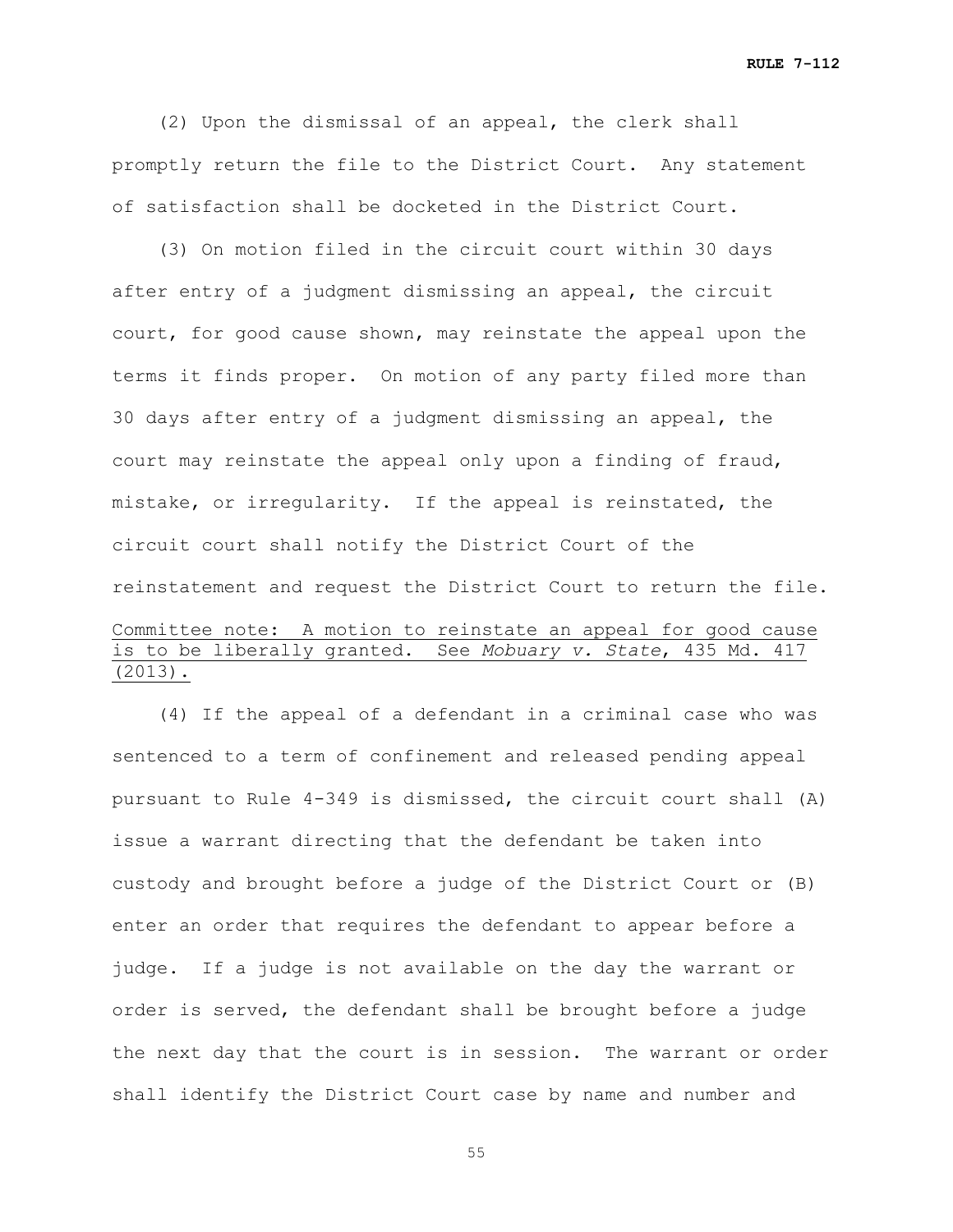shall provide that the purpose of the appearance is the entry of

a commitment that conforms to the judgment of the District

Court.

Source: This Rule is derived in part from former Rule 1314 and in part new.

# REPORTER'S NOTE

Proposed amendments to Rule 7-112 address the recent Court of Appeals decision in *Tengeres v. State*, 474 Md. 126 (2021). In that case, the appellant did not appear for a status hearing in circuit court on her appeal from the District Court. Counsel for the appellant informed the court that the appellant did not receive actual notice of the hearing until that day and could not arrange for transportation and childcare. Counsel requested a postponement. The court denied the request and dismissed the appeal at the request of the State. The court later denied a motion to reinstate the appeal and a motion to reconsider the denial. The Court of Appeals reversed, finding that given the totality of the circumstances, there was good cause to reinstate the appeal and reemphasizing that such motions should be liberally granted. The Court also determined that where a court is presented with information explaining the appellant's absence, the court ordinarily should grant a continuance to assess the merits of that information.

Amendments to subsection (f)(1) alter the standard for dismissal for failure to appear from "shall" to "may." Committee notes following subsections (f)(1) and (f)(3) cite the holdings in *Tengeres* and *Mobuary v. State*, 435 Md. 417 (2013), respectively. The Committee note following subsection (f)(1) addresses the required considerations when the appellant fails to appear, as stated in *Tengeres*. The Committee note following subsection (f)(3) emphasizes that motions to reinstate appeals should be liberally granted as stated in *Mobuary* and reiterated in *Tengeres*.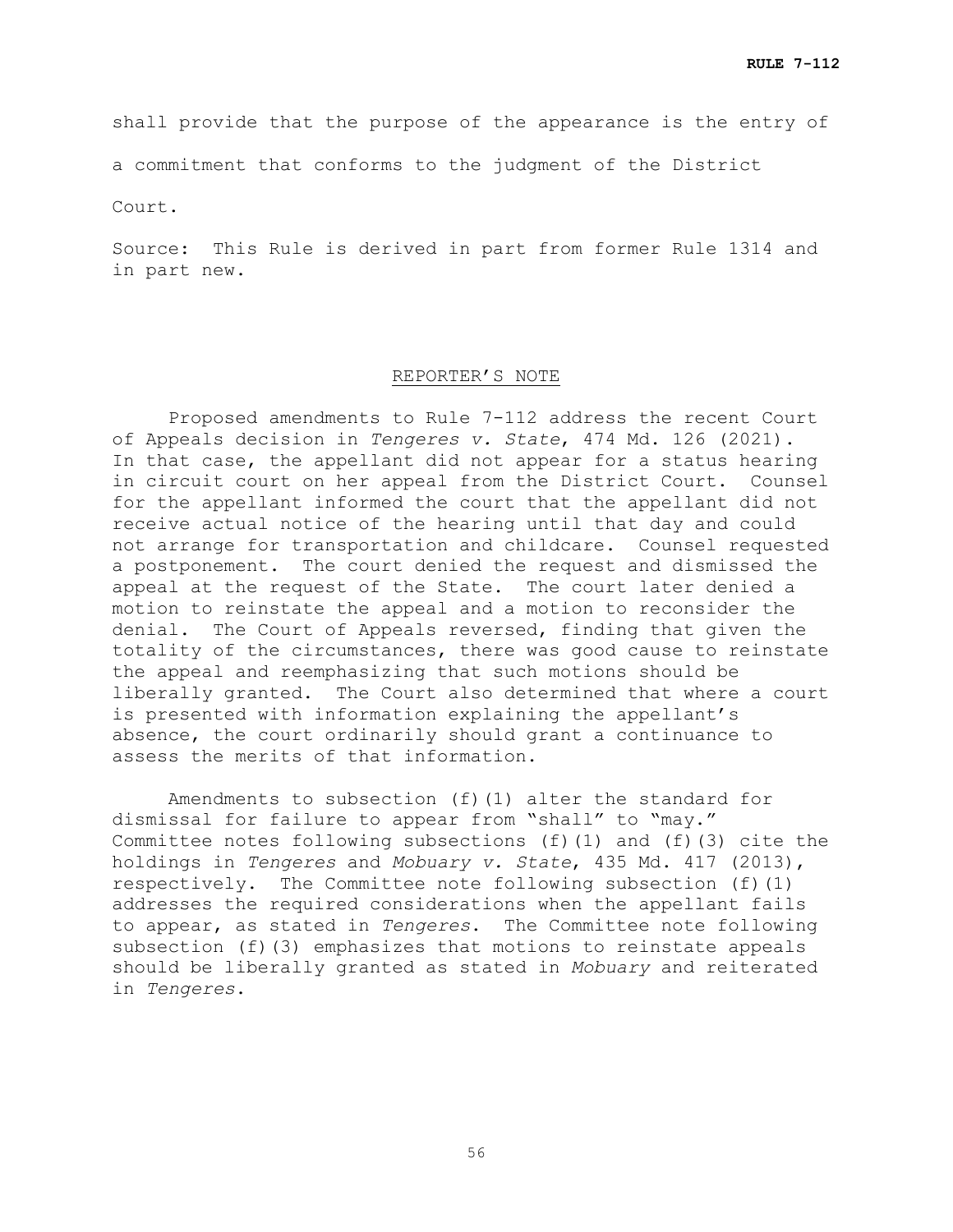#### MARYLAND RULES

# TITLE 7 – APPELLATE AND OTHER JUDICIAL REVIEW IN CIRCUIT COURT CHAPTER 100 – APPEALS FROM THE DISTRICT COURT

# TO THE CIRCUIT COURT

AMEND Rule 7-114 by altering subsection (b)(3) to refer to dismissal of an appeal by the appellant, by adding new subsection (f)(4) pertaining to discretionary dismissal by the court where the appellant fails to appear, by adding Rule 7-112 (f)(1) and its Committee note to the cross reference following section (c), and by making stylistic changes, as follows:

Rule 7-114. DISMISSAL OF APPEAL

**. . .**

(b) When Mandatory

The circuit court shall dismiss an appeal if:

(1) the appeal is not allowed by law;

 (2) the notice of appeal was not filed with the District Court within the time prescribed by Rule 7-104; or

(3) an appeal to be heard de novo was  $withinised$  by the appellant pursuant to Rule  $7-112$  (f)(1).

(c) When Discretionary

The circuit court may dismiss an appeal if: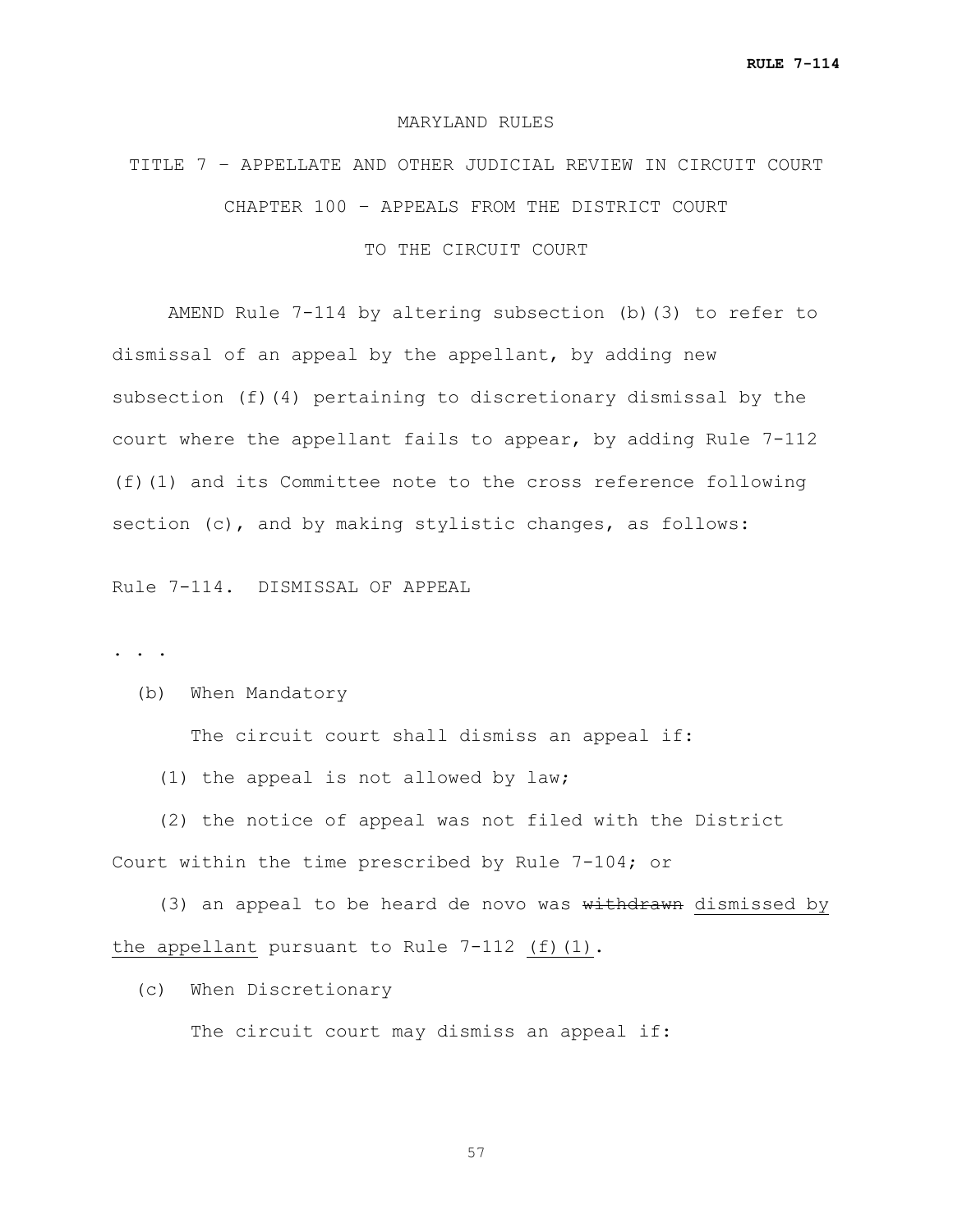(1) the appeal was not properly taken pursuant to Rule 7- 103;

 (2) the record was not transmitted within the time prescribed by Rule 7-108, unless the court finds that the failure to transmit the record was caused by the act or omission of a judge, a clerk of court, a court reporter, or the appellee; or

(3) the case has become moot $\div$ ; or

# (4) the appellant fails to appear for trial or any other

# proceeding on appeal.

Cross reference: See Rule 7-105 allowing the District Court to strike a notice of appeal for certain reasons, including failure to file the notice of appeal within the time prescribed by Rule<br>7-104. See Rule 7-112 (f)(1) and its Committee note regarding See Rule 7-112 (f)(1) and its Committee note regarding dismissal where the appellant fails to appear.

Source: This Rule is derived from former Rule 1335.

#### REPORTER'S NOTE

Proposed amendments to Rule 7-114 address the recent Court of Appeals decision in *Tengeres v. State*, 474 Md. 126 (2021). See the Committee note following Rule 7-112 for more information.

Section (b) is updated to conform the language regarding dismissal of an appeal by the appellant to the language in Rule 7-112 (f)(1). Such an action was previously referred to as a withdrawal of an appeal but is now called a dismissal.

Section (c) is amended to conform it with proposed amendments to Rule  $7-112$  (f)(1), which makes dismissal by the court discretionary when the appellant fails to appear. The cross reference following section (c) is updated to refer to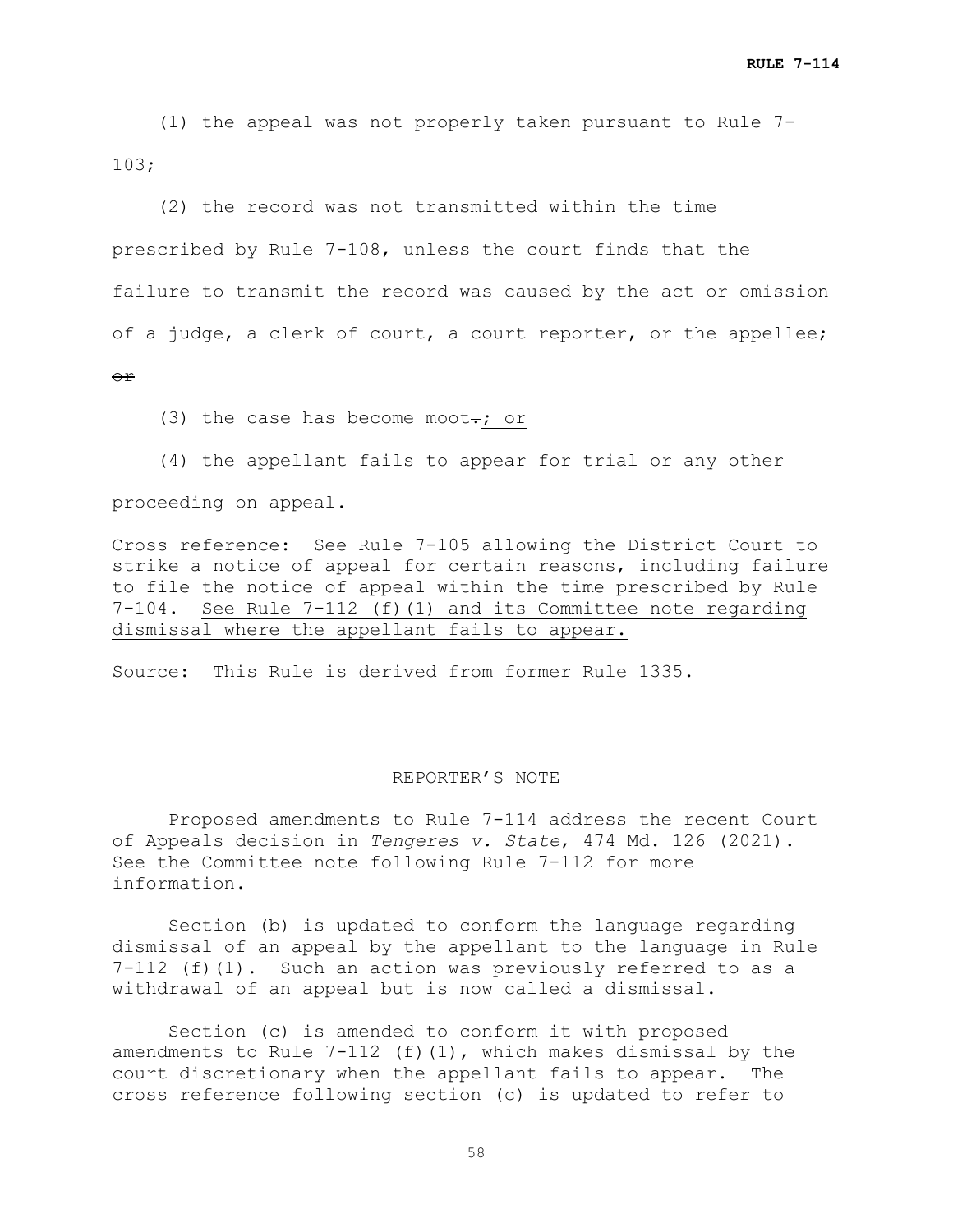Rule 7-112 (f)(1) and its Committee note, which explains the considerations for the court when contemplating dismissal under that subsection.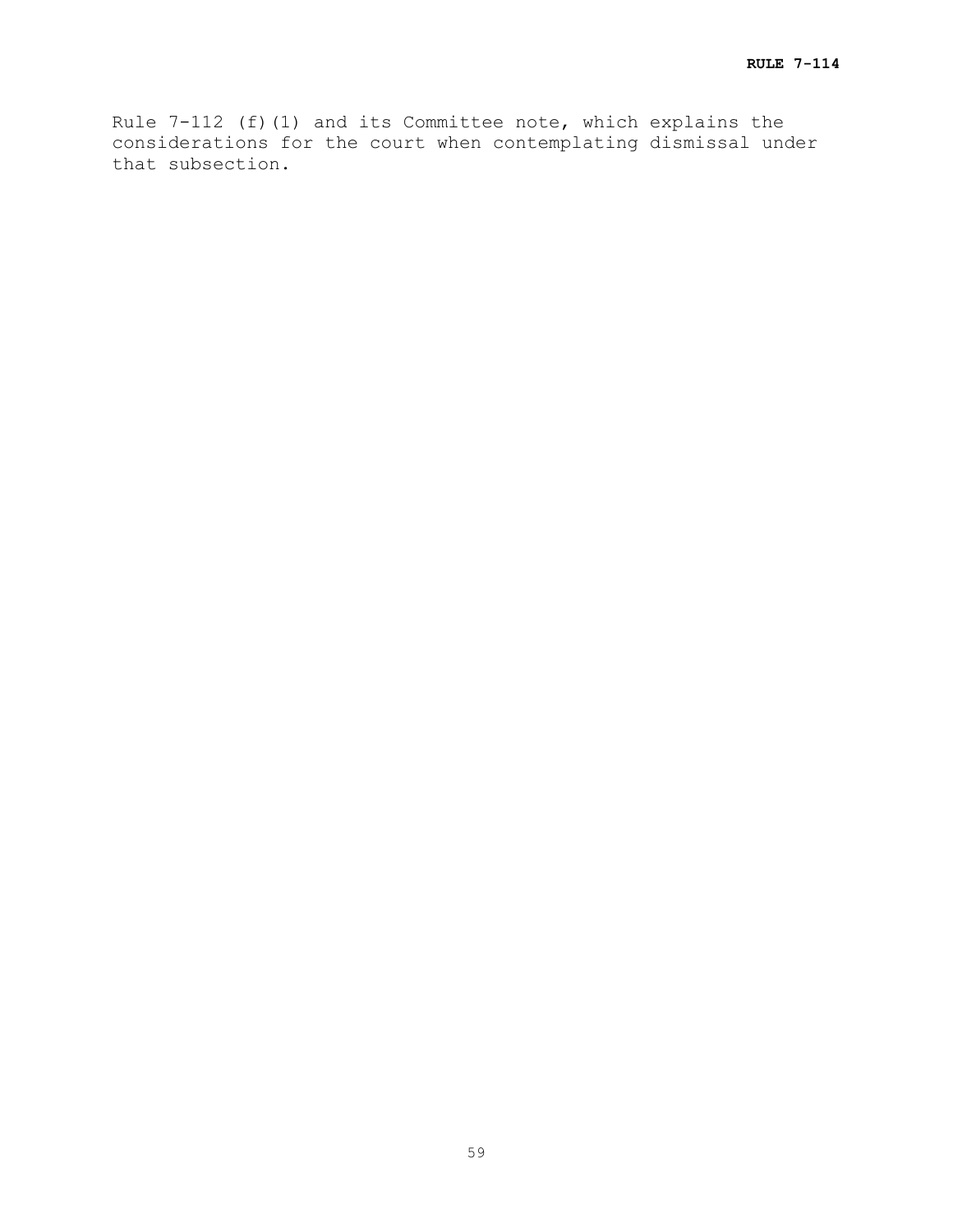# MARYLAND RULES OF PROCEDURE

TITLE 7 – APPELLATE AND OTHER JUDICIAL REVIEW IN CIRCUIT COURT CHAPTER 200 – JUDICIAL REVIEW OF ADMINSTRATIVE AGENCY DECISIONS

AMEND Rule 7-206.1 by updating a reference in section (d), as follows:

RULE 7-206.1. RECORD – JUDICIAL REVIEW OF DECISION OF THE WORKERS' COMPENSATION COMMISSION

...

(d) Electronic Transmission

 If the Commission is required by section (b) of this Rule or by order of court to transmit all or part of the record to the court, the Commission may file electronically if the court to which the record is transmitted is the circuit court for an "MDEC county" as defined in Rule  $20-101$   $(m)$ .

...

#### REPORTER'S NOTE

The proposed conforming amendment to Rule 7-206.1 updates a reference in section (d) as a result of proposed amendments to Rule 20-101.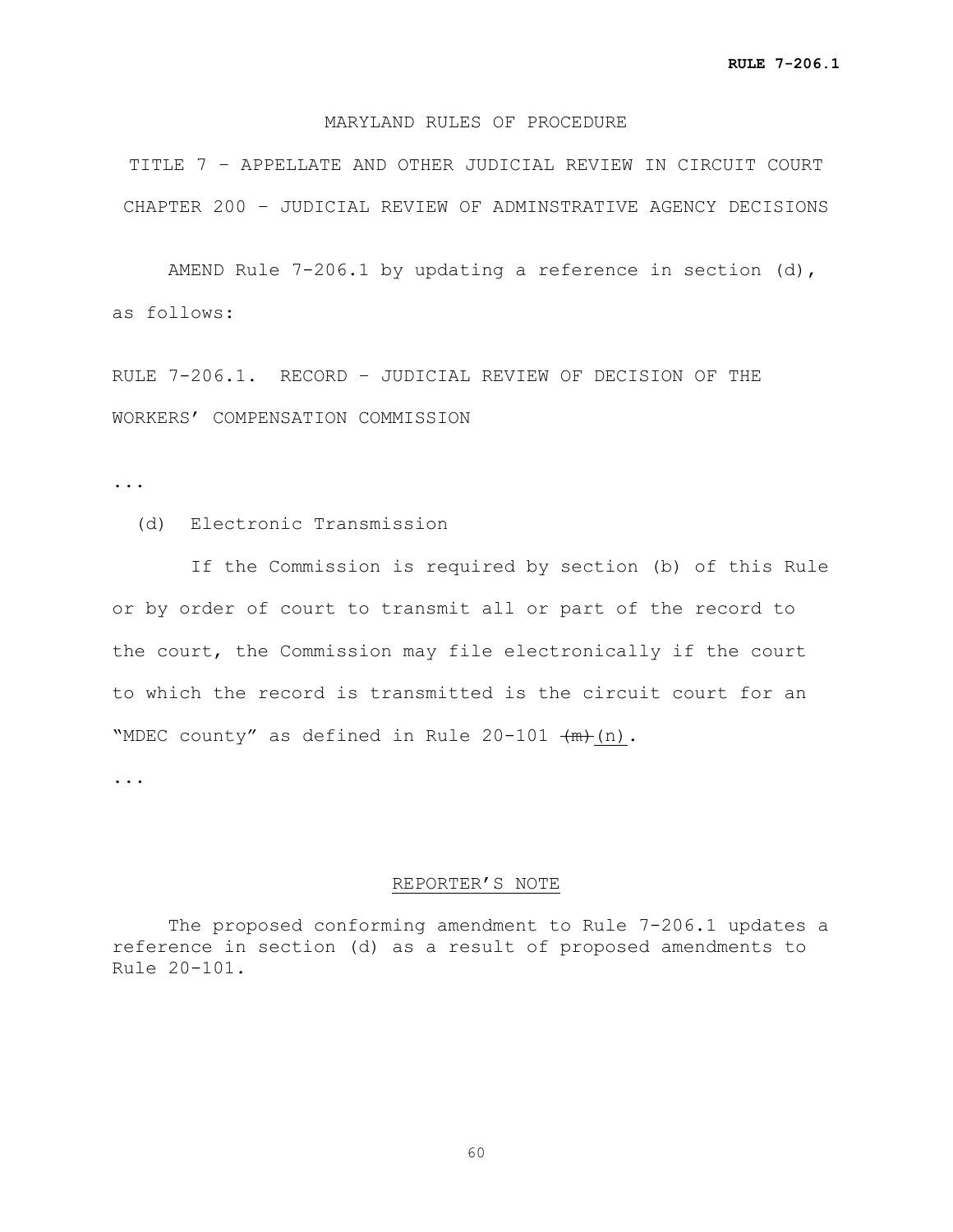# MARYLAND RULES OF PROCEDURE

TITLE 8 – APPELLATE REVIEW IN THE COURT OF APPEALS AND COURT OF SPECIAL APPEALS CHAPTER 100 – GENERAL PROVISIONS

ADD new Rule 8-125, as follows:

Rule 8-125. APPEALS FROM COURTS EXERCISING CRIMINAL JURISDICTION – CONFIDENTIALITY

(a) Scope

 This Rule applies to an appeal from a criminal prosecution or conviction in which the victim of the alleged crime:

(1) was a minor child at the time of the crime; or

 (2) is the victim of a crime that would require the defendant, if convicted, to register as a sex offender. Cross reference: See Code, Criminal Procedure Article, §§ 11-  $701 - 11 - 704.2$ .

(b) Confidentiality

(1) Name of Victim

 The name of an individual covered by section (a) of this Rule, other than the individual's initials, shall not be used in any opinion, oral argument, brief, record extract, petition, appendix, or other document pertaining to the appeal that is generally available to the public.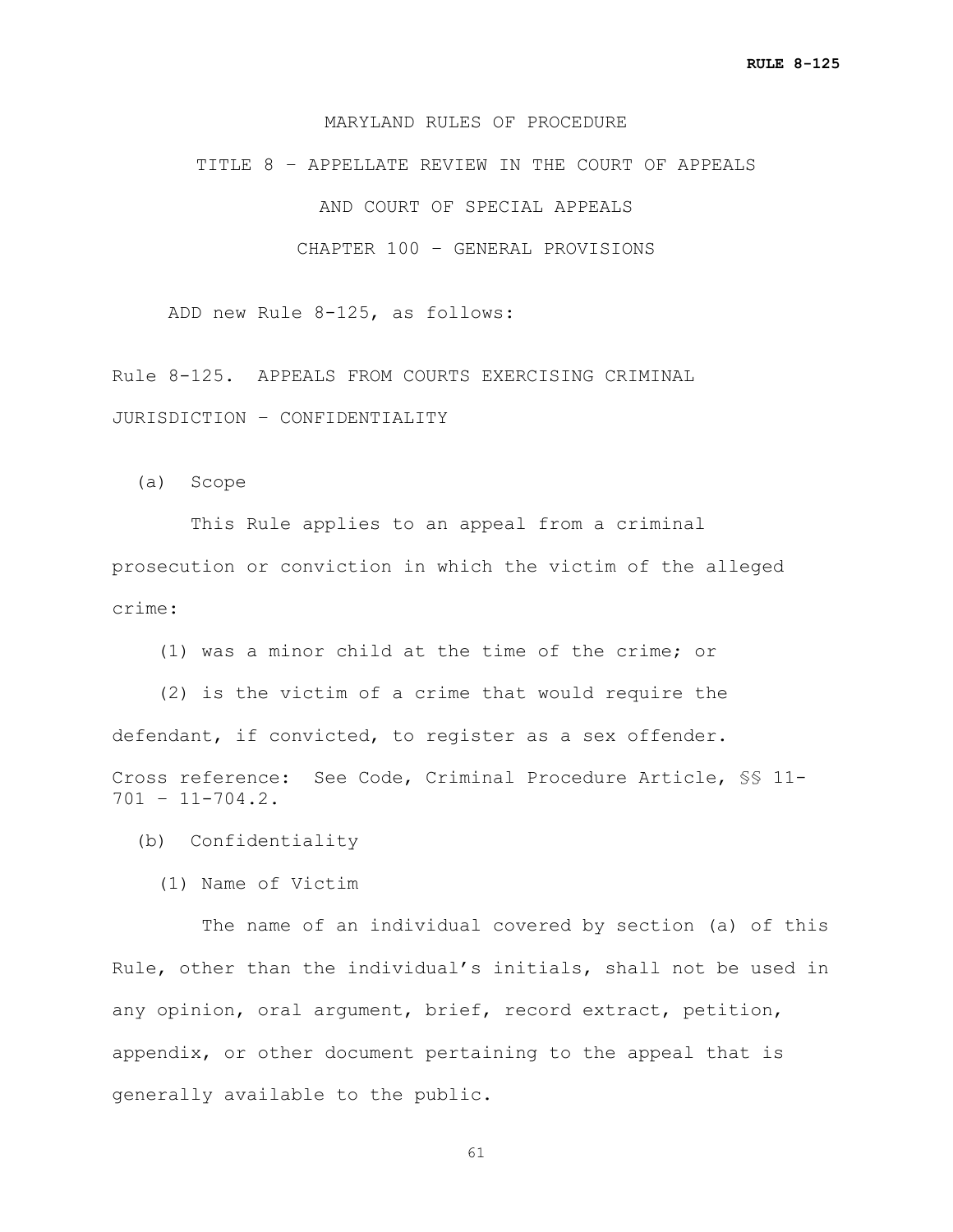(2) Other Identifying Information

 Other information from which an individual covered by subsection (a) of this Rule might readily be identified, including the individual's street address, phone number, e-mail address, or the names (other than initials) of related individuals other than a defendant in the criminal prosecution, shall not be used in any opinion, oral argument, brief, record extract, petition, appendix, or other document pertaining to the appeal that is generally available to the public.

(3) Information Filed Under Seal

 Information that is required to be kept confidential by this Rule may be included in a document that is filed under seal, provided that a redacted copy of the document omitting the confidential information is filed at the same time. Source: This Rule is new.

#### REPORTER'S NOTE

The Court of Special Appeals and the Criminal Appeals Division of the Office of the Attorney General have indicated that the advent of electronic filing in Maryland has greatly increased the public's ability to access appellate records. One side effect of this increased access is that the details of crimes against children and sexual assault victims are easily searchable by the public.

As a result, the Rules Committee proposes that new Rule 8- 125 be adopted by the Court of Appeals. Rule 8-125, which is based structurally on existing Rules 8-121, 8-122, 8-123, and 8- 124, requires that any personally identifying information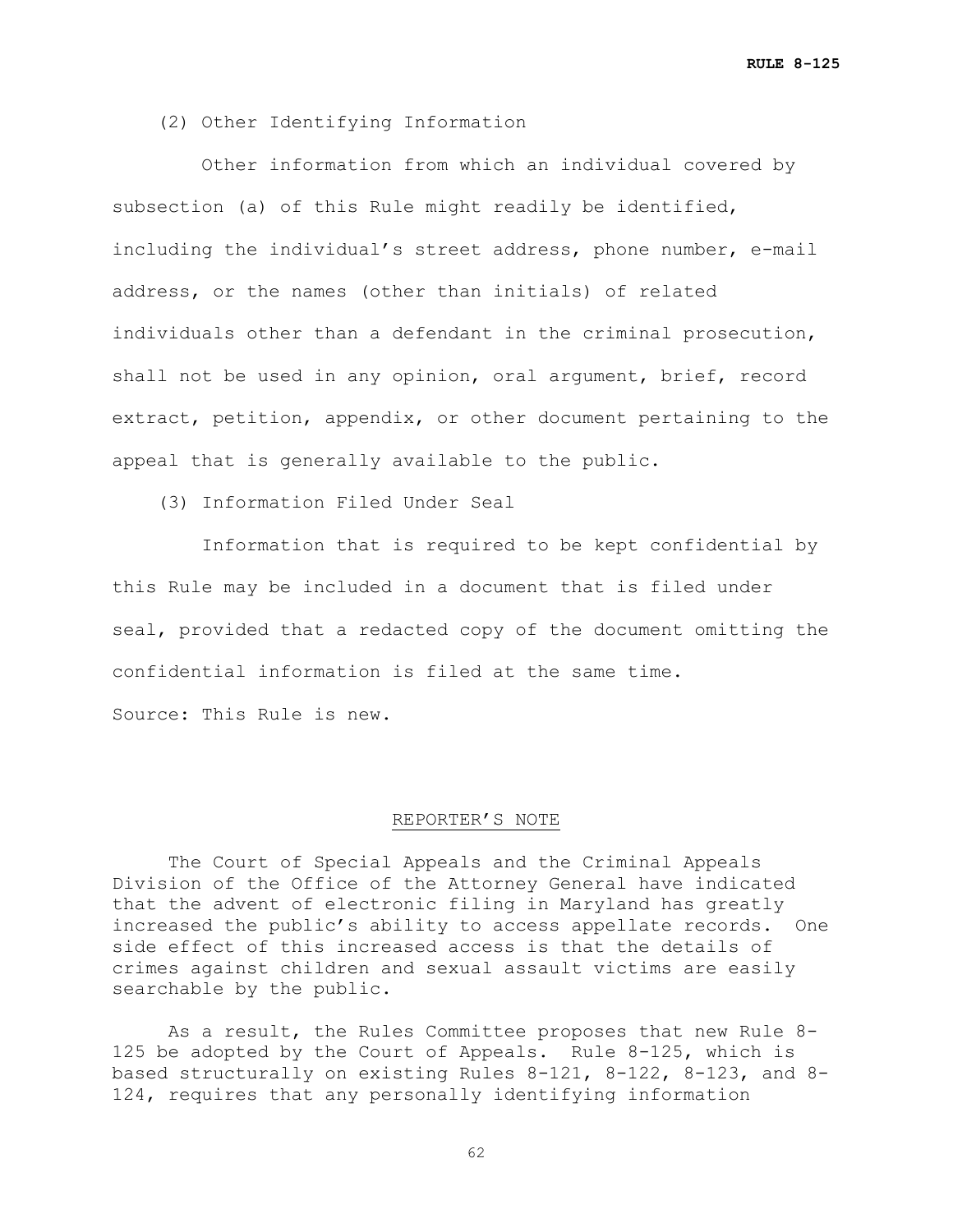pertaining to children victims of crime or victims of sexual assault be kept confidential during an appeal.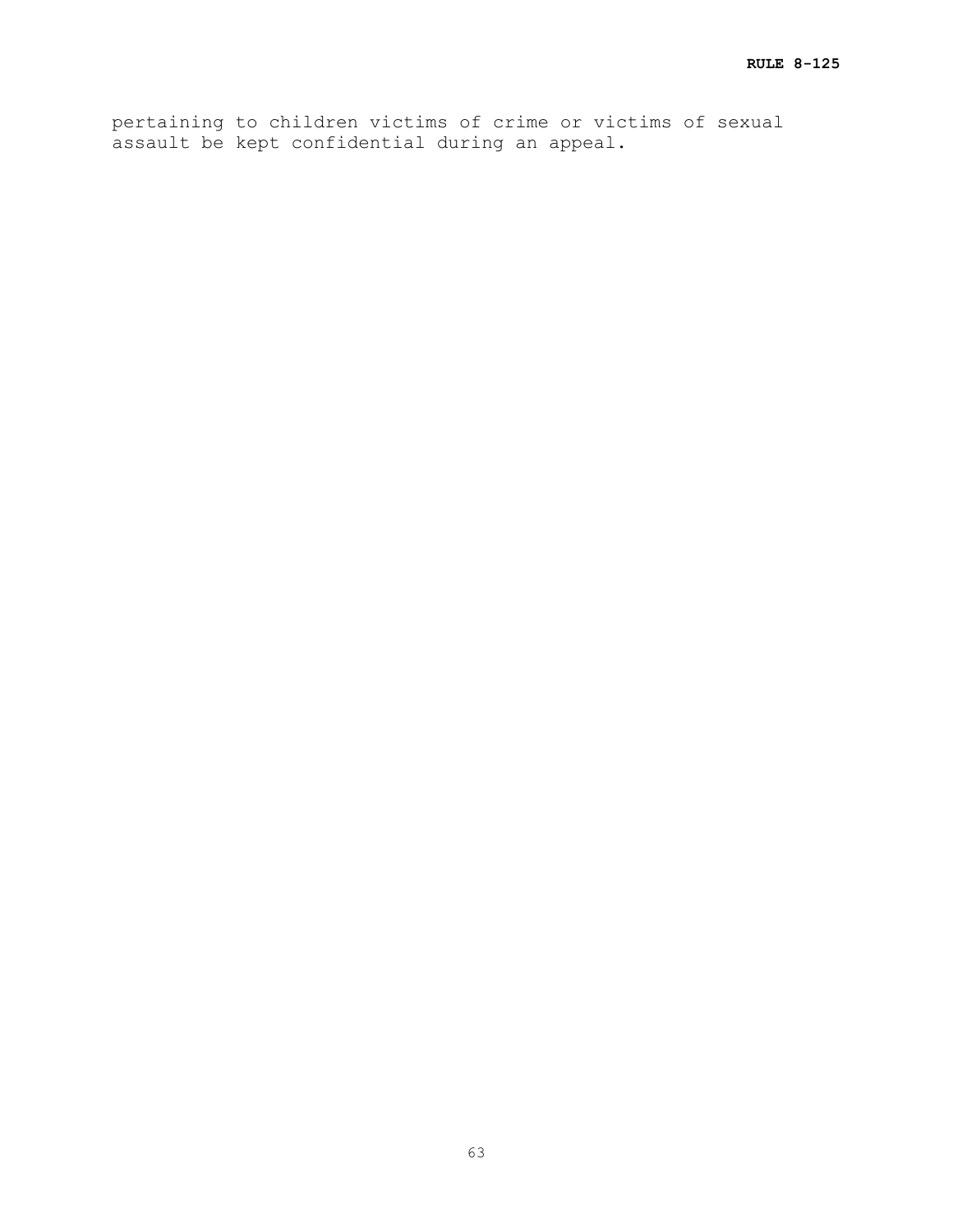# MARYLAND RULES OF PROCEDURE

# TITLE 8 – APPELLATE REVIEW IN THE COURT OF APPEALS AND COURT OF SPECIAL APPEALS

CHAPTER 200 – OBTAINING REVIEW IN COURT OF SPECIAL APPEALS

AMEND Rule 8-201 by adding the language contained in former Form 22 to section (a) and by adding a cross reference after section (a), as follows:

RULE 8-201. METHOD OF SECURING REVIEW – COURT OF SPECIAL APPEALS

(a) By Notice of Appeal

 Except as provided in Rule 8-204, the only method of securing review by the Court of Special Appeals is by the filing of a notice of appeal within the time prescribed in Rule 8-202. The notice shall be filed with the clerk of the lower court or, in an appeal from an order or judgment of an Orphans' Court, with the register of wills. The clerk or register shall enter the notice on the docket. It is sufficient that the notice be substantially in the following form:

### (Caption)

#### NOTICE OF APPEAL

notes an appeal to the Court of Special Appeals in the above-captioned action.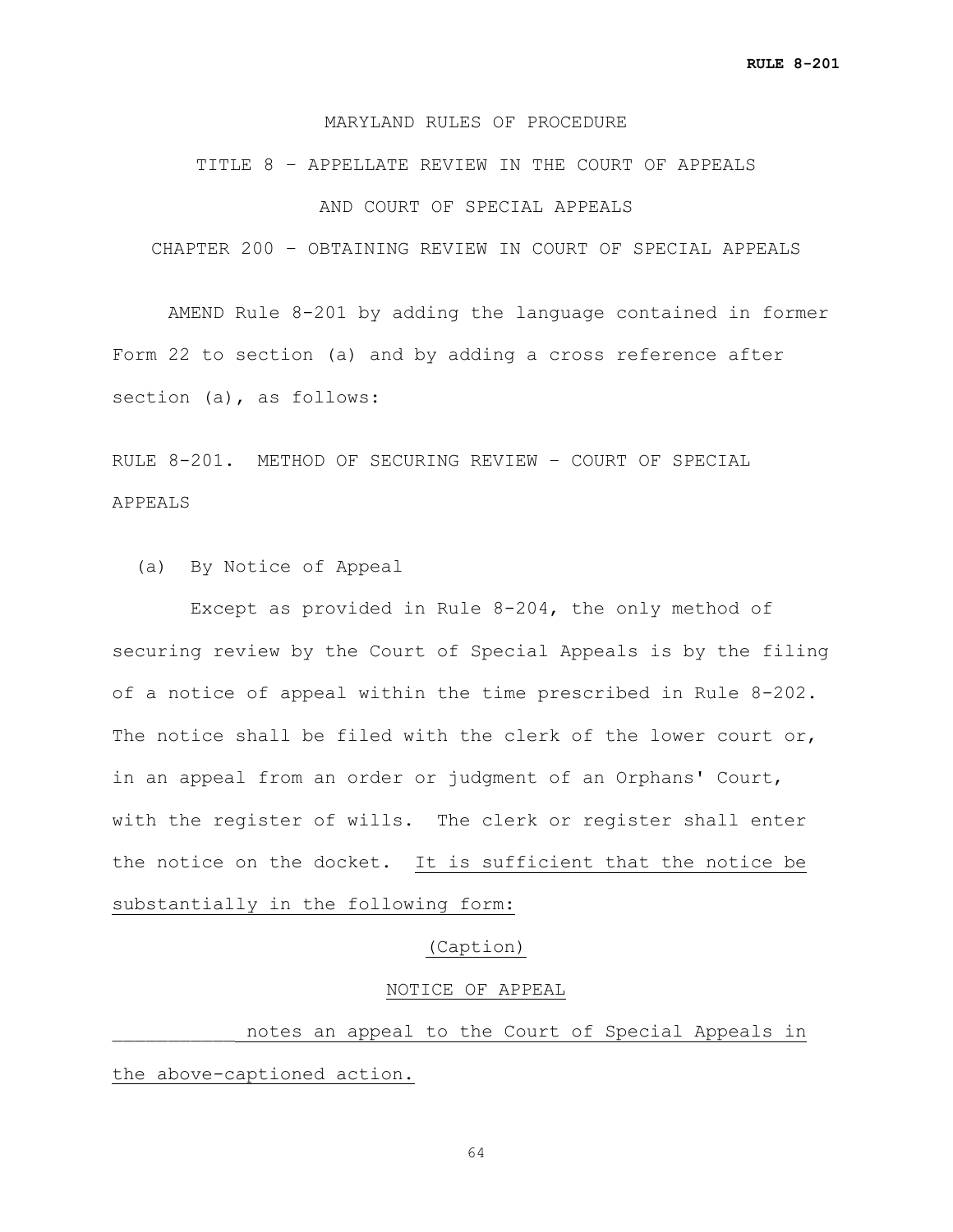# (Signature and Certificate of Service)

Cross reference: See *B & K Rentals & Sales Co. v. Universal Leaf Tobacco Co.*, 319 Md. 127, 133 (1990) ("Maryland cases usually have construed notices of appeal liberally and have ignored limiting language in notices of appeal, deeming it surplusage.").

. . .

Source: This Rule is derived from former Rule 1011 with the exception of the first sentence of (a) which is derived from former Rule 1010, and former Form 22.

# REPORTER'S NOTE

Form 22 is proposed to be deleted from the Appendix of Forms, and the Notice of Appeal language from Form 22 is proposed to be moved to section (a) of Rule 8-201. This change is suggested to make the form easier for a practitioner to locate in the Rules while preparing an appeal. A cross reference is added after section (a) noting that notices of appeal are to be liberally construed.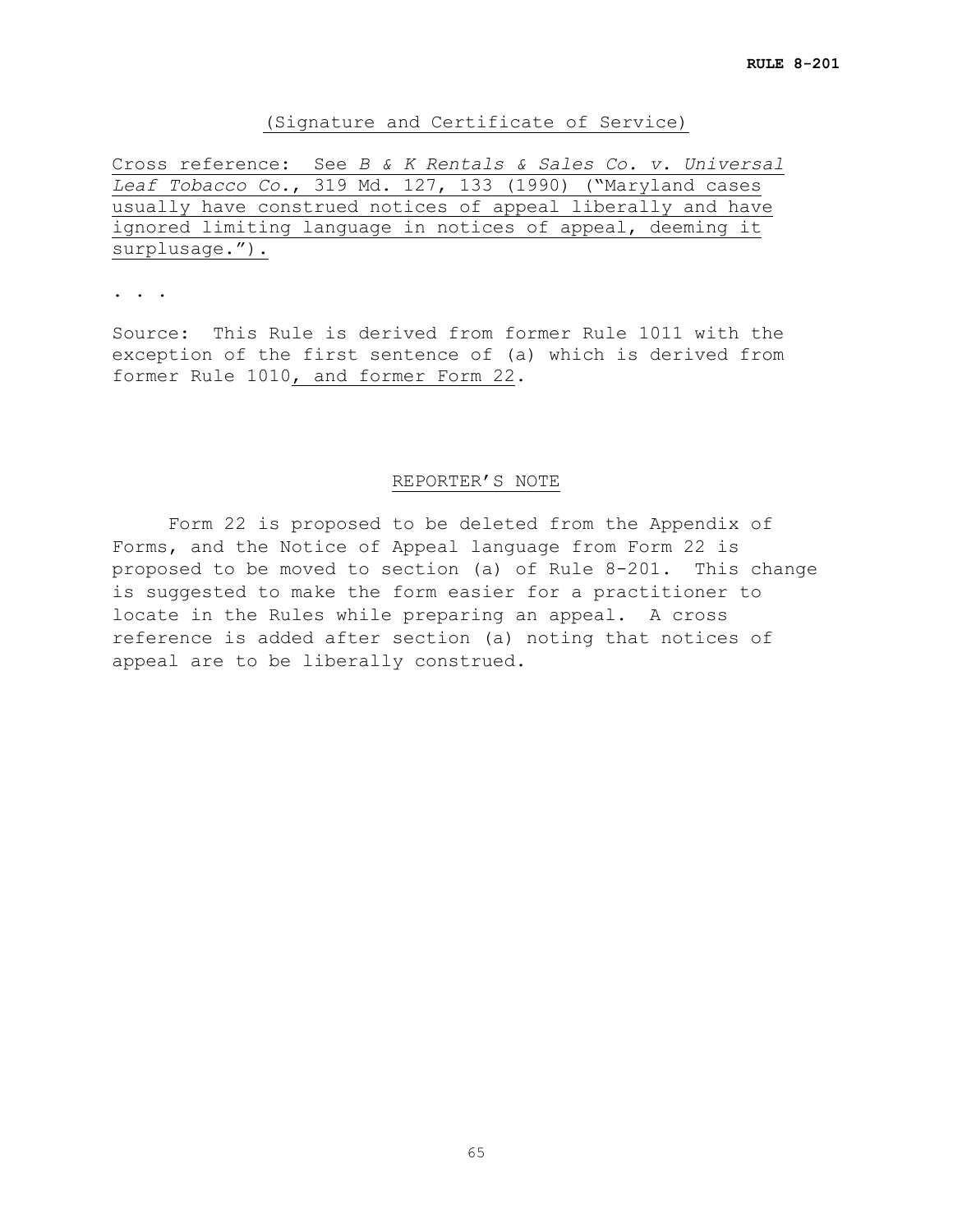# MARYLAND RULES OF PROCEDURE

# APPENDIX: FORMS

DELETE FORM 22, as follows:

FORM 22. NOTICE OF APPEAL (Rule 8-201)

(Caption)

NOTICE OF APPEAL

notes an appeal to the Court of Special Appeals in

the above-captioned action.

### (Signature and Certificate of Service)

#### REPORTER'S NOTE

Form 22 is proposed to be deleted from the Appendix of Forms, and the Notice of Appeal language from Form 22 is proposed to be moved to section (a) of Rule 8-201. This deletion is proposed in conjunction with the deletion of the forms pertaining to juvenile causes by Rules Order dated November 9, 2021. The deletion completes the removal of forms from the Appendix of Forms that follows the Maryland Rules, with the exception of the Form Interrogatories, which will remain in the Appendix.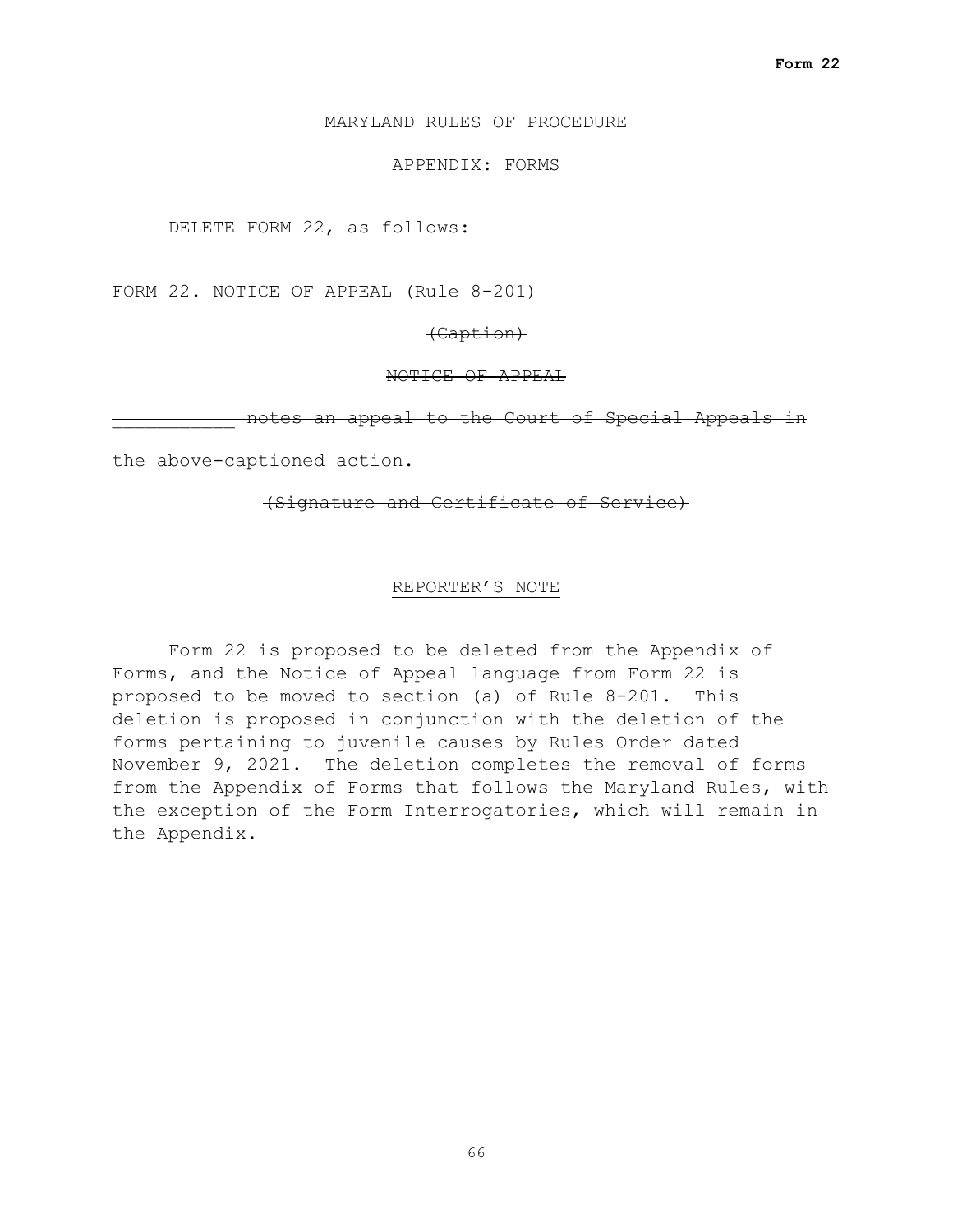# MARYLAND RULES OF PROCEDURE

# TITLE 8 – APPELLATE REVIEW IN THE COURT OF APPEALS AND COURT OF SPECIAL APPEALS

CHAPTER 200 – OBTAINING REVIEW IN COURT OF SPECIAL APPEALS

AMEND Rule 8-207 by revising subsection (a)(3) to clarify that the five-day requirement to order a transcript applies to juvenile and TPR cases, by revising subsection (a)(4) to expand the 30-day deadline to transmit the record in juvenile and TPR matters, and by making stylistic changes, as follows:

#### RULE 8-207. EXPEDITED APPEAL

 (a) Adoption, Guardianship, Child Access, Child in Need of Assistance, Special Immigrant Juvenile Status Cases

 (1) This section applies to every appeal to the Court of Special Appeals (A) from a judgment granting or denying a petition (i) for adoption, guardianship terminating parental rights, or guardianship of the person of a minor or disabled person, or (ii) to declare that a child is a child in need of assistance, (B) from a judgment granting, denying, or establishing custody of or visitation with a minor child or from an interlocutory order taken pursuant to Code, Courts Article, § 12-303(3)(x), and (C) from a judgment or other appealable order granting or denying a petition or motion for an order containing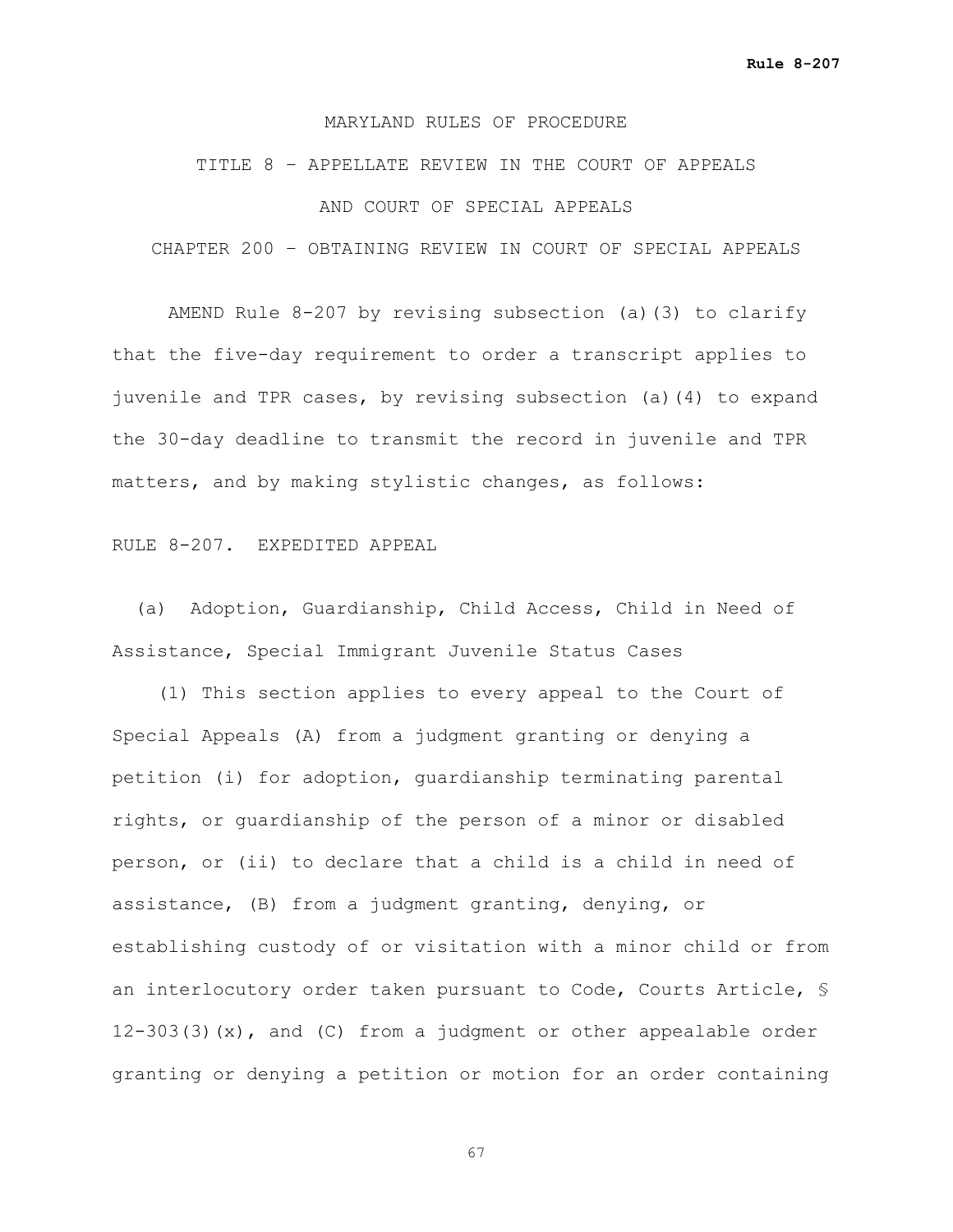**Rule 8-207**

findings or determinations of fact necessary to a grant of Special Immigrant Juvenile Status by the Secretary of Homeland Security or other authorized federal agency or official. Unless otherwise provided for good cause by order of the Court of Special Appeals or by order of the Court of Appeals if that Court has assumed jurisdiction over the appeal, the provisions of this section shall prevail over any other rule to the extent of any inconsistency.

 (2) In the information report filed pursuant to Rule 8-205, the appellant shall state whether the appeal is subject to this section.

 (3) Within five days after (A) the entry of an order pursuant to Rule 8-206 (c) directing preparation of the record, or (B) the filing of a notice of appeal in a juvenile cause subject to this Rule or from a guardianship terminating parental rights subject to this Rule, the appellant shall order the transcript and make an agreement for payment to assure its preparation. The court reporter or other person responsible for preparation of the transcript shall give priority to transcripts required for appeals subject to this section and shall complete and file the transcripts with the clerk of the lower court within 20 days after receipt of an order of the party directing their preparation and an agreement for payment of the cost. An extension of time may be granted only for good cause.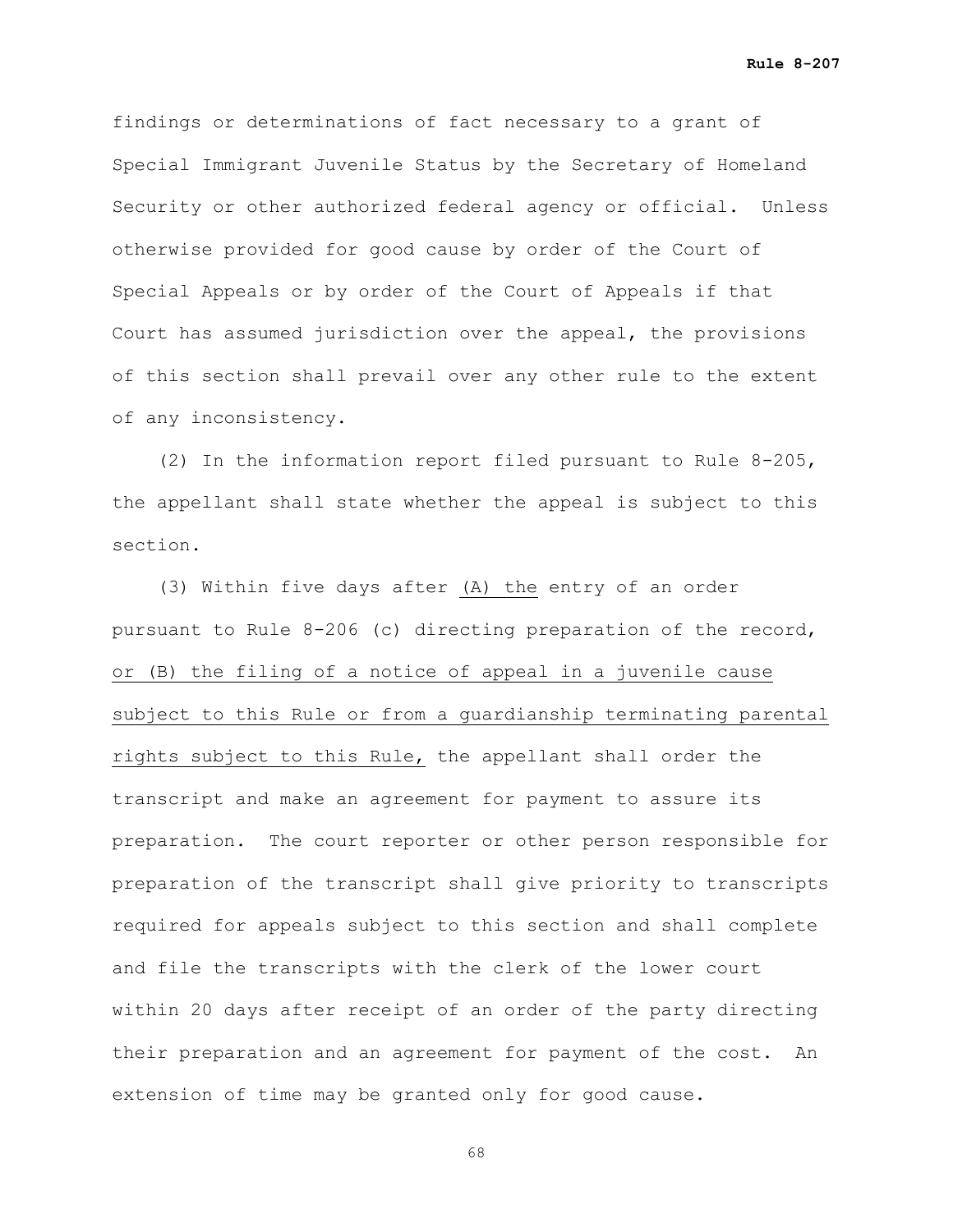(4) The clerk of the lower court shall transmit the record to the Court of Special Appeals within thirty days after (A) the date of the order entered pursuant to Rule 8-206 (c), or (B) the filing of a notice of appeal in a juvenile cause subject to this Rule or from a guardianship terminating parental rights subject to this Rule.

 (5) The briefing schedule set forth in Rule 8-502 shall apply, except that (A) an appellant's reply brief shall be filed within 15 days after the filing of the appellee's brief, (B) a cross-appellee's brief shall be filed within 20 days after the filing of a cross-appellant's brief, and (C) a cross-appellant's reply brief shall be filed within 15 days after the filing of a cross-appellee's brief. Unless directed otherwise by the Court, any oral argument shall be held within 120 days after transmission of the record. The decision shall be rendered within 60 days after oral argument or submission of the appeal on the briefs filed.

 (6) Any motion for reconsideration pursuant to Rule 8-605 shall be filed within 15 days after the filing of the opinion of the Court or other order disposing of the appeal. Unless the mandate is delayed pursuant to Rule 8-605 (d) or unless otherwise directed by the Court, the Clerk of the Court of Special Appeals shall issue the mandate upon the expiration of 15 days after the filing of the court's opinion or order.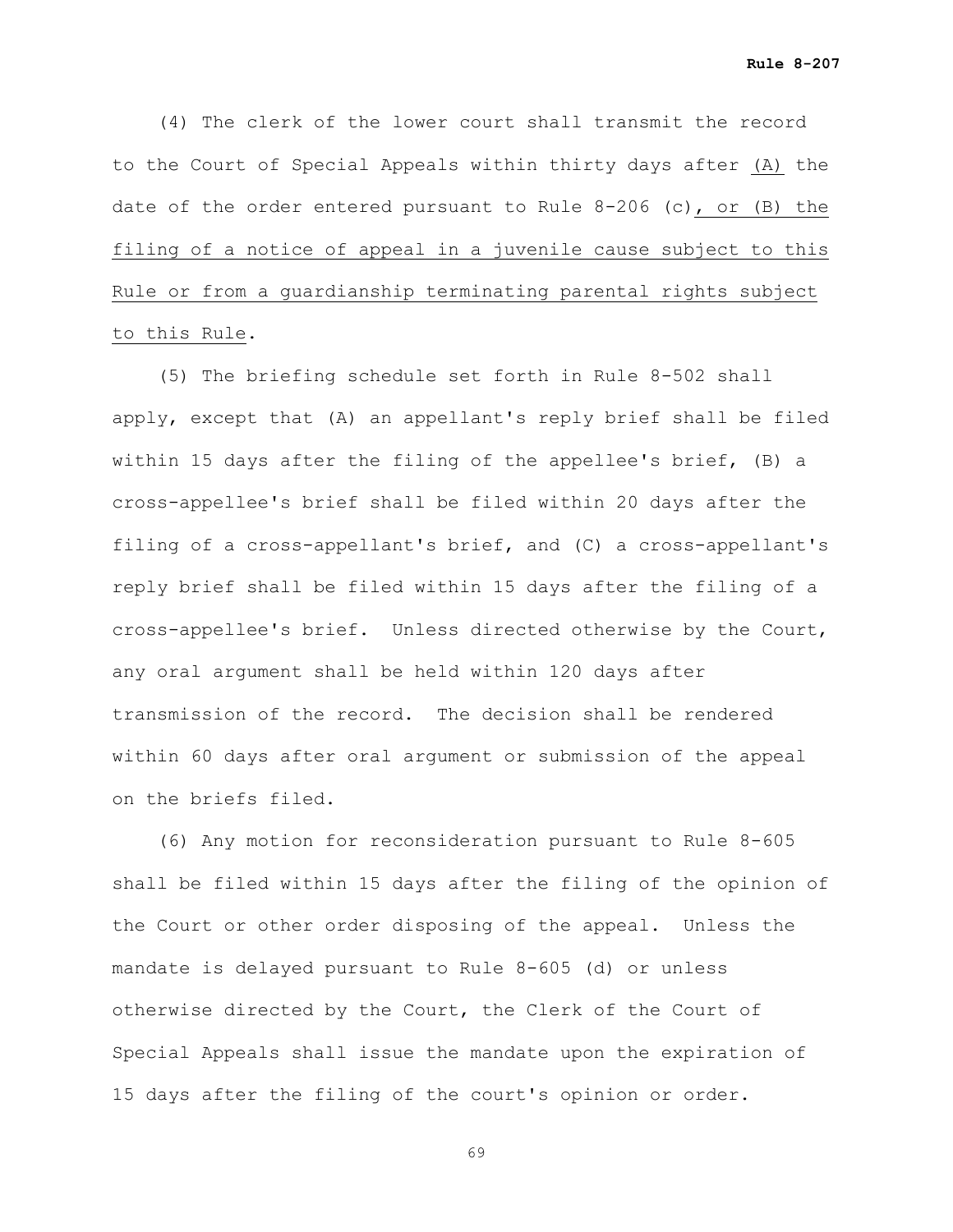. . .

Source: This Rule is derived in part from former Rule 1029 and is in part new.

#### REPORTER'S NOTE

The Court of Special Appeals has requested that Rule 8-207 be amended to resolve a perceived ambiguity in CINA/TPR cases as to when the transcript must be ordered and when the record must be transmitted.

To resolve the issue with transcripts, the Rules Committee proposes that subsection (a)(3) be amended to add the filing of a notice of appeal in a juvenile matter as an event that triggers the five-day requirement to order the transcript.

To resolve the issue of when the record must be transmitted, the Committee also proposes that subsection (a)(4) be amended so that the record must be transmitted within 30 days of the filing of a notice of appeal in a juvenile or TPR matter.

Stylistic changes to subsections (a)(3) and (a)(4) are also proposed.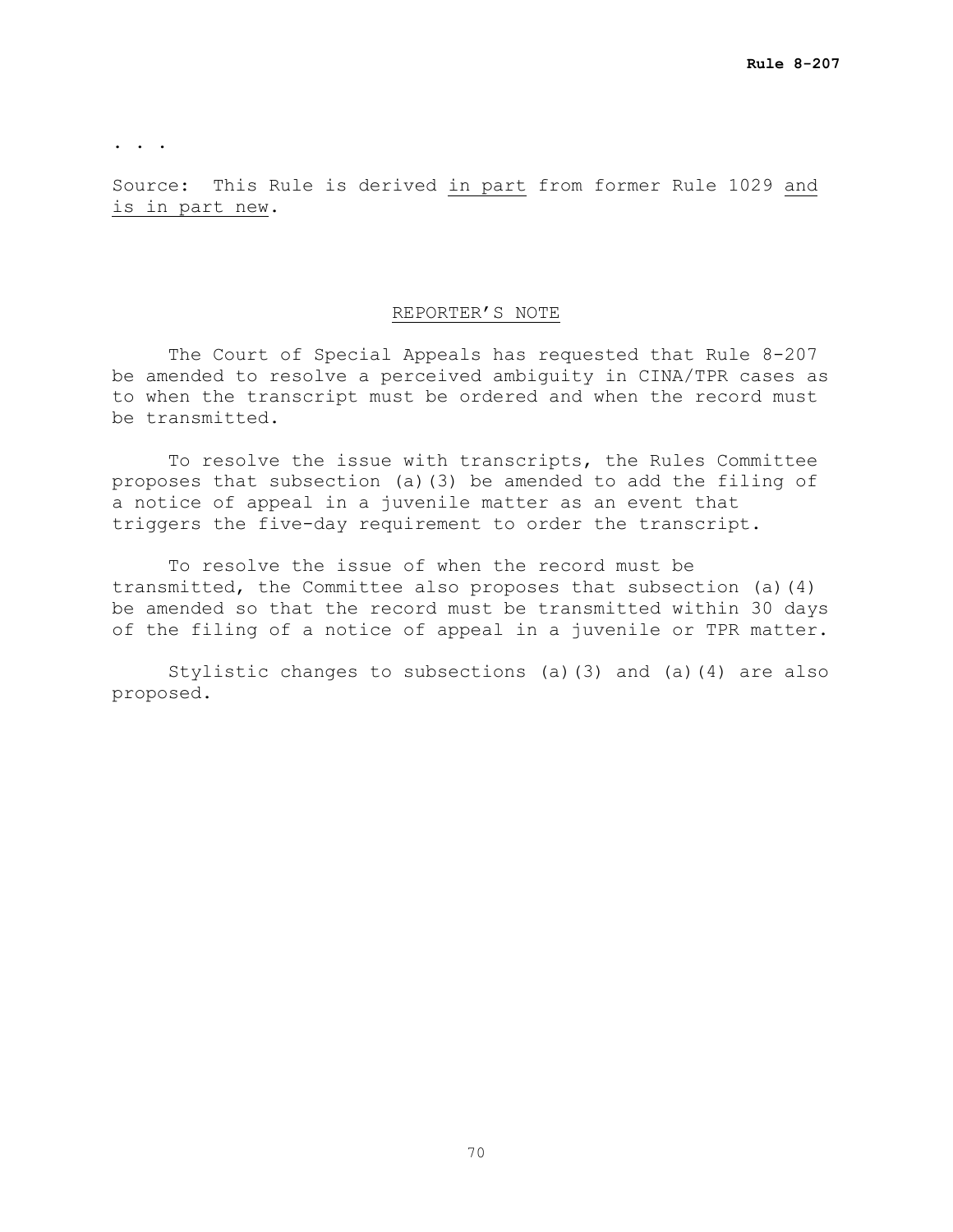# TITLE 8 – APPELLATE REVIEW IN THE COURT OF APPEALS AND COURT OF SPECIAL APPEALS

CHAPTER 300 – OBTAINING APPELLATE REVIEW IN COURT OF APPEALS

AMEND Rule 8-303 by revising section (a) so that seven copies are no longer required to be filed with a petition; by adding references to a "cross-petition" in sections (a), (b), (c),  $(d)$ ,  $(f)$ , and  $(q)$ ; by deleting the requirement in subsection (d)(1) requiring seven copies to be filed with a petition or cross-petition; by revising subsection (d)(1) so the time to file a response if an amicus curiae brief is filed is extended by 15 days; by adding new subsection (d)(2) pertaining to word limits; and by making stylistic changes, as follows:

RULE 8-303. PETITION FOR WRIT OF CERTIORARI — PROCEDURE

(a) Filing

A petition for a writ of certiorari, together with seven legible copies, shall be filed with the Clerk of the Court of Appeals. The petition or cross-petition shall be accompanied by the filing fee prescribed pursuant to Code, Courts Article, § 7- 102 unless: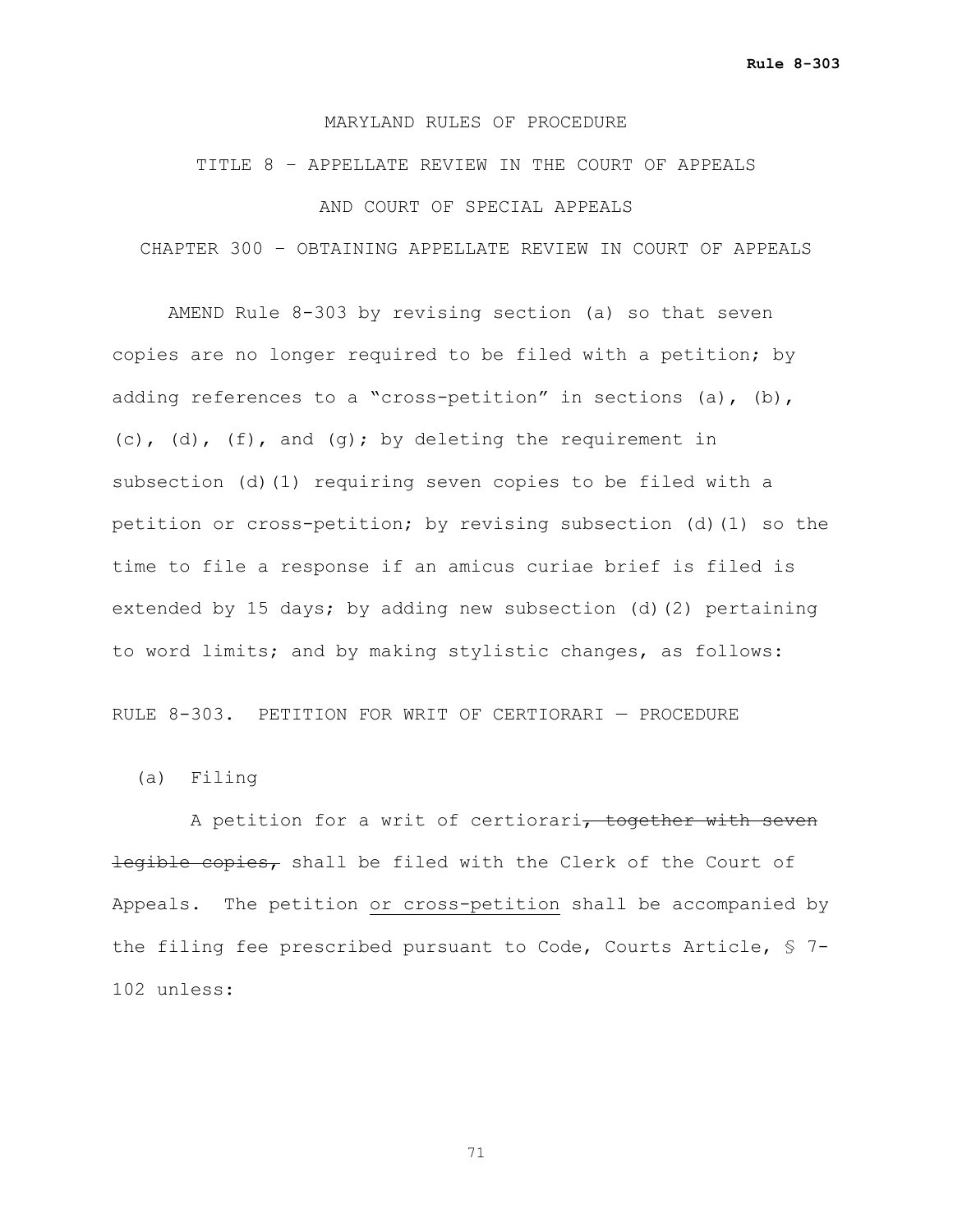(1) if the petition or cross-petition is in a civil action, the prepayment of prepaid costs has been waived in accordance with Rule 1-325.1; or

 (2) if the petition or cross-petition is in a criminal action, the fee has been waived by an order of court or the petitioner is represented by the Public Defender's Office. Cross reference: Rule 1-325.

(b) Petition; Cross-Petition

(1) Contents

The petition or cross-petition shall present accurately, briefly, and clearly whatever is essential to a ready and adequate understanding of the points requiring consideration. Except with the permission of the Court of Appeals, a petition or cross-petition, including a cross-petition that answers a petition, shall not exceed  $3,900$  words. It A petition and cross-petition shall contain the following information:

 (A) A reference to the action in the lower court by name and docket number;

 (B) A statement whether the case has been decided by the Court of Special Appeals;

 (C) If the case is then pending in the Court of Special Appeals, a statement whether briefs have been filed in that Court or the date briefs are due, if known;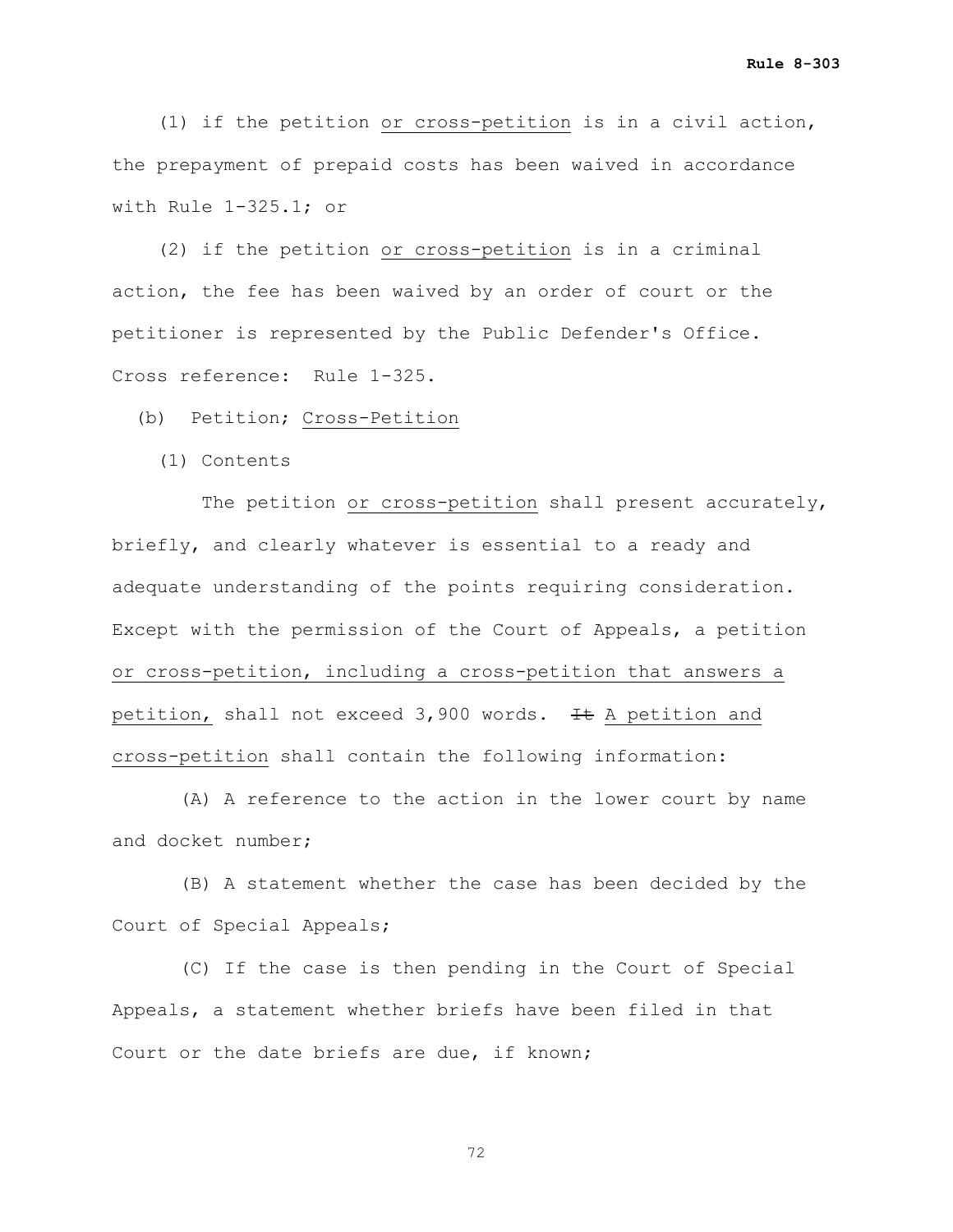(D) A statement whether the judgment of the circuit court has adjudicated all claims in the action in their entirety, and the rights and liabilities of all parties to the action;

 (E) The date of the judgment sought to be reviewed and the date of any mandate of the Court of Special Appeals;

(F) The questions presented for review;

 (G) A particularized statement of why review of those issues by the Court of Appeals is desirable and in the public interest<del>.</del>;

 (H) A reference to pertinent constitutional provisions, statutes, ordinances, or regulations;

 (I) A concise statement of the facts material to the consideration of the questions presented; and

 (J) A concise argument in support of the petition or cross-petition.

(2) Documents

 A copy of each of the following documents shall be submitted with the petition or cross-petition at the time it is filed:

 (A) The docket entry evidencing the judgment of the circuit court;

(B) Any opinion of the circuit court;

(C) Any written order issued under Rule 2-602 (b);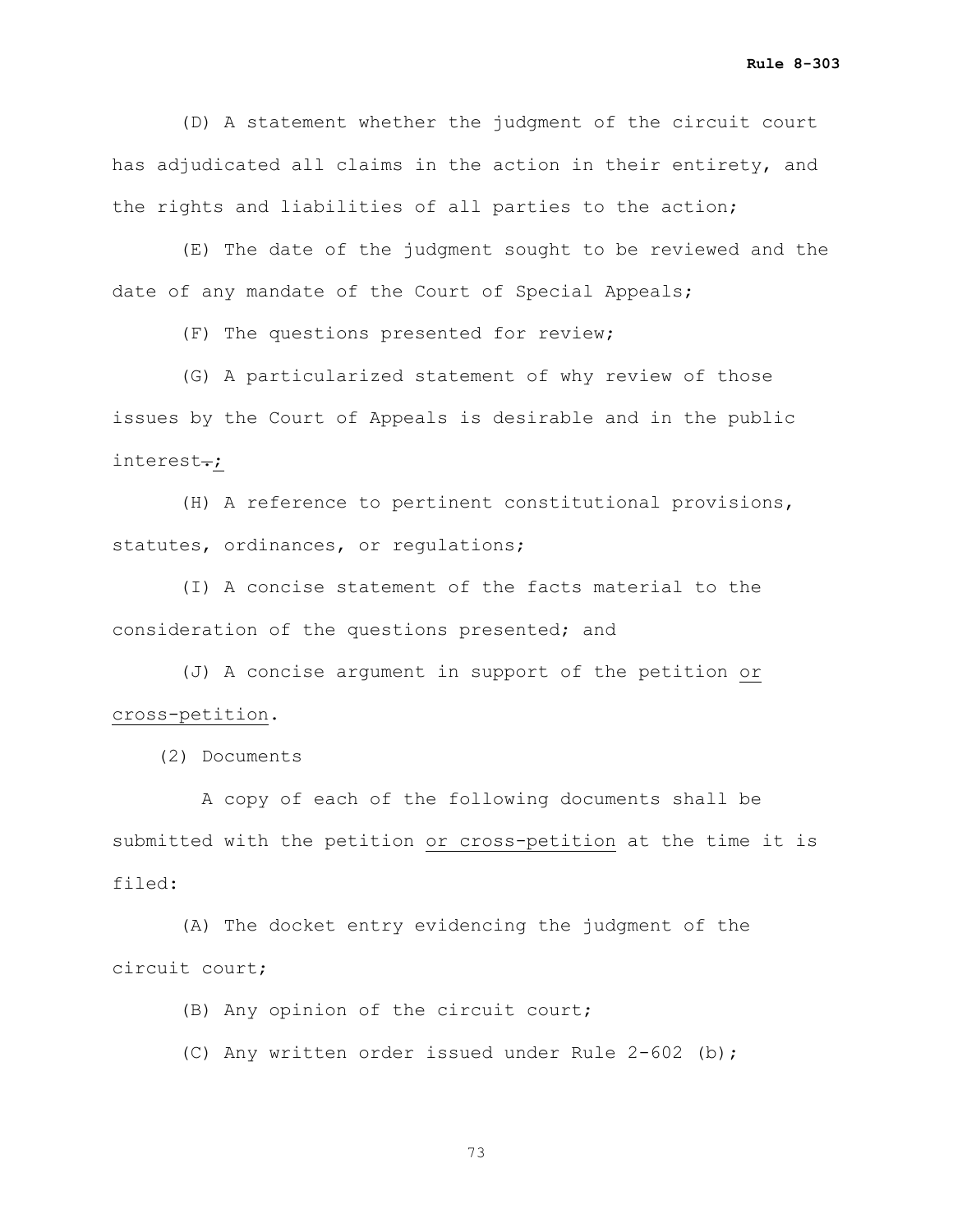**Rule 8-303**

 (D) If the case has not been decided by the Court of Special Appeals, all briefs that have been filed in the Court of Special Appeals; and

(E) Any opinion of the Court of Special Appeals.

(3) Where Documents Unavailable

 If a document required by subsection (b)(2) of this Rule is unavailable, the petitioner shall state the reason for the unavailability. If a document required to be submitted with the petition or cross-petition becomes available after the petition or cross-petition is filed but before it has been acted upon, the petitioner shall file it as a supplement to the petition or cross-petition as soon as it becomes available.

(4) Previously Served Documents

 Copies of any brief or opinion previously served upon or furnished to another party need not be served upon that party.

(c) Sanction

 Failure to comply with section (b) of this Rule is a sufficient reason for denying the petition or cross-petition.

(d) Answer

(1) Time to File

 Within 15 days after service of the petition or crosspetition, any other party may file an original and seven copies of an answer to the petition or cross-petition stating why the writ should be denied. If an amicus curiae brief is filed in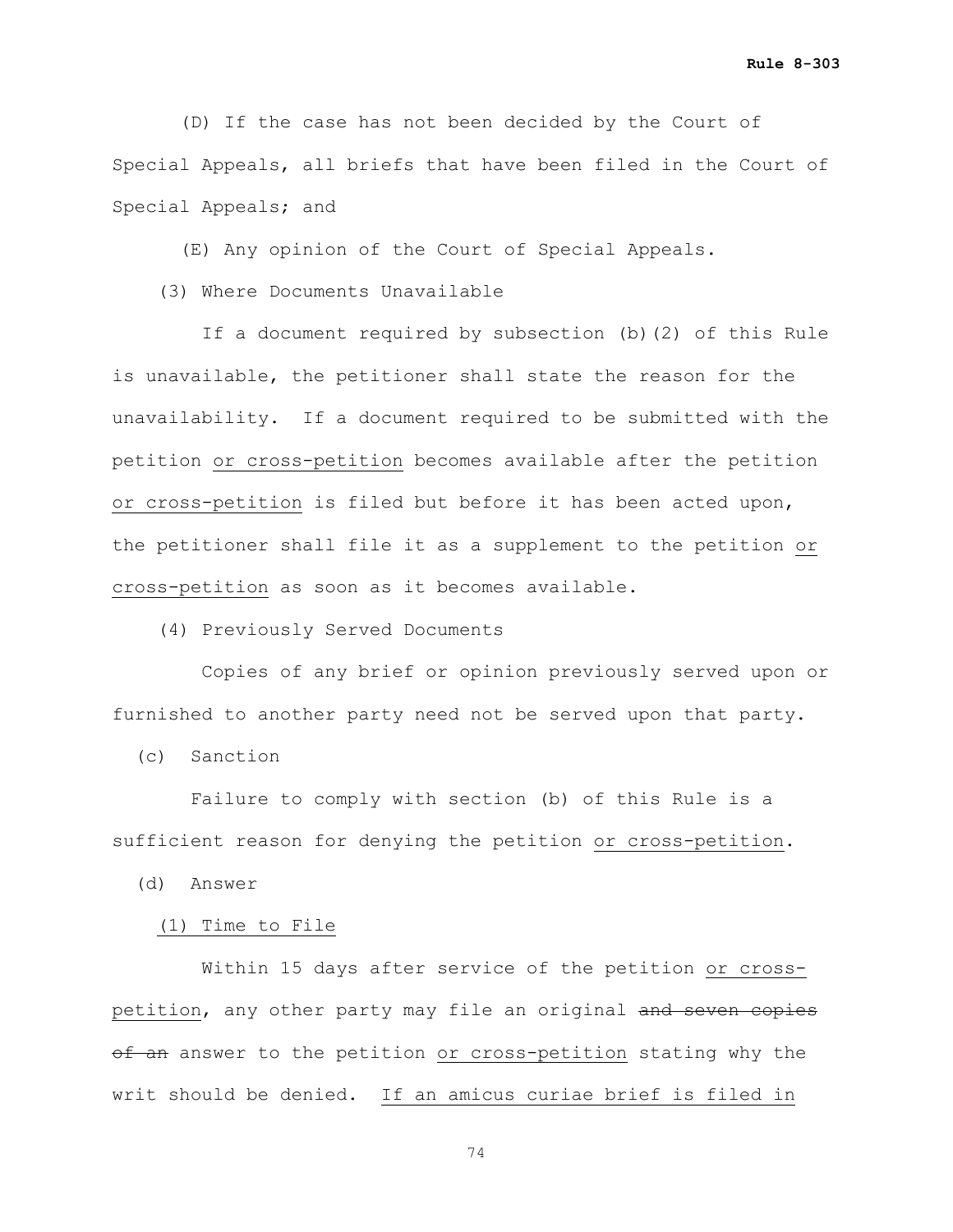support of the petition or cross-petition pursuant to Rule 8-511 (e), the deadline to answer is automatically extended to 15 days after service of the amicus curiae brief.

(2) Word Limits

 Except with the permission of the Court of Appeals: (A) an answer to a petition shall not exceed 3,900 words, and (B) a reply to a cross-petition shall not exceed 1,500 words.

 (e) Stay of Judgment of Court of Special Appeals or of a Circuit Court

 Upon the filing of a petition for a writ of certiorari, or upon issuing a writ on its own motion, the Court of Appeals may stay the issuance, enforcement, or execution of a mandate of the Court of Special Appeals or the enforcement or execution of a judgment of a circuit court.

(f) Disposition

 On review of the petition or cross-petition and any answer, the Court, unless otherwise ordered, shall grant or deny the petition or cross-petition without the submission of briefs or the hearing of argument. If the petition or cross-petition is granted, the Court shall:

(1) direct further proceedings in the Court of Appeals;

- (2) dismiss the appeal pursuant to Rule 8-602;
- (3) affirm the judgment of the lower court;
- (4) vacate or reverse the judgment of the lower court;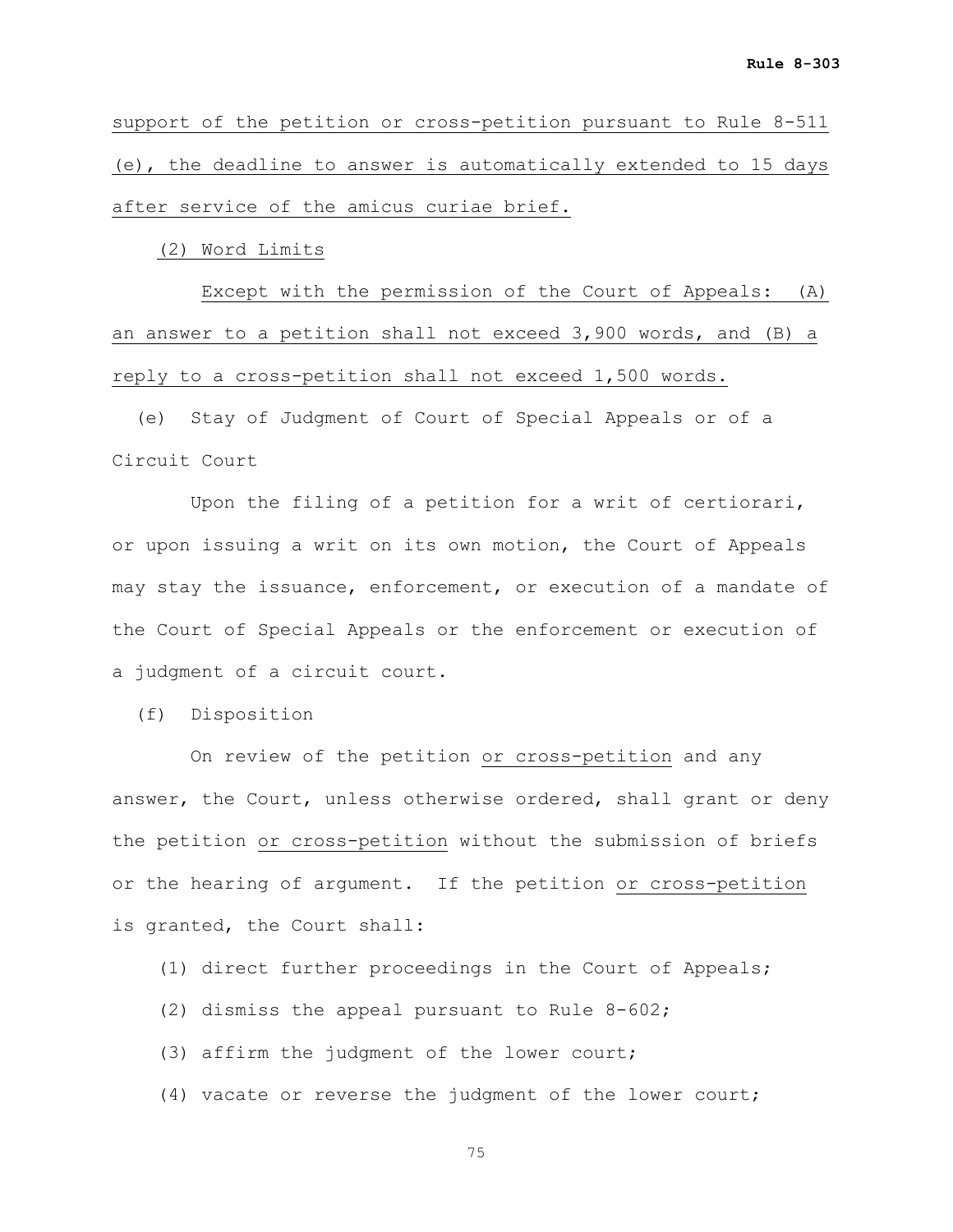(5) modify the judgment of the lower court;

 (6) remand the action to the lower court for further proceedings pursuant to Rule 8-604 (d); or

(7) an appropriate combination of the above.

(g) Duty of Clerk

 The Clerk of the Court of Appeals shall send a copy of the order disposing of the petition or cross-petition to the clerk of the lower court. If the order directs issuance of a writ of certiorari, the Clerk shall issue the writ to the lower court.

Source: This Rule is derived from former Rule 811.

#### REPORTER'S NOTE

The Clerk of the Court of Appeals has requested that Rule 8-303 be amended to remove the requirement for multiple copies of a petition, cross-petition, and answers to the same to be filed from sections (a) and (d). The Clerk no longer requires multiple copies of these papers.

In addition, a practitioner has expressed concerns with current Rule 8-303 and the practice involving petitions for certiorari in the Court of Appeals. In the current version of this Rule, there is a limit of 3,900 words for a petition. There is no word limit for answers, and the Rule is silent concerning cross-petitions. This results in some confusion among practitioners, and in some instances, answers to petitions under this Rule far exceed the word limit imposed by this Rule on the petitions.

To address these concerns, Rule 8-303 is proposed to be amended throughout to add cross-petitions as papers that are covered by the Rule, and subsection (b)(1) is proposed to be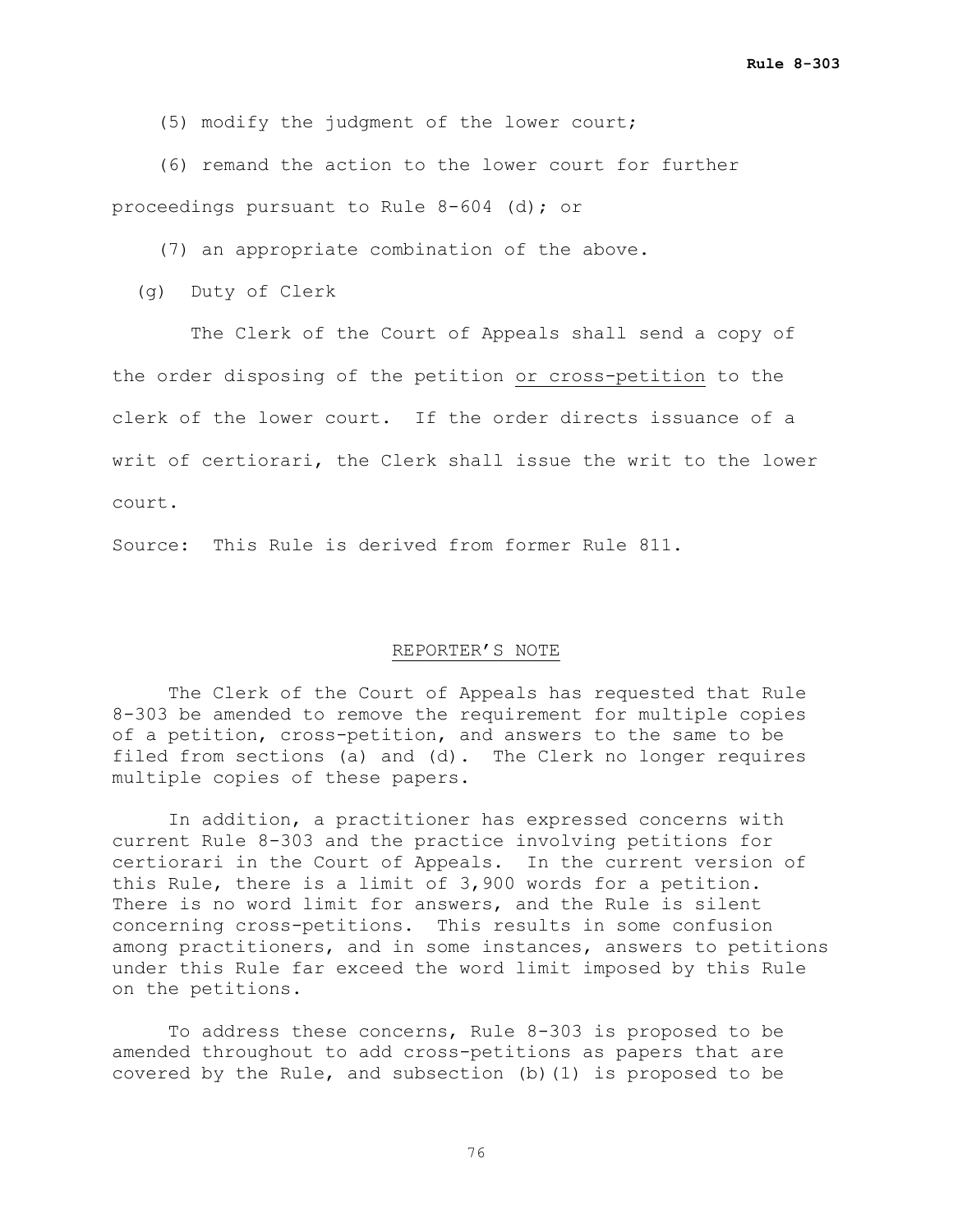amended to provide a limit of 3,900 words for a cross-petition, including a cross-petition that answers a petition.

Section (d) is proposed to be restructured with subsection (d)(1) added so that a party will have 15 days to answer after service of a petition, cross-petition, or amicus curiae brief. New subsection (d)(2) establishes word limits for an answer to a petition (3,900 words) and a reply to a cross-petition (1,500 words).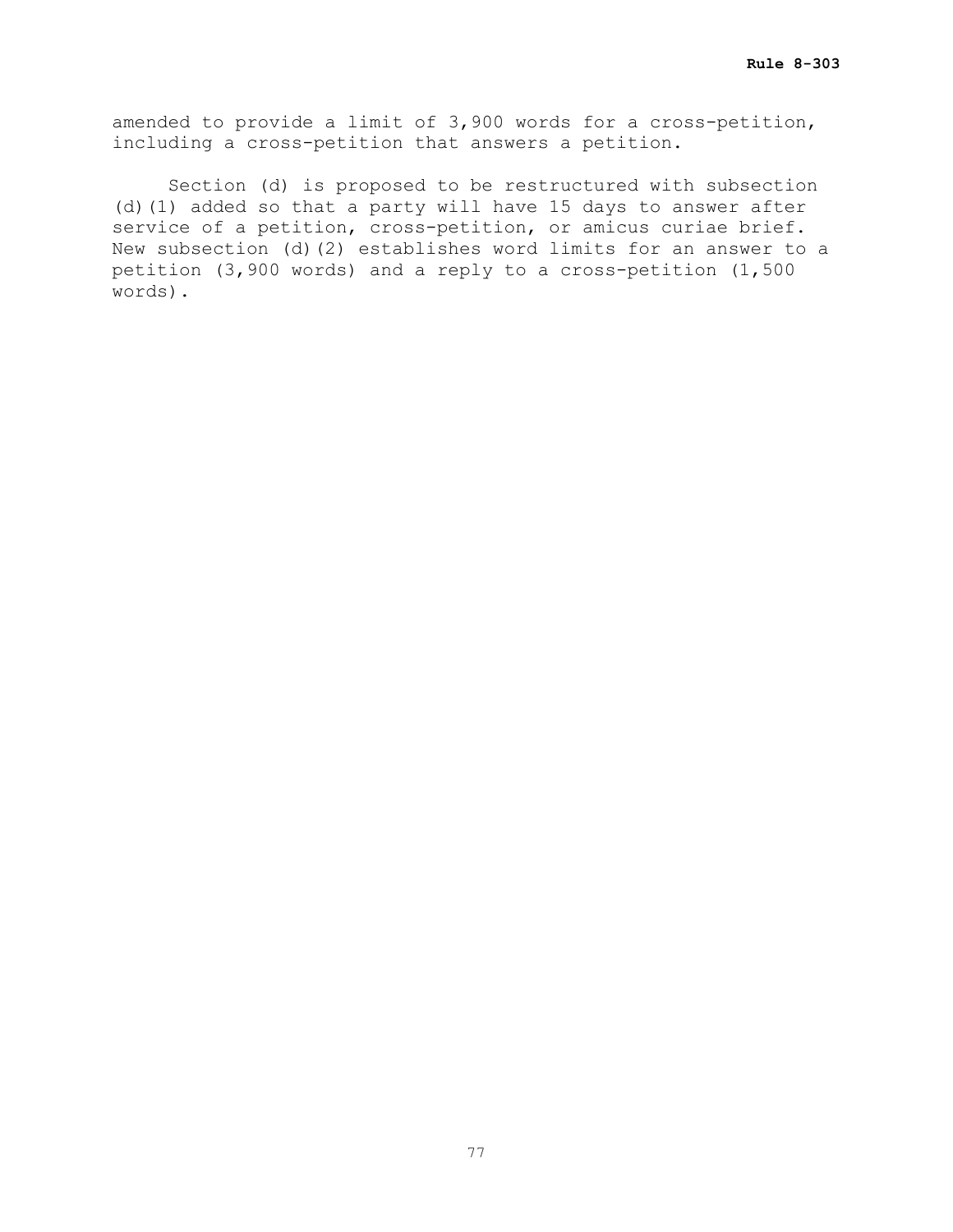### TITLE 8 – APPELLATE REVIEW IN THE COURT OF APPEALS AND COURT OF SPECIAL APPEALS

CHAPTER 300 – OBTAINING APPELLATE REVIEW IN COURT OF APPEALS

AMEND Rule 8-305 by deleting the requirement from section (b) requiring seven copies to accompany an original certification order, as follows:

RULE 8-305. CERTIFICATION OF QUESTIONS OF LAW TO THE COURT OF APPEALS

. . .

(b) Certification Order

 In disposing of an action pending before it, a certifying court, on motion of any party or on its own initiative, may submit to the Court of Appeals a question of law of this State, in accordance with the Maryland Uniform Certification of Questions of Law Act, by filing a certification order. The certification order shall be signed by a judge of the certifying court and state the question of law submitted, the relevant facts from which the question arises, and the party who shall be treated as the appellant in the certification procedure. The original order and seven copies shall be forwarded to the Court of Appeals by the clerk of the certifying court under its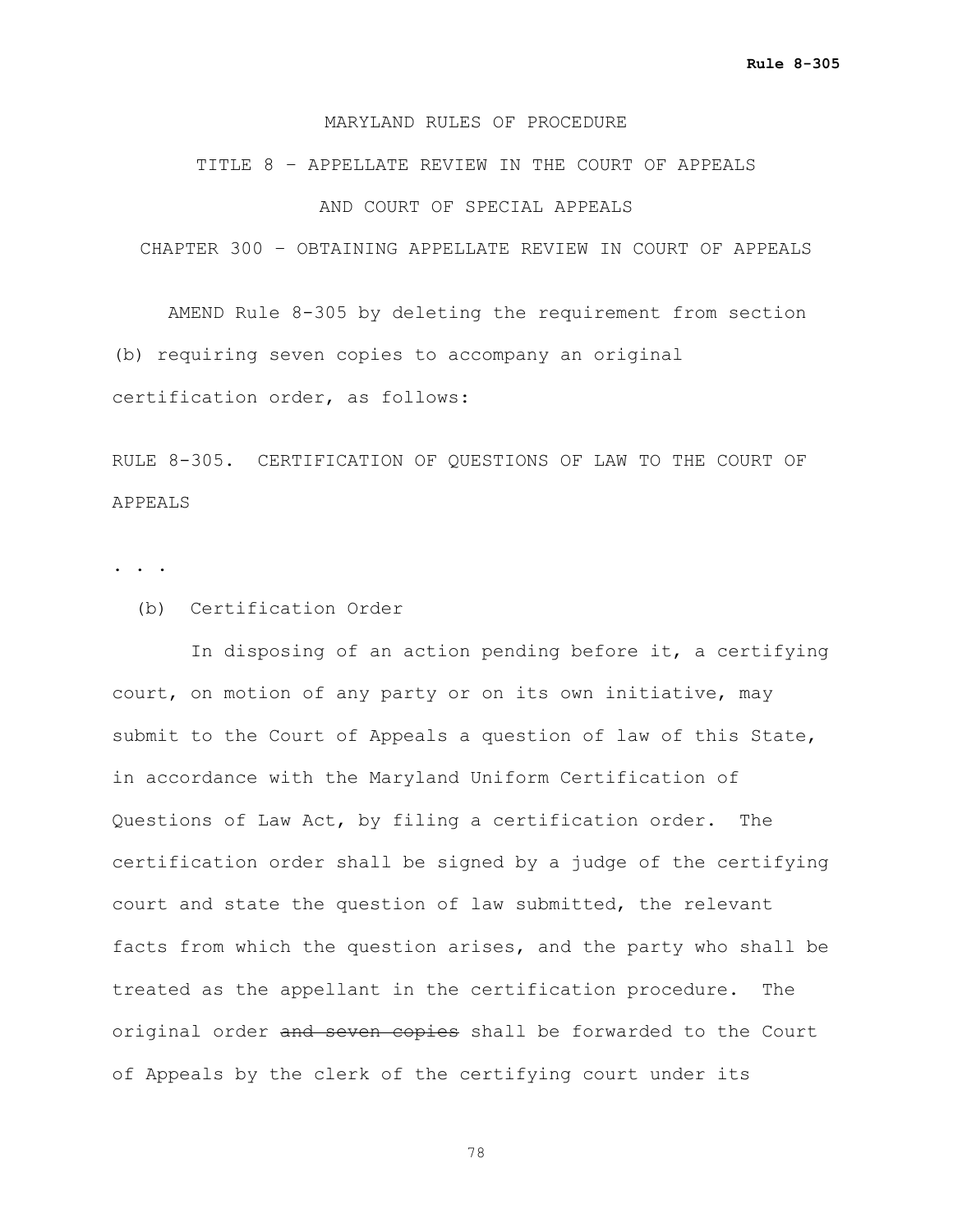official seal, together with the filing fee for docketing

regular appeals, payable to the Clerk of the Court of Appeals.

. . .

Cross reference: Code, Courts Article, §§ 12-601 through 12- 609.

Source: This Rule is derived from former Rule 896.

#### REPORTER'S NOTE

The Rules Committee, at the request of the Clerk of the Court of Appeals, proposes that Rule 8-305 be amended to remove the requirement that seven copies of the Certification Order be filed with the Court. The Clerk has informed the Rules Committee that seven copies of the order are no longer required.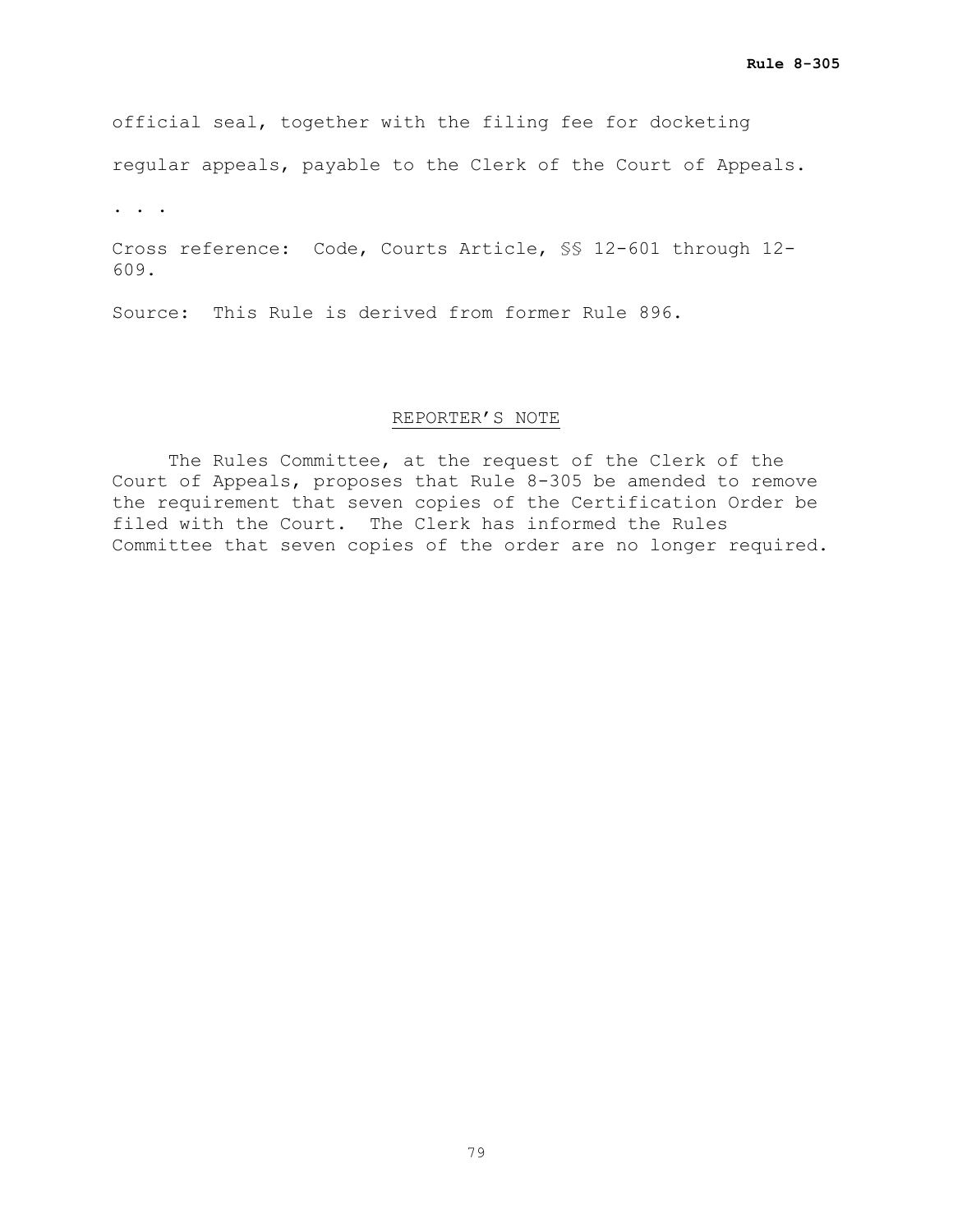TITLE 8 – APPELLATE REVIEW IN THE COURT OF APPEALS AND COURT OF SPECIAL APPEALS CHAPTER 400 – PRELIMINARY PROCEDURES

AMEND Rule 8-411 by adding a provision to subsection (a)(2) requiring transcripts to be made of only the portions of recorded proceedings that are relevant to an appeal, and by adding a cross reference following subsection (a)(3), as follows:

RULE 8-411. TRANSCRIPT

(a) Ordering of Transcript

 Unless a copy of the transcript is already on file, the appellant shall order in writing from the court reporter a transcript containing:

 (1) a transcription of (A) all the testimony or (B) that part of the testimony that the parties agree, by written stipulation filed with the clerk of the lower court, is necessary for the appeal or (C) that part of the testimony ordered by the Court pursuant to Rule 8-206 (c) or directed by the lower court in an order;

 (2) a transcription of any portion of any proceeding relevant to the appeal that was recorded pursuant to Rule 16-503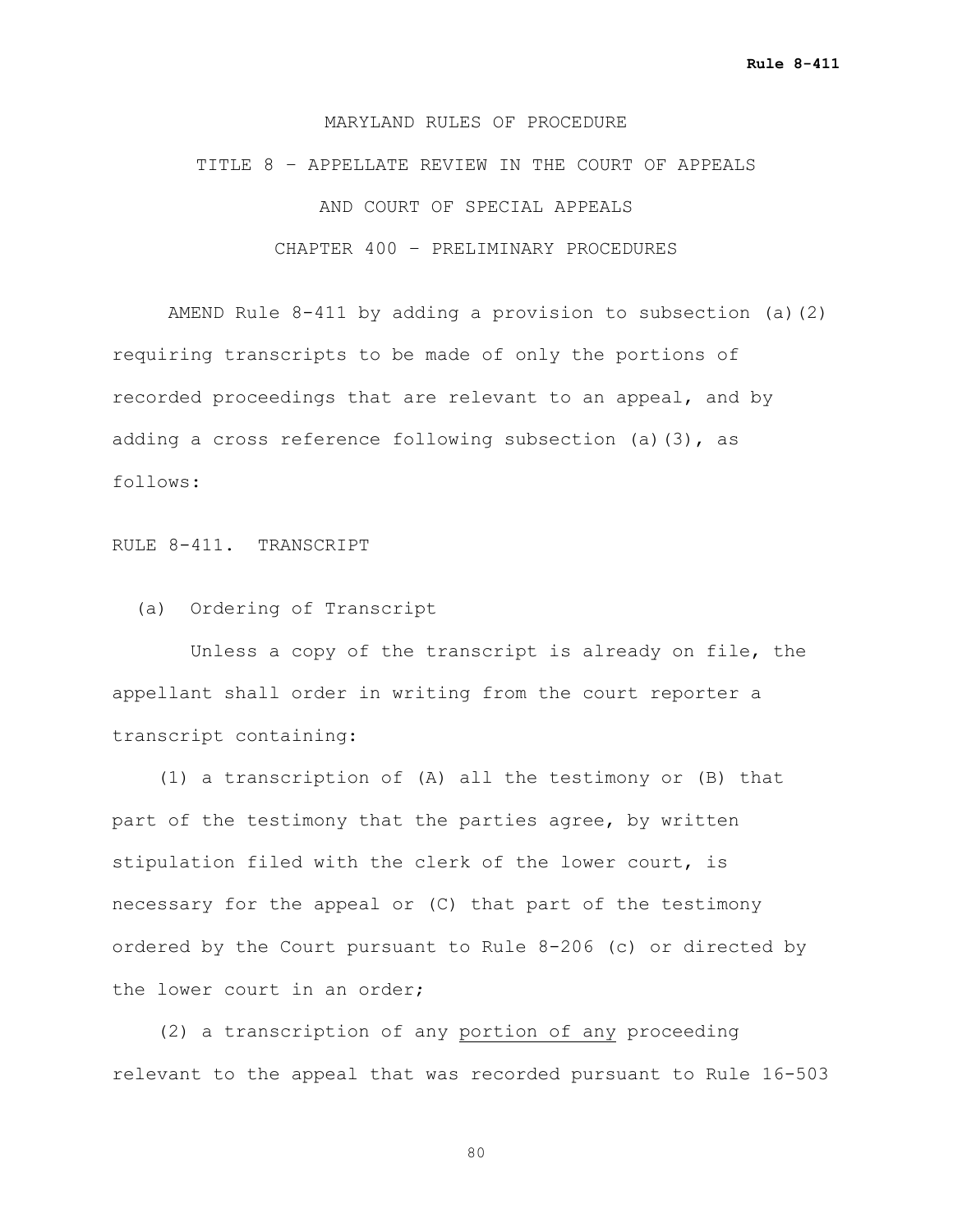(b) and that: (A) contains the ruling or reasoning of the court or tribunal, or (B) is otherwise reasonably necessary for the determination of the questions presented by the appeal and any cross-appeal; and

 (3) if relevant to the appeal and in the absence of a written stipulation by all parties to the contents of the recording, a transcription of any audio or audiovisual recording or portion thereof offered or used at a hearing or trial.

Cross reference: See Rule 8-501 (c).

. . .

Source: This Rule is derived in part from former Rule 1026 a 2 and Rule 826 a 2(b), and is in part new.

#### REPORTER'S NOTE

The Court of Special Appeals has identified an area of concern with Rule 8-411. The current Rule, in subsection (a)(2), requires that any proceeding relevant to the appeal must be transcribed. The effect of this provision is that the whole proceeding must be transcribed, even the portions of the proceeding that are not relevant for the appeal. This makes the process of obtaining the transcript necessary for the appeal to proceed much more costly than it needs to be, which has a disproportionate impact on self-represented and lower income parties to an appeal.

To remedy this situation, the Rules Committee proposes that subsection (a)(2) of Rule 8-411 be revised so that only the portions of recorded proceedings relevant to an appeal must be transcribed.

A cross reference is also added following subsection  $(a)(3)$ .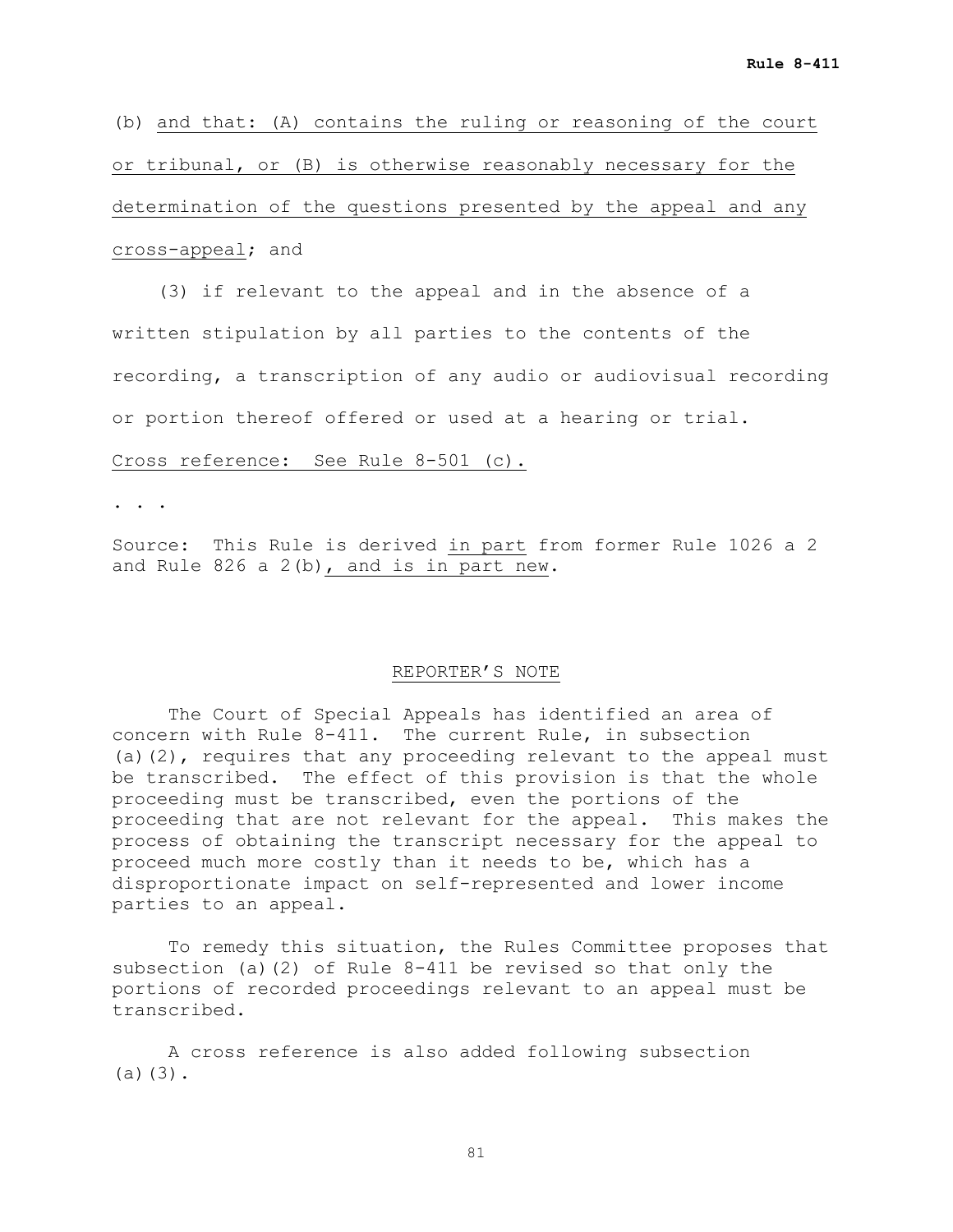TITLE 8 – APPELLATE REVIEW IN THE COURT OF APPEALS AND COURT OF SPECIAL APPEALS CHAPTER 500 – RECORD EXTRACT, BRIEFS, AND ARGUMENT

AMEND Rule 8-501 by reducing or, under certain circumstances, eliminating the required number of paper copies of certain documents filed in the Court of Special Appeals; by adding a Committee note following subsection (1)(2); by adding a reference to Rule 20-404 (b) in subsection (l)(6); by creating new subsection (l)(7)(A), applicable to a certain extension of time in the Court of Appeals, with language from current section (l); by adding new subsections (l)(7)(B) and (C) establishing procedures permitting a joint stipulation to extend the time to file a page-proof or final brief in the Court of Special Appeals and addressing extensions of time by order of the Court of Special Appeals; and by making stylistic changes, as follows:

#### RULE 8-501. RECORD EXTRACT

. . .

 (l) Deferred Record Extract; Special Provisions Regarding Filing of Briefs

 (1) If the parties so agree in a written stipulation filed with the Clerk or if the appellate court so orders on motion or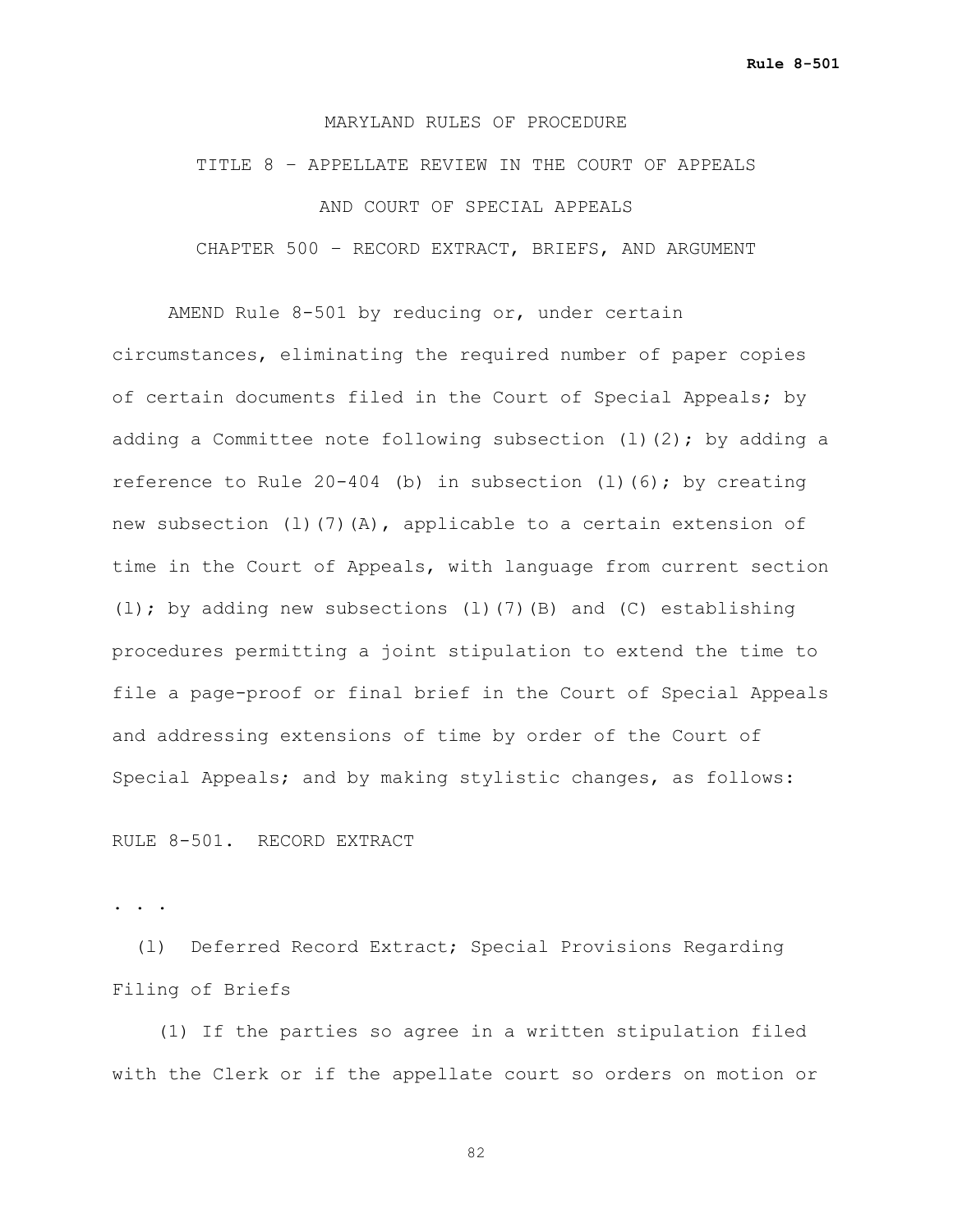on its own initiative, the preparation and filing of the record extract may be deferred in accordance with this section. The provisions of section (d) of this Rule apply to a deferred record extract, except that the designations referred to therein shall be made by each party at the time that party serves the page-proof copies of its brief.

 (2) If a deferred record extract authorized by this section is employed, the appellant, within 30 days after the filing of the notice required by Rule  $8-412$  (a) record, shall file four one page-proof copies copy of the brief if the case is in the Court of Special Appeals, or one copy if the case is in the Court of Appeals, and shall serve two copies one copy on the appellee each party. Within 30 days after the filing of the page-proof copies copy of the appellant's brief, the appellee shall file one page-proof copy of the brief and shall serve two eopies one copy on the appellant. The page-proof copies shall contain appropriate references to the pages of the parts of the record involved. The parties are not required to file paper copies of page-proof briefs if they are represented by counsel or are registered users of MDEC.

Committee note: Attorneys and other registered users are required to file briefs and other papers with the court electronically.

 (3) Within 25 days after the filing of the page-proof copy of the appellee's brief, the appellant shall file the deferred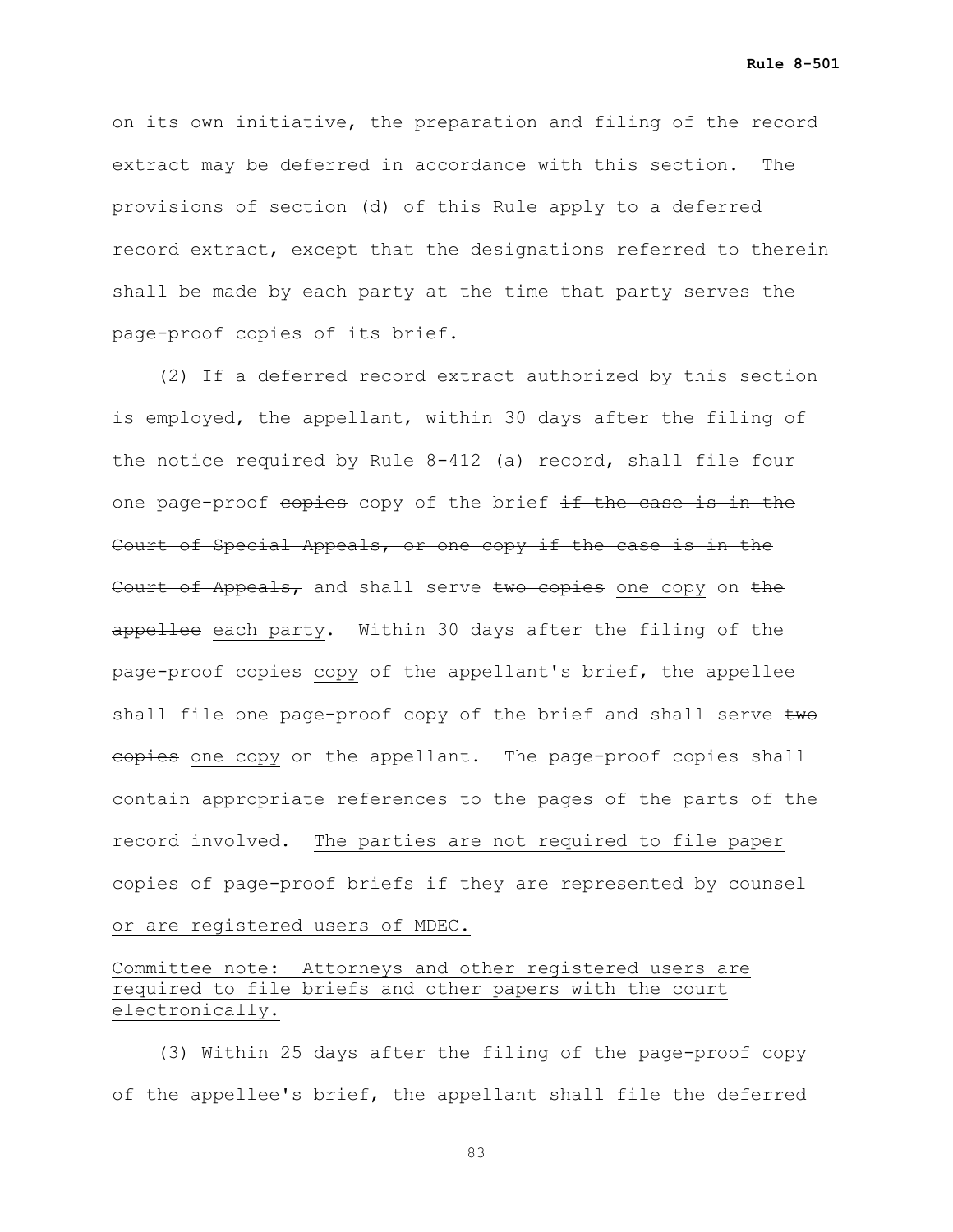**Rule 8-501**

record extract, and the appellant's final briefs. Within five days after the filing of the deferred record extract, the appellee shall file its final briefs.

 (4) The appellant may file a reply brief in final form within 20 days after the filing of the appellee's final brief, but not later than ten days before the date of scheduled argument.

(5) In a cross-appeal:

 (A) within 30 days after the filing of the page-proof copies of the appellee/cross-appellant's brief, the appellant/cross-appellee shall file one page-proof copy of a brief in response to the issues and argument raised on the cross-appeal and shall include any reply to the appellee's response that the appellant wishes to file;

 (B) within 25 days after the filing of the crossappellee/appellant's reply brief, the appellant shall file the deferred record extract, the appellant's final briefs, and the final cross-appellee's/appellant's reply briefs;

 (C) within five days after the filing of the deferred record extract, the appellee shall file its final appellee/cross-appellant's briefs; and

 (D) the appellee/cross-appellant may file in final form a reply to the cross-appellee's response within 20 days after the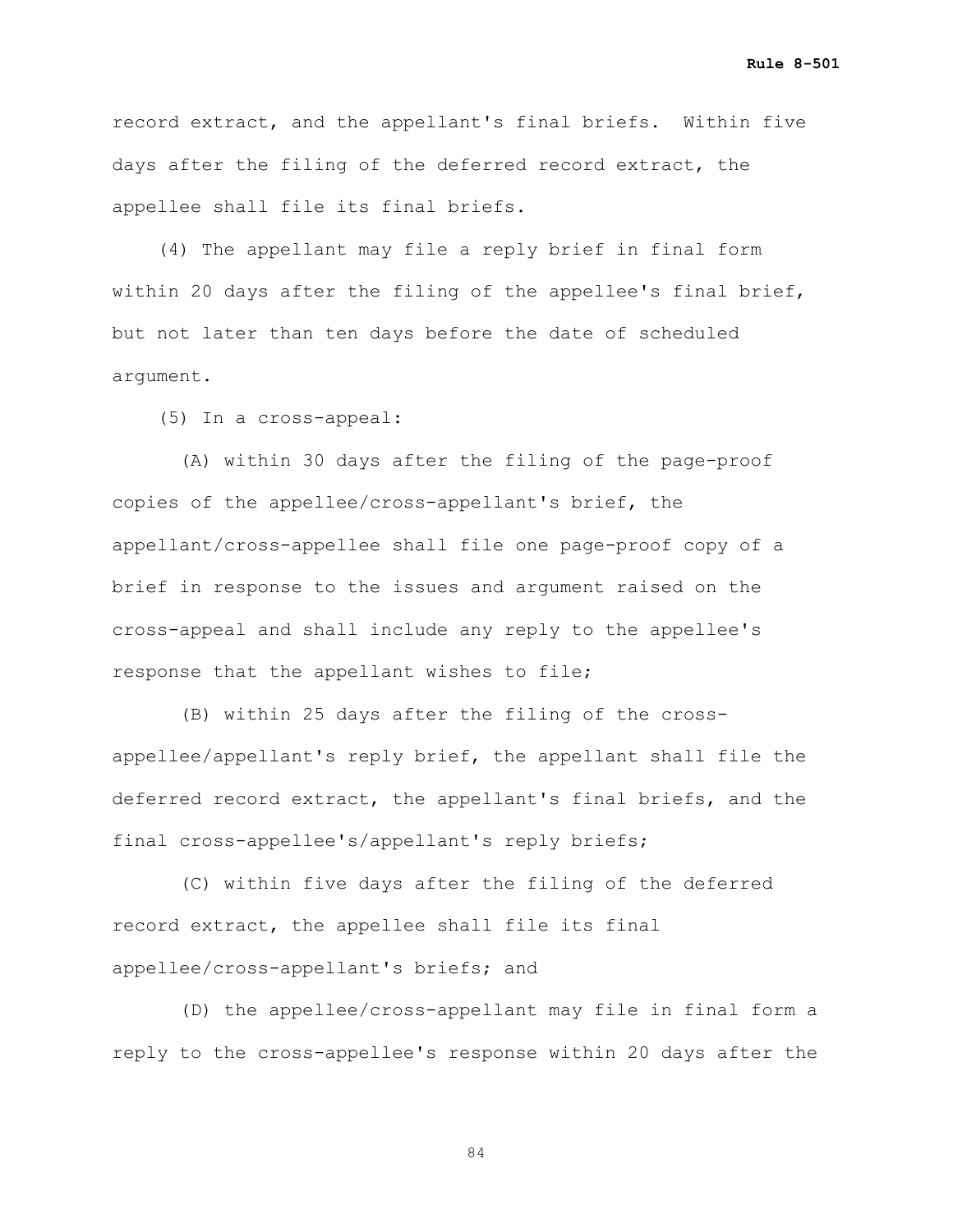**Rule 8-501**

filing of the cross-appellee's final brief, but not later than ten days before the date of scheduled argument.

 (6) The deferred record extract and final briefs shall be filed in the number of copies required by Rules  $8-502$  (c), and 8-501 (a), and 20-404 (b). The briefs shall contain appropriate references to the pages of the record extract. The deferred record extract shall contain only the items required by Rule 8- 501 (c), those parts of the record actually referred to in the briefs, and any material needed to put those references in context. No changes may be made in the briefs as initially served and filed except (A) to insert the references to the pages of the record extract, (B) to correct typographical errors, and (C) to take account of a change in the law occurring since the filing of the page-proof briefs.

 (7) The time for filing page-proof copies of a brief or a final brief may be extended as provided in subsections (l)(7)(A), (B), and (C) of this Rule.

(A) In the Court of Appeals, The the time for filing pageproof copies of a brief or final briefs may be extended by stipulation of counsel filed with the clerk so long as the final briefs set out in subsections (1)(3) and (5) of this section Rule are filed at least 30 days, and any reply brief set out in subsections (1)(4) and (5) of this section Rule is filed at least ten days, before the scheduled argument.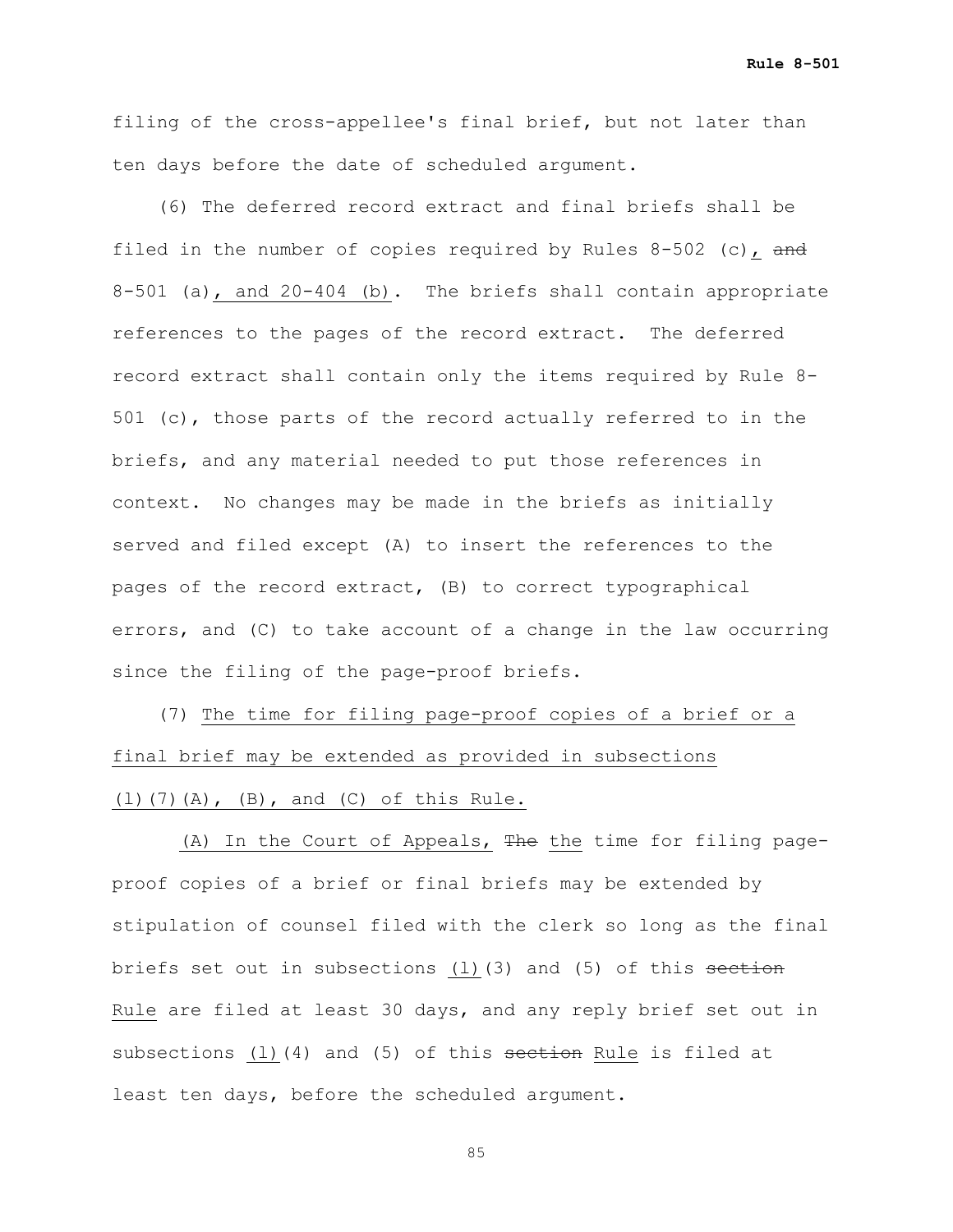(B) In the Court of Special Appeals, by joint stipulation filed with the Clerk, the parties may extend the time for filing a page-proof brief or final brief by no more than 30 days from the original due date of the page-proof brief or final brief. The time to file a reply brief may be extended by stipulation so long as the reply brief will be filed at least ten days before argument or the date of submission of the case on the briefs.

 (C) The Court of Special Appeals, on its own initiative or on motion filed pursuant to Rule 1-204, may extend the time for filing a brief. Absent urgent and previously unforeseeable circumstances, a motion shall be filed at least five days before the applicable due date. The motion shall: (1) state that the moving party has sought consent of the other parties and whether each party consents to the extension; and (2) if the requested due date is more than 30 days after the original due date, identify good cause for the extension required.

. . .

Source note: This Rule is derived from former Rules 1028 and 828 with the exception of section (l) which is derived from former Rule 833.

#### REPORTER'S NOTE

The Court of Special Appeals ("COSA") has requested that the Rules Committee consider proposed amendments to section (l) of Rule 8-501 so that parties using a deferred record extract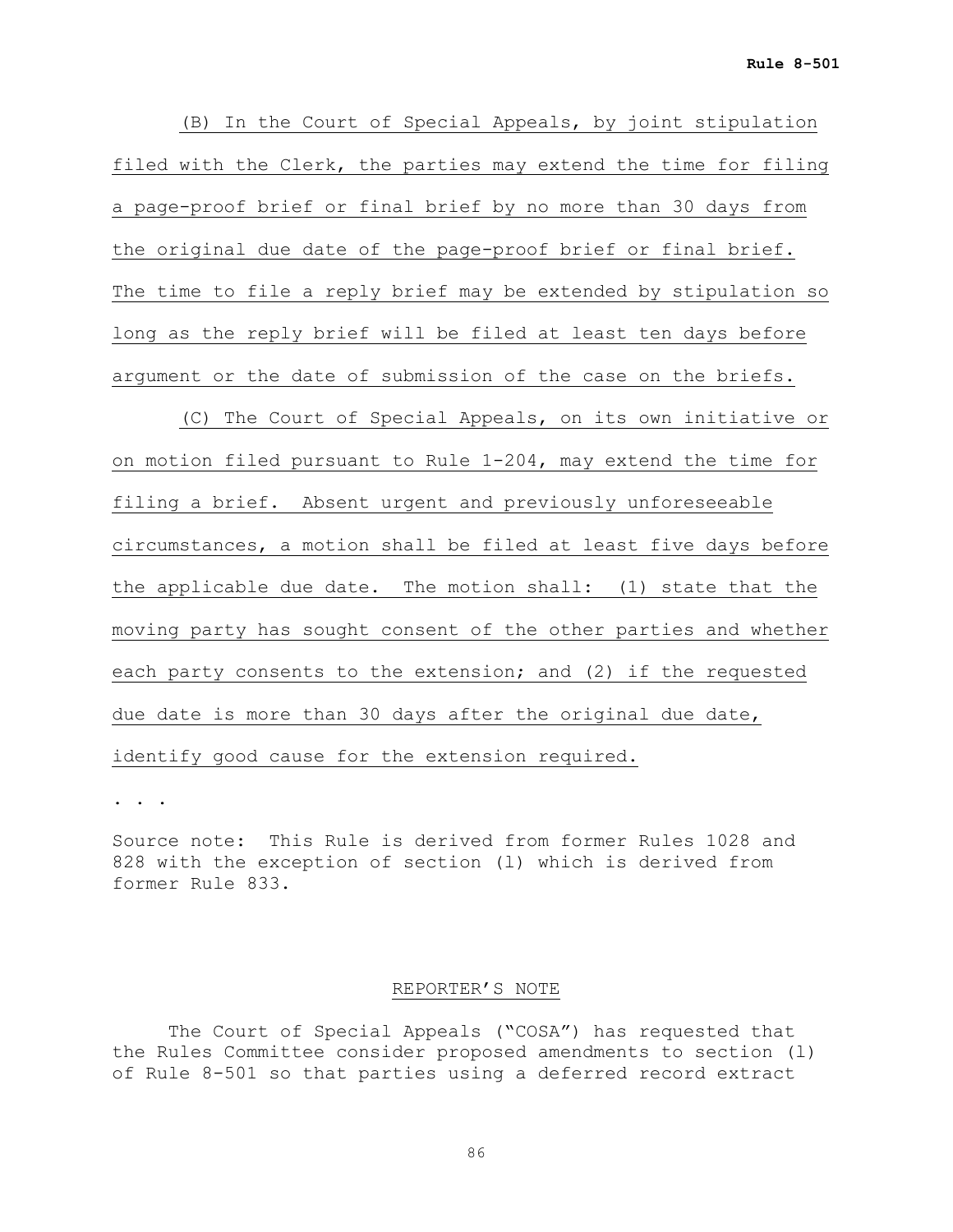will follow the same procedures adopted recently which modified the time extension limits for briefs in the COSA.

The Committee proposes subsection (l)(2) be amended to reduce the requirement of an appellant to file four page-proof paper copies of the brief with the court to one paper copy for non-MDEC parties. The requirement to serve two page-proof paper copies of the brief on the other parties in an appeal is also reduced to one paper copy for non-MDEC parties. Attorneys and registered users of MDEC are now required to file one electronic copy with the court and serve one copy electronically on the other parties instead of filing four paper copies and serving two paper copies on the other parties in an appeal. A Committee note is proposed following subsection (l)(2) indicating that attorneys and other registered users are required to file briefs and papers with the court electronically.

Subsection (l)(6) is proposed to be amended by adding a reference to Rule 20-404 (b).

Subsection (l)(7) is proposed to be amended by using the current language of the subsection, with stylistic changes, to create new subsection (l)(7)(A) addressing extensions of time to file page-proof briefs or final briefs in the Court of Appeals. New subsections (l)(B) and (C) address extensions of time to file page-proof briefs or final briefs in the Court of Special Appeals by joint stipulation or by order of court, respectively.

Stylistic changes are also proposed.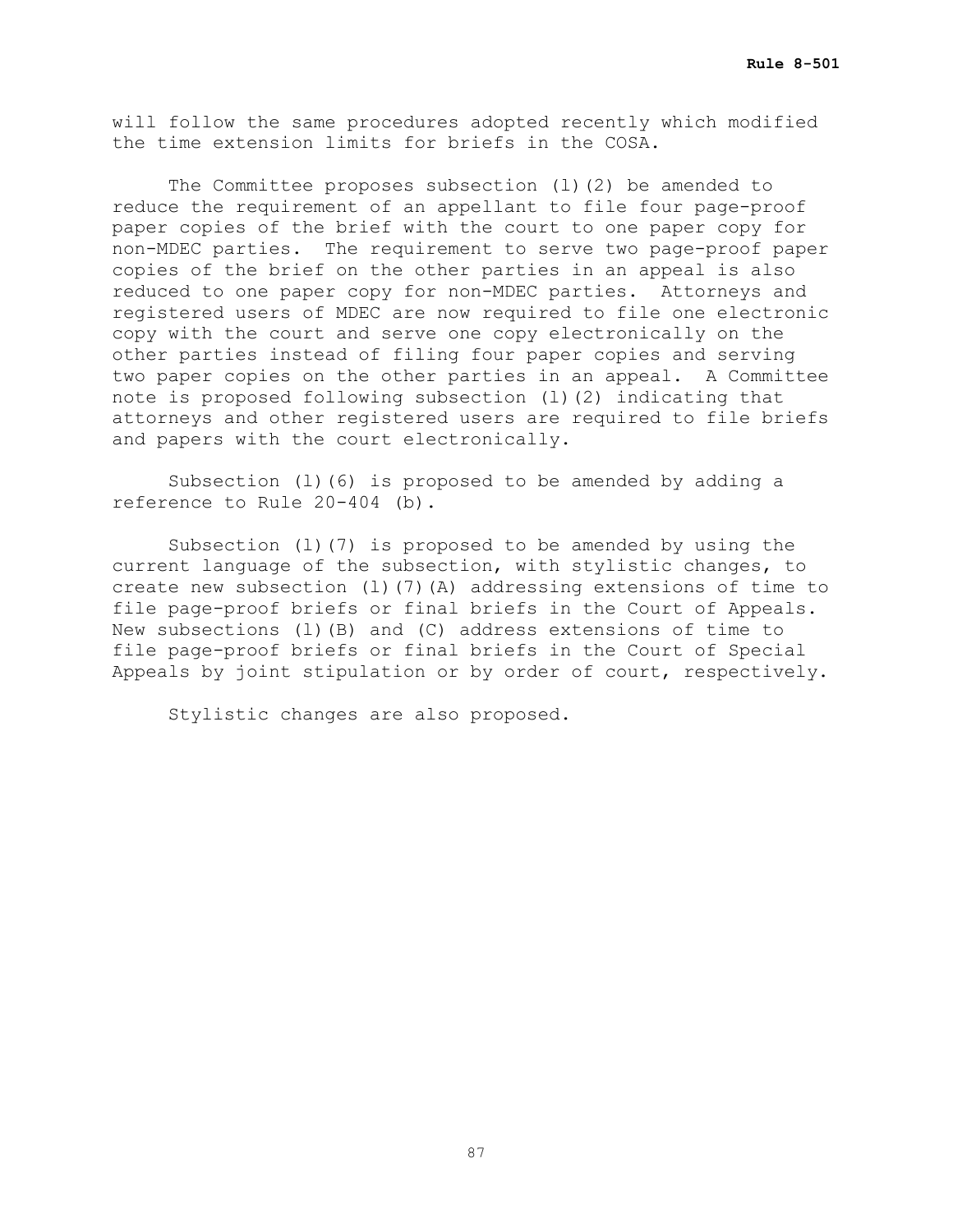### TITLE 8 – APPELLATE REVIEW IN THE COURT OF APPEALS AND COURT OF SPECIAL APPEALS CHAPTER 500 – RECORD EXTRACT, BRIEFS, AND ARGUMENT

AMEND Rule 8-502 by revising subsection (b)(2)(A) to link the automatic 30-day extension by stipulation to the original due date of the principal brief, by making stylistic changes to subsection (b)(2)(B), by changing the number of copies required in section (c) to eight, and by adding new section (e) establishing procedures for the citation of supplemental authority and supplemental memoranda, briefs, and oral argument, as follows:

RULE 8-502. FILING OF BRIEFS

. . .

- (b) Extension of Time
	- (1) In the Court of Appeals

 In the Court of Appeals, the time for filing a brief may be extended by (A) joint stipulation of the parties filed with the clerk so long as the appellant's brief and the appellee's brief are filed at least 30 days, and any reply brief is filed at least ten days, before the scheduled argument, or (B) order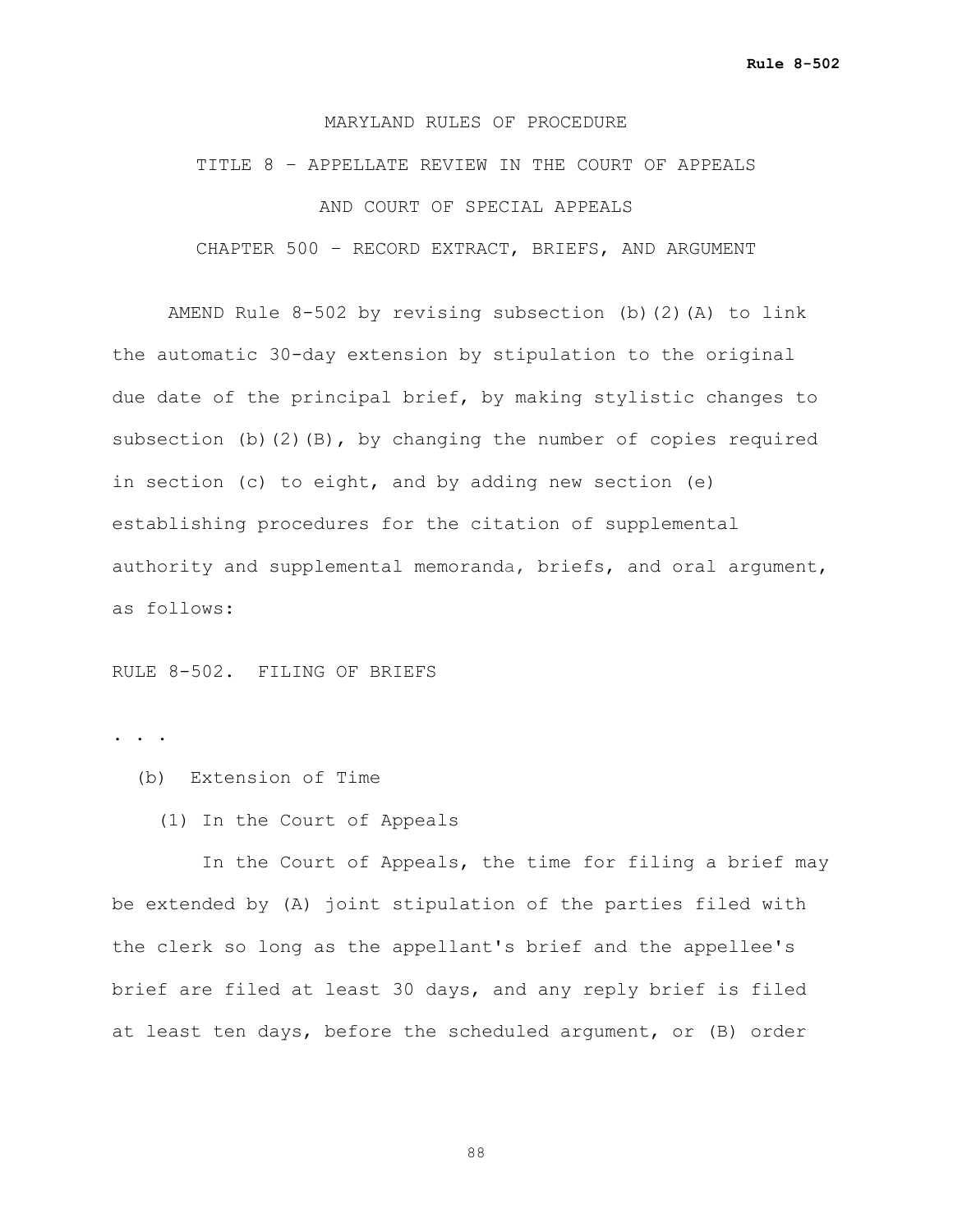of the Court entered on its own initiative or on motion filed pursuant to Rule 1-204.

(2) In the Court of Special Appeals

 Subsection (b)(2) of this Rule governs extensions of time for filing briefs in the Court of Special Appeals.

(A) By Joint Stipulation

 By joint stipulation filed with the clerk, the parties may extend the time for filing (i) a principal brief by no more than 30 days from the original due date of the brief, or (ii) a reply brief, provided that the reply brief will be filed at least ten days before argument or the date of submission on the brief.

(B) By Order of the Court

The court, on its own initiative or on motion filed pursuant to Rule 1-204, may extend the time for filing a brief. Absent urgent and previously unforeseeable circumstances, a motion shall be filed at least five days before the applicable due date. The motion shall:  $(1)$  (i) state that the moving party has sought the consent of the other parties and whether each party consents to the extension, and  $(2)$  (ii) if the requested due date is more than 30 days after the original due date, identify good cause for the extension request.

(c) Filing and Service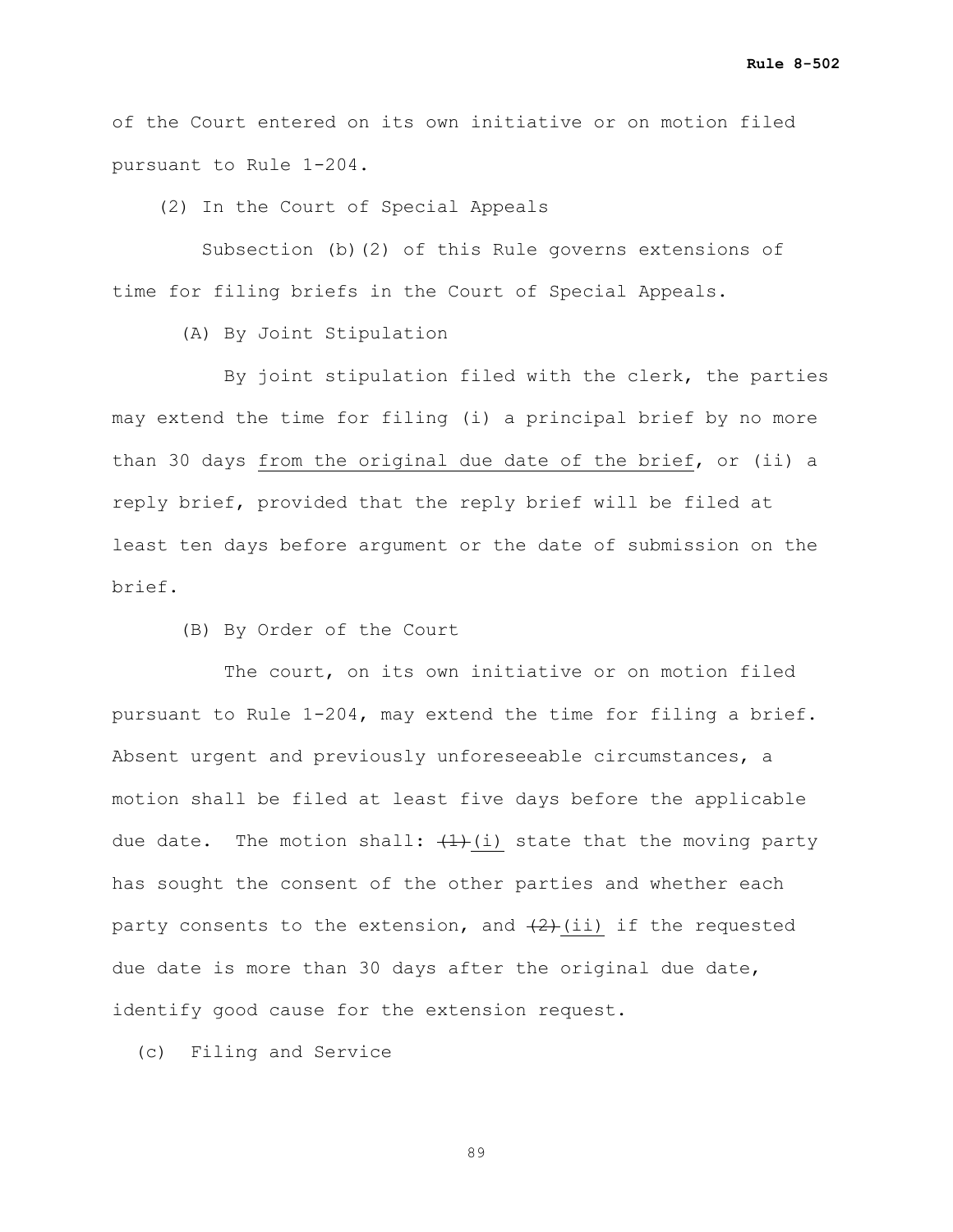In an appeal to the Court of Special Appeals, 45 eight copies of each brief and  $10$  eight copies of each record extract shall be filed, unless otherwise ordered by the court. Unless filing an informal brief pursuant to subsection (a)(9) of this Rule, Incarcerated incarcerated or institutionalized parties who are self-represented shall file nine eight copies of each brief and nine eight copies of each record extract. In the Court of Appeals, 20 eight copies of each brief and record extract shall be filed, unless otherwise ordered by the court. Two copies of each brief and record extract shall be served on each party pursuant to Rule 1-321.

**. . .**

(e) Citation of Supplemental Authority; Supplemental Memoranda, Briefs, and Oral Argument

(1) Citation of Supplemental Authority

 If a pertinent and significant authority comes to a party's attention after the party's brief has been filed, including after oral argument but before the mandate issues, the party promptly may file a Notice of Supplemental Citation. The Notice shall set forth the citation, state the reason for the supplemental citation, and refer either to a page of a brief or to a point argued orally. The body of the Notice may not exceed 350 words. Any response shall be filed promptly and limited to 350 words.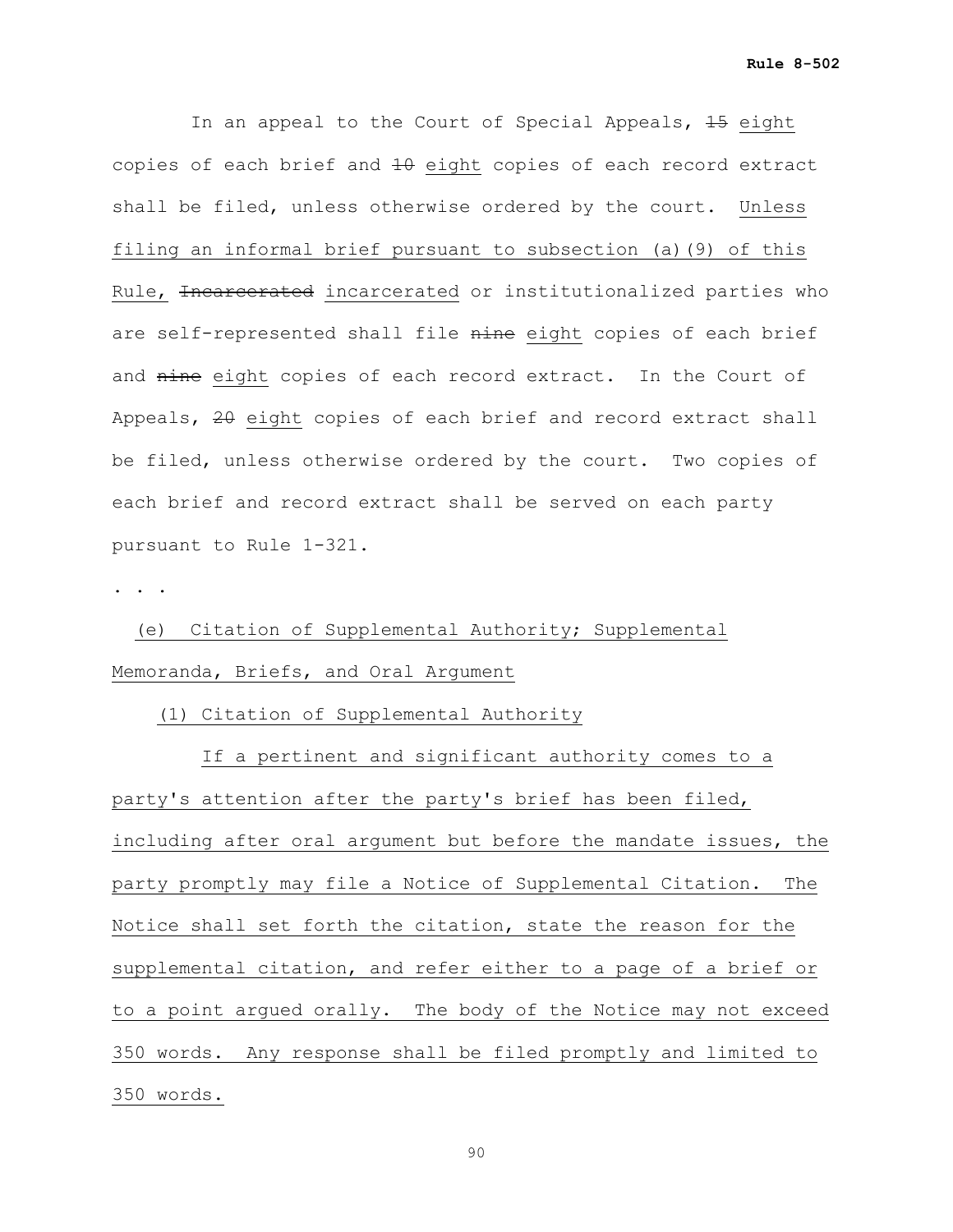Cross reference: See Rule 19-303.3, concerning an attorney's duty of candor to the tribunal.

(2) Supplemental Memoranda, Briefs, and Oral Argument

Upon receipt of a Notice of Supplemental Citation

pursuant to subsection (e)(1) of this Rule, or on its own

initiative, the Court may grant leave for, or direct the filing

of, additional memoranda or supplemental briefs, and may require

additional argument before, during, or after oral argument.

Source: This Rule is derived from former Rules 1030 and 830 with the exception of subsection (a)(8) which is derived from the last sentence of former Rule  $256$ , and of subsection (b)(2) which is in part derived from Rule 833 and in part new, and section (e) which is derived from Fed. R. App. P. 28 (j) and the Fourth Circuit's Rule 28.

#### REPORTER'S NOTE

The Court of Special Appeals ("COSA") requested an amendment to Rule 8-502 last year which permits the parties to stipulate to extend the time for filing a principal brief by 30 days and a reply brief to a date that is at least ten days before argument or submission on the brief. Some practitioners, since these changes have gone into effect, have taken the position that the current version of Rule 8-502 permits multiple such extensions, as each stipulation resets the clock. This interpretation was not the intent of the COSA when the Rule was changed last year.

The Rules Committee proposes amending section (b) of Rule 8-502 to link the 30-day extension to the original due date of the principal brief.

Stylistic changes to subsection (b)(2)(B) are also proposed.

The Committee, at the request of the Clerk of the COSA, proposes that section (c) be amended to change to eight the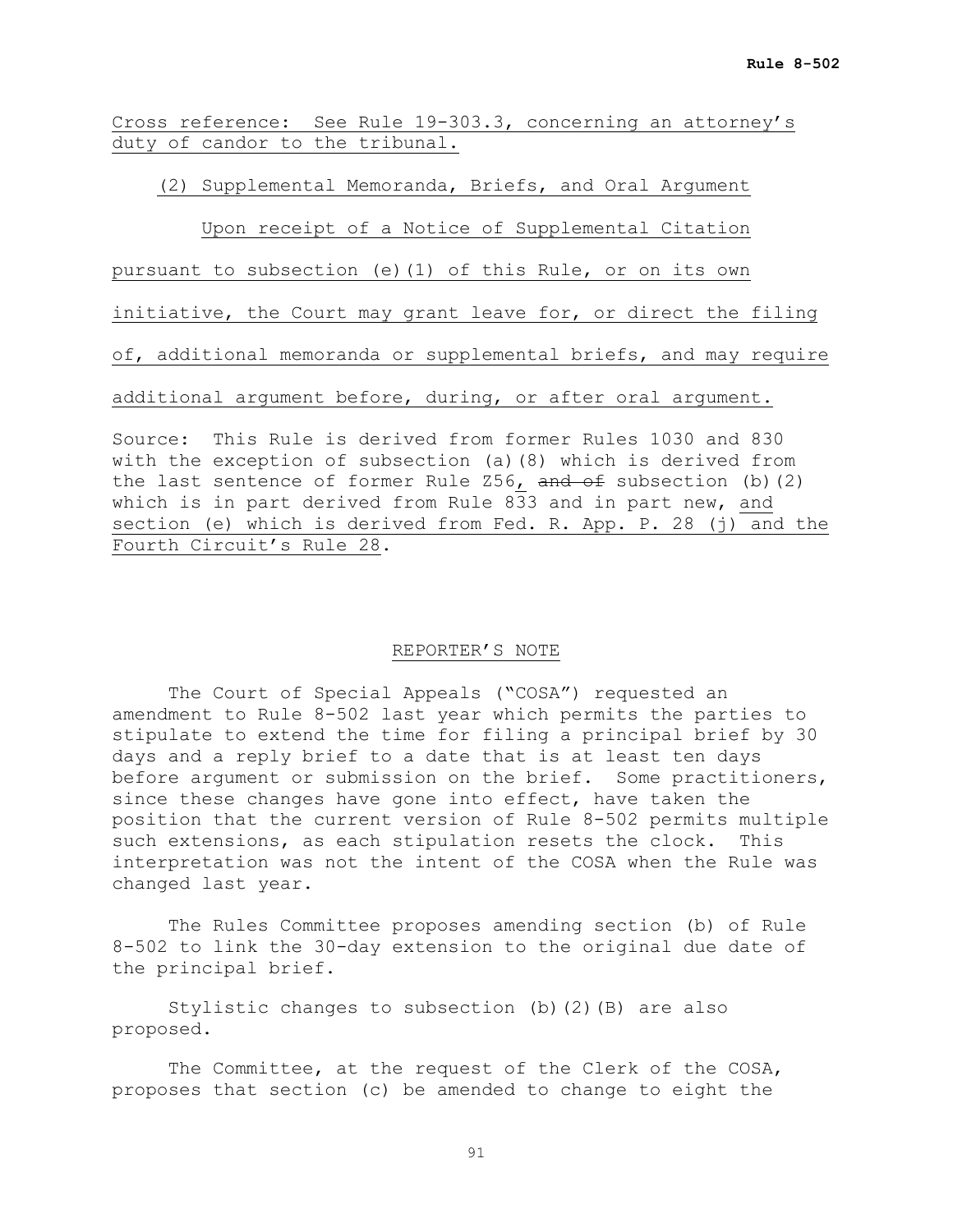number of copies to be filed in all instances. The Committee also recommends changing the number of copies to be filed in the Court of Appeals to eight.

The Court of Appeals has requested that the Committee draft for its consideration an amendment to the Maryland Rules comparable to the Federal Rules regarding citation of supplemental authority after a party's brief has been filed. The Committee proposes in response to amend Rule 8-502 by adding new section (e), based on Fed. R. App. P. 28 (j) and the Fourth Circuit's Rule 28.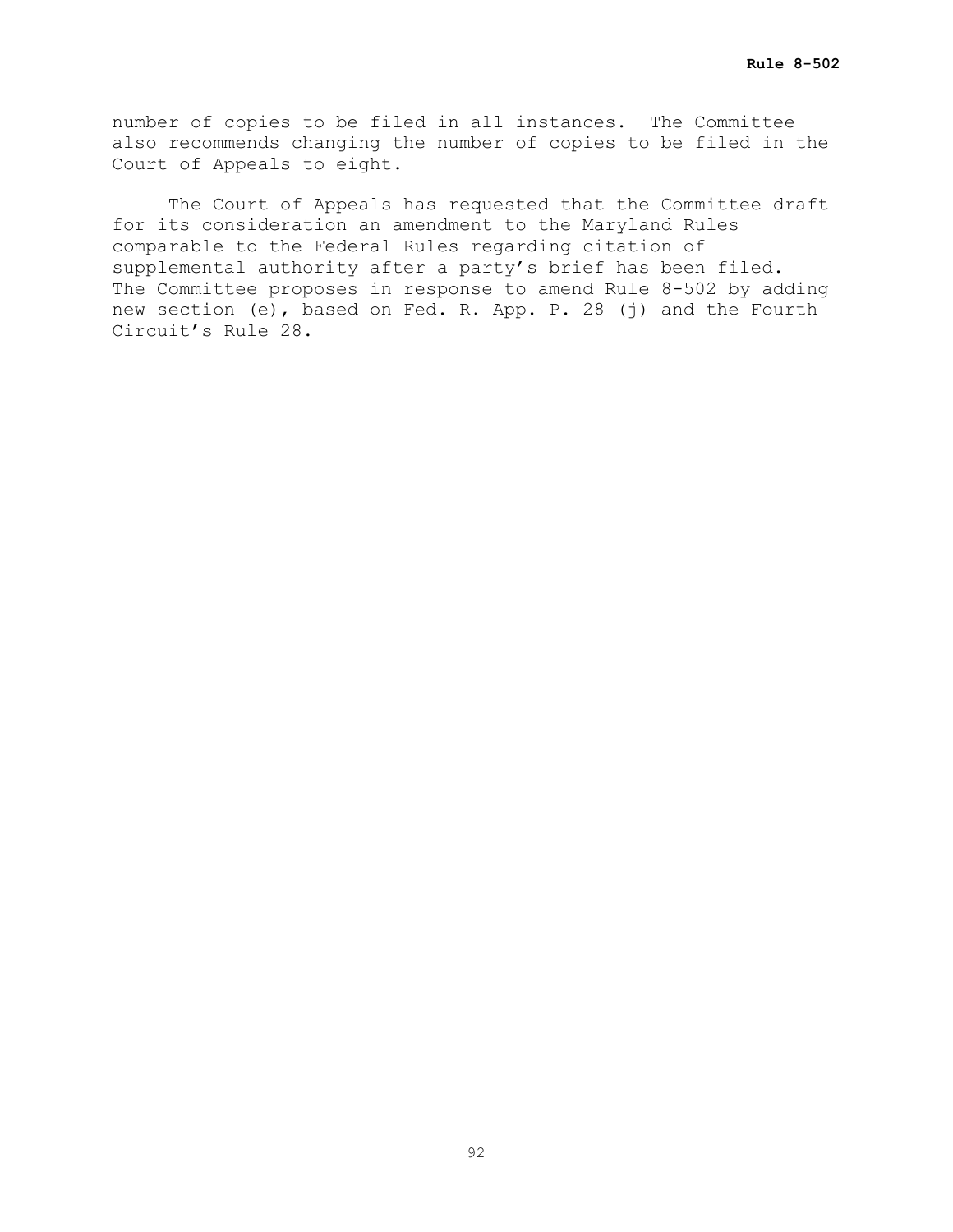## TITLE 8 – APPELLATE REVIEW IN THE COURT OF APPEALS AND COURT OF SPECIAL APPEALS CHAPTER 500 – RECORD EXTRACT, BRIEFS, AND ARGUMENT

AMEND Rule 8-503 by adding subsection (b)(5) addressing references to an appendix to a cross-appellant's reply brief, by adding new subsections (c)(1)(E) and (c)(2)(E) requiring a certain color for the back and cover of a cross-appellant's reply brief, by revising subsection (d)(1) concerning the application of the word count limitation, by deleting the words "filed by the appellant" from subsection (d)(3), by deleting references in section (e) to the color of the back and cover of a cross-appellant's brief, by adding to section (e) a word count limitation applicable to a reply brief filed by a crossappellant, by deleting current section (g), by re-lettering current section (h) as section (g), and by making stylistic changes, as follows:

#### RULE 8-503. STYLE AND FORM OF BRIEFS

(a) Numbering of Pages; Binding

The pages of a brief shall be consecutively numbered. The brief shall be securely bound along the left margin.

(b) References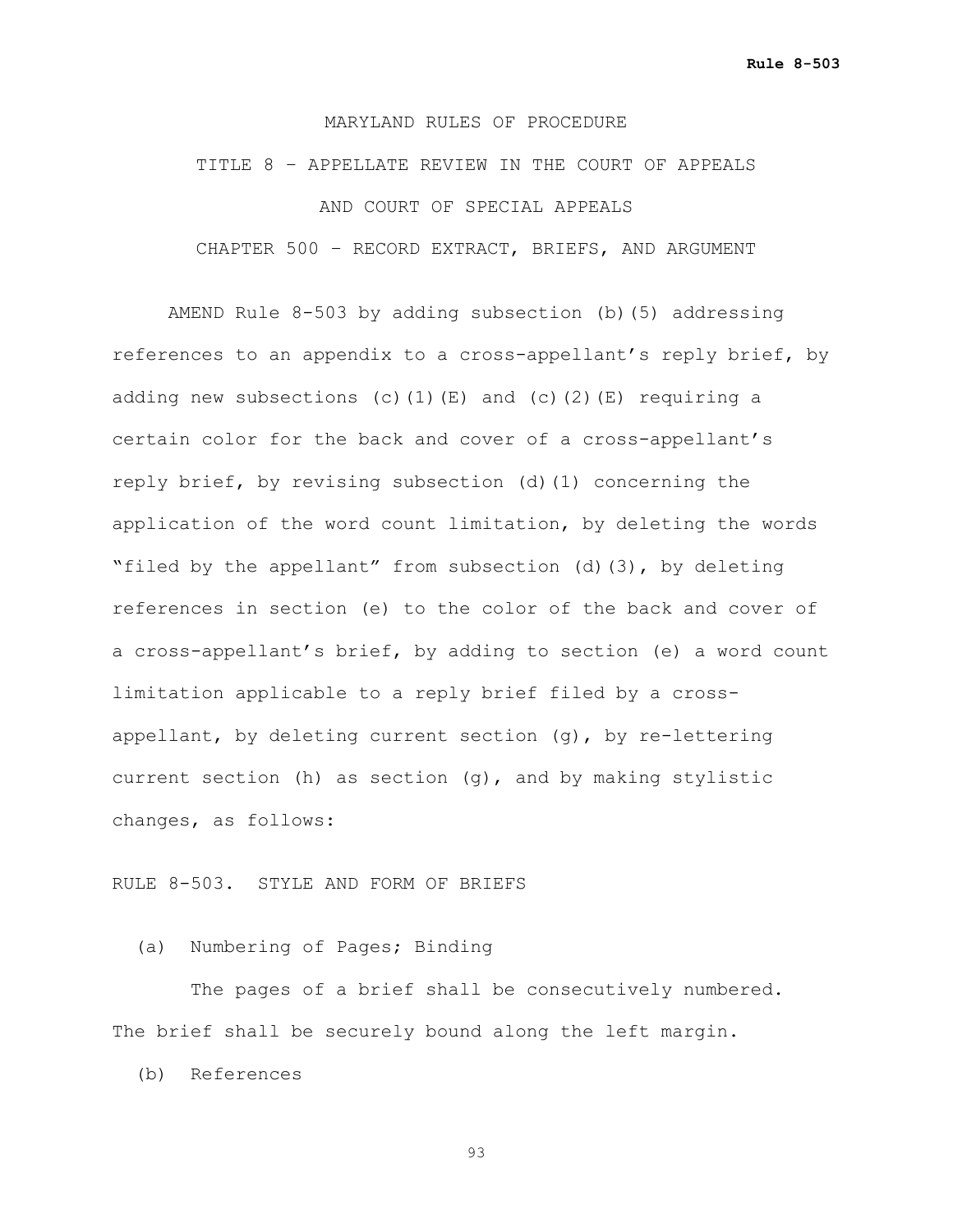**Rule 8-503**

 References (1) to the record extract, regardless of whether the record extract is included as an attachment to the appellant's brief or filed as a separate volume, shall be indicated as  $(E$  ......), (2) to any appendix to appellant's brief shall be indicated as  $(\text{App} \ldots \ldots)$ ,  $(3)$  to an appendix to appellee's brief shall be indicated as  $(\text{Apx} \dots \dots)$ , and  $(4)$  to an appendix to a reply brief shall be indicated as (Rep. App .......), and (5) to an appendix to a cross-appellant's reply brief shall be indicated as (Cr. Apx .......). If the case falls within an exception listed in Rule 8-501 (b), references to the transcript of testimony contained in the record shall be indicated as (T .......) and other references to the record shall be indicated as  $(R$  .......).

(c) Covers

 A brief shall have a back and cover of the following color:

(1) In the Court of Special Appeals:

- (A) appellant's brief--yellow;
- (B) appellee's brief--green;
- (C) reply brief--light red;
- (D) amicus curiae brief--gray;

#### (E) cross-appellant's reply brief--purple;

 $(E)$  (F) briefs of incarcerated or institutionalized parties who are self-represented--white.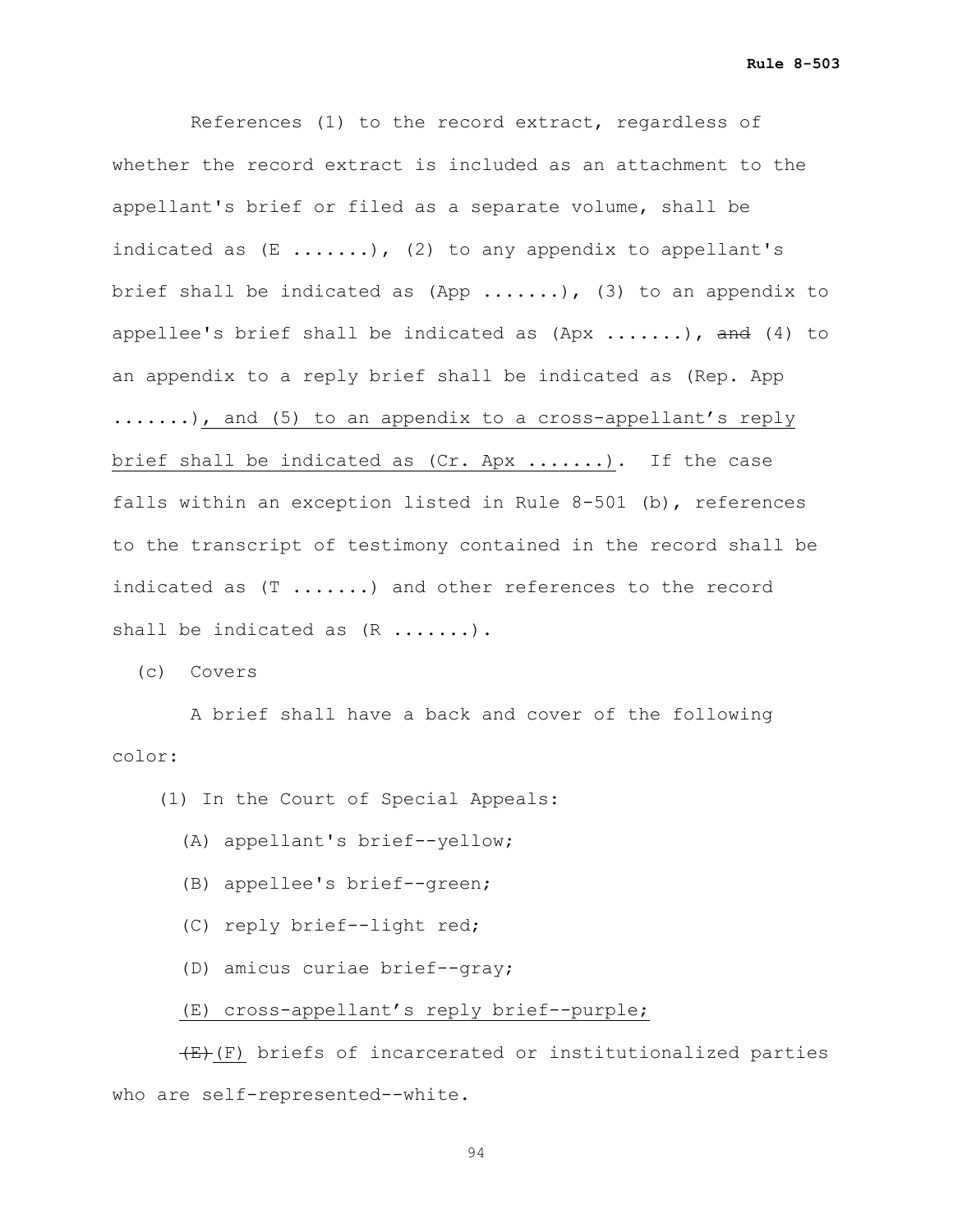(2) In the Court of Appeals:

- (A) appellant's brief--white;
- (B) appellee's brief--blue;
- (C) reply brief--tan;
- (D) amicus curiae brief--gray;

#### (E) cross-appellant's reply brief--orange.

The cover page shall contain the name of the appellate court, the caption of the case on appeal, and the case number on appeal, as well as the name, address, telephone number, and email address, if available, of at least one attorney for a party represented by an attorney or of the party if not represented by an attorney. If the appeal is from a decision of a trial court, the cover page shall also name the trial court and each judge of that court whose ruling is at issue in the appeal. The name typed or printed on the cover constitutes a signature for purposes of Rule 1-311.

(d) Length

#### (1) Principal Briefs of Parties

 Except as otherwise provided in section (e) of this Rule or with permission of the Court, the principal brief of an appellant or appellee shall not exceed 9,100 words in the Court of Special Appeals or 13,000 words in the Court of Appeals. This limitation does not apply to (A) the table of contents and citations required by Rule  $8-504$  (a)(1);  $\overline{(B)}$  the citation and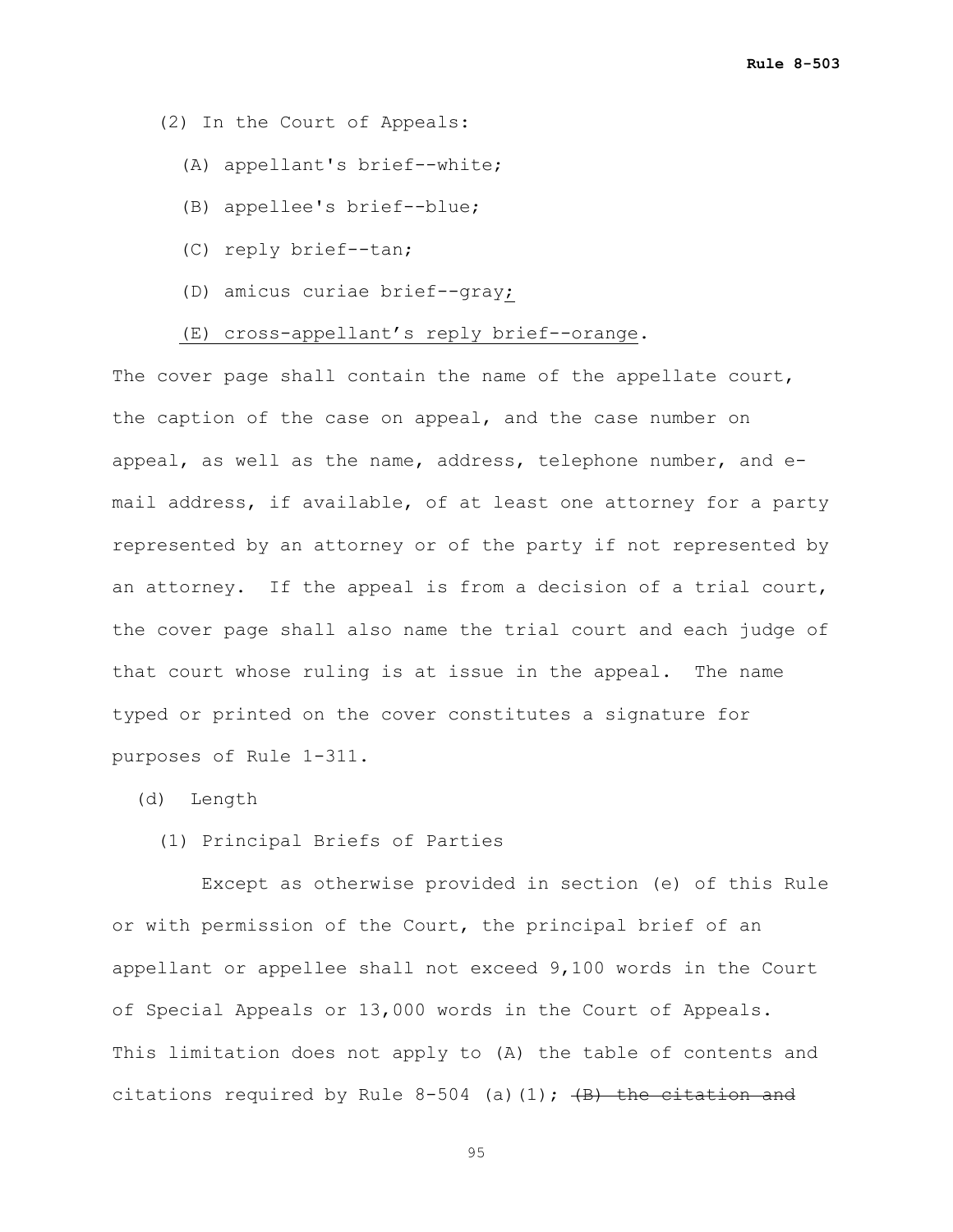text (B) the information required by Rule 8-504 (a) $(8)$  (10);  $-(C)$ a motion to dismiss and argument supporting or opposing the motion; or  $\{D\}$  (C) a Certification of Word Count and Compliance with Rule 8-112 required by Rule 8-504 (a)(9) under section (g) of this Rule.

(2) Motion to Dismiss

 Except with permission of the Court, any portion of a party's brief pertaining to a motion to dismiss shall not exceed an additional 2,600 words in the Court of Special Appeals or 6,500 words in the Court of Appeals.

(3) Reply Brief

Any reply brief filed by the appellant shall not exceed 3,900 words in the Court of Special Appeals or 6,500 words in the Court of Appeals.

(4) Amicus Curiae Brief

 Except with the permission of the Court, an amicus curiae brief:

 (A) if filed in the Court of Special Appeals, shall not exceed 3,900 words; and

 (B) if filed in the Court of Appeals, shall not exceed 6,500 words, except that an amicus curiae brief supporting or opposing a petition for certiorari or other extraordinary writ shall not exceed 3,900 words.

(e) Briefs of Cross-Appellant and Cross-Appellee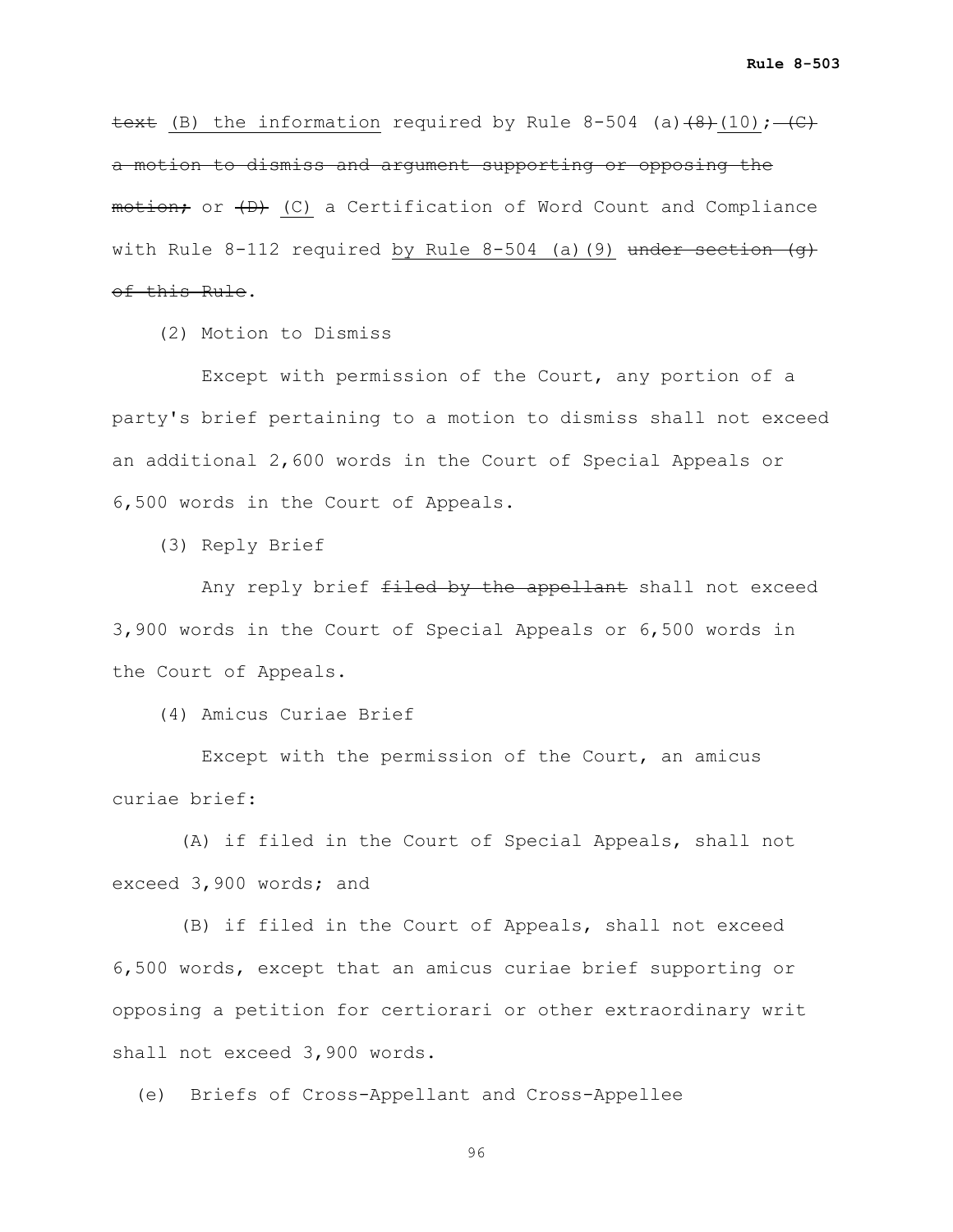In cases involving cross-appeals, the principal brief filed by the appellee/cross-appellant shall have a back and cover the color of an appellee's brief and shall not exceed 13,000 words. The responsive reply brief filed by the appellant/cross-appellee shall have a back and cover the color of a reply brief and shall not exceed (1) 13,000 words in the Court of Appeals or (2) in the Court of Special Appeals (A) 9,100 words if no reply to the appellee's answer is included or (B) 13,000 words if a reply is included. The reply brief filed by the cross-appellant shall not exceed 3,900 words in the Court of Special Appeals or 6,500 words in the Court of Appeals.

(f) Incorporation by Reference

 In a case involving more than one appellant or appellee, any appellant or appellee may adopt by reference any part of the brief of another.

 (g) Certification of Word Count and Compliance With Rule 8- 112

(1) Requirement

Except as otherwise provided by Rule 8-112(b)(3), a brief shall include a Certification of Word Count and Compliance with Rule 8-112 substantially in the form set forth in subsection (g)(2) of this Rule. The party or amicus curiae providing the certification may rely on the word count of the word-processing system used to prepare the brief.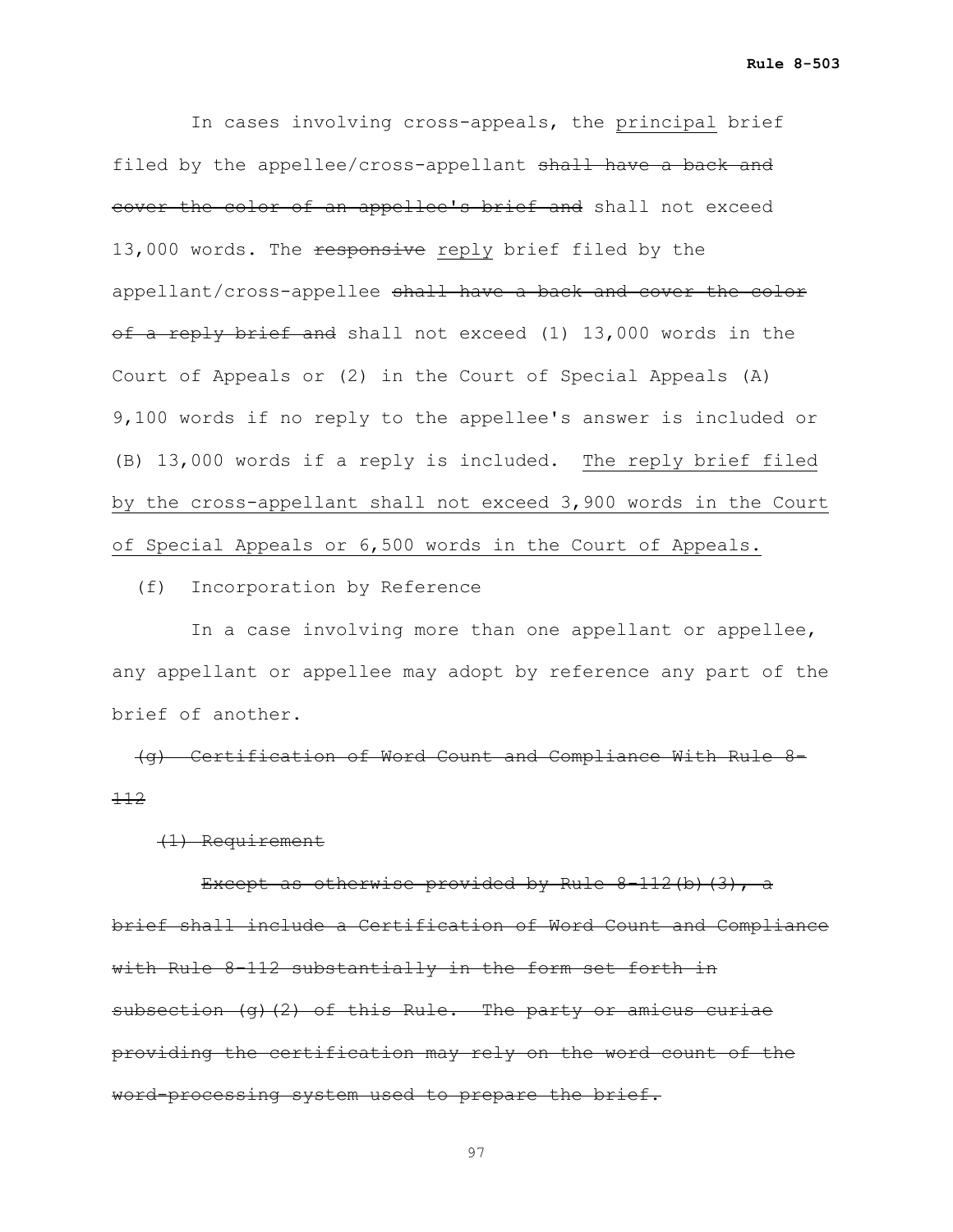$(2)$  Form

 A Certification of Word Count and Compliance with Rule 8-112 shall be signed by the individual making the certification and shall be substantially in the following form:

CERTIFICATION OF WORD COUNT AND COMPLIANCE WITH RULE 8-112 1. This brief contains \_\_\_\_\_\_\_\_\_\_ words, excluding the parts of the brief exempted from the word count by Rule 8-503.

2. This brief complies with the font, spacing, and type size requirements stated in Rule 8-112.

#### **Signature**

\_\_\_\_\_\_\_\_\_\_\_\_\_\_\_\_\_\_\_\_\_\_\_\_\_\_\_

 $+h+(q)$  Effect of Noncompliance

 For noncompliance with this Rule, the appellate court may dismiss the appeal or make any other appropriate order with respect to the case, including an order that an improperly prepared brief be reproduced at the expense of the attorney for the party for whom the brief was filed.

Source: This Rule is derived as follows: Section (a) is derived from former Rules 831 a and 1031 a. Section (b) is derived from former Rules 831 a and 1031 a. Section (c) is derived from former Rules 831 a and 1031 a. Section (d) is in part derived from Rule 831 b and 1031 b and in part new. Section (e) is new. Section (f) is derived from Fed. R. App. P. 28(i). Section (g) is new and is derived in part from Fed. R. App. P.32. Section  $\{h\}(g)$  is derived from former Rules 831 g and 1031 f.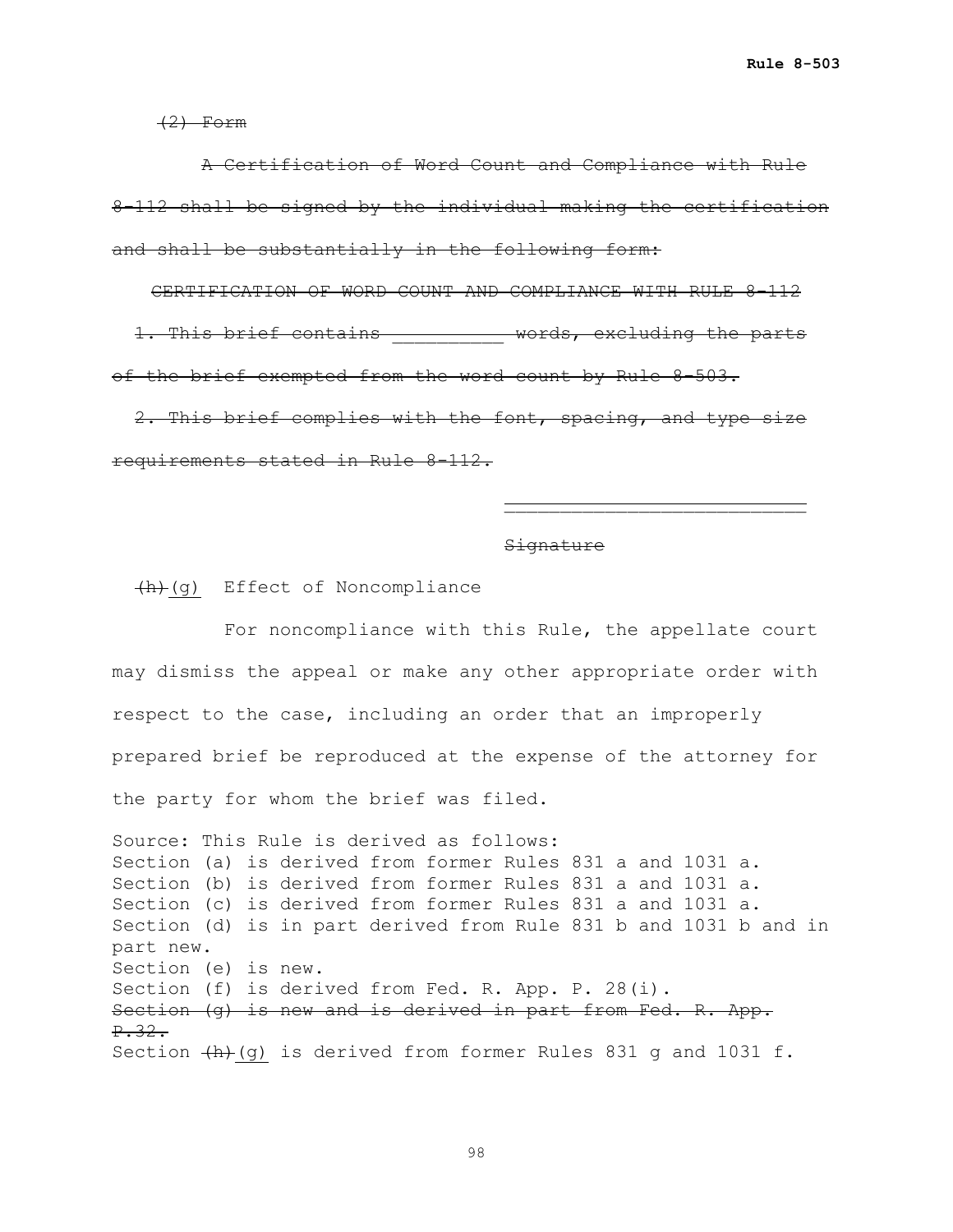#### REPORTER'S NOTE

Proposed amendments to Rule 8-503 streamline and clarify certain requirements for cases on appeal.

New subsection (b)(5) explains how to reference an appendix to a cross-appellant's reply brief.

New subsections (c)(1)(E) and (c)(2)(E) state the color for the back and cover of a cross-appellant's reply brief in the Court of Special Appeals and the Court of Appeals, respectively. The color used in the Court of Special Appeals is purple, while orange is used in the Court of Appeals. Current subsection (c)(1)(E) is re-lettered as (c)(1)(F) to account for the new subsection.

Proposed amendments to subsection (d)(1) clarify the application of the word limit to an appellant or appellee's principal brief. References to Rule 8-504 account for amendments to Rule 8-504 that are proposed contemporaneously with these changes. The limitation does not apply to the table of contents, citations required by Rule 8-504 (a)(1), the information required by Rule 8-504 (a)(10), and the Certification of Word Count and Compliance with Rule 8-112 required by Rule  $8-504$  (a)(9). Rule  $8-504$  (a)(10) requires the citation and verbatim text of all pertinent law. Rule 8-504 (a)(9) requires a Certification of Word Count and Compliance with Rule 8-112 that formerly was required by Rule 8-503 (g).

Section (e) is updated to reflect that the back and cover color of the principal brief and any reply brief filed by the appellee/cross-appellant is stated in Rule 8-503 (c).

Rule 8-503 (g) formerly addressed the requirement and form of a Certification of Word Count and Compliance with Rule 8-112. Proposed amendments to Rule 8-504 move this requirement to Rule 8-504 (a)(9). Accordingly, section (g) is deleted from Rule 8- 503 to avoid repetition. Section (h) is subsequently relettered as section (g).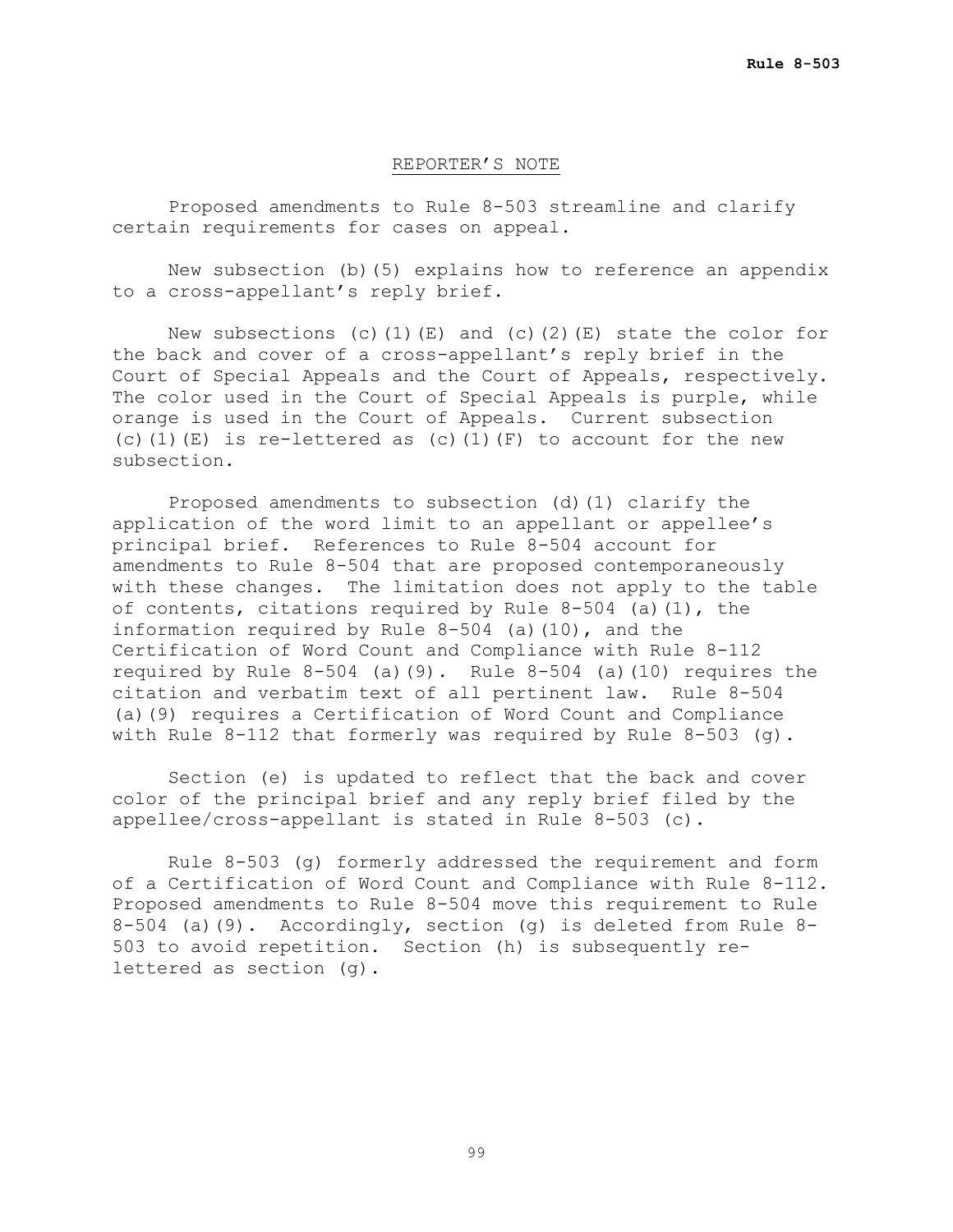## TITLE 8 – APPELLATE REVIEW IN THE COURT OF APPEALS AND COURT OF SPECIAL APPEALS CHAPTER 500 – RECORD EXTRACT, BRIEFS, AND ARGUMENT

AMEND Rule 8-504 by expanding subsection (a)(4) so that reference may be made to an appendix as well as the record extract, by renumbering current subsection (a)(9) as subsection (a)(10), by renumbering current subsection (a)(10) as subsection (a)(9), by deleting the requirement in subsection (a)(9) to list font type and size, by adding a provision to subsection (a)(9) pertaining to the Certification of Word Count and Compliance with Rule 8-112, by adding new subsection (a)(9)(A) establishing the content of the form of the Certification of Word Count and Compliance with Rule 8-112, by adding new subsection (a)(11) concerning a certificate of service, by deleting the reference to "termination of parental rights" from the tagline and body of subsection (b)(2), by adding a reference to an appendix filed under seal pursuant to Rule  $8-125$  (b)(2), and by adding a cross reference to Rules 8-121, 8-122, 8-123, 8-124, and 8-125 following subsection (b)(2), as follows:

RULE 8-504. CONTENTS OF BRIEF

(a) Contents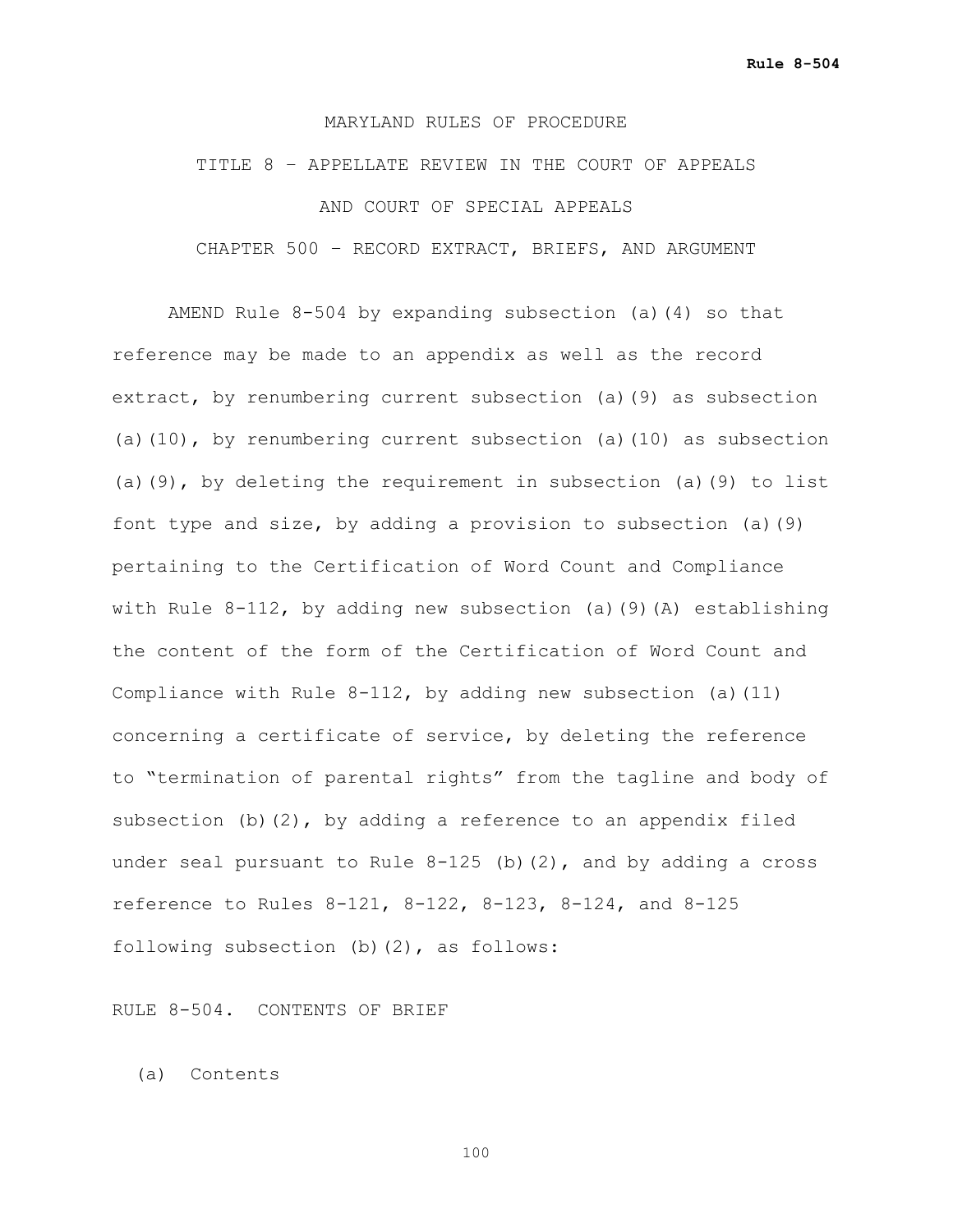A brief shall comply with the requirements of Rule 8-112 and include the following items in the order listed:

 (1) A table of contents and a table of citations of cases, constitutional provisions, statutes, ordinances, rules, and regulations, with cases alphabetically arranged. When a reported Maryland case is cited, the citation shall include a reference to the official Report.

Cross reference: Citation of unreported opinions is governed by Rule 1-104.

 (2) A brief statement of the case, indicating the nature of the case, the course of the proceedings, and the disposition in the lower court, except that the appellee's brief shall not contain a statement of the case unless the appellee disagrees with the statement in the appellant's brief.

 (3) A statement of the questions presented, separately numbered, indicating the legal propositions involved and the questions of fact at issue expressed in the terms and circumstances of the case without unnecessary detail.

 (4) A clear concise statement of the facts material to a determination of the questions presented, except that the appellee's brief shall contain a statement of only those additional facts necessary to correct or amplify the statement in the appellant's brief. Reference shall be made to the pages of the record extract or appendix supporting the assertions. If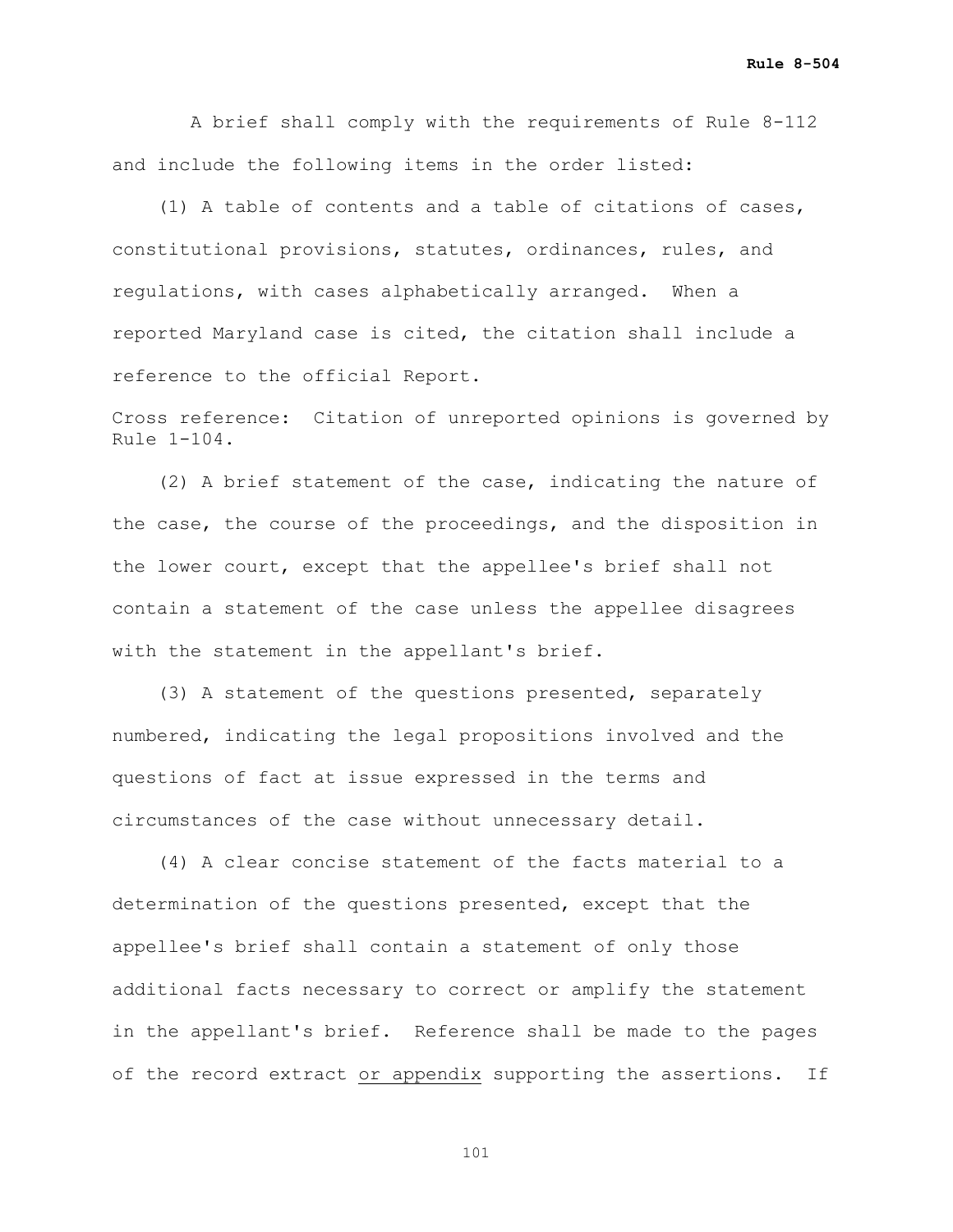**Rule 8-504**

pursuant to these rules or by leave of court a record extract is not filed, reference shall be made to the pages of the record or to the transcript of testimony as contained in the record. Cross reference: Rule 8-111 (b).

 (5) A concise statement of the applicable standard of review for each issue, which may appear in the discussion of the issue or under a separate heading placed before the argument.

 (6) Argument in support of the party's position on each issue.

(7) A short conclusion stating the precise relief sought.

 (8) In the Court of Special Appeals, a statement as to whether the party filing the brief requests oral argument.

 (9) The citation and verbatim text of all pertinent constitutional provisions, statutes, ordinances, rules, and regulations except that the appellee's brief shall contain only those not included in the appellant's brief.

 $(10)(9)$  If the brief is prepared with proportionally spaced type, the font used and the type size in points shall be stated on the last page a Certification of Word Count and Compliance with Rule 8-112 substantially in the form set forth in subsection (a)(9)(A) of this Rule. The party or amicus curiae providing the certification may rely on the word count of the word-processing system used to prepare the brief.

(A) Form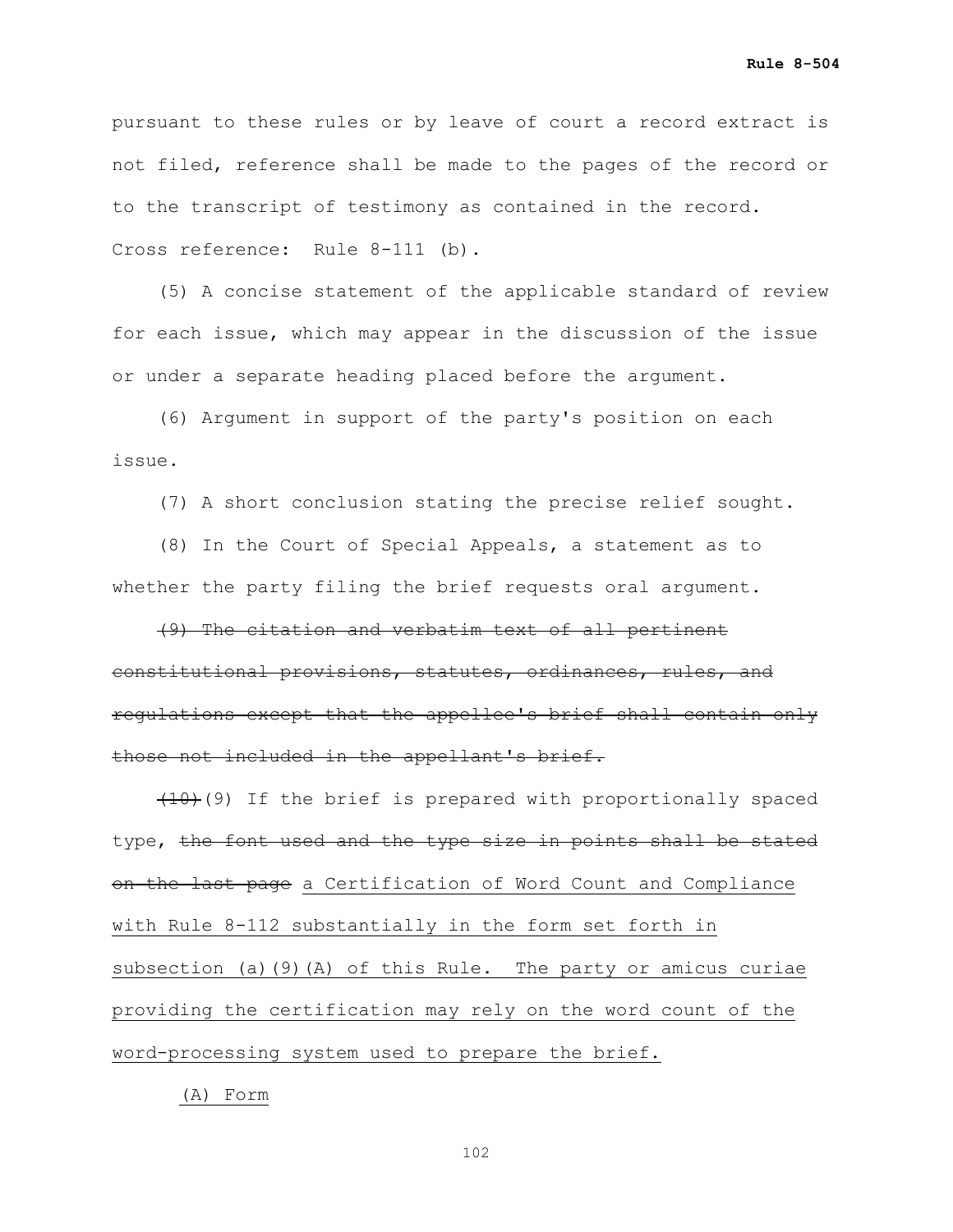A Certification of Word Count and Compliance with Rule 8-112 shall be substantially in the following form:

CERTIFICATION OF WORD COUNT AND COMPLIANCE WITH RULE 8-112

1. This brief contains **Example 2** words, excluding the parts of the brief exempted from the word count by Rule 8-503.

 2. This brief complies with the requirements stated in Rule 8- 112.

 (10) The citation and verbatim text of all pertinent constitutional provisions, statutes, ordinances, rules, and regulations except that the appellee's brief shall contain only those not included in the appellant's brief.

 (11) Unless filed as a separate document, a certificate of service in compliance with Rule 1-323.

Cross reference: For requirements concerning the form of a brief, see Rule 8-112.

- (b) Appendix
	- (1) Generally

 Unless the material is included in the record extract pursuant to Rule 8-501, the appellant shall reproduce, as an appendix to the brief, the pertinent part of every ruling, opinion, or jury instruction of each lower court that deals with points raised by the appellant on appeal. If the appellee believes that the part reproduced by the appellant is inadequate, the appellee shall reproduce, as an appendix to the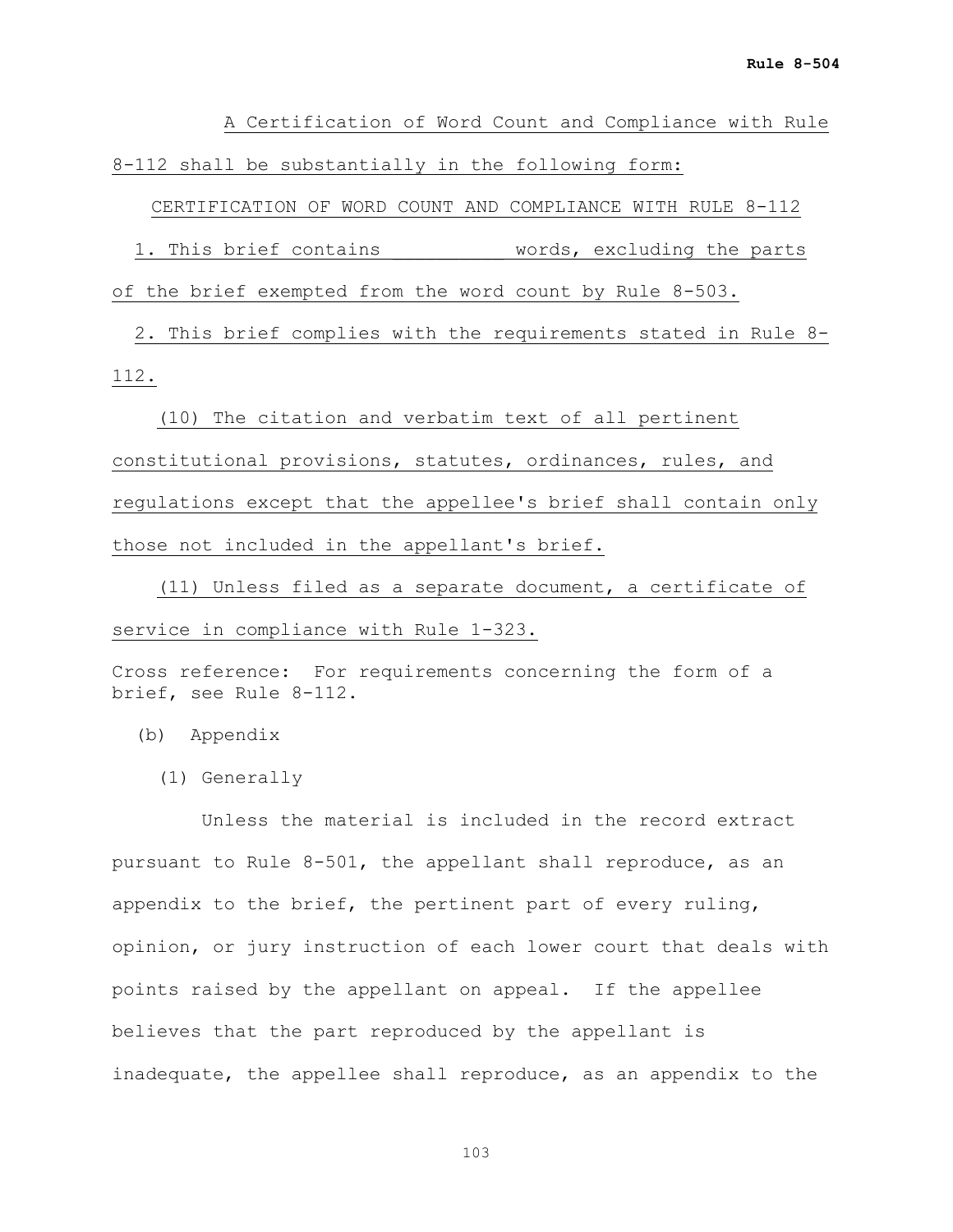appellee's brief, any additional part of the instructions or opinion believed necessary by the appellee.

 (2) Appeals in Juvenile and Termination of Parental Rights and Criminal Prosecution or Conviction Cases

 In an appeal from an order relating to a child entered by a court exercising juvenile jurisdiction or from an order in a proceeding involving termination of parental rights or an appendix required to be filed under seal as defined in Rule 8- 125 (b)(2), each appendix shall be filed as a separate volume and, unless otherwise ordered by the court, shall be filed under seal.

#### Cross reference: See Rules 8-121, 8-122, 8-123, and 8-124.

Committee note: Rule 8-501 (j) allows a party to include in an appendix to a brief any material that inadvertently was omitted from the record extract.

. . .

Source: This Rule is derived as follows: Section (a) is derived from former Rules 831 c and d and 1031 c 1 through 5 and d 1 through 5, with the exception of subsection (a)(6) which is derived from FRAP 28 (a)(5). Section (b) is derived in part from Fed. R. App. P. 32 and former Rule 1031 c 6 and d 6, and is in part new. Section (c) is derived from former Rules 831 g and 1031 f.

#### REPORTER'S NOTE

The Rules Committee proposes amendments to Rule 8-504 to resolve some issues with repetition and potentially confusing requirements in Rules 8-503 and 8-504. Current Rule 8-503 (g) requires a Certification of Word Count and statement about font,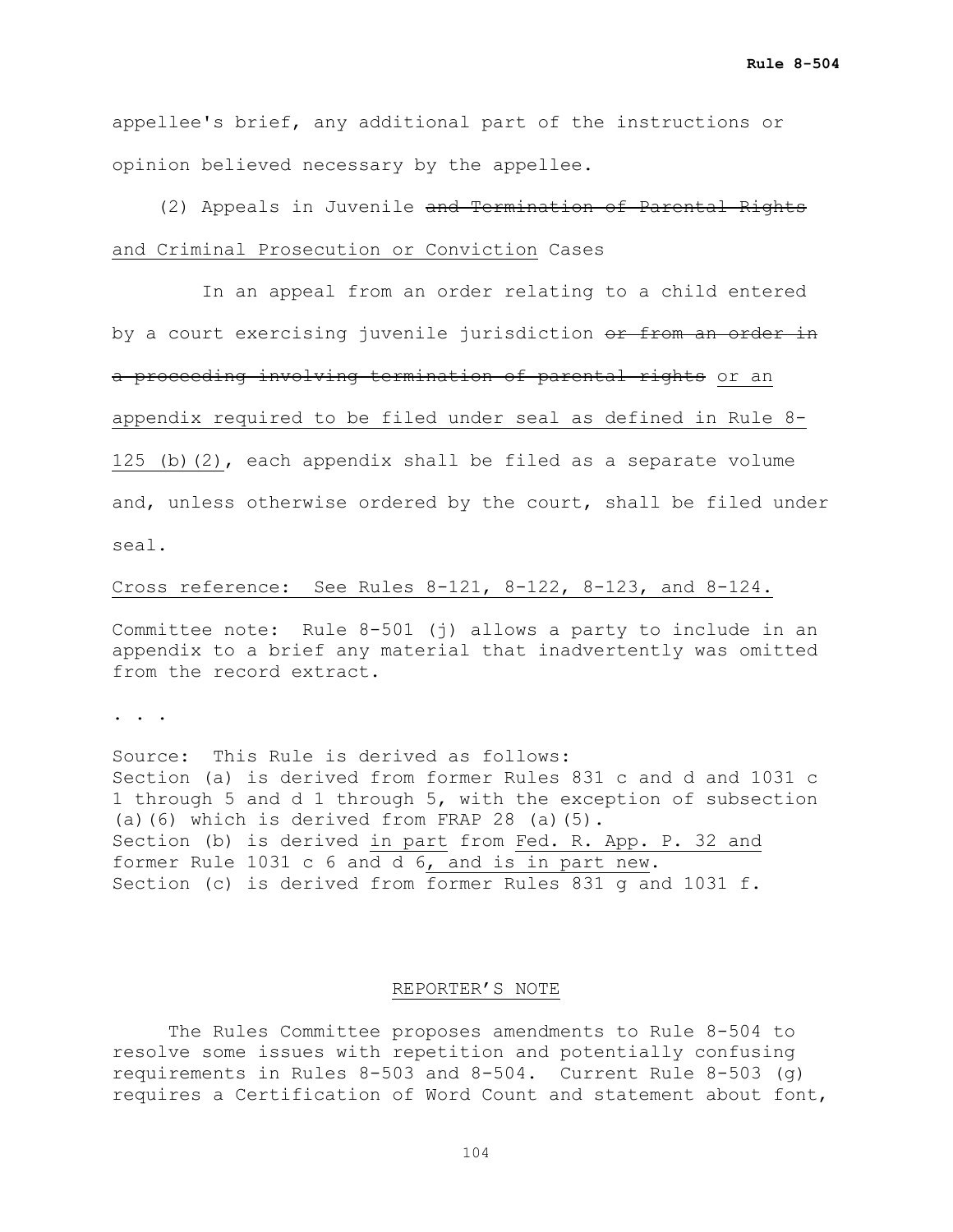spacing, and type. This statement must be signed. Current Rule 8-504 (a)(9) requires a statement on the final page of a brief concerning font type and size and whether proportionally spaced type was used. Current Rule 8-503 (c) states that the attorney's name typed on the cover of the brief constitutes a signature. To resolve these issues, the Committee proposes several changes.

Subsection (a)(4) is proposed to be amended so that reference may be made to an appendix, as well as to the record extract, to support an assertion.

Section (g) of Rule 8-503 is proposed to be moved to new subsection (a)(9)(A) of Rule 8-504.

Subsection (a)(9) is proposed to be renumbered as subsection (a) $(10)$ . Subsection (a) $(10)$  is proposed to be renumbered as subsection (a)(9).

Renumbered subsection (a)(9) is amended to list the font type and size and to add new subsection (a)(9)(A) establishing the content of the form of the Certification of Word Count and Compliance with Rule 8-112.

Proposed new subsection (a)(11) is added concerning a certificate of service.

The reference to "termination of parental rights" is proposed to be deleted from the tagline and body of subsection (b)(2). The broader category of "juvenile cases" includes juvenile court proceedings to terminate parental rights.

A reference to an appendix filed under seal pursuant to Rule  $8-125$  is proposed to be added to subsection (b)(2). A cross reference to Rules 8-121, 8-122, 8-123, 8-124, and 8-125 is proposed following subsection (b)(2).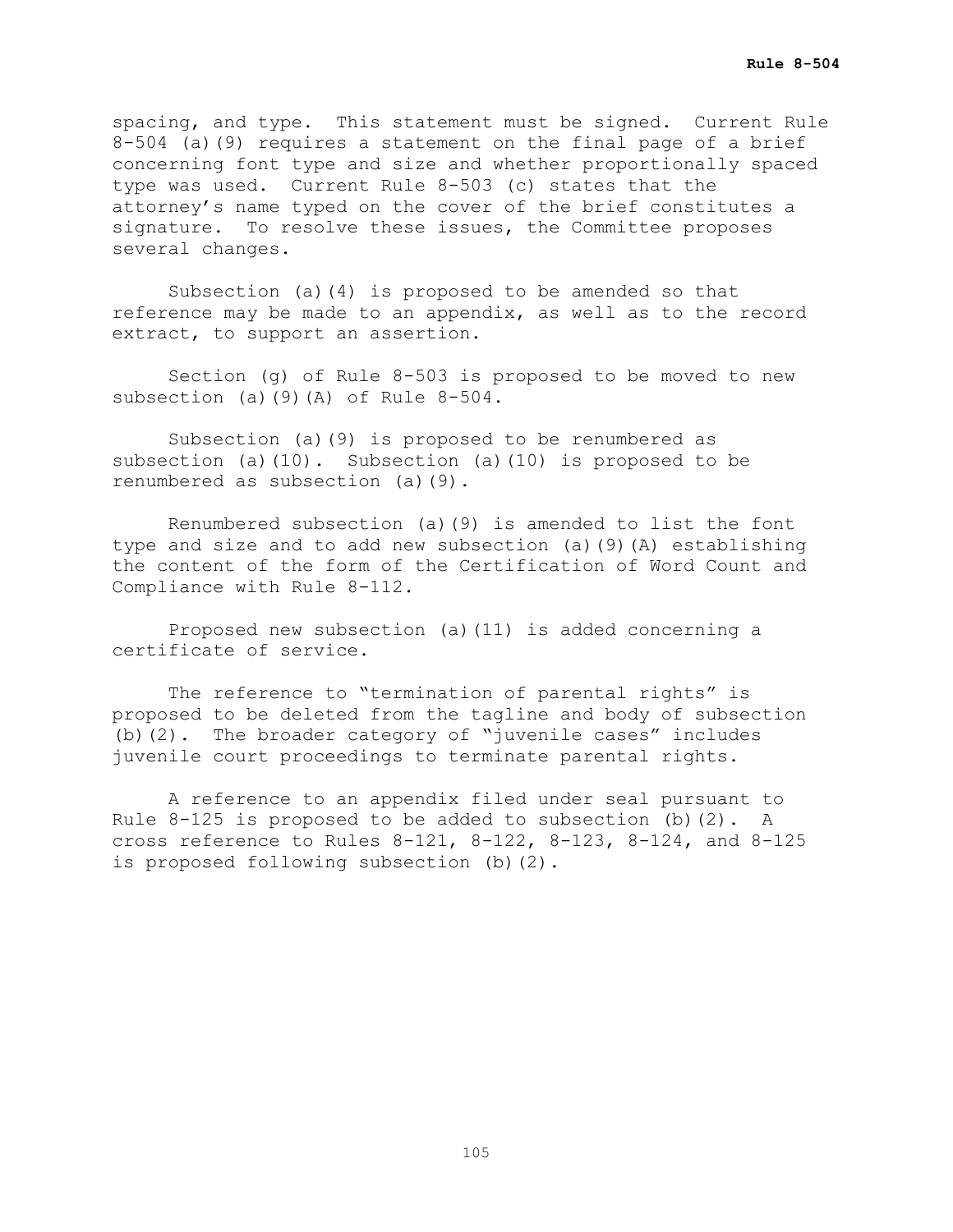TITLE 8 – APPELLATE REVIEW IN THE COURT OF APPEALS AND COURT OF SPECIAL APPEALS CHAPTER 100 – GENERAL PROVISIONS

AMEND Rule 8-112 by replacing the reference to Rule 8-503 (g) in subsection (b)(3)(C) with a reference to Rule 8-504  $(a)(9)$ , as follows:

Rule 8-112. FORM OF COURT PAPERS

- . . .
	- (b) Typewritten Papers Uniformly Spaced Type
		- (1) Type Size

 Uniformly spaced type (such as produced by typewriters) in the text and footnotes shall not be smaller than 11 point and shall not exceed 10 characters per inch.

(2) Spacing

 Papers prepared with uniformly spaced type shall be double-spaced, except that headings, indented quotations, and footnotes may be single-spaced.

(3) Documents Subject to Word Count Maximums

(A) Applicability

 This subsection applies to a typewritten document as to which a word count maximum is specified by the Rules in this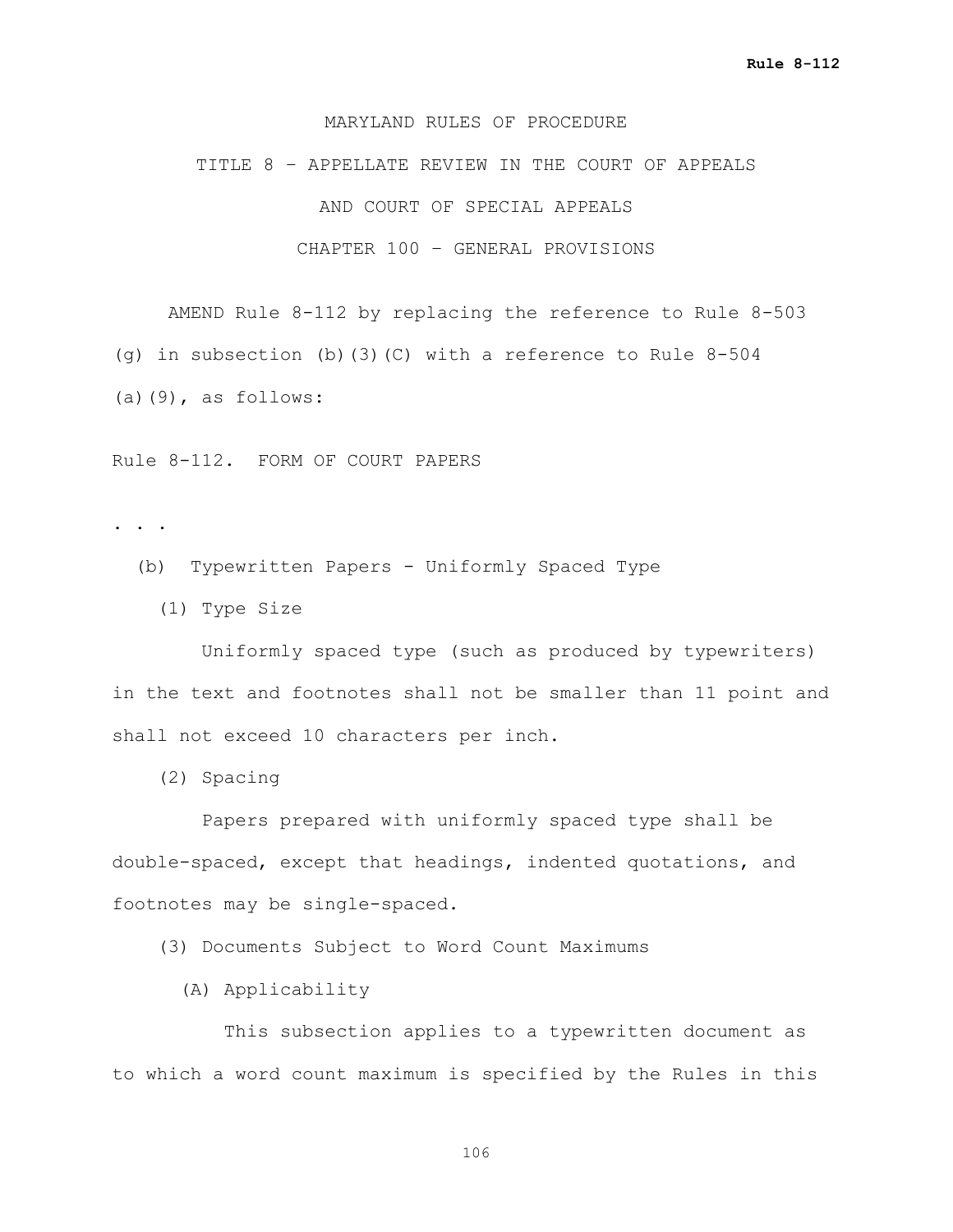Title. It does not apply to a document that is commercially printed or generated by a computer printer.

(B) Page Limits

 Word count maximums are replaced by page limits, as follows:

 (i) if the word count maximum is 13,000, the typewritten document shall not exceed 50 pages in length;

 (ii) if the word count maximum is 9,100, the typewritten document shall not exceed 35 pages in length;

 (iii) if the word count maximum is 6,500, the typewritten document shall not exceed 25 pages in length;

 (iv) if the word count maximum is 3,900, the typewritten document shall not exceed 15 pages in length; and

 (v) if the word count maximum is 2,600, the typewritten document shall not exceed 10 pages.

(C) No Certification Required

The certification requirement of Rule  $8-503$  (q) 8-504 (a)(9) does not apply.

. . .

Source: This Rule is new but is derived in part from former Rules 831 a and 1031 a.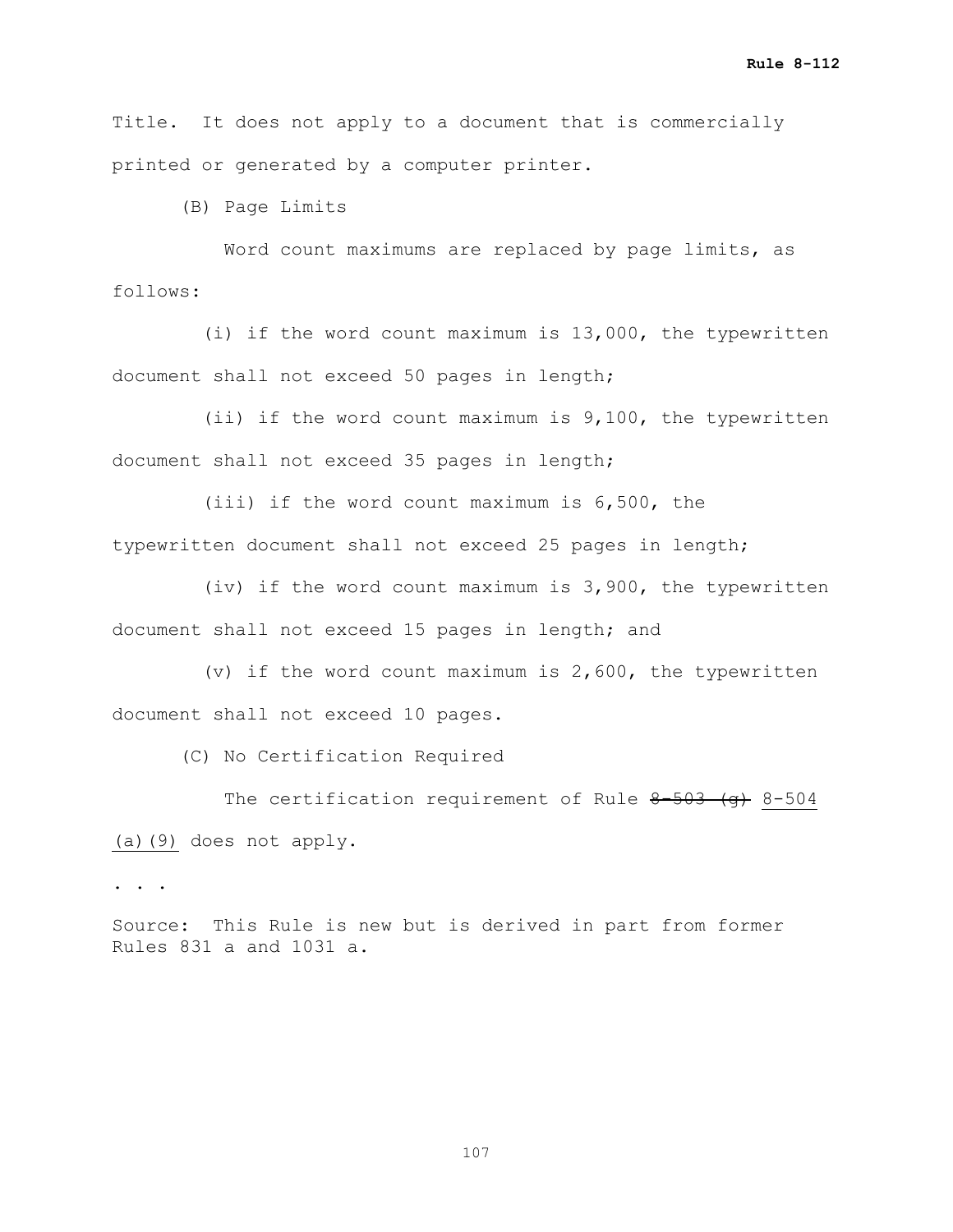## REPORTER'S NOTE

Subsection (b)(3)(C) of Rule 8-112 is proposed to be amended to conform to the proposed amendments to Rules 8-503 and 8-504. In the proposed amendment to Rule 8-503, section (g) of that Rule is deleted and moved to subsection (a)(9) of Rule 8- 504. As a result, the reference in Rule 8-112 (b)(3)(C) to Rule 8-503 (g) is replaced with a reference to Rule 8-504 (a)(9).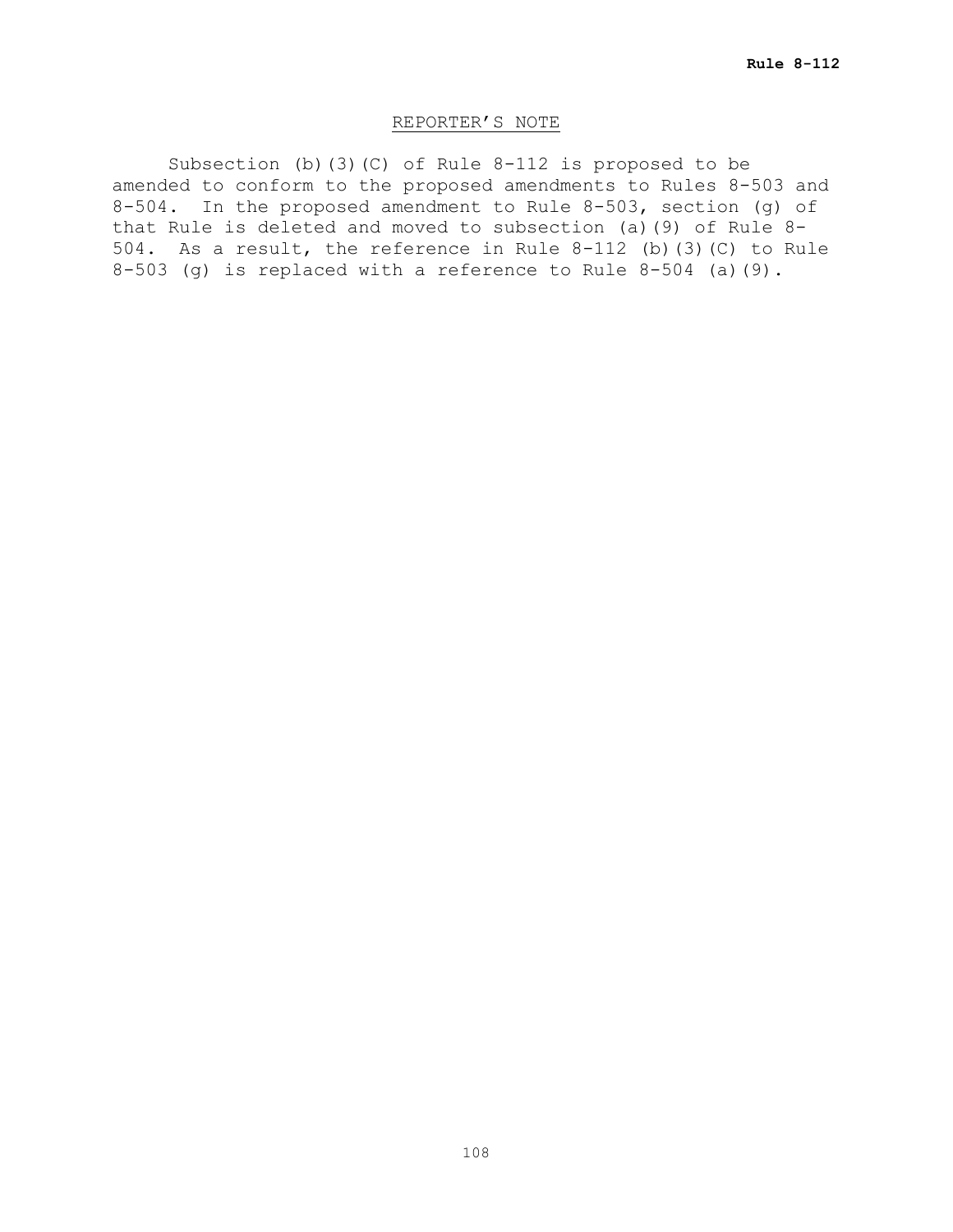### MARYLAND RULES OF PROCEDURE

# TITLE 8 – APPELLATE REVIEW IN THE COURT OF APPEALS AND COURT OF SPECIAL APPEALS CHAPTER 500 – RECORD EXTRACT, BRIEFS, AND ARGUMENT

AMEND Rule 8-511 by adding new subsection (a)(4) referring to the proposed new procedures in section (e) pertaining to amicus curiae briefs filed in cases involving discretionary review, by deleting subsection (b)(1)(F) to remove the requirement to seek leave of the court to file an amicus curiae brief in cases involving discretionary review, by amending section (c) so that the time for filing an amicus curiae brief is tied to the time that the appellee's principal brief is due, by replacing the citation to subsection (c)(2) of this Rule in section (c) with a citation to subsection (e)(3) of this Rule, by revising section (d) so that an amicus brief filed pursuant to subsection (e)(1) or (f)(3) need not comply with the provisions of Rules 8-503 and 8-504, by adding new section (e) establishing the procedures to be followed for amicus briefs supporting or opposing discretionary review, and by making stylistic changes, as follows:

RULE 8-511. AMICUS CURIAE

(a) Authorization to File Amicus Curiae Brief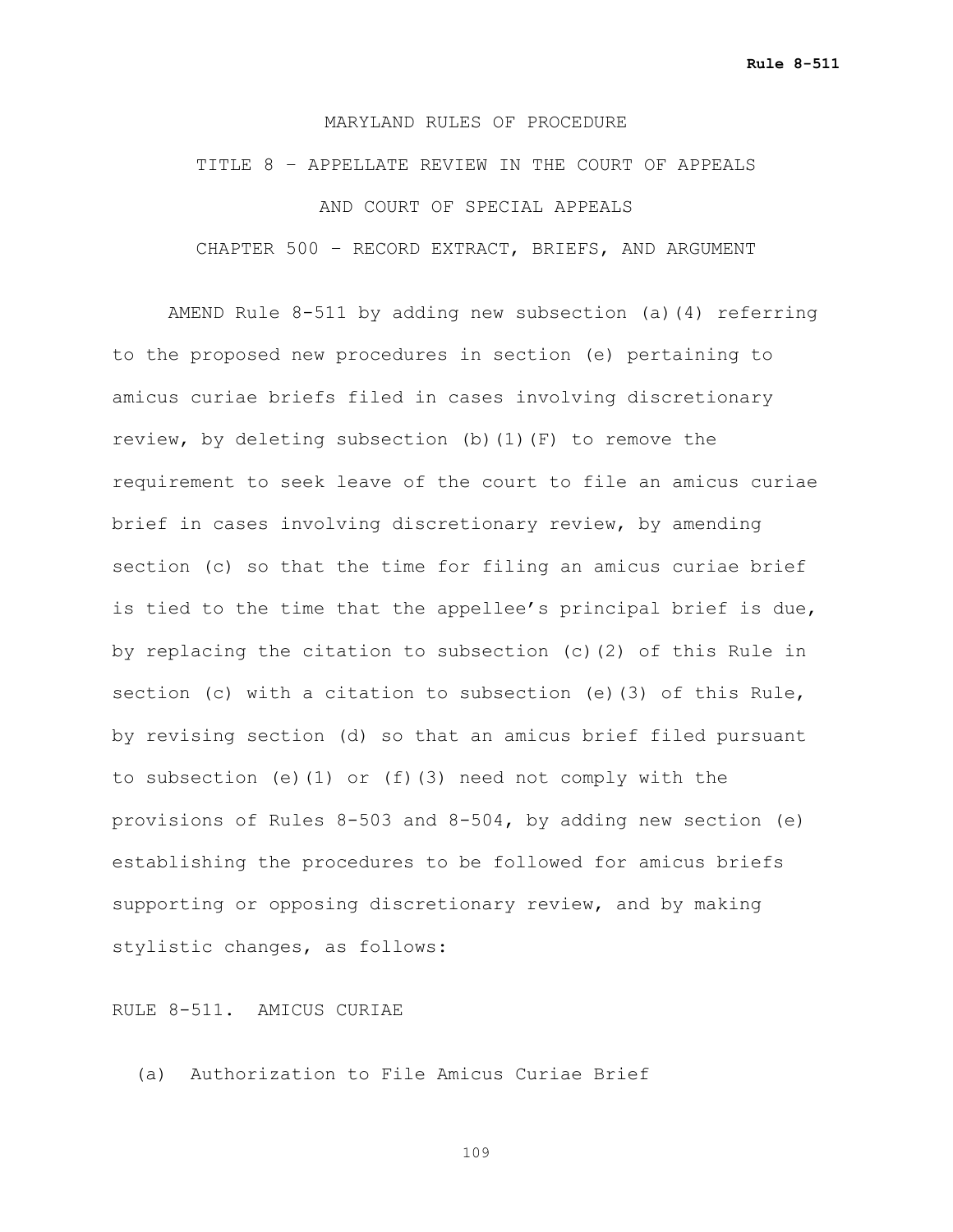An amicus curiae brief may be filed only:

(1) upon written consent of all parties to the appeal;

 (2) by the Attorney General in any appeal in which the State of Maryland may have an interest;

(3) upon request by the Court;  $\Theta$ r

(4) as provided in subsection (e)(1) of this Rule; or

 $(4)$ (5) upon the Court's grant of a motion filed under section (b) of this Rule.

(b) Motion and Brief

(1) Content of Motion

 A motion requesting permission to file an amicus curiae brief shall:

(A) identify the interest of the movant;

 (B) state the reasons why the amicus curiae brief is desirable;

 (C) state whether the movant requested of the parties their consent to the filing of the amicus curiae brief and, if not, why not;

(D) state the issues that the movant intends to raise; and

 (E) identify every person, other than the movant, its members, or its attorneys, who made a monetary or other contribution to the preparation or submission of the brief, and identify the nature of the contribution.  $\div$  and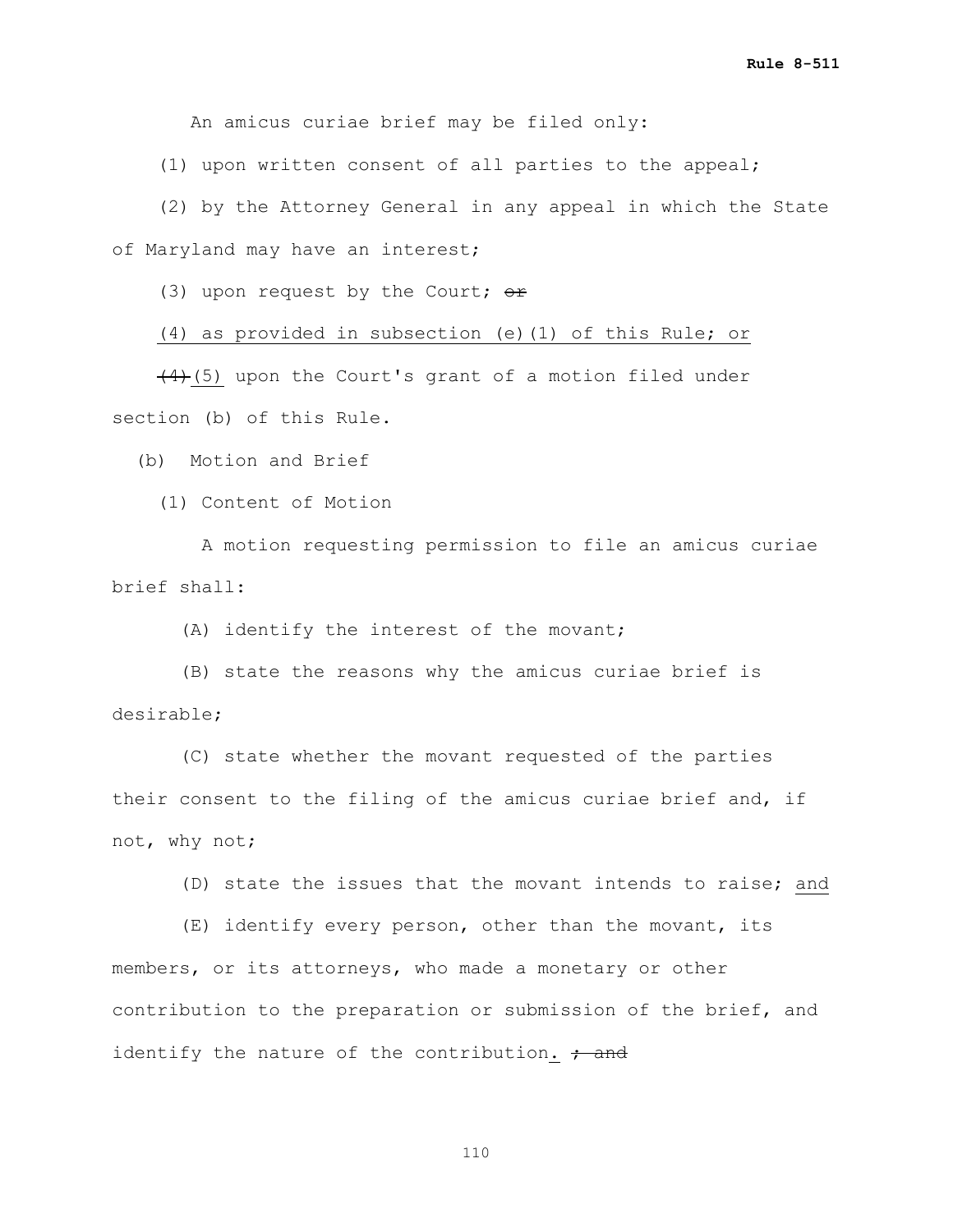(F) if filed in the Court of Appeals to seek leave to file an amicus curiae brief supporting or opposing a petition for writ of certiorari or other extraordinary writ, state whether, if the writ is issued, the movant intends to seek consent of the parties or move for permission to file an amicus curiae brief on the issues before the Court.

(2) Attachment of Brief

 Copies of the proposed amicus curiae brief shall be attached to two of the copies of the motion filed with the Court.

Cross reference: See Rule 8-431 (e) for the total number of copies of a motion required when the motion is filed in an appellate court.

(3) Service

 The movant shall serve a copy of the motion and proposed brief on each party.

(4) If Motion Granted

 If the motion is granted, the brief shall be regarded as having been filed when the motion was filed. Within ten days after the order granting the motion is filed, the amicus curiae shall file the additional number of briefs required by Rule 8- 502(c).

(c) Time for Filing

 $(1)$  Generally. Except as required by subsection  $(e)$   $(2)$ (e)(3) of this Rule and unless the Court orders otherwise, an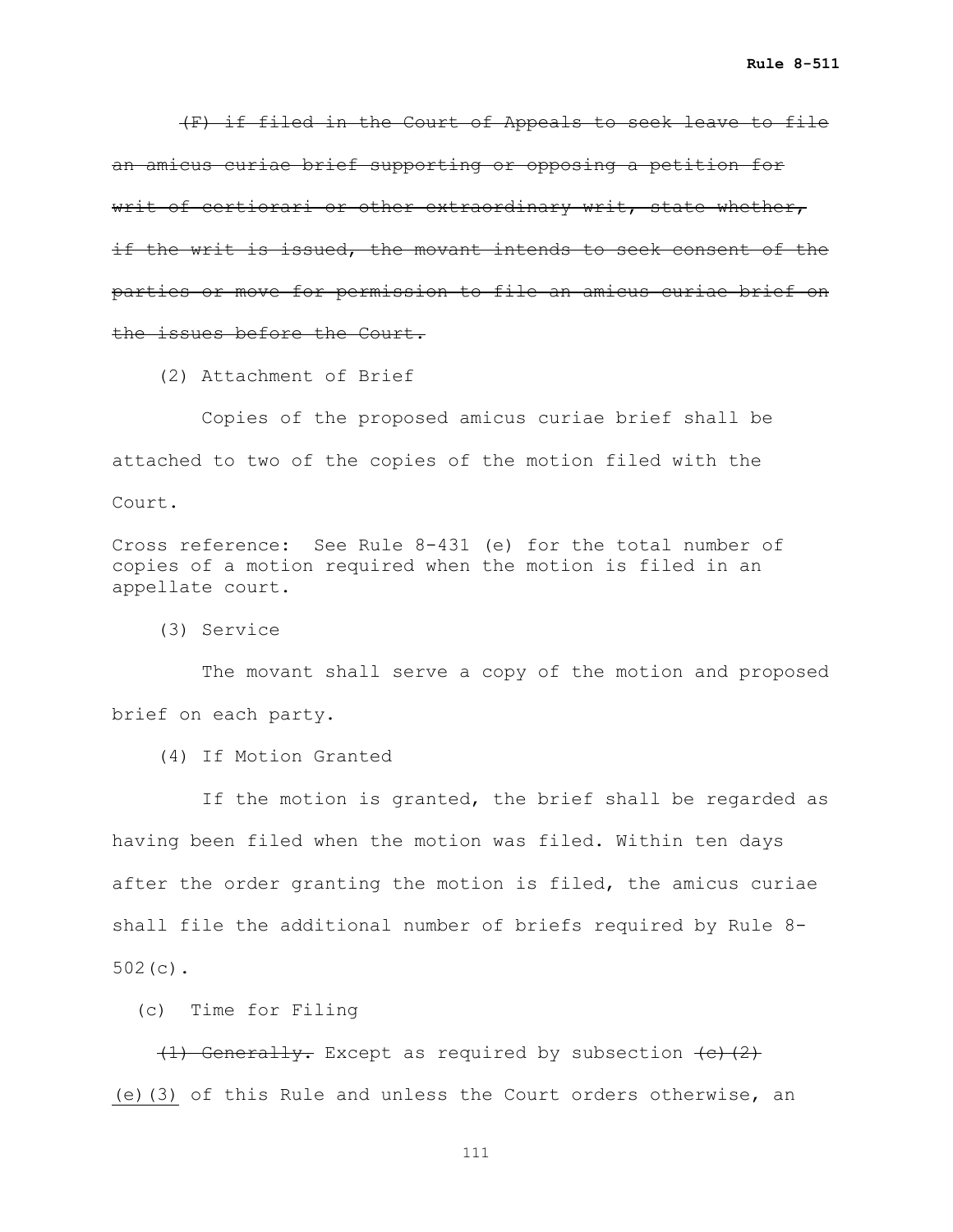**Rule 8-511**

amicus curiae brief shall be filed at or before the time specified for the filing of the principal brief of the appellee.

## (2) Time for Filing in Court of Appeals.

 (A) An amicus curiae brief may be filed pursuant to section (a) of this Rule in the Court of Appeals on the question of whether the Court should issue a writ of certiorari or other extraordinary writ to hear the appeal as well as, if such a writ is issued, on the issues before the Court.

 (B) An amicus curiae brief or a motion for leave to file an amicus curiae brief supporting or opposing a petition for writ of certiorari or other extraordinary writ shall be filed at or before the time any answer to the petition is due.

 (C) Unless the Court orders otherwise, an amicus curiae brief on the issues before the Court if the writ is granted shall be filed at the applicable time specified in subsection  $(e)$   $(1)$  of this Rule.

(d) Compliance With Rules 8-503 and 8-504

### (1) Generally

 An amicus curiae brief shall comply with the applicable provisions of Rules 8-503 and 8-504, except as provided in subsection (d)(2) of this Rule.

## (2) Exception

 An amicus curiae brief filed pursuant to subsection (e)(1) or (f)(3) of this Rule shall comply with the applicable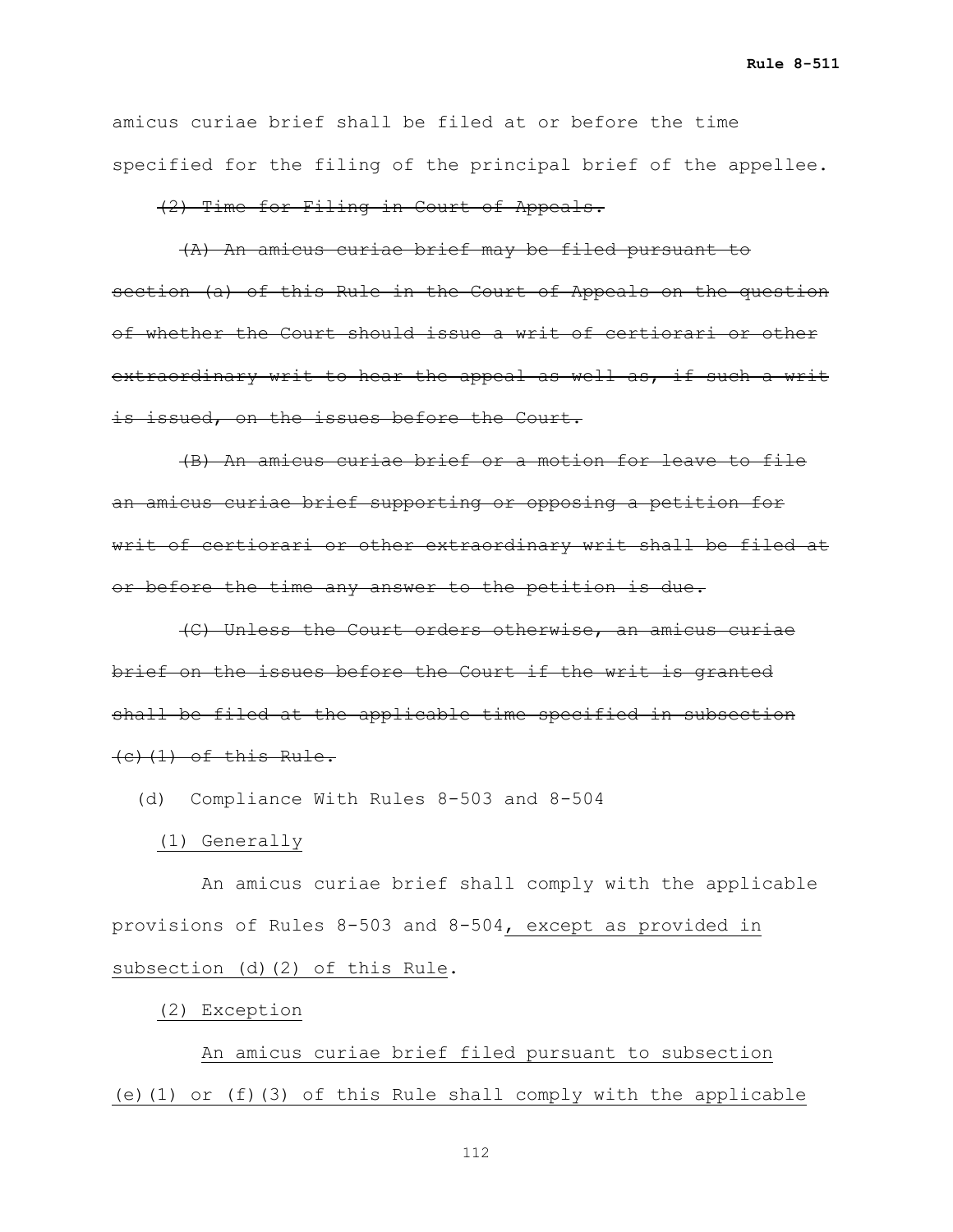provisions of Rule 8-112. It may, but need not, comply with the provisions of Rules 8-503 and 8-504.

(e) Brief Supporting or Opposing Discretionary Review

(1) Motion Not Required

 An amicus curiae brief may be filed in the Court of Appeals on the question of whether the Court should issue a writ of certiorari or other extraordinary writ, or in the Court of Special Appeals on the question of whether the Court should grant an application for leave to appeal. A motion requesting permission to file such an amicus brief is not required, provided that the amicus curiae brief is signed by an attorney pursuant to Rule 1-311.

(2) Required Contents

 A brief filed pursuant to subsection (e)(1) of this Rule shall state whether, if the writ is issued or application is granted, the amicus curiae intends to seek consent of the parties or move for permission to file an amicus curiae brief on the issues before the Court.

(3) Time for Filing

 (A) Unless the Court orders otherwise, an amicus curiae brief on the question of whether the Court of Appeals should issue a writ of certiorari or other extraordinary writ shall be filed within seven days after the petition is filed.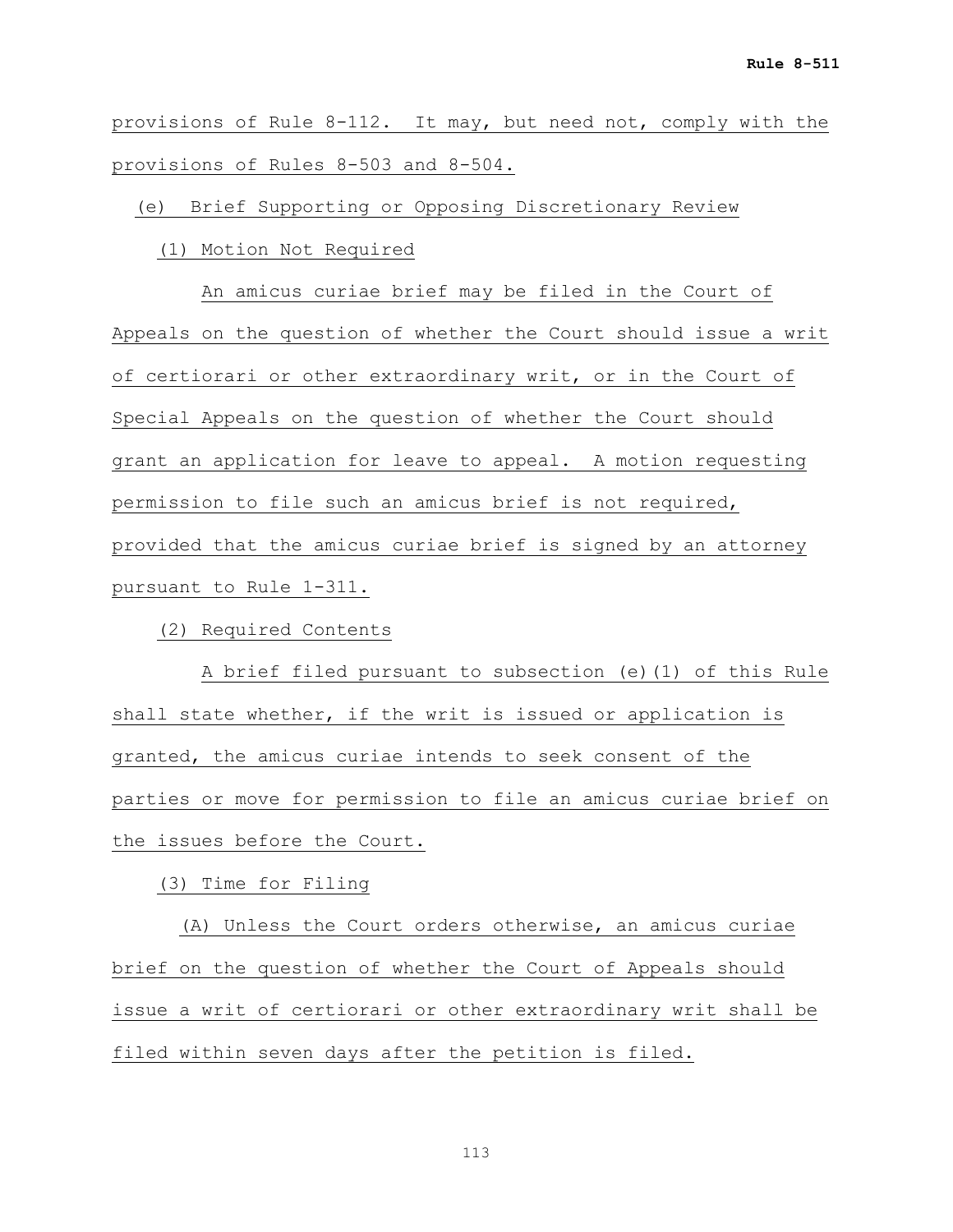(B) Unless the Court orders otherwise, an amicus curiae brief on the question of whether the Court of Special Appeals should grant an application for leave to appeal shall be filed within 15 days after the record is transmitted pursuant to Rule  $8-204$  (c)(1).

(4) Length

 A brief filed pursuant to subsection (e)(1) of this Rule shall not exceed 1,900 words.

 (e)(f) Reply Brief; Oral Argument; Brief Supporting or Opposing Motion for Reconsideration

 Without permission of the Court, an amicus curiae may not (1) file a reply brief, (2) participate in oral argument, or (3) file a brief in support of, or in opposition to, a motion for reconsideration. Permission may be granted only for extraordinary reasons.

 $(f+(g))$  Appellee's Reply Brief

 Within ten days after the later of (1) the filing of an amicus curiae brief that is not substantially in support of the position of the appellee or (2) the entry of an order granting a motion under section (b) that permits the filing of a brief not substantially in support of the position of the appellee, the appellee may file a reply brief limited to the issues in the amicus curiae brief that are not substantially in support of the appellee's position and are not fairly covered in the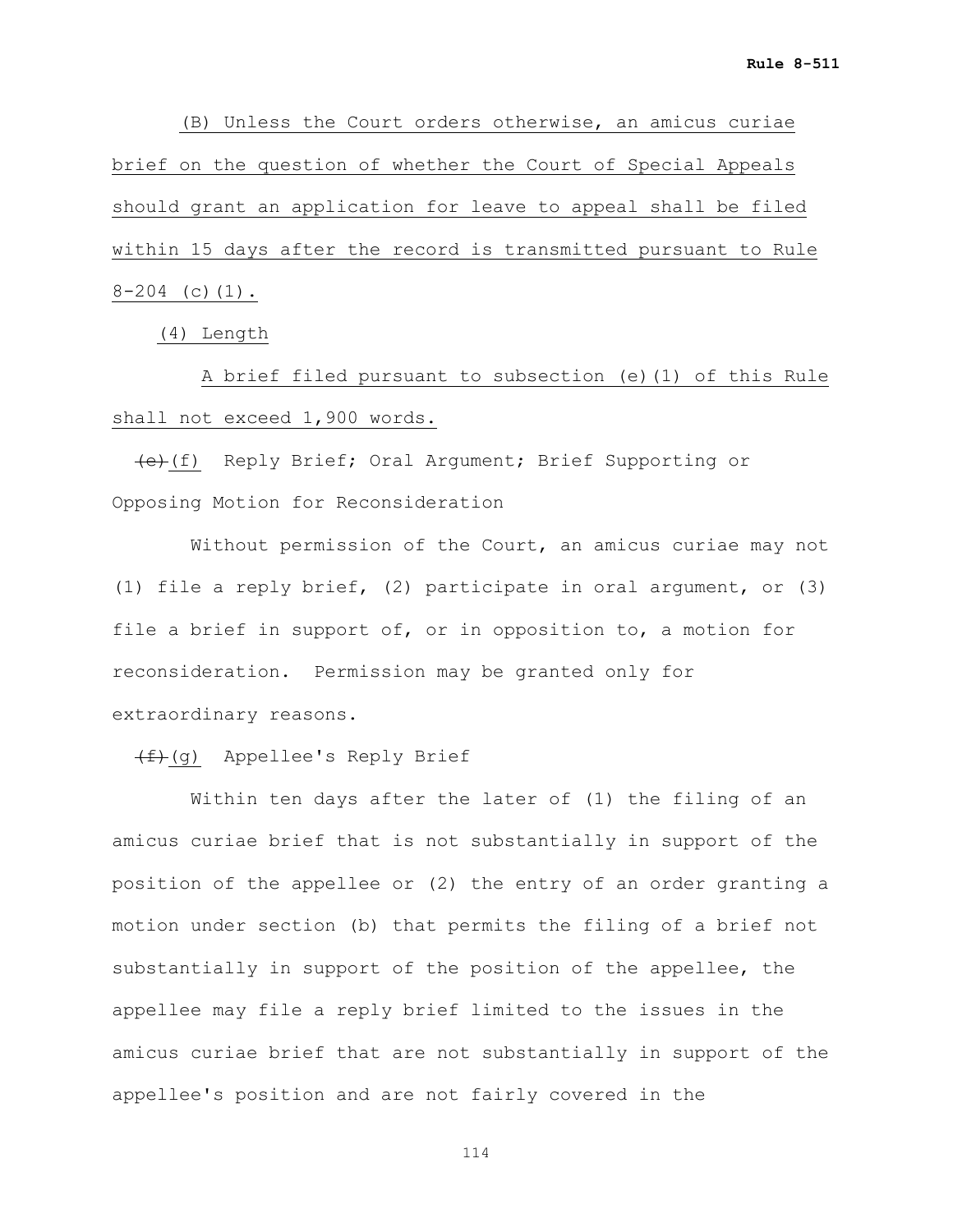appellant's principal brief. Any such reply brief shall not

exceed 3,900 words.

Source: This Rule is derived in part from Fed.R.App.P. 29 and Sup.Ct.R. 37 and is in part new.

## REPORTER'S NOTE

The Rules Committee proposes amendments to Rule 8-511 to eliminate the requirement of an individual wishing to file an amicus curiae brief supporting or opposing discretionary review to seek leave of the court by motion prior to doing so. Procedures governing this proposition are established in proposed new section (e).

Section (c) is amended to conform to these changes by removing subsection (c)(2) and linking the time to file a brief to subsection (e)(3) or at or before the time specified for the filing of the appellee's principal brief.

Stylistic changes are also proposed.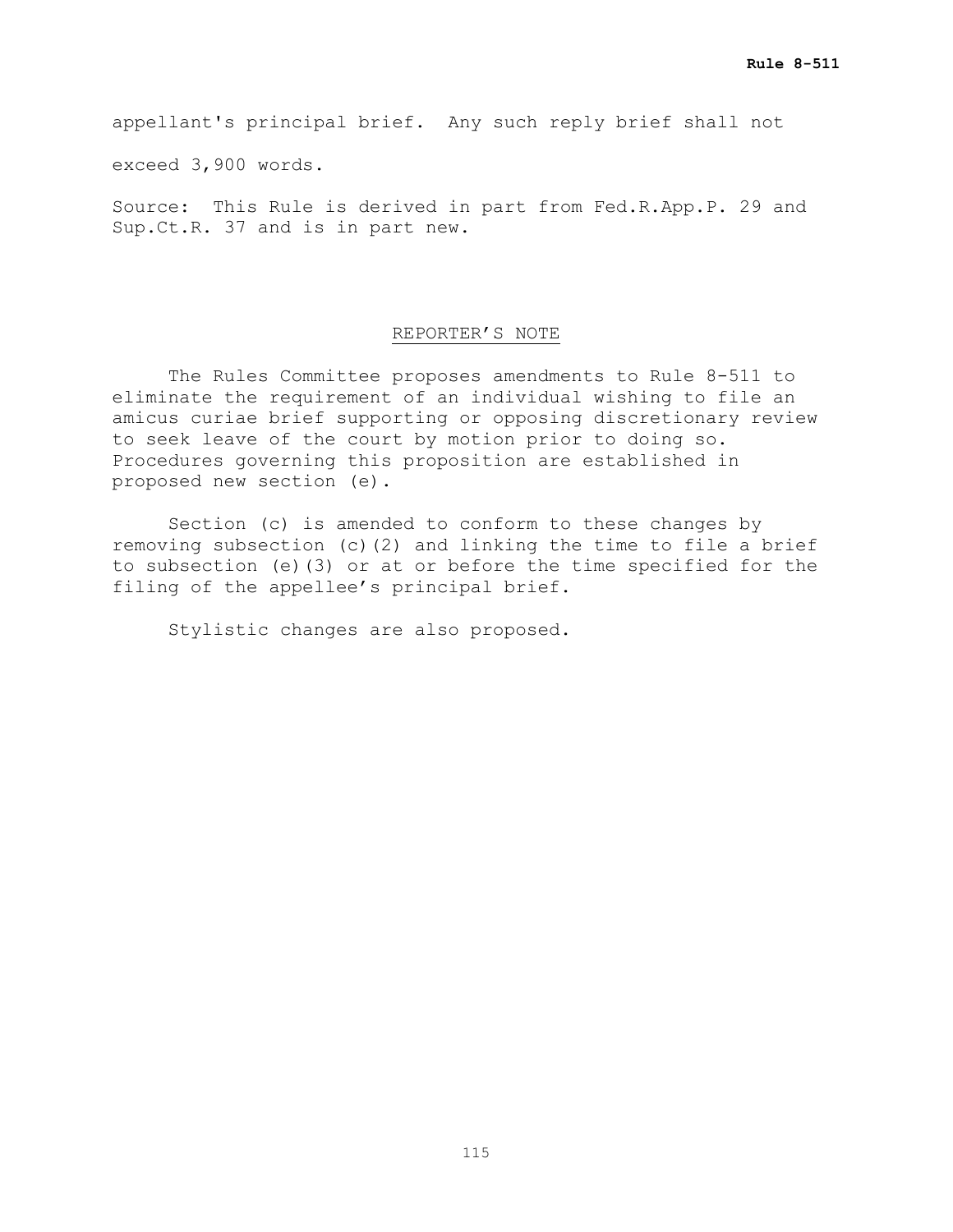### MARYLAND RULES OF PROCEDURE

TITLE 8 – APPELLATE REVIEW IN THE COURT OF APPEALS AND COURT OF SPECIAL APPEALS CHAPTER 600 – DISPOSITION

AMEND Rule 8-602 by changing the deadline in section (e) for a motion for reconsideration from ten days to 20 days after the entry of an order dismissing an appeal, as follows:

RULE 8-602. DISMISSAL BY COURT

. . .

- (e) Reconsideration of Dismissal
	- (1) Motion for Reconsideration

No later than 10 20 days after the entry of an order dismissing an appeal, a party may file a motion for reconsideration of the dismissal.

. . .

Source note: This Rule is in part derived from former Rules 1035 and 835 and in part new.

### REPORTER'S NOTE

The Rules Committee, at the request of the Court of Special Appeals ("COSA"), proposes that section (e) of this Rule be amended to change the deadline to file a motion for reconsideration from ten days to 20 days after the entry of an order dismissing an appeal. In the opinion of the COSA, ten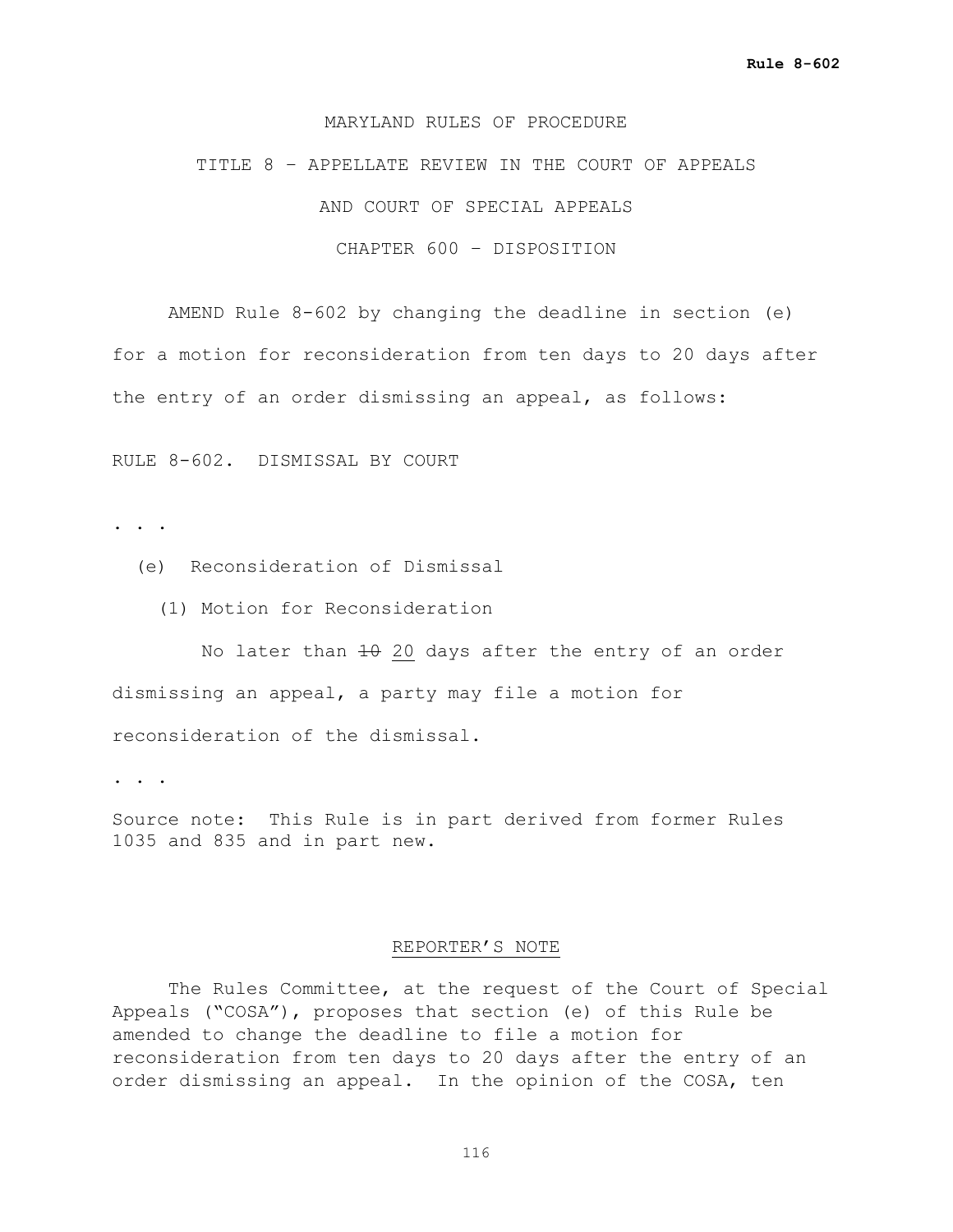days is too short of a time to file this motion, especially for incarcerated and other self-represented parties.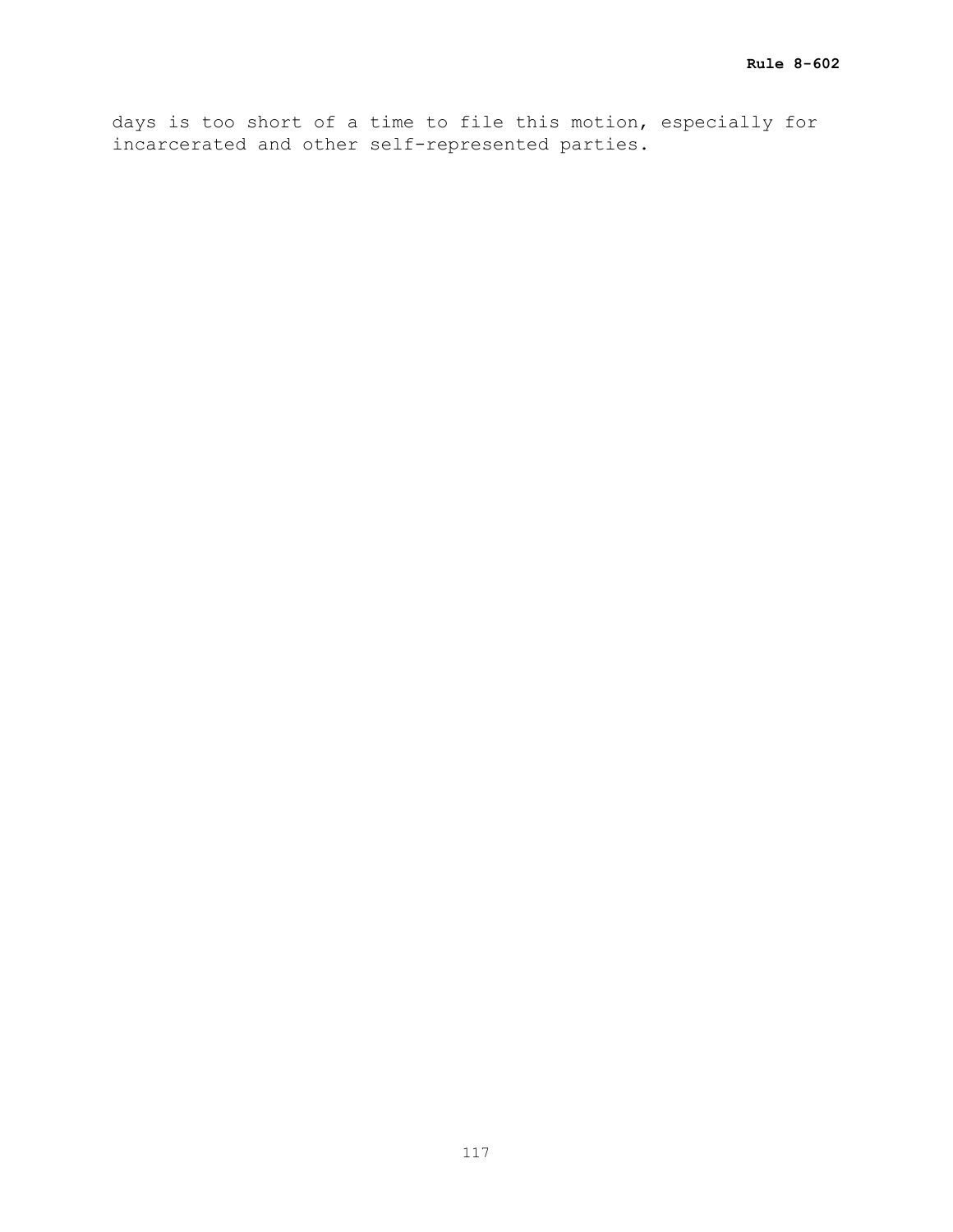### MARYLAND RULES OF PROCEDURE

TITLE 17 – ALTERNATIVE DISPUTE RESOLUTION CHAPTER 400 – PROCEEDINGS IN THE COURT OF SPECIAL APPEALS

AMEND Rule 17-405 by adding senior District Court judges and retired circuit court magistrates to the list of individuals who may be approved to serve as court-designated mediators, as follows:

RULE 17-405. QUALIFICATIONS OF COURT-DESIGNATED MEDIATORS

(a) Initial Approval

 To be approved as a mediator by the Chief Judge, an individual shall:

 (1) be (A) an incumbent judge of the Court of Special Appeals; (B) a senior judge of the Court of Appeals, the Court of Special Appeals, or a circuit court, or the District Court;  $er$  (C) a staff attorney from the Court of Special Appeals designated by the Chief Judge; or (D) a retired circuit court magistrate;

 (2) have (A) completed at least 40 hours of basic mediation training in a program meeting the requirements of Rule 17-104, or (B) conducted at least two Maryland appellate mediations prior to January 1, 2014 and completed advanced mediation training approved by the ADR Division;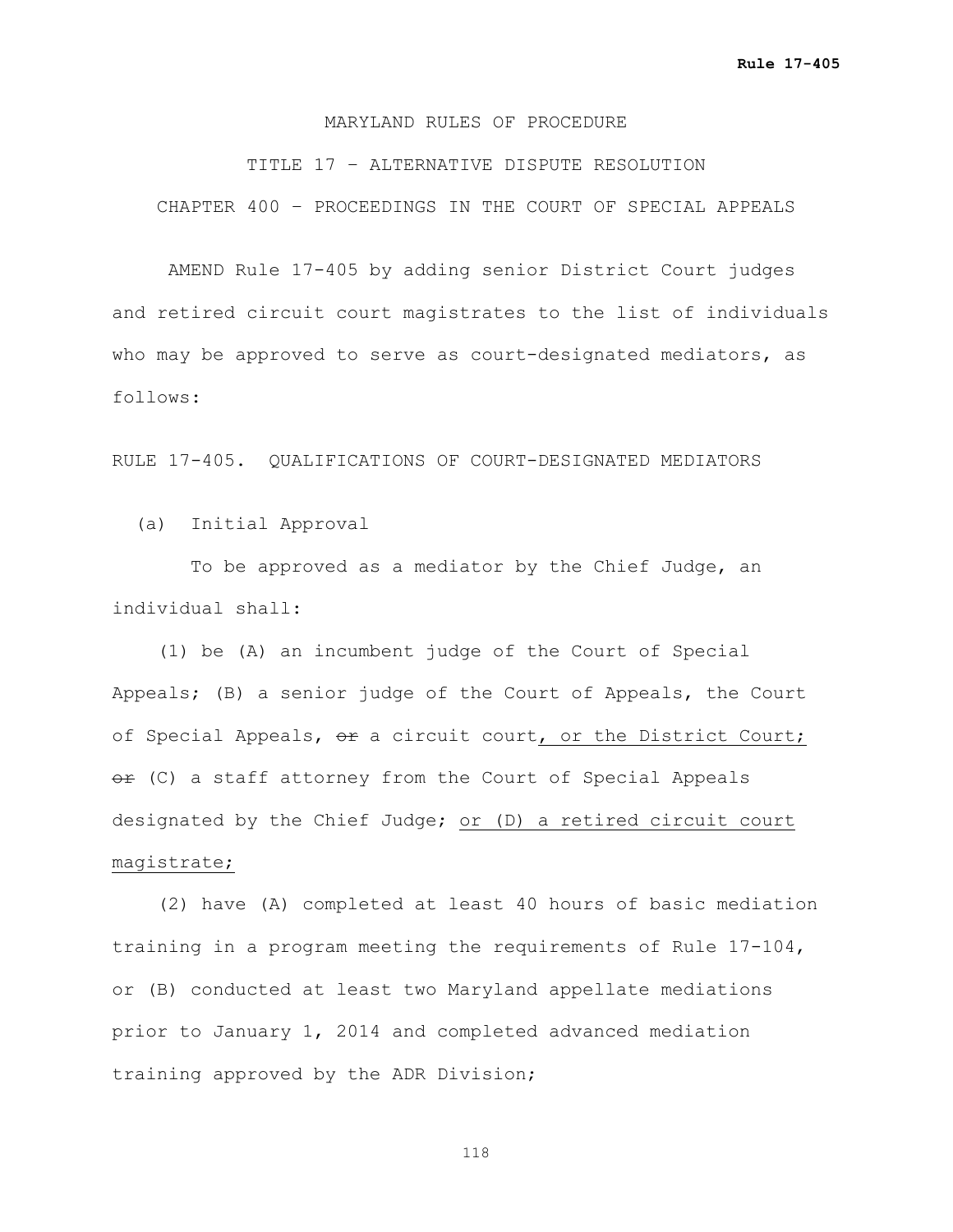(3) unless waived by the ADR Division, have observed at least two Court of Special Appeals mediation sessions and have participated in a debriefing with a staff mediator from the ADR Division after the mediations; and

 (4) be familiar with the Rules in Titles 8 and 17 of the Maryland Rules.

(b) Continued Approval

 To retain approval as a mediator by the Chief Judge, an individual shall:

 (1) abide by mediation standards adopted by Administrative Order of the Court of Appeals and posted on the Judiciary website;

 (2) comply with mediation procedures and requirements established by the Court of Special Appeals;

 (3) submit to periodic monitoring by the ADR Division of mediations conducted by the individual; and

 (4) unless waived by the Chief Judge, complete in each calendar year four hours of continuing mediation-related education in one or more topics set forth in Rule 17-104 or any other advanced mediation training approved by the ADR Division. Source: This Rule is derived from former Rule 17-403 (a) (2015).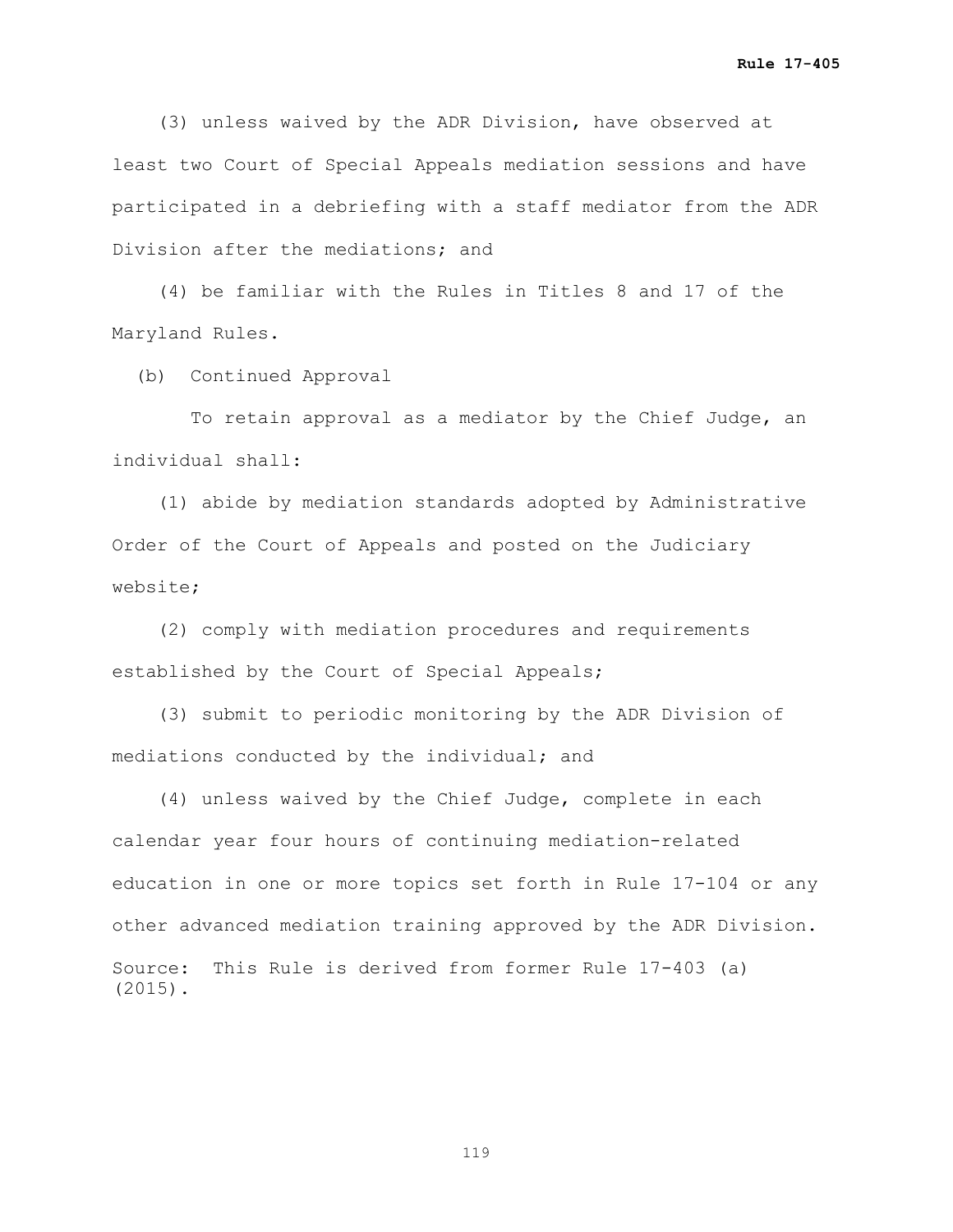### REPORTER'S NOTE

The Court of Special Appeals ("COSA") has indicated that a question has arisen as to whether senior District Court judges and retired circuit court magistrates should be eligible to serve as court-designated mediators in the COSA's Alternative Dispute Resolution program. The COSA requested that this question be posed to the Rules Committee, as the COSA does not have a formal position on this question.

The Committee proposes that subsection (a)(1) of Rule 17- 405 be amended by adding senior District Court judges and retired circuit court magistrates to the categories of individuals who may be approved to serve as court-designated mediators in the COSA Alternative Dispute Resolution program.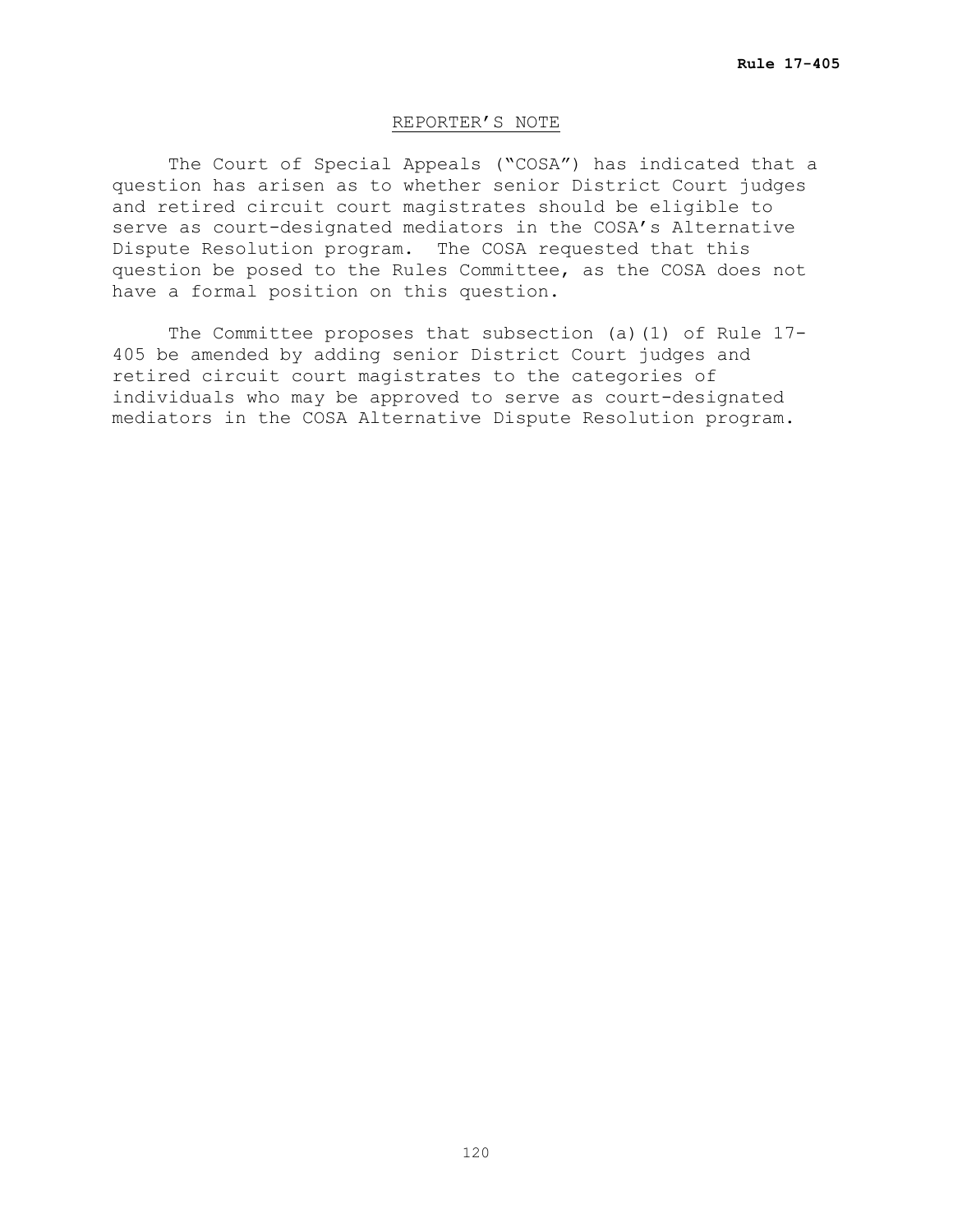### MARYLAND RULES OF PROCEDURE

## TITLE 20 – ELECTRONIC FILING AND CASE MANAGEMENT CHAPTER 100 – GENERAL PROVISIONS

AMEND Rule 20-102 by changing the requirement in subsection (b)(2) that Title 20 is applicable only by order of the Court of Appeals so that Title 20 is automatically applicable to "other proceedings" in the Court of Appeals, and by adding a Committee note following subsection (b)(2), as follows:

RULE 20-102. APPLICATION OF TITLE

...

(b) Appellate Courts

- (1) Appellate Proceedings
	- (A) Generally

 Except as provided in subsection (b)(1)(B) of this Rule, this Title applies to all appellate proceedings in the Court of Special Appeals or Court of Appeals seeking the review of a judgment or order entered in any action.

(B) Exception

 For appeals from an action to which section (a) of this Rule does not apply, the clerk of the lower court shall transmit the record in accordance with Rules 8-412 and 8-413, and, upon completion of the appellate proceeding, the clerk of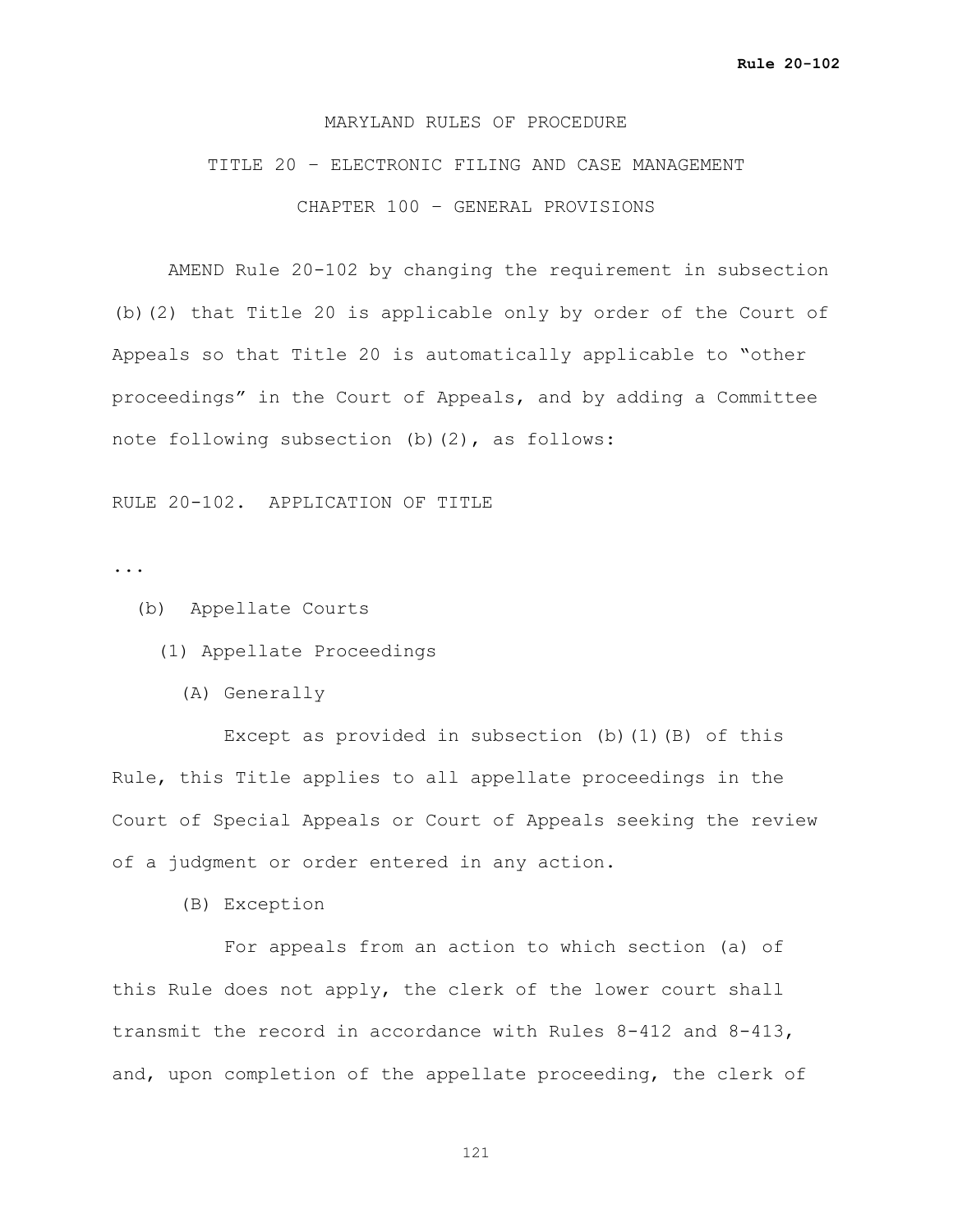the appellate court shall transmit the mandate and return the record to the lower court in accordance with Rule  $8-606$  (d)(1).

(2) Other Proceedings

 If so ordered by the Court of Appeals in a particular matter or action, the

 This Title also applies to (A) a question certified to the Court of Appeals pursuant to the Maryland Uniform Certification of Questions of Law Act, Code, Courts Article, §§ 12-601-12-613; and (B) an original action in the Court of Appeals allowed by law.

Committee note: After the Court of Appeals has received and docketed a certification order pursuant to Rule 8-304 or Rule 8- 305, parties who are registered users must file any subsequent papers electronically.

...

Source: This Rule is new.

### REPORTER'S NOTE

The Rules Committee, at the request of the Clerk of the Court of Appeals, proposes that Rule 20-102 be amended so that Title 20 applies more generally to "other proceedings" in the Court of Appeals as set forth in subsection  $(b)$   $(2)$ . In the current version of this Rule, Title 20 only applies to "other proceedings" when specifically ordered so by the Court of Appeals.

A Committee note is proposed to be added following subsection (b)(2), clarifying that parties who are registered users in certification of question matters must file papers electronically.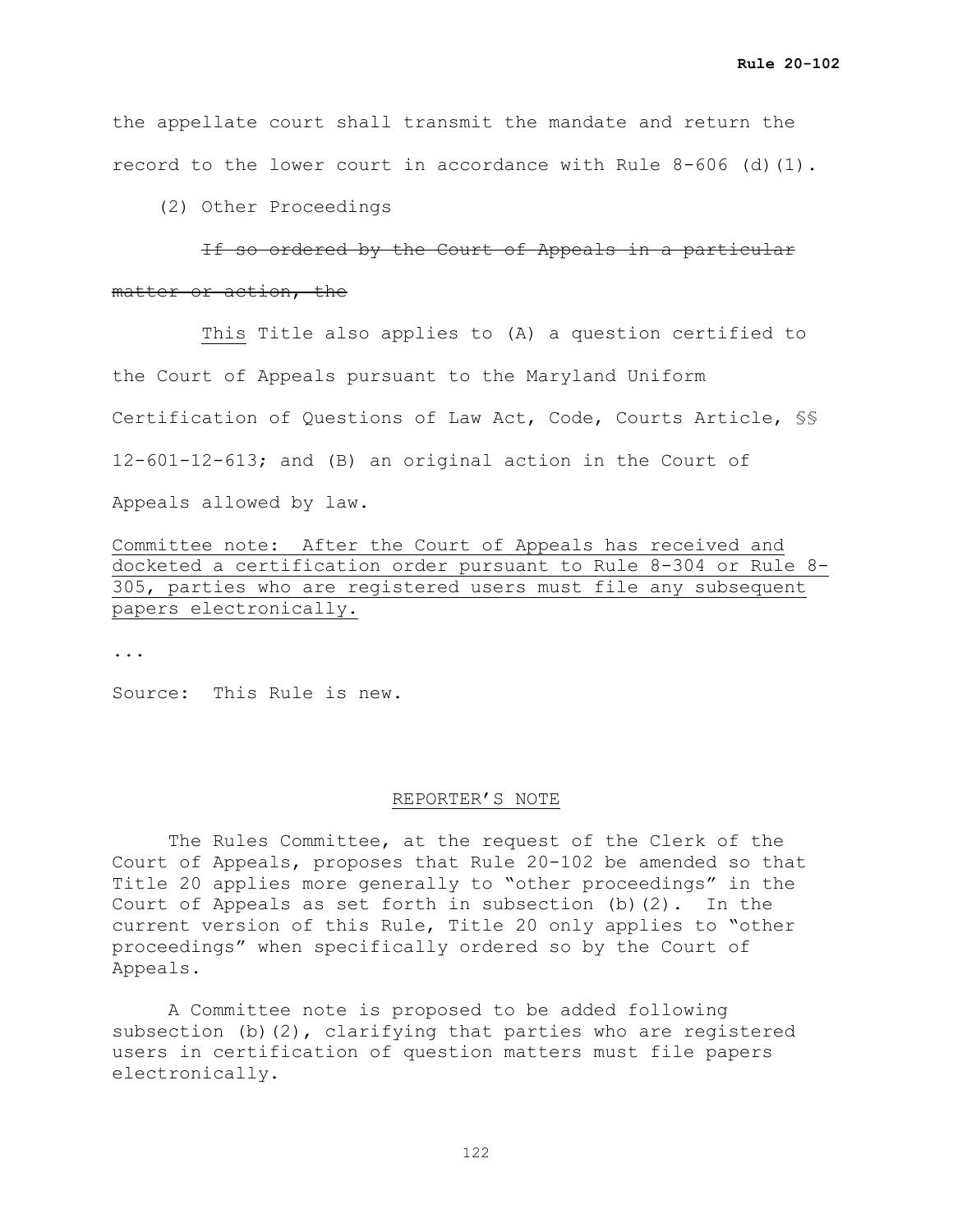### MARYLAND RULES

## TITLE 20 – ELECTRONIC FILING AND CASE MANAGEMENT CHAPTER 400 – APPELLATE REVIEW

AMEND Rule 20-402 by clarifying a provision regarding certification of the record in subsection (a)(1), as follows:

Rule 20-402. TRANSMITTAL OF RECORD

- (a) Certification and Transmittal
	- (1) Certification

 Upon the filing of a notice of appeal, application for leave to appeal, or notice that the Court of Appeals has issued a writ of certiorari directed to the trial a lower court, the clerk of the trial court shall comply with the requirements of Title 8 of the Maryland Rules and prepare a certification of the record.

. . .

Source: This Rule is new.

### REPORTER'S NOTE

Proposed amendments to Rule 20-402 alter a reference to the "trial court" in subsection (a)(1) to be "lower court." The Rules Committee was advised that when the Court of Appeals issues a writ of certiorari, the writ is directed to the court that issued the decision to be reviewed, which is typically the Court of Special Appeals but can be the trial court in certain circumstances.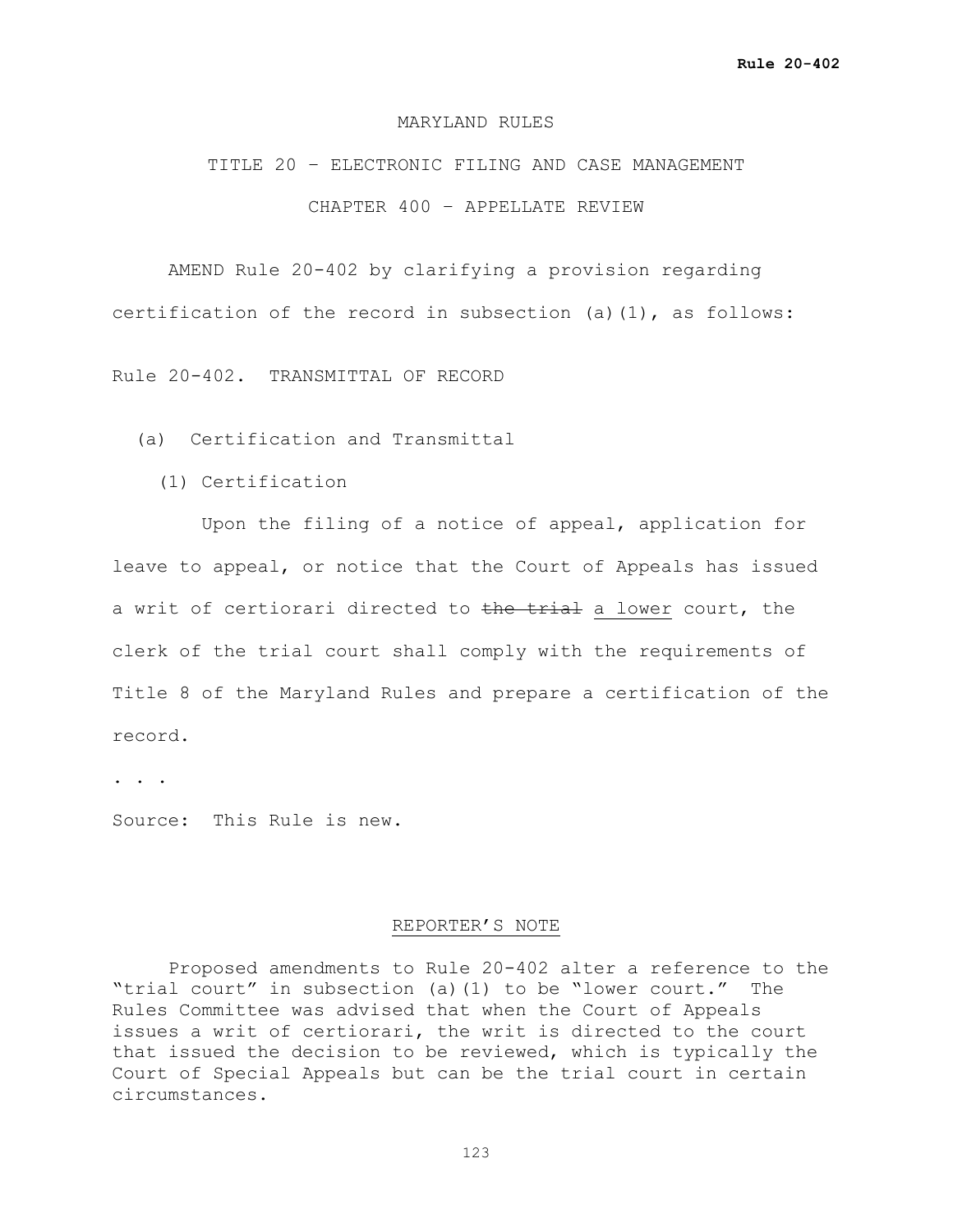Regardless of the direction of the writ, the Clerk of the Court of Appeals has advised that her office prefers to have the electronic record of the case certified and transmitted by the trial court, which has the most complete record. In some situations, the local clerks are reluctant to certify and transmit the record where the writ of certiorari is directed to the Court of Special Appeals and not the trial court. The proposed amendment clarifies that the writ of certiorari is directed to "a lower court" and instructs the trial court to comply with Title 8.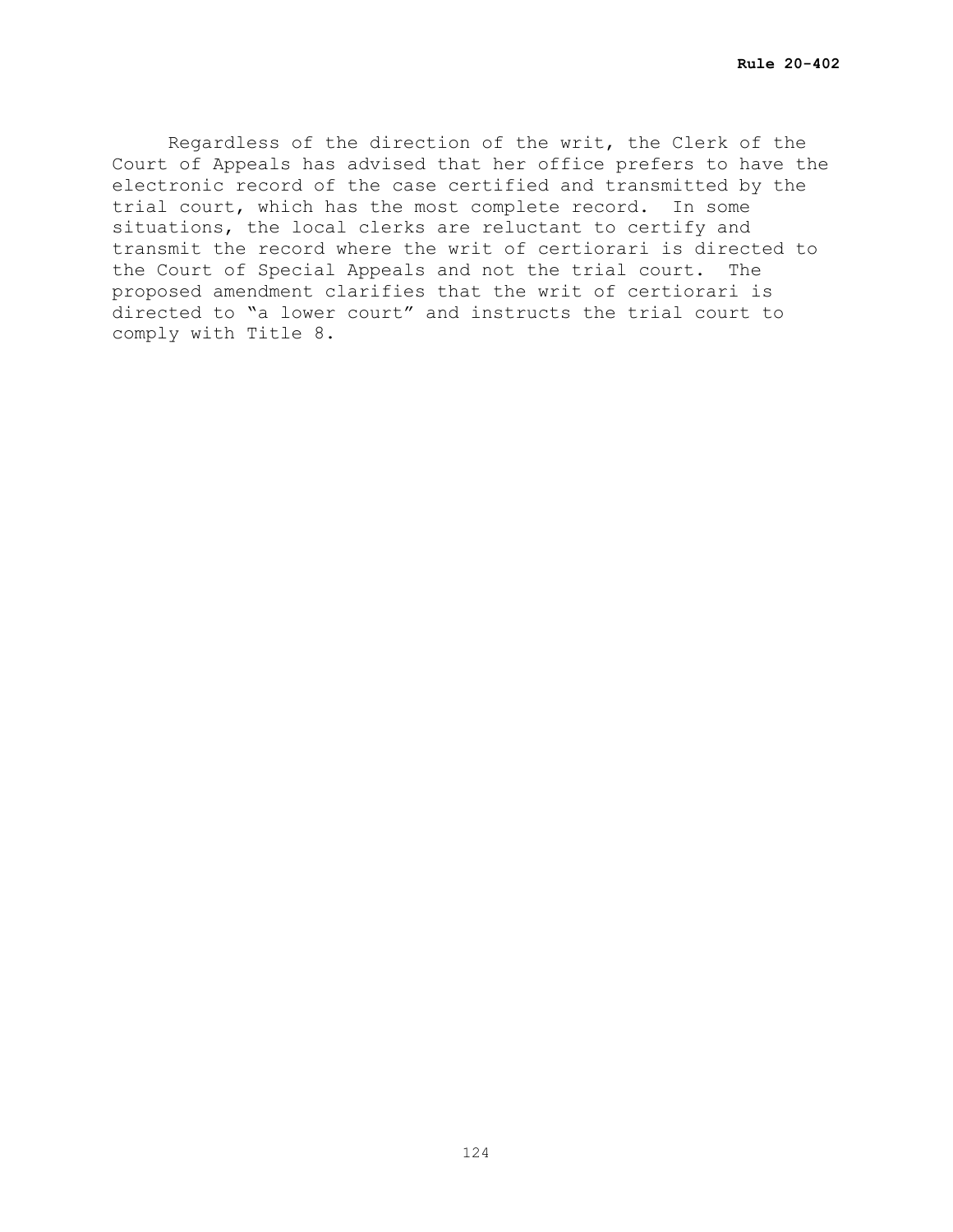MARYLAND RULES OF PROCEDURE TITLE 15 – OTHER SPECIAL PROCEEDINGS CHAPTER 900 – NAME - CHANGE OF

AMEND Rule 15-901 by deleting language pertaining to venue from section (b); by adding new subsections (b)(1) and (b)(2) pertaining to venue for petitions by an adult and on behalf of a minor, respectively; by adding new subsection (c)(1)(B) pertaining to venue; by re-lettering the subsequent subsections in subsection (c)(1); by altering subsection (c)(1)(G) pertaining to consent to the name change of a minor; by altering a cross reference following subsection (c)(1); by adding new subsection (c)(2)(B) pertaining to written consents to the name change of a minor; by moving current section (e) to new section (d); by re-captioning section (d) to pertain to notice to parents, guardians, and custodians who do not consent to a petition on behalf of a minor; by deleting current subsection (e)(2) pertaining to publication; by deleting certain provisions in current section (d) so that service must comply with Rule 2- 121; by re-lettering current section (f) as section (e) pertaining to an objection to a petition; by adding language to section (e) pertaining to failure by a parent, guardian, or custodian to object to a petition on behalf of a minor; by adding a Committee note following new section (e) regarding the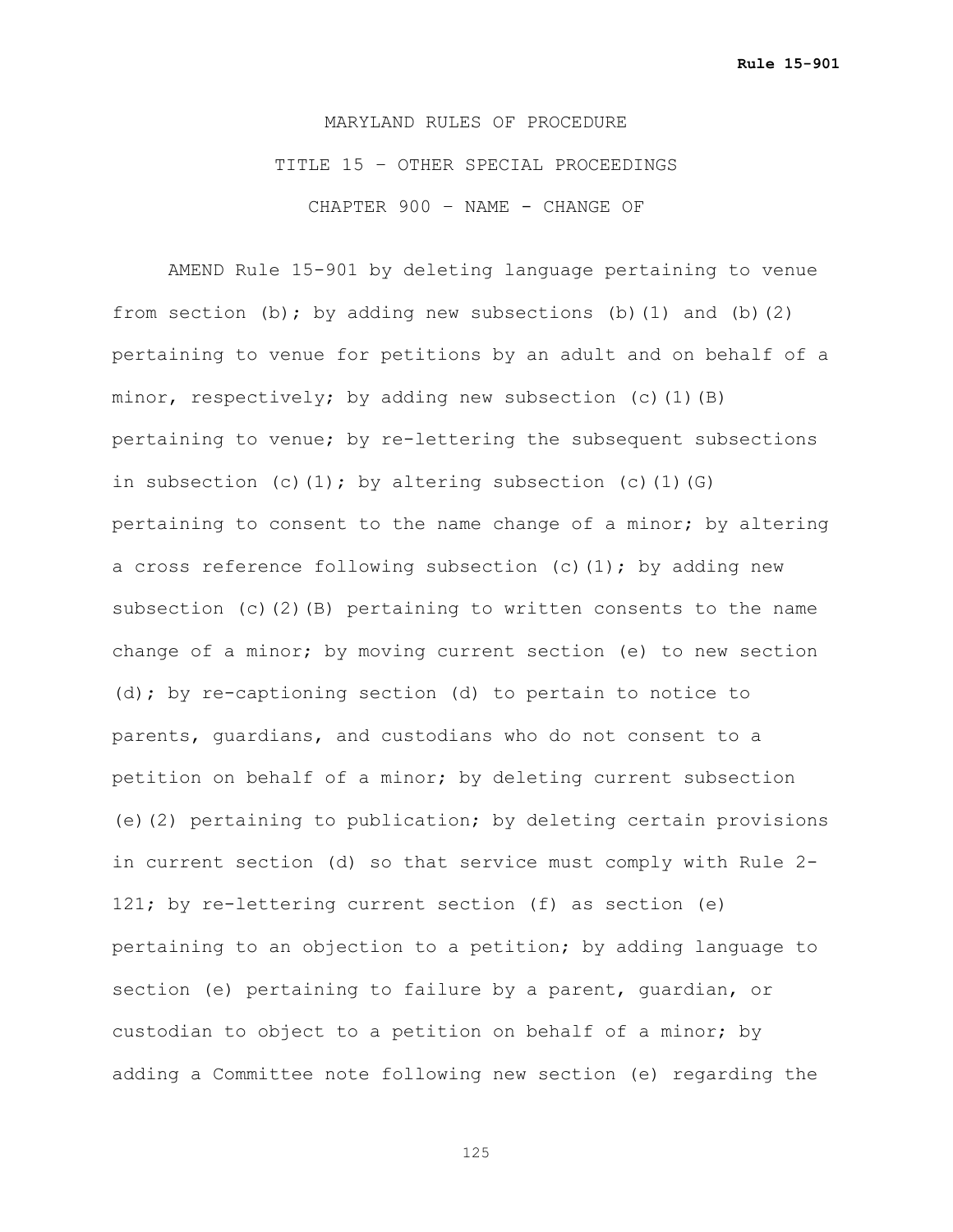**Rule 15-901**

right to object to a petition by an adult; by re-lettering current section (g) as section (f) pertaining to action by the court and hearings; by creating new subsection (f)(1) with language from current section (g) pertaining to court action on a petition by an adult; by adding a Committee note following subsection (f)(1) regarding the 30-day delay before the court may enter an order on a petition for a name change for an adult; by adding new subsection (f)(2) pertaining to court action and hearing requirements for a petition on behalf of a minor; and by making stylistic changes, as follows:

Rule 15-901. ACTION FOR CHANGE OF NAME

(a) Applicability

 This Rule applies to actions for change of name other than in connection with an adoption or divorce.

(b) Venue

 An action for change of name shall be brought in the county where the person whose name is sought to be changed resides.

(1) Change of Name of an Adult

 An action for change of name of an adult shall be brought in the county where the adult resides, carries on a regular business, is employed, habitually engages in a vocation, or was born.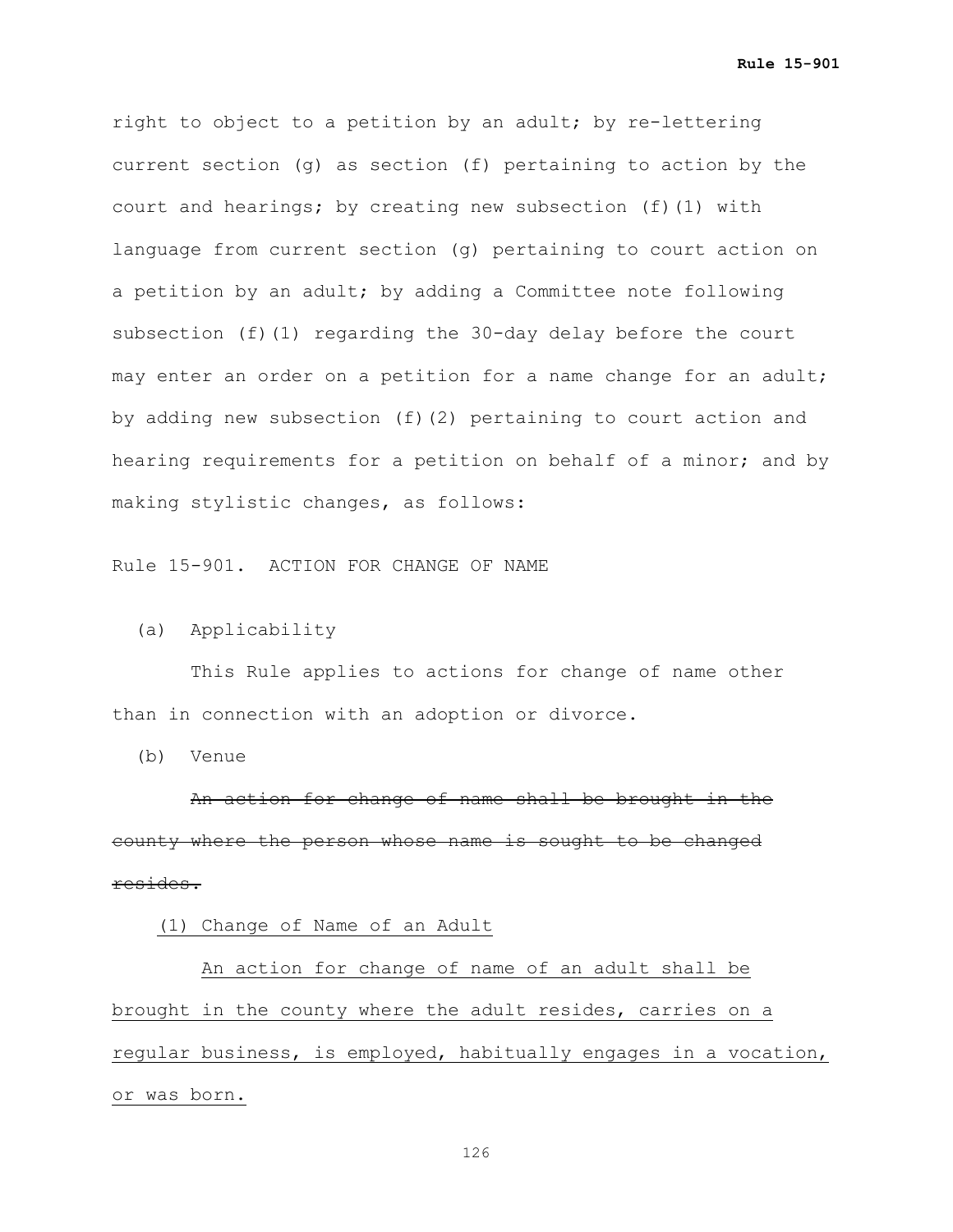(2) Change of Name of a Minor

 An action for change of name of a minor shall be brought by an adult petitioner on behalf of the minor in the county where the minor resides or where a parent, guardian, or custodian of the minor resides.

- (c) Petition
	- (1) Contents

The action for change of name shall be commenced by filing a petition captioned "In the Matter of ..." [stating the name of the person individual whose name is sought to be changed] "for change of name to ..." [stating the change of name desired]. The petition shall be under oath and shall contain at least the following information:

 (A) the name, address, and date and place of birth of the person individual whose name is sought to be changed;

(B) a statement as to why venue is appropriate;

 $(B)$  (C) whether the person individual whose name is sought to be changed has ever been known by any other name and, if so, the name or names and the circumstances under which they were used;

 $\left(\frac{C}{C}\right)$  (D) the change of name desired;

 $(D)$  (E) all reasons for the requested change;

127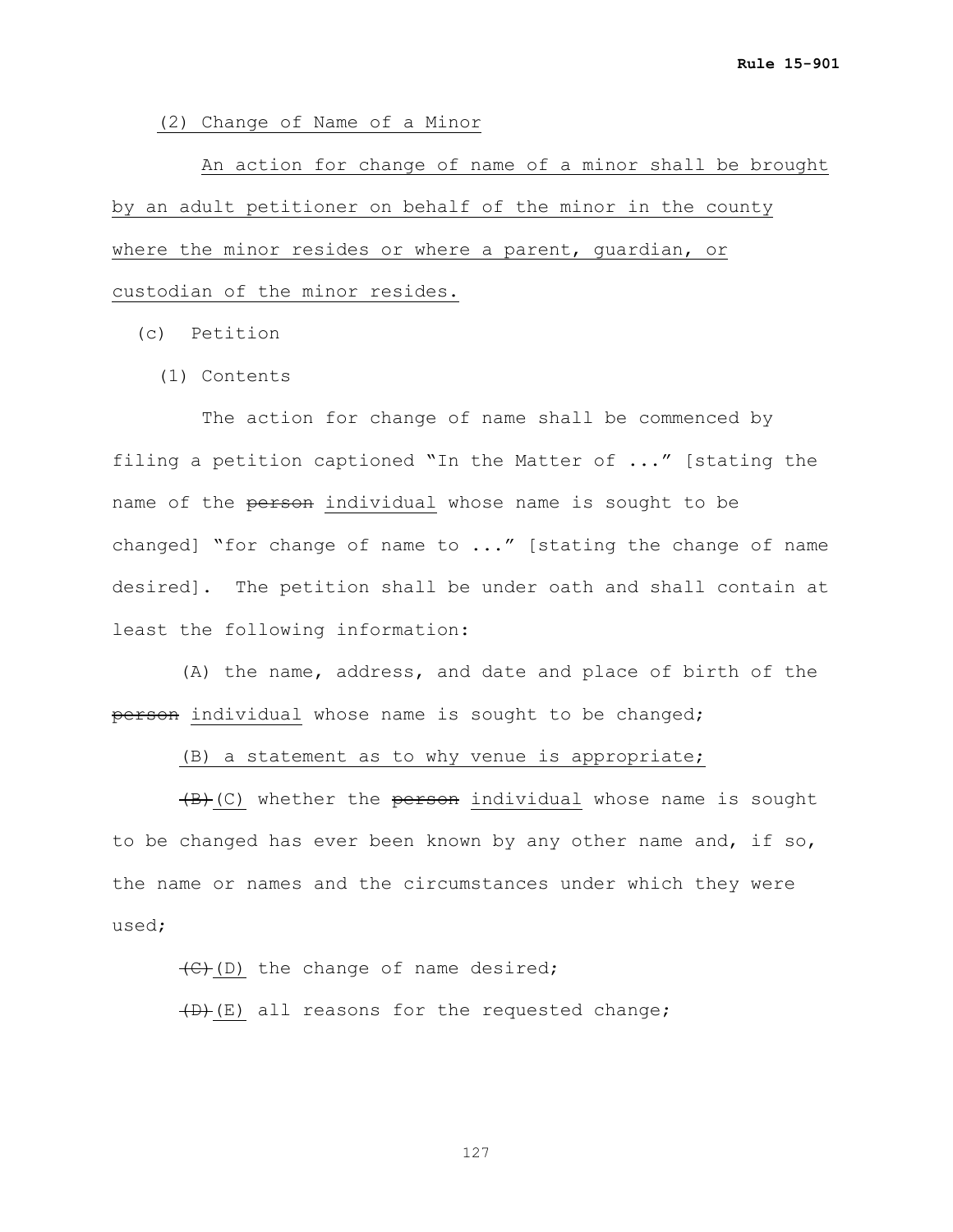$(E)$  (F) a certification that the petitioner is not requesting the name change for any illegal or fraudulent purpose;

 $(F)$  (G) if the person individual whose name is sought to be changed is a minor, (i) a statement explaining why the petitioner believes that the name change is in the best interest of the minor; (ii) the names and addresses of that the person's minor's parents and any guardian or custodian; (iii) whether each of those persons consents to the name change; (iv) whether the petitioner has reason to believe that any parent, guardian, or custodian is unfamiliar with the English language and what language the petitioner reasonably believes the individual can understand; (v) if the minor is at least ten years old, whether the minor consents to the name change; and (vi) if the minor is younger than ten years old, a statement that the minor does not object to the name change; and

 (G)(H) whether the person individual whose name is sought to be changed has ever registered as a sexual offender and, if so, the each full name(s) name, (including suffixes) any suffix, under which the person individual was registered.

Cross reference: See Code, Criminal Procedure Article, § 11- 705, which requires a registered sexual offender whose name has been changed by order of court to send written notice of the change to the Department of Public Safety and Correctional Services each law enforcement unit where the registrant resides or habitually lives within seven three days after the order is entered.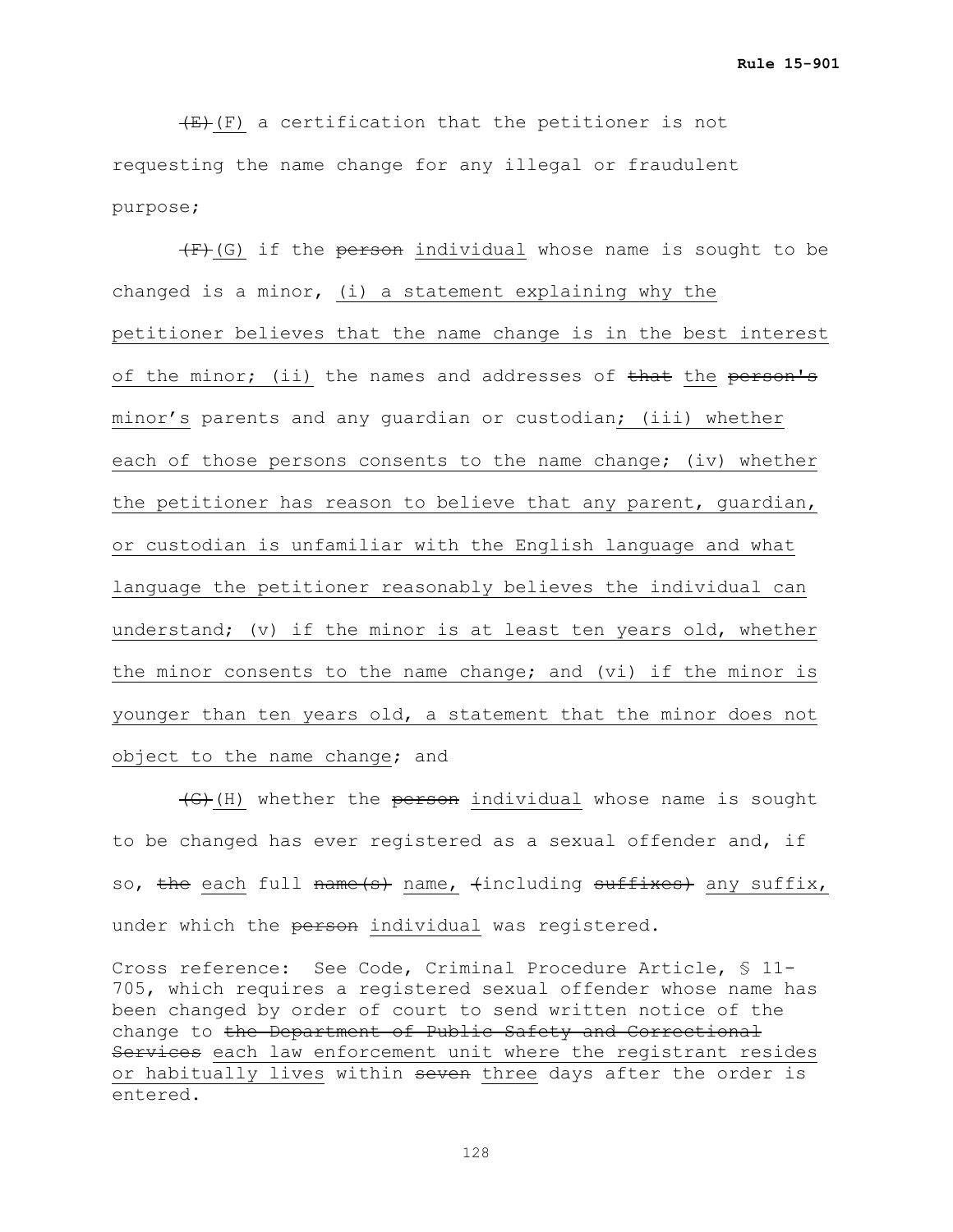(2) Documents to Be Attached to Petition

The petitioner shall attach to the petition:

 (A) a copy of a birth certificate or other documentary evidence from which the court can find that the current name of the person whose name is sought to be changed is as alleged; and $\overline{\cdot}$ 

 (B) if the individual whose name is sought to be changed is a minor, (i) the written consent of each parent, guardian, and custodian of the minor or an explanation why the consent is not attached, and (ii) the written consent of the minor, if the minor is at least ten years old.

 (e) Notice (d) Minors – Notice to Nonconsenting Parent, Guardian, or Custodian

(1) Issued by Clerk

Upon the filing of the a petition for change of name of a minor, if the written consent of each parent, guardian, and custodian of the minor was not filed pursuant to subsection (c)(2)(B) of this Rule, the clerk shall sign and issue a notice Notice that  $\overline{(A)}$  (1) includes the caption of the action,  $\overline{(B)}$  (2) describes the substance of the petition and the relief sought, and  $\left(\frac{C}{C}\right)$  (3) states that any objection to the name change shall be filed no later than 30 days after service of the petition. If the petition states that a nonconsenting parent, guardian, or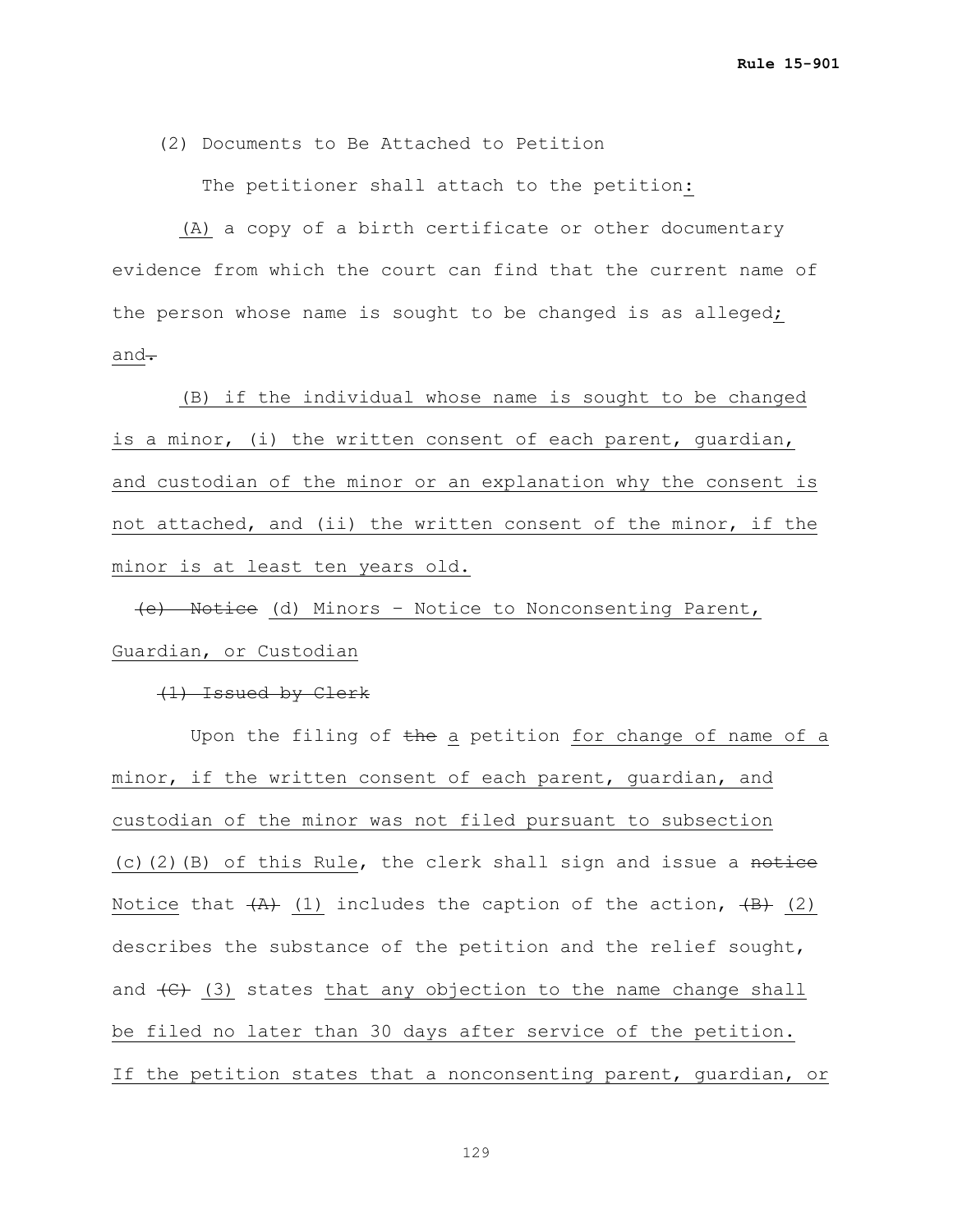custodian may be unfamiliar with the English language, the clerk shall issue two versions of the Notice, one in English and one in the other language indicated in the petition. the latest date by which an objection to the petition may be filed.

(2) Publication

 Unless the court on motion of the petitioner orders otherwise, the notice shall be published one time in a newspaper of general circulation in the county in which the action was pending at least fifteen days before the date specified in the notice for filing an objection to the petition. The petitioner shall thereafter file a certificate of publication.

(d) Service of Petition – When Required

 If the person whose name is sought to be changed is a minor, a The Notice, in English and, if applicable, in the additional language indicated in the petition, a copy of the petition, and any attachments, and the notice issued pursuant to section (e) of this Rule shall be served upon that person's parents and any guardian or custodian in the manner provided by Rule 2-121 upon each nonconsenting parent, guardian, or custodian of the minor. When proof is made by affidavit that good faith efforts to serve a parent, guardian, or custodian pursuant to Rule 2-121 (a) have not succeeded and that Rule 2- 121 (b) is inapplicable or that service pursuant to that Rule is impracticable, the court may order that service may be made by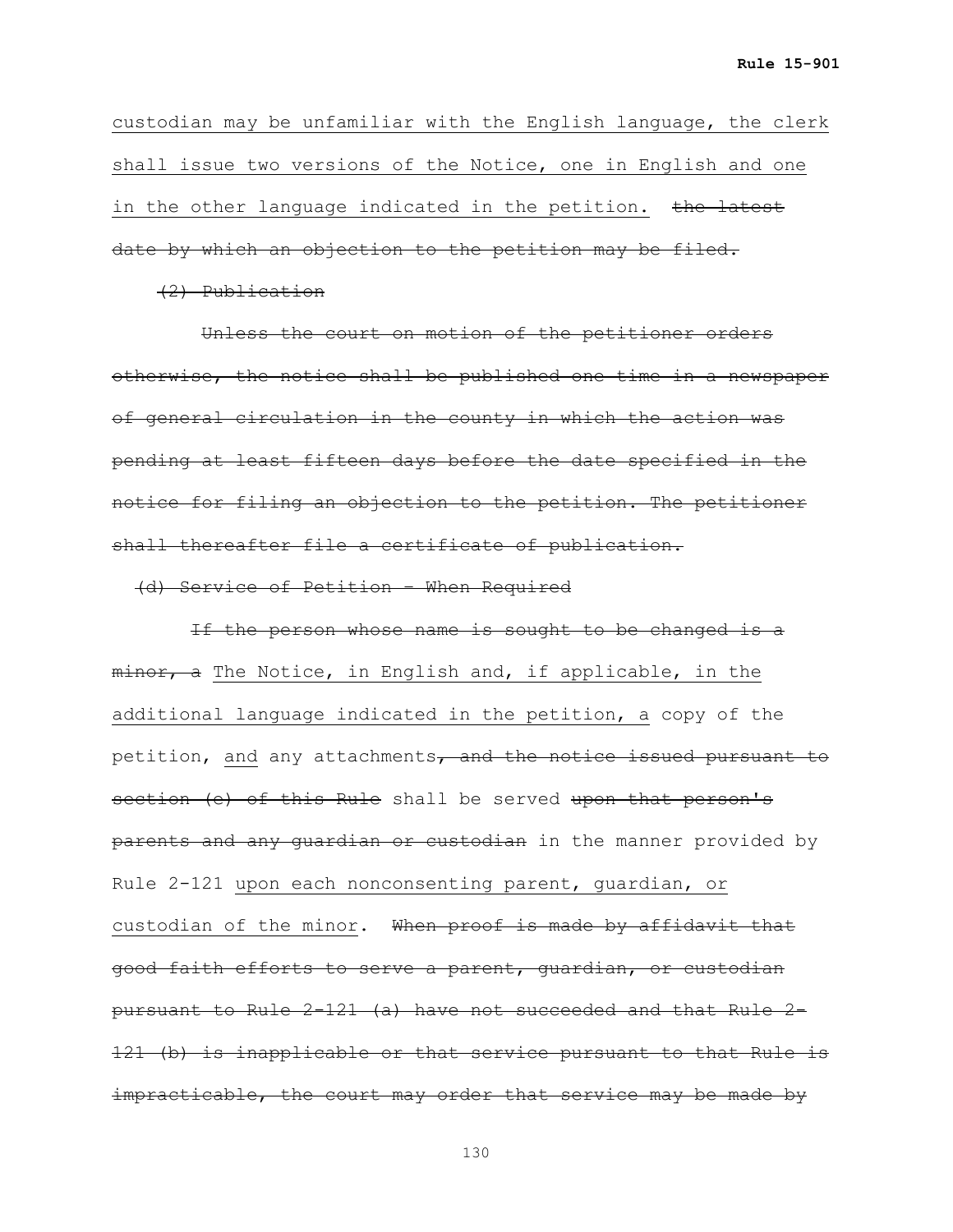(1) the publication required by subsection (e)(2) of this Rule and (2) or mailing a copy of the petition, any attachments, and notice by first class mail to the last known address of the parent, guardian, or custodian to be served.

 $(f+(e))$  Objection to Petition

 Any person may file an objection to the petition. The objection shall be filed within the time specified in the notice and shall be supported by an affidavit which that sets forth the reasons for the objection. The affidavit shall be made on personal knowledge, shall set forth facts that would be admissible in evidence, and shall show affirmatively that the affiant is competent to testify to the matters stated in the affidavit. The objection and affidavit shall be served upon the petitioner in accordance with Rule 1-321. The petitioner may file a response within 15 days after being served with the objection and affidavit. A parent, guardian, or custodian of a minor who does not file an objection within 30 days after being served in accordance with section (d) of this Rule shall be deemed to have consented to the name change of the minor. A person desiring a hearing shall so request in the objection or response under the heading "Request for Hearing."

Committee note: Nothing in this Rule is intended to abrogate the right of a person who learns of a requested name change to object to the name change where there is personal knowledge of an illegal or fraudulent purpose or harm to the rights of others.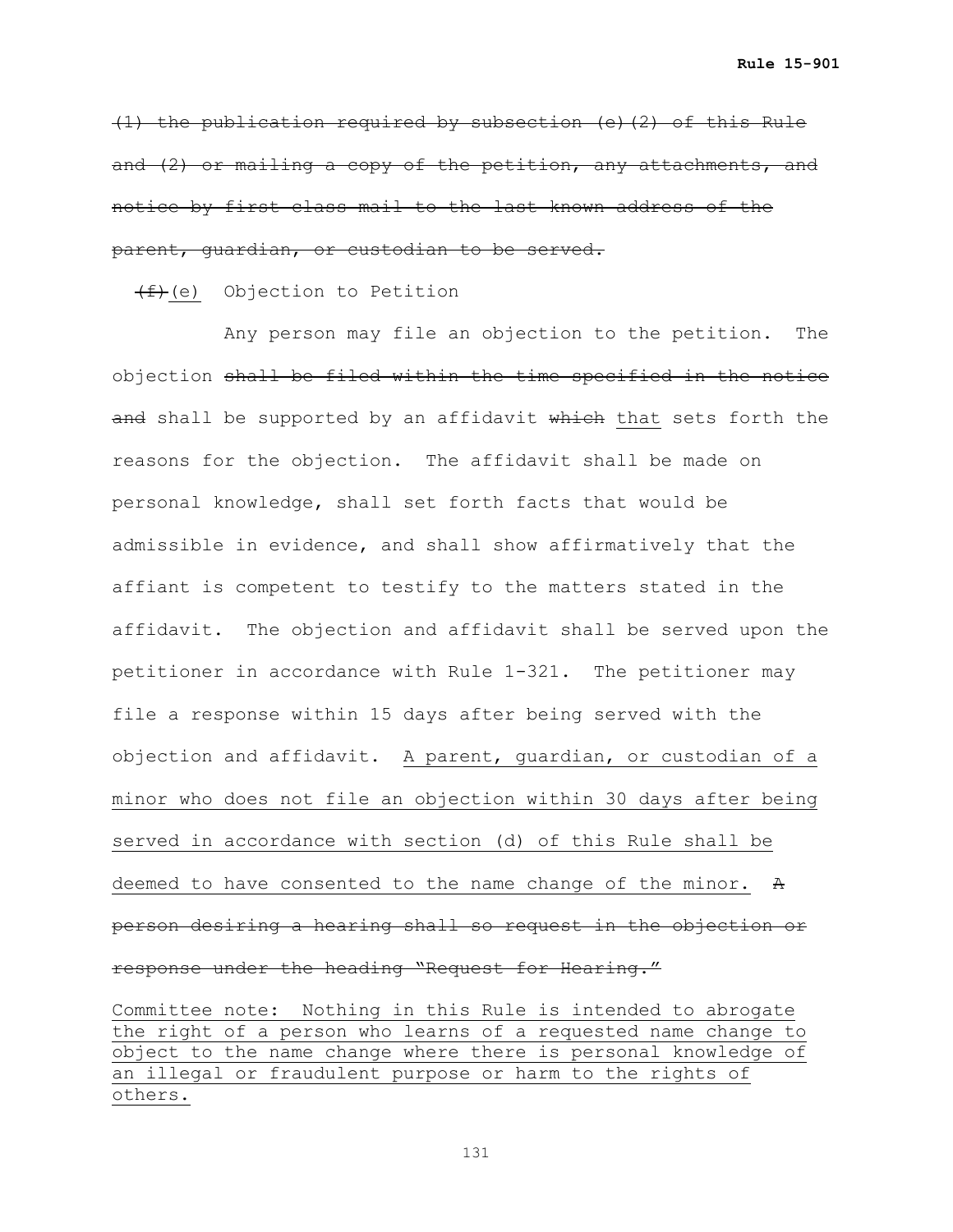## (g)(f) Action by Court; Hearing

### (1) Name Change of Adult

After the time for filing objections and responses has expired, the The court may hold a hearing or may rule on the a petition to change the name of an adult without a hearing and shall enter an appropriate order, except that the court shall not deny the petition without a hearing if one was requested by the petitioner. The court may not enter an order earlier than 30 days after the petition was filed.

Committee note: Although there is no publication or other required notice of a requested name change of an adult, if a person learns of a requested name change, the 30-day delay in the entry of an order after the petition is filed affords a period of time within which an objection could be filed.

### (2) Name Change of Minor

 The court may hold a hearing or may rule on a petition to change the name of a minor without a hearing and enter an appropriate order if (A) the written consent of the minor, if required, has been filed, and (B) each parent, guardian, and custodian (i) has filed a written consent pursuant to subsection (c)(2)(B) of this Rule, or (ii) having been served pursuant to section (d) of this Rule, did not timely file an objection. In all other cases in which a name change of a minor is requested, the court shall hold a hearing and enter an appropriate order no earlier than 30 days after all nonconsenting parents, quardians,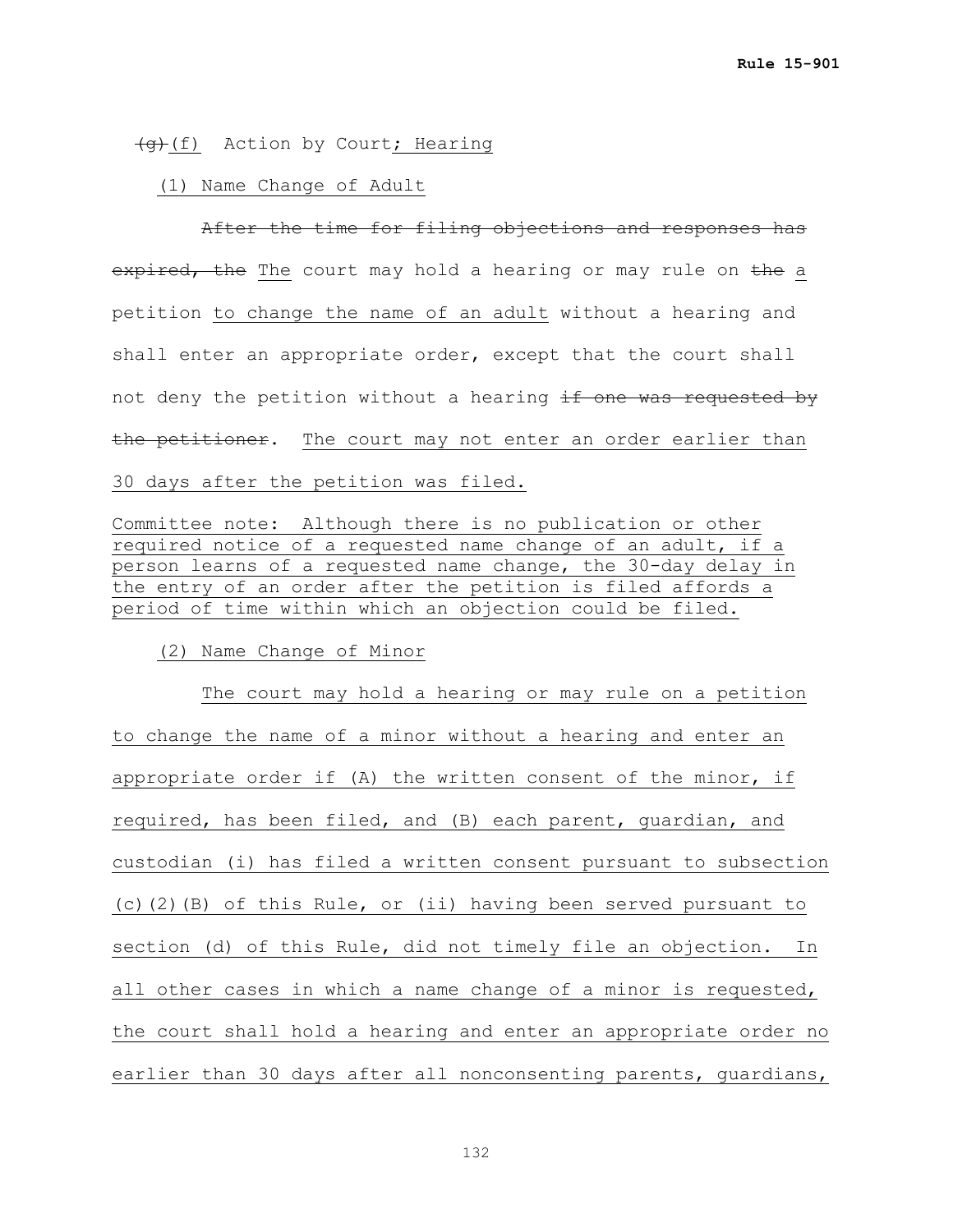## or custodians have been served in accordance with section (d) of

### this Rule.

Source: This Rule is derived in part from former Rules BH70 through BH75 and is in part new.

## REPORTER'S NOTE

Proposed amendments to Rule 15-901 conform the Rule to a recent statutory change and address recommendations by the Maryland Judicial Council Domestic Law Committee's LGBTQ+ Family Law Workgroup.

Section (b) is amended to strike the current language related to venue and add new subsections (b)(1) and (b)(2). Subsection (b)(1) governs venue for a petition by an adult. It is derived in part from Code, Courts Article, § 6-201. The Rules Committee was advised that certain circumstances may exist where an individual born in Maryland but now living in another state or country may need to seek a name change in Maryland. In response, the Committee recommends allowing an adult to file a petition under Rule 15-901 in the county where the adult was born. Subsection (b)(2) governs venue for a petition on behalf of a minor. It is derived from Code, Courts Article, § 6- 202(5), which applies to certain family law actions related to a child.

Section (c) is amended to add additional required information in a petition. New subsection (c)(1)(B) requires a statement regarding venue in light of the provision permitting a petition to be filed in the county where the adult petitioner was born. The remaining subsections in (c)(1) are re-lettered. Subsection (c)(1)(G) requires a petition on behalf of a minor to state why the petitioner believes their name change is in the minor's best interest and whether parents, guardians, and custodians of the minor consent to the name change. Subsection (c)(1)(G) also requires a statement if the petitioner has reason to believe that a parent, guardian, or custodian may be unfamiliar with the English language. This information is used when the clerk generates the Notice in section (d). If the minor is at least ten years old, the consent of the minor is also required. If the minor is younger, the requirement is that the minor does not object to the name change. This language is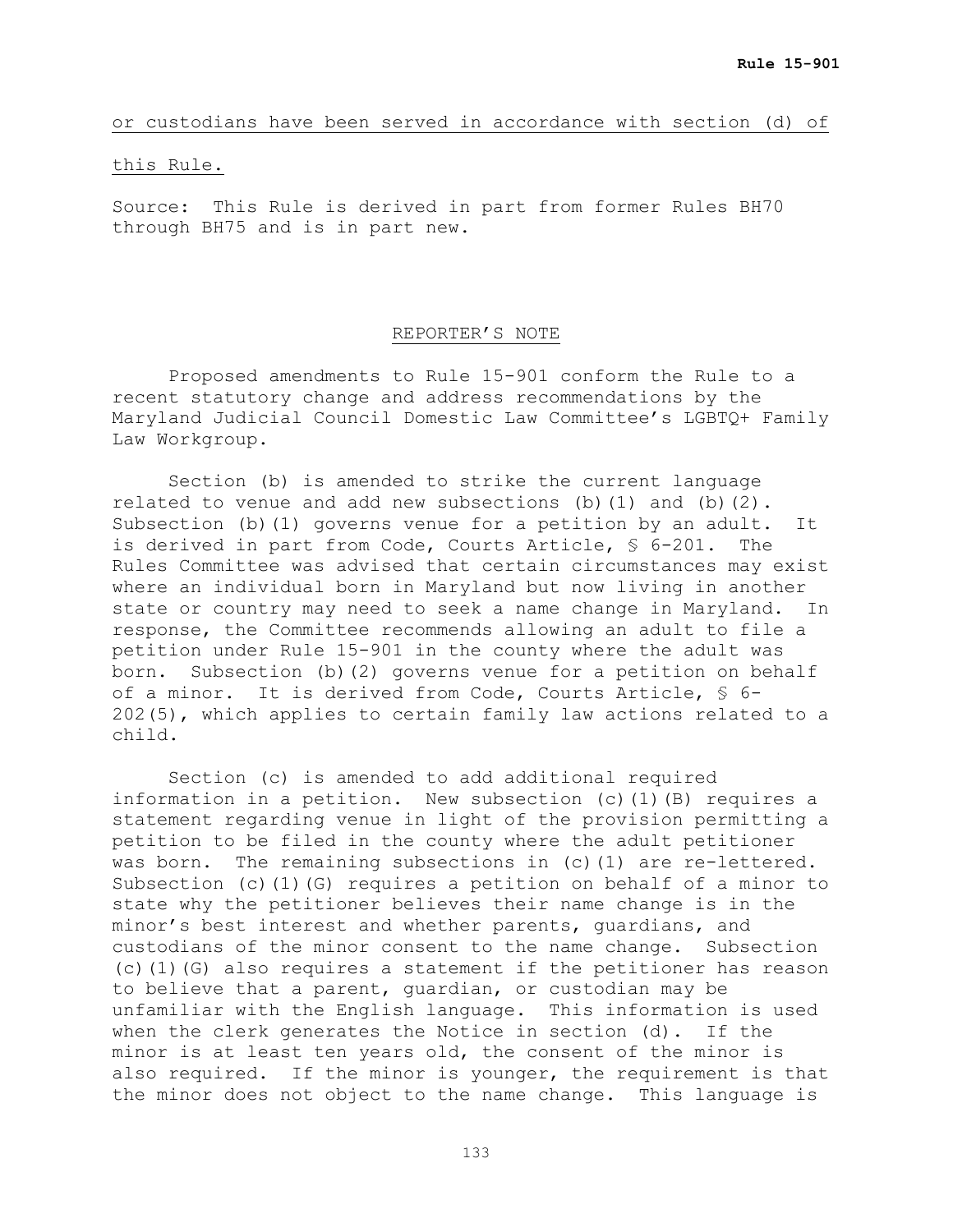derived from the adoption statutes, including Code, Family Law Article, §§ 5-338, 5-3A-35, and 5-3B-35. The cross reference following subsection (c)(1) is amended to conform with current law. Subsection (c)(2) is amended to add subsection (c)(2)(B), which requires the consents mentioned in subsection (c)(1)(G) to be attached to the petition.

Sections (d) and (e) are reversed. New section (d) applies only to Notice to nonconsenting parents, guardians, and custodians of a minor. The clerk must issue a Notice to inform the parent, guardian, or custodian of the action and the right to object. If the petitioner disclosed in the petition that a parent, guardian, or custodian may be unfamiliar with the English language, the clerk must issue the notice in English and in the language indicated in the petition. The Access to Justice Office in the Administrative Office of the Courts advised that a form notice can be translated into multiple languages, though case-specific documents cannot be translated. Service of the notice is in the manner provided by Rule 2-121.

Section (e), applicable to the name change of an adult or a minor, states that any person may file an objection to the petition. A parent, guardian, or custodian of a minor who fails to file an objection within 30 days of service is deemed to have consented to the name change of the minor. A Committee note following the section states that a person with knowledge of any fraud, illegal purpose, or harm to the rights of others may object.

Former subsection (e)(2), publication, is deleted. Code, Courts Article, § 3-2201 requires the court to waive the publication requirement on motion by the petitioner. The publication requirement on motion by the petitioner. Workgroup informed the Rules Committee that after consultation with the Maryland State Police and a representative for various credit reporting agencies, it was determined that publication is an antiquated method of providing notice and is not used by those entities to track name changes. An increasing number of states have eliminated the publication requirement without any substitute notice method, including New York (by statute) and New Jersey (by court rule) in 2020. Other states that do not require publication sometimes require specific notice to interested persons, such as creditors and law enforcement, or require additional documentation, such as a background check. The Family/Domestic Subcommittee of the Rules Committee discussed the necessity of public notice for an adult name change and what, if any, standing another individual may have to object. Currently, there will be a public record of the name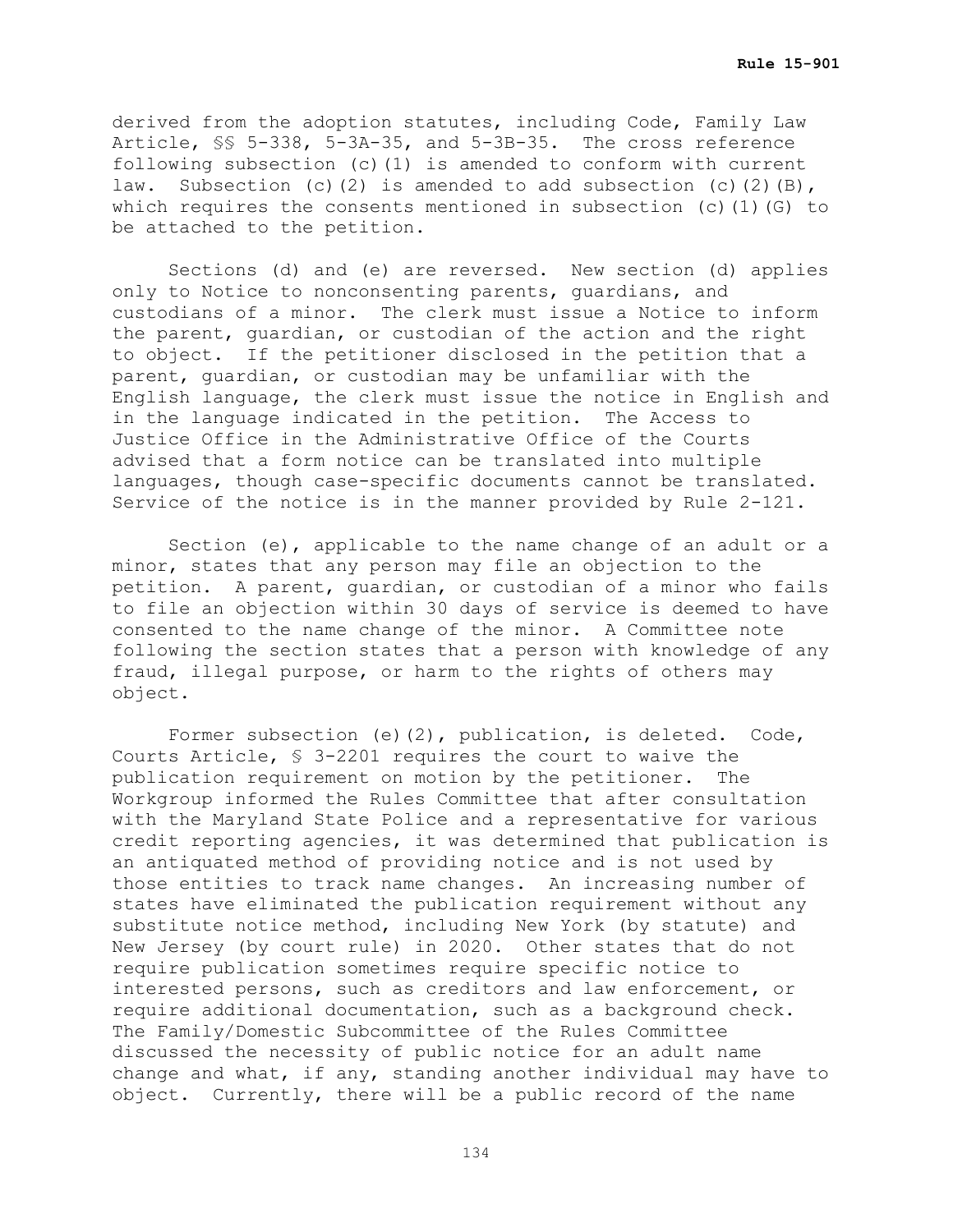change through court records, although no notice will occur if the petitioner requests publication waiver, as is now permitted by law. Unless the file is shielded or sealed due to safety concerns or other good cause, the name change action can be located in court records, including Maryland Judiciary Case Search.

Section (f) governs action by the court on a petition. New subsection (f)(1) pertains to the name change of an adult. It permits the court to hold a hearing or rule without a hearing and enter an appropriate order. The court may not deny a petition without a hearing and may not enter an order earlier than 30 days after the petition is filed. A Committee note explains that the 30-day waiting period is to permit a person who learns of the name change to object, if there is cause.

New subsection (f)(2) applies to petitions on behalf of a minor. After the notices issued pursuant to section (d) have been served, the court may hold a hearing or rule without a hearing and enter an appropriate order so long as the minor consents to the name change, if required, and the required consents have been filed or a nonconsenting parent, guardian, or custodian has been served and has not timely objected. Where a parent, guardian, or custodian objects, the court must hold a hearing. The hearing cannot be held earlier than 30 days after all nonconsenting parents, guardians, and custodians have been served.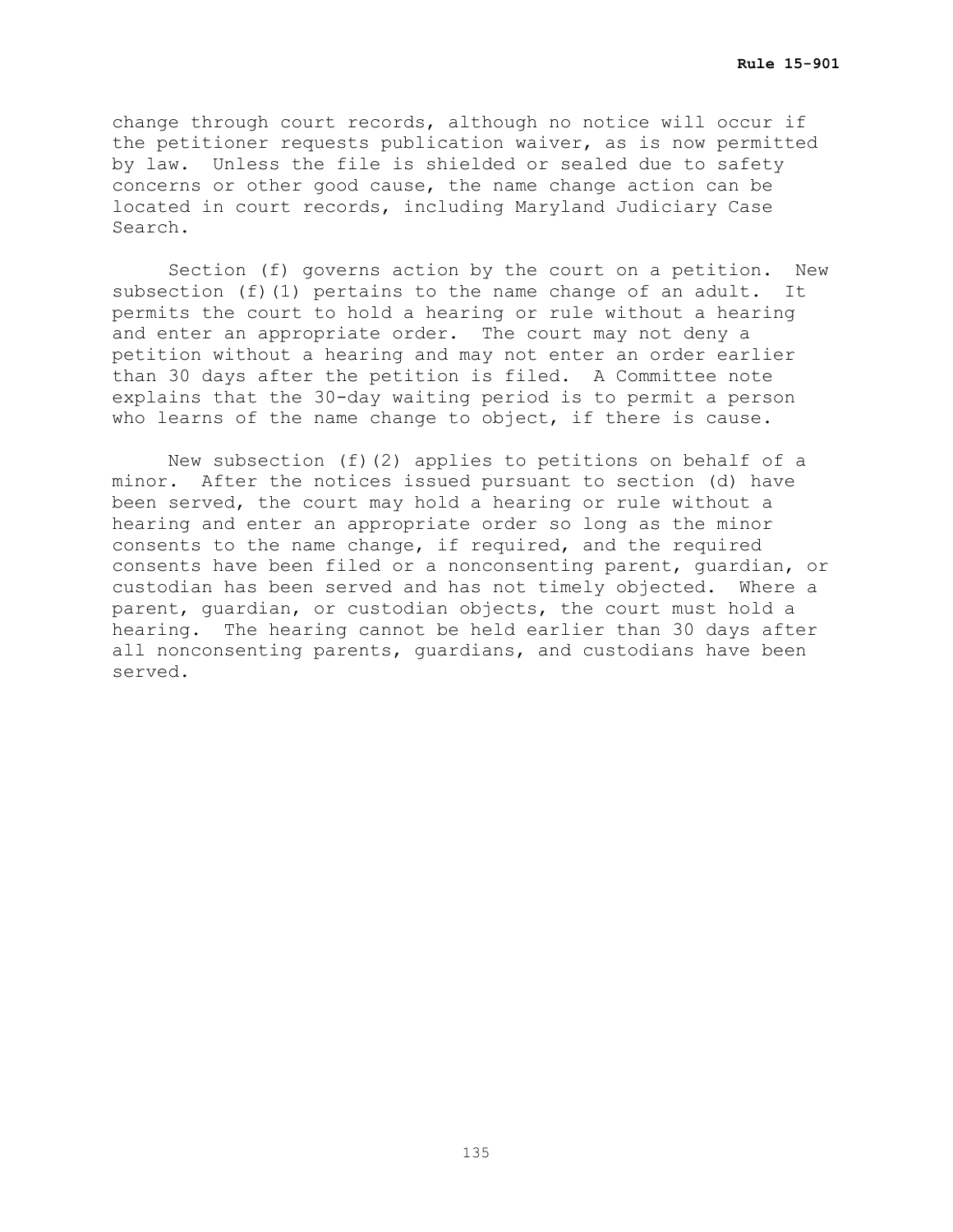### MARYLAND RULES OF PROCEDURE

### TITLE 9 – FAMILY LAW ACTIONS

CHAPTER 100 – ADOPTION; PRIVATE AGENCY GUARDIANSHIP

AMEND Rule 9-105 by deleting section (d) and by relettering sections (e) through (g) as (d) through (f), as follows:

RULE 9-105. SHOW CAUSE ORDER; DISABILITY OF A PARTY; OTHER NOTICE

**. . .**

### (d) Notice of Name Change

 If the person to be adopted is an adult and the petitioner desires to change the name of the person to be adopted to a surname other than that of the petitioner, notice of a proposed change of name shall also be given in the manner provided in Rule 15-901.

**. . .**

(e)(d) Form of Show Cause Order

**. . .**

 $(f)$ (e) Form of Notice of Objection

**. . .**

 $\overline{g}(f)$  Form of Notice for Service by Publication and Posting **. . .**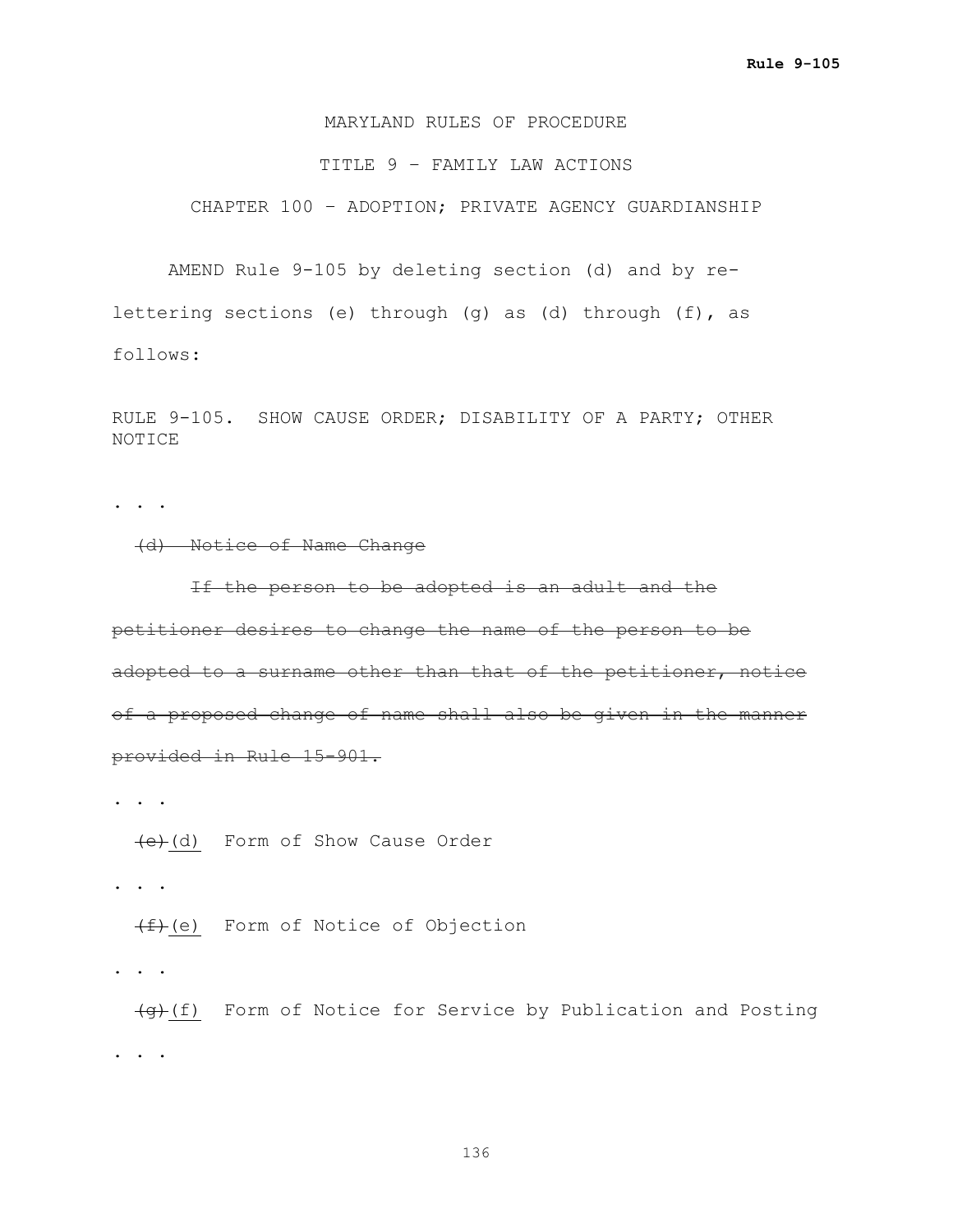Source: This Rule is in part derived from former Rule D74 and is in part new.

## REPORTER'S NOTE

The proposed deletion of section (d) in Rule 9-105 is a conforming amendment necessitated by the proposed amendments to Rule 15-901. Section (d) required a petitioner adopting an adult who seeks a name change other than to the surname of the petitioner to comply with the notice requirements of Rule 15- 901. The proposed amendments to Rule 15-901 delete the notice and publication requirement for adult name change petitions.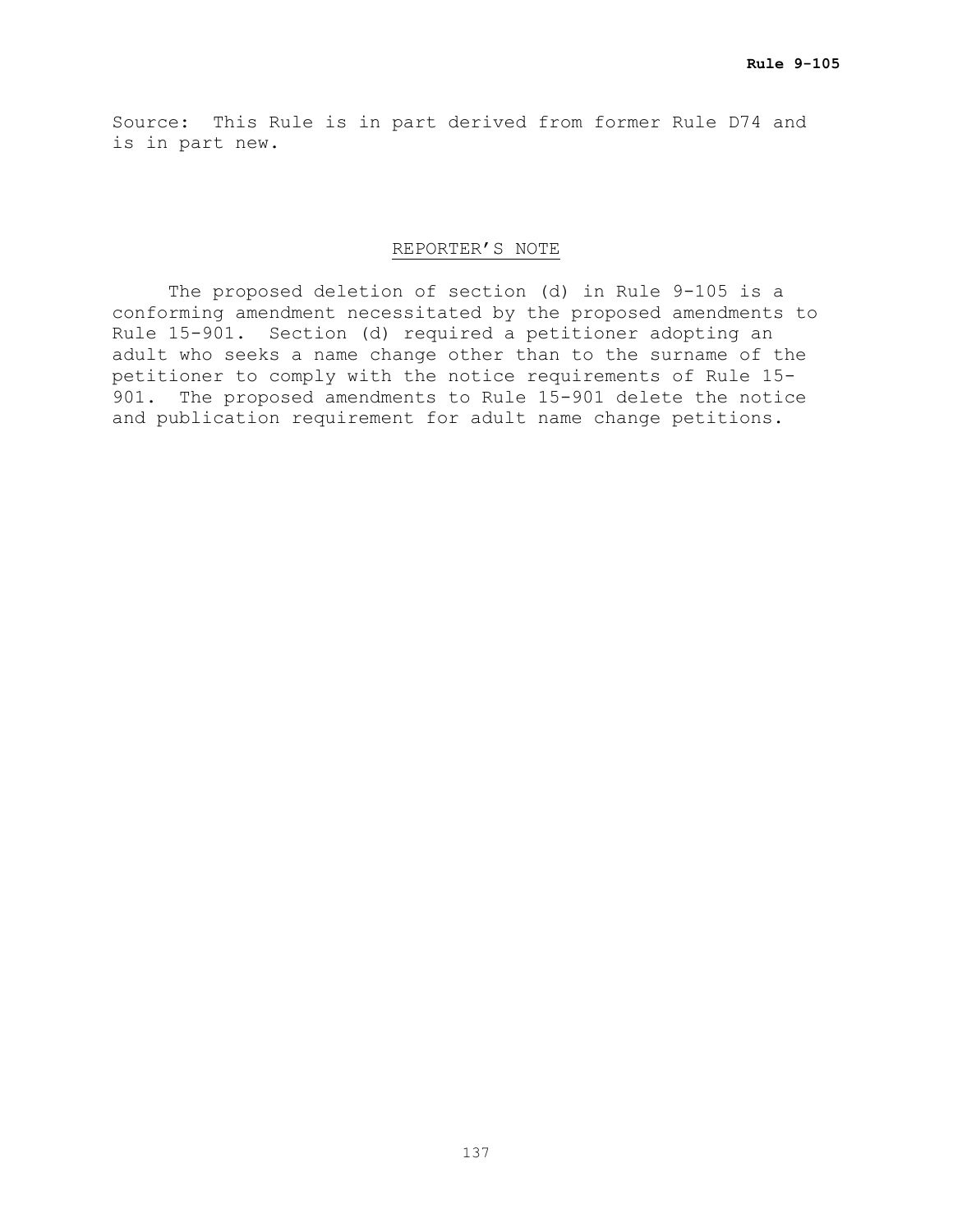# MARYLAND RULES OF PROCEDURE TITLE 9 – FAMILY LAW ACTIONS CHAPTER 100 – ADOPTION; PRIVATE AGENCY GUARDIANSHIP

AMEND Rule 9-103 by adding an exception to subsection (b)(2)(A), by adding new subsection (b)(2)(B) governing certain petitions filed pursuant to a statute, and by re-lettering current subsection (b)(2)(B) as subsection (b)(2)(C), as follows:

RULE 9-103. PETITION

(a) Titling of Case

 A proceeding shall be titled "In re Adoption/Guardianship of \_\_\_\_\_\_\_\_\_\_\_\_\_\_\_ (first name and first initial of last name of prospective adoptee or ward)."

(b) Petition for Adoption

(1) Contents

 A petition for adoption shall be signed and verified by each petitioner and shall contain the following information:

 (A) The name, address, age, business or employment, and employer of each petitioner;

 (B) The name, sex, and date and place of birth of the person to be adopted;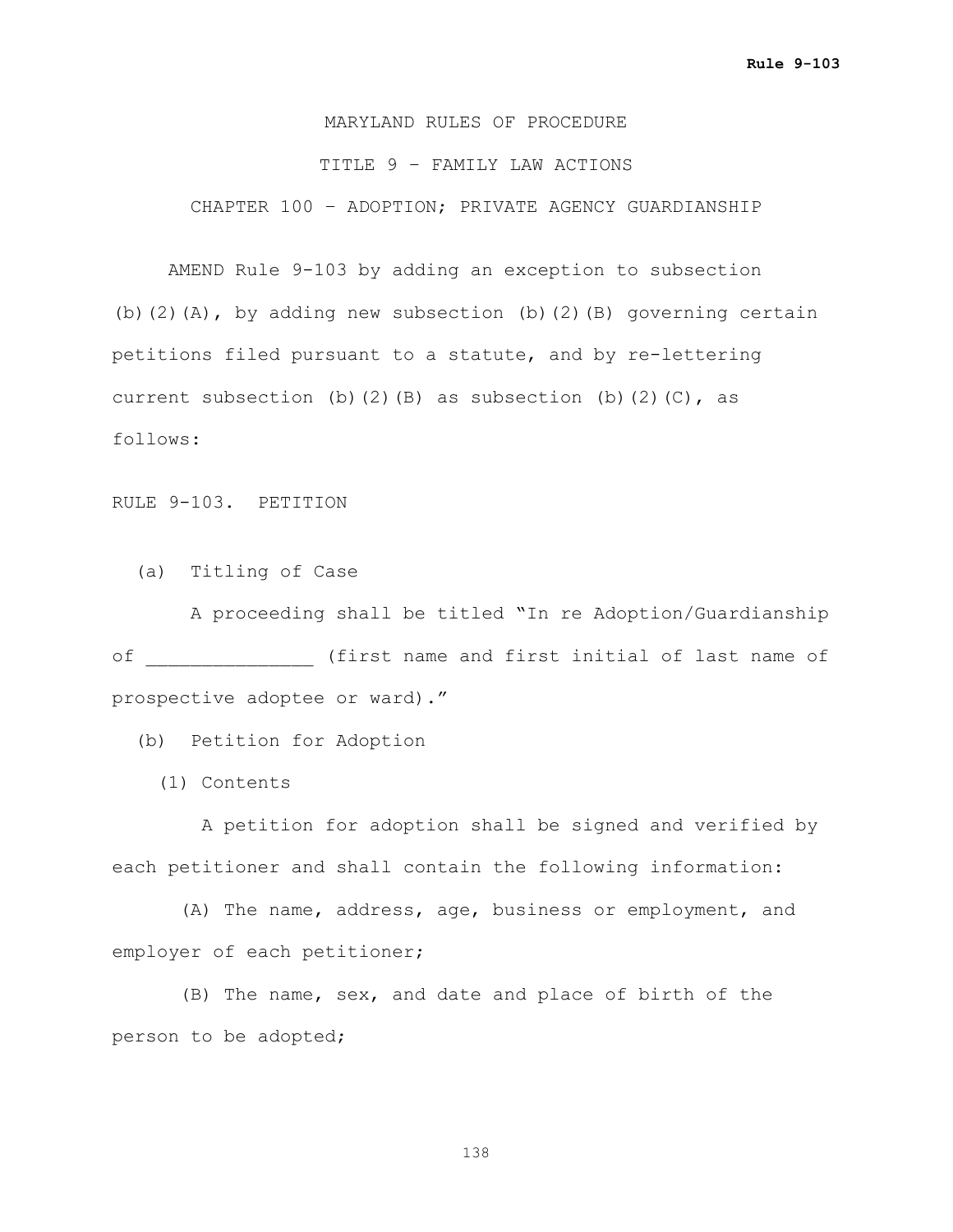(C) The name, address, and age of each parent of the person to be adopted;

 (D) Any relationship of the person to be adopted to each petitioner;

 (E) The name, address, and age of each child of each petitioner;

 (F) A statement of how the person to be adopted was located (including names and addresses of all intermediaries or surrogates), attaching a copy of all advertisements used to locate the person, and a copy of any surrogacy contract;

Committee note: If the text of an advertisement was used verbatim more than once, the requirement that a copy of all advertisements be attached to the petition may be satisfied by attaching a single copy of the advertisement, together with a list of the publications in which the advertisement appeared and the dates on which it appeared.

 (G) If the person to be adopted is a minor, the names and addresses of all persons who have had legal or physical care, custody, or control of the minor since the minor's birth and the period of time during which each of those persons has had care, custody, or control, but it is not necessary to identify the names and addresses of foster parents, other than a petitioner, who have taken care of the minor only while the minor has been committed to the custody of a child placement agency;

 (H) If the person to be adopted is a minor who has been transported from another state to this State for purposes of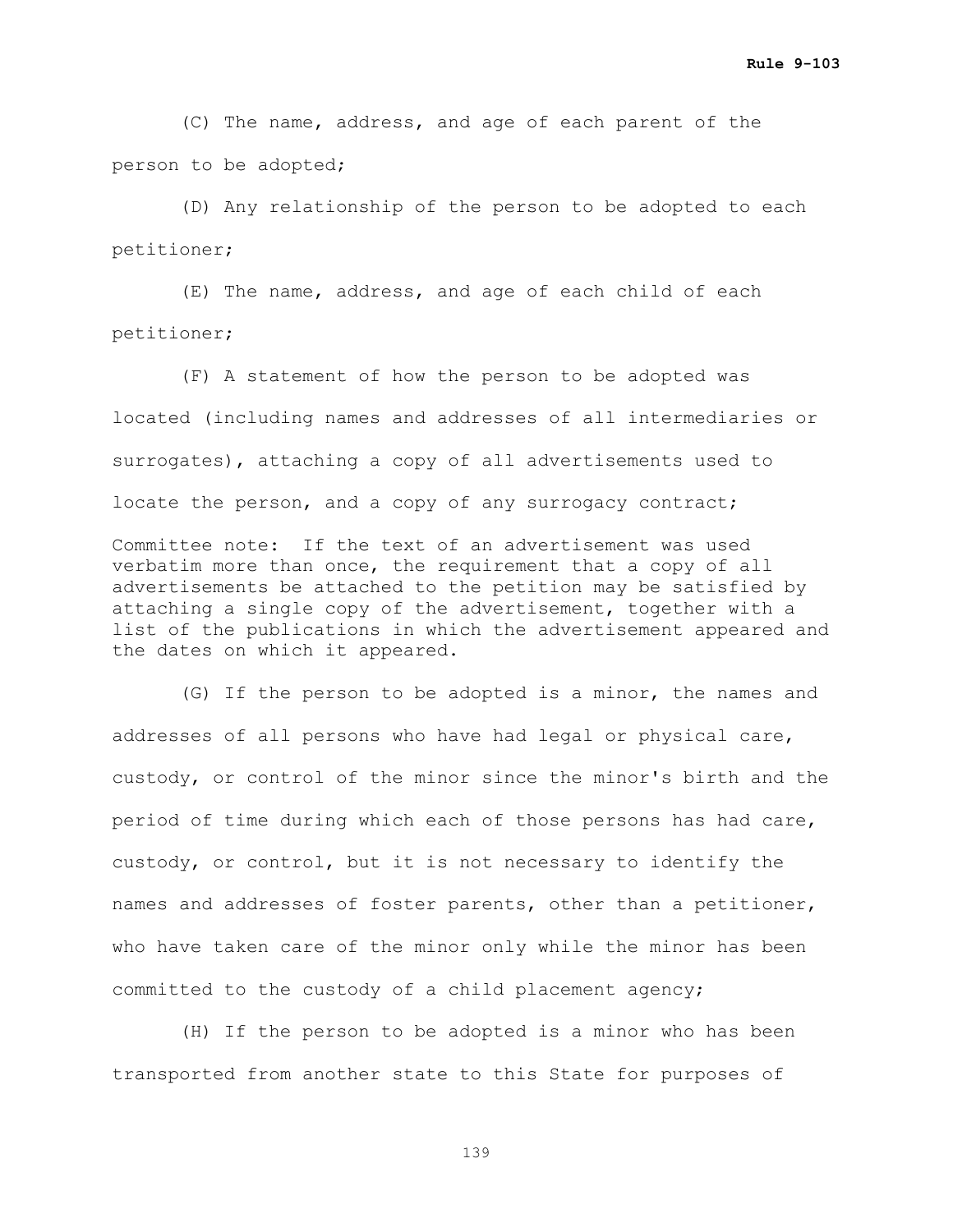placement for adoption, a statement of whether there has been compliance with the Interstate Compact on the Placement of Children (ICPC);

 (I) If applicable, the reason why the spouse of the petitioner is not joining in the petition;

 (J) If there is a guardian with the right to consent to adoption for the person to be adopted, the name and address of the guardian and a reference to the proceeding in which the guardian was appointed;

 (K) Facts known to each petitioner that may indicate that a party has a disability that makes the party incapable of consenting or participating effectively in the proceedings, or, if no such facts are known to the petitioner, a statement to that effect;

 (L) Facts known to each petitioner that may entitle the person to be adopted or a parent of that person to the appointment of an attorney by the court;

 (M) If a petitioner desires to change the name of the person to be adopted, the name that is desired;

 (N) As to each petitioner, a statement whether the petitioner has ever been convicted of a crime other than a minor traffic violation and, if so, the offense and the date and place of the conviction;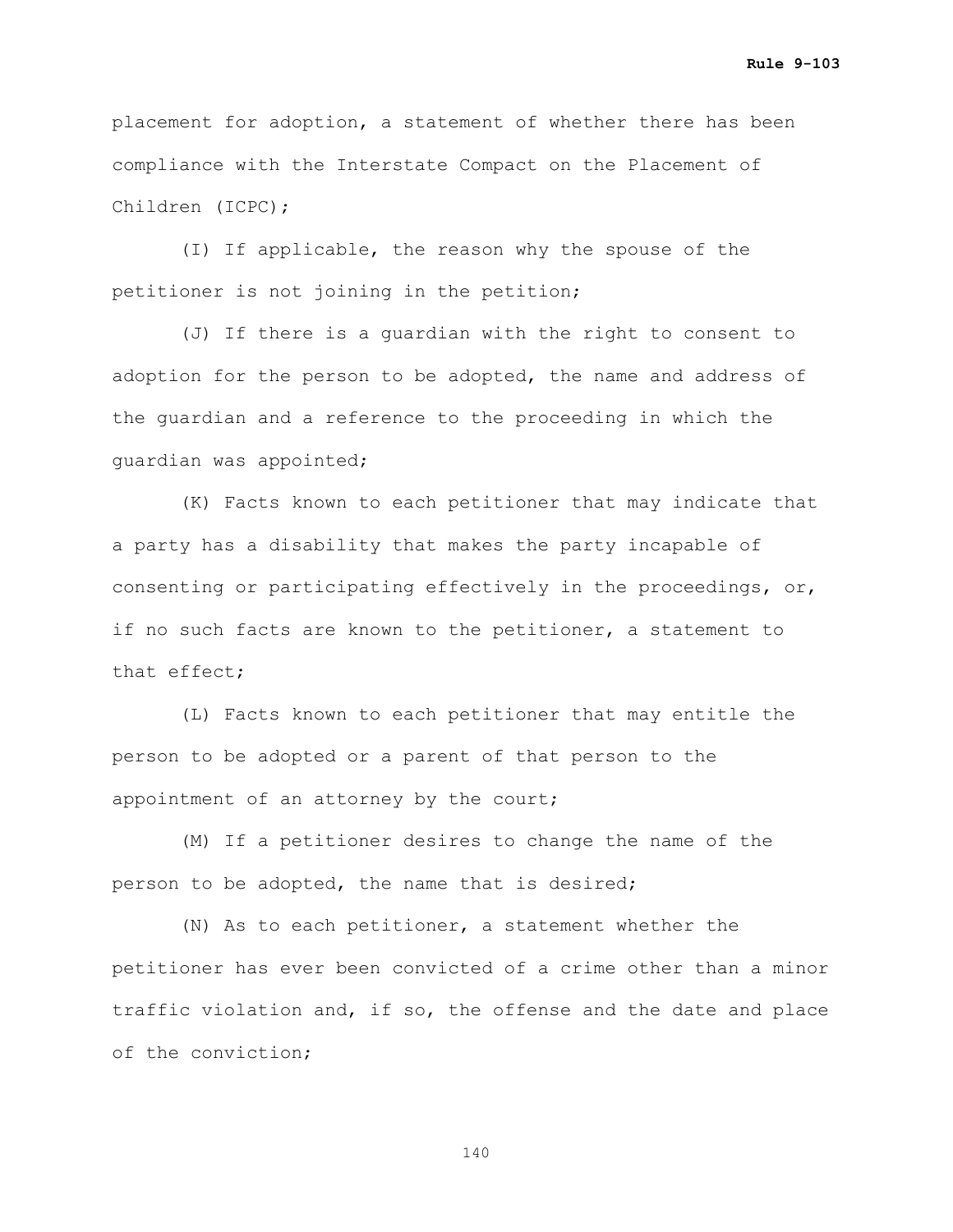(O) That the petitioner is not aware that any required consent has been revoked; and

 (P) If placement pending final action on the petition is sought in accordance with Code, Family Law Article, § 5-3B-12, a request that the court approve the proposed placement.

(2) Exhibits

 (A) Except for an adoption pursuant to Code, Family Law Article, § 5-3B-27, The the following documents shall accompany the petition as exhibits:

 (i) A certified copy of the birth certificate or "proof of live birth" of the person to be adopted;

 (ii) A certified copy of the marriage certificate of each married petitioner;

 (iii) A certified copy of all judgments of divorce of each petitioner;

 (iv) A certified copy of any death certificate of a person whose consent would be required if that person were living;

 (v) A certified copy of all orders concerning temporary custody or guardianship of the person to be adopted;

 (vi) A copy of any existing adoption home study by a licensed child placement agency concerning a petitioner, criminal background reports, or child abuse clearances;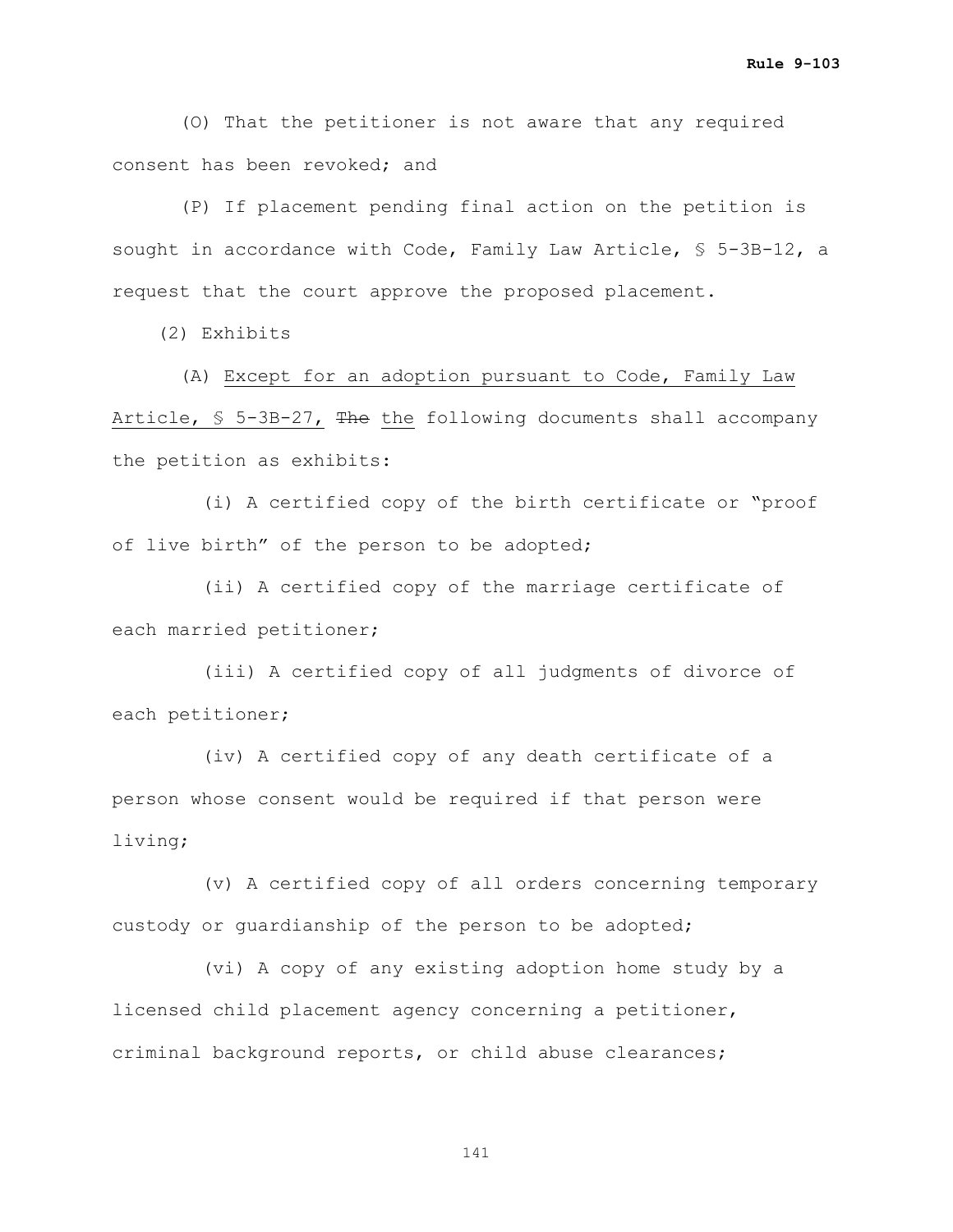(vii) A document evidencing the annual income of each petitioner;

 (viii) The original of all consents to the adoption, any required affidavits of translators or attorneys, and, if available, a copy of any written statement by the consenting person indicating a desire to revoke the consent, whether or not that statement constitutes a valid revocation;

Cross reference: See Code, Family Law Article, §§ 5-331, 5-338, and 5-339 as to a Public Agency Adoption without Prior TPR; 5- 345, 5-350, and 5-351 as to a Public Agency Adoption after TPR; 5-3A-13, 5-3A-18, and 5-3A-19 as to a Private Agency Guardianship; 5-3A-35 as to a Private Agency Adoption; and 5-3B-20 and 5-3B-21 as to an Independent Adoption.

 (ix) If applicable, proof of guardianship or relinquishment of parental rights granted by an administrative, executive, or judicial body of a state or other jurisdiction; a certification that the guardianship or relinquishment was granted in compliance with the jurisdiction's laws; and any appropriate translation of documents required to allow the child to enter the United States;

Cross reference: See Code, Family Law Article, §§ 5-305, 5-331, and 5-338 as to a Public Agency Adoption without Prior TPR; 5- 305 and 5-345 as to a Public Agency Adoption after TPR; 5-3A-05, 5-3A-13, and 5-3A-18 as to a Private Agency Guardianship; 5-3A-05 as to a Private Agency Adoption; and 5-3B-04 and 5-3B-20 as to an Independent Adoption.

 (x) If a parent of the person to be adopted cannot be identified or located, an affidavit of each petitioner and the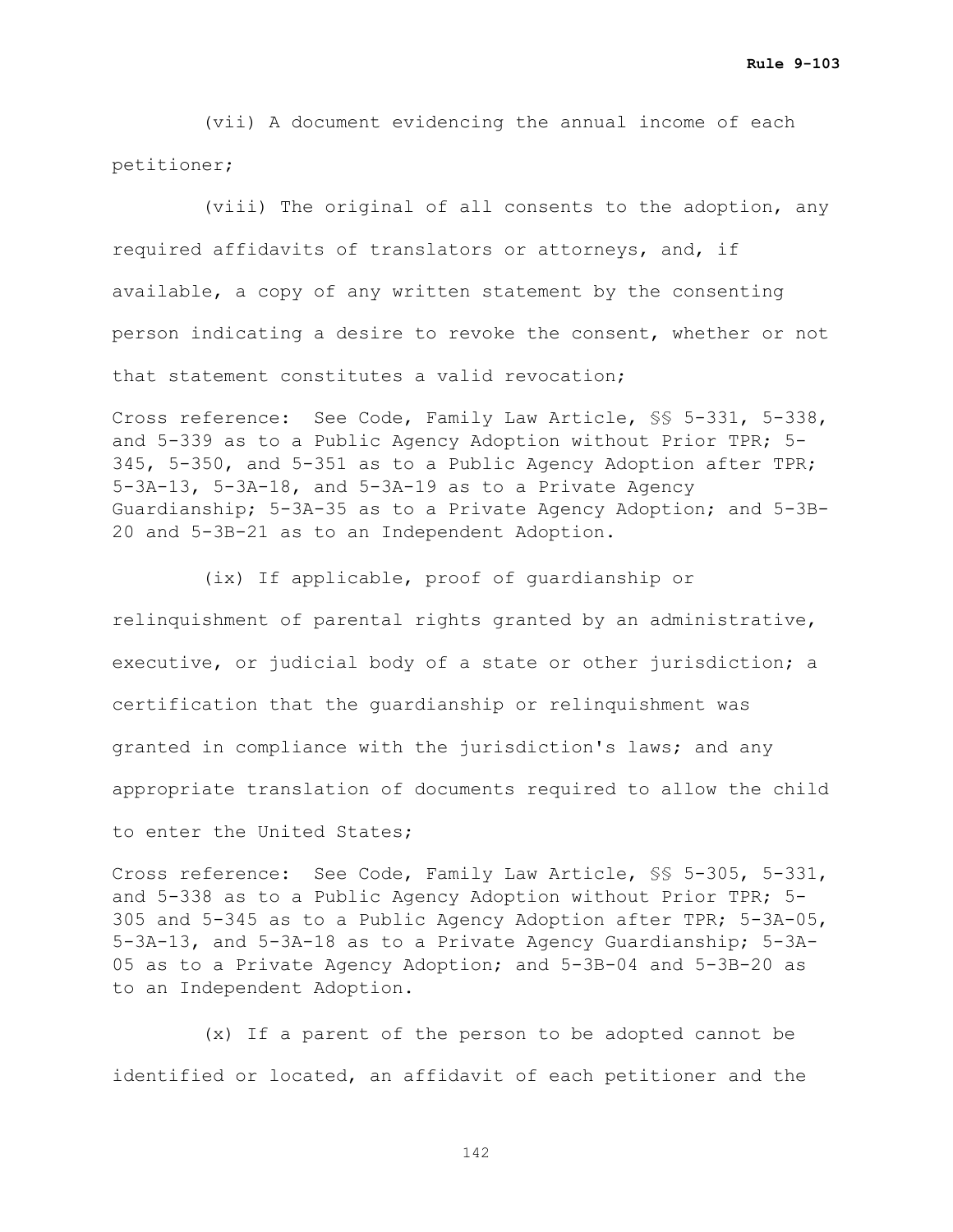other parent describing the attempts to identify and locate the unknown or missing parent;

Cross reference: See Code, Family Law Article, §§ 5-331 and 5- 334 as to a Public Agency Adoption without Prior TPR and 5-3B-15 as to an Independent Adoption.

 (xi) A copy of any agreement between a parent of the person to be adopted and a petitioner relating to the proposed adoption with any required redaction;

Cross reference: See Code, Family Law Article, §§ 5-308 and 5- 331 as to a Public Agency Adoption without Prior TPR; 5-308 and 5-345 as to a Public Agency Adoption after TPR; 5-3A-08 as to a Private Agency Adoption; and 5-3B-07 as to an Independent Adoption.

 (xii) If the adoption is subject to the Interstate Compact on the Placement of Children, the appropriate ICPC approval forms;

Cross reference: Code, Family Law Article, § 5-601.

 (xiii) A brief statement of the health of each petitioner signed by a physician or other health care provider if applicable; and

 (xiv) If required, a notice of filing as prescribed by Code, Family Law Article:

 (1) § 5-331 in a Public Agency Adoption without Prior TPR; or

(2) § 5-345 in a Public Agency Adoption after TPR.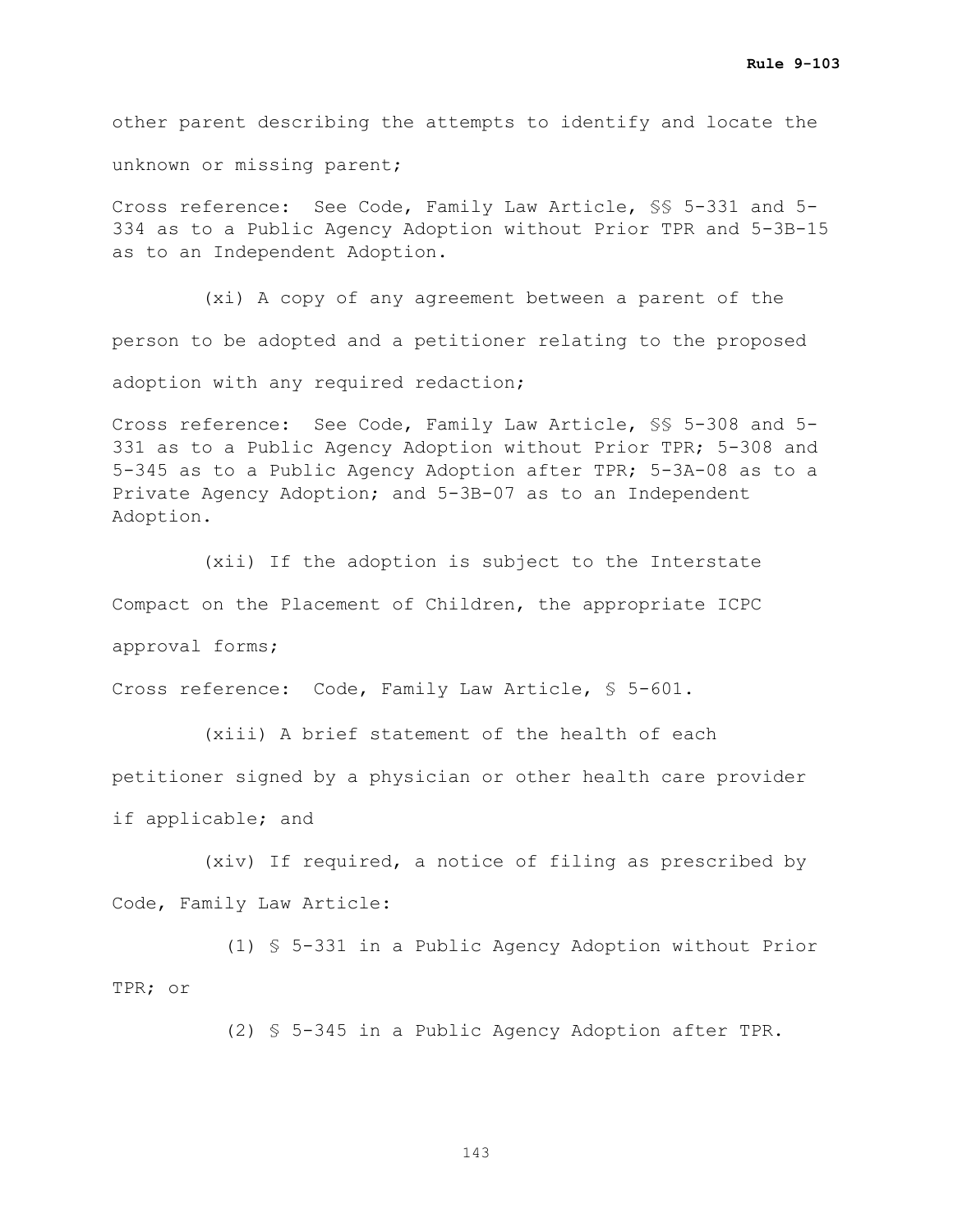(B) If the petition is filed pursuant to Code, Family Law Article, § 5-3B-27 by the spouse of the prospective adoptee's mother or an individual who consented to the prospective adoptee's conception by means of assisted reproduction, the following documents shall accompany the petition as exhibits:

 (i) A certified copy of the petitioner's and prospective adoptee's mother's marriage certificate or evidence of the parties' shared express intent to become parents of the child by means of assisted reproduction, including a copy of any written agreement consenting to the conception of the prospective adoptee by means of assisted reproduction;

 (ii) A certified copy of the prospective adoptee's birth certificate;

 (iii) A statement explaining the circumstances of the prospective adoptee's conception in detail sufficient to identify any individual who may be entitled to notice or whose consent may be required under this subtitle;

 (iv) The original of all consents to the adoption, any required affidavits of translators or attorneys, and, if available, a copy of any written statement by the consenting person indicating a desire to revoke the consent, whether or not that statement constitutes a valid revocation; and

 (v) An affidavit of counsel for a child, if the child is represented.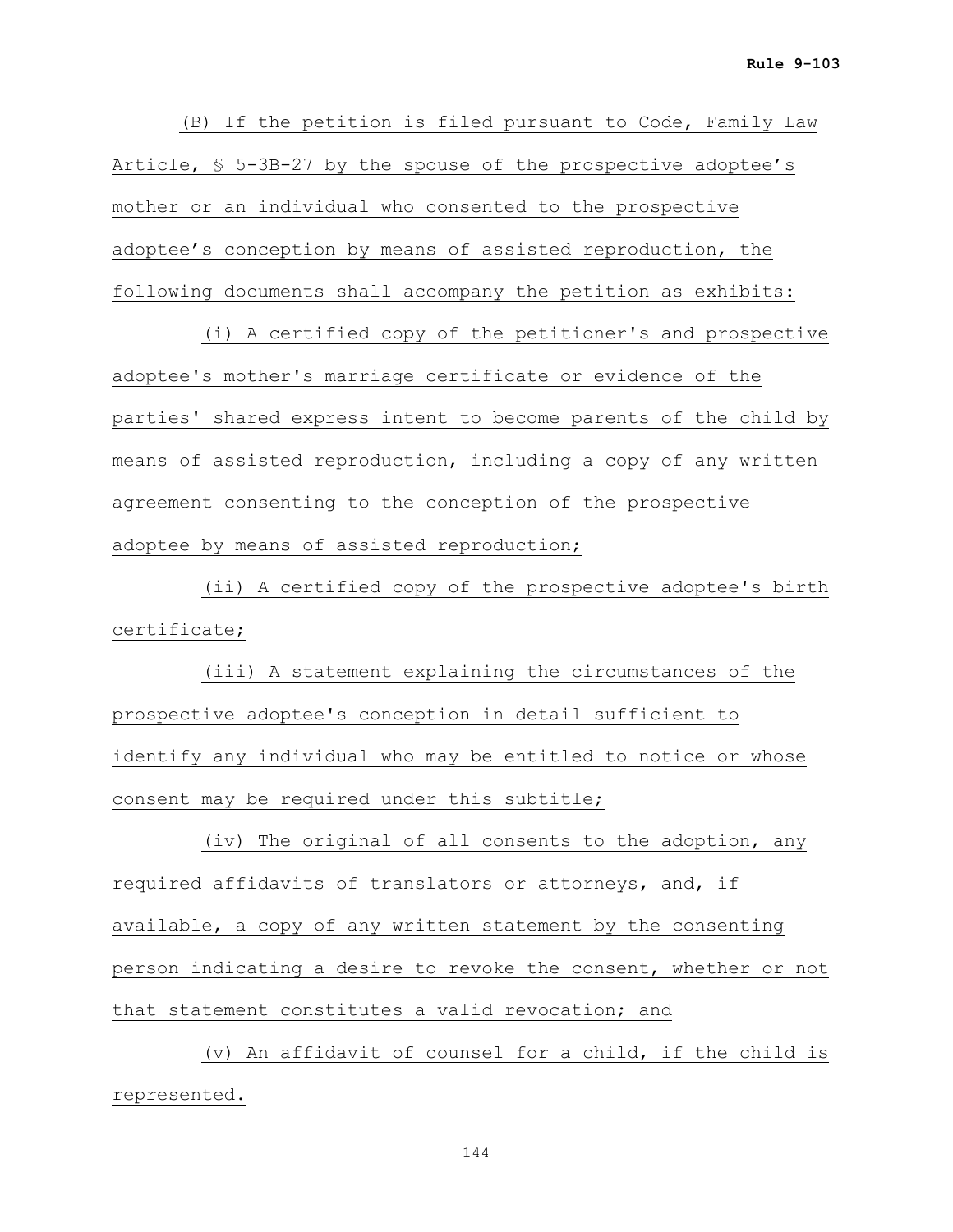## Cross reference: Code, Family Law Article, § 5-3B-27.

 $\overline{AB}$  (C) The following documents shall be filed before a judgment of adoption is entered:

 (i) Any post-placement report relating to the adoption, if applicable;

Cross reference: See Code, Family Law Article, §§ 5-337 as to a Public Agency Adoption without Prior TPR; 5-349 as to a Public Agency Adoption after TPR; 5-3A-31 and 5-3A-34 as to a Private Agency Adoption; and 5-3B-16 as to an Independent Adoption.

 (ii) A brief statement of the health of the child by a physician or other health care provider;

 (iii) If required by law, an accounting of all payments and disbursements of any money or item of value made by or on behalf of each petitioner in connection with the adoption; Cross reference: See Code, Family Law Article, § 5-3B-24 as to an Independent Adoption.

 (iv) An affidavit of counsel for a parent, if required by Code, Family Law Article:

 (1) §§ 5-307 and 5-339 in a Public Agency Adoption without Prior TPR;

 (2) §§ 5-3A-07 and 5-3A-19 in a Private Agency Guardianship; or

(3) §§ 5-3B-06 and 5-3B-21 in an Independent Adoption.

 (v) An affidavit of counsel for a child, if the child is represented;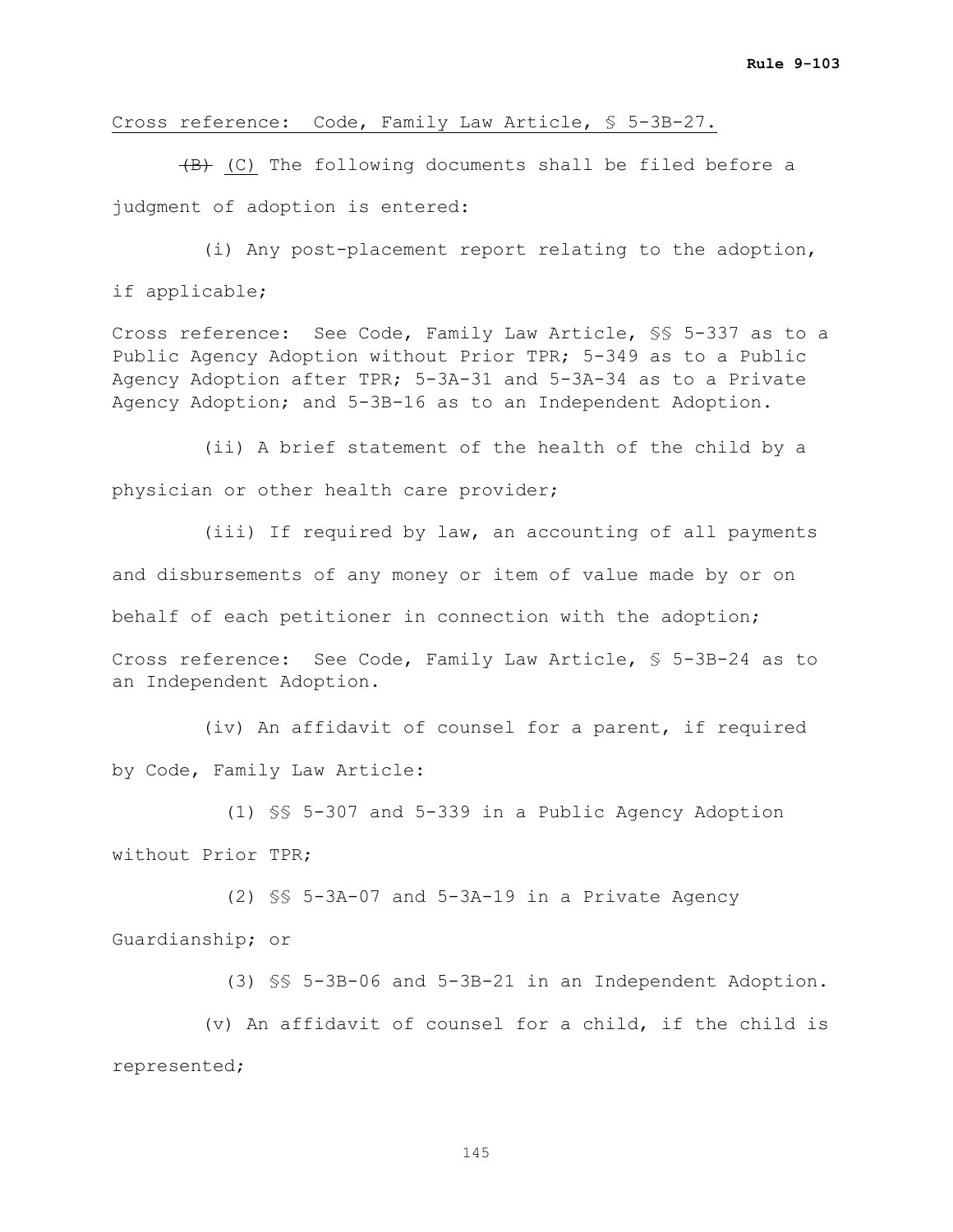Cross reference: See Code, Family Law Article, §§ 5-307 and 5- 338 as to a Public Agency Adoption without Prior TPR; 5-307 and 5-350 as to a Public Agency Adoption after TPR; 5-3A-07 and 5- 3A-35 as to a Private Agency Adoption; and 5-3B-06 and 5-3B-20 as to an Independent Adoption.

 (vi) If the adoption is subject to the Interstate Compact on the Placement of Children, the required postplacement form;

(vii) A proposed judgment of adoption; and

 (viii) A Maryland Department of Health Certificate of Adoption Form.

Cross reference: Code, Health - General Article, § 4-211(f).

(c) Petition for Guardianship

 A petition for guardianship shall state all facts required by subsection (b)(1) of this Rule, to the extent that the requirements are applicable and known to the petitioner. It shall be accompanied by all documents required to be filed as exhibits by subsection (b)(2) of this Rule, to the extent the documents are applicable. The petition shall also state the license number of the child placement agency.

Cross reference: See Code, Family Law Article, § 5-3A-13 as to a Private Agency Guardianship.

(d) If Facts Unknown or Documents Unavailable

 If a fact required by subsection (b)(1) or section (c) of this Rule is unknown to a petitioner or if a document required by subsection (b)(2) or section (c) is unavailable, the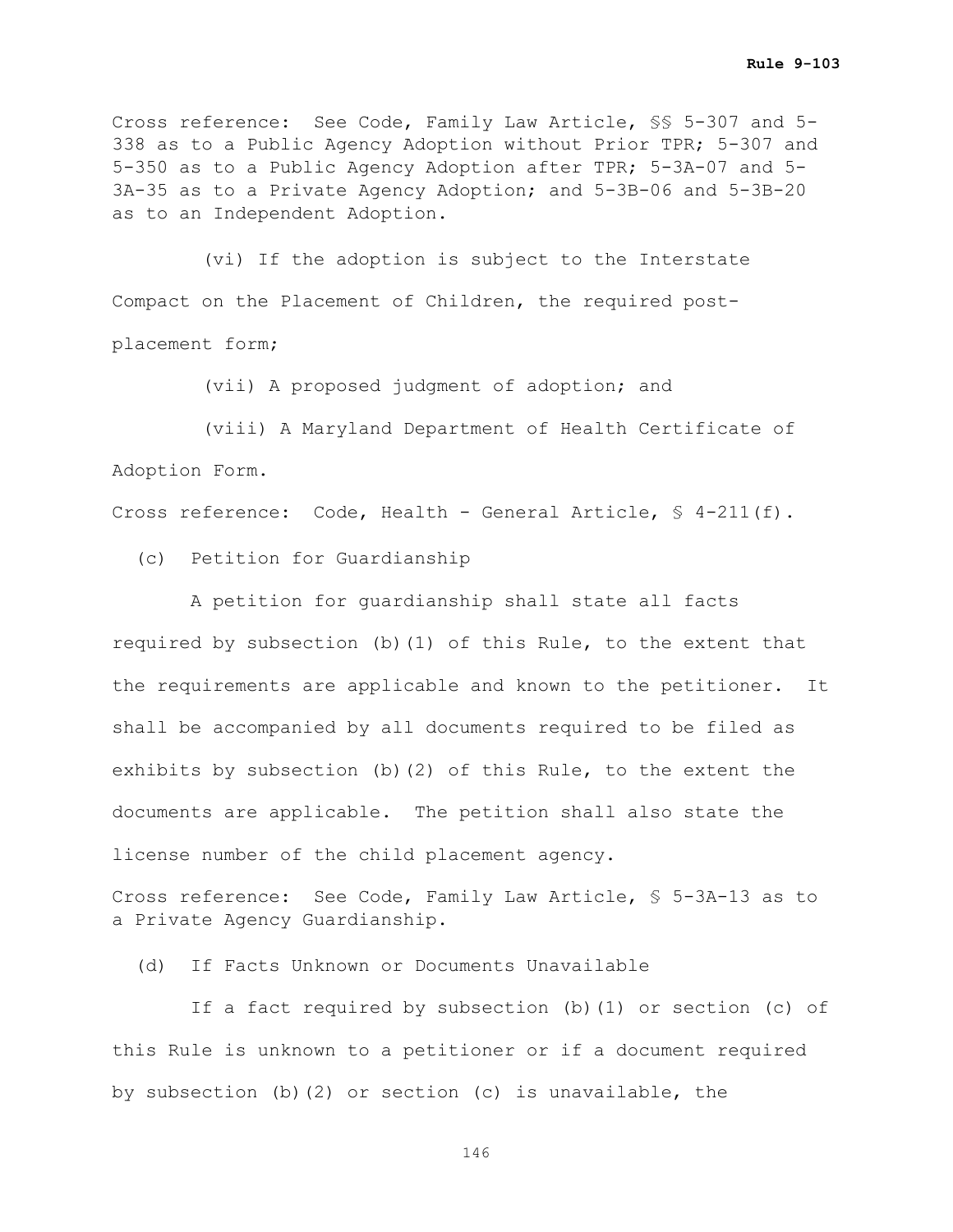petitioner shall so state and give the reason in the petition or in a subsequent affidavit. If a document required to be submitted with the petition becomes available after the petition is filed, the petitioner shall file it as soon as it becomes available.

(e) Disclosure of Facts Known to Child Placement Agency

 If any fact required by subsection (b)(1) of this Rule to be stated is known to a child placement agency and the agency declines to disclose it to a petitioner, the agency shall disclose the fact to the court in writing at the time the petition is filed.

Source: This Rule is derived in part from former Rule D72, in part from former Rule D80, and is in part new.

#### REPORTER'S NOTE

Proposed amendments to Rule 9-103 conform the Rule to the provisions in Code, Family Law Article, § 5-3B-27. The statute was added in 2019 to streamline adoptions by individuals using assisted reproduction. The statute contains a list of documents to file along with an adoption petition pursuant to that Code section. The Maryland Judicial Council Domestic Law Committee's LGBTQ+ Family Law Workgroup informed the Committee that since the passage of the statute, there has been confusion about whether the required filings listed in the statute replace the required attachments in Rule 9-103 or are supplemental. Certain attachments in Rule 9-103 (b)(2)(A) are either duplicative of the statute or irrelevant to the type of adoption governed by the statute.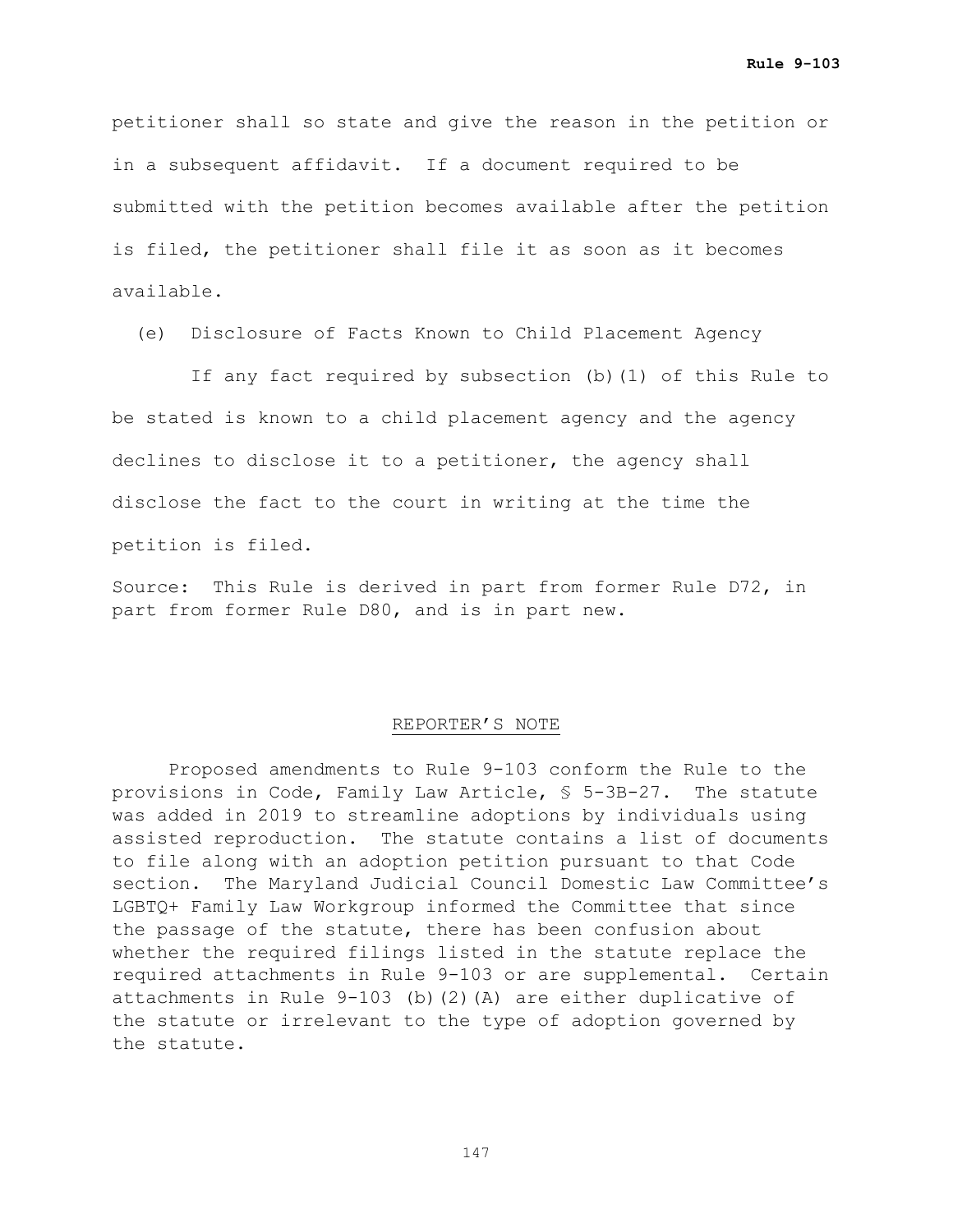Subsection (b)(2)(A) is amended to exclude adoptions pursuant to Code, Family Law Article, § 5-3B-27. New subsection (b)(2)(B) lists the required attachments to a petition for adoption pursuant to that statute. Current subsection (b)(2)(B) is re-lettered as  $(b)$   $(2)$   $(C)$ .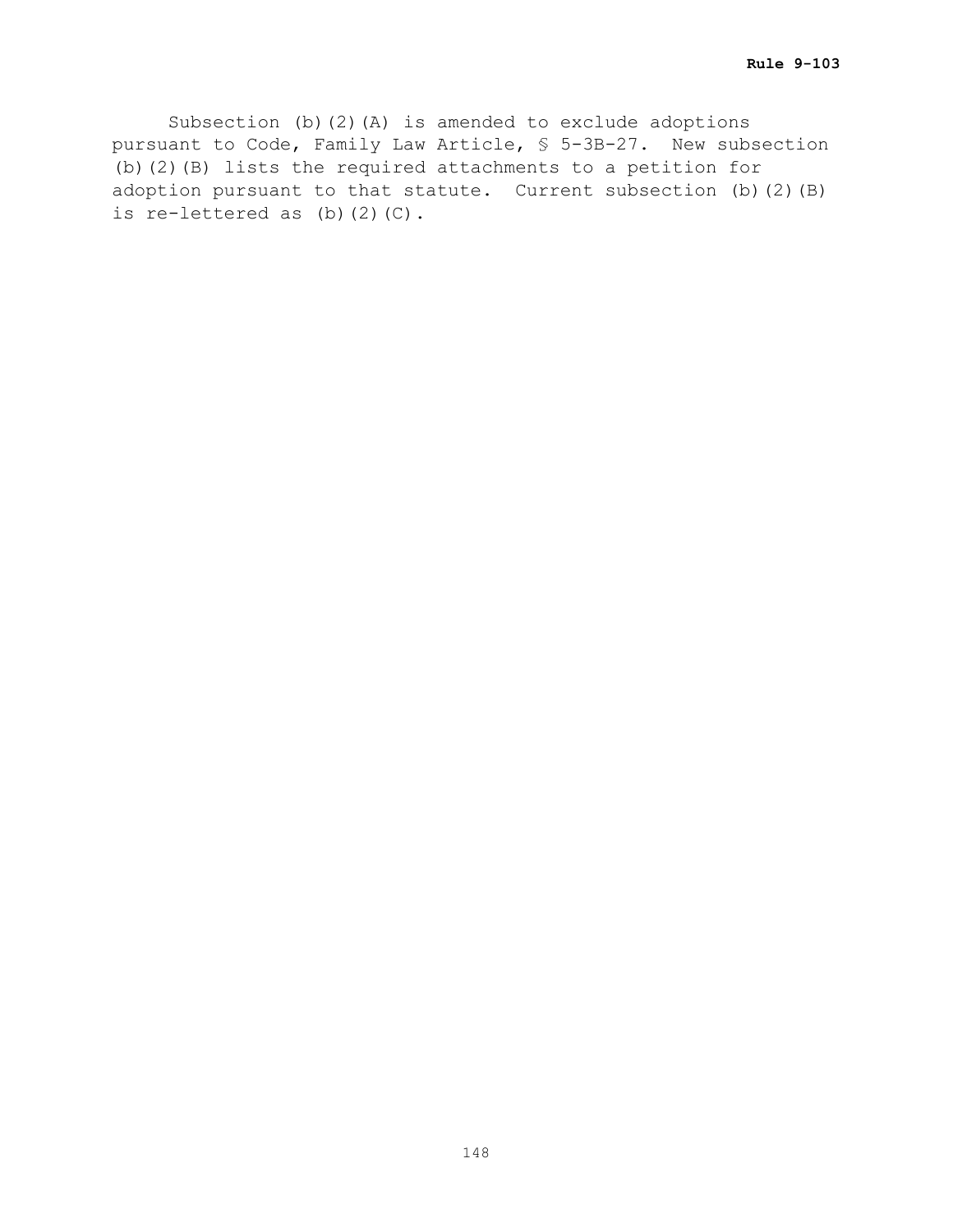#### MARYLAND RULES OF PROCEDURE

#### TITLE 9 – FAMILY LAW ACTIONS

# CHAPTER 200 – DIVORCE, ANNULMENT, ALIMONY, CHILD SUPPORT, AND CHILD CUSTODY

AMEND Rule 9-205 by modifying the tagline of section (a), by making stylistic changes to section (a), by adding new subsection (a)(2)(A) defining "abuse," by adding new subsection (a)(2)(B) defining "coercive control," and by deleting a reference to Code, Family Law Article, § 4-501 and adding a reference to coercive control in subsection (b)(2), as follows:

RULE 9-205. MEDIATION OF CHILD CUSTODY AND VISITATION DISPUTES

#### (a) Scope of Rule Applicability; Definitions

 (1) This Rule applies to any action or proceeding under this Chapter in which the custody of or visitation with a minor child is an issue, including:

 $(1)$  (A) an initial action to determine custody or visitation;

 $(2)$  (B) an action to modify an existing order or judgment as to custody or visitation; and

 $(3)$  (C) a petition for contempt by reason of non-compliance with an order or judgment governing custody or visitation.

(2) In this Rule, the following definitions apply: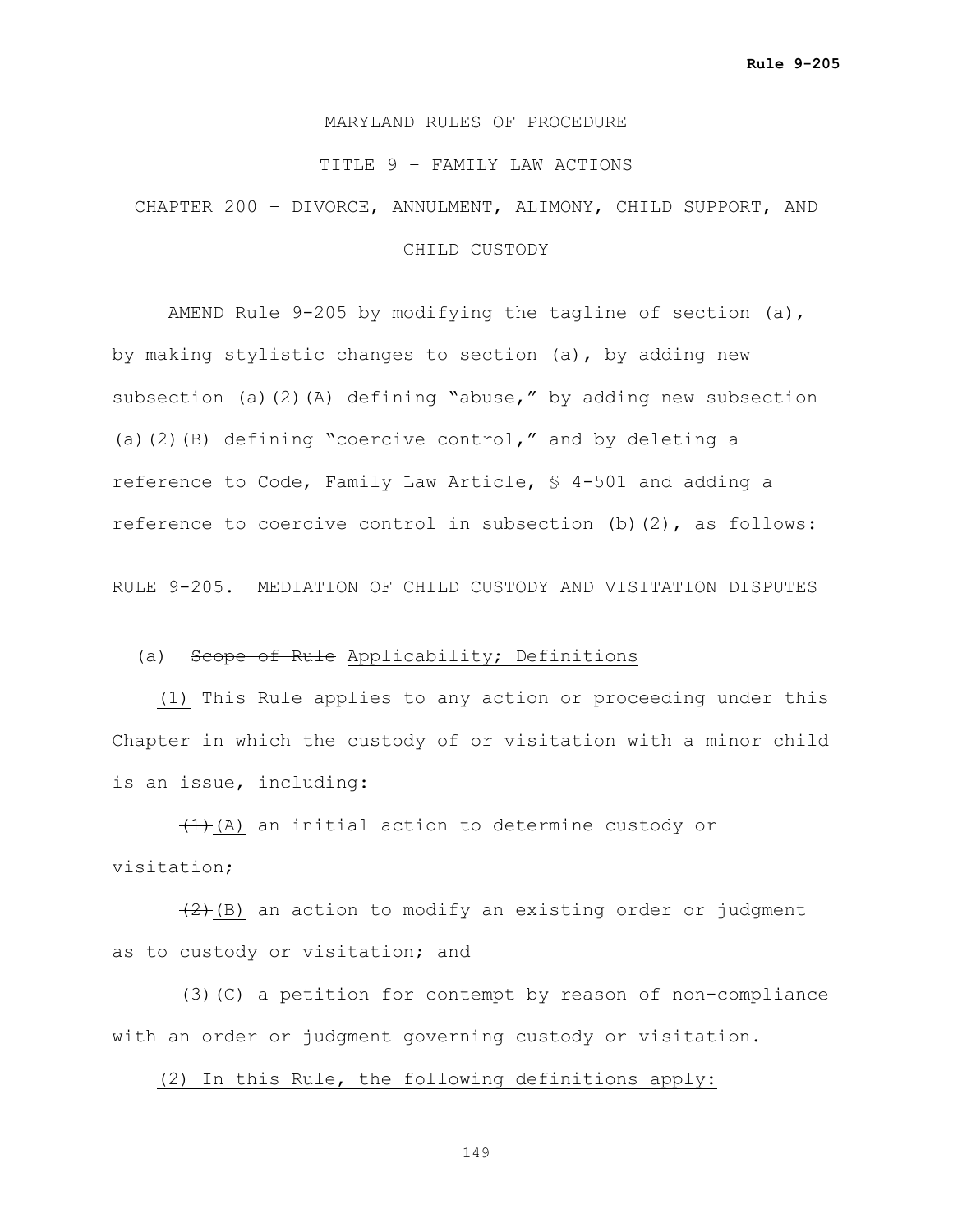(A) "Abuse" has the meaning stated in Code, Family Law Article, § 4-501.

 (B) "Coercive control" means a pattern of emotional or psychological manipulation, maltreatment, or intimidation to compel an individual by force or threat of force to engage in conduct from which the individual has a right to abstain or to abstain from conduct in which the individual has a right to engage.

(b) Duty of Court

 (1) Promptly after an action subject to this Rule is at issue, the court shall determine whether:

 (A) mediation of the dispute as to custody or visitation is appropriate and likely would be beneficial to the parties or the child; and

 (B) a mediator possessing the qualifications set forth in section (c) of this Rule is available to mediate the dispute.

 (2) If a party or a child represents to the court in good faith that there is a genuine issue of abuse, as defined in Code, Family Law Article, § 4-501, of the party or child or coercive control of a party and that, as a result, mediation would be inappropriate, the court may not order mediation.

 (3) If the court concludes that mediation is appropriate and likely to be beneficial to the parties or the child and that a qualified mediator is available, it shall enter an order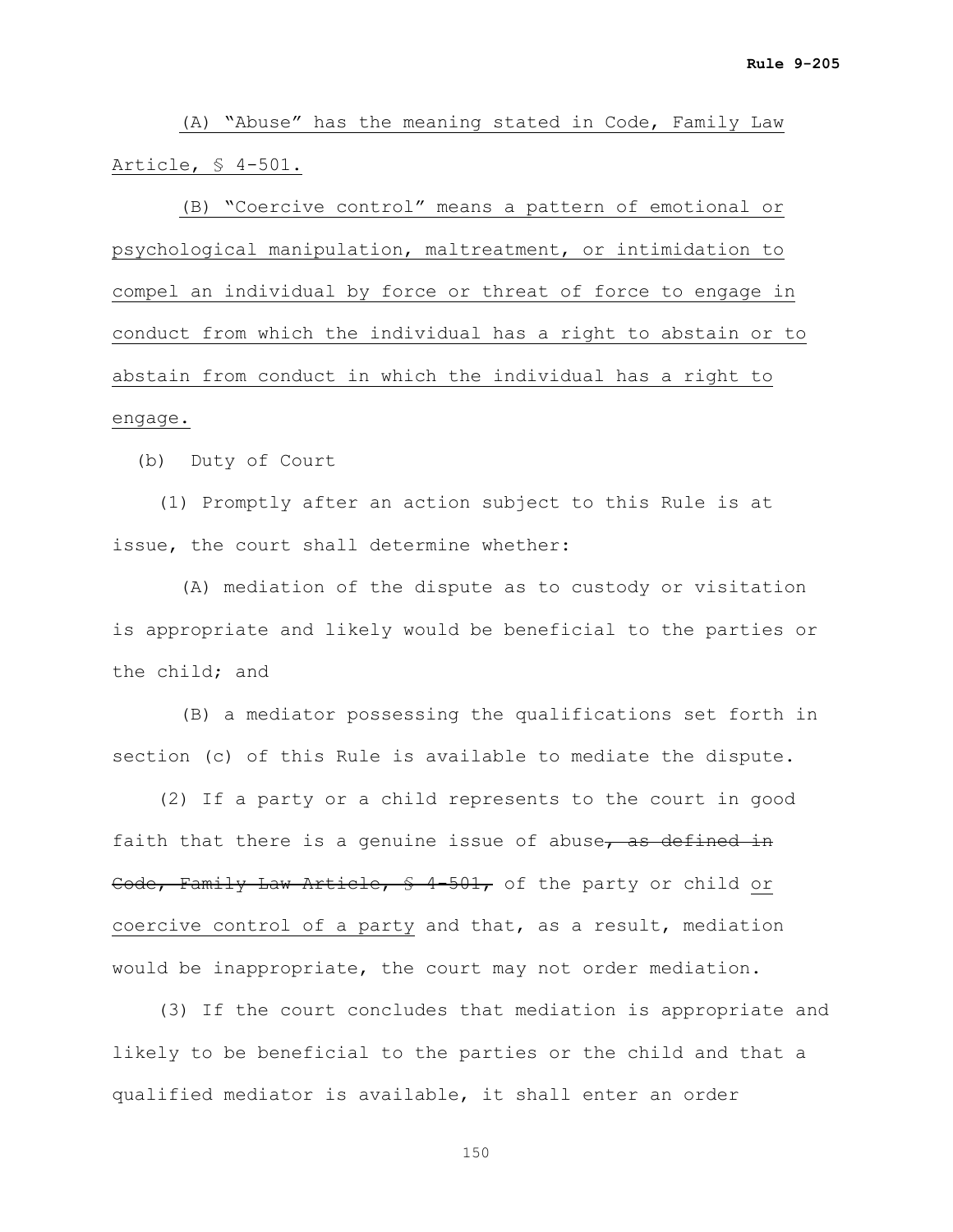requiring the parties to mediate the custody or visitation

dispute. The order may stay some or all further proceedings in

the action pending the mediation on terms and conditions set

forth in the order.

Cross reference: With respect to subsection (b)(2) of this Rule, see Rule 1-341 and Rules 19-303.1 and 19-303.3 of the Maryland Attorneys' Rules of Professional Conduct.

...

#### REPORTER'S NOTE

Rule 9-205 addresses mediation for child custody and visitation disputes. Pursuant to Rule 9-205 (b), the court may not order mediation if a party or a child represents to the court that there is a genuine issue of abuse and mediation would be inappropriate. The Family Mediation and Abuse Screening Workgroup of the Domestic Law Committee asked the Rules Committee to consider whether language about coercive control should be added to the Rule. The Workgroup raised concerns that Rule 9-205 does not currently include non-physical controlling behaviors in the definition of "abuse." Proposed amendments to Rule 9-205 address issues raised by the Workgroup.

The tagline of section (a) is amended to reference both the applicability and definitions of the Rule. Stylistic changes to section (a) include re-lettering the subsections. New subsection (a)(2) provides definitions that apply in the Rule, including definitions of "abuse" and "coercive control" in subsections (a)(2)(A) and (a)(2)(B), respectively.

Proposed amendments to subsection (b)(2) delete a reference to Code, Family Law Article, § 4-501, which is now included in the definitions section of the Rule. A reference to coercive control is added to subsection (b)(2), providing that the court may not order mediation if a party or a child represents to the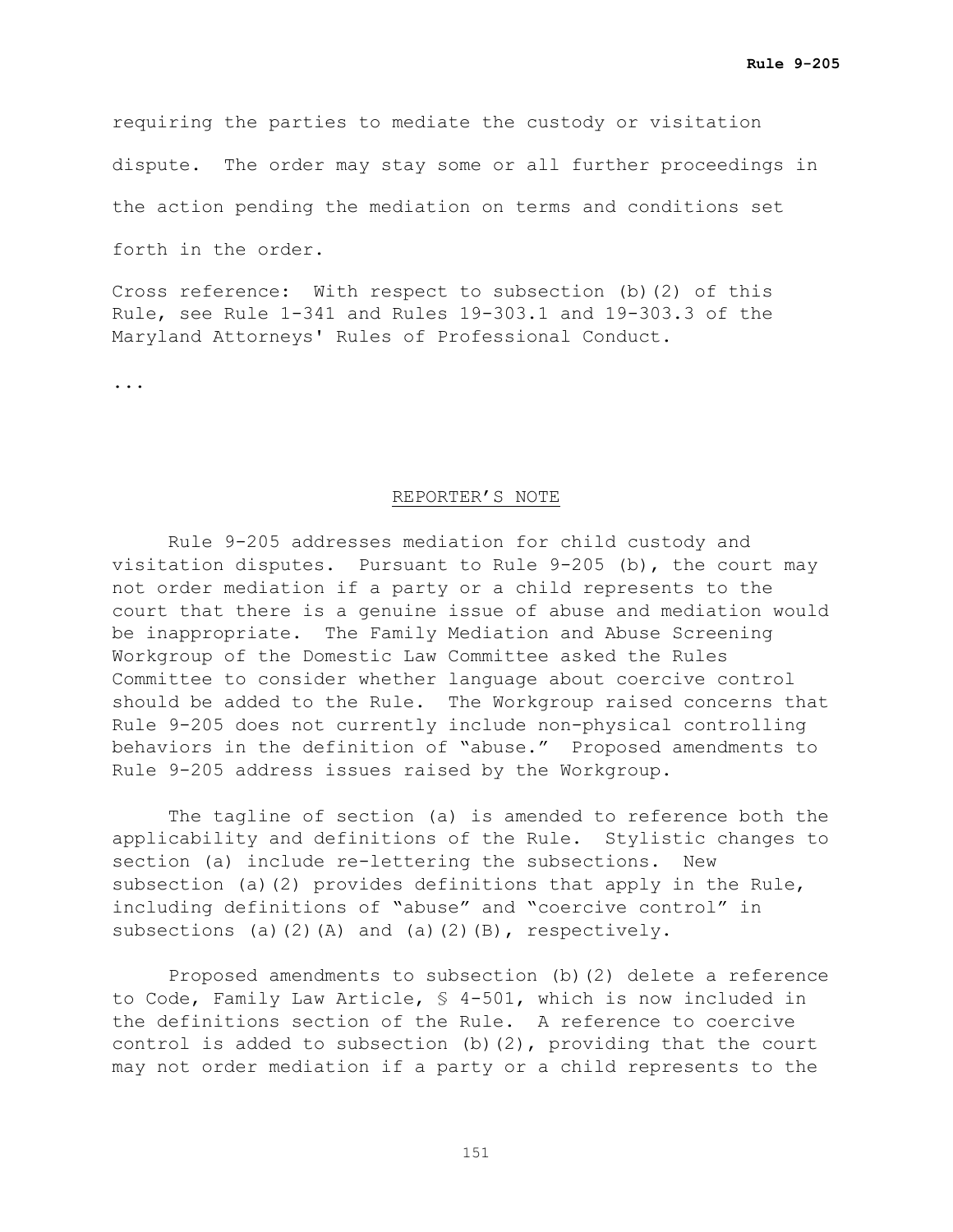court in good faith that there is a genuine issue of the coercive control of a party, rendering mediation inappropriate.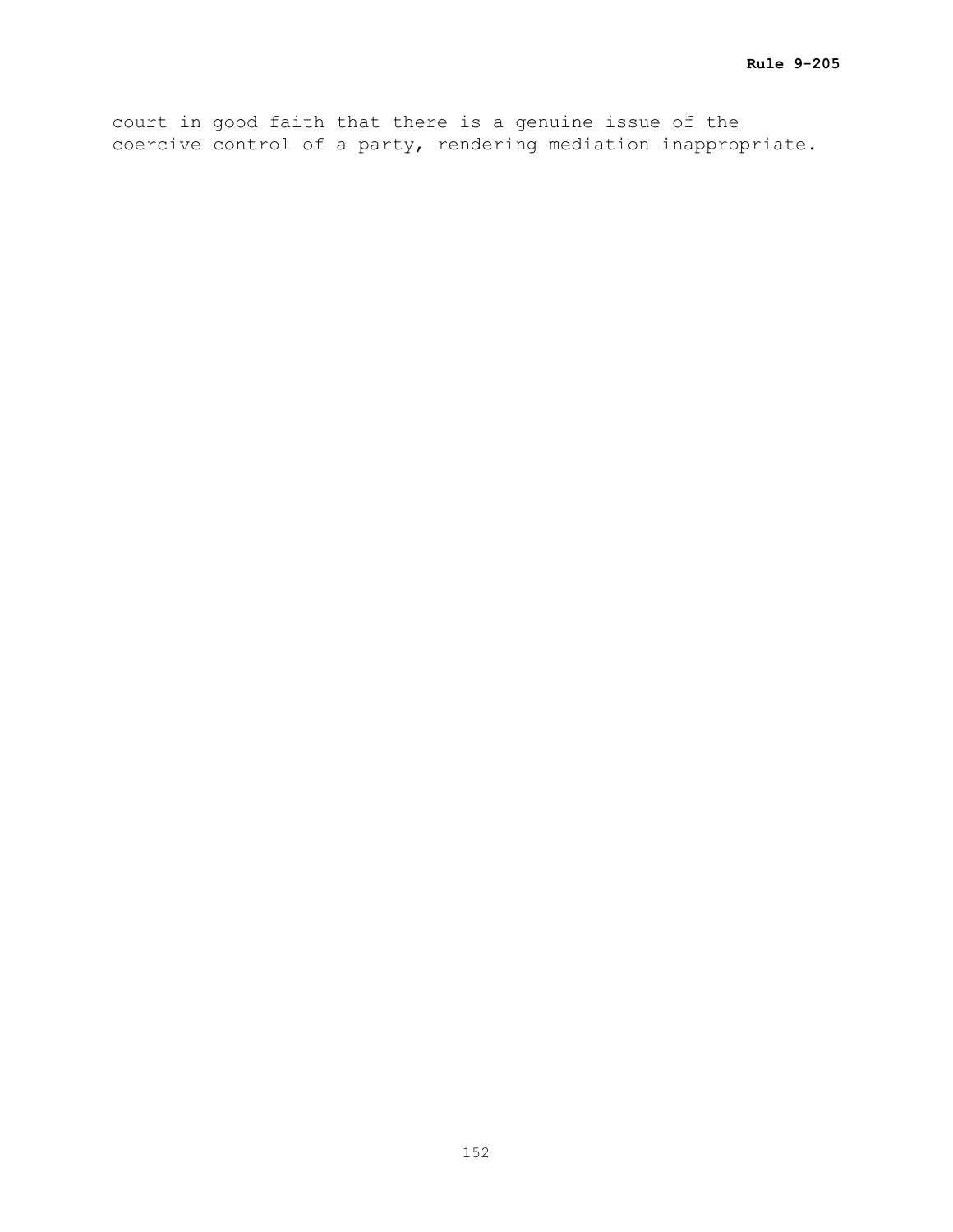## MARYLAND RULES OF PROCEDURE

## TITLE 9 – FAMILY LAW ACTIONS

# CHAPTER 200 – DIVORCE, ANNULMENT, ALIMONY, CHILD SUPPORT, AND

## CHILD CUSTODY

AMEND Rule 9-205.3 by revising the definition of "specific issue evaluation" in subsection (b)(7); by deleting the current Committee note after subsection (b)(7) and adding a new Committee note describing specific issue evaluations; by deleting and adding certain language to subsection (c)(2) to provide that, unless waived, a specific issue evaluation assessor must have the qualifications of a custody evaluator; by adding a Committee note after section (c) clarifying the court's ability to order preliminary screening or alcohol and substance use testing; by adding to subsection (d)(2) a requirement that a custody evaluator complete or commit to completing a certain training program; by adding new subsection (e)(3) concerning the selection of an assessor to perform a specific issue evaluation; by requiring custody evaluations to include interviews with certain individuals in subsection (f)(1)(B); by adding new subsection (f)(1)(F) requiring custody evaluations to include contact with high neutrality/low affiliation collateral sources; by adding a Committee note explaining the term "high neutrality/low affiliation" after subsection (f)(1)(F); by adding new subsection (f)(1)(G) requiring custody evaluations to include screening for intimate partner violence; by re-lettering current subsections (f)(1)(F) and (f)(1)(G) as  $(f)$ (1)(H) and  $(f)$ (1)(I), respectively; by adding language to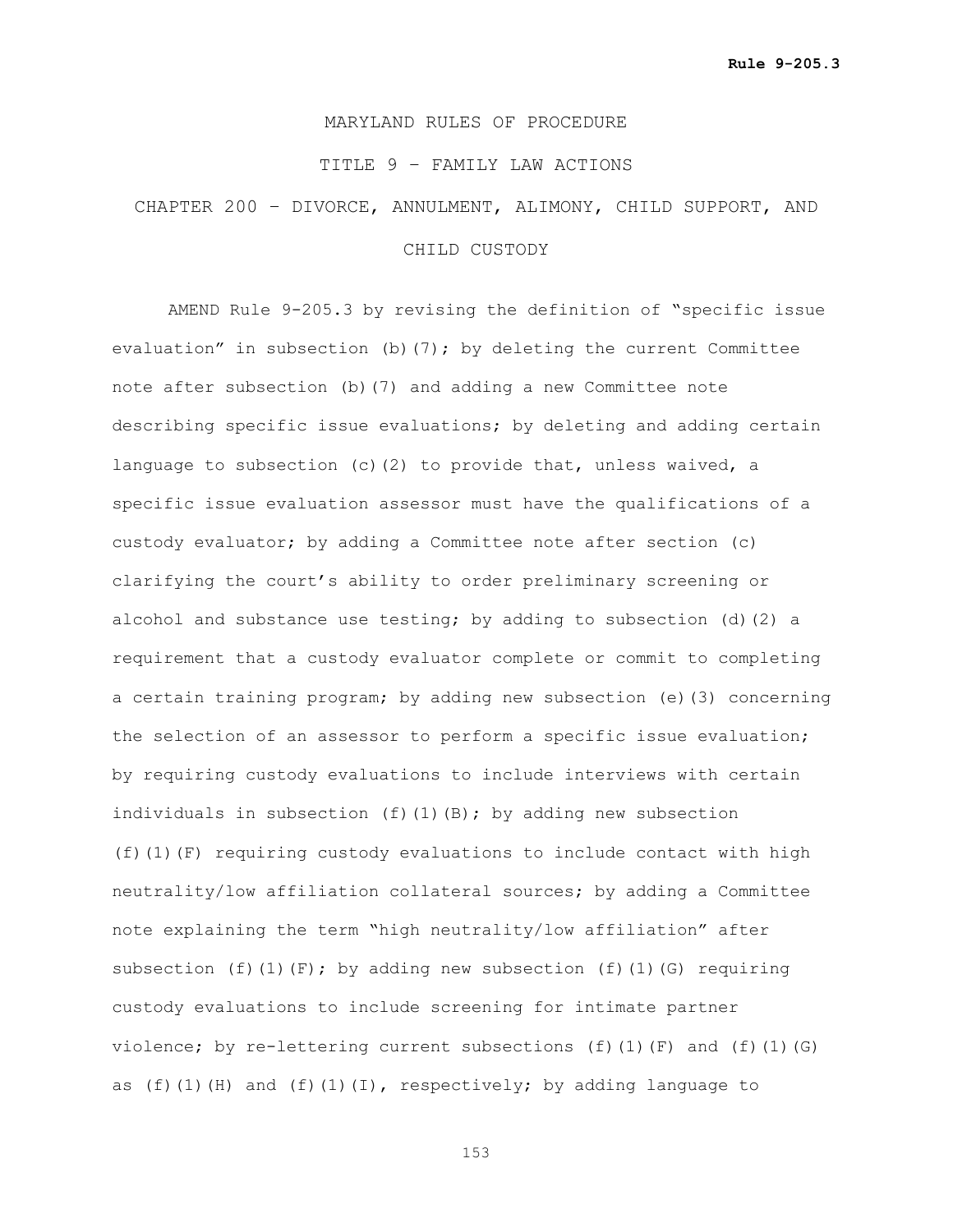**Rule 9-205.3**

subsection (f)(2)(A) and deleting subsection (f)(2)(D); by relettering current subsections  $(f)(2)(E)$  through  $(f)(2)(G)$  as subsections (f)(2)(D) through (f)(2)(F); by adding new subsection (f)(3) addressing the elements of a specific issue evaluation; by renumbering current subsection (f)(3) as subsection (f)(4) and making the subsection applicable to specific issue evaluation assessors; by deleting certain language from subsection  $(g)(2)$ ; by clarifying that subsection  $(q)$  (7) applies to custody evaluations and adding references to relevant subsections; by adding new subsection (g)(8) concerning contents of an order of appointment for a specific issue evaluation; by renumbering current subsection (q)(8) as subsection (q)(9); by adding language to subsection (i)(1)(A) clarifying the presentation and receipt of reports and transcripts by the court; by requiring that written reports for custody evaluations be furnished to the parties and to the court under seal at least 45 days before the hearing date; by adding new subsection (i)(2) addressing the submission of a report of a specific issue evaluation; by renumbering current subsections (i)(2) and (i)(3) as subsections (i)(3) and (i)(4), respectively; by adding language to subsections (i)(3) and (i)(4) requiring that reports be furnished to the court under seal; by adding a Committee note after section (i) describing access to written reports; and by making stylistic changes, as follows:

RULE 9-205.3. CUSTODY AND VISITATION-RELATED ASSESSMENTS

(a) Applicability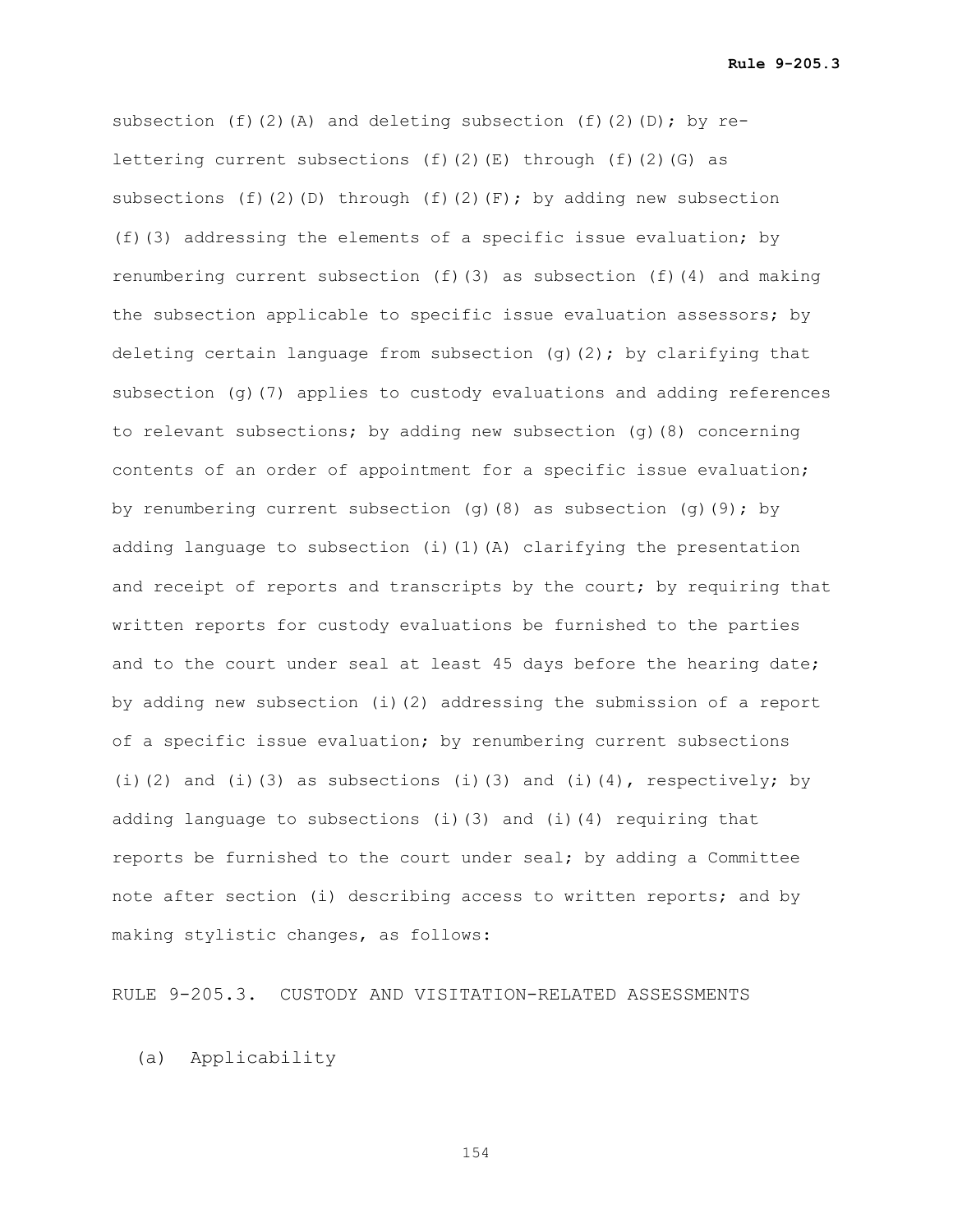This Rule applies to the appointment or approval by a court of a person to perform an assessment in an action under this Chapter in which child custody or visitation is at issue.

Committee note: In this Rule, when an assessor is selected by the court, the term "appointment" is used. When the assessor is selected by the parties and the selection is incorporated into a court order, the term "approval" is used.

(b) Definitions

In this Rule, the following definitions apply:

(1) Assessment

 "Assessment" includes a custody evaluation, a home study, a mental health evaluation, and a specific issue evaluation.

(2) Assessor

 "Assessor" means an individual who performs an assessment.

(3) Custody Evaluation

 "Custody evaluation" means a study and analysis of the needs and development of a child who is the subject of an action or proceeding under this Chapter and of the abilities of the parties to care for the child and meet the child's needs.

(4) Custody Evaluator

 "Custody evaluator" means an individual appointed or approved by the court to perform a custody evaluation.

(5) Home Study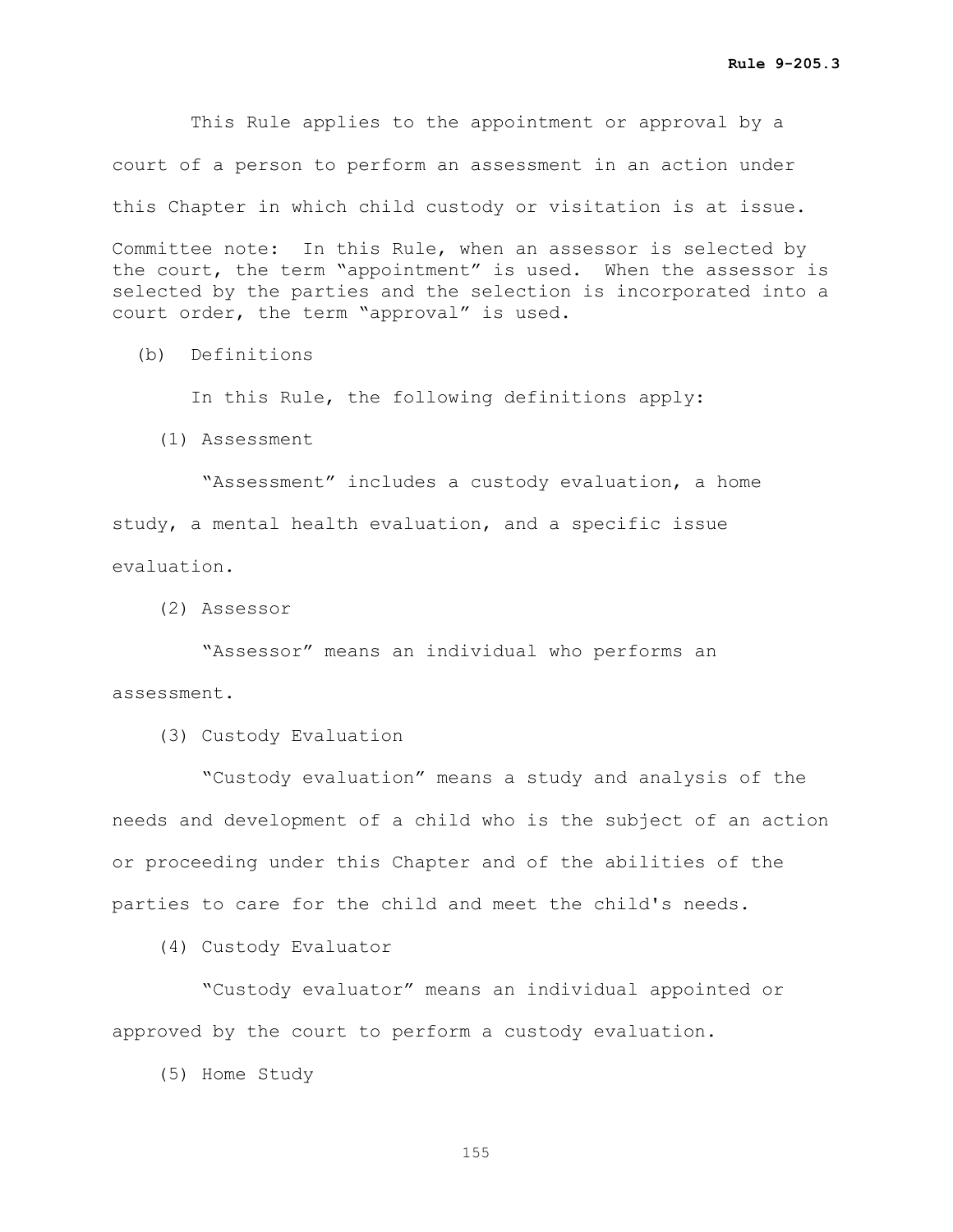"Home study" means an inspection of a party's home that focuses upon the safety and suitability of the physical surroundings and living environment for the child.

(6) Mental Health Evaluation

 "Mental health evaluation" means an evaluation of an individual's mental health performed by a psychiatrist or psychologist who has the qualifications set forth in subsection (d)(1)(A) or (B) of this Rule. A mental health evaluation may include psychological testing.

(7) Specific Issue Evaluation

"Specific issue evaluation" means a targeted focused investigation into a specific issue raised by a party, the child's attorney, or the court affecting the safety, health, or welfare of the child as may affect the child's best interests. Committee note: An example of a specific issue evaluation is an evaluation of a party as to whom the issue of a problem with alcohol consumption has been raised, performed by an individual with expertise in alcoholism.

Committee note: A specific issue evaluation is not a "mini" custody evaluation. A custody evaluation is a comprehensive study of the general functioning of a family and of the parties' parenting capacities. A specific issue evaluation is an inquiry, narrow in scope, into a particular issue or issues that predominate in a case. The issue or issues are defined by questions posed by the court to the assessor in an order. The evaluation primarily is fact-finding, but the court may opt to receive a recommendation. Examples of questions that could be the subject of specific issue evaluations are questions concerning the appropriate school for a child with special needs and how best to arrange physical custody and visitation for a child when one parent is relocating.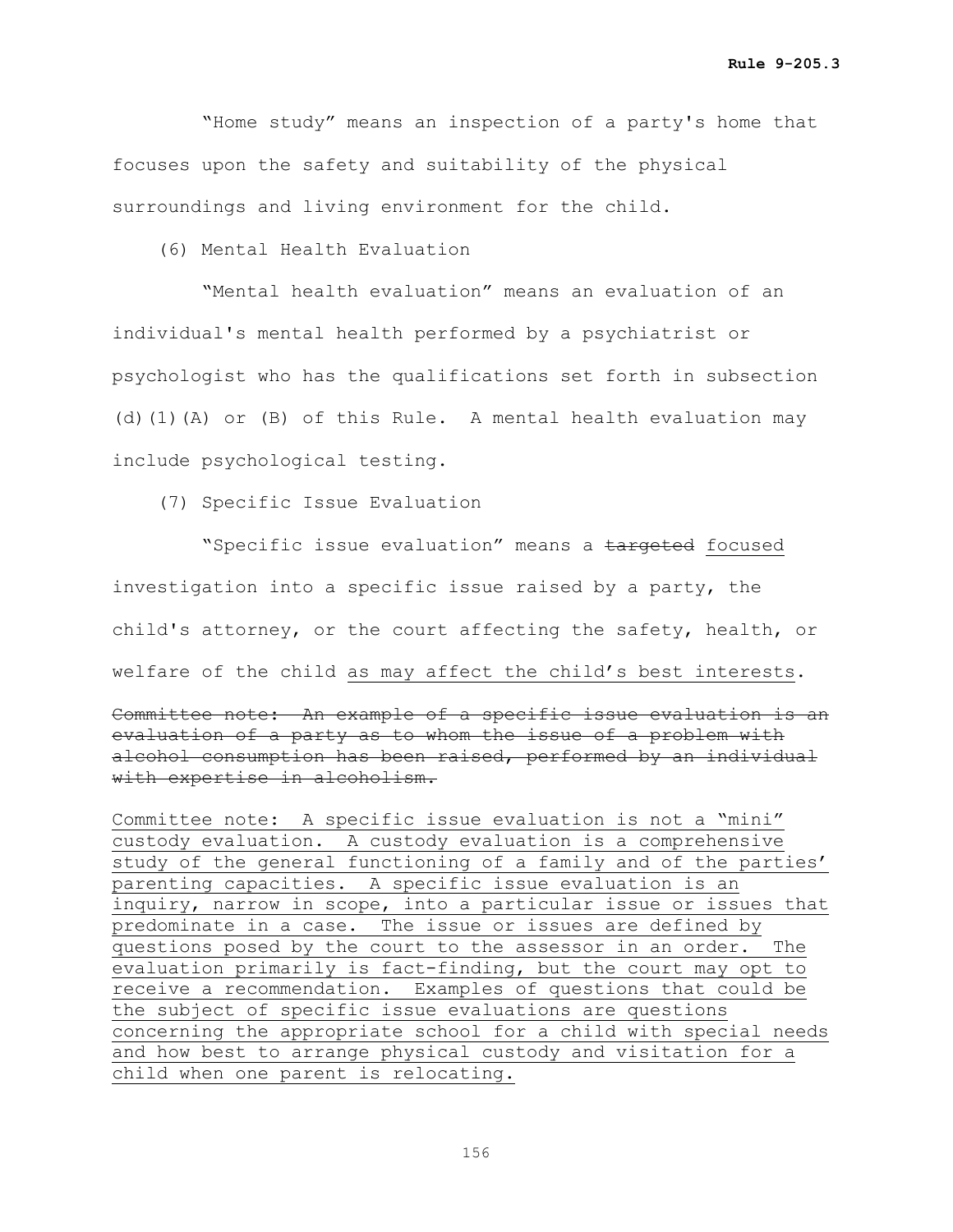(8) State

"State" includes the District of Columbia.

- (c) Authority
	- (1) Generally

 On motion of a party or child's counsel, or on its own initiative, the court may order an assessment to aid the court in evaluating the health, safety, welfare, or best interests of a child in a contested custody or visitation case.

(2) Appointment or Approval

 The court may appoint or approve any person deemed competent by the court to perform a home study  $e^{i\theta}$  a specific issue evaluation. The court may not appoint or approve a person to perform a custody evaluation or specific issue evaluation unless (A) the assessor has the qualifications set forth in subsections (d)(1) and (d)(2) of this Rule, or (B) the qualifications have been waived for the assessor pursuant to subsection (d)(3) of this Rule.

(3) Cost

 The court may not order the cost of an assessment to be paid, in whole or in part, by a party without giving the parties notice and an opportunity to object.

Committee note: Nothing in this Rule precludes the court from ordering preliminary screening or testing for alcohol and substance use.

(d) Qualifications of Custody Evaluator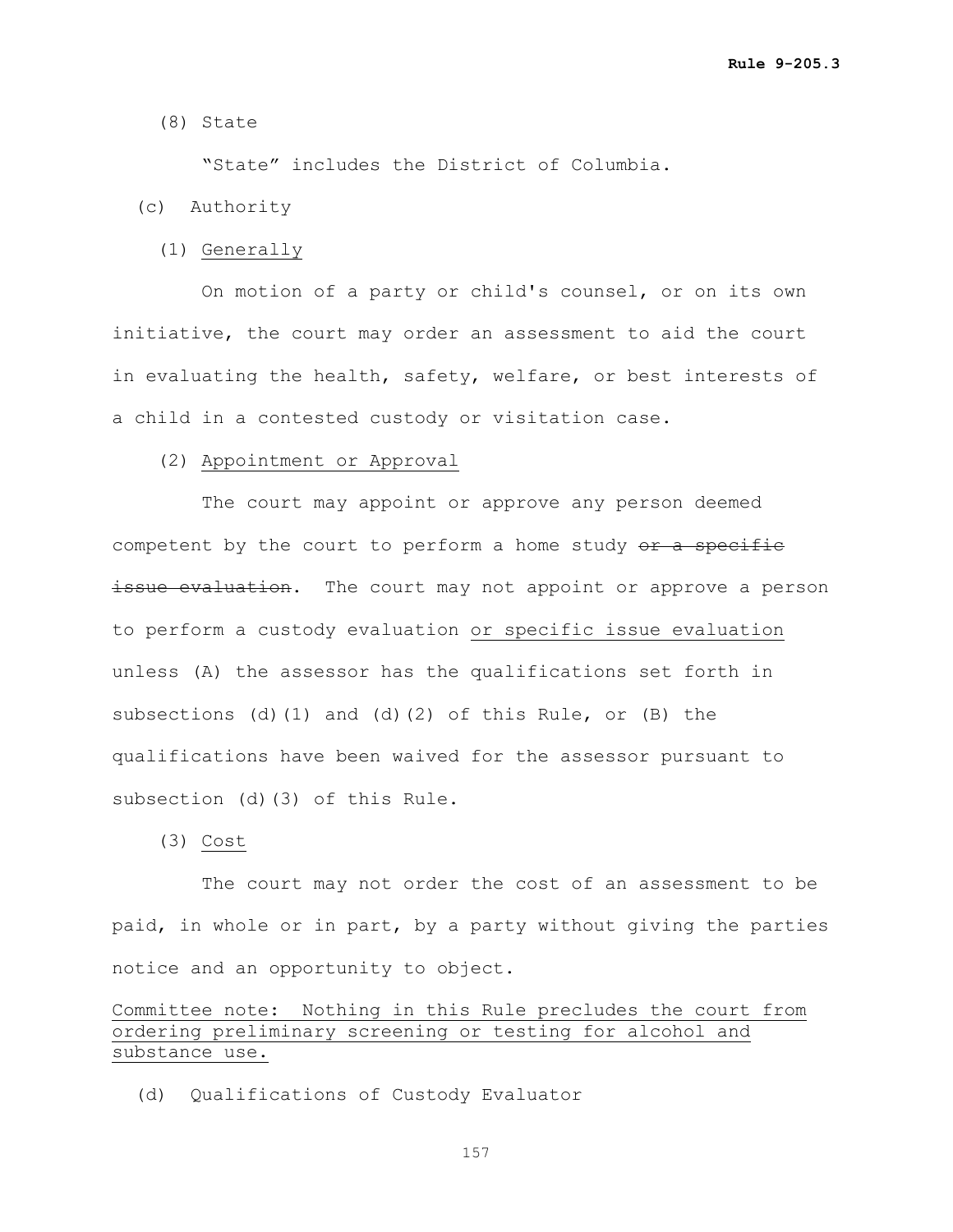(1) Education and Licensing

A custody evaluator shall be:

 (A) a physician licensed in any State who is boardcertified in psychiatry or has completed a psychiatry residency accredited by the Accreditation Council for Graduate Medical Education or a successor to that Council;

 (B) a Maryland licensed psychologist or a psychologist with an equivalent level of licensure in any other state;

 (C) a Maryland licensed clinical marriage and family therapist or a clinical marriage and family therapist with an equivalent level of licensure in any other state; or

 (D) a Maryland licensed certified social worker-clinical or a clinical social worker with an equivalent level of licensure in any other state;

 (E) (i) a Maryland licensed graduate or master social worker with at least two years of experience in (a) one or more of the areas listed in subsection (d)(2) of this Rule, (b) performing custody evaluations, or (c) any combination of subsections (a) and (b); or (ii) a graduate or master social worker with an equivalent level of licensure and experience in any other state; or

 (F) a Maryland licensed clinical professional counselor or a clinical professional counselor with an equivalent level of licensure in any other state.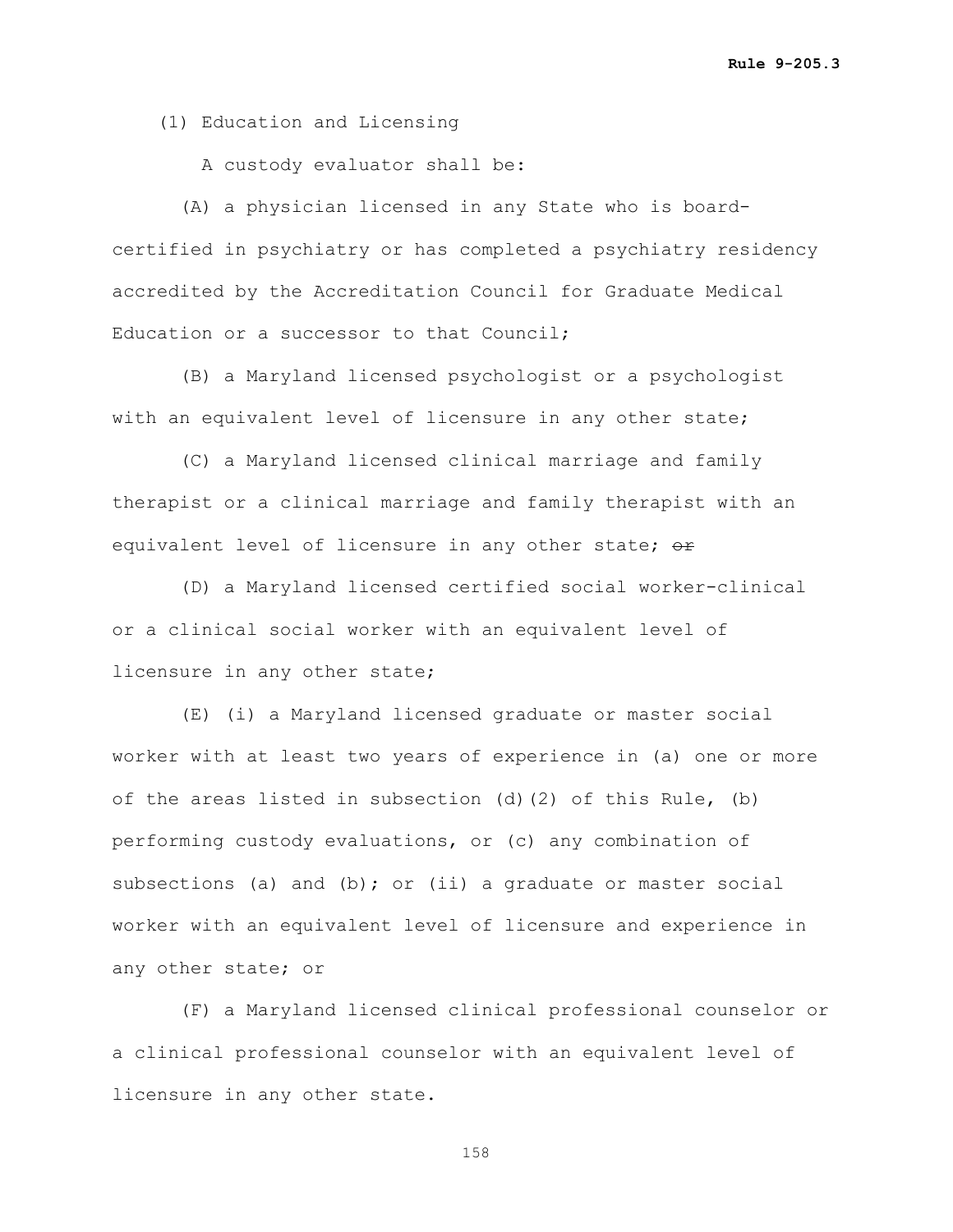(2) Training and Experience

 Unless waived by the court, a custody evaluator shall have completed**,** or commit to completing**,** the next available training program that conforms with guidelines established by the Administrative Office of the Courts**.** The current guidelines shall be posted on the Judiciary's website. In addition to complying with the continuing requirements of his or her field, a custody evaluator shall have training or experience in observing or performing custody evaluations and shall have current knowledge in the following areas:

- (A) domestic violence;
- (B) child neglect and abuse;
- (C) family conflict and dynamics;
- (D) child and adult development; and

 (E) impact of divorce and separation on children and adults.

(3) Waiver of Requirements

 If a court employee has been performing custody evaluations on a regular basis as an employee of, or under contract with, the court for at least five years prior to January 1, 2016, the court may waive any of the requirements set forth in subsection (d)(1) of this Rule, provided that the individual participates in at least 20 hours per year of continuing education relevant to the performance of custody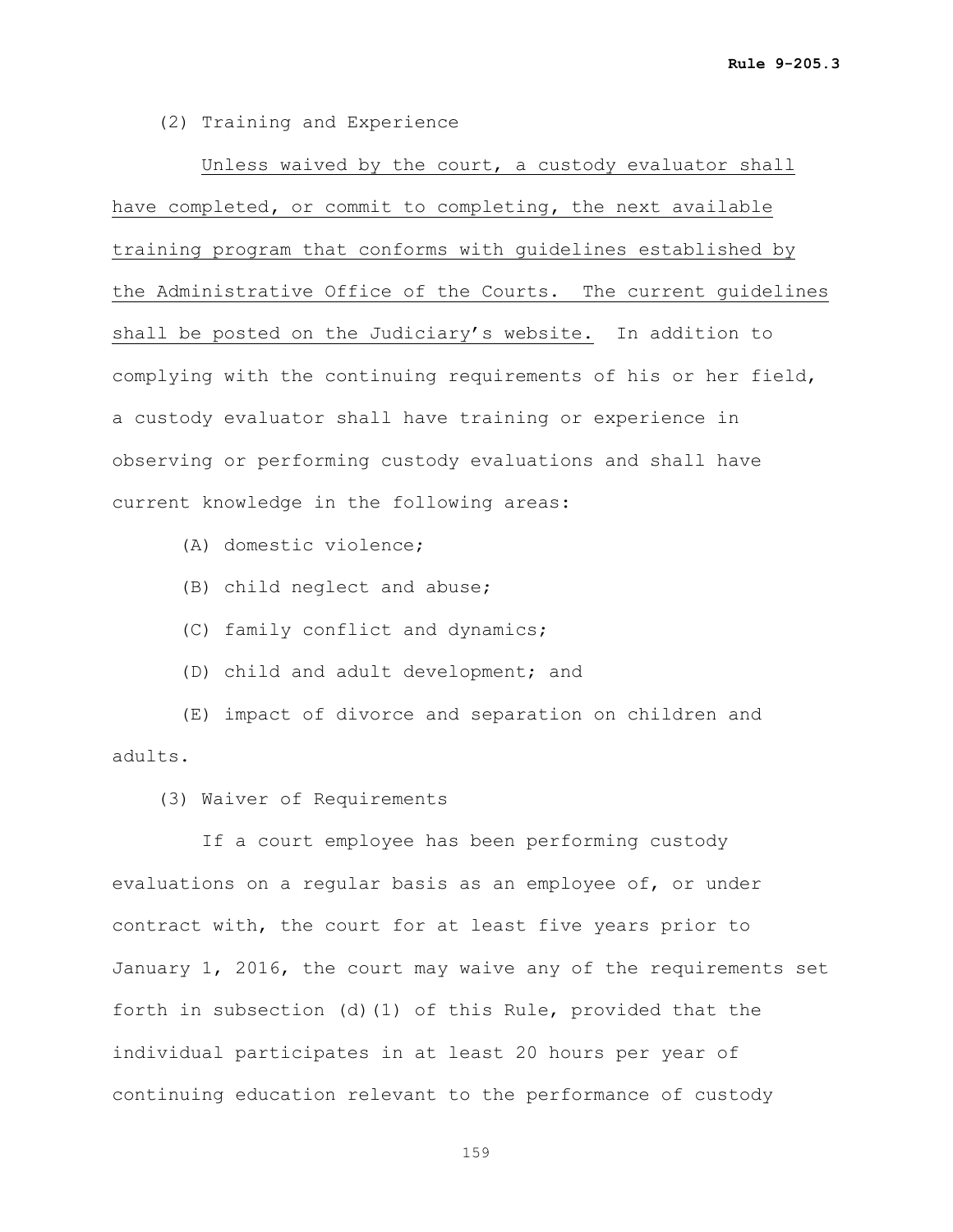evaluations, including course work in one or more of the areas listed in subsection (d)(2) of this Rule.

(e) Custody Evaluator Lists and Selection

(1) Custody Evaluator Lists

If the circuit court for a county appoints custody evaluators who are not court employees, the family support services coordinator for the court shall maintain a list of qualified custody evaluators. An individual, other than a court employee, who seeks appointment by a circuit court as a custody evaluator shall submit an application to the family support services coordinator for that court. If the applicant has the qualifications set forth in section (d) of this Rule, the applicant's name shall be placed on a list of qualified individuals. The family support services coordinator, upon request, shall make the list and the information submitted by each individual on the list available to the public.

(2) Selection of Custody Evaluator

(A) By the Parties

 By agreement, the parties may employ a custody evaluator of their own choosing who may, but need not, be on the court's list. The parties may, but need not, request the court to enter a consent order approving the agreement and selection. The court shall enter the order if one is requested and the court finds that the custody evaluator has the qualifications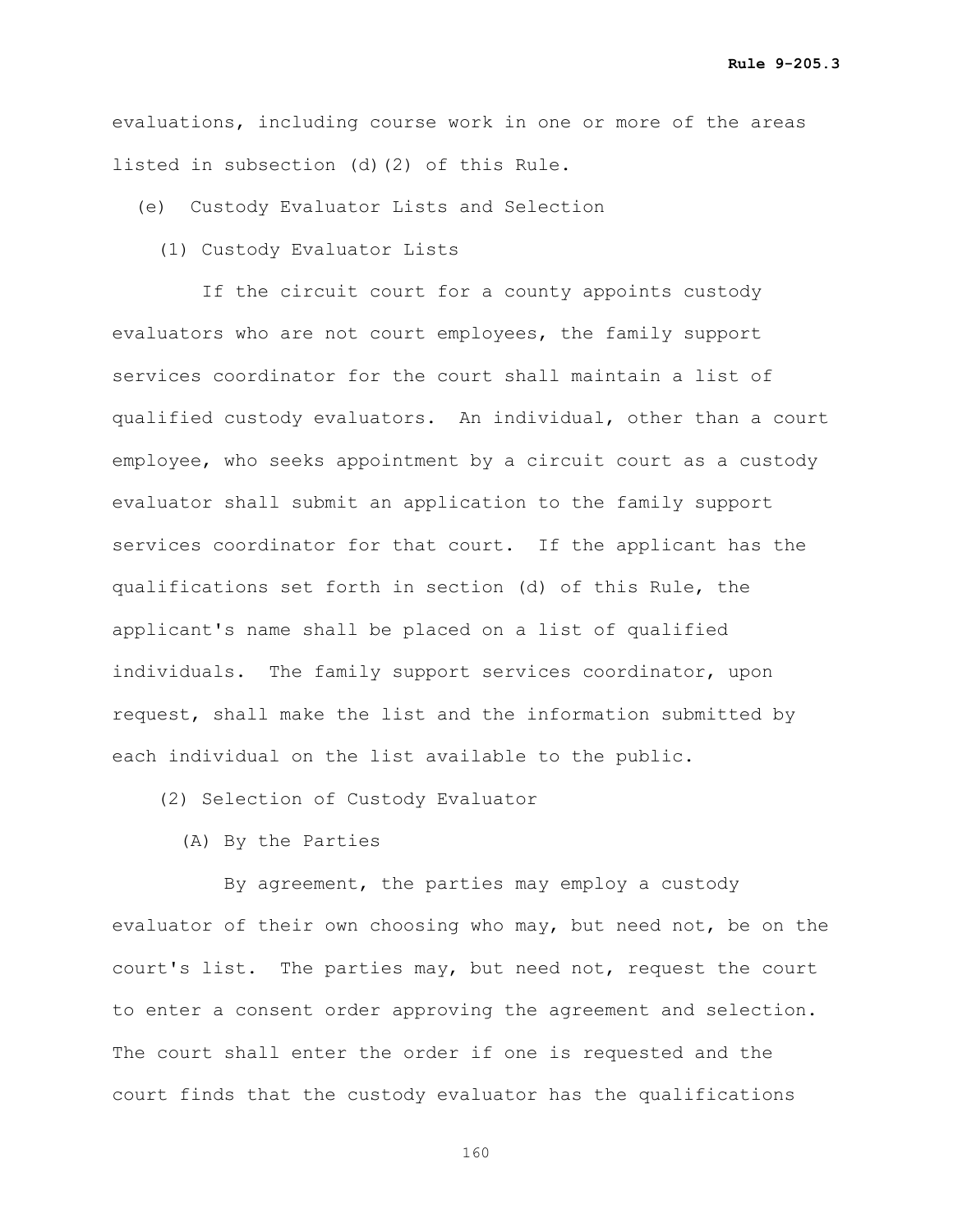set forth in section (d) and that the agreement contains the relevant information set forth in section (g) of this Rule.

(B) By the Court

 An appointment of an individual, other than a court employee, as a custody evaluator by the court shall be made from the list maintained by the family support services coordinator. In appointing a custody evaluator from a list, the court is not required to choose at random or in any particular order from among the qualified evaluators on the list. The court should endeavor to use the services of as many qualified individuals as practicable, but the court may consider, in light of the issues and circumstances presented by the action or the parties, any special training, background, experience, expertise, or temperament of the available prospective appointees. An individual appointed by the court to serve as a custody evaluator shall have the qualifications set forth in section (d) of this Rule.

 (3) Selection of Assessor to Perform Specific Issue Evaluation

 Selection of an assessor to perform a specific issue evaluation shall be made from the same list and by the same process as pertains to the selection of a custody evaluator.

(f) Description of Custody Evaluation

(1) Mandatory Elements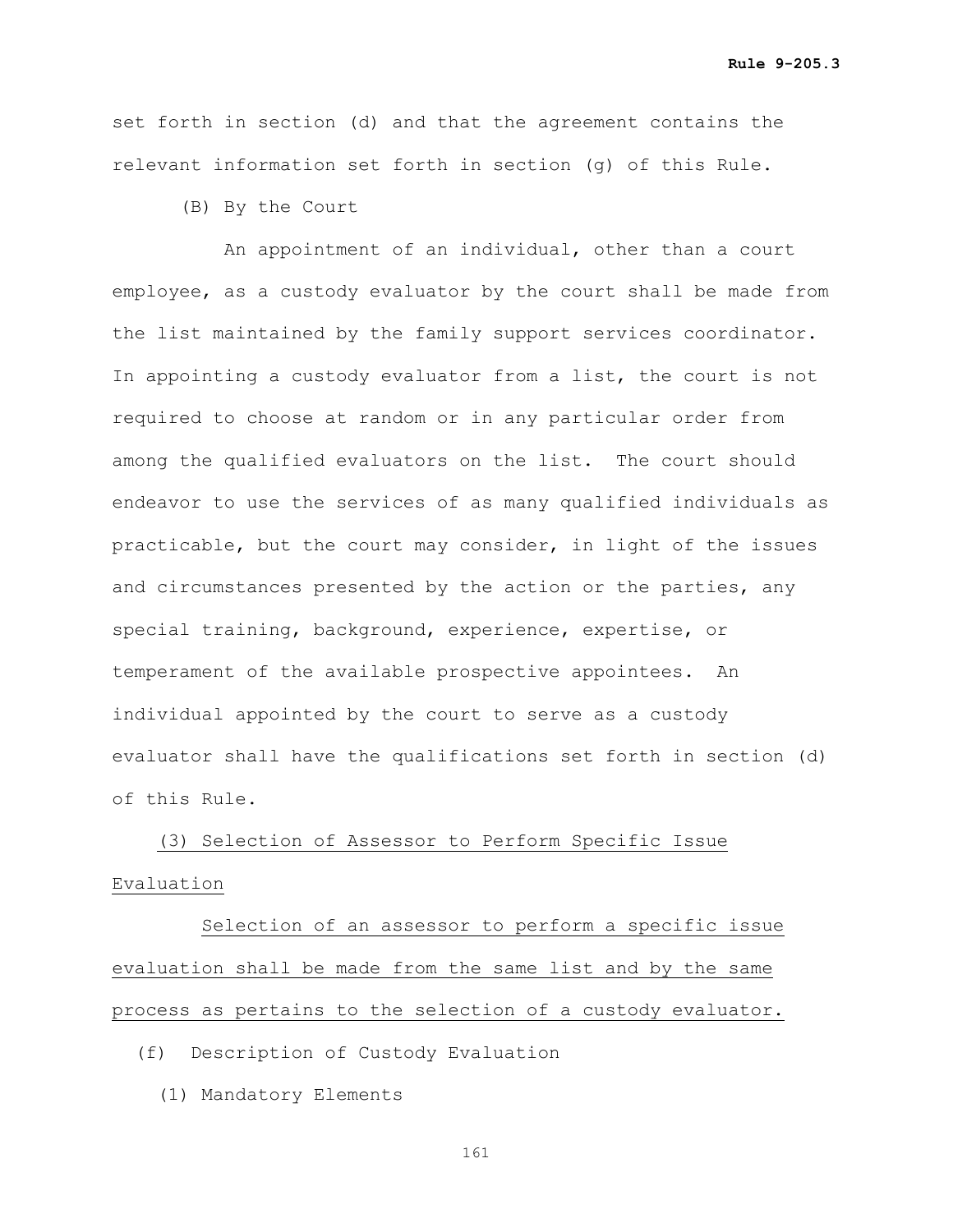Subject to any protective order of the court, a custody evaluation shall include:

 (A) a review of the relevant court records pertaining to the litigation;

 (B) an interview of each party and any adult who performs a caretaking role for the child or lives in a household with the child;

 (C) an interview of the child, unless the custody evaluator determines and explains that by reason of age, disability, or lack of maturity, the child lacks capacity to be interviewed;

 (D) a review of any relevant educational, medical, and legal records pertaining to the child;

 (E) if feasible, observations of the child with each party, whenever possible in that party's household;

 (F) contact with any high neutrality/low affiliation collateral sources of information, as determined by the

## assessor;

Committee note: "High neutrality/low affiliation" is a term of art that refers to impartial, objective collateral sources of information. For example, in a custody contest in which the parties are taking opposing positions about whether the child needs to continue taking a certain medication, the child's treating doctor would be a high neutrality/low affiliation source, especially if he or she had dealt with both parties.

## (G) screening for intimate partner violence;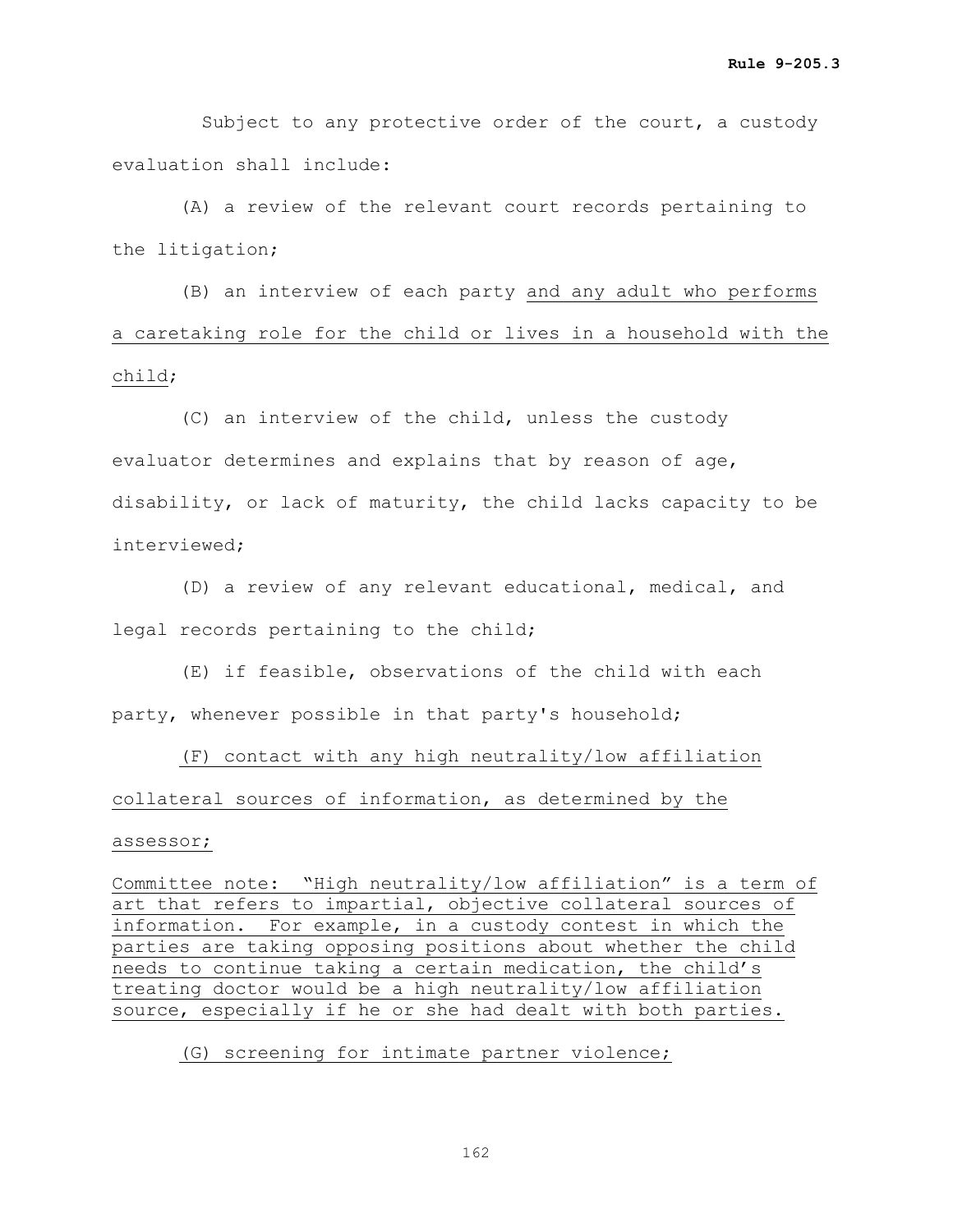$(F)$  (H) factual findings about the needs of the child and the capacity of each party to meet the child's needs; and

 $\left(\frac{1}{1}\right)$  a custody and visitation recommendation based upon an analysis of the facts found or, if such a recommendation cannot be made, an explanation of why.

(2) Optional Elements — Generally

 Subject to subsection (f)(3) of this Rule, at the discretion of the custody evaluator, a custody evaluation also may include:

 (A) contact with collateral sources of information that are not high neutrality/low affiliation;

(B) a review of additional records;

(C) employment verification;

 (D) an interview of any other individual residing in the household;

 $(E)+(D)$  a mental health evaluation;

 $(F)$  (E) consultation with other experts to develop information that is beyond the scope of the evaluator's practice or area of expertise; and

 (G)(F) an investigation into any other relevant information about the child's needs.

(3) Elements of Specific Issue Evaluation

Subject to any protective order of the court, a specific issue evaluation may include any of the elements listed in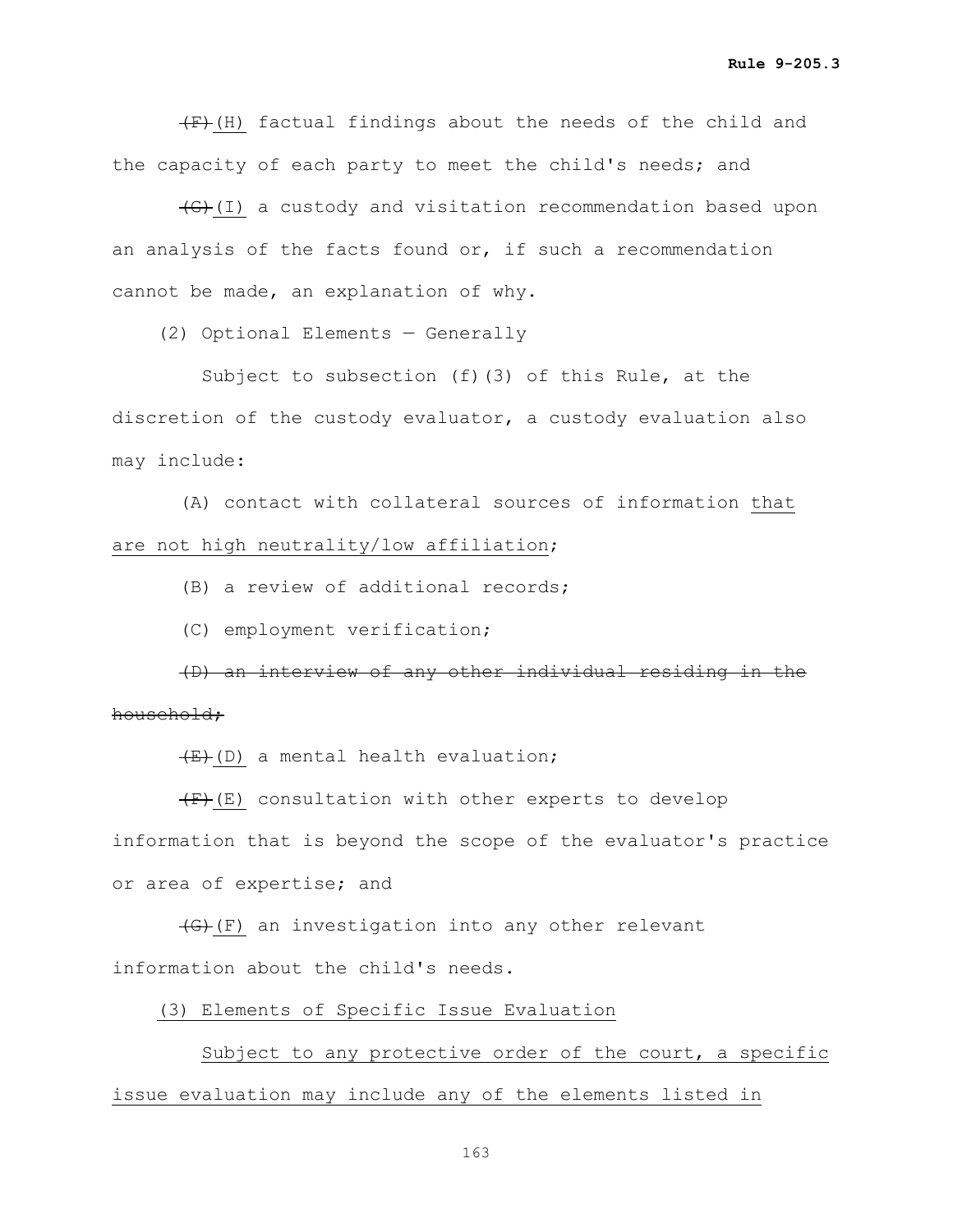subsections (f)(1)(A) through (G) and (f)(2) of this Rule. The specific issue evaluation shall include fact-finding pertaining to each issue identified by the court and, if requested by the court, a recommendation as to each.

(3)(4) Optional Elements Requiring Court Approval

 The custody evaluator or specific issue evaluation assessor may not include an optional element listed in subsection  $(f)$   $(2)$   $(E)$ ,  $(F)$ , or  $(G)$  if any additional cost is to be assessed for the element unless, after notice to the parties and an opportunity to object, the court approved inclusion of the element.

(g) Order of Appointment

 An order appointing or approving a person to perform an assessment shall include:

 (1) the name, business address, and telephone number of the person being appointed or approved;

 (2) if there are allegations of domestic violence committed by or against a party or child, any provisions the court deems necessary to address the safety and protection of the parties, all children of the parties, any other children residing in the home of a party, and the person being appointed or approved;

 (3) a description of the task or tasks the person being appointed or approved is to undertake;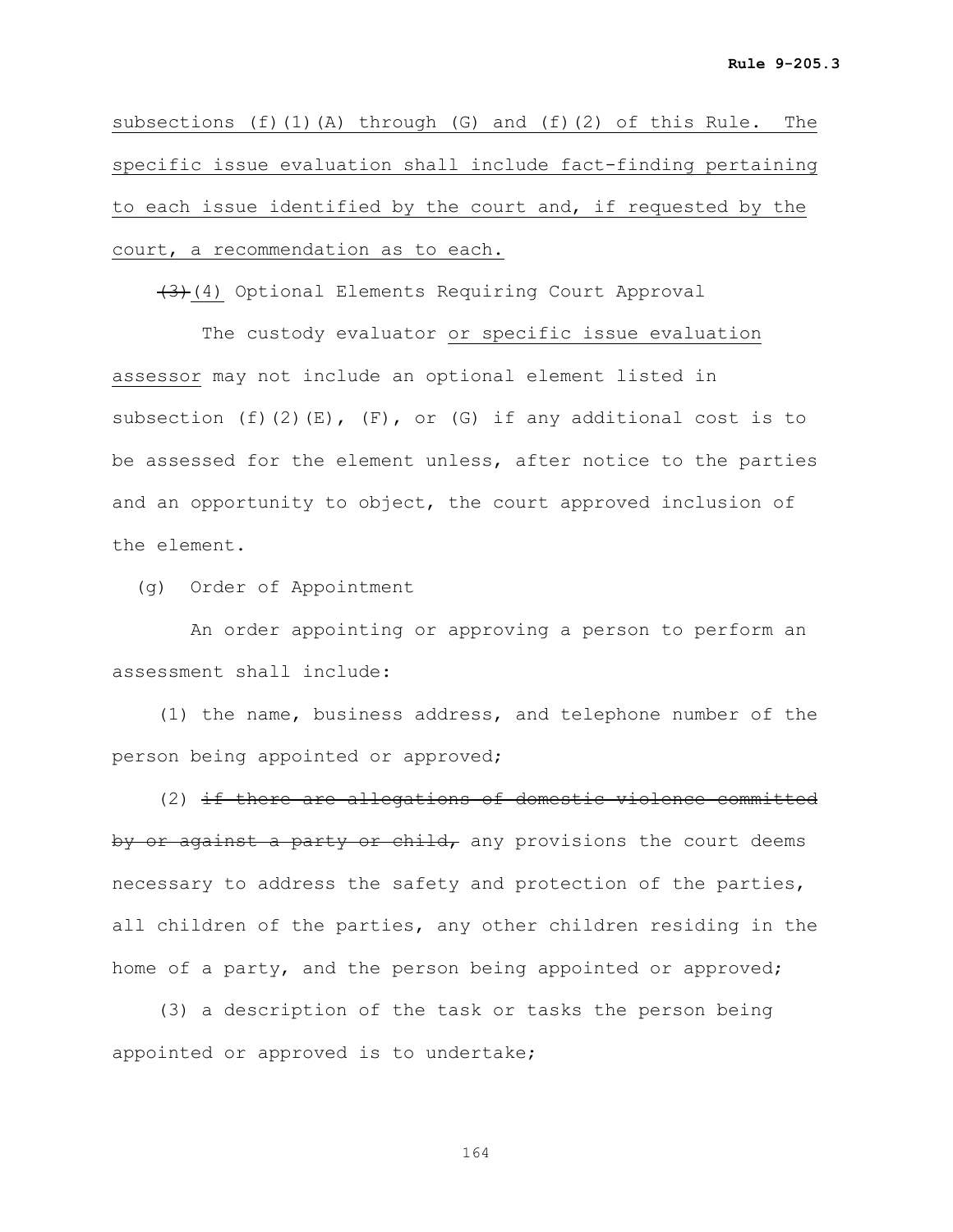(4) a provision concerning payment of any fee, expense, or charge, including a statement of any hourly rate that will be charged which, as to a court appointment, may not exceed the maximum rate established under section (n) of this Rule and, if applicable, a time estimate for the assessment;

 (5) the term of the appointment or approval and any deadlines pertaining to the submission of reports to the parties and the court, including the dates of any pretrial or settlement conferences associated with the furnishing of reports;

 (6) any restrictions upon the copying and distribution of reports, whether pursuant to this Rule, agreement of the parties, or entry of a separate protective order;

 (7) as to a custody evaluation, whether a written report pursuant to subsection (i)(1)(B) of this Rule or an oral report on the record pursuant to subsection (i)(1)(A) of this Rule is required; and

 (8) as to a specific issue evaluation, each issue to be evaluated and whether a recommendation is requested as to each; and

 $(8)$  (9) any other provisions the court deems necessary.

 (h) Removal or Resignation of Person Appointed or Approved to Perform an Assessment

(1) Removal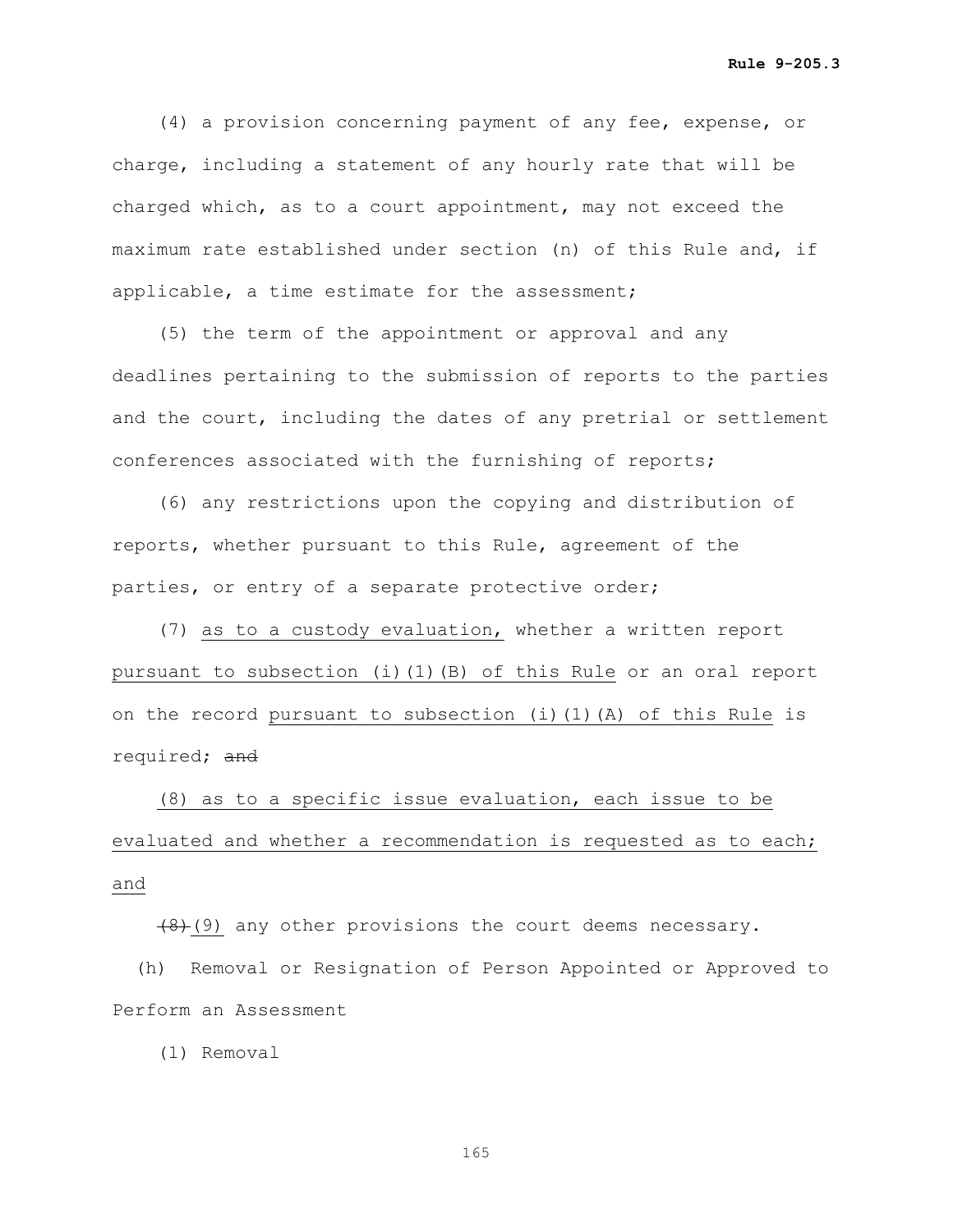The court may remove a person appointed or approved to perform an assessment upon a showing of good cause.

(2) Resignation

 A person appointed or approved to perform an assessment may resign prior to completing the assessment and preparing a report pursuant to section (i) of this Rule only upon a showing of good cause, notice to the parties, an opportunity to be heard, and approval of the court.

(i) Report of Assessor

(1) Custody Evaluation Report

 A custody evaluator shall prepare a report and provide the parties access to the report in accordance with subsection  $(i)$  $(1)$  $(A)$  or  $(i)$  $(1)$  $(B)$  of this Rule.

(A) Oral Report on the Record

 If the court orders a pretrial or settlement conference to be held at least 45 days before the scheduled trial date or hearing at which the evaluation may be offered or considered, and the order appointing or approving the custody evaluator does not require a written report, the custody evaluator may present the custody evaluation report orally to the parties and the court on the record at the conference. The custody evaluator shall produce and provide to the court and parties at the conference a written list containing an adequate description of all documents reviewed in connection with the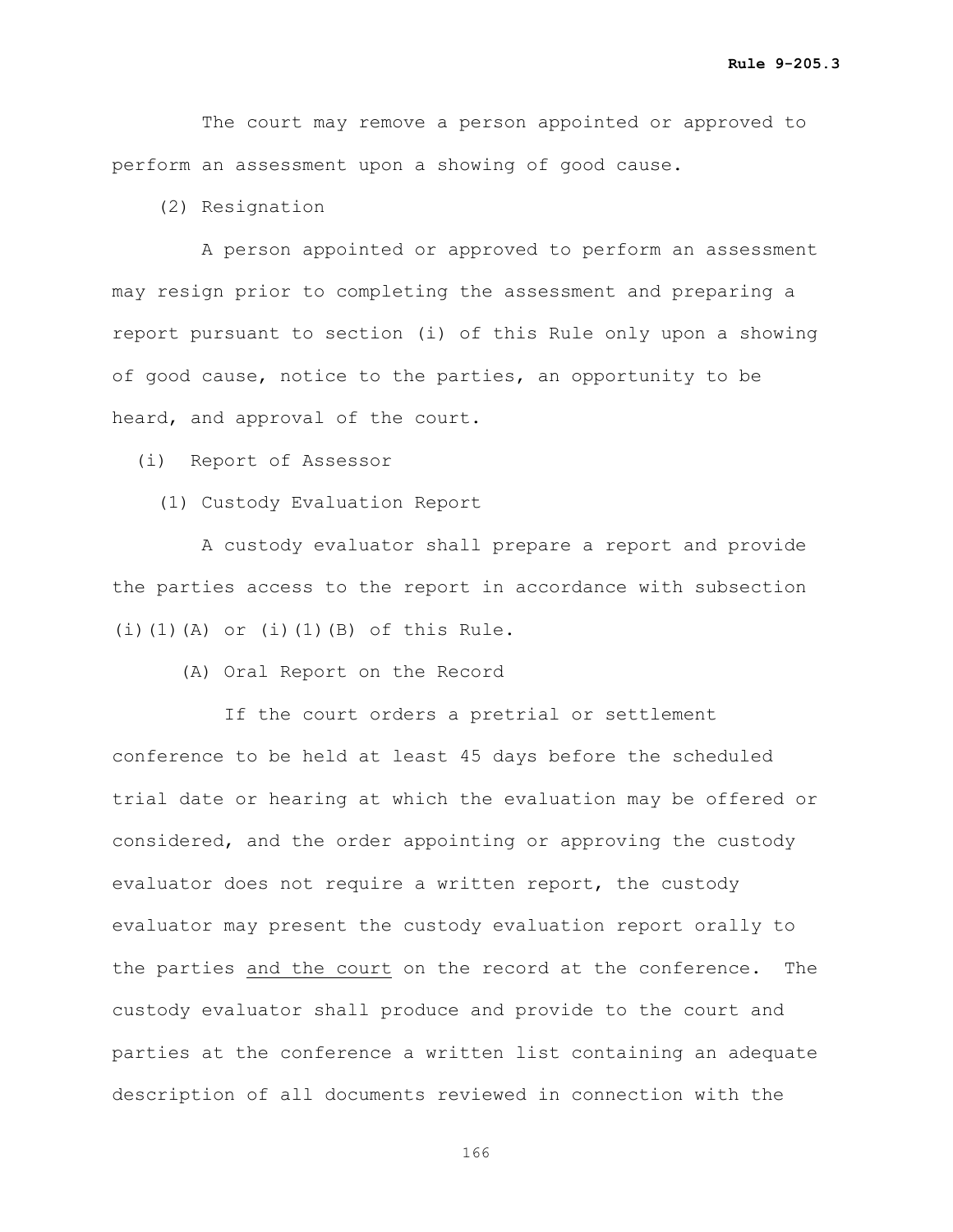custody evaluation. If custody and access are not resolved at the conference, and no written report has been provided, the court shall (i) provide a transcript of the oral report to the parties free of charge and, if a copy of the transcript is prepared for the court's file, maintain that copy under seal, or (ii) direct the custody evaluator to prepare a written report and furnish it to the parties and the court in accordance with subsection (i)(1)(B) of this Rule. Absent the consent of the parties, the judge or magistrate who presides over a settlement conference at which an oral report is presented shall not preside over a hearing or trial on the merits of the custody dispute.

(B) Written Report Prepared by the Custody Evaluator

 If an oral report is not prepared and presented pursuant to subsection (i)(1)(A) of this Rule, the custody evaluator shall prepare a written report of the custody evaluation and shall include in the report a list containing an adequate description of all documents reviewed in connection with the custody evaluation. The report shall be furnished to the parties and to the court under seal at least  $30$  45 days before the scheduled trial date or hearing at which the evaluation may be offered or considered. The court may shorten or extend the time for good cause shown but the report shall be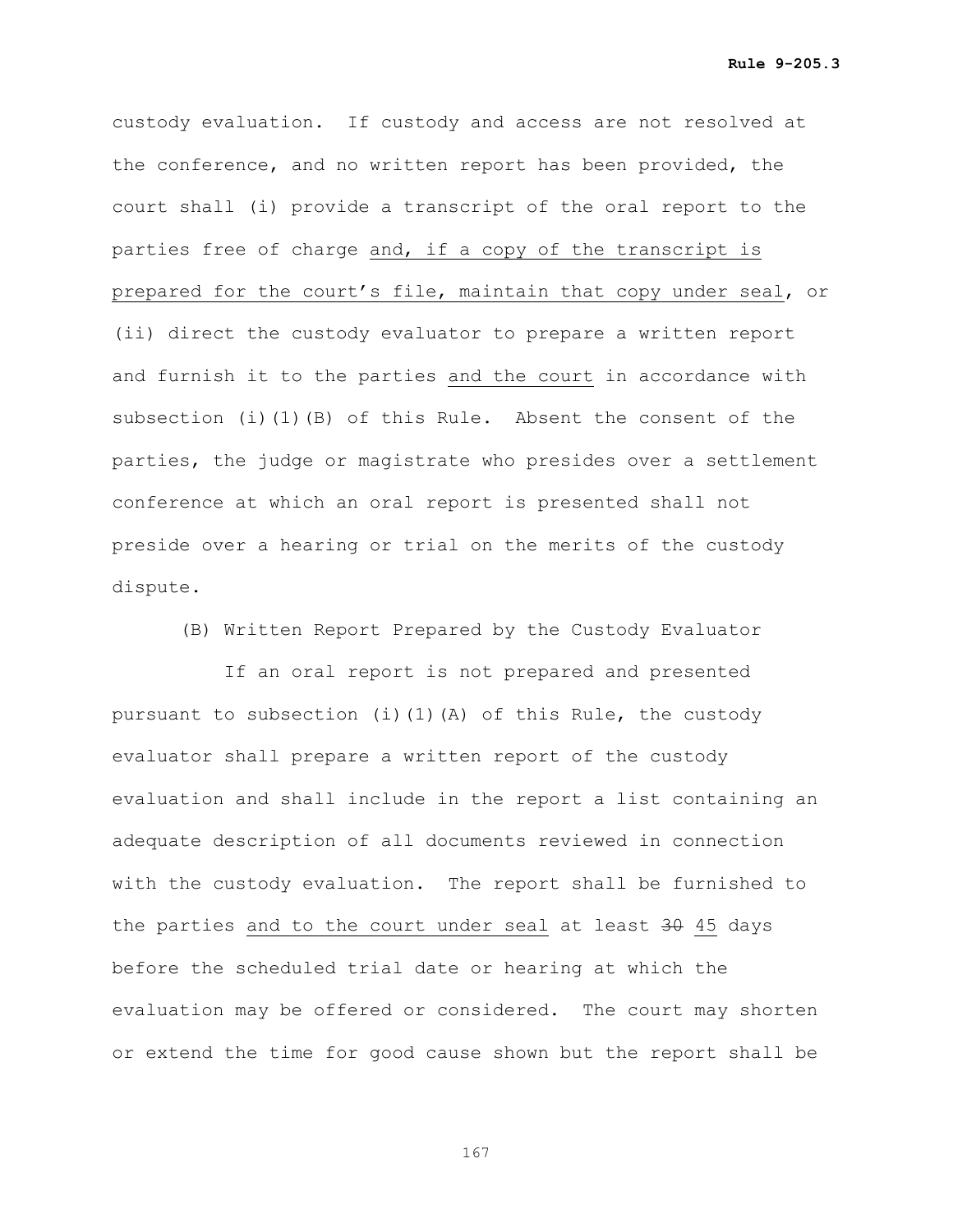furnished to the parties no later than 15 days before the scheduled trial or hearing.

(2) Report of Specific Issue Evaluation

 An assessor who performed a specific issue evaluation shall prepare a written report that addresses each issue identified by the court in its order of appointment or approval and, if requested by the court, make a recommendation. The report shall be furnished to the parties and to the court, under seal, as soon as practicable after completion of the evaluation and, if a date is specified in the order of appointment or approval, by that date. The report shall include a list containing an adequate description of all documents reviewed in connection with the specific issue evaluation.

 $(2)$  (3) Report of Home Study or Specific Issue Evaluation

 Unless preparation of a written report is waived by the parties, an assessor who performed a home study  $e^{i\theta}$ specific issue evaluation shall prepare a written report of the assessment home study and furnish it to the parties and to the court under seal. The report shall be furnished as soon as practicable after completion of the assessment home study and, if a date is specified in the order of appointment or approval, by that date.

 $(3)$  (4) Report of Mental Health Evaluation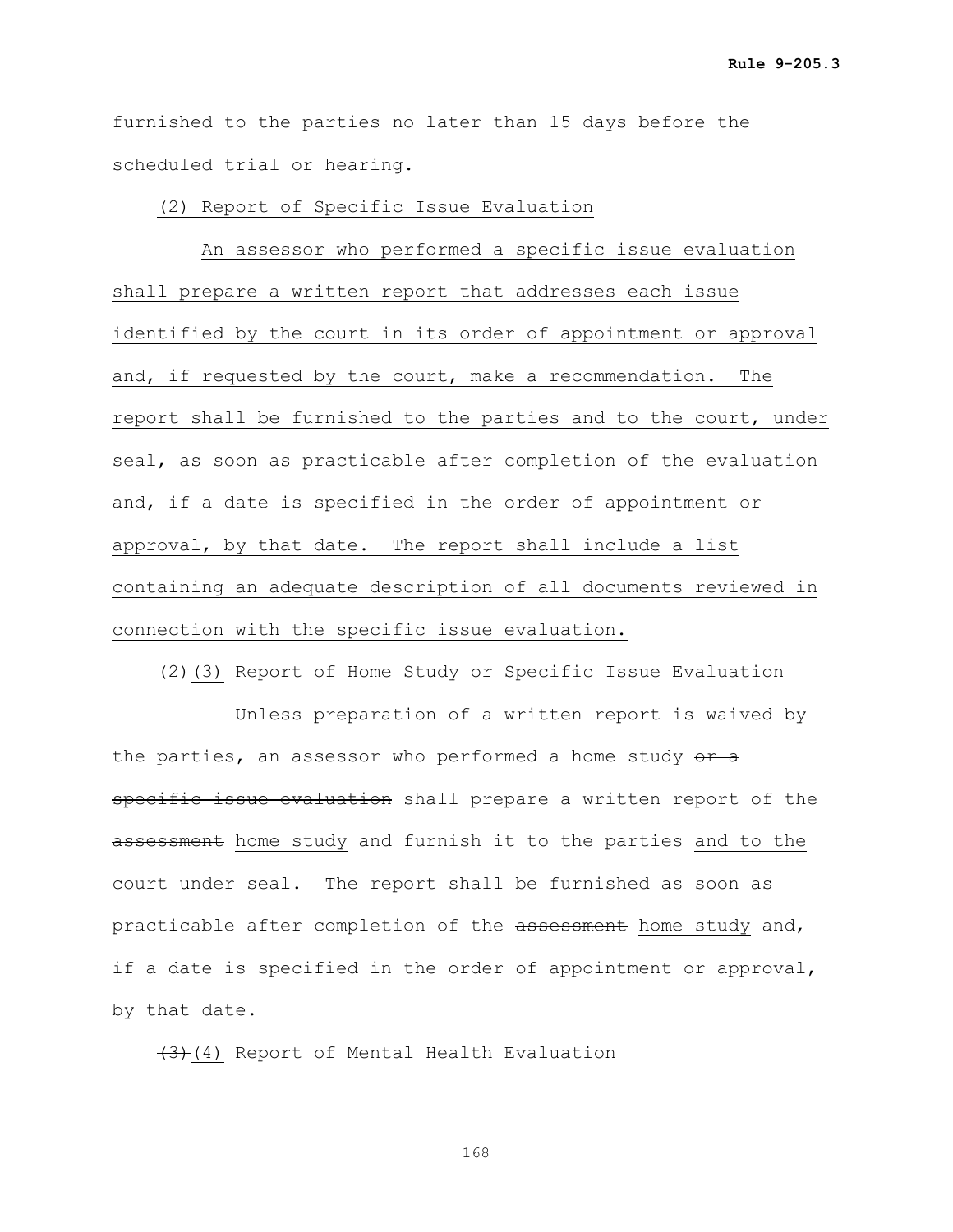An assessor who performed a mental health evaluation shall prepare a written report. The report shall be made and make it available to the parties solely for use in the case and shall be furnished to the court under seal. The report shall be made available and furnished as soon as practicable after completion of the evaluation and, if a date is specified in the order of appointment or approval, by that date.

Committee note: An assessor's written report submitted to the court in accordance with section (i) of this Rule shall be kept by the court under seal. The only access to these reports by a judge or magistrate shall be in accordance with subsections (k)(2) and (k)(3) of this Rule. Each circuit court, through MDEC if available or otherwise, shall devise the means for keeping these reports under seal.

(j) Copying and Dissemination of Report

 A party may copy a written report of an assessment or the transcript of an oral report prepared pursuant to subsection (i)(1)(A) of this Rule but, except as permitted by the court, shall not disseminate the report or transcript other than to individuals intended to be called as experts by the party.

Cross reference: See subsection (g)(6) of this Rule concerning the inclusion of restrictions on copying and distribution of reports in an order of appointment or approval of an assessor. See the Rules in Title 15, Chapter 200, concerning proceedings for contempt of court for violation of a court order.

(k) Court Access to Written Report

(1) Generally

 Except as otherwise provided by this Rule, the court may receive access to a report by an individual appointed or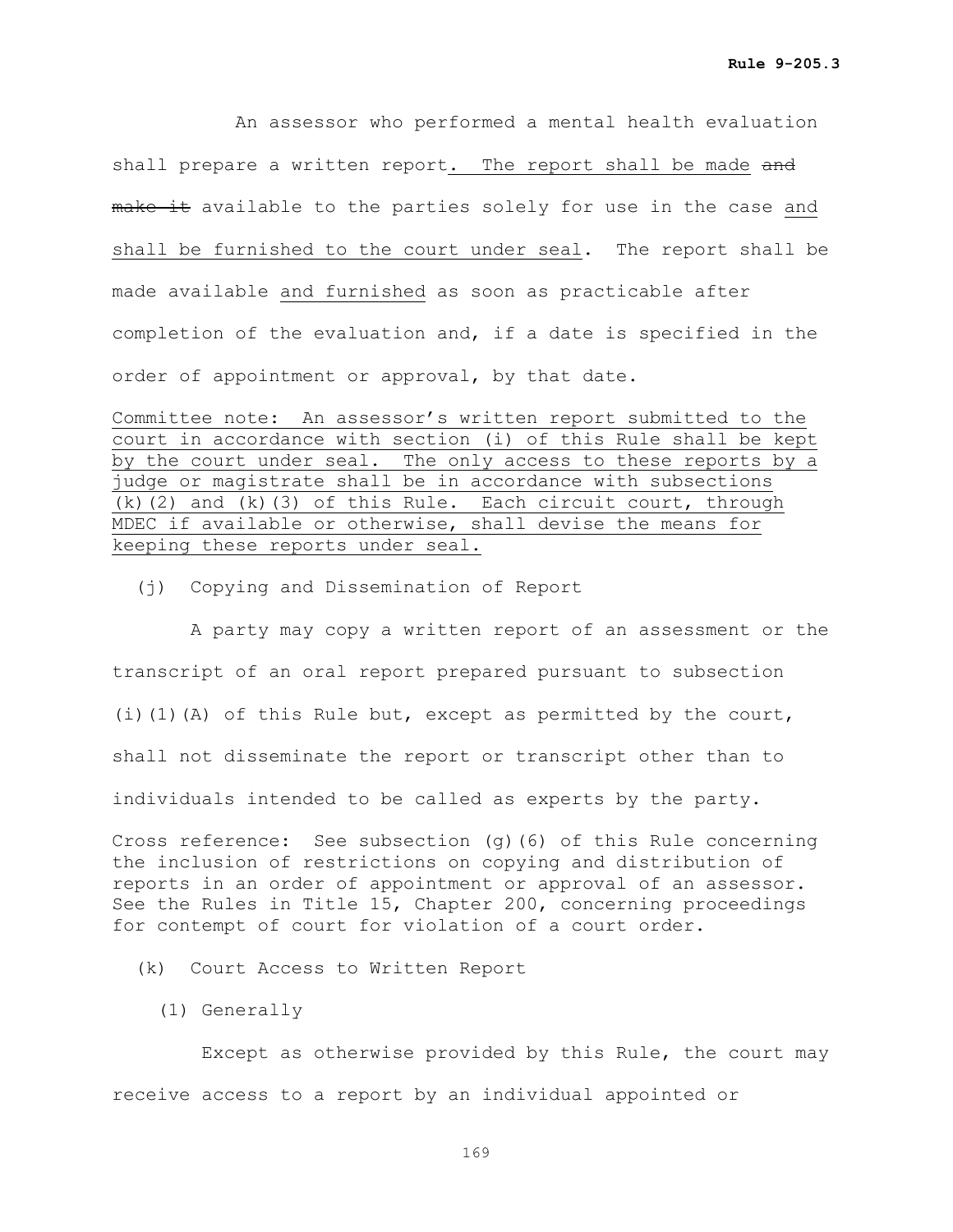approved by the court to perform an assessment only if the report has been admitted into evidence at a hearing or trial in the case.

(2) Advance Access to Report by Stipulation of the Parties

 Upon consent of the parties, the court may receive and read the assessor's report in advance of the hearing or trial.

(3) Access to Report by Settlement Judge or Magistrate

 A judge or magistrate conducting a settlement conference shall have access to the assessor's report.

(l) Discovery

(1) Generally

 Except as provided in this section, an individual who performs an assessment under this Rule is subject to the Maryland Rules applicable to discovery in civil actions.

(2) Deposition of Court-Paid Assessor

 Unless leave of court is obtained, any deposition of an assessor who is a court employee or is working under contract for the court and paid by the court shall: (A) be held at the courthouse where the action is pending or other court-approved location; (B) take place after the date on which an oral or written report is presented to the parties; and (C) not exceed two hours, with the time to be divided equally between the parties.

(m) Testimony and Report of Assessor at Hearing or Trial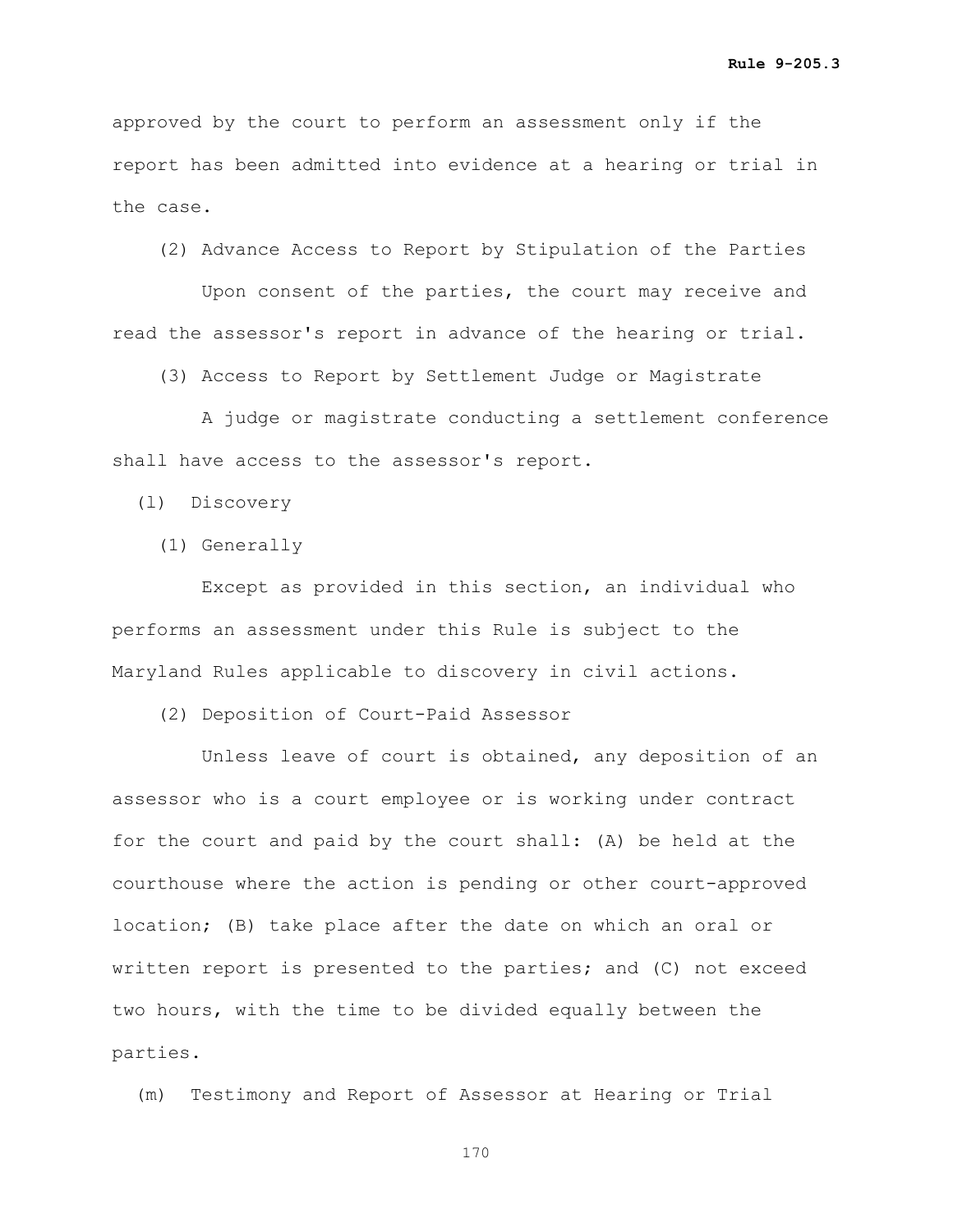(1) Subpoena for Assessor

 A party requesting the presence of the assessor at a hearing or trial shall subpoena the assessor no less than ten days before the hearing or trial.

 (2) Admission of Report Into Evidence Without Presence of Assessor

 The court may admit an assessor's report into evidence without the presence of the assessor, subject to objections based other than on the presence or absence of the assessor. If the assessor is present, a party may call the assessor for cross-examination.

Committee note: The admissibility of an assessor's report pursuant to subsection (m)(2) of this Rule does not preclude the court or a party from calling the assessor to testify as a witness at a hearing or trial.

(n) Fees

(1) Applicability

 Section (n) of this Rule does not apply to a circuit court for a county in which all custody evaluations are performed by court employees, free of charge to the litigants.

(2) Fee Schedules

 Subject to the approval of the Chief Judge of the Court of Appeals, the county administrative judge of each circuit court shall develop and adopt maximum fee schedules for custody evaluations. In developing the fee schedules, the county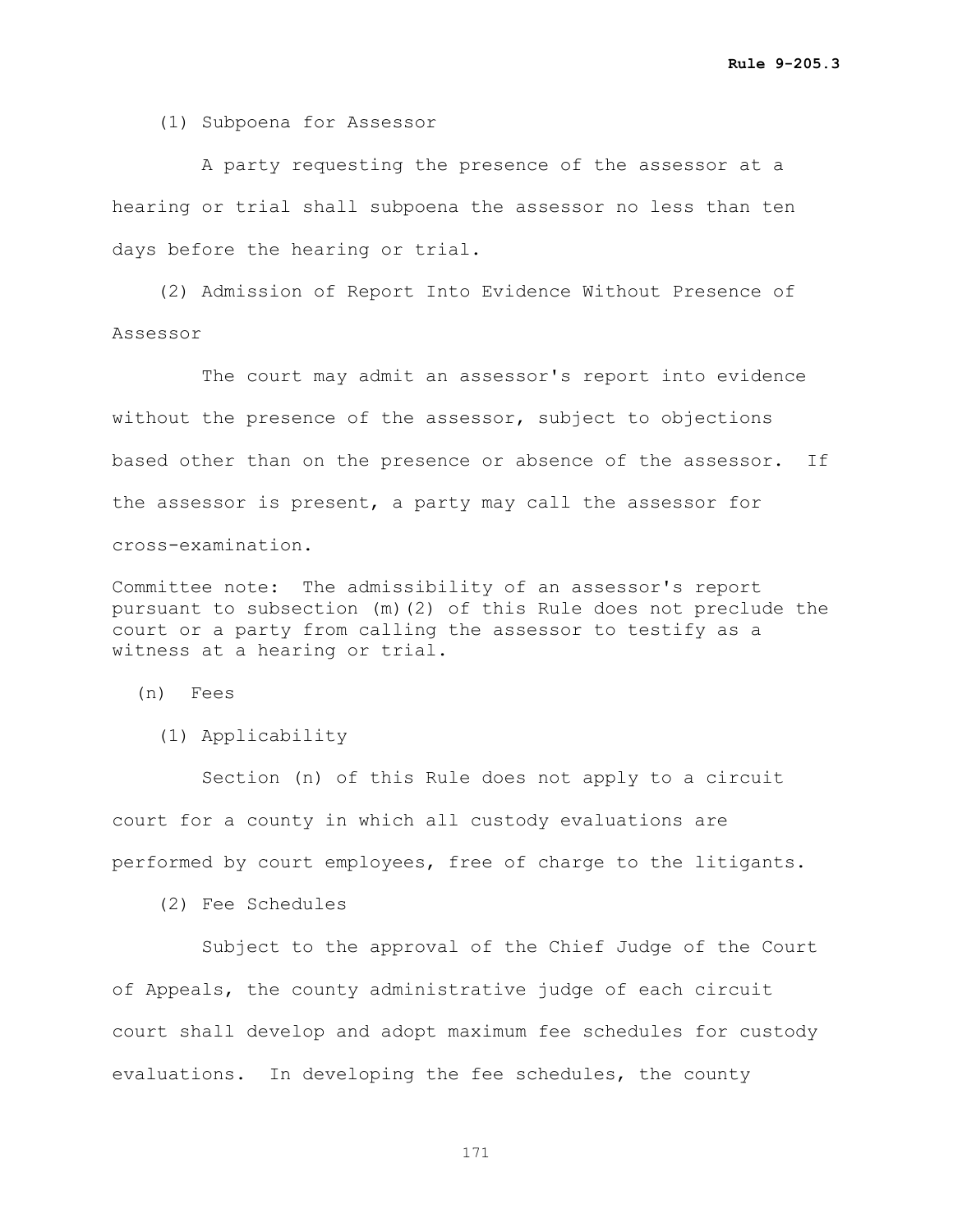administrative judge shall take into account the availability of qualified individuals willing to provide custody evaluation services and the ability of litigants to pay for those services. A custody evaluator appointed by the court may not charge or accept a fee for custody evaluation services in that action in excess of the fee allowed by the applicable schedule. Violation of this subsection shall be cause for removal of the individual from all lists maintained pursuant to subsection (e)(1) of this Rule.

(3) Allocation of Fees and Expenses

 As permitted by law, the court may order the parties or a party to pay the reasonable and necessary fees and expenses incurred by an individual appointed by the court to perform an assessment in the case. The court may fairly allocate the reasonable and necessary fees of the assessment between or among the parties. In the event of the removal or resignation of an assessor, the court may consider the extent to which any fees already paid to the assessor should be returned. Source: This Rule is new.

#### REPORTER'S NOTE

Amendments to Rule 9-205.3 were proposed to the Rules Committee by the Custody Evaluator Standards & Training Workgroup of the Judicial Council's Domestic Law Committee. The Workgroup reviewed Rule 9-205.3 and the best practices for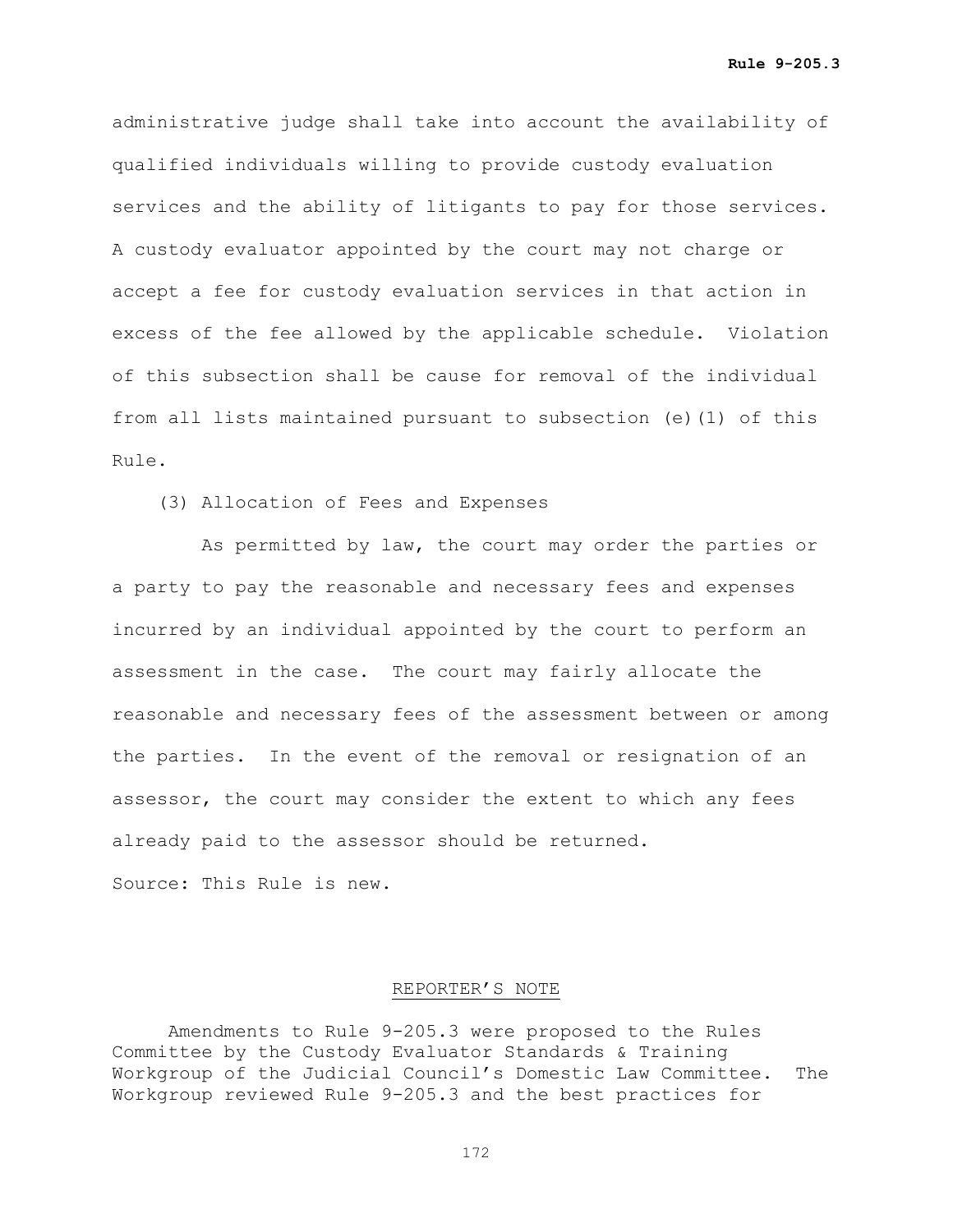custody evaluations. Changes proposed by the Workgroup aim to re-purpose the specific issue evaluation in custody cases, to expand the use of custody evaluations, and to ensure that the courts may rely on accurate assessments in custody matters.

The Workgroup noted several concerns about specific issue evaluations, including confusion about the use of such evaluations. Accordingly, amendments to Rule 9-205.3 clarify the definition of "specific issue evaluation." Changes to subsection (b)(7) substitute the word "focused" for "targeted" and note that the investigation concerns issues affecting the safety, health, or welfare of the child as may affect the child's best interests. The current Committee note following the subsection, providing an example of a specific issue evaluation, is deleted and replaced with a Committee note differentiating specific issue evaluations and custody evaluations. The new Committee note provides guidance on the purpose of specific issue evaluations and includes examples of possible questions for fact-finding.

The Workgroup also highlighted confusion about who may be qualified to perform a specific issue evaluation and questioned the value of an evaluation prepared by an individual without sufficient qualifications. The addition of certain language to subsection (c)(2) addresses this concern. Proposed amendments provide that, unless waived by the court, a person appointed to perform a specific issue evaluation must have the same qualifications as a custody evaluator. A Committee note following section (c) clarifies that the court may still order preliminary screening or testing for alcohol and substance use.

Section (d) of the Rule addresses the training and experience required to be appointed or approved as a custody evaluator. Proposed amendments require a custody evaluator to complete a training program, unless waived by the court, that conforms with guidelines established by the Administrative Office of the Courts and posted on the Judiciary's website. Recognizing that the training may be offered at limited times, subsection (d)(2) permits a custody evaluator to commit to completing the next available training program.

New subsection (e)(3) clarifies that selection of an individual to perform a specific issue evaluation uses the same procedure employed to select a custody evaluator.

Subsection (f)(1) lists the mandatory elements of a custody evaluation. To improve the reliability and usefulness of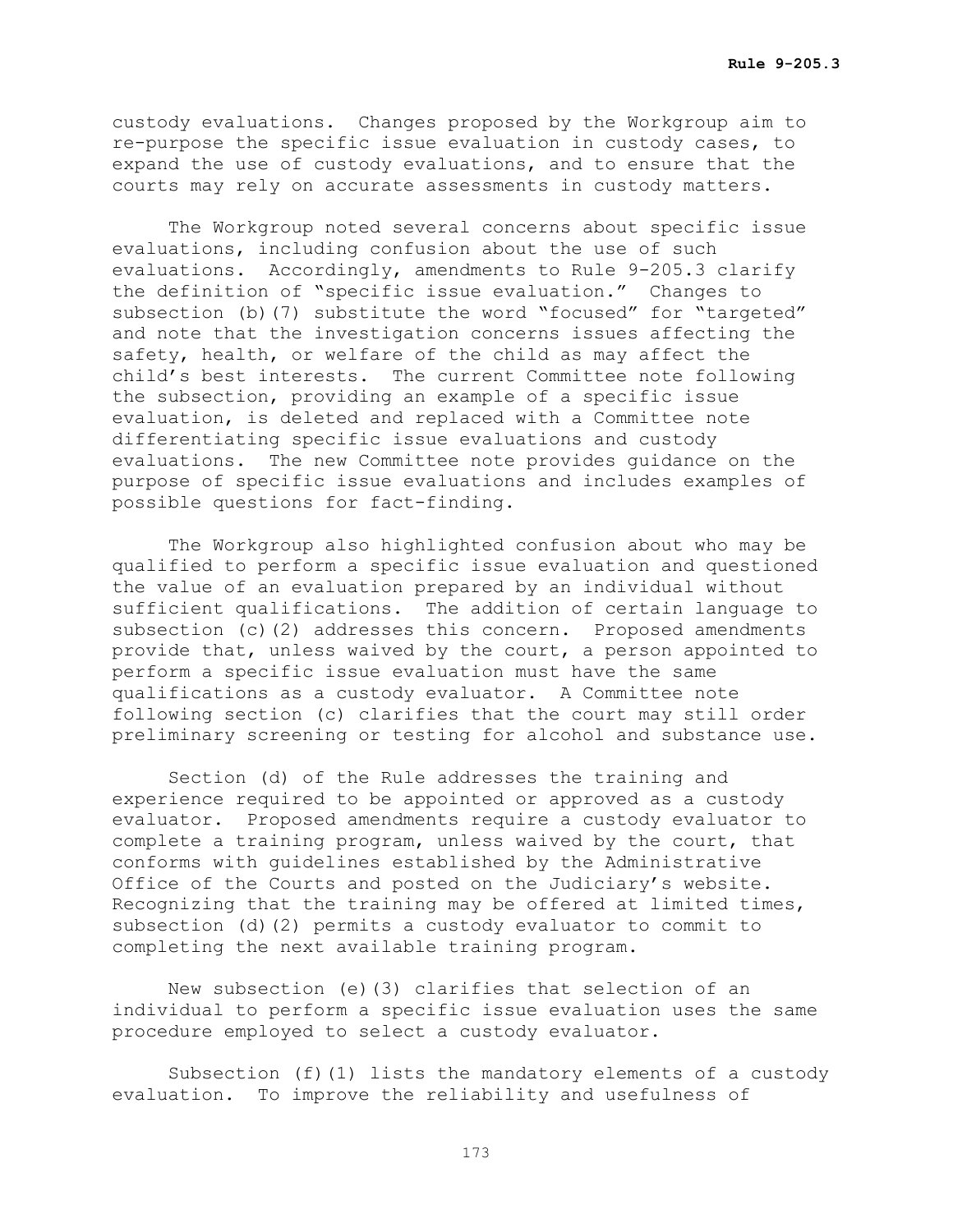custody evaluations, the Workgroup recommended making additional elements of an evaluation mandatory. Amendments to subsection (f)(1)(B) require that custody evaluations include an interview with any adult who performs a caretaking role for or lives in the household with the child. New subsection (f)(1)(F) requires contact with high neutrality/low affiliation collateral sources of information. A Committee note following the subsection explains the term "high neutrality/low affiliation" and provides examples in custody evaluations. New subsection (f)(1)(G) requires screening for intimate partner violence as an element of a custody evaluation. The subsequent subsections are relettered accordingly.

Subsection (f)(2) contains the optional elements of a custody evaluation. Amendments to subsection (f)(2)(A) reflect that contact with high neutrality/low affiliation collateral sources is now a mandatory element of an evaluation. Similarly, current subsection (f)(2)(D) is deleted because an interview with any other individual residing in the household is now mandatory in custody evaluations. Subsections  $(f)(2)(E)$  through (f)(2)(G) are re-lettered to account for the deletion.

New subsection (f)(3) addresses the elements of a specific issue evaluation. A specific issue evaluation may include any of the elements listed in subsections  $(f)(1)(A)$  through (f)(1)(G), as well as any elements listed in subsection (f)(2) of the Rule. Subsection (f)(3) states that the evaluation is to include fact-finding and, if requested by the court, a recommendation. This subsection reflects the more limited nature of a specific issue evaluation, differing from a custody evaluation.

Current subsection (f)(3) is renumbered as  $(f)(4)$ . Amendments to the section clarify that the subsection is applicable to both custody evaluators and specific issue evaluation assessors.

Amendments to section (g) modify the information required in an order appointing or approving a person to perform an assessment. Certain language is deleted from subsection (g)(2) to reflect that the court must include any provisions deemed necessary to address safety concerns, regardless of whether allegations of domestic violence are raised. Stylistic changes to subsection (g)(7) note that the subsection applies only to custody evaluations and add references to relevant subsections of the Rule regarding written and oral reports. New subsection (g)(8) provides that an order appointing or approving an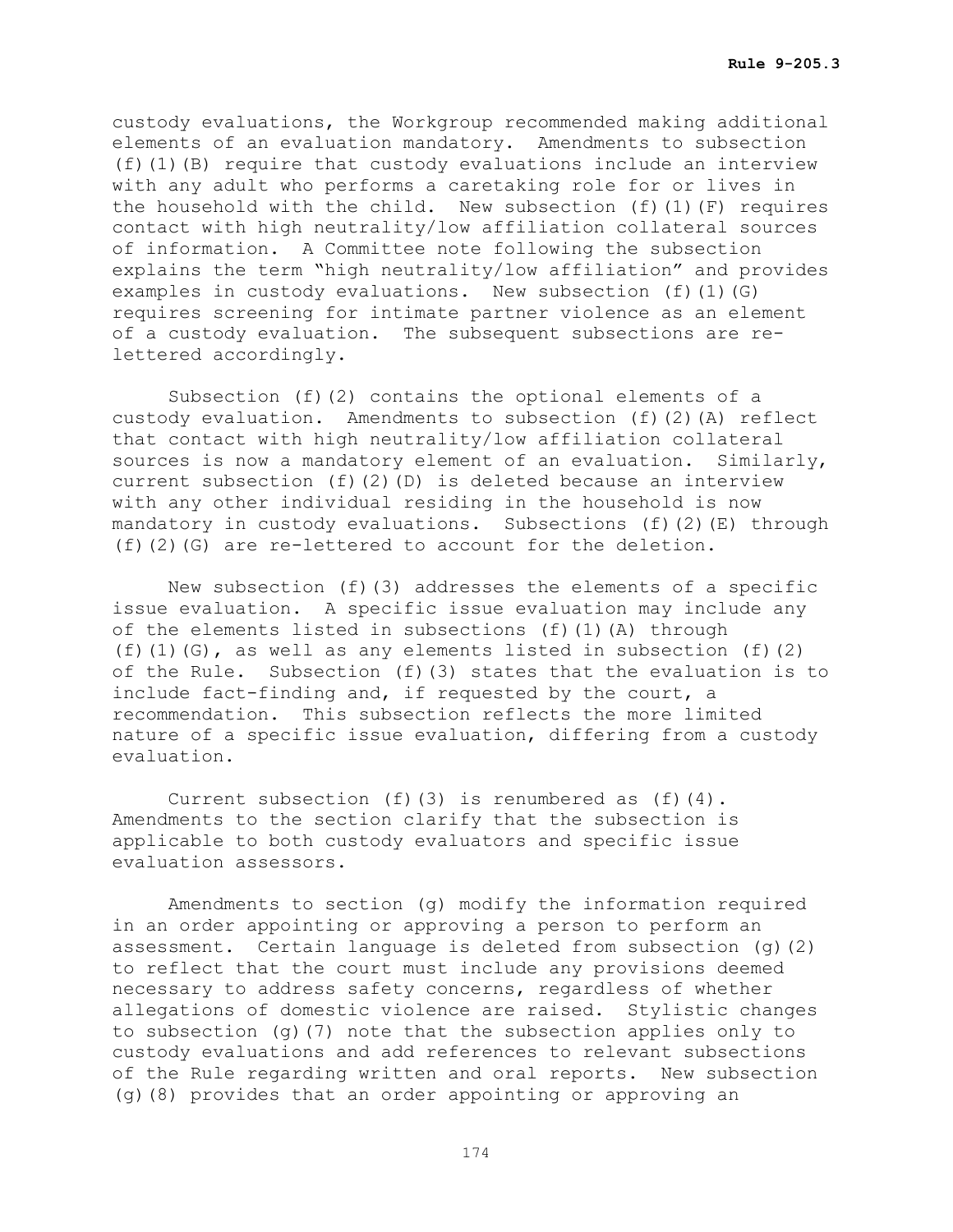assessor for a specific issue evaluation must include each issue to be evaluated and whether a recommendation is requested as to each. Subsection (g)(8) ensures that the assessor is informed of the parameters of a specific issue evaluation. Current subsection (q)(8) is renumbered as subsection (q)(9) to account for the addition of the new subsection.

The completion and delivery of a custody evaluation report is addressed in subsection (i)(1). Amendments to subsection (i)(1)(A) clarify that an oral report on the record may be presented to the court, as well as to the parties. In addition, a transcript of the oral report prepared for the court's file must be maintained under seal. Further amendments provide that, if prepared, a subsequent written report shall also be furnished to the court. Subsection (i)(1)(B) provides that a written report of a custody evaluator shall be furnished to the court under seal. The time period to file the report is modified from at least 30 days before the scheduled trial or hearing to 45 days before the event. The additional 15 days provides more opportunity for the parties to review the report and adequately prepare for the hearing.

New subsection (i)(2) explains the process for a written report for a specific issue evaluation. An assessor is required to prepare a written report and furnish the report to the parties and to the court under seal. Subsection (i)(2) further provides that the report is to be filed as soon as practicable after completion of the evaluation or by any date specified in the order of appointment or approval. The report must include a list of all documents reviewed for the evaluation.

Proposed amendments delete references to specific issue evaluations in subsection (i)(3) because the evaluations are addressed in new subsection (i)(2). Additional amendments to subsections (i)(3) and (i)(4) clarify that home studies and mental health evaluations shall be furnished to the court under seal. Stylistic changes are also made in subsection (i)(4).

A new Committee note after section (i) reiterates that written reports must be filed under seal. The note further highlights that access to reports is available only in accordance with subsections  $(k)(2)$  and  $(k)(3)$  of this Rule.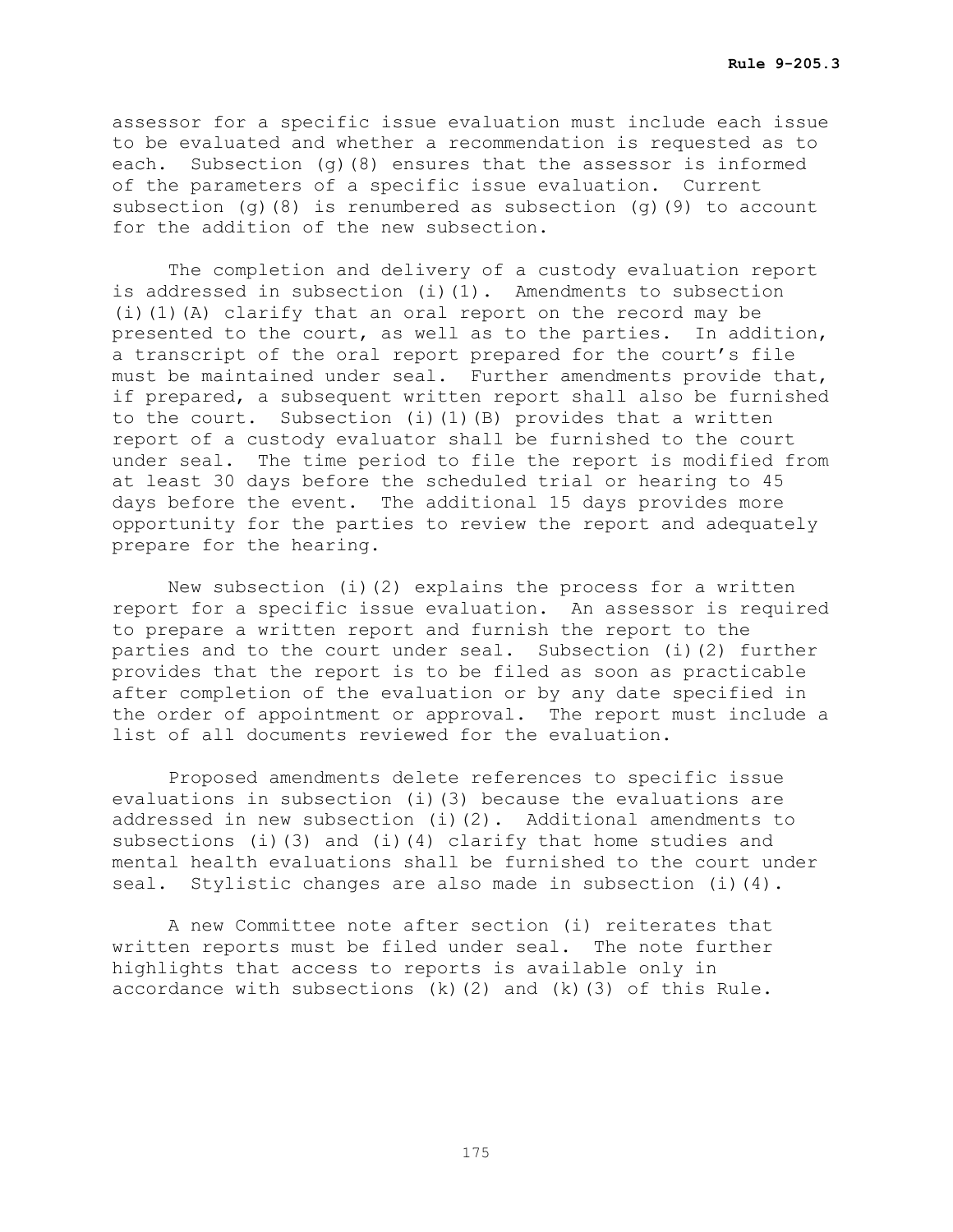## MARYLAND RULES OF PROCEDURE

TITLE 20 – ELECTRONIC FILING AND CASE MANAGEMENT CHAPTER 100 – GENERAL PROVISIONS

AMEND Rule 20-101 by adding new section (e) defining "digital signature" and by conforming the lettering of subsequent sections, as follows:

RULE 20-101. DEFINITIONS

...

(e) Digital Signature

 A digital signature means the visual image of the signer's handwritten signature or the signer's cursive signature that was affixed using a digital program.

 $(e)$ (f) Filer

 "Filer" means a person who is accessing the MDEC system for the purpose of filing a submission and includes each person whose signature appears on the submission for that purpose.

Committee note: The internal processing of documents filed by registered users, on the one hand, and those transmitted by judges, judicial appointees, clerks, and judicial personnel, on the other, is different. The latter are entered directly into the MDEC electronic case management system, whereas the former are subject to clerk review under Rule 20-203. For purposes of these Rules, however, the term "filer" encompasses both groups.

 $(f+(f))(q)$  Hand-Signed or Handwritten Signature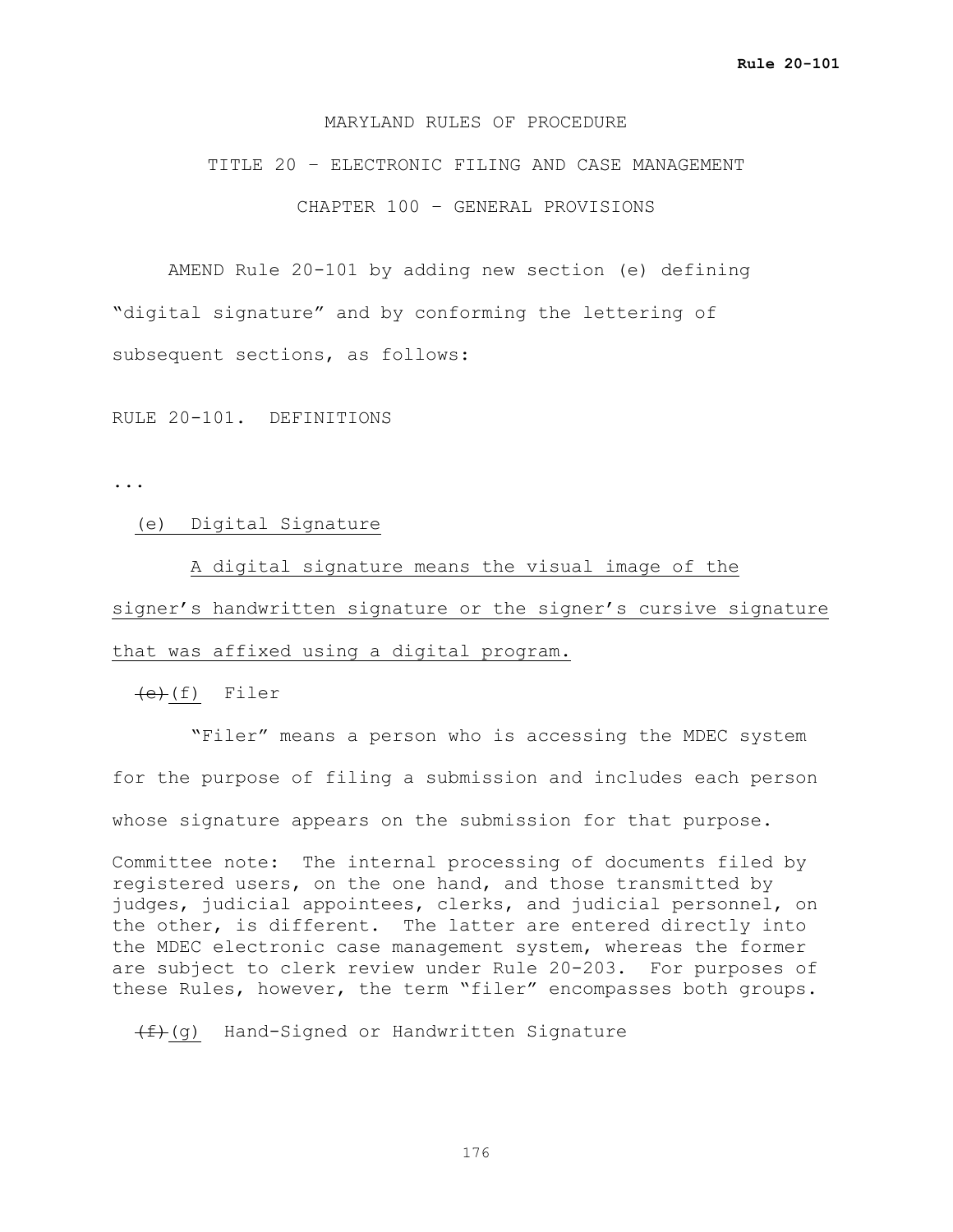"Hand-signed or handwritten signature" means the signer's original genuine signature on a paper document.

 $\left(\theta\right)$  Hyperlink

 "Hyperlink" means an electronic link embedded in an electronic document that enables a reader to view the linked document.

 $(h)(i)$  Judge

 "Judge" means a judge of the Court of Appeals, Court of Special Appeals, a circuit court, or the District Court of Maryland and includes a senior judge when designated to sit in one of those courts.

 $\overline{(+)}$ (j) Judicial Appointee

 "Judicial appointee" means a judicial appointee, as defined in Rule 18-200.3.

 $\overline{(+)}$ (k) Judicial Personnel

 "Judicial personnel" means an employee of the Maryland Judiciary, even if paid by a county, who is employed in a category approved for access to the MDEC system by the State Court Administrator.

(k)(1) MDEC or MDEC System

 "MDEC" or "MDEC system" means the system of electronic filing and case management established by the Court of Appeals. Committee note: "MDEC" is an acronym for Maryland Electronic Courts. The MDEC system has two components. (1) The electronic filing system permits users to file submissions electronically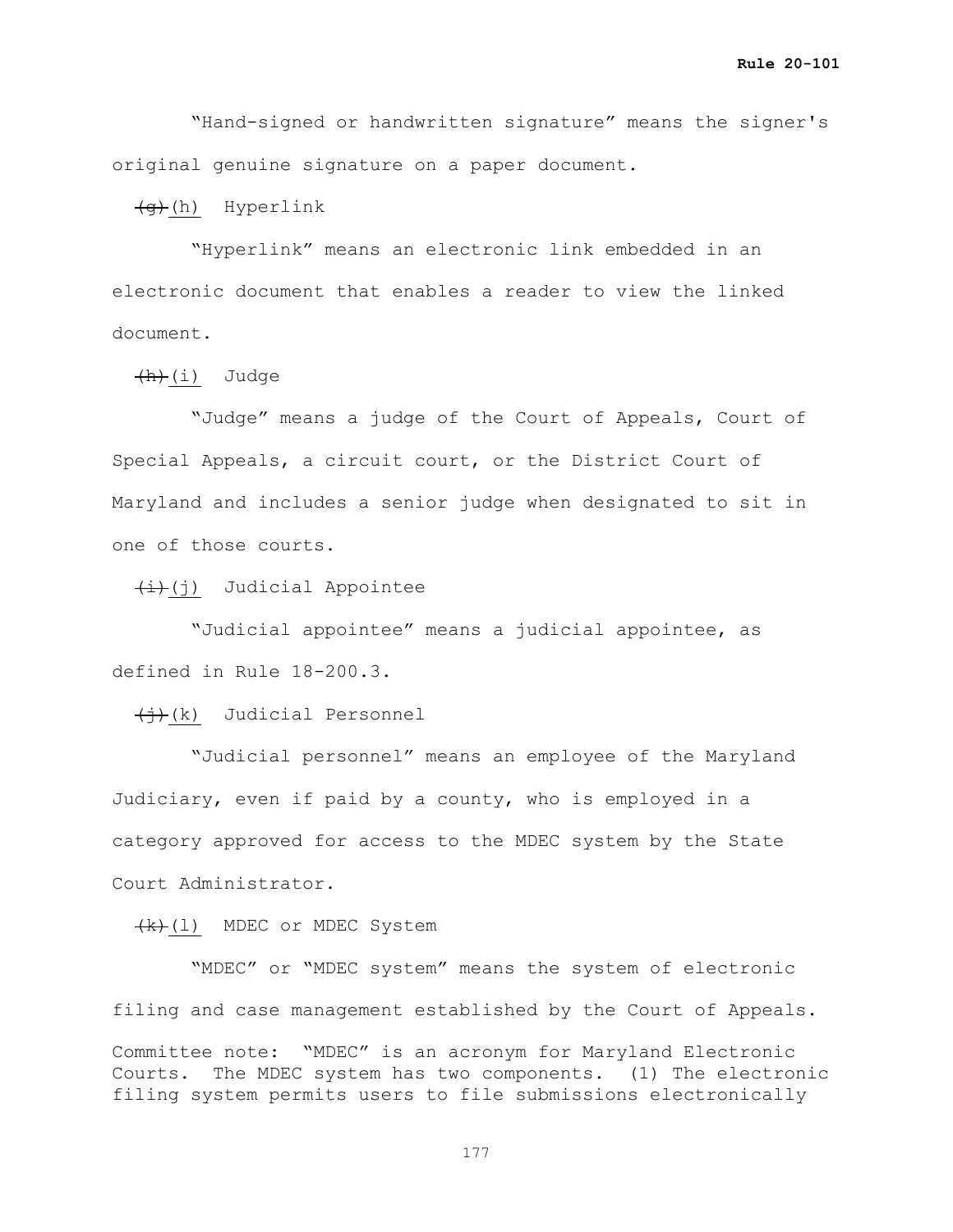through a primary electronic service provider (PESP) subject to clerk review under Rule 20-203. The PESP transmits registered users' submissions directly into the MDEC electronic filing system and collects, accounts for, and transmits any fees payable for the submission. The PESP also accepts submissions from approved secondary electronic service providers (SESP) that filers may use as an intermediary. (2) The second component the electronic case management system - accepts submissions filed through the PESP, maintains the official electronic record in an MDEC county, and performs other case management functions.

 $\left(\frac{1}{\sqrt{1}}\right)$  MDEC Action

 "MDEC action" means an action to which this Title is made applicable by Rule 20-102.

(m) MDEC County

 "MDEC County" means a county in which, pursuant to an administrative order of the Chief Judge of the Court of Appeals posted on the Judiciary website, MDEC has been implemented.

 $+n$  (o) MDEC Start Date

 "MDEC Start Date" means the date specified in an administrative order of the Chief Judge of the Court of Appeals posted on the Judiciary website from and after which a county first becomes an MDEC County.

(o)(p) MDEC System Outage

 (1) For registered users other than judges, judicial appointees, clerks, and judicial personnel, "MDEC system outage" means the inability of the primary electronic service provider (PESP) to receive submissions by means of the MDEC electronic filing system.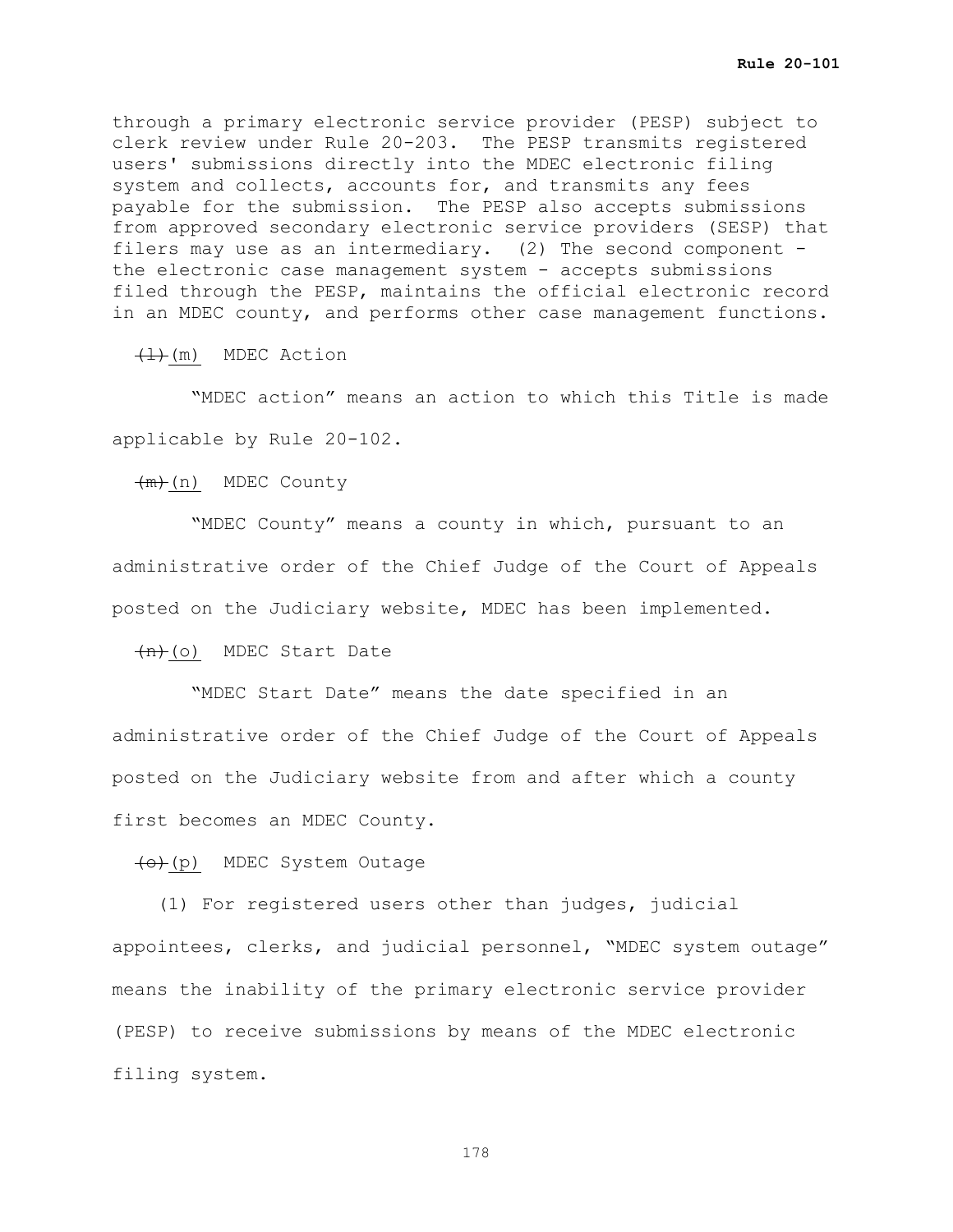(2) For judges, judicial appointees, clerks, and judicial personnel, "MDEC system outage" means the inability of the MDEC electronic filing system or the MDEC electronic case management system to receive electronic submissions.

 $(p)(q)$  Redact

 "Redact" means to exclude information from a document accessible to the public.

(q)(r) Registered User

 "Registered user" means an individual authorized to use the MDEC system by the State Court Administrator pursuant to Rule 20-104.

 $\overline{f(r)}(s)$  Restricted Information

 "Restricted information" means information that, by Rule or other law, is not subject to public inspection or is prohibited from being included in a court record absent a court order.

Committee note: There are several Rules and statutes that (1) make certain categories of records inaccessible to the public except by court order or (2) preclude certain information from being included in judicial records that otherwise are accessible to the public. See generally the Rules in Title 16, Chapter 900 and Rule 1-322.1. Filers of submissions under MDEC need to be aware of those provisions and alert the clerk to whether a document, or a part of a document, included in a submission is that kind of document or contains that kind of information. See Rules  $20-201$  (h),  $20-201.1$ , and  $20-203$  (d), (e), and (f). Failure to comply with the requirements in those Rules may result in rejection or striking of the submission.

 $(s)$  (t) Scan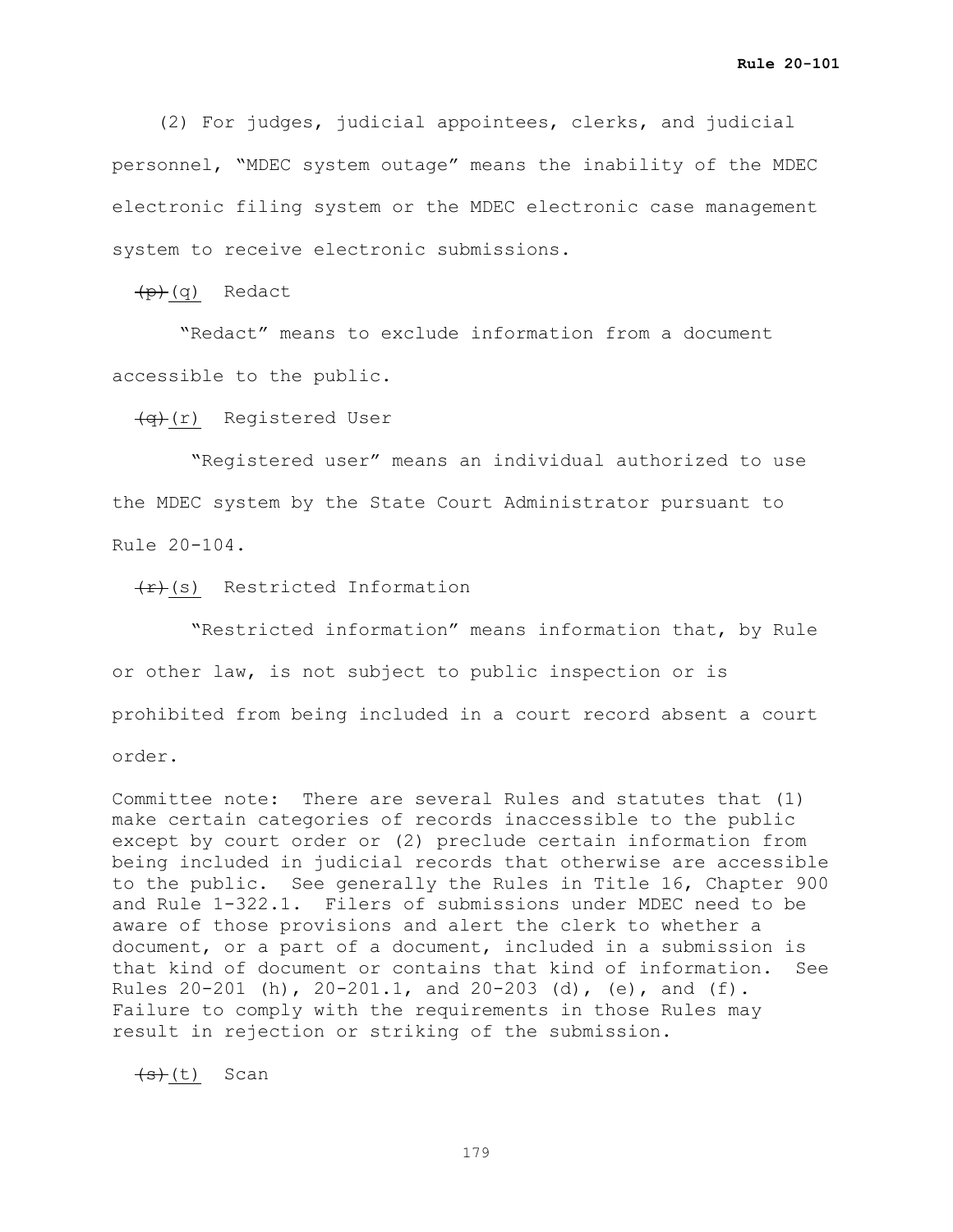"Scan" means to convert printed text or images to an electronic format compatible with MDEC.

 $\left(\frac{t}{t}\right)(u)$  Signature

 Unless otherwise specified, "signature" means the signer's typewritten name accompanied by a visual image of the signer's handwritten signature or by the symbol /s/. Cross reference: Rule 20-107.

 $(u)$  Submission

 "Submission" means a pleading or other document filed in an action. "Submission" does not include an item offered or admitted into evidence in open court.

Cross reference: See Rule 20-402.

 $\overline{v}(w)$  Tangible Item

 "Tangible item" means an item that is not required to be filed electronically. A tangible item by itself is not a submission; it may either accompany a submission or be offered in open court.

Cross reference: See Rule 20-106 (c)(2) for items not required to be filed electronically.

Committee note: Examples of tangible items include an item of physical evidence, an oversize document, and a document that cannot be legibly scanned or would otherwise be incomprehensible if converted to electronic form.

 $\left(\text{w}\right)(x)$  Trial Court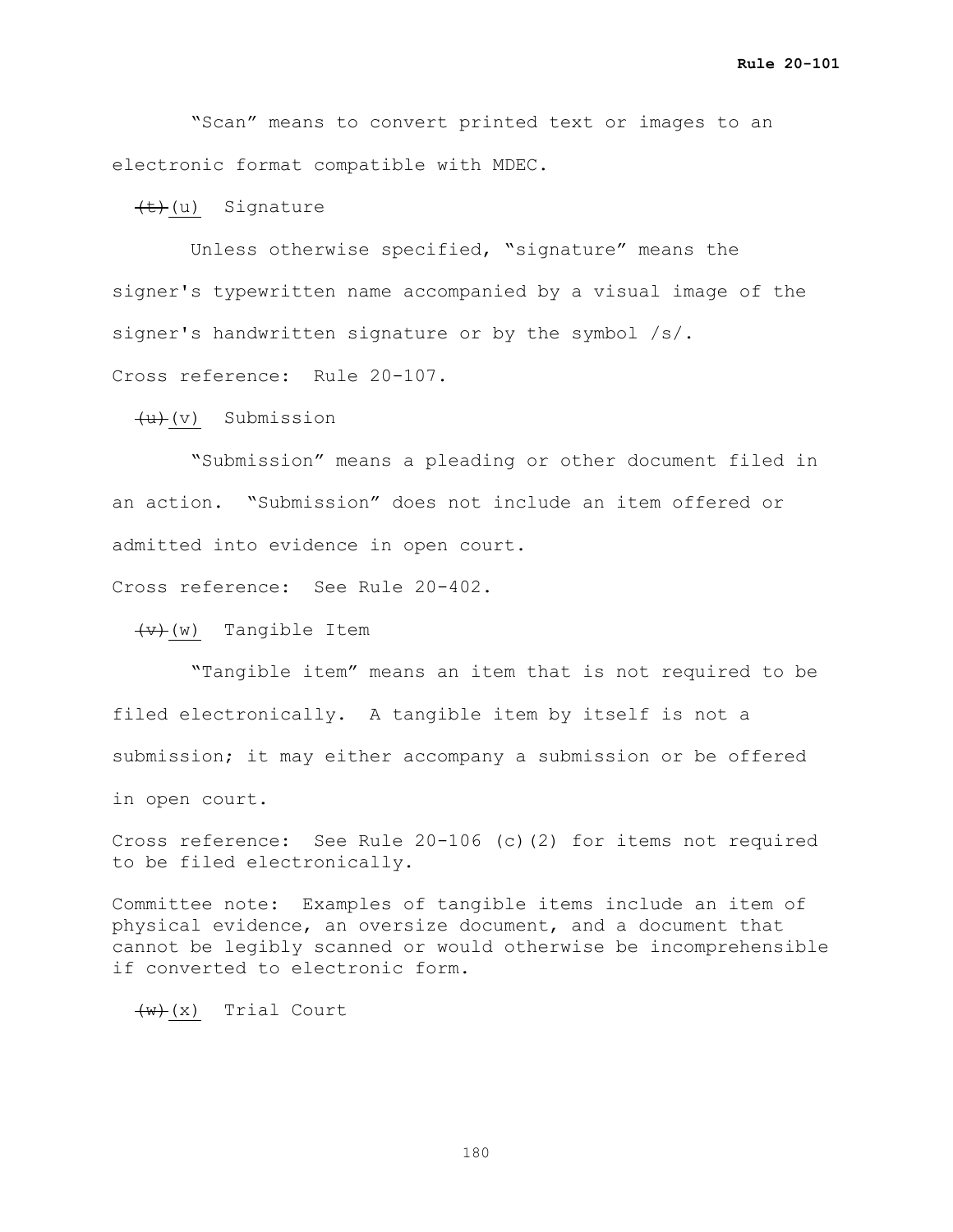"Trial court" means the District Court of Maryland and a

circuit court, even when the circuit court is acting in an

appellate capacity.

Committee note: "Trial court" does not include an orphans' court, even when, as in Harford and Montgomery Counties, a judge of the circuit court is sitting as a judge of the orphans' court.

Source: This Rule is new.

### REPORTER'S NOTE

Proposed amendments to Rule 20-101 add a definition of "digital signature" as new section (e). The definition is needed as a result of proposed amendments to Rule 20-107 permitting documents signed under oath, affirmation, or with verification in an MDEC jurisdiction to be signed by hand or by affixing the signer's digital signature.

Former sections (e) through (w) are re-lettered as sections (f) through (x) to conform with the addition of new section (e).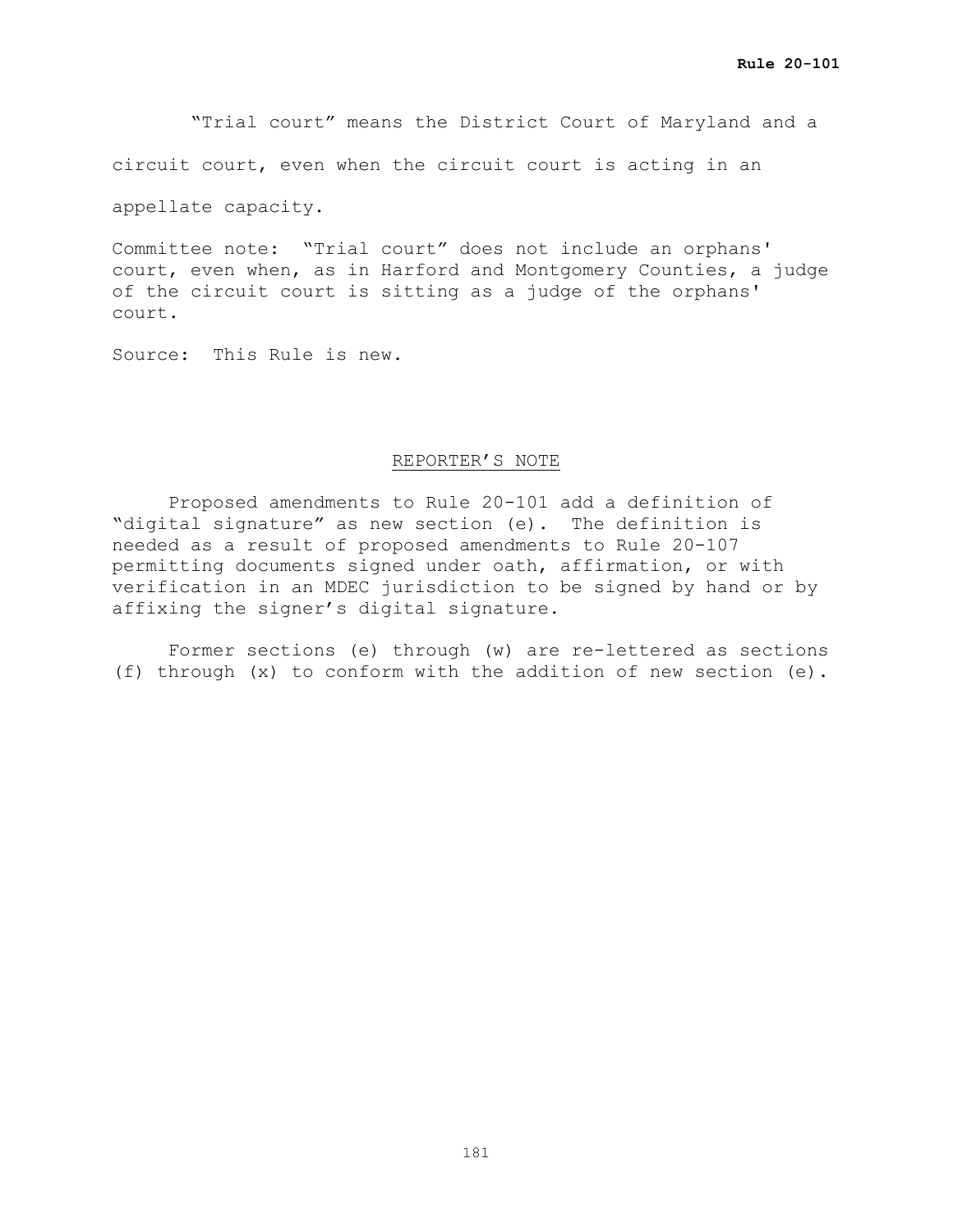### MARYLAND RULES OF PROCEDURE

## TITLE 20 – ELECTRONIC FILING AND CASE MANAGEMENT CHAPTER 100 – GENERAL PROVISIONS

AMEND Rule 20-107 by updating a cross reference after section (a); by adding language to subsection (d)(1) permitting signers to affix a digital signature to a document under oath, affirmation, or with verification; by making stylistic changes; and by updating a reference in subsection (d)(2), as follows:

### RULE 20-107. MDEC SIGNATURE

 (a) Signature by Filer; Additional Information Below Signature

Subject to sections (b), (c), and (d) of this Rule, when a filer is required to sign a submission, the submission shall:

(1) include the filer's signature on the submission, and

 (2) provide the following information below the filer's signature: the filer's address, e-mail address, and telephone number and, if the filer is an attorney, the attorney's identifying Attorney Number registered with the Attorney Information System. That information shall not be regarded as part of the signature. A signature on an electronically filed submission constitutes and has the same force and effect as a signature required under Rule 1-311.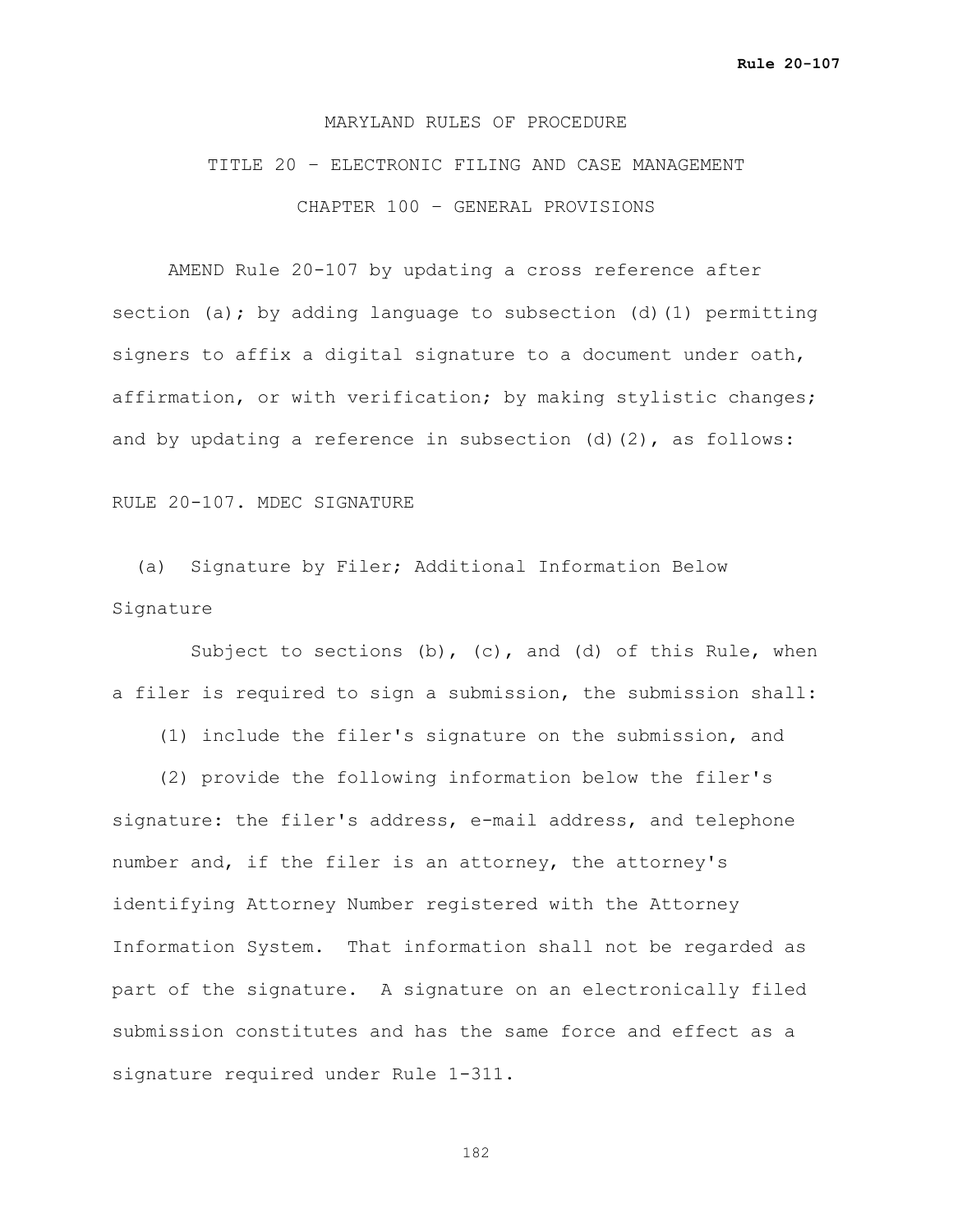Cross reference: For the definition of "signature" applicable to MDEC submissions, see Rule  $20-101$   $\left(\frac{t}{t}\right)(u)$ .

...

(d) Signature Under Oath, Affirmation, or With Verification

(1) Generally

When a person is required to sign a document under oath, affirmation, or with verification, the signer shall hand-sign the document or affix the signer's digital signature to the document. If the signature is hand-signed, The the filer shall scan the hand-signed document and file the scanned document electronically. The filer shall retain the original hand-signed document or a copy of the document with the digital signature at least until the action is concluded or for such longer period ordered by the court. At any time prior to the conclusion of the action, the court may order the filer to produce the original hand-signed document.

(2) Actions for Nonpayment of Rent

 In an action for nonpayment of rent under Code, Real Property Article, § 8-401, a person who signs a document under oath, affirmation, or with verification may use a signature as defined in Rule 20-101  $\leftarrow$  (u). A person who signs a document under this subsection is subject to the provisions of section (e).

...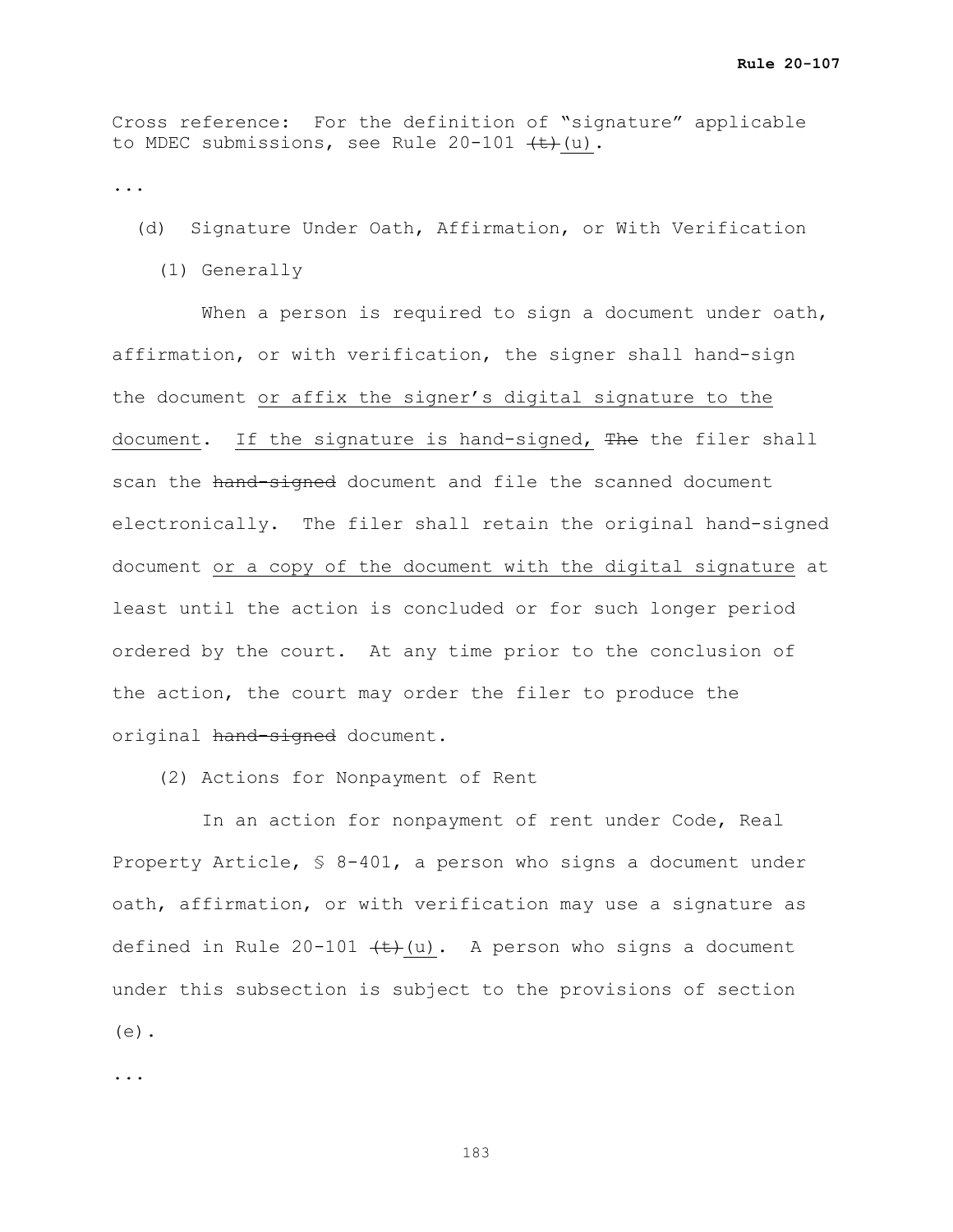### REPORTER'S NOTE

The proposed conforming amendment to the cross reference after section (a) reflects proposed amendments to Rule 20-101.

Proposed amendments to Rule 20-107 (d) reflect the growing use of digital signatures. Rule 20-107 (d) currently requires that signatures under oath, affirmation, or with verification be hand-signed and scanned when filing in MDEC jurisdictions. As a result, clerks may issue deficiency notices if a filing under oath, affirmation, or with verification does not appear to include a hand-signed signature. When viewing a document electronically, however, it is difficult to determine if a document is hand-signed or if a "wet" signature has been digitized. As the use of remote and electronic means for conducting business increases, the use of digital signatures has grown more accepted and reliable. For example, programs such as Adobe and DocuSign may be used to create "original" signatures in real estate transactions.

Subsection (d)(1) is amended to indicate that a document signed under oath, affirmation, or with verification shall be hand-signed or affixed with the signer's digital signature. Additional language and stylistic changes to the subsection account for the permitted use of digital signatures.

The updated reference in subsection (d)(2) is necessitated by proposed amendments to Rule 20-101.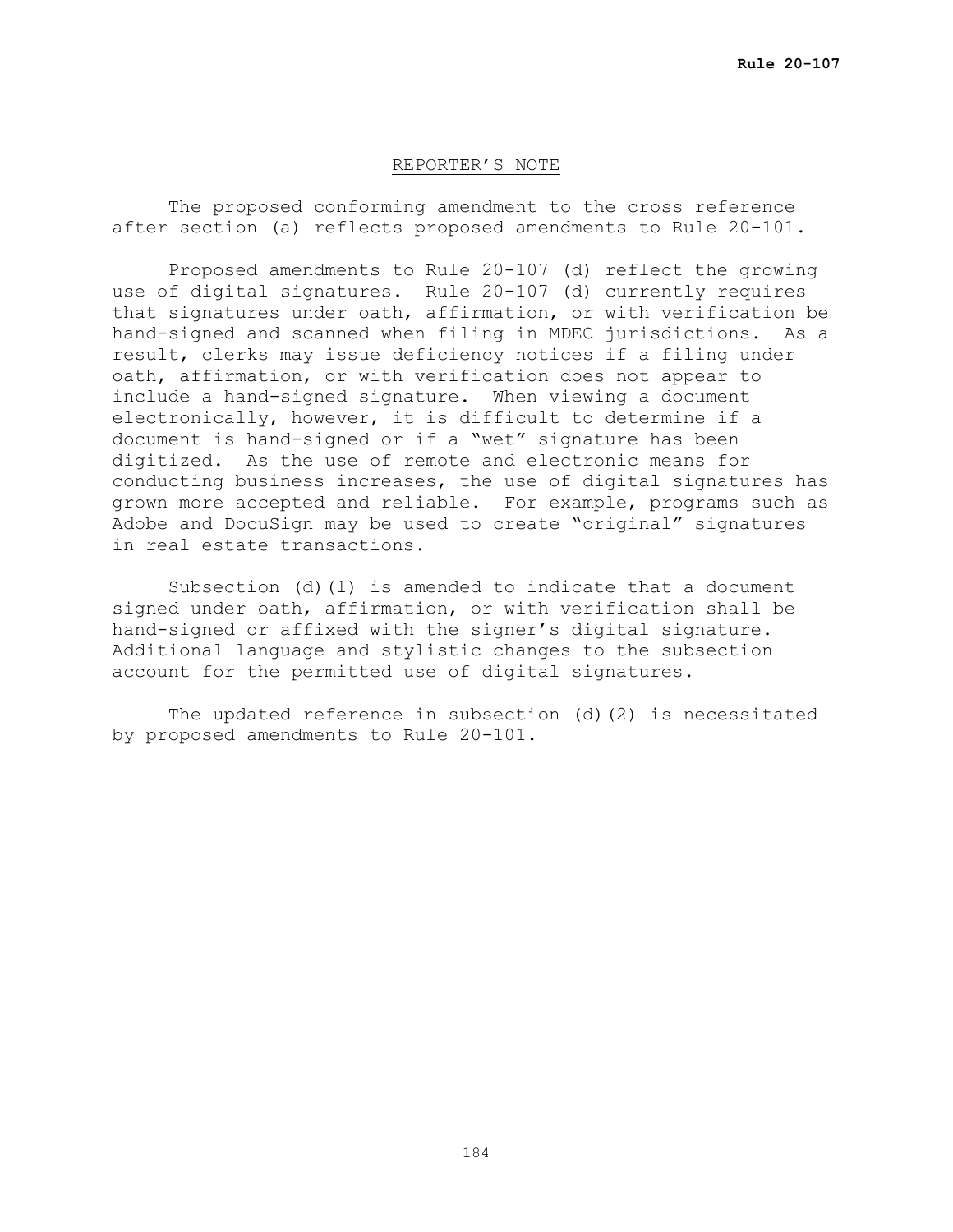## MARYLAND RULES OF PROCEDURE

## TITLE 20 – ELECTRONIC FILING AND CASE MANAGEMENT CHAPTER 100 – GENERAL PROVISIONS

AMEND Rule 20-106 by adding new section (f) pertaining to the indexing, pre-marking, and pre-filing of documentary exhibits in a circuit court hearing or trial, as follows:

RULE 20-106. WHEN ELECTRONIC FILING REQUIRED; EXCEPTIONS

. . .

- (e) Exhibits and Other Documents Offered in Open Court
	- (1) Exhibits
		- (A) Generally

 Unless otherwise approved by the court, a document offered into evidence as an exhibit in open court shall be offered in paper form. The document shall be appropriately marked.

Committee note: In a document-laden action, if practicable, the court and the parties are encouraged to agree to electronically prefiling documents to be offered into evidence, instead of offering them in paper form. Prefiling merely facilitates the offering of the document and does not constitute, of itself, an admission of the documents.

(B) Scanning and Return of Document

 As soon as practicable, the clerk shall scan the document into the MDEC system and return the document to the party who offered it at the conclusion of the proceeding, unless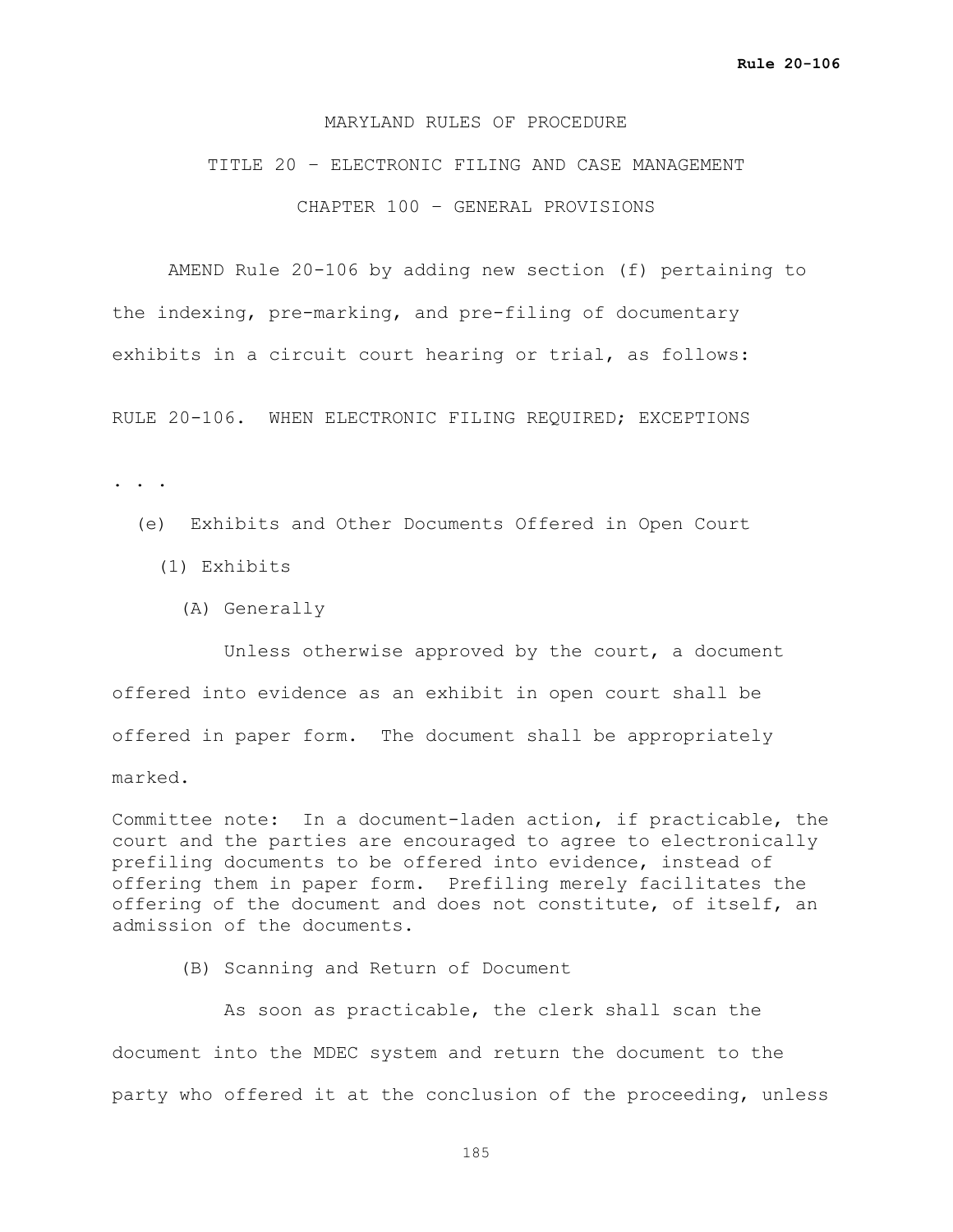the court orders otherwise. If immediate scanning is not feasible, the clerk shall scan the document as soon as practicable and notify the person who offered it when and where the document may be retrieved.

(2) Documents Other than Exhibits

(A) Generally

Except as otherwise provided in subsection (e)(2)(B) of this Rule, if a document in paper form is offered in open court for inclusion in the record, but not as an exhibit, the court shall accept the document, and the clerk shall follow the procedure set forth in subsection (e)(1)(B) of this Rule.

Committee note: Examples of documents other than exhibits offered for inclusion in the record are written motions made in open court, proposed voir dire questions, proposed jury instructions, communications from a jury, and special verdict sheets.

(B) Certain Submissions by Registered Users

 If a registered user offers a submission that requires prepayment of a fee, or an entry of appearance, whether or not a fee is required, in open court for inclusion in the record, but is not as an exhibit, the court may accept the submission conditionally, subject to it being electronically filed by the registered user. In criminal proceedings, the submission shall be filed by the end of the day that the submission was offered in court. In all proceedings other than criminal, the submission shall be filed no later than the end of the next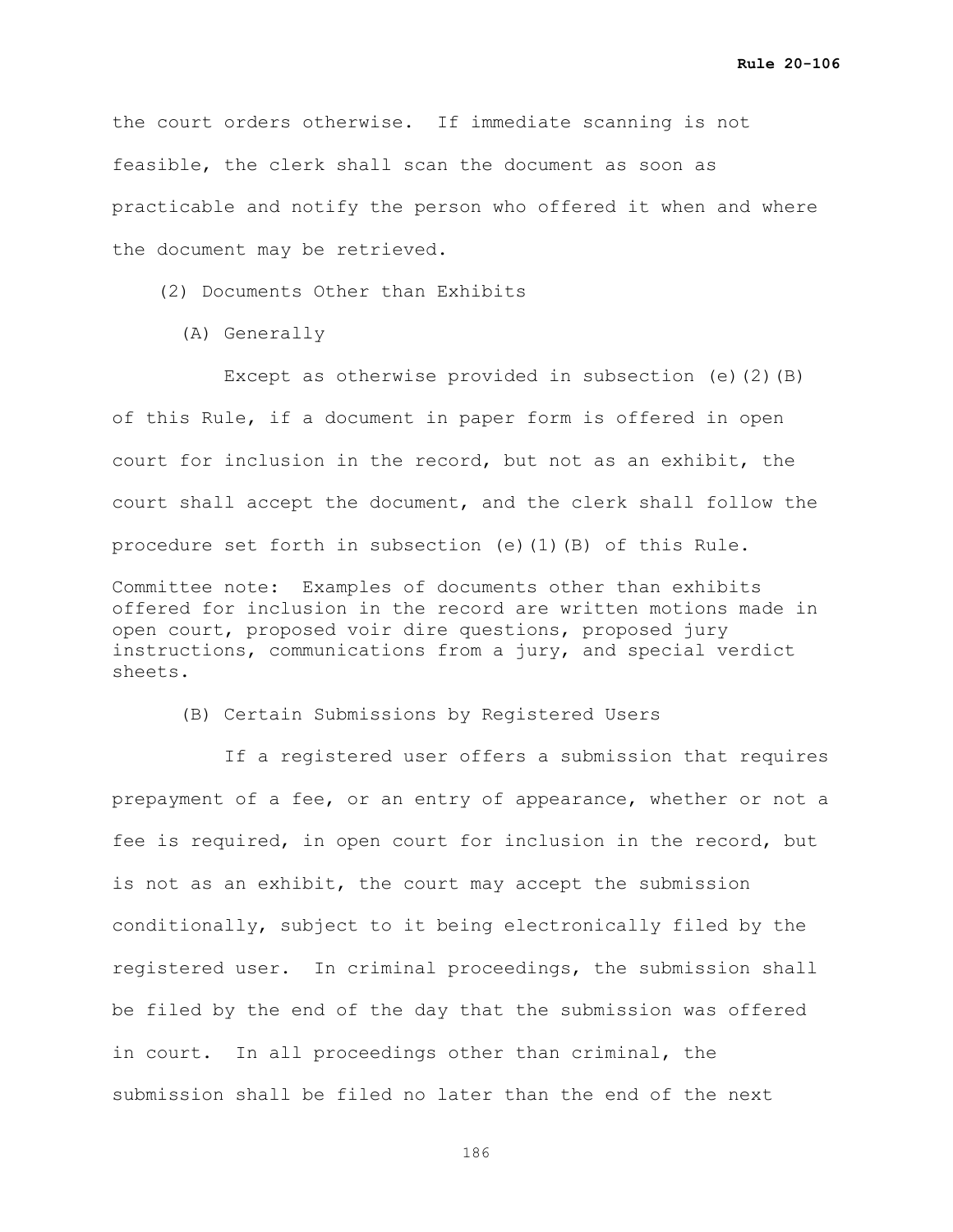business day after the submission was offered in court. If the registered user fails to file by the applicable deadline, the court may strike the submission.

## (f) Pre-filing of Documentary Exhibits

## (1) Applicability

 This section applies to documents proposed to be offered into evidence at a scheduled hearing or trial in a circuit court. This section does not apply (A) to an exhibit attached to a pleading or other paper or (B) to a rebuttal or impeachment exhibit. If the trial is to be a virtual jury trial conducted pursuant to Rule 2-807, proposed exhibits shall be filed and handled in accordance with section (c) of that Rule.

(2) Generally

 Proposed documentary exhibits in a pending action may be pre-filed in accordance with this Rule and, if directed by the court, shall be pre-filed in accordance with this Rule.

(3) Procedure

 Unless otherwise directed by the court, the proposed exhibits shall be indexed, pre-numbered, and pre-filed with the clerk at least three days prior to the date of the scheduled hearing or trial and served on the other parties. The clerk shall enter on the docket that proposed exhibits were filed but those documents shall not be accessible until they have been offered into evidence.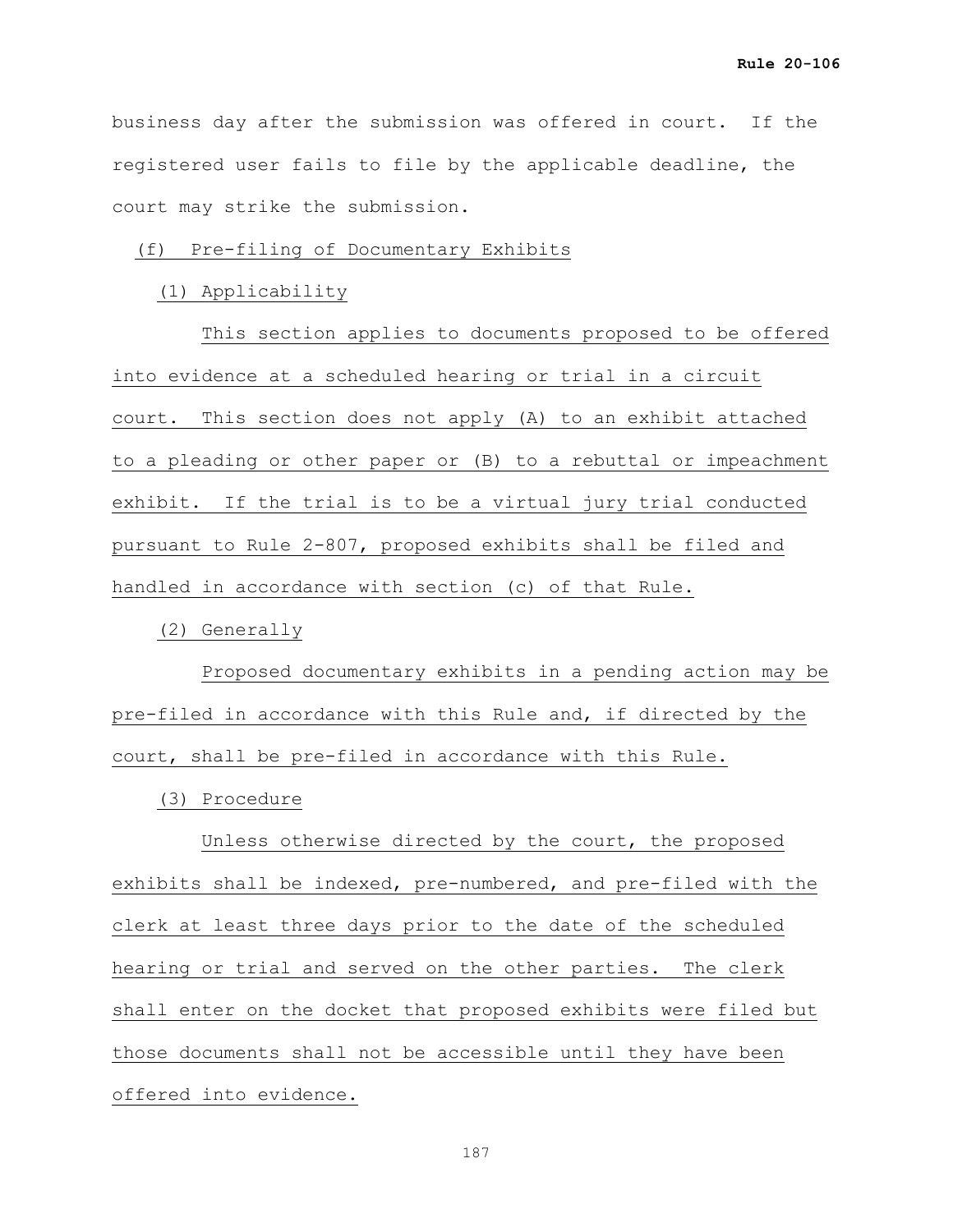Source: This Rule is new.

#### REPORTER'S NOTE

Proposed amendments to Rule 20-106 address a concern raised by circuit court clerks with whether documentary exhibits in an MDEC action should be pre-filed. Currently, the practice varies from jurisdiction to jurisdiction, and the Rules Committee proposes amendments to Rule 20-106 to ensure that a uniform procedure is adopted throughout the state.

Proposed new section (f) is added to permit or, if directed by the court, require documentary exhibits proposed to be offered into evidence in a circuit court hearing or trial to be pre-filed. Ordinarily, the pre-filed documents must be indexed, pre-numbered, and filed at least three days prior to the hearing or trial. The section provides that the prefiling of exhibits is entered on the docket, but the documents are not publicly accessible until offered into evidence. The section does not apply to exhibits that are attached to a pleading or other paper, nor does it apply to rebuttal or impeachment exhibits.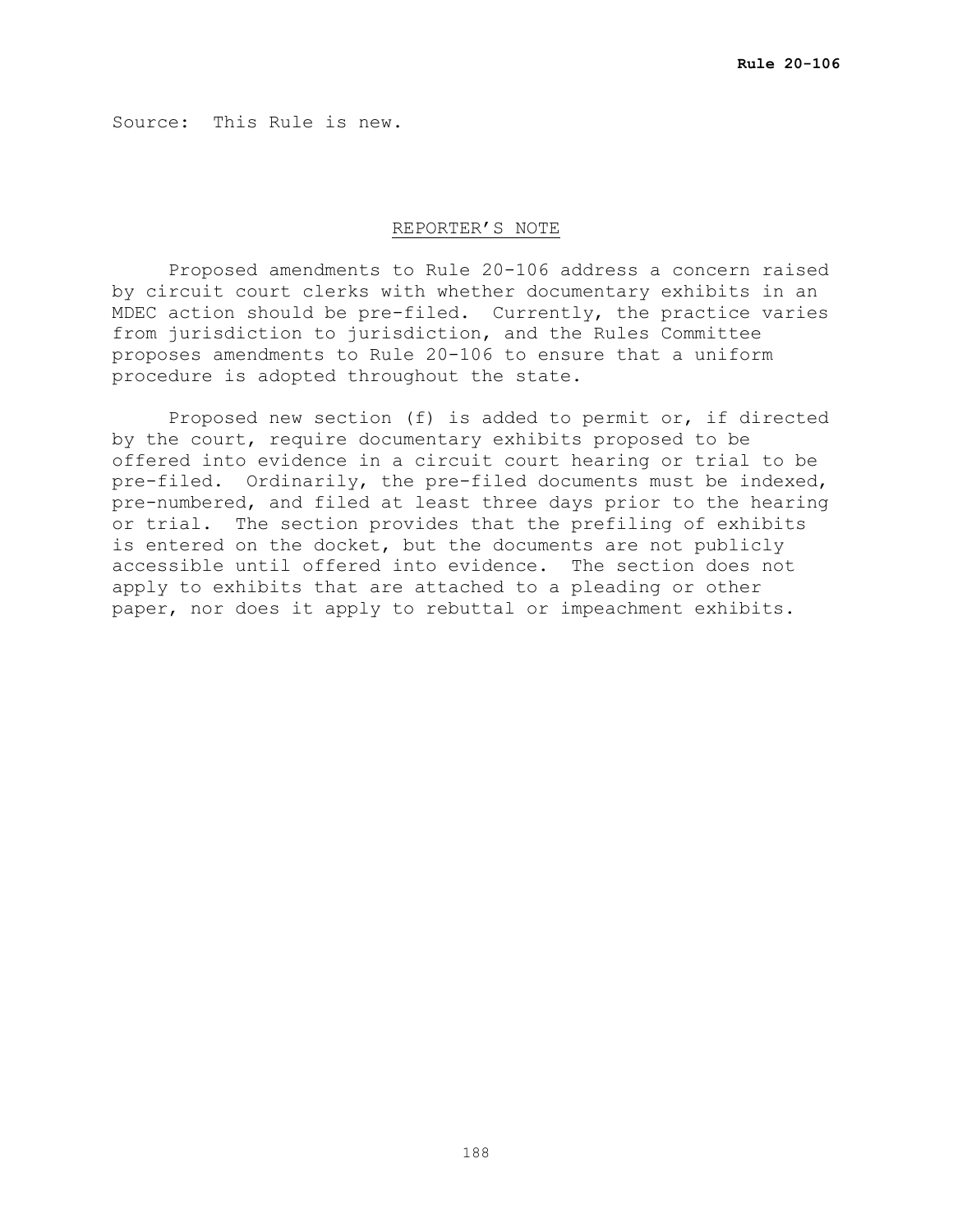## MARYLAND RULES OF PROCEDURE

## TITLE 2 – CIVIL PROCEDURE – CIRCUIT COURT

CHAPTER 500 – TRIAL

AMEND Rule  $2-504$  by adding new subsection (b)(2)(J) pertaining to pre-filing documentary exhibits and by making stylistic changes, as follows:

RULE 2-504. SCHEDULING ORDER

(a) Order Required

 (1) Unless otherwise ordered by the County Administrative Judge for one or more specified categories of actions, the court shall enter a scheduling order in every civil action, whether or not the court orders a scheduling conference pursuant to Rule 2- 504.1.

 (2) The County Administrative Judge shall prescribe the general format of scheduling orders to be entered pursuant to this Rule. A copy of the prescribed format shall be furnished to the Chief Judge of the Court of Appeals.

 (3) Unless the court orders a scheduling conference pursuant to Rule 2-504.1, the scheduling order shall be entered as soon as practicable, but no later than 30 days after an answer is filed by any defendant. If the court orders a scheduling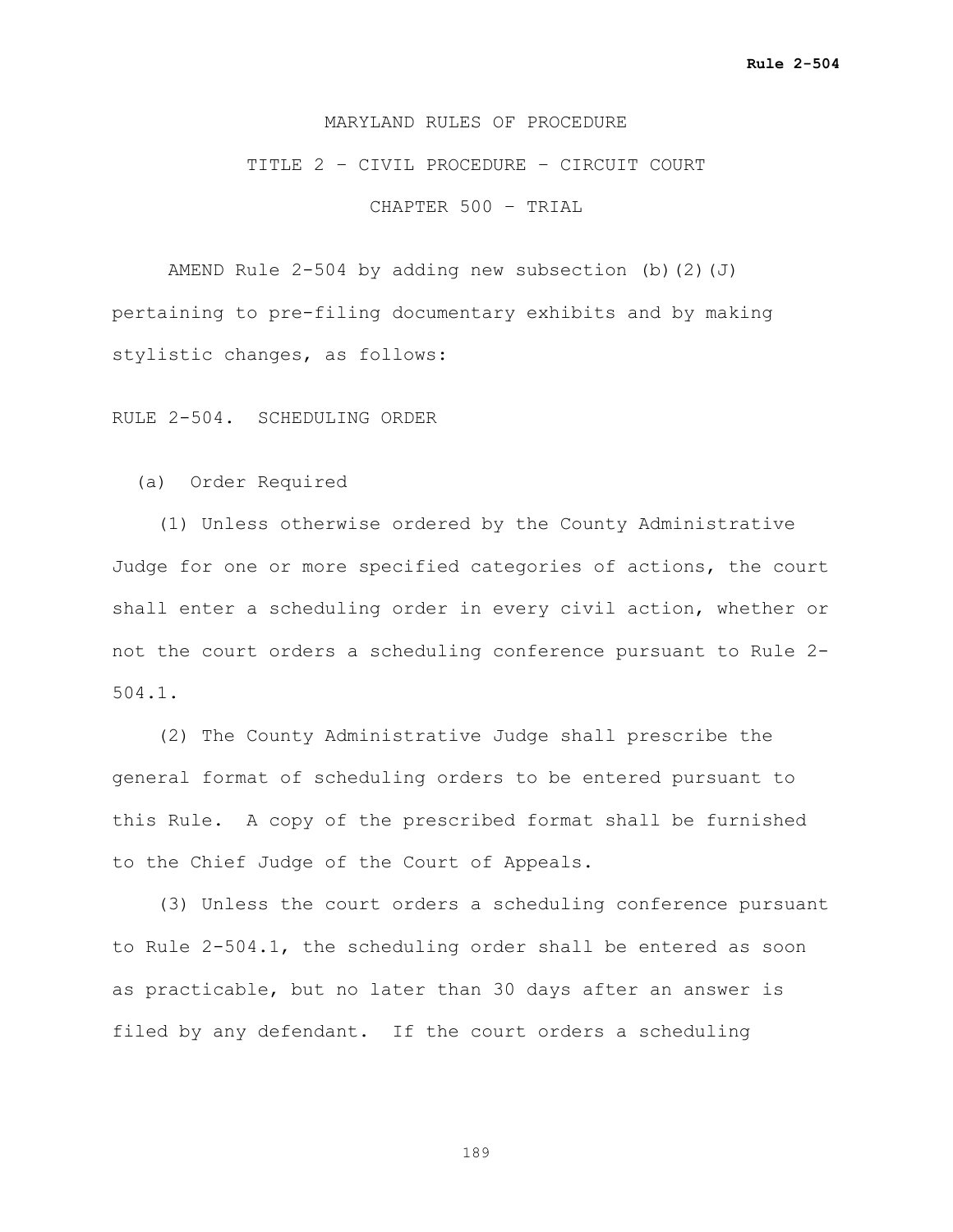conference, the scheduling order shall be entered promptly after conclusion of the conference.

(b) Contents of Scheduling Order

(1) Required

A scheduling order shall contain:

 (A) an assignment of the action to an appropriate scheduling category of a differentiated case management system established pursuant to Rule 16-302;

 (B) one or more dates by which each party shall identify each person whom the party expects to call as an expert witness at trial, including all information specified in Rule 2-402  $(q)(1);$ 

 (C) one or more dates by which each party shall file the notice required by Rule 2-504.3 (b) concerning computergenerated evidence;

(D) a date by which all discovery must be completed;

 (E) a date by which all dispositive motions must be filed, which shall be no earlier than 15 days after the date by which

all discovery must be completed;

Cross reference: See Rule 2-501 (a), which provides that after the date by which all dispositive motions are to be filed, a motion for summary judgment may be filed only with the permission of the court.

(F) a date by which any additional parties must be joined;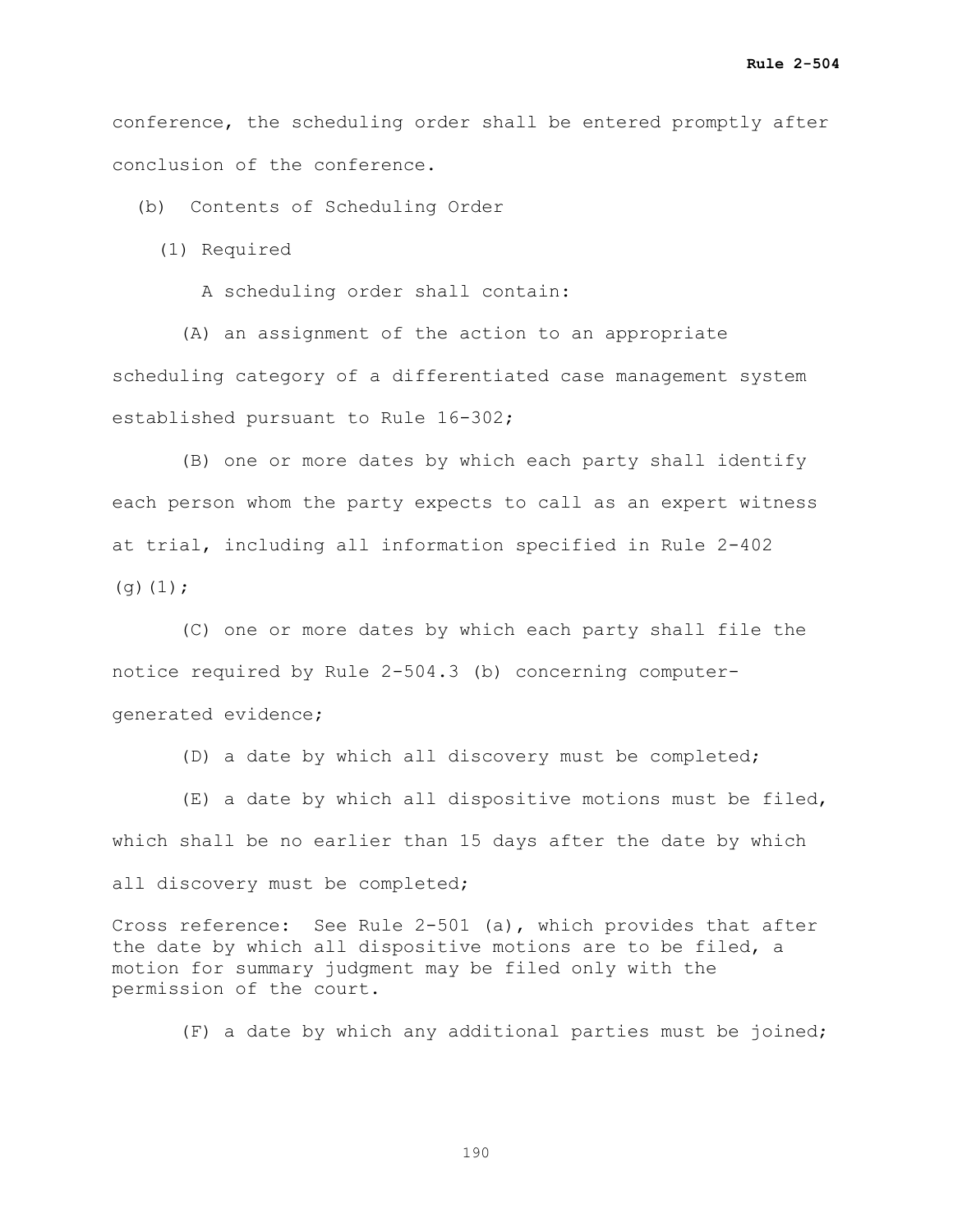(G) a date by which amendments to the pleadings are allowed as of right; and

 (H) any other matter resolved at a scheduling conference held pursuant to Rule 2-504.1.

(2) Permitted

A scheduling order also may contain:

 (A) any limitations on discovery otherwise permitted under these rules, including reasonable limitations on the number of interrogatories, depositions, and other forms of discovery;

 (B) the resolution of any disputes existing between the parties relating to discovery;

 (C) a specific referral to or direction to pursue an available and appropriate form of alternative dispute resolution, including a requirement that individuals with authority to settle be present or readily available for consultation during the alternative dispute resolution proceeding, provided that the referral or direction conforms to the limitations of Rule 2-504.1 (e);

 (D) an order designating or providing for the designation of a neutral expert to be called as the court's witness;

 (E) in an action involving child custody or child access, an order appointing child's counsel in accordance with Rule 9-  $205.1;$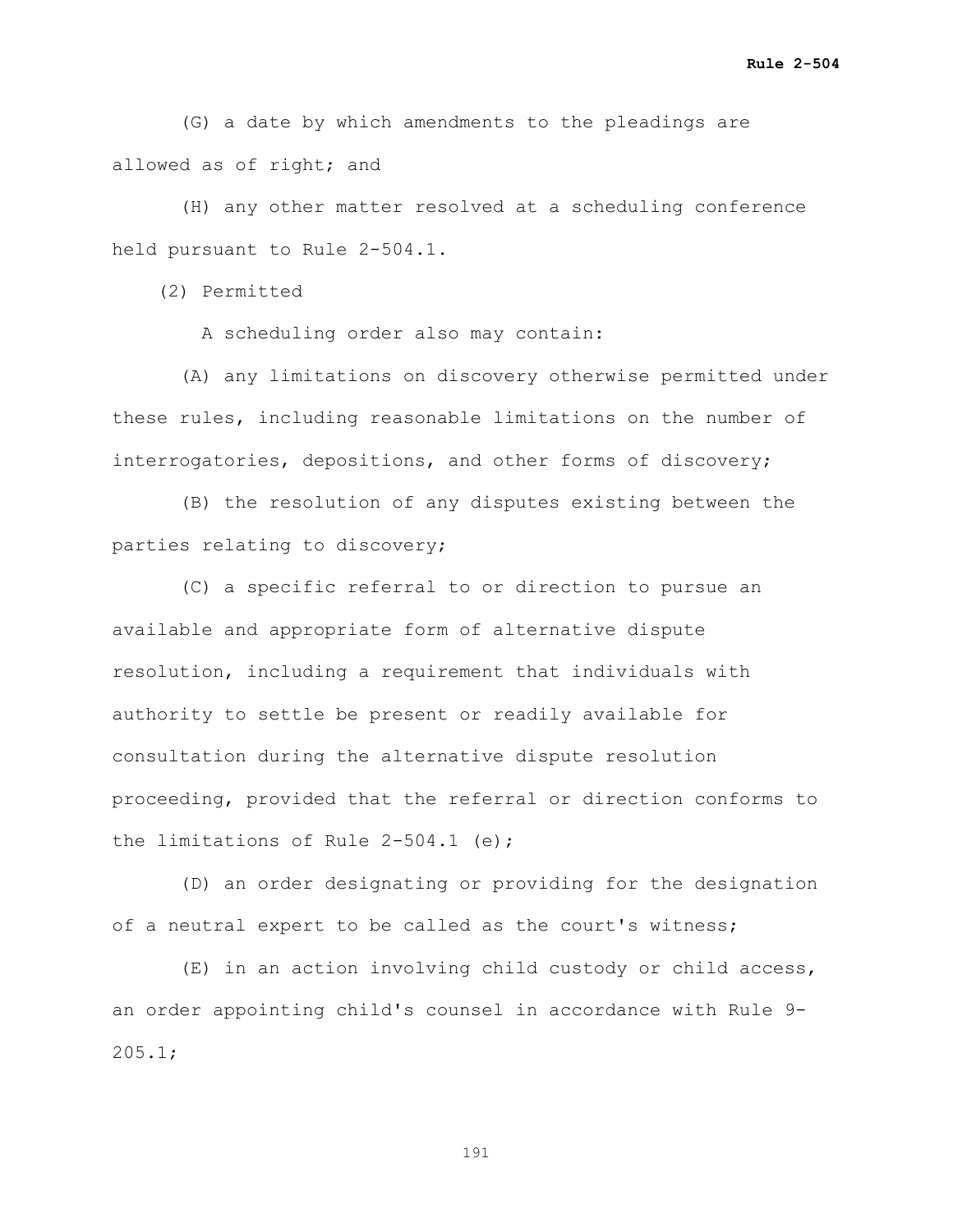(F) a further scheduling conference or pretrial conference date;

 (G) provisions for discovery of electronically stored information;

 (H) a process by which the parties may assert claims of privilege or of protection after production;

 (I) procedures and requirements the court finds necessary when any proceedings in the action will be conducted by remote electronic participation pursuant to Title 2, Chapter 800 of these Rules; and

 (J) a requirement that, to the extent practicable, all documentary exhibits in an MDEC action be indexed, pre-numbered, and pre-filed in accordance with Rule  $20-106$  (f); and

 $\left(\frac{1}{\sqrt{t}}\right)$  any other matter pertinent to the management of the action.

(c) Modification of Order

 The scheduling order controls the subsequent course of the action but shall be modified by the court to prevent injustice.

Cross reference: See Rule 5-706 for authority of the court to appoint expert witnesses.

Source: This Rule is in part new and in part derived as follows: Subsection (b)(2)(G) is new and is derived from the 2006 version of Fed. R. Civ. P. 16(b)(5). Subsection (b)(2)(H) is new and is derived from the 2006 version of Fed. R. Civ. P. 16(b)(6).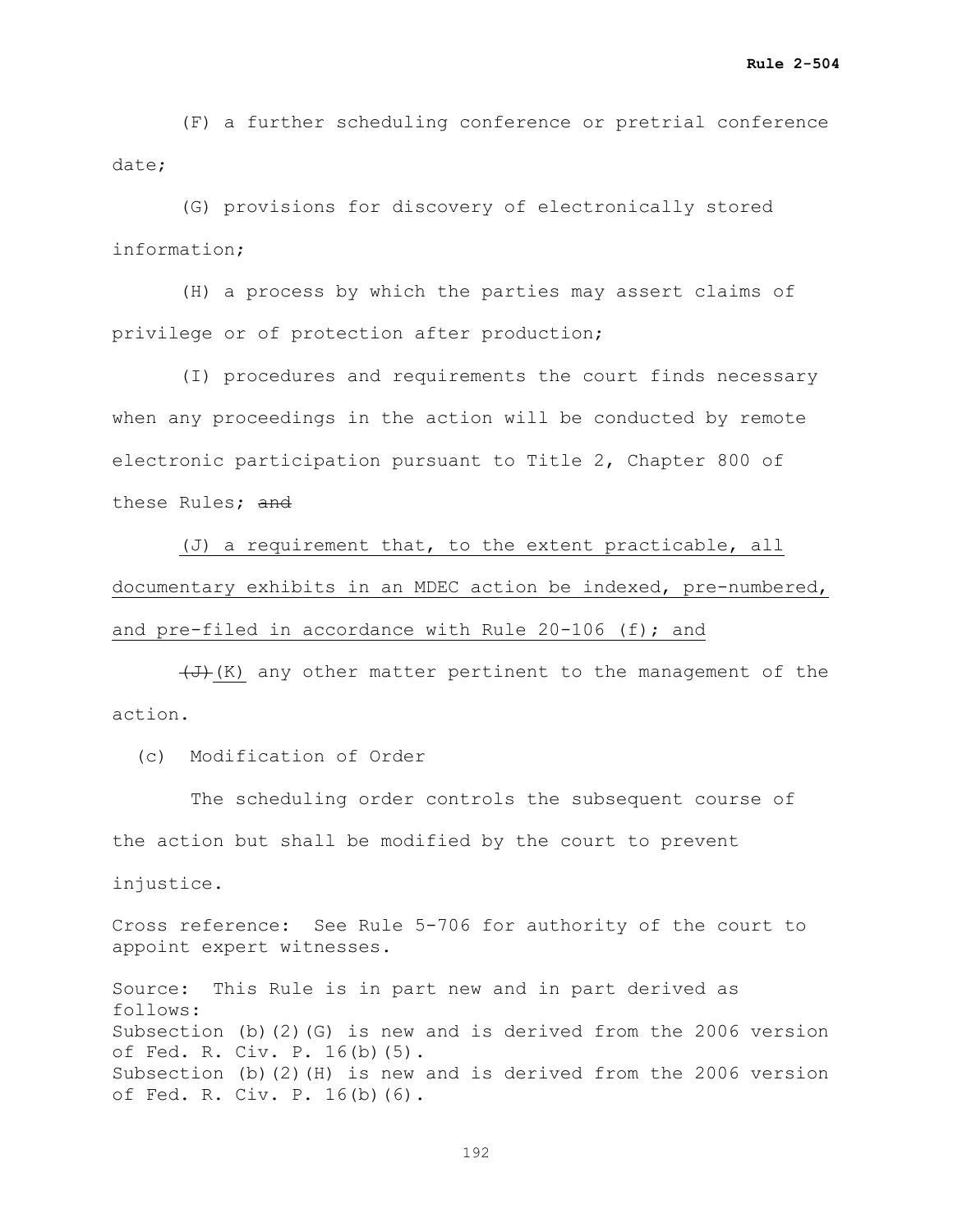## REPORTER'S NOTE

 Proposed amendments to Rule 2-504 conform to proposed changes to Rule 20-106. These changes address a concern raised by circuit court clerks with whether documentary exhibits in an MDEC action should be pre-filed. Currently, the practice varies from jurisdiction to jurisdiction, and the Rules Committee proposes amendments to section (b) to ensure that a uniform procedure is adopted throughout the state.

Proposed new subsection (b)(2)(J) is added to permit a scheduling order to require documentary exhibits to be indexed, pre-marked, and pre-filed. Stylistic changes are also proposed.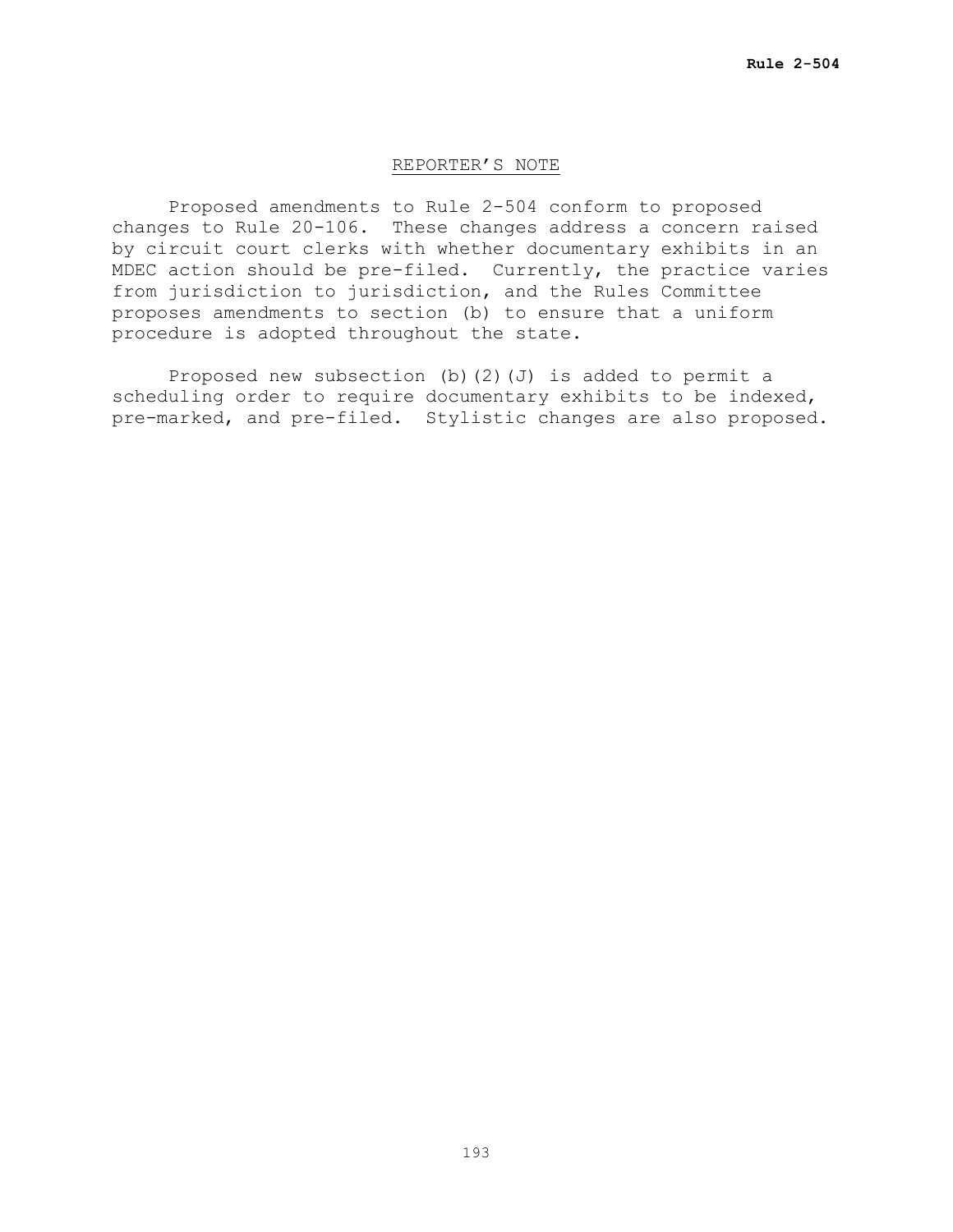#### MARYLAND RULES OF PROCEDURE

TITLE 20 – ELECTRONIC FILING AND CASE MANAGEMENT CHAPTER 100 – GENERAL PROVISIONS

AMEND Rule 20-109 by adding new section (e) concerning access to court records by Judiciary contractors, by adding new section (f) concerning access to court records by courtdesignated ADR practitioners, by re-lettering subsequent sections, and by adding new section (j) and a Committee note concerning access to court records by certain registered users who serve as staff to a Court-Appointed Special Advocate Program, as follows:

RULE 20-109. ACCESS TO ELECTRONIC RECORDS IN MDEC ACTIONS

(a) Generally

 Except as otherwise provided in this Rule, access to judicial records in an MDEC action is governed by the Rules in Title 16, Chapter 900.

(b) Parties and Attorneys of Record

 Subject to any protective order issued by the court or other law, parties to and attorneys of record for a party in an MDEC action shall have full access, including remote access, to all case records in that action. An attorney for a victim or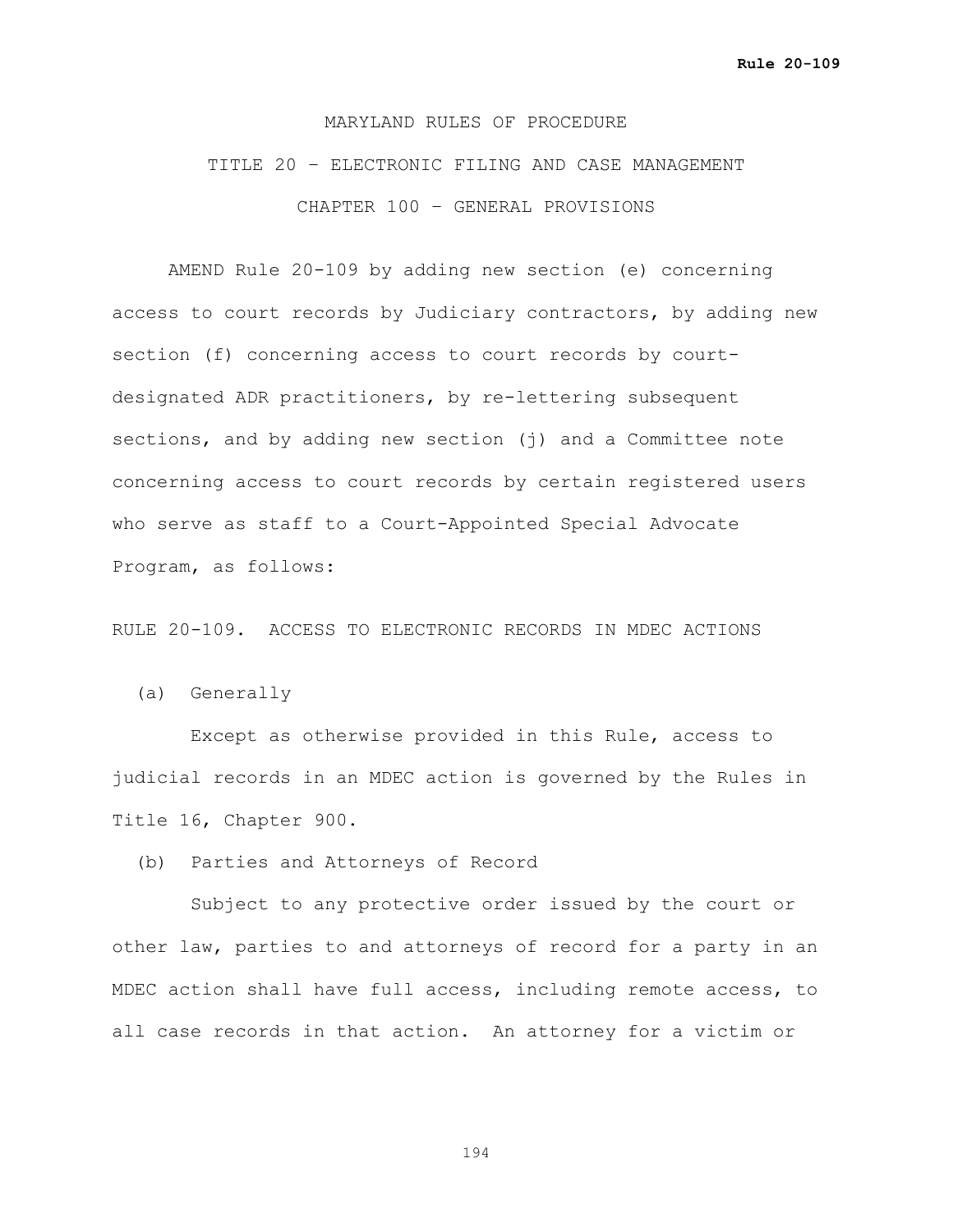victim's representative shall have access, including remote access, to case records as provided in Rule 1-326 (d).

(c) Judges and Judicial Appointees

Judges and judicial appointees shall have full access, including remote access, to judicial records to the extent that such access is necessary to the performance of their official duties. The Chief Judge of the Court of Appeals, by Administrative Order, may further define the scope of remote access by judges and judicial appointees.

(d) Clerks and Judicial Personnel

Clerks and judicial personnel shall have full access from their respective work stations to judicial records to the extent such access is necessary to the performance of their official duties. The State Court Administrator, by written directive, may further define the scope of such access by clerks and judicial personnel.

(e) Judiciary Contractors

 The State Court Administrator, by written directive, may allow appropriate access for Judiciary contractors from their respective work stations to judicial records to the extent that such access is necessary to the performance of their official duties.

## (f) Court-Designated ADR Practitioners

(1) Definition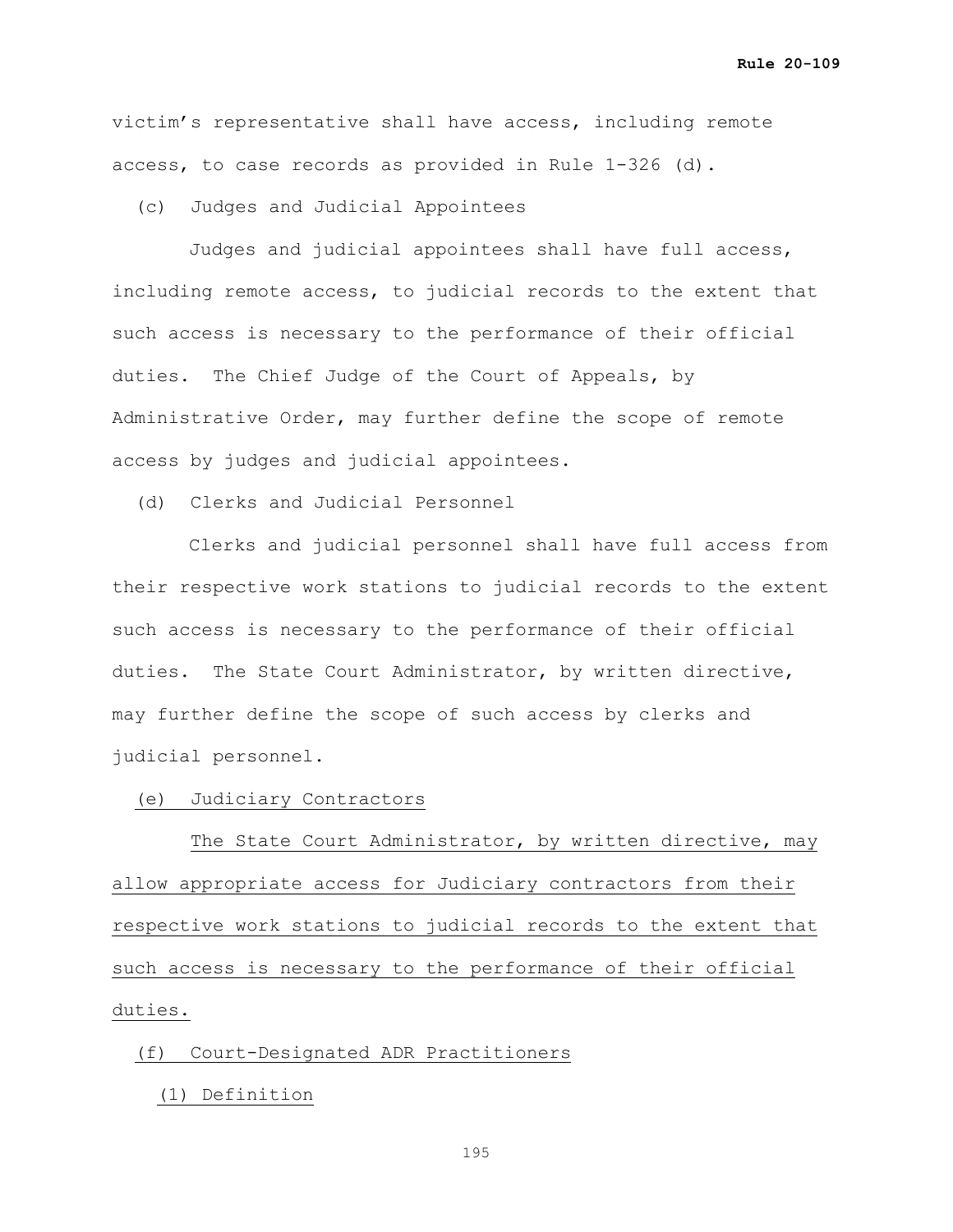In this section, "ADR practitioner" means an individual who conducts ADR under the Rules in Title 17, and includes a mediator designated pursuant to Rule 9-205.

(2) Access to Case Records

 During the period of designation of a court-designated ADR practitioner in an MDEC action, and subject to any protective order issued by the court or other law, the ADR practitioner shall have full access, including remote access, to all case records in that action. In an action in the circuit court, the ADR practitioner shall file a notice of the designation with the clerk and, promptly upon completion of all services rendered pursuant to the designation, a notice that the designation is terminated. If not terminated earlier, the designation shall end when the case is closed.

Committee note: The special access provided by section (e) may be needed to assist the ADR practitioner in rendering the services anticipated by the designation but should end when no further services are anticipated.

 $\left(\begin{matrix}e\\e\end{matrix}\right)$  Public Access

(1) Access Through CaseSearch

Members of the public shall have free access to information posted on CaseSearch.

(2) Unshielded Documents

Subject to any protective order issued by the court, members of the public shall have free access to unshielded case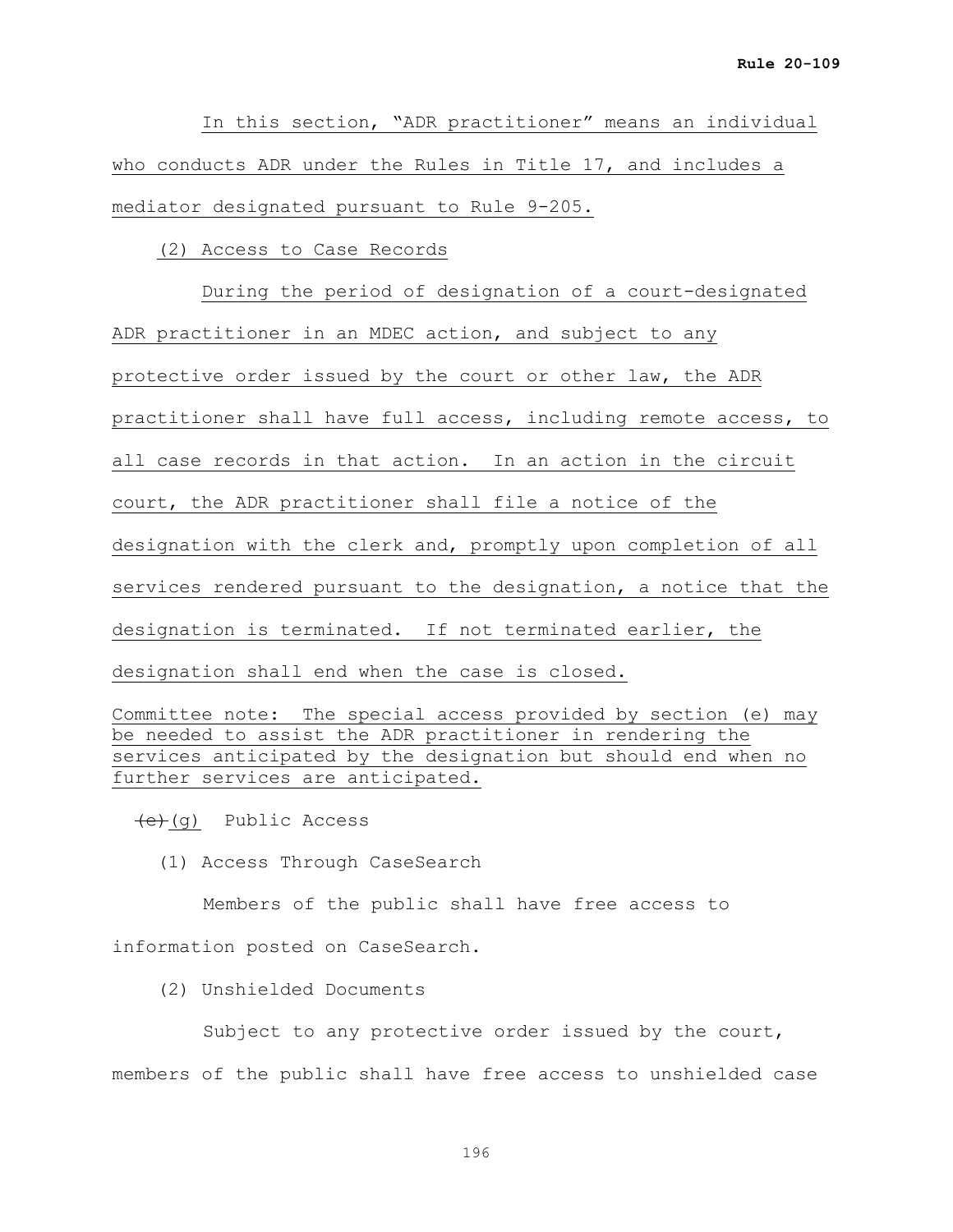**Rule 20-109**

records and unshielded parts of case records from computer terminals or kiosks that the courts make available for that purpose. Each court shall provide a reasonable number of terminals or kiosks for use by the public. The terminals or kiosks shall not permit the user to download, alter, or forward the information, but the user is entitled to a copy of or printout of a case record in accordance with Rule 16-904 (c). Committee note: The intent of subsection (e)(2) of this Rule is that members of the public be able to access unshielded electronic case records in any MDEC action from a computer terminal or kiosk in any courthouse of the State, regardless of where the action was filed or is pending.

## $(f)$ (h) Department of Juvenile Services

Subject to any protective order issued by the court, a registered user authorized by the Department of Juvenile Services to act on its behalf shall have full access, including remote access, to all case records in an MDEC action to the extent the access is (1) authorized by Code, Courts Article, § 3-8A-27 and (2) necessary to the performance of the individual's official duties on behalf of the Department.

 $\left(\frac{1}{9}\right)$  Government Agencies and Officials

Nothing in this Rule precludes the Administrative Office of the Courts from providing remote electronic access to additional information contained in case records to government agencies and officials (1) who are approved for such access by the Chief Judge of the Court of Appeals, upon a recommendation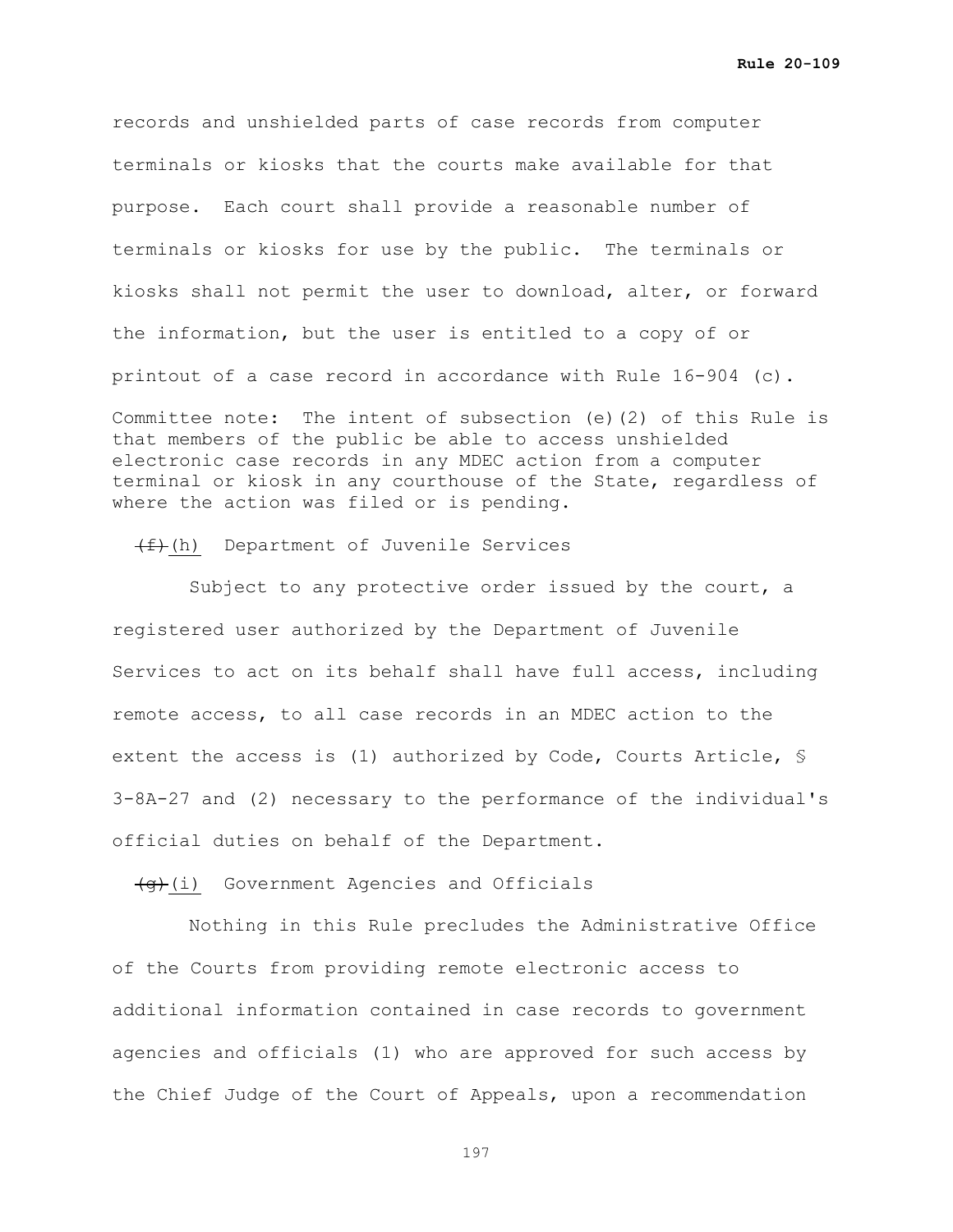by the State Court Administrator, and (2) when those agencies or officials seek such access solely in their official capacity, subject to such conditions regarding the dissemination of such information imposed by the Chief Judge.

### (j) CASA Program

(1) Definition

In this section, "CASA program" means a Court-Appointed

### Special Advocate Program created pursuant to Code, Courts

Article, § 3-830.

Committee note: CASA programs provide trained volunteers (1) to provide background information to the Juvenile Courts to aid them in making decisions in the child's best interest, and (2) to ensure that children who are the subject of proceedings within the jurisdiction of the court are provided appropriate case planning and services. See Code, Courts Article, §§ 3-830 and 3-8A-32. CASA programs are county-based. They are created in a county with the support of the Juvenile Court for that county. The overall CASA program is administered by the Administrative Office of the Courts, which may adopt rules governing the operation of the program, including supervision of the volunteers.

More than a dozen CASA programs have been created throughout the State, some of which serve the Juvenile Courts in more than one county. Upon an appointment to assist a child in a particular case, the director of the program assigns a volunteer attached to that program to provide that assistance. The confidentiality that applies to court records in juvenile cases does not prohibit review of a court record by a "Court-Appointed Special Advocate for the child" in a proceeding involving that child. See Code, Courts Article, §§ 3-827(a)(2) and 3-8A-27(b)(2). The purpose of this section is to clarify how that access and ability to file reports may be accomplished through MDEC.

(2) Registered Users; Reports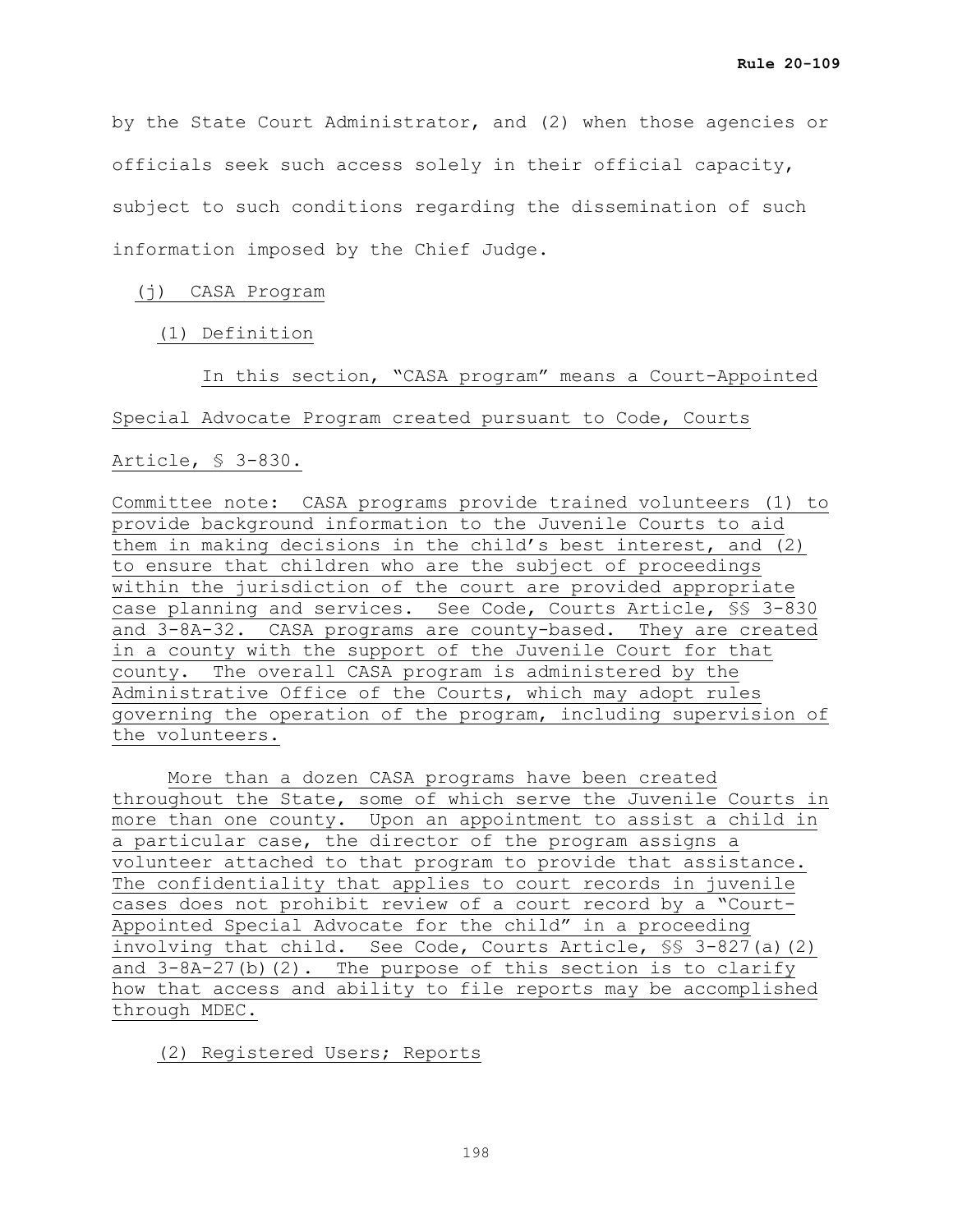Each CASA program shall inform the clerk of the circuit court for each county within its authorized service area in writing of the name of and contact information for not more than two staff persons who are registered users authorized by the program to have remote access and to file reports through MDEC on behalf of the program. Except as otherwise ordered by the court, only those registered users may file reports and have remote access to court records on behalf of the program. CASA program registered users must file reports through MDEC if the program's service area is located in an MDEC jurisdiction.

(3) Limitations; Access

 The ability to file reports and have remote access to court records shall be limited to cases in which the CASA program or a volunteer on behalf of the program has been appointed by the court to provide service and is allowed only for the period during which service is being provided in that case pursuant to the order of appointment. Unless otherwise ordered by the court, access shall include notices of hearings and all other records not under seal.

(4) Control of Records

The registered user with remote access (A) shall keep exclusive control over the records obtained and (B) may not permit such records to be shared with or copied for anyone other than (i) an authorized volunteer designated by the CASA program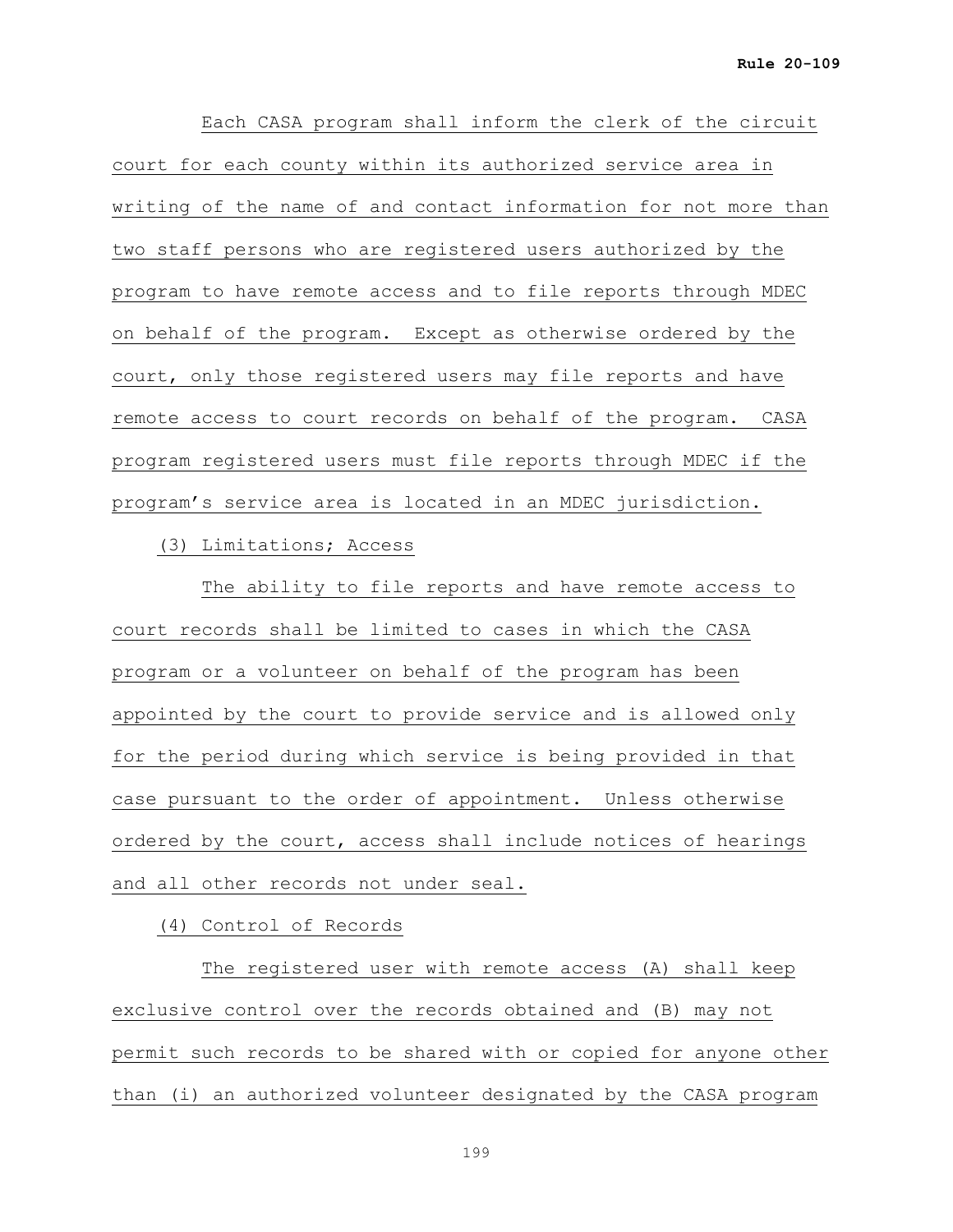to provide service to the child pursuant to the order of appointment and (ii) CASA program staff authorized to supervise the volunteer. Any order expunging the court records in a case

in which the CASA program participated shall include the

expungement of records in that case obtained and maintained by

the program.

Source: This Rule is new.

## REPORTER'S NOTE

The Rules Committee received several requests to provide MDEC access to certain defined groups through amendments to Rule  $20 - 109$ .

Amendments to Rule 20-109 were requested to grant Judiciary contractors appropriate access to judicial records. Judiciary contractors, including the attorneys of the Court Help Center, rely on MDEC to remotely view case records and to provide assistance to clients. Information available through Case Search is insufficient to provide the required services. For example, the Court Help Center assists individuals seeking expungements. Due to Chapter 31, 2021 Laws of Maryland (HB 1336 of the 2020 Regular Session), charges that resulted in acquittal, dismissal, or nolle prosequi are automatically removed from Case Search. Access to MDEC is needed to view these types of case records and advise individuals seeking assistance. New section (e) provides that the State Court Administrator may allow Judiciary contractors access to judicial records from their work stations to the extent such access is needed to perform their official duties.

Additional amendments to Rule 20-109 were requested to provide MDEC access, including remote access, to a courtdesignated mediator or other ADR practitioner in an action. Subject to any protective order or other law, the first sentence of proposed new section (f) grants a court-designated ADR practitioner full access, including remote access, to case records in the action in which the ADR practitioner has been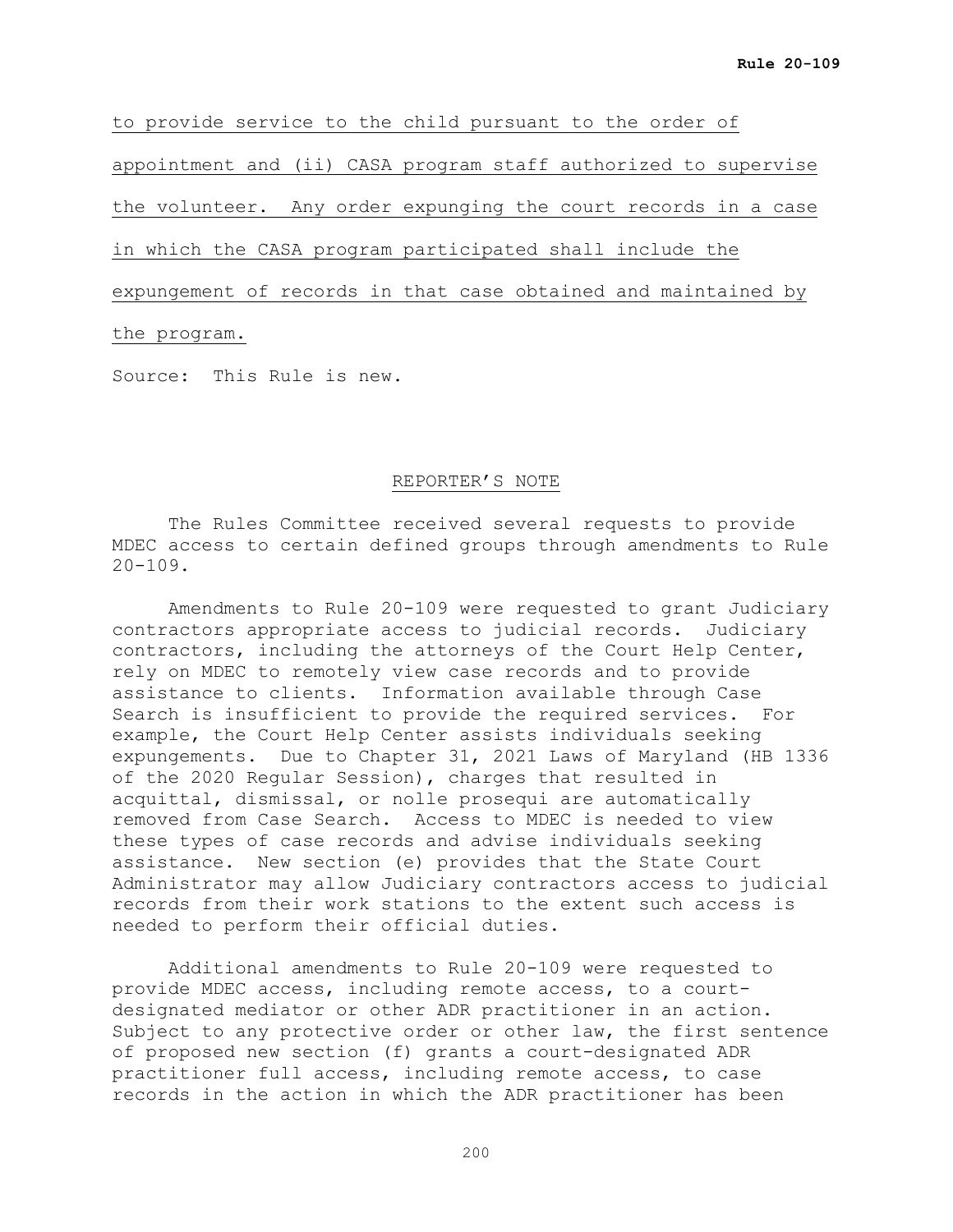designated during the period of the ADR practitioner's designation in the action. The second sentence of section (f) requires ADR practitioners in circuit court cases to file a notice of designation with the clerk and to file a notice after services are completed to alert the clerk that the designation is terminated. In the District Court, an ADR practitioner may be assigned to and complete services for multiple cases in one day, making the filing of designations in each case impracticable. Accordingly, the requirement to file a designation is limited to the circuit courts. The last sentence of section (f) clarifies that, unless terminated earlier, a designation is terminated when the subject case is closed.

Following section (f) is a proposed Committee note and cross reference. The Committee note explains that the special access provided to ADR practitioners should end when no further services by the practitioner are anticipated in the case.

Current sections (e),  $(f)$ , and  $(g)$  are re-lettered as  $(g)$ , (h), and (i), respectively.

The Committee was also asked to consider amendments to Rule 20-109 to provide MDEC access, including remote access, to Court-Appointed Special Advocate Programs ("CASA programs"). Providing certain MDEC access to CASA programs would ensure timely access to case information. Due to an inability to access case records remotely through MDEC, CASA programs have experienced issues that negatively impact their services, including failure to receive court orders appointing CASAs, missed hearing notices, and an inability to review court records prior to assigning a volunteer.

New subsection (j)(1) defines the term "CASA program" used throughout the section. A proposed Committee note follows subsection  $(j)(1)$ , providing background information and details about the administration of CASA programs. The Committee note describes the purpose of section (j) to clarify how CASA programs may access and file reports through MDEC.

Proposed subsection  $(j)(2)$  requires that each CASA program provide the clerk in each relevant county with the name and contact information of not more than two staff persons, in writing, to have remote access and file reports on behalf of the program. The subsection also provides that only those registered users may have remote access and file reports on behalf of the CASA program. Reports must be filed through MDEC in MDEC jurisdictions.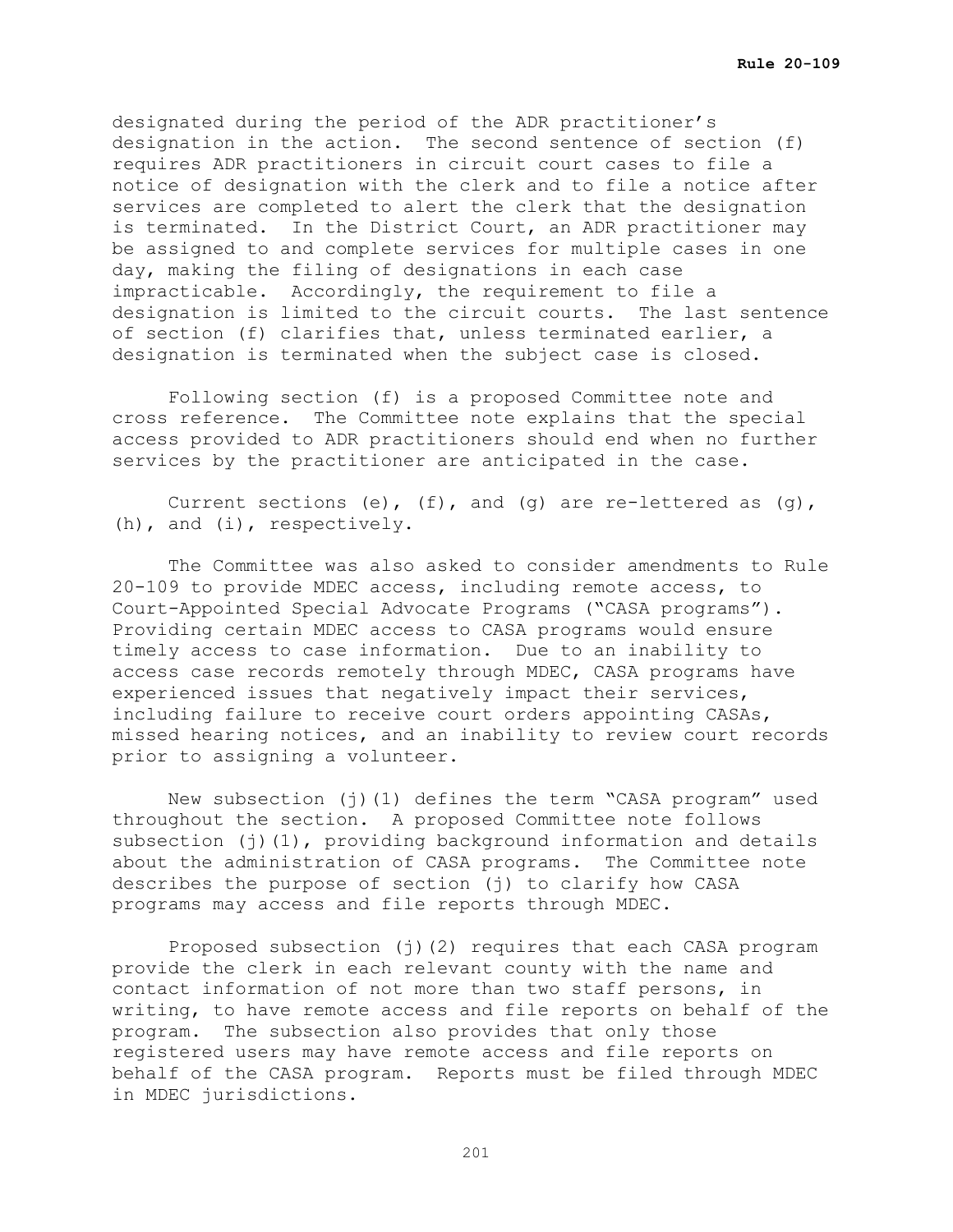A CASA program's ability to file and have remote access is restricted by new subsection  $(j)$  (3), providing that it is limited to cases in which the program or a volunteer on behalf of the program has been appointed. The access is allowed only for the period that service is provided. Subsection (j)(3) further notes that access includes hearing notices and all records not under seal.

Subsection (j)(4) addresses the CASA program's control over case records. The subsection states that the registered user shall keep exclusive control over the obtained records and may not permit such records to be shared with or copied for anyone other than an authorized volunteer designated to provide services pursuant to the order of appointment and CASA program staff authorized to supervise the volunteer. The last sentence of subsection  $(j)(4)$  notes that any order expunging court records in a case in which the CASA program participated shall include the expungement of records maintained by the CASA program.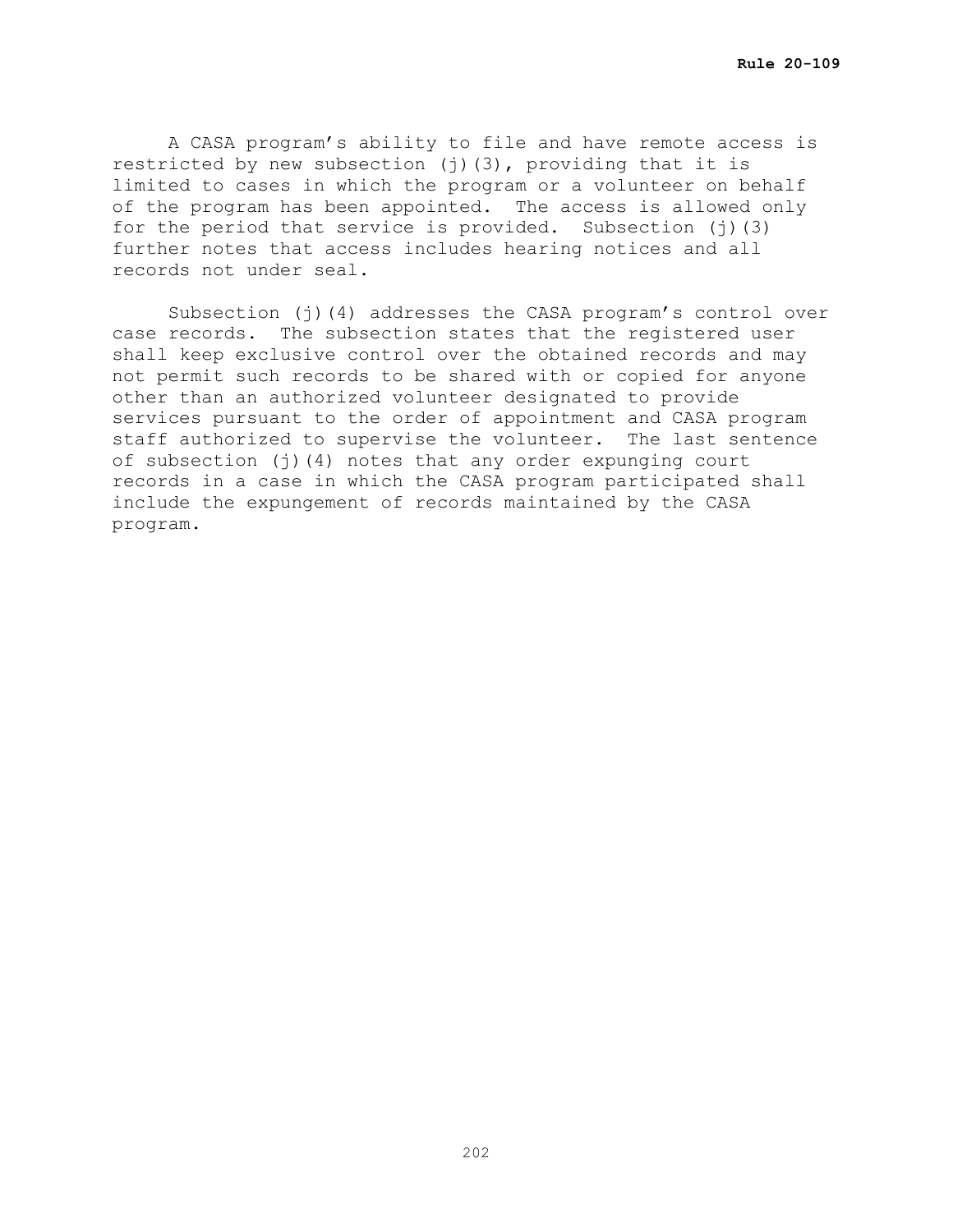MARYLAND RULES OF PROCEDURE TITLE 16 – COURT ADMINISTRATION CHAPTER 900 – ACCESS TO JUDICIAL RECORDS DIVISION 1 – GENERAL PROVISIONS

AMEND Rule 16-903 by deleting a cross reference after section (p), as follows:

RULE 16-903. DEFINITIONS

In this Chapter, the following definitions apply except as otherwise expressly provided or as necessary implication requires:

...

(p) Special Judicial Unit

 "Special Judicial Unit" means (1) the State Board of Law Examiners, the Accommodations Review Committee, and character committees; (2) the Attorney Grievance Commission and Bar Counsel; (3) the Commission on Judicial Disabilities, the Judicial Inquiry Board, and Investigative Counsel; and (4) the Client Protection Fund.

Cross reference: See Rule 20-109 (c).

...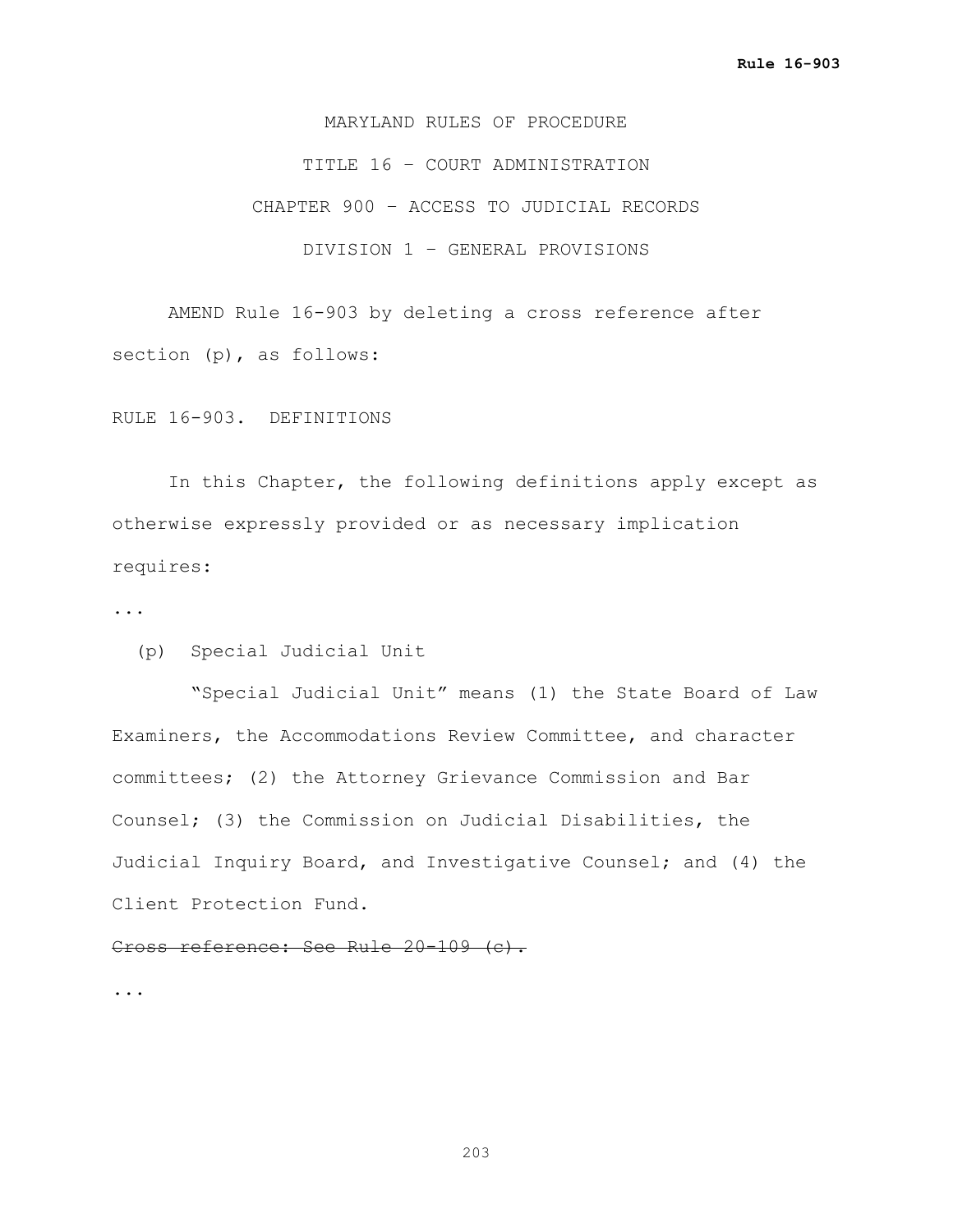## REPORTER'S NOTE

Rule 16-903 was derived from former Rule 16-902 (2019). Upon review for conforming amendments based on proposed changes to Rule 20-109, it was determined that a cross reference transposed from the former Rule is obsolete in current Rule 16- 903. A proposed amendment deletes the cross reference to Rule 20-109 after section (p).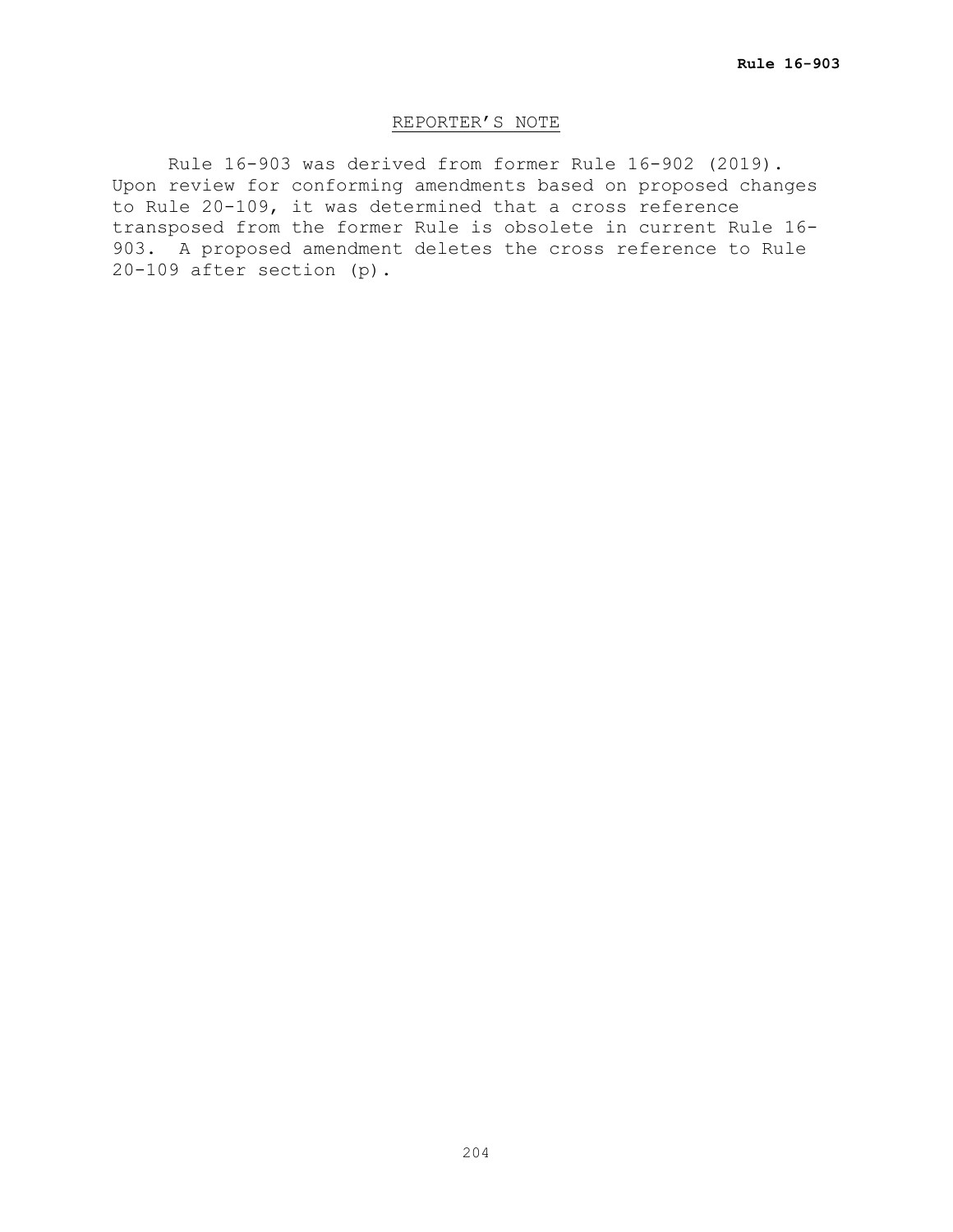### MARYLAND RULES OF PROCEDURE

# TITLE 20 – ELECTRONIC FILING AND CASE MANAGEMENT CHAPTER 200 – FILING AND SERVICE

AMEND Rule 20-201.1 by requiring the clerk to reject a submission without prejudice when a filer fails to comply with certain requirements pertaining to the filing of redacted and unredacted versions of the submission, and by making stylistic changes, as follows:

## RULE 20-201.1. RESTRICTED INFORMATION

 (a) Statement in Submission; Notice Regarding Restricted Information

(1) Requirement

 Each submission filed pursuant to Rule 20-201 that contains restricted information shall state prominently on the first page that it contains restricted information. Except for categories of actions specified in Rule 16-914 (a) or in the Policies and Procedures adopted by the State Court Administrator pursuant to Rule  $20-103$  (b), if the submission contains restricted information, it shall be accompanied by a completed Notice Regarding Restricted Information on a form approved by the State Court Administrator. The completed Notice shall be subject to public inspection.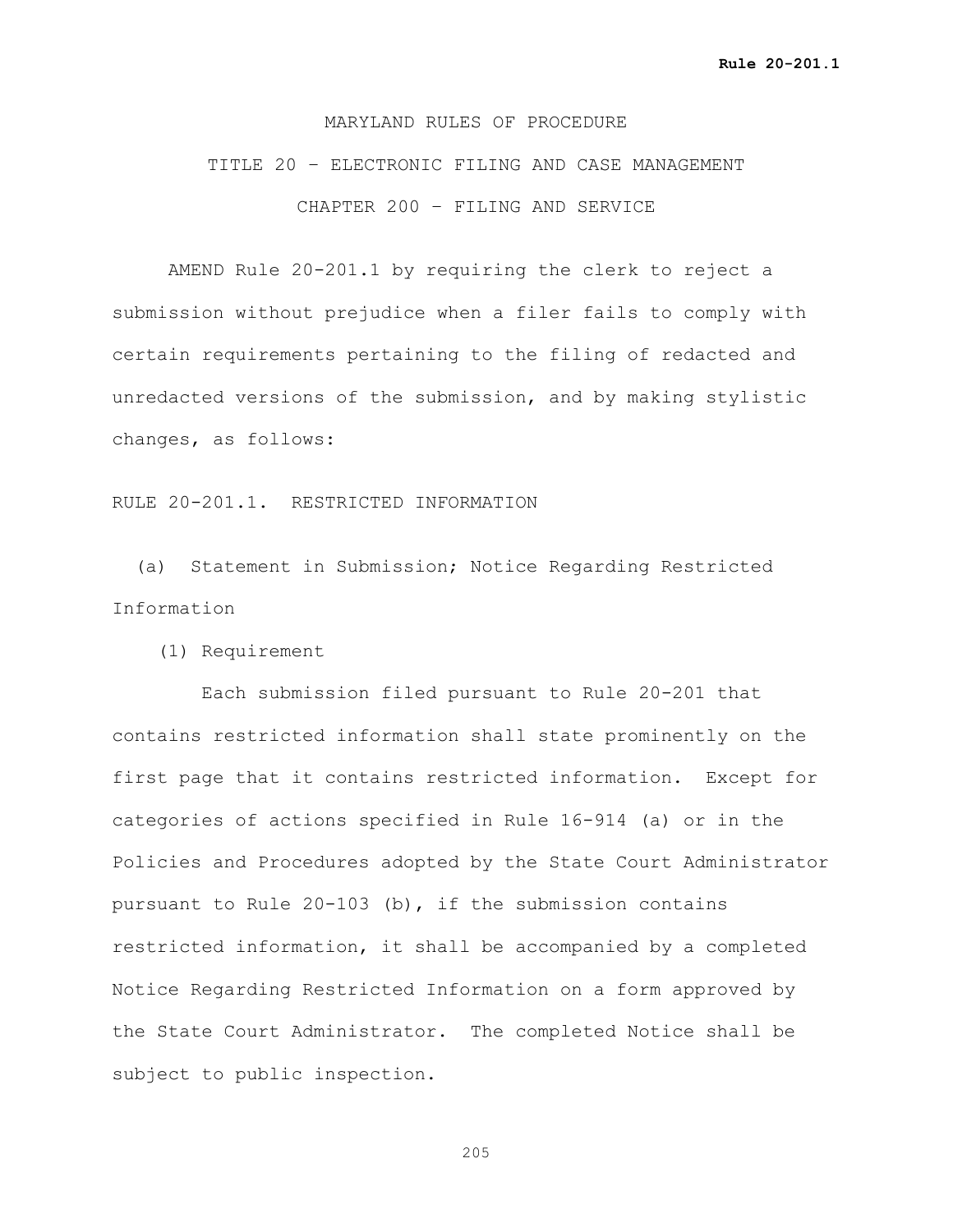(2) Failure to File Notice Regarding Restricted Information

 If the filer fails to file a completed Notice of Restricted Information as required, the clerk shall reject the submission without prejudice to refile the submission accompanied by the Notice. The clerk shall enter on the docket that a submission was received but was rejected for noncompliance with Rule 20-201.1 (a).

(b) Submission Not Subject to Public Inspection

 If the submission, as a whole, is not subject to public inspection by Rule, other law, or court order, the filer shall cite the grounds for such an assertion in the Notice.

(c) Submission Containing Restricted Information

#### (1) Requirements

 If a filer believes that a submission contains both restricted information that is not subject to public inspection and information that is subject to public inspection, and that the restricted information is necessary to be included in the submission, the filer shall  $(1)$  (A) file both an unredacted version of the submission, noting prominently in the title of the version that the version is "unredacted--to be shielded," and a redacted version of the submission that excludes the restricted information, noting prominently in the title of the version that the version is "redacted," and  $(2)$  (B) state in the Notice the grounds for the assertion that some information is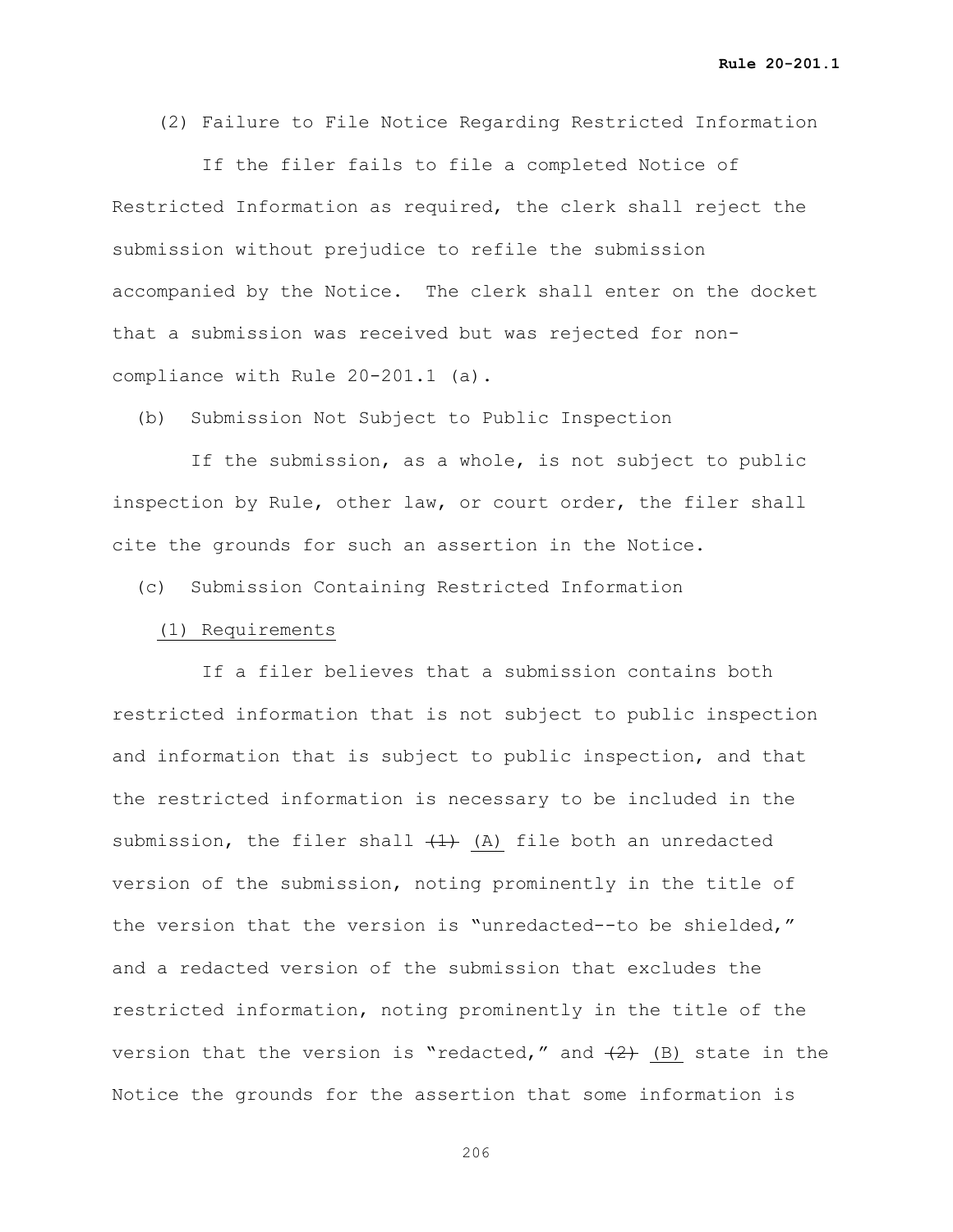restricted information and for including the restricted information in the submission.

## (2) Failure to File Required Versions

 If the filer fails to file both an unredacted and a redacted version of a submission when required under subsection (c)(1) of this Rule, the clerk shall reject the submission without prejudice to refile the submission with both versions included. The clerk shall enter on the docket that a submission was received but was rejected for non-compliance with Rule 20- 201.1 (c).

Cross reference: See Rule 20-203 (e), requiring the unredacted version to be shielded.

. . .

## REPORTER'S NOTE

The Rules Committee is advised that courts have been receiving some submissions containing restricted information, accompanied by the Notice required by section (a) of Rule 20- 201.1, but not containing a redacted version of the submission. Proposed new subsection (c)(2) requires the clerk to reject a submission containing restricted information, without prejudice, unless both a redacted and an unredacted version of the submission are included.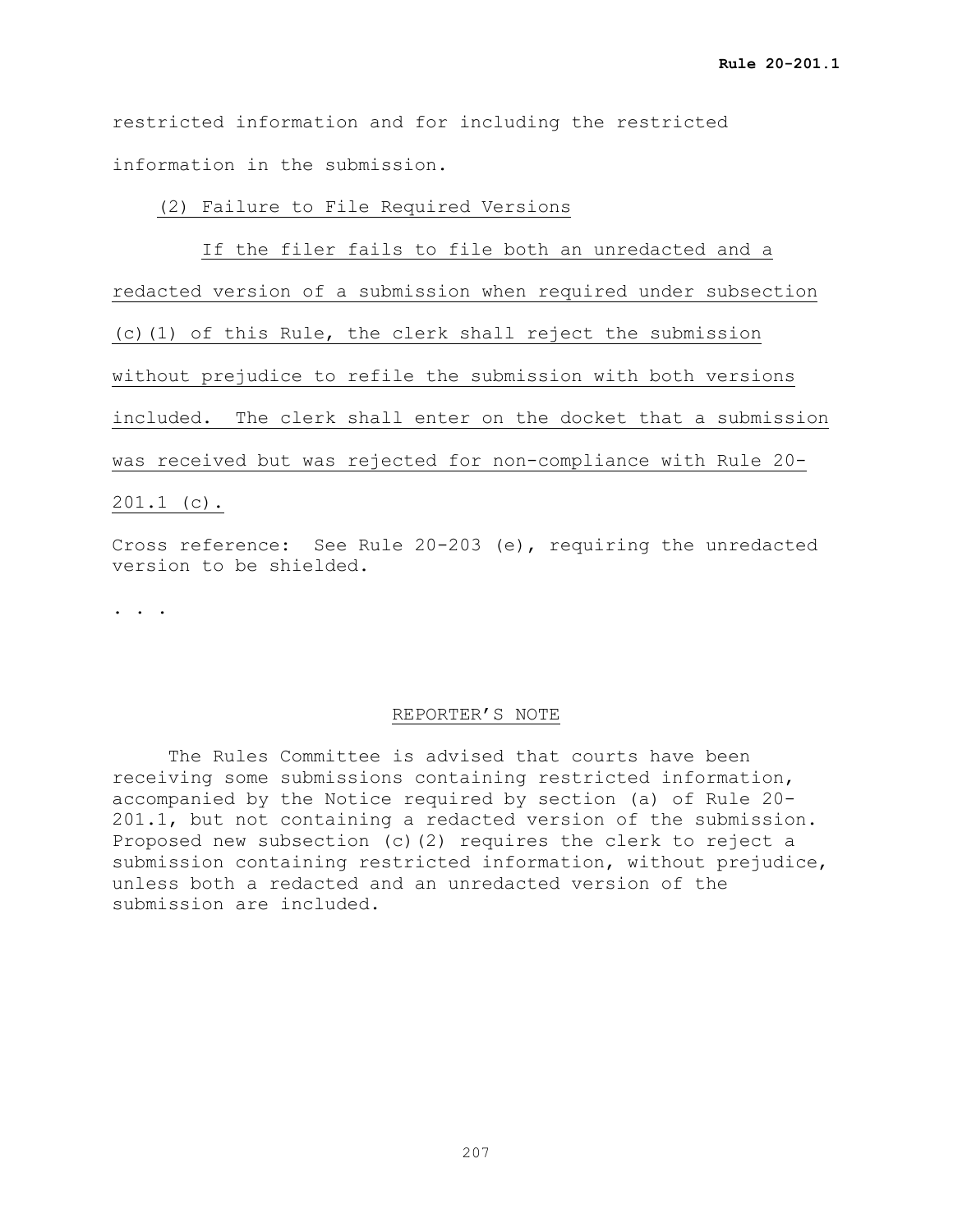MARYLAND RULES OF PROCEDURE TITLE 16 – COURT ADMINISTRATION CHAPTER 900 – ACCESS TO JUDICIAL RECORDS DIVISION 2 – LIMITATIONS ON ACCESS

AMEND Rule 16-913 by replacing references to a jury commissioner in subsection (a)(5) with references to a unit within the Administrative Office of the Courts selected by the State Court Administrator and by adding a cross reference after subsection (a)(5), as follows:

RULE 16-913. ACCCESS TO ADMINISTRATIVE RECORDS

(a) Records Pertaining to Jurors

 (1) A custodian shall deny inspection of an administrative record used by a jury commissioner in the jury selection process, except (i) as otherwise ordered by a trial judge in connection with a challenge under Code, Courts Article, §§ 8-408 and  $8-409$ ; or (ii) as provided in subsections (a)(2) and (a)(3) of this Rule.

 (2) Upon request, the trial judge may authorize a custodian to disclose the names and zip codes of the sworn jurors contained on a jury list after the jury has been impaneled and sworn.

Cross reference: See Rule 4-312 (d).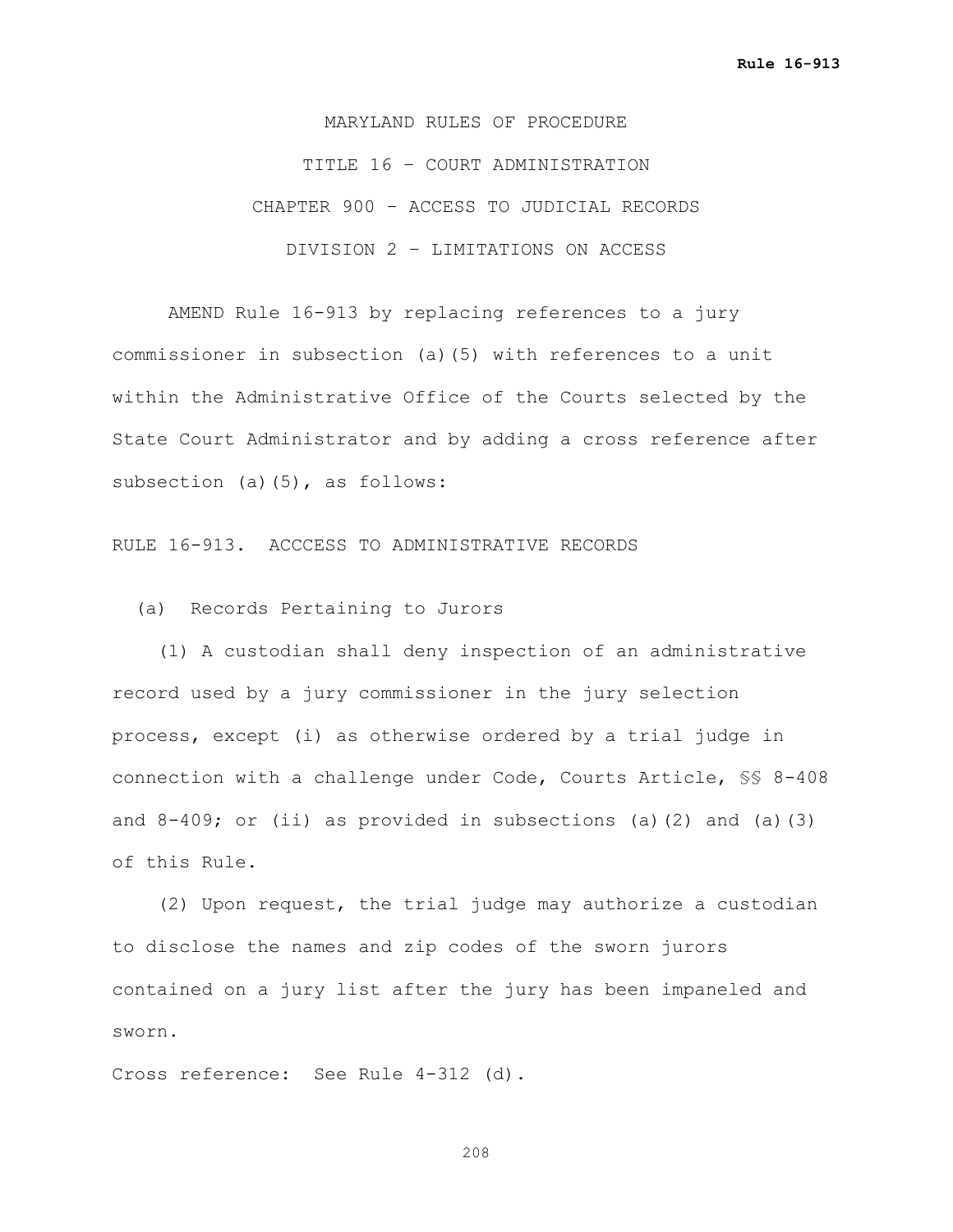**Rule 16-913**

 (3) After a source pool of qualified jurors has been emptied and re-created in accordance with Code, Courts Article, § 8-207, and after every individual selected to serve as a juror from that pool has completed the individual's service, a trial judge, upon request, shall disclose the name, zip code, age, gender, education, occupation, marital status, and spouse's occupation of each person whose name was selected from that pool and placed on a jury list, unless, in the interest of justice, the trial judge determines that this information should remain confidential in whole or in part.

 (4) A jury commissioner may provide jury lists to the Health Care Alternative Dispute Resolution Office as required by that Office in carrying out its duties, subject to any regulations of that office to ensure against improper dissemination of juror data.

Cross reference: See Rule 4-312 (d).

(5) At intervals acceptable to the jury commissioner a unit within the Administrative Office of the Courts selected by the State Court Administrator,  $a$  jury commissioner the unit shall provide to the State Board of Elections and State Motor Vehicle Administration data about prospective, qualified, or sworn jurors needed to correct erroneous or obsolete information, such as that related to a death or change of address, subject to the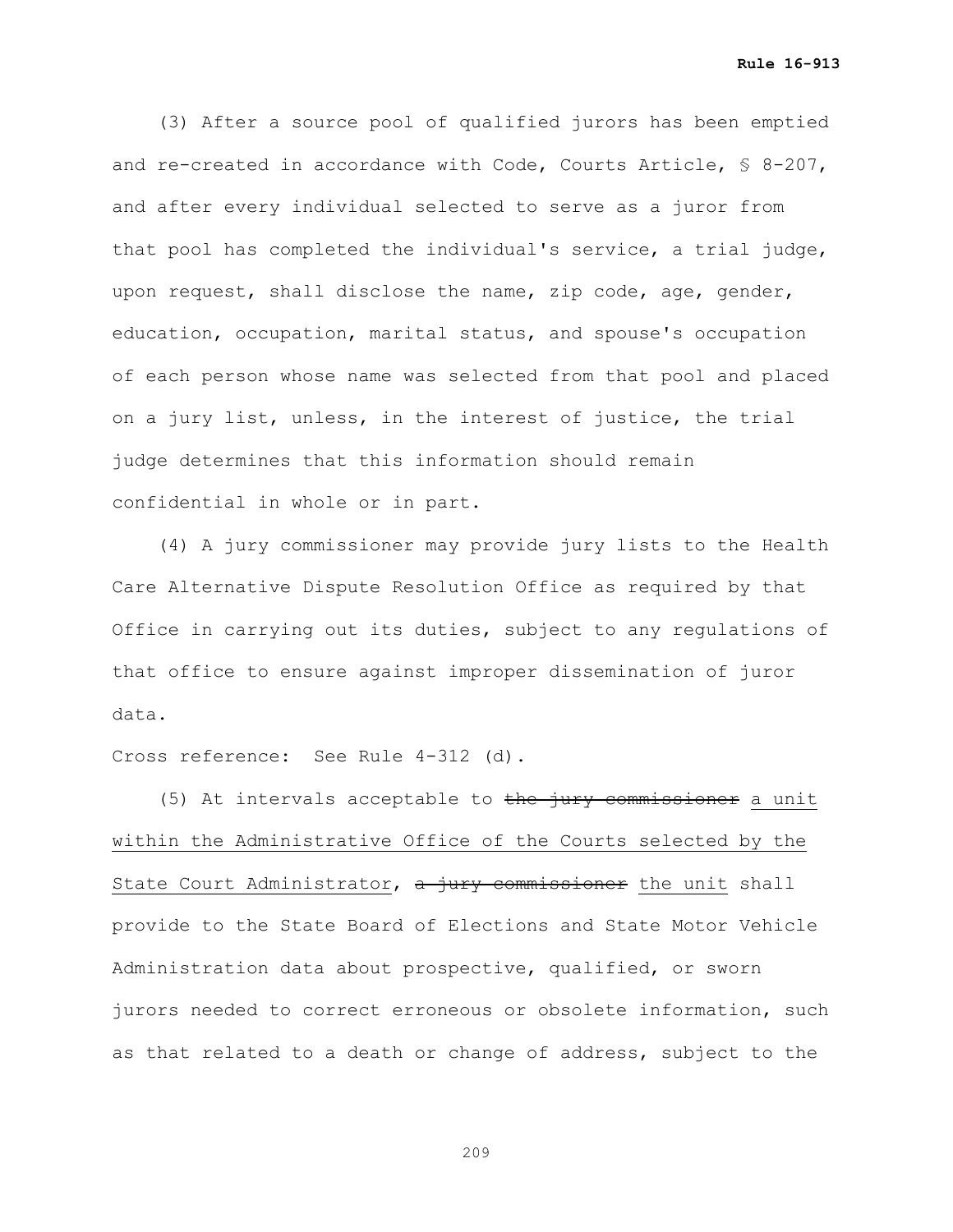Board's and Administration's adoption of regulations to ensure

against improper dissemination of juror data.

Cross reference: See Code, Courts Article, § 8-105.

...

#### REPORTER'S NOTE

Rule 16-913 concerns access to administrative records. Records relating to jurors are addressed in section (a). Current subsection (a)(5) states that the Board of Elections and the Motor Vehicle Administration shall be provided with certain data by a jury commissioner. The Committee was informed that Judicial Information Systems, not a jury commissioner, now transmits the data addressed in subsection (a)(5). Amendments are therefore proposed to conform the Rule to current business practice. References to a jury commissioner are replaced with references to a unit within the Administrative Office of the Courts selected by the State Court Administrator.

A cross reference to the statutory provision requiring the Rules to provide for the disclosure of information to the State Board of Elections and the Motor Vehicle Administration has been added after subsection (a)(5).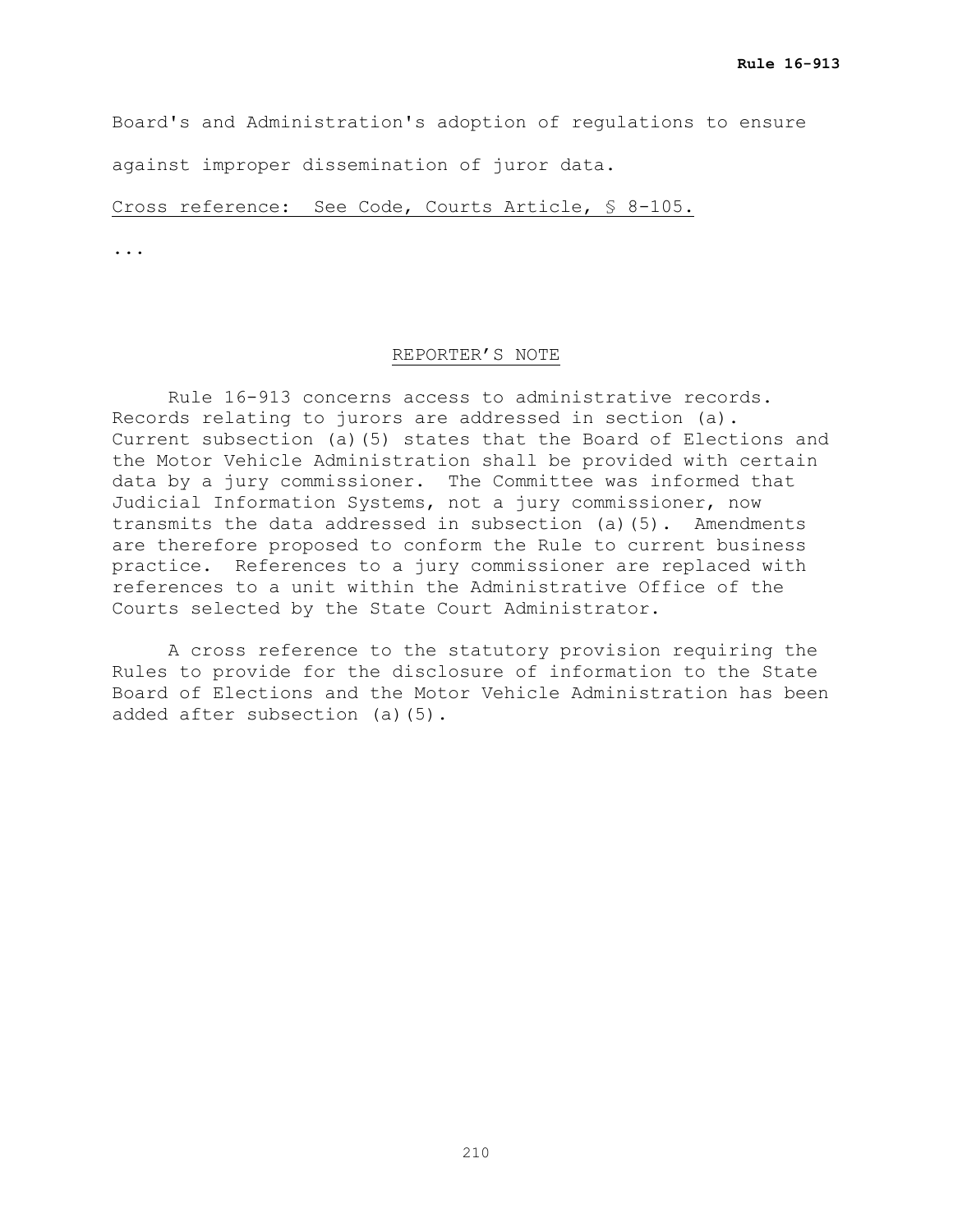## MARYLAND RULES OF PROCEDURE

#### TITLE 16 – COURT ADMINISTRATION

CHAPTER 200 – GENERAL PROVISIONS – CIRCUIT AND DISTRICT COURTS

AMEND Rule 16-207 by replacing the phrase "posttermination" with the phrase "violation of probation" in the Committee note after section (f), by expanding the Committee note concerning disqualification of a judge, by adding a case citation to the Committee note, and by making stylistic changes to the Committee note, as follows:

RULE 16-207. PROBLEM-SOLVING COURT PROGRAMS

(a) Definition

(1) Generally

 Except as provided in subsection (a)(2) of this Rule, "problem-solving court program" means a specialized court docket or program that addresses matters under a court's jurisdiction through a multi-disciplinary and integrated approach incorporating collaboration by the court with other governmental entities, community organizations, and parties.

(2) Exceptions

 (A) The mere fact that a court may receive evidence or reports from an educational, health, rehabilitation, or social service agency or may refer a person before the court to such an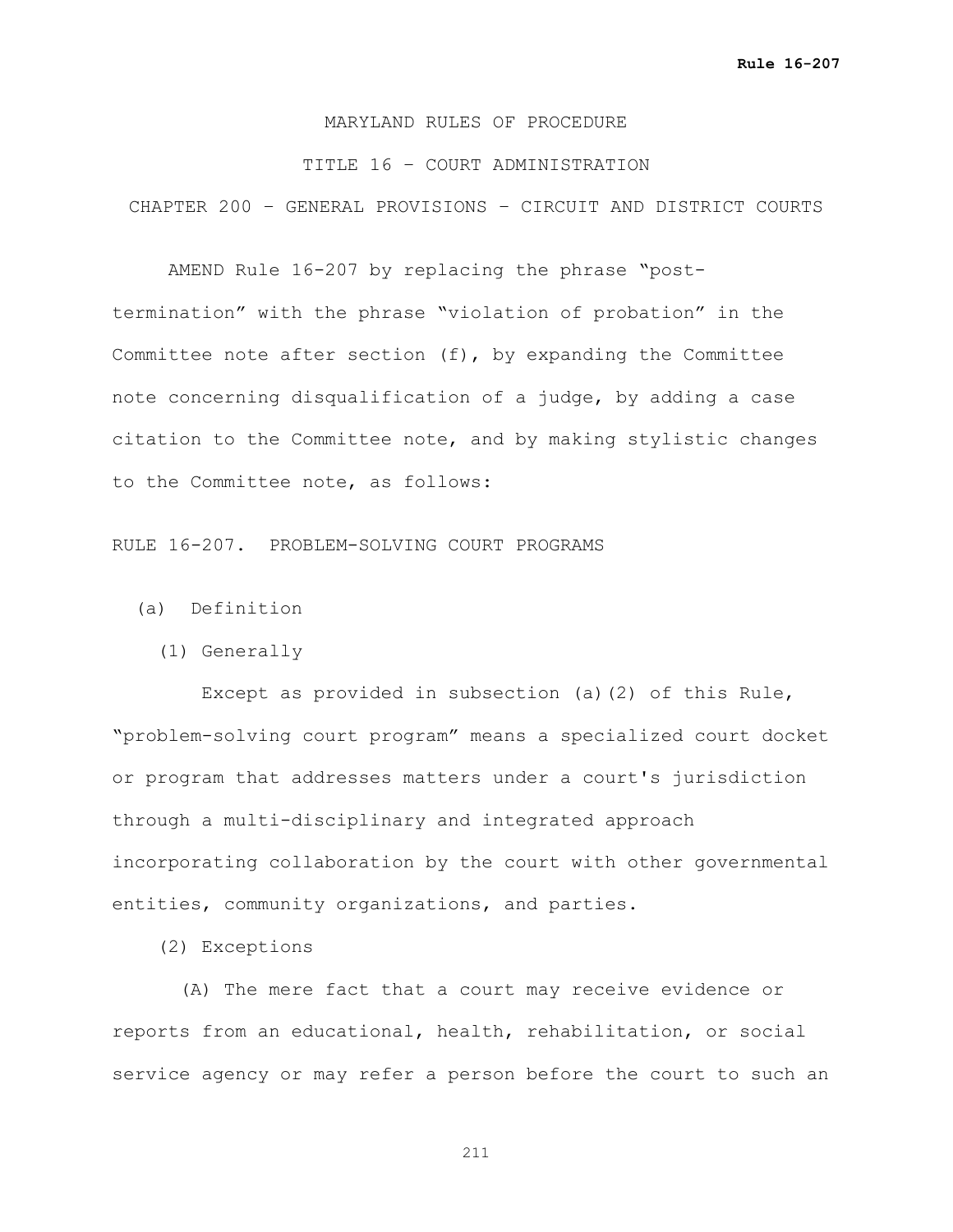agency as a condition of probation or other dispositional option does not make the proceeding a problem-solving court program.

 (B) Juvenile court truancy programs specifically authorized by statute do not constitute problem-solving court programs within the meaning of this Rule.

(b) Applicability

 This Rule applies in its entirety to problem-solving court programs submitted for approval on or after July 1, 2019. Sections (a), (e), (f), and (g) of this Rule apply also to problem-solving court programs in existence on July 1, 2019.

(c) Submission of Plan

 After initial consultation with the Office of Problem-Solving Courts and any officials whose participation in the programs will be required, the County Administrative Judge of a circuit court or a District Administrative Judge of the District Court may prepare and submit to the Office of Problem-Solving Courts a detailed plan for a problem-solving court program in a form approved by the State Court Administrator.

Committee note: Examples of officials to be consulted, depending on the nature of the proposed program, include individuals in the Office of the State's Attorney, Office of the Public Defender; Department of Juvenile Services; health, addiction, and education agencies; the Division of Parole and Probation; and the Department of Human Services.

(d) Approval of Plan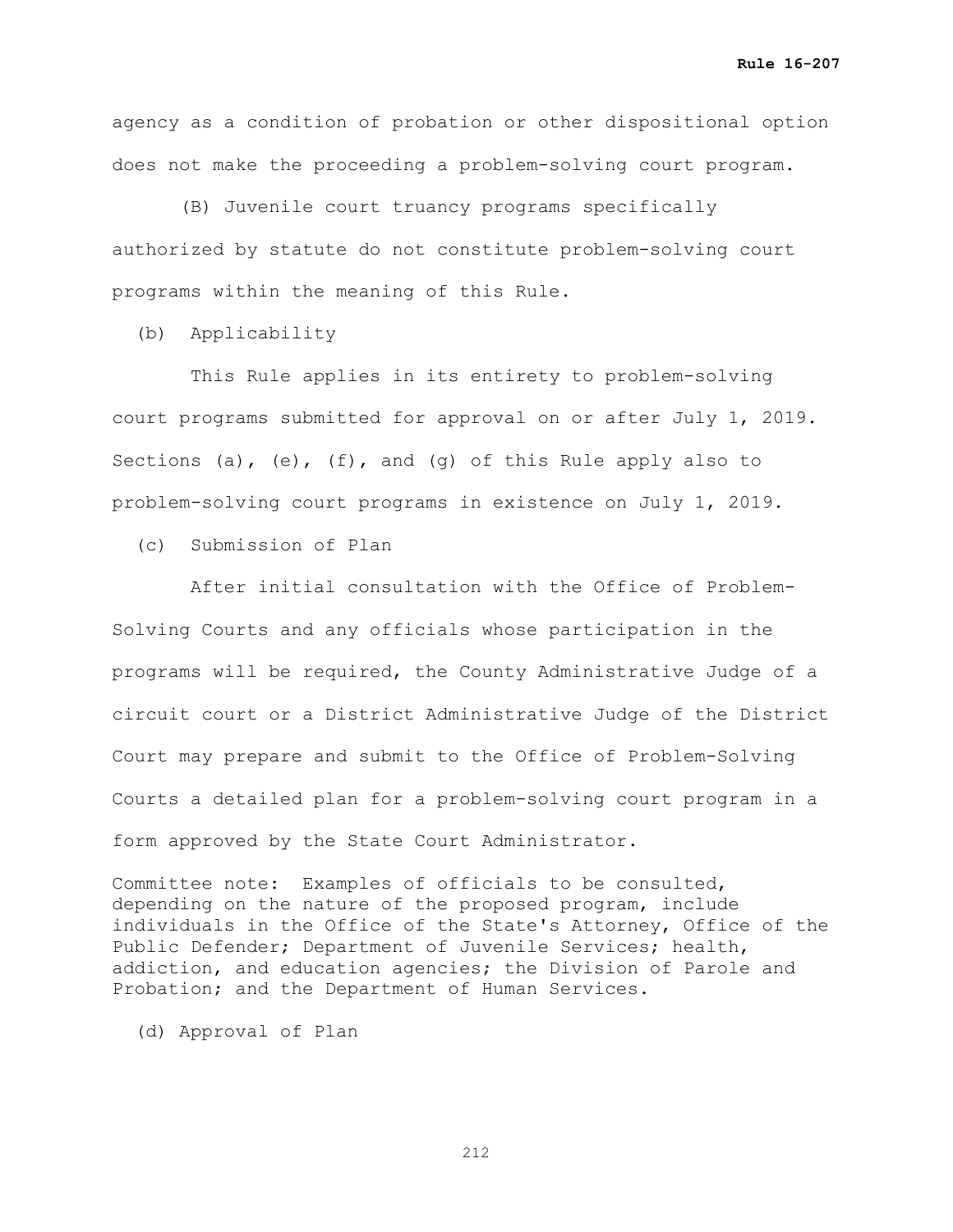**Rule 16-207**

 After review of the plan and consultation with such other judicial entities as the State Court Administrator may direct, the Office of Problem-Solving Courts shall submit the plan, together with any comments and a recommendation, to the State Court Administrator. The State Court Administrator shall review the materials and make a recommendation to the Chief Judge of the Court of Appeals. The program shall not be implemented until it is approved by order of the Chief Judge of the Court of Appeals.

(e) Acceptance of Participant into Program

(1) Written Agreement Required

 As a condition of acceptance into a program and after the advice of an attorney, if any, a prospective participant shall execute a written agreement that sets forth:

(A) the requirements of the program;

 (B) the protocols of the program, including protocols concerning the authority of the judge to initiate, permit, and consider ex parte communications pursuant to Rule 18-102.9 of the Maryland Code of Judicial Conduct;

 (C) the range of sanctions that may be imposed while the participant is in the program, if any; and

 (D) any rights waived by the participant, including rights under Rule 4-215 or Code, Courts Article, § 3-8A-20.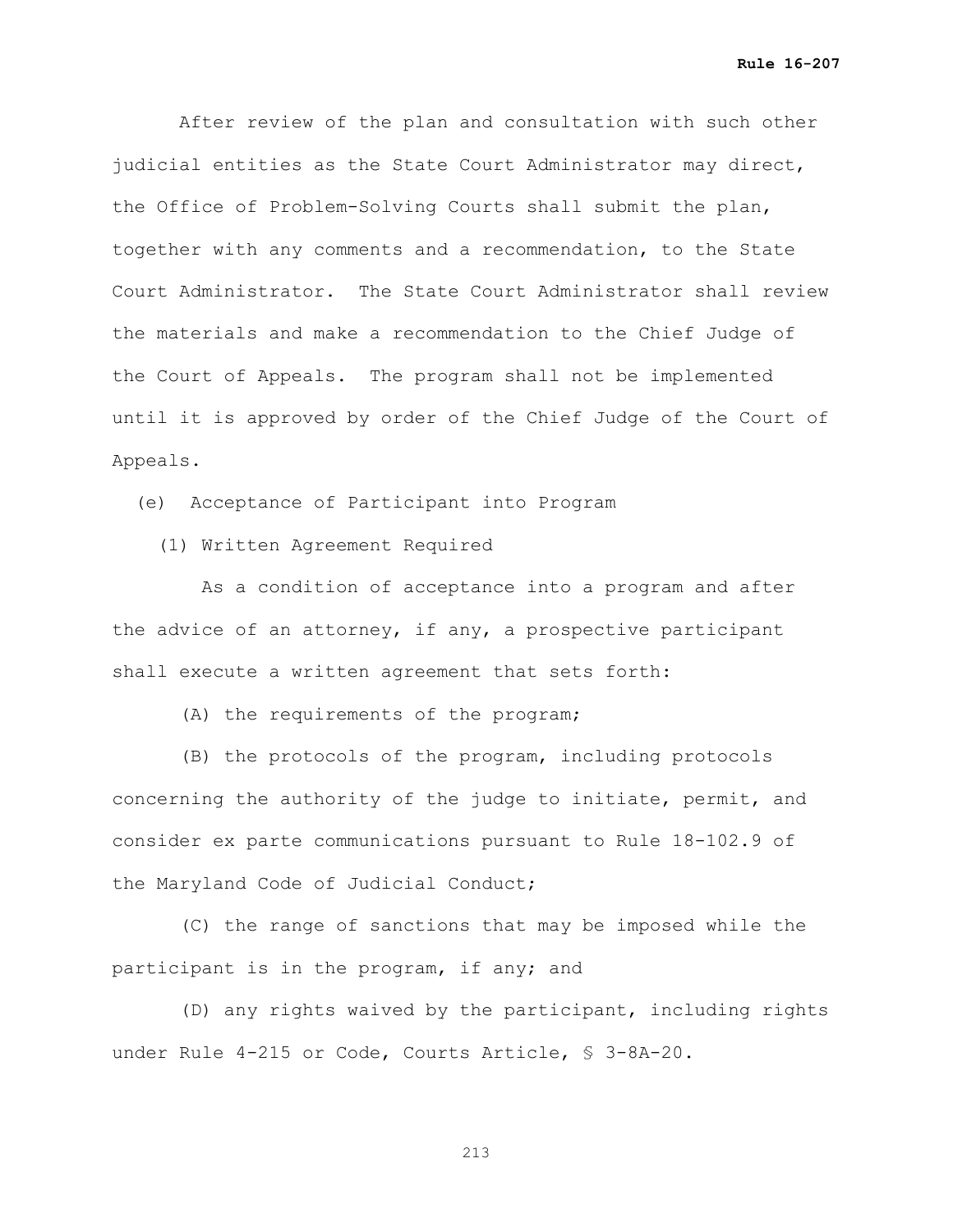Committee note: The written agreement shall be in addition to any advisements that are required under Rule 4-215 or Code, Courts Article, § 3-8A-20, if applicable.

(2) Examination on the Record

 The court may not accept the prospective participant into the program until, after examining the prospective participant on the record, the court determines and announces on the record that the prospective participant understands the agreement and knowingly and voluntarily enters into the agreement.

(3) Agreement to be Made Part of the Record

 A copy of the agreement shall be made part of the record.

 (f) Immediate Sanctions; Loss of Liberty or Termination from Program

 If permitted by the program and in accordance with the protocols of the program, the court, for good cause, may impose an immediate sanction on a participant, except that if the participant is considered for the imposition of a sanction involving the loss of liberty or termination from the program, the participant shall be afforded notice, an opportunity to be heard, and the right to be represented by an attorney before the court makes its decision. If a hearing is required by section (f) of this Rule and the participant is not represented by an attorney, the court shall comply with Rule 4-215 in a criminal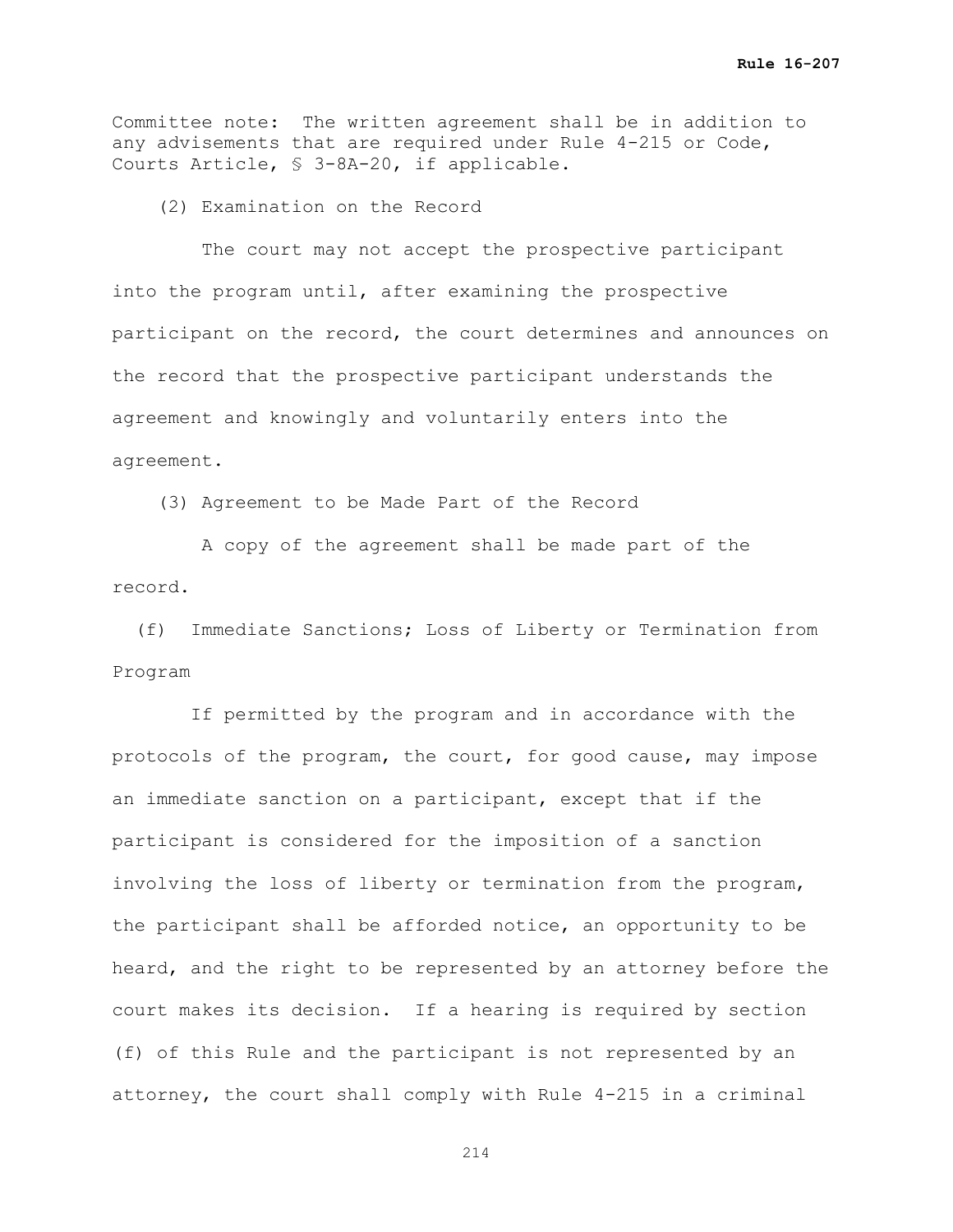action or Code, Courts Article, § 3-8A-20 in a delinquency

action before holding the hearing.

Committee note: In considering whether a judge should be disqualified pursuant to Rule 18-102.11 of the Maryland Code of Judicial Conduct from post-termination conducting violation of probation proceedings involving a participant defendant who has been terminated from a problem-solving court program, the judge should be sensitive to any exposure to ex parte communications or inadmissible information that the judge may have received while the participant was in the program. Even in cases where the judge does not have personal bias or prejudice that would require disqualification, if presiding over the violation of probation proceedings might reasonably create the appearance of impropriety, the judge should disqualify himself or herself. See *Conner v. State*, 472 Md. 722 (2021).

(g) Credit for Incarceration Time Served

 If a participant is terminated from a program, any period of time during which the participant was incarcerated as a sanction during participation in the program shall be credited against any sentence imposed or directed to be executed in the action.

(h) Continued Program Operation

(1) Monitoring

 Each problem-solving court program shall provide the Office of Problem-Solving Courts with the information requested by that Office regarding the program.

(2) Report and Recommendation

 (A) The Office of Problem-Solving Courts shall submit to the Chief Judge of the Court of Appeals, through the State Court Administrator, annual reports and recommendations as to the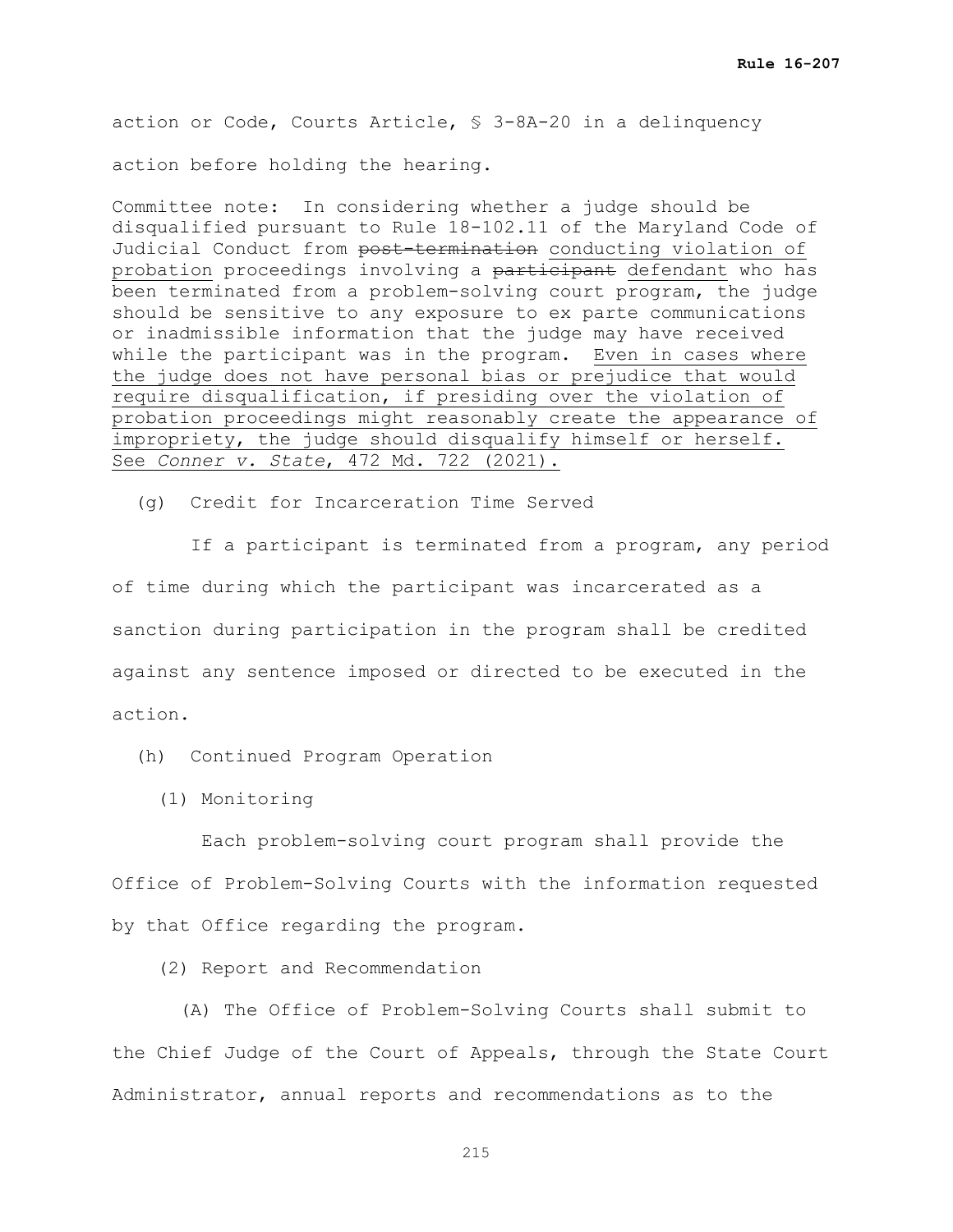status and operations of the various problem-solving court programs. The Office of Problem-Solving Courts shall provide to the Chief Judge of the District Court a copy of each report and recommendation that pertains to a problem-solving court program in the District Court.

 (B) The Chief Judge of the Court of Appeals may require information regarding the status and operation of a problemsolving court program and may direct that a program be altered or terminated.

Source: This Rule is derived from former Rule 16-206 (2016).

### REPORTER'S NOTE

On March 26, 2021, *Conner v. State,* 472 Md. 722 (2021) was In *Conner*, the Court of Appeals held that, under the specific facts of the case, a drug court participant was not denied his right to an impartial tribunal when a judge who presided over the participant in drug court proceedings also presided over the participant's revocation of probation proceeding. At the conclusion of the Opinion, the Court "refer[red] to the Rules Committee the issue of whether specific additional or different guidance for recusal of judges who have participated in Drug Court proceedings, whether by presiding or by receiving communications as a member of the therapeutic team, should be incorporated into Rule 18-102.11 and/or Rule 16-207." *Id.* at 751. After considering comments from several judges and others involved in problem-solving courts, amendments are proposed to Rule 16-207.

As demonstrated in *Conner*, termination from a problemsolving court may occur simultaneously with a violation of probation hearing. Accordingly, the term "post-termination proceedings" as used in the Committee note after section (f) is inaccurate. A proposed amendment to the Committee note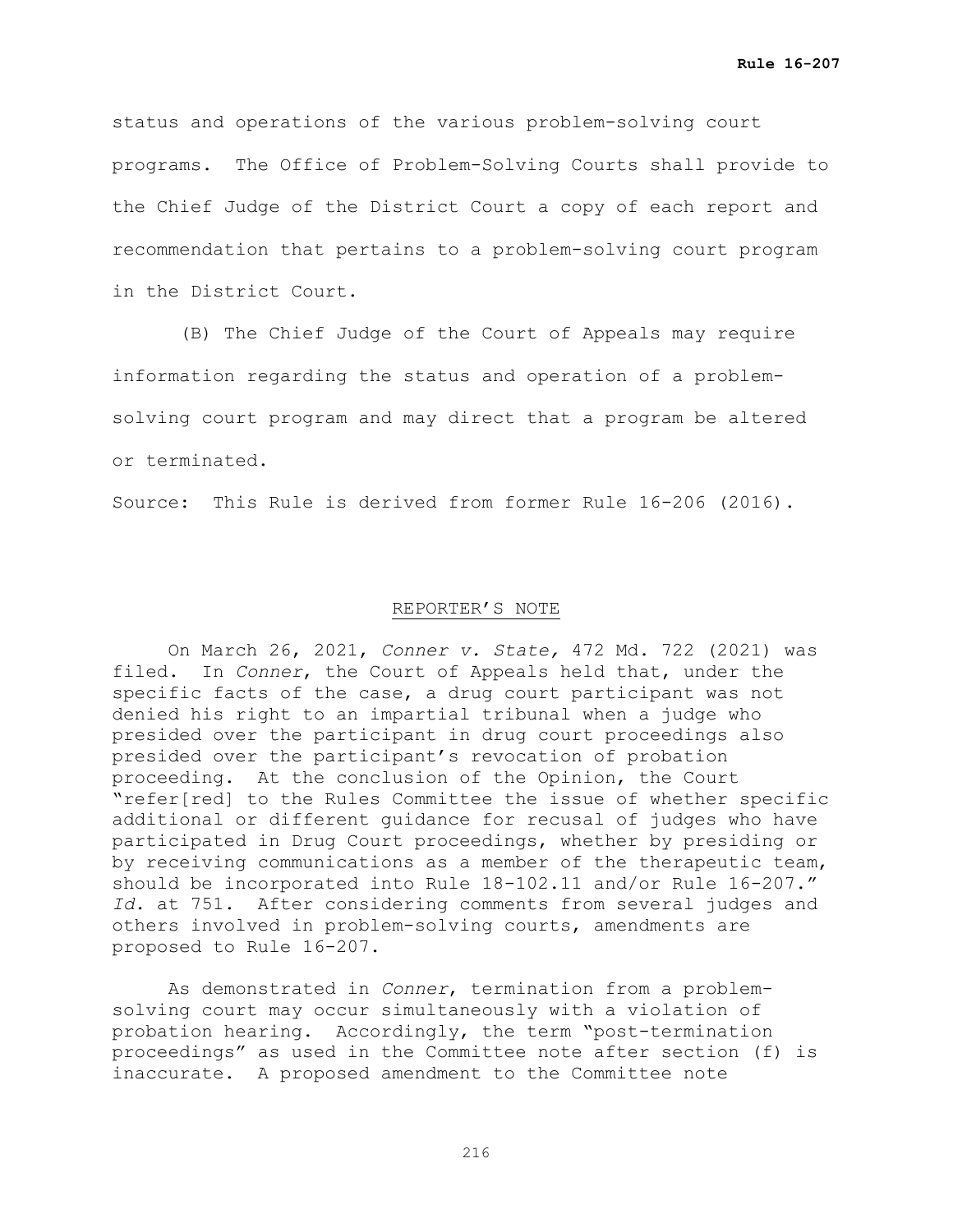eliminates the reference to "post-termination proceedings" and substitutes the phrase "violation of probation proceedings."

A proposed addition to the Committee note provides further guidance to judges considering motions for disqualification in problem-solving courts. The new sentence emphasizes that judges must consider whether presiding over the violation of probation proceedings of a former problem-solving court participant might reasonably create the appearance of impropriety. A citation to *Connor v. State* is also added to the Committee note.

Additional stylistic changes are proposed to the first sentence of the Committee note, including adding the word "conducting" before the proposed phrase "violation of probation proceedings" and replacing the term "participant" with "defendant."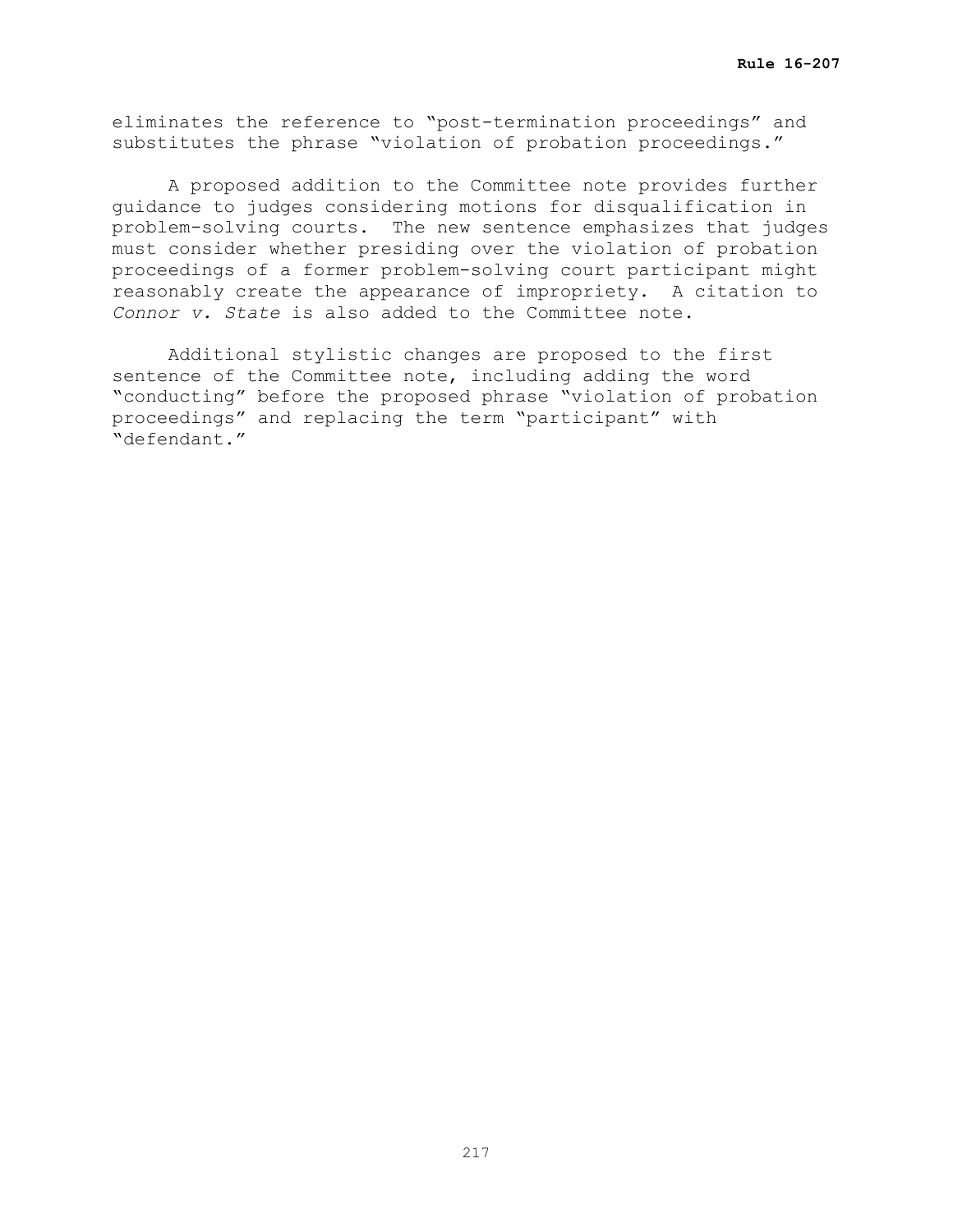### TITLE 16 – COURT ADMINISTRATION

CHAPTER 200 – GENERAL PROVISIONS – CIRCUIT AND DISTRICT COURTS

AMEND Rule  $16-208$  by deleting subsection (b)(2)(E)(ii), by adding the words "or use" to subsection (b)(2)(F), by adding new subsection (b)(3)(A) generally permitting the use of electronic devices in a courtroom by an attorney subject to certain conditions, and by adding new subsection (b)(3)(B) to provide that reasonable and lawful use of an electronic device by an attorney may not be denied without a finding of good cause made upon the record, as follows:

Rule 16-208. CELL PHONES; OTHER ELECTRONIC DEVICES; CAMERAS

(a) Definitions

In this Rule the following definitions apply:

(1) Court Facility

 "Court facility" means the building in which a circuit court or the District Court is located. If the court is in a building that also is occupied by county or State executive agencies having no substantial connection with the court, "court facility" means only that part of the building occupied by the court.

(2) Electronic Device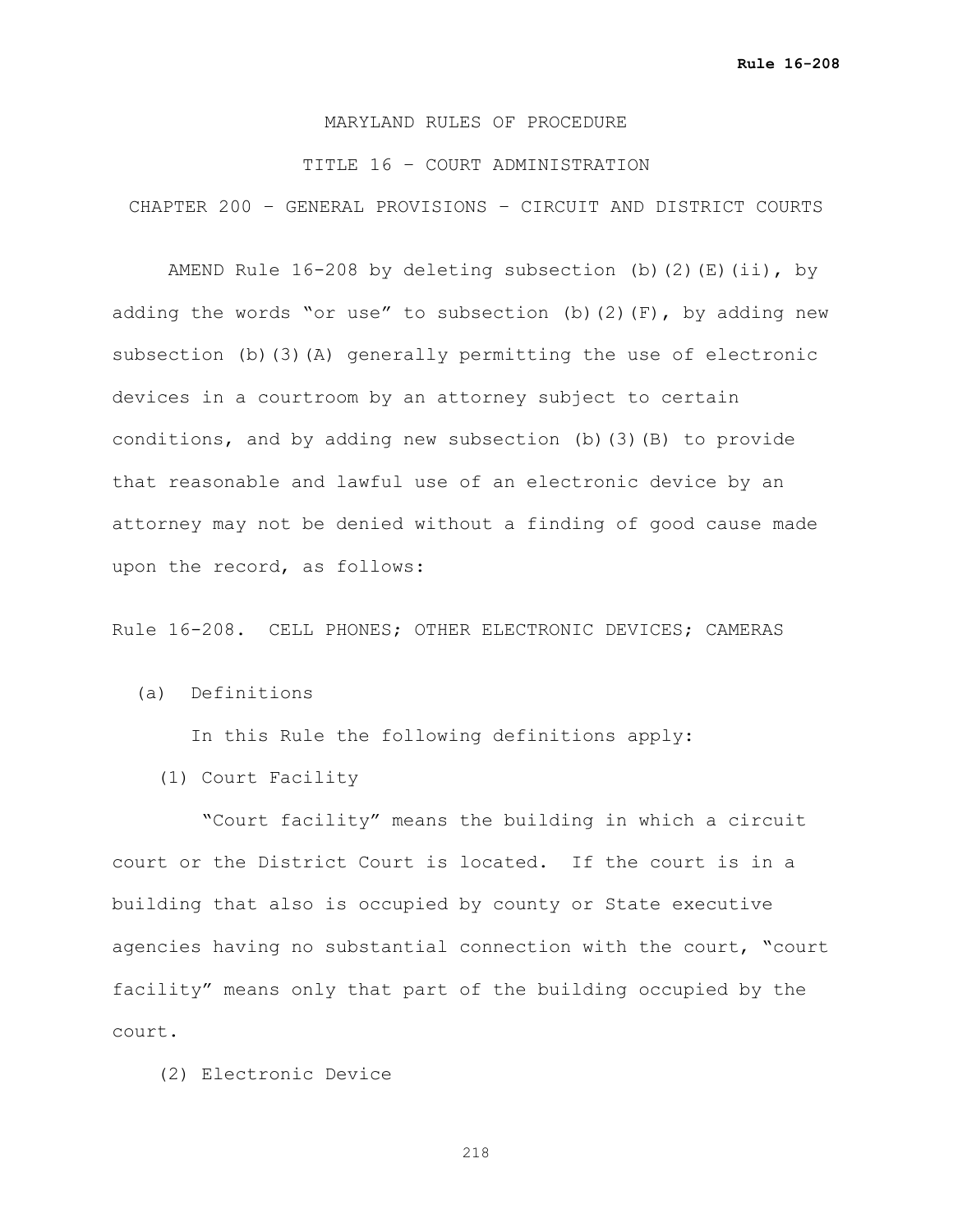"Electronic device" means (A) a cell phone, a computer, and any other device that is capable of transmitting, receiving, or recording messages, images, sounds, data, or other information by electronic means or that, in appearance, purports to be a cell phone, computer, or such other device; and (B) a camera, regardless of whether it operates electronically, mechanically, or otherwise and regardless of whether images are recorded by using digital technology, film, light-sensitive plates, or other means. "Electronic device" does not include court equipment used by judicial officials or personnel.

(3) Local Administrative Judge

 "Local Administrative Judge" means the County Administrative Judge in a circuit court and the District Administrative Judge in the District Court.

(b) Possession and Use of Electronic Devices

(1) Generally

 Subject to inspection by court security personnel and the restrictions and prohibitions set forth in section (b) of this Rule, a person may (A) bring an electronic device into a court facility and (B) use the electronic device for the purpose of sending and receiving phone calls and electronic messages and for any other lawful purpose not otherwise prohibited.

(2) Restrictions and Prohibitions

(A) Rule 5-615 Order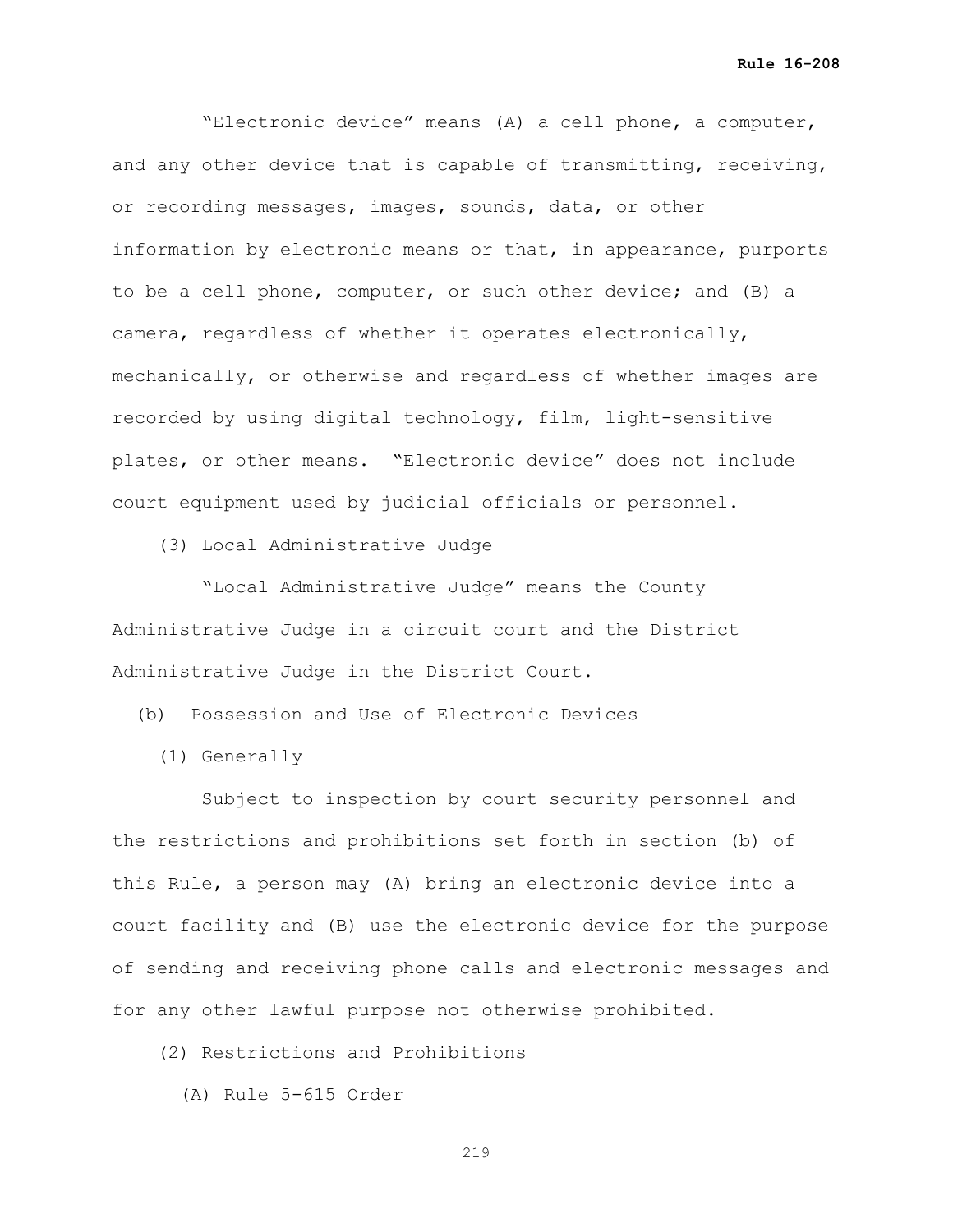An electronic device may not be used to facilitate or achieve a violation of an order entered pursuant to Rule 5-615 (d).

(B) Photographs and Video

 Except as permitted in accordance with this Rule, Rules 16-502, 16-503, 16-504, or 16-603, or as expressly permitted by the Local Administrative Judge, a person may not (i) take or record a photograph, video, or other visual image in a court facility, or (ii) transmit a photograph, video, or other visual image from or within a court facility.

Committee note: The prohibition set forth in subsection (b)(2)(B) of this Rule includes still photography and moving visual images. It is anticipated that permission will be granted for the taking of photographs at ceremonial functions.

(C) Interference with Court Proceedings or Work

 An electronic device shall not be used in a manner that interferes with court proceedings or the work of court personnel.

Committee note: An example of a use prohibited by subsection (b)(2)(C) of this Rule is a loud conversation on a cell phone near a court employee's work station or in a hallway near the door to a courtroom.

(D) Jury Deliberation Room

 An electronic device may not be brought into a jury deliberation room after deliberations have begun.

(E) Courtroom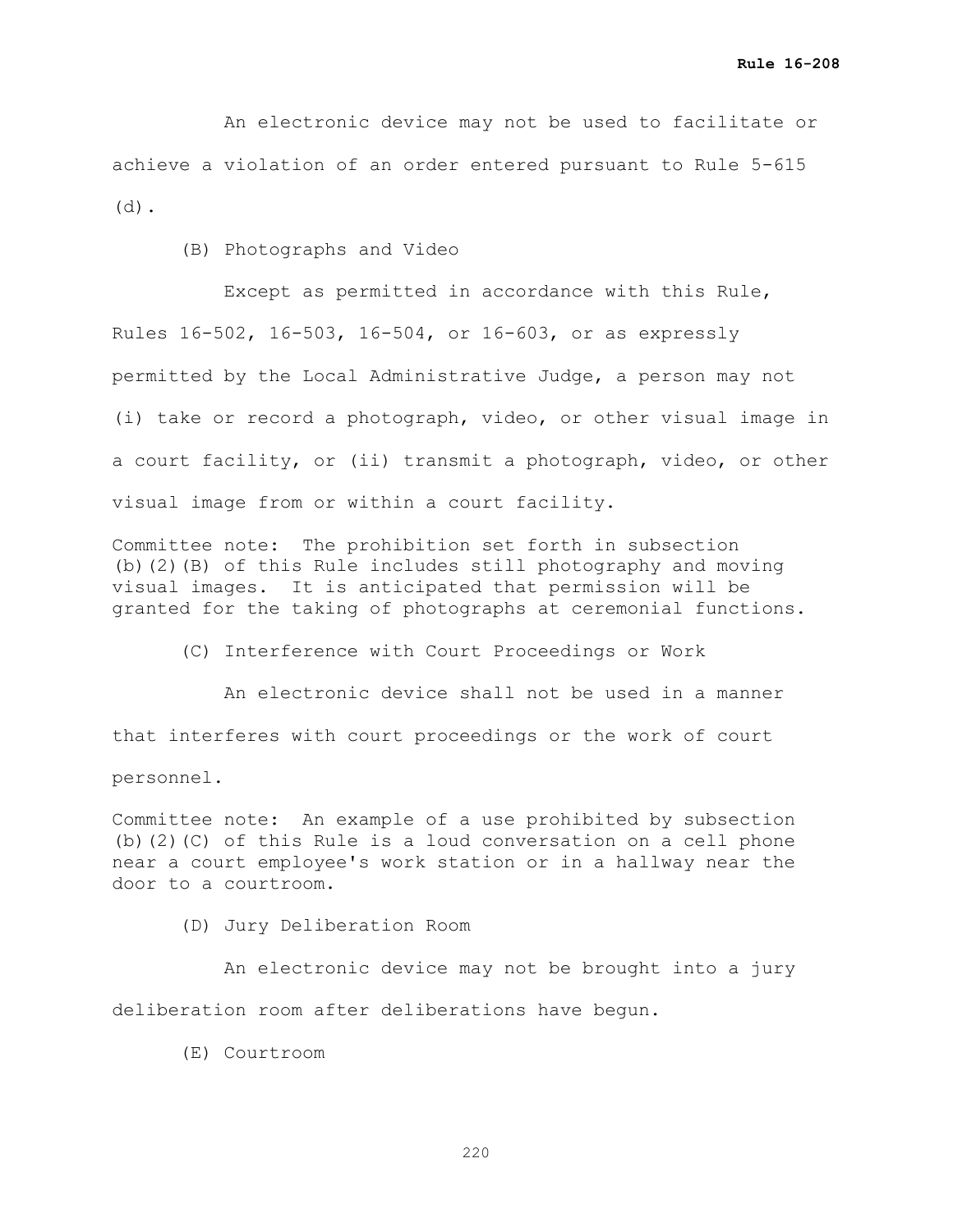$\{\pm\}$  Except with the express permission of the presiding judge or as otherwise permitted by this Rule, Rules 16-502, 16- 503, 16-504, or 16-603, all electronic devices inside a courtroom shall remain off and no electronic device may be used to receive, transmit, or record sound, visual images, data, or other information.

 (ii) Subject to subsection (b)(2)(F) of this Rule, the court shall liberally allow the attorneys in a proceeding currently being heard, their employees, and agents to make reasonable and lawful use of an electronic device in connection with the proceeding.

(F) Security or Privacy Issues in a Particular Case

 Upon a finding that the circumstances of a particular case raise special security or privacy issues that justify a restriction on the possession or use of electronic devices, the Local Administrative Judge or the presiding judge may enter an order limiting or prohibiting the possession of electronic devices in a courtroom or other designated areas of the court facility. The order shall provide for notice of the designated areas and for the collection of the devices and their return when the individual who possessed the device leaves the courtroom or other area. No liability shall accrue to the security personnel or any other court official or employee for any loss or misplacement of or damage to the device.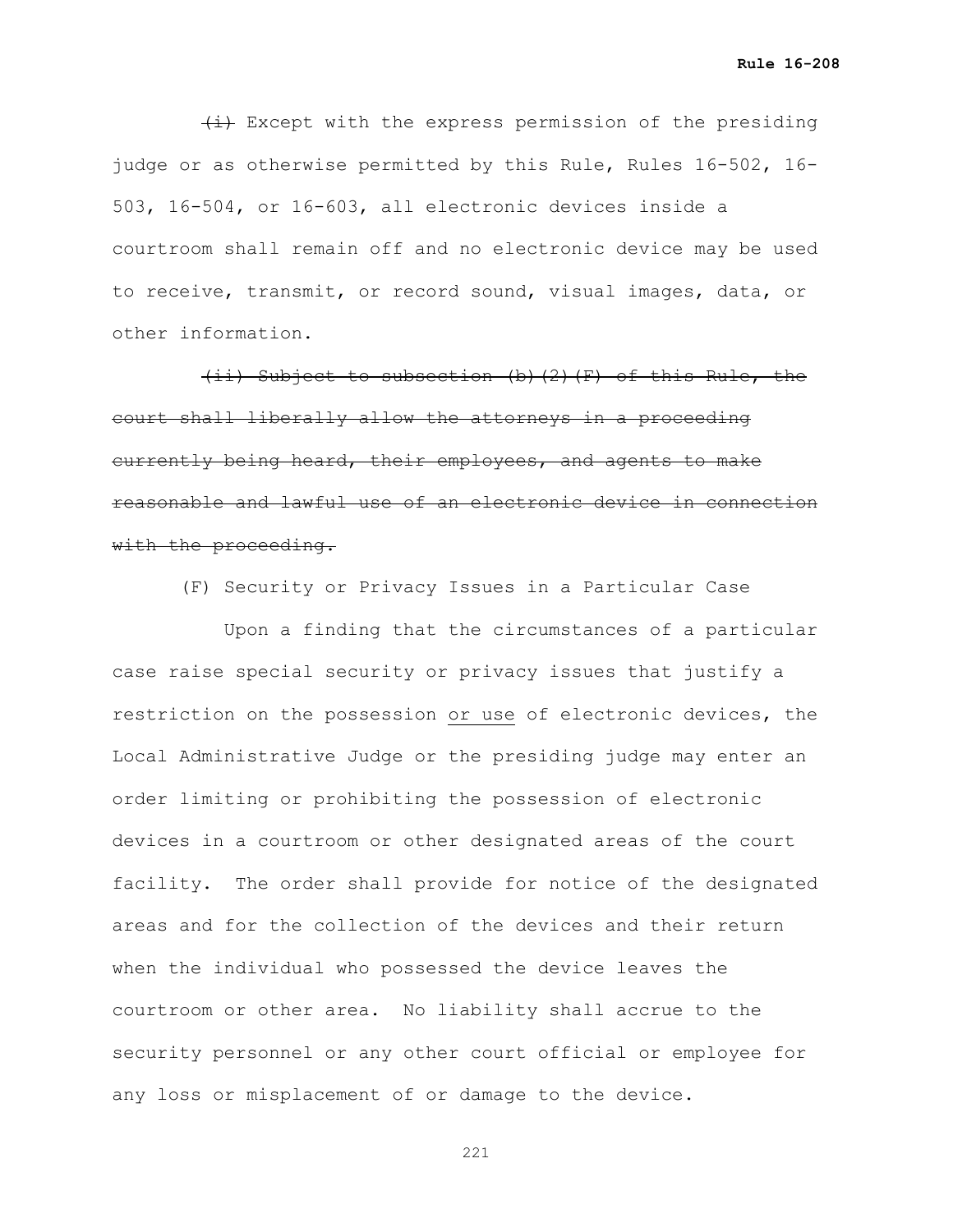(3) Reasonable and Lawful Use by Attorneys

(A) Generally

 Subject to subsection (b)(2)(F) of this Rule, the attorneys in a proceeding currently being heard, their employees, and their agents are permitted the reasonable and lawful use of an electronic device in connection with the proceeding provided that:

(i) the electronic device makes no audible sound;

 (ii) the electronic device is positioned so the screen is unseen by the trier of fact or any witness;

 (iii) the electronic device is not used to record any part of the proceeding; and

 (iv) the electronic device is not used to communicate with any other person during the proceeding without the express permission of the court.

(B) Denial of Use

 A court may not deny reasonable and lawful use of an electronic device in a courtroom by an attorney, except upon a finding of good cause made on the record.

(c) Violation of Rule

 (1) Security personnel or other court personnel may confiscate and retain an electronic device that is used in violation of this Rule, subject to further order of the court or until the owner leaves the building. No liability shall accrue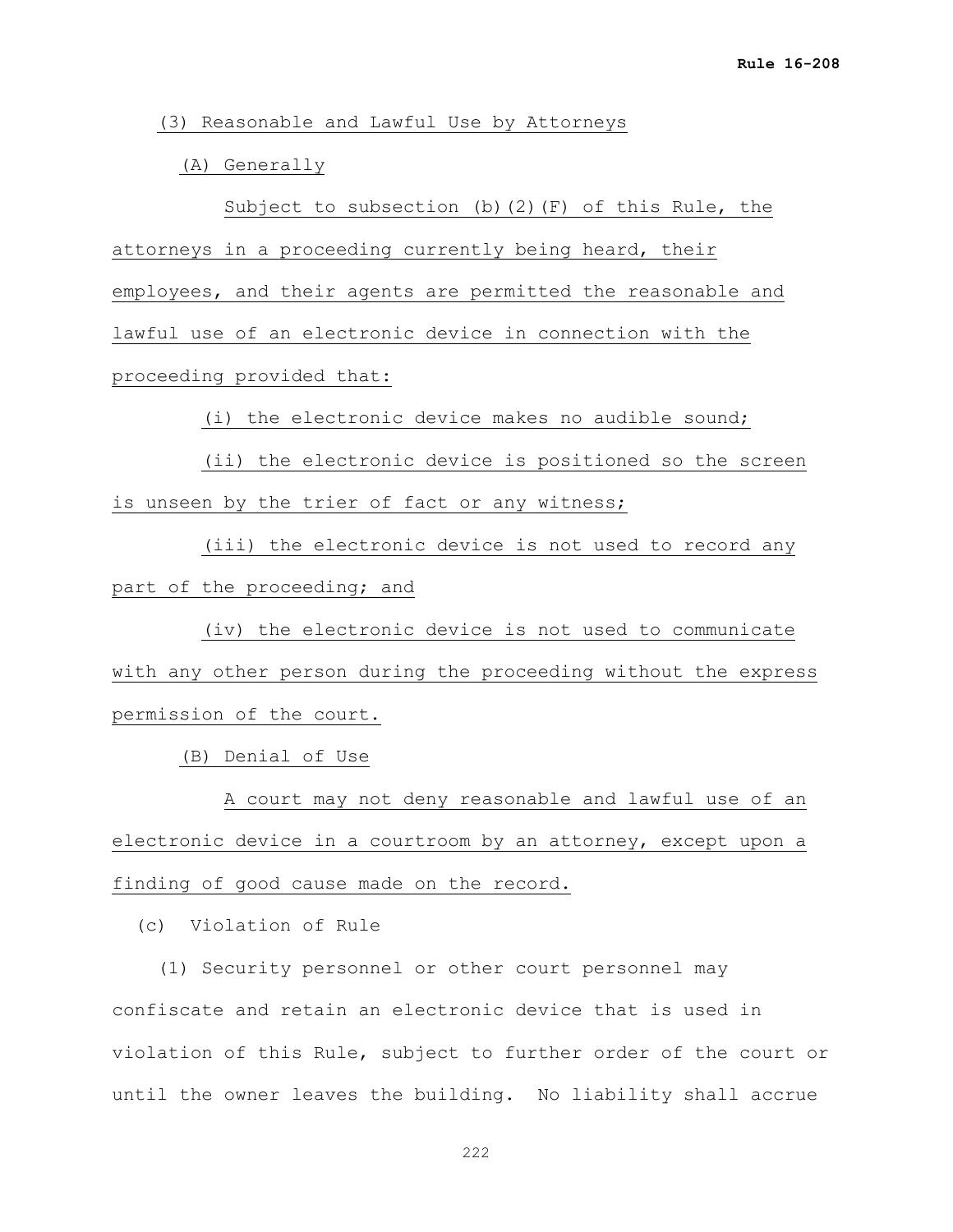to the security personnel or any other court official or employee for any loss or misplacement of or damage to the device.

 (2) An individual who willfully violates this Rule or any reasonable limitation imposed by the local administrative judge or the presiding judge may be found in contempt of court and sanctioned in accordance with the Rules in Title 15, Chapter 200.

(d) Notice

 Notice of the provisions of sections (b) and (c) of this Rule shall be:

(1) posted prominently at the court facility;

 (2) included on the main Judiciary website and the website of each court; and

 (3) disseminated to the public by any other means approved in an administrative order of the Chief Judge of the Court of Appeals.

Source: This Rule is derived from former Rule 16-110 (2016).

### REPORTER'S NOTE

Proposed amendments to Rule 16-208 modify the procedures that govern the use of an electronic device in a courtroom by an attorney. The changes address a concern raised by a practitioner with inconsistent permissions granted by various courts regarding the use of technology by attorneys during court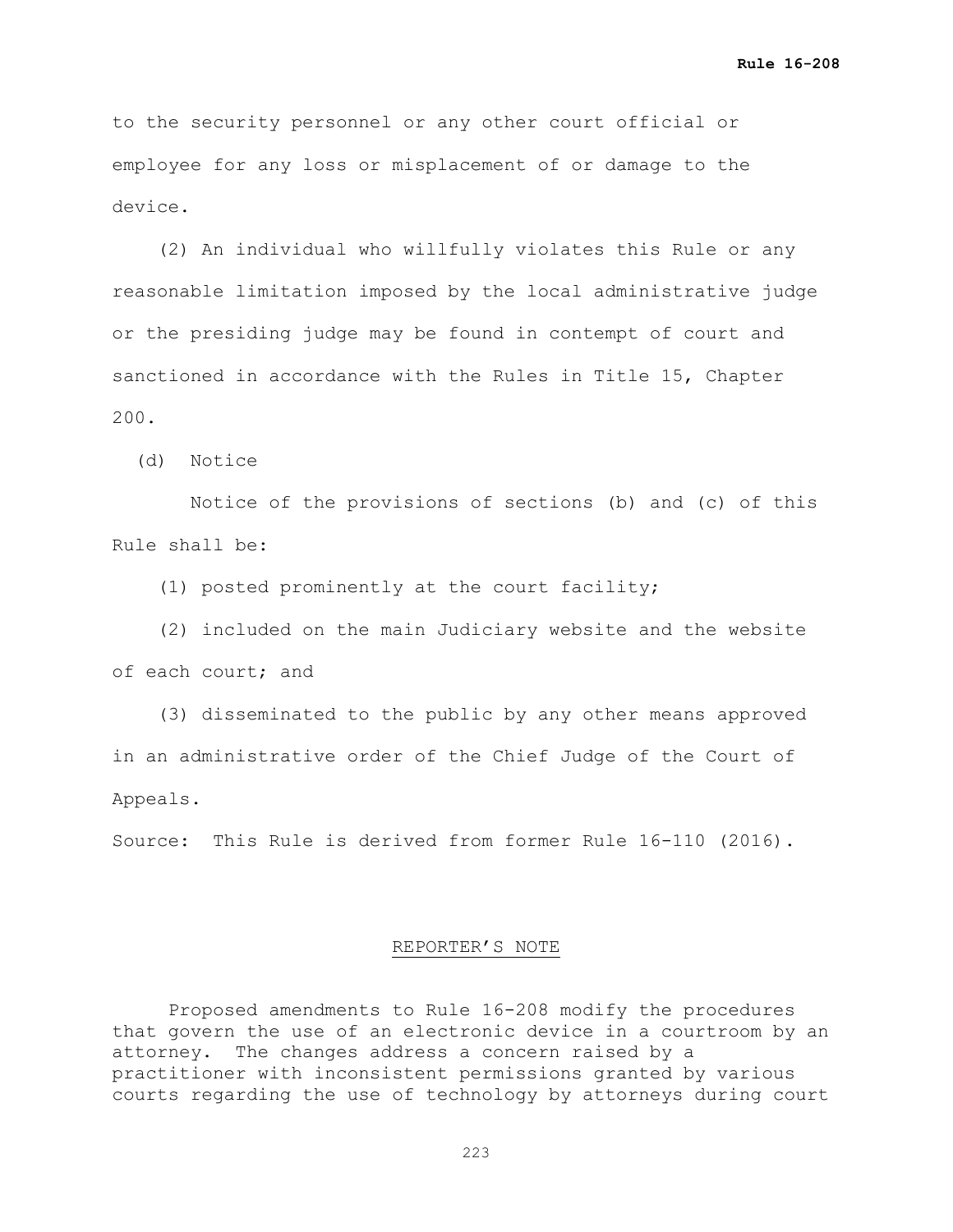proceedings. The Committee is advised that, in some instances, an Assistant State's Attorney is permitted to use a computer at the trial table, but the defendant's attorney is denied the same privilege, and that in other instances, neither attorney is permitted to use a computer at the trial table.

Current subsection (b)(2)(E)(ii) is deleted, and the words "or use" are added to subsection (b)(2)(F).

A revised standard for the use of an electronic device by an attorney during a proceeding is included in new subsection (b)(3)(A), which is derived from current subsection (b)(2)(E)(ii). The current standard of "liberally allowed" is changed to generally permitted, subject to certain conditions that are listed in new subsections (b)(3)(A)(i)-(iv). New subsection (b)(3)(B) provides that an attorney may not be denied the reasonable and lawful use of an electronic device in a courtroom without a finding of good cause made upon the record.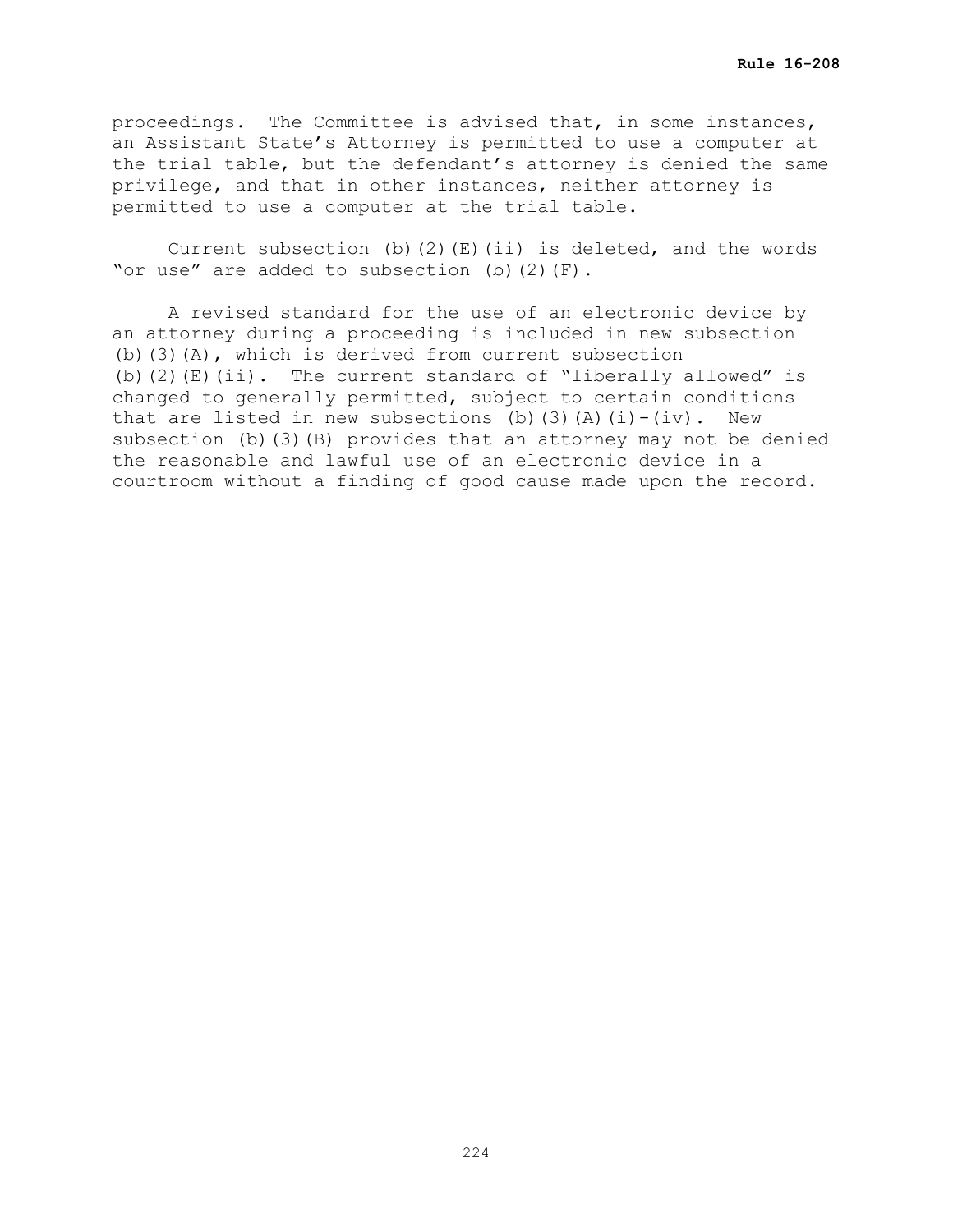### TITLE 16 – COURT ADMINISTRATION

CHAPTER 300 – CIRCUIT COURTS – ADMINISTRATION AND CASE

### MANAGEMENT

AMEND Rule 16-308 by renumbering current section (c) as subsection (c)(1), by adding a tagline to subsection (c)(1), by making stylistic changes to subsection  $(c)$  (1), and by adding new subsections (c)(2) and (c)(3) pertaining to cases presumptively assigned to or excluded from the business and technology case management program, as follows:

RULE 16-308. BUSINESS AND TECHNOLOGY CASE MANAGEMENT PROGRAM ...

(c) Assignment of Actions to the Program

(1) Generally

 On written request of a party or on the court's own initiative, the County Administrative Judge or that judge's designee may assign the action to the program if the judge determines that the action presents commercial or technological issues of such a complex or novel nature that specialized treatment is likely to improve the administration of justice. Factors that the judge may consider in making the determination include:  $(1)$  (A) the nature of the relief sought,  $(2)$  (B) the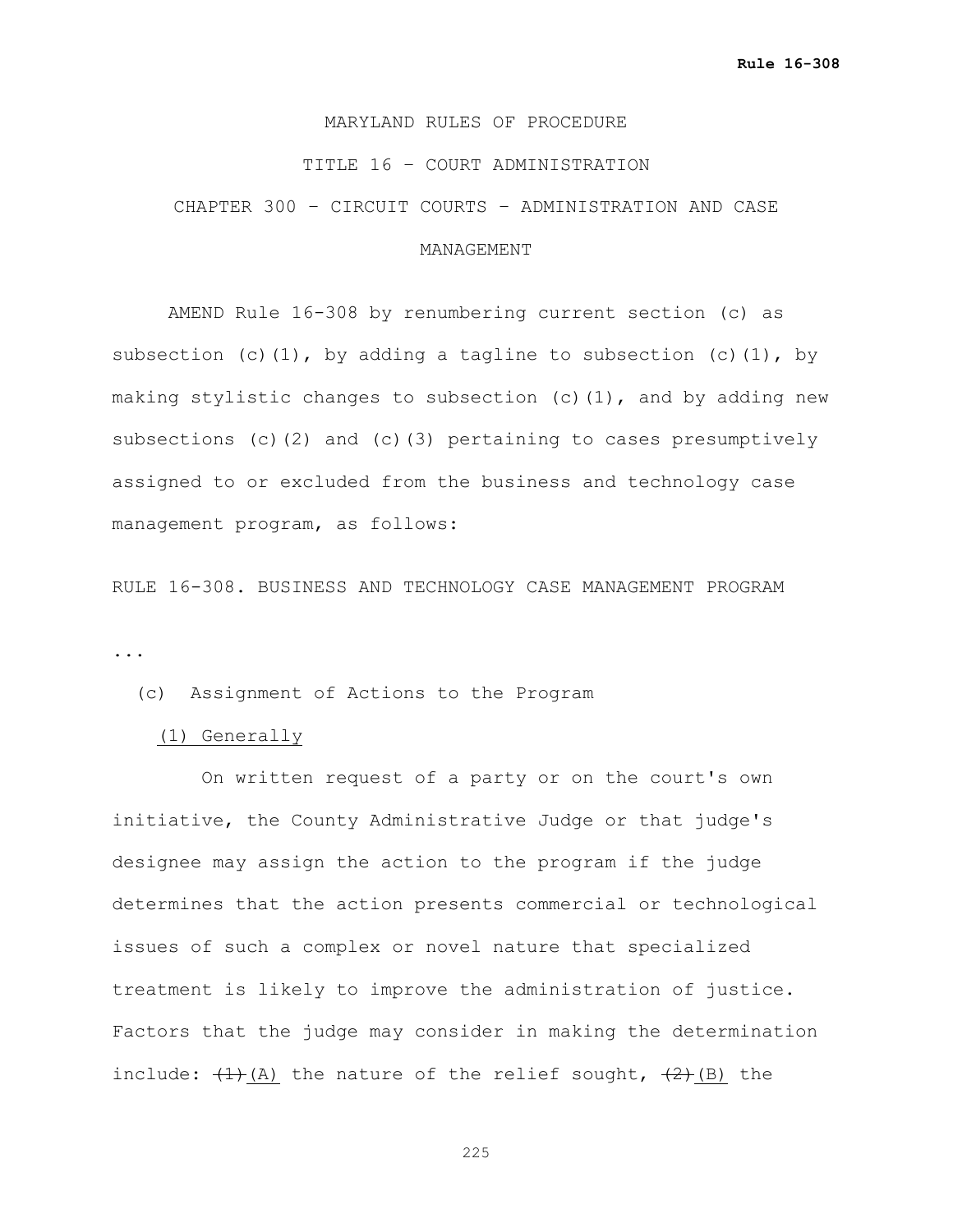number and diverse interests of the parties,  $(3)$  (C) the anticipated nature and extent of pretrial discovery and motions,  $(4)$  (D) whether the parties agree to waive venue if assignment of the action to the program makes that necessary,  $(5)$  (E) the degree of novelty and complexity of the factual, legal, or evidentiary issues presented,  $(6)$  (F) whether business or technology issues predominate over other issues presented in the action, and  $(7)$  (G) the willingness of the parties to participate in ADR procedures.

(2) Presumptive Assignment to Program

 Actions in which the dispute involves the following presumptively shall be assigned to the program:

(A) disputes arising under:

(i) the Maryland Antitrust Act; or

 (ii) the Maryland Securities Act, if involving significant complexity;

 (B) disputes involving the internal governance or affairs of business entities, including the rights or obligations between or among stockholders, partners, and members or the liability or indemnity of officers, directors, managers, trustees, or partners, if the dispute involves significant complexity;

(C) stockholder derivative actions;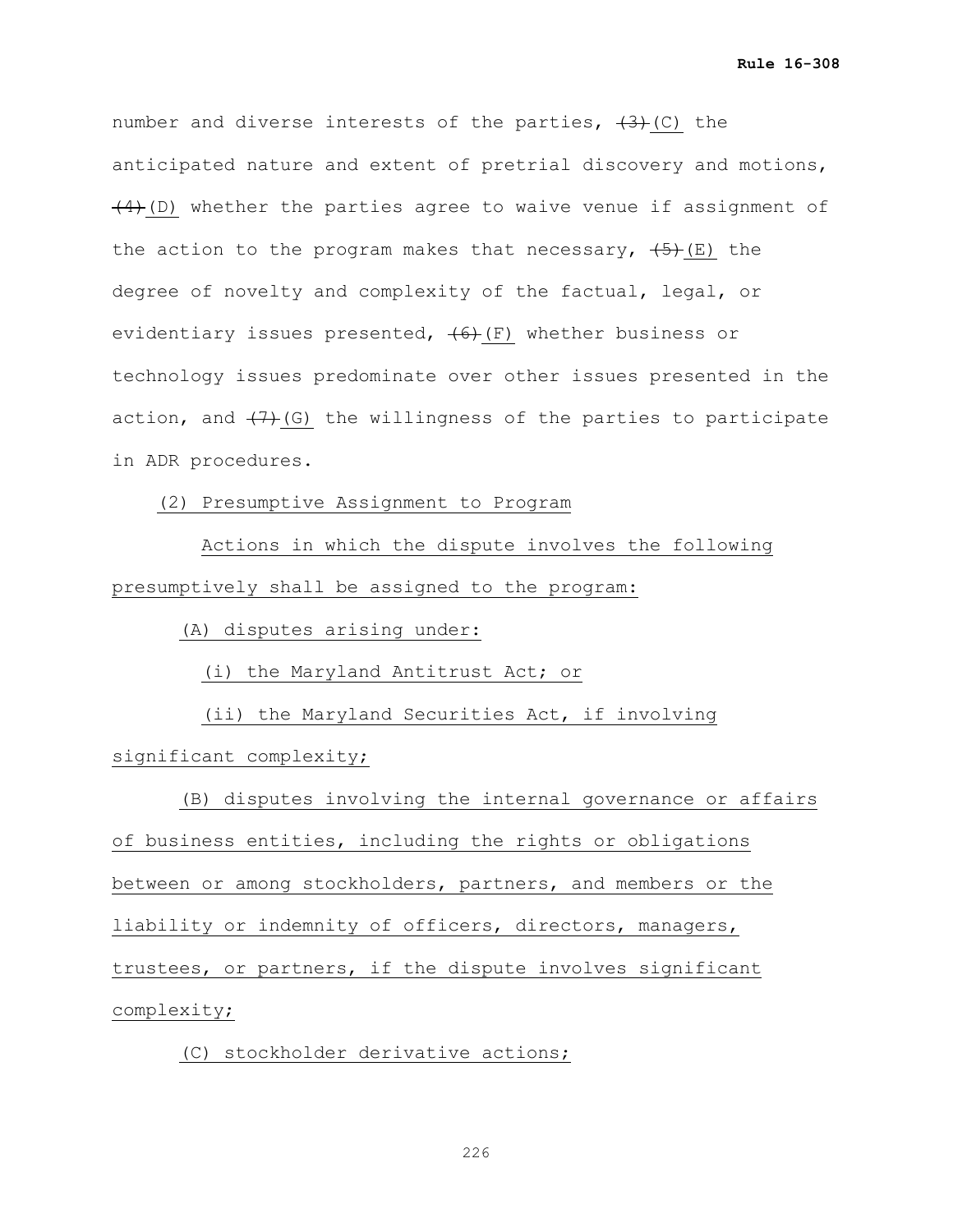(D) actions of the following types if they involve significant complexity, including complex technical or accounting evidence:

 (i) breach of contract, fraud, misrepresentation, or statutory violations arising out of business dealings;

 (ii) trade secret, non-compete, non-solicitation, or confidentiality agreements; or

 (iii) business torts, including actions for unfair competition or violations of the Maryland Uniform Trade Secret or Unfair and Deceptive Trade Practices Acts;

 (E) declaratory judgment and indemnification actions brought by or against insurers where the subject insurance policy is a business or commercial policy and where the underlying dispute otherwise would be assigned to the program;

(F) stockholder or commercial class actions; or

 (G) the following types of technology disputes if the evidence will involve technical issues of significant complexity:

 (i) technology development, maintenance, and consulting agreements, including software, network, and internet website development and maintenance agreements;

 (ii) agreements for developing or hosting internet websites for business entities;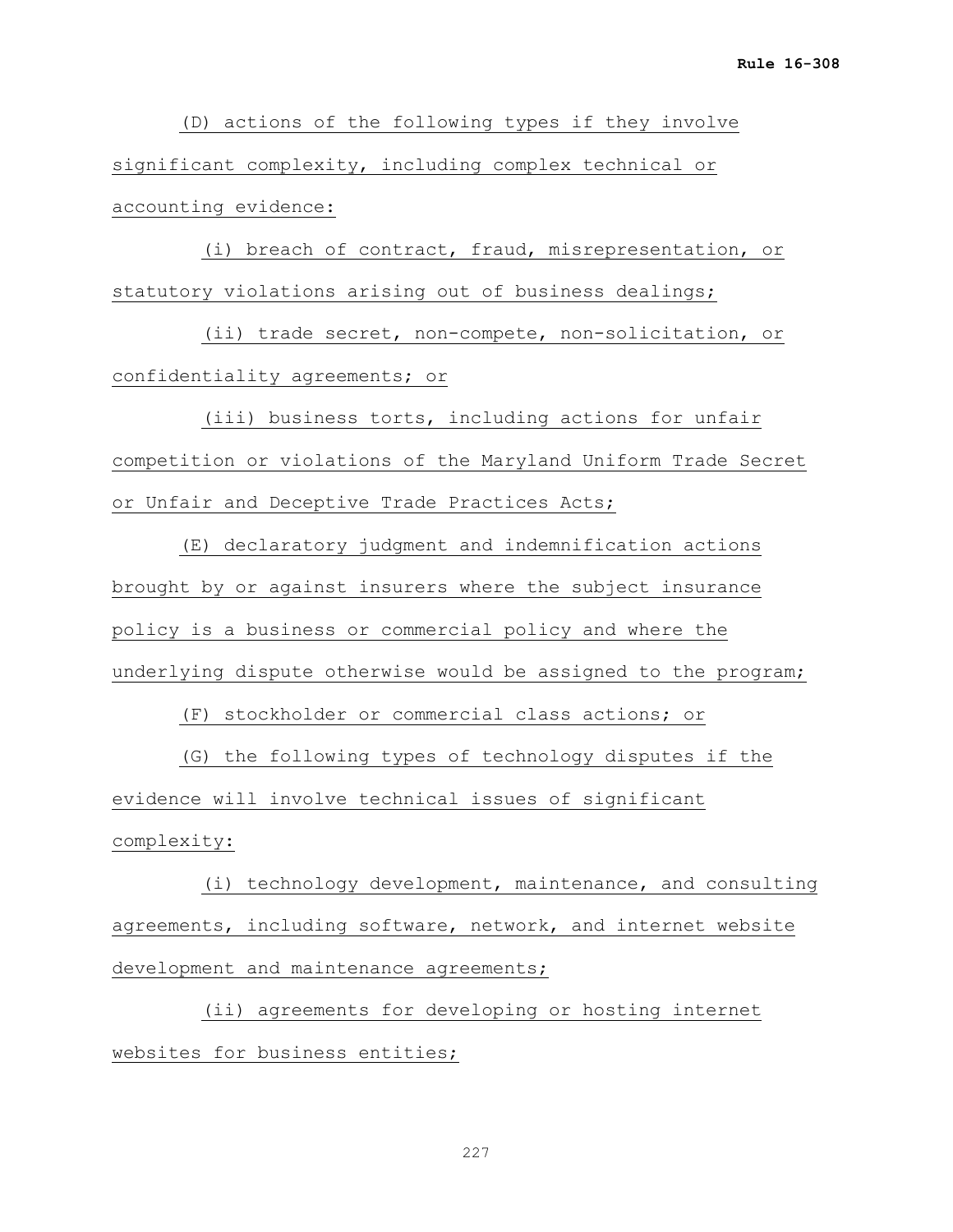(iii) technology licensing agreements, including software and biotechnology licensing agreements or any agreement involving the licensing of any intellectual property rights, including patent rights; or

 (iv) actions arising under the Maryland Uniform Computer Information Transactions Act, including alleged breaches of the warranty provisions provided in such Act.

(3) Presumptive Exclusion from Program

 Actions in which the dispute involves the following presumptively shall be excluded from the program:

(A) personal injury, survival, or wrongful death actions;

(B) medical and other professional malpractice actions;

(C) landlord-tenant actions;

(D) professional fee disputes;

(E) employment disputes, other than those listed in

subsection (c)(2) of this Rule;

(F) administrative agency, tax, zoning, and other appeals;

(G) criminal matters, including computer-related crimes;

or

(H) proceedings to enforce judgments of any type.

...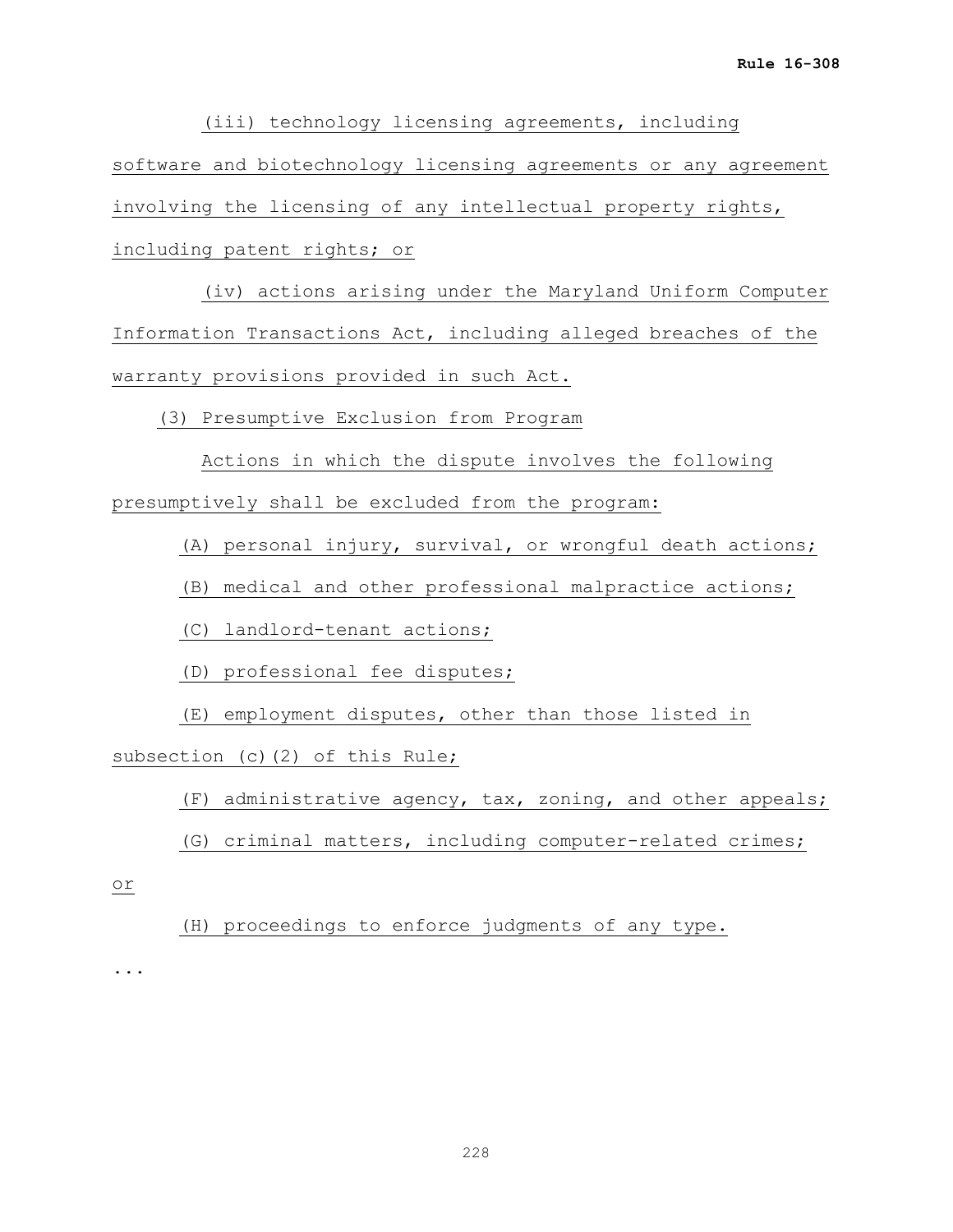### REPORTER'S NOTE

The Maryland Judiciary Workgroup on Business and Technology made several recommendations concerning the handling of complex commercial disputes in Maryland. Among the recommendations, the Workgroup suggested that more specific criteria be established for determining whether to assign a case to the business and technology case management program ("the program"). To ensure more consistency statewide, the Workgroup proposed that certain case types be presumptively assigned to and certain case types be presumptively excluded from the program.

Rule 16-308 establishes the program. Section (c) addresses the assignment of actions to the program. Proposed amendments to section (c) create subsection (c)(1) using the current language of section (c), with stylistic changes. A tagline is added to subsection (c)(1).

New subsections (c)(2) and (c)(3) are also proposed. Subsection (c)(2) lists the types of actions that presumptively are to be assigned to the program. Subsection (c)(3) lists the types of actions that presumptively are to be excluded from the program.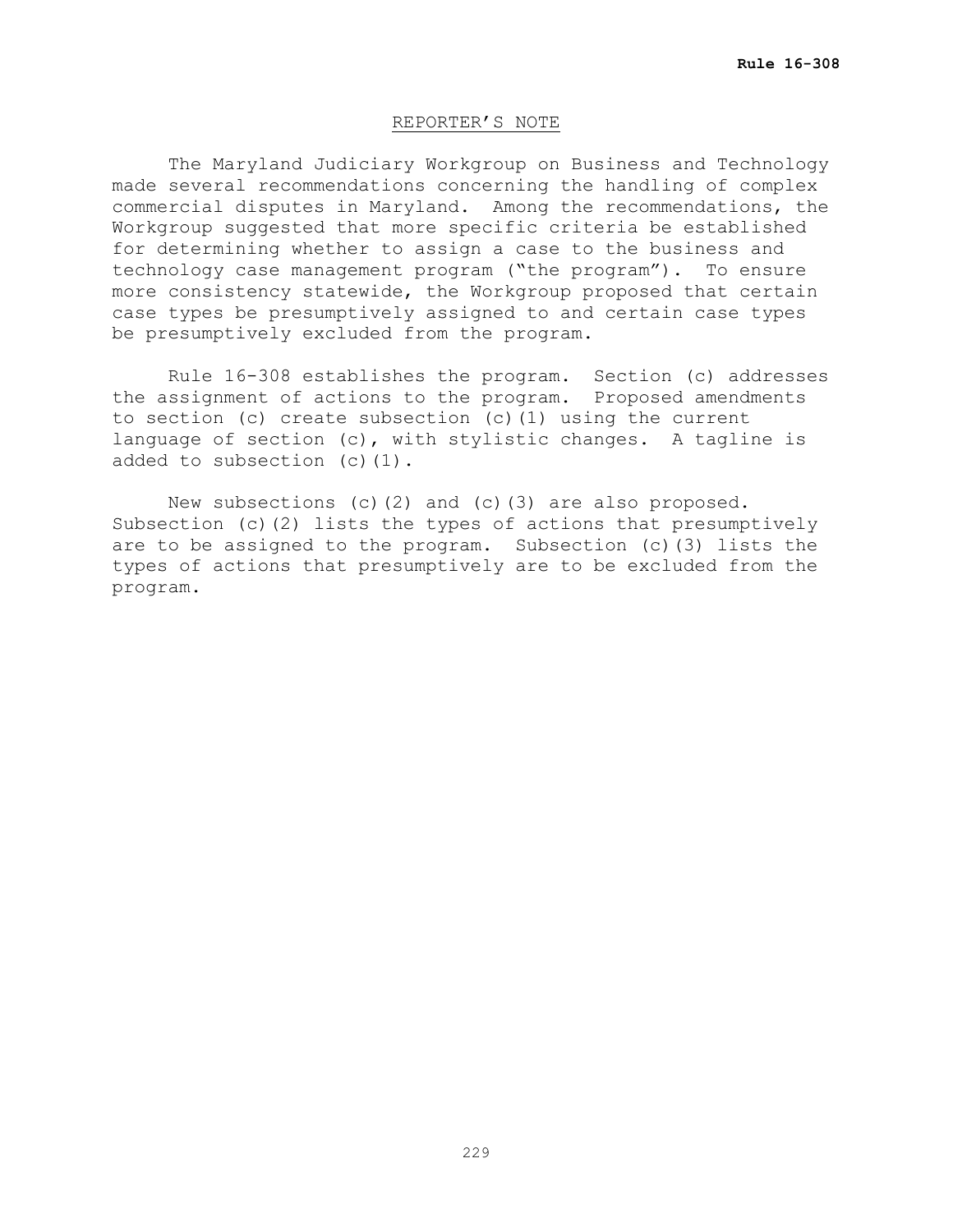# TITLE 2 – CIVIL PROCEDURE – CIRCUIT COURT CHAPTER 500 – TRIAL

AMEND Rule 2-506 by creating new subsection (b)(1) using language from current section (b) and adding language concerning the contents of a notice of dismissal upon stipulated terms; by creating new subsection (b)(2) using the remaining language from current section (b), with stylistic changes, and adding language addressing the filing and service requirements of a motion to enforce stipulated terms; and by adding a Committee note after section (b) concerning the filing of the written settlement agreement or disclosure of its terms and the signing of an affidavit of non-compliance, as follows:

### RULE 2-506. VOLUNTARY DISMISSAL

...

### (b) Dismissal Upon Stipulated Terms

### (1) Notice of Dismissal

 If an action is settled upon written stipulated terms and dismissed, the plaintiff shall file a notice of dismissal that: (A) states that the parties have entered into a written settlement agreement; (B) if the agreement specifies a date by which all terms of the agreement are to be satisfied, states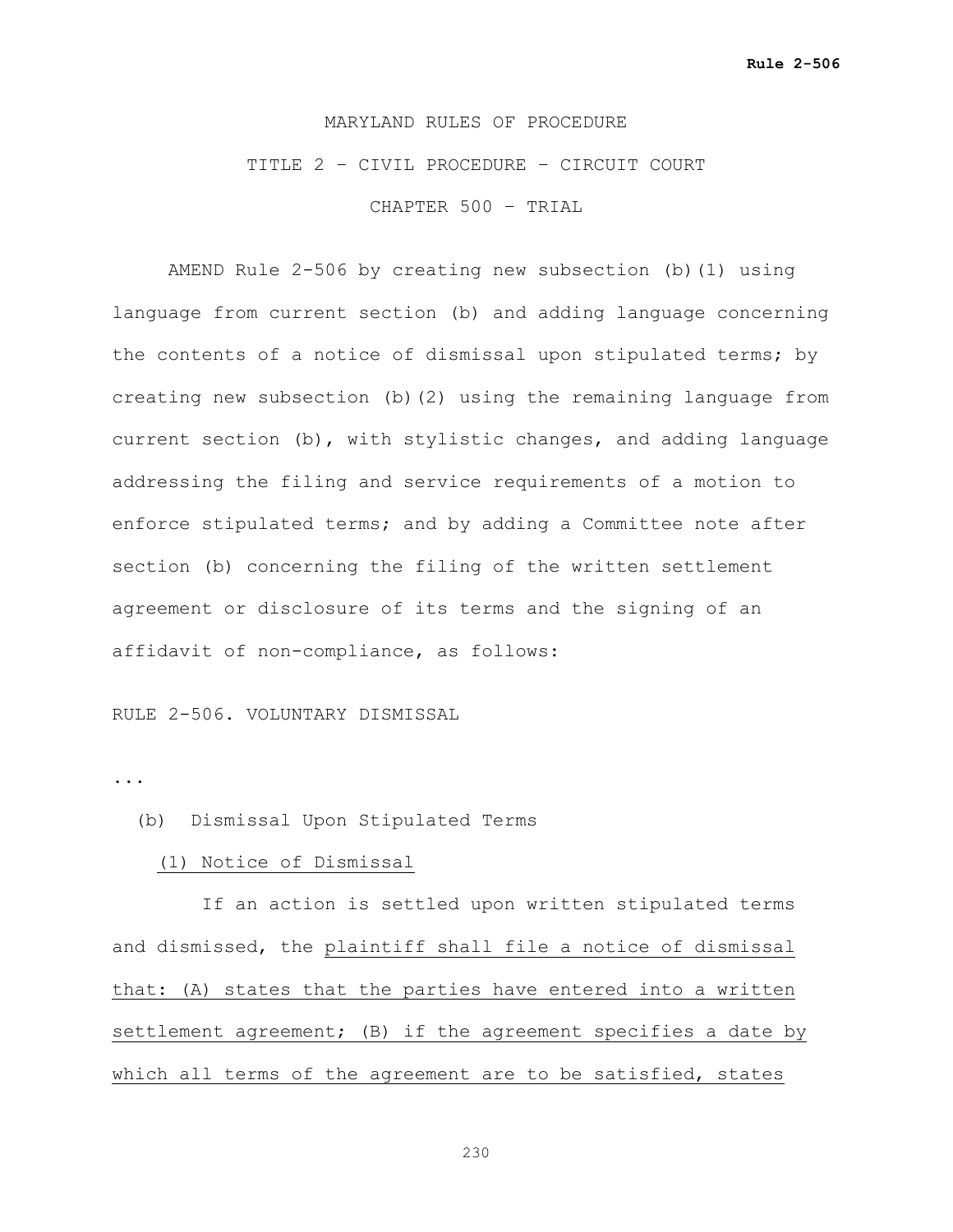that date; and (C) states that the agreement includes a provision obligating the parties to keep the court and other parties to the agreement informed in writing of their current addresses until satisfaction of the agreement.

(2) Enforcement of Stipulated Terms

The action may be reopened at any time upon request of any motion of a party to the settlement to enforce the stipulated terms through the entry of judgment or other appropriate relief. A copy of the settlement agreement and an affidavit of non-compliance stating the balance due or stipulated term to be enforced shall accompany the motion. Service of the motion and accompanying documents shall be made in accordance with Rule 1-321 (a).

Committee note: Except in conjunction with a motion to enforce the stipulated terms, the parties are not required to file a copy of the written settlement agreement or disclose its terms. An affidavit of non-compliance filed pursuant to subsection (b)(2) of this Rule may be signed by a party, an attorney for the party, or other person with knowledge of the non-compliance.

...

### REPORTER'S NOTE

Attorneys have recently raised concerns or questions about dismissals upon stipulated terms in the District Court and in the circuit courts. First, when a party fails to comply with the stipulated terms of an agreement, the opposing party can file a motion and request entry of a judgment. While some courts have entered judgment based on the motion, other courts have required that a summons be reissued and served before the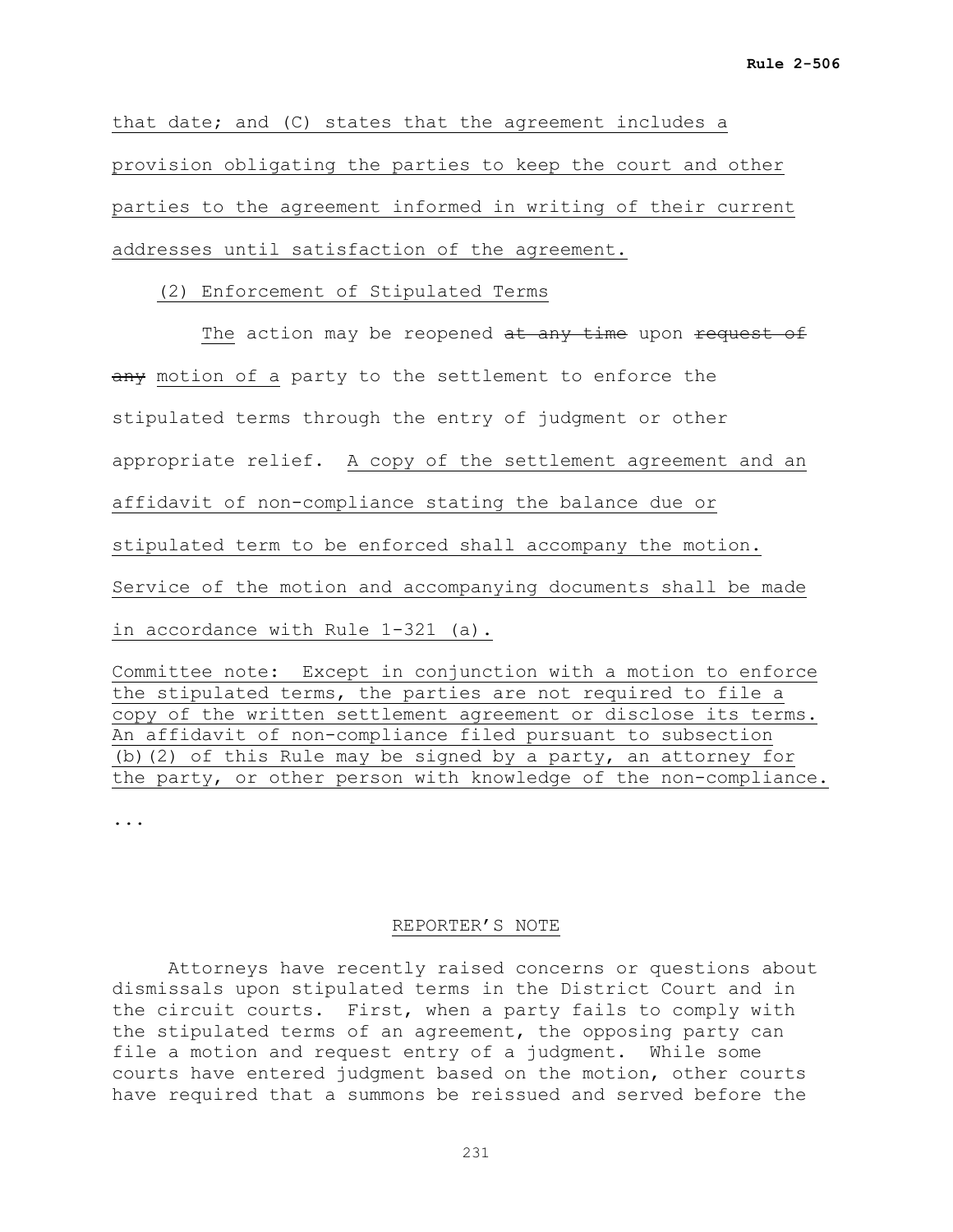entry of a judgment. The Rules Committee has been asked to clarify the form of service required when a party moves to reopen a case based on another party's failure to comply with stipulated terms.

Second, a concern has been raised about the confidentiality of the stipulated terms. Attorneys often file form Stipulations of Dismissal that indicate the action was settled upon written stipulated terms between the parties. The details of the settlement are not provided in the dismissal. In some jurisdictions, judges have refused to permit dismissal unless the terms of the settlement are provided. The Committee has been asked to clarify whether parties have a right to maintain confidentiality regarding the terms of a settlement.

Dismissals upon stipulated terms are addressed in the circuit court and in the District Court by Rules 2-506 and 3- 506, respectively. Proposed amendments to Rules 2-506 and 3-506 separate section (b) into two subsections. New subsection (b)(1) addresses the requirements of the notice of dismissal. The notice shall state that the parties have entered into a written settlement agreement, provide the date, if specified in the agreement, by which all terms of the agreement are to be satisfied, and state that the agreement obligates the parties to keep the court and other parties to the agreement informed in writing of their current addresses until satisfaction of the agreement.

New subsection (b)(2) concerns the enforcement of stipulated terms. Amendments clarify the process by which a<br>case may be reopened for enforcement of an agreement. The case may be reopened for enforcement of an agreement. action may be reopened upon motion of a party to the settlement. The motion shall be accompanied by a copy of the agreement and an affidavit of non-compliance. Service of the motion is to be completed in accordance with Rule 1-321. Personal service pursuant to Rule 2-121 or Rule 3-121 is not required because, pursuant to subsection (b)(1), the parties' agreement requires that they maintain current addresses with the court and other parties until the agreement is satisfied.

A Committee note after the subsection highlights that parties are not required to file a copy of a written settlement agreement or disclose its terms unless moving to enforce the stipulated terms. The Committee note further explains that an affidavit of non-compliance as required by subsection (b)(2) may be signed by a party, an attorney for the party, or a person with knowledge of the non-compliance.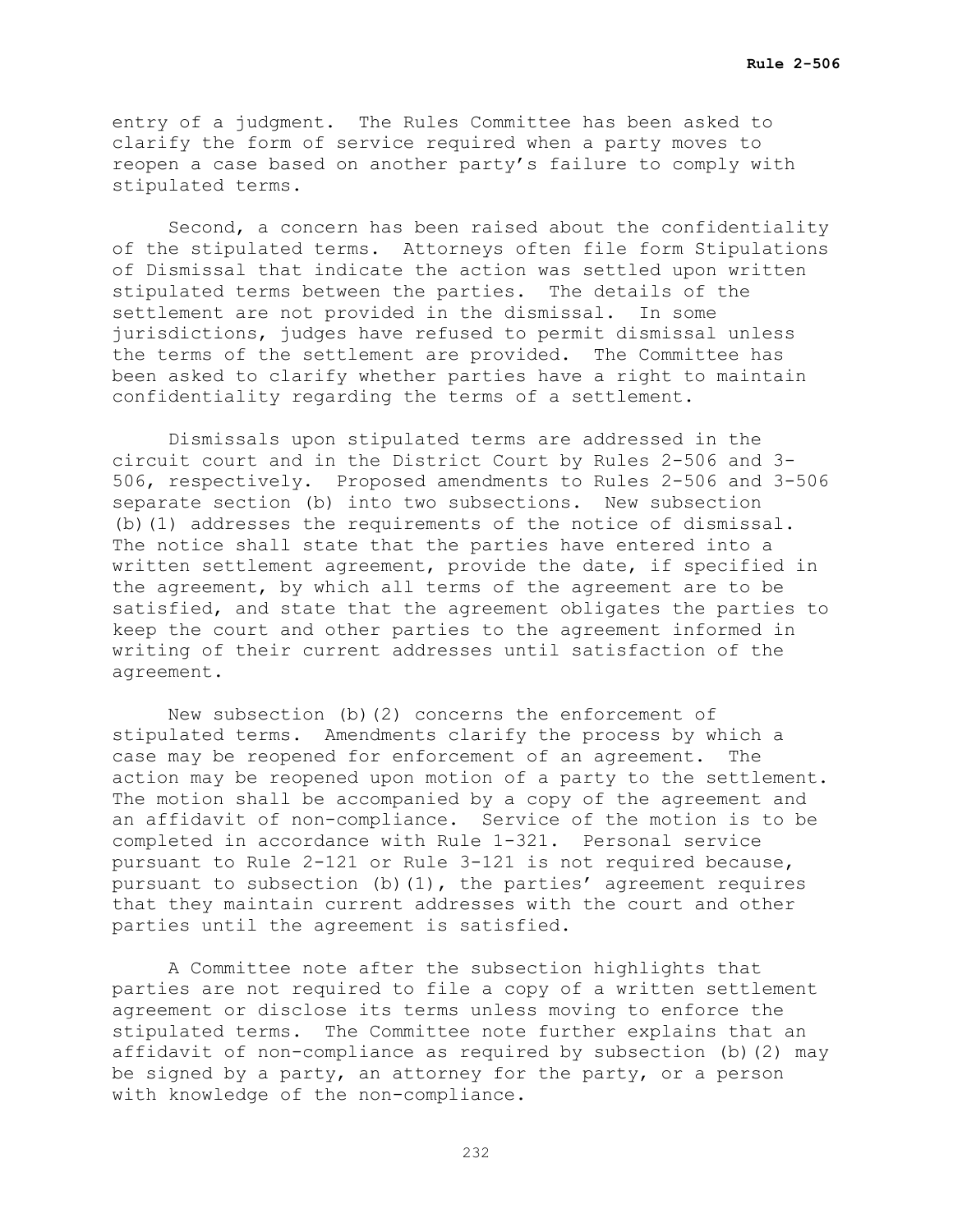# TITLE 3 – CIVIL PROCEDURE – DISTRICT COURT

CHAPTER 500 – TRIAL

AMEND Rule 3-506 by creating new subsection (b)(1) using language from current section (b) and adding language concerning the contents of a notice of dismissal upon stipulated terms; by creating new subsection (b)(2) using the remaining language from current section (b), with stylistic changes, and adding language addressing the filing and service requirements of a motion to enforce the stipulated terms; and by adding a Committee note after section (b) concerning the filing of the written settlement agreement or disclosure of its terms and the signing of an affidavit of non-compliance, as follows:

### RULE 3-506. VOLUNTARY DISMISSAL

...

### (b) Dismissal Upon Stipulated Terms

### (1) Notice of Dismissal

 If an action is settled upon written stipulated terms and dismissed, the plaintiff shall file a notice of dismissal that: (A) states that the parties have entered into a written settlement agreement; (B) if the agreement specifies a date by which all terms of the agreement are to be satisfied, states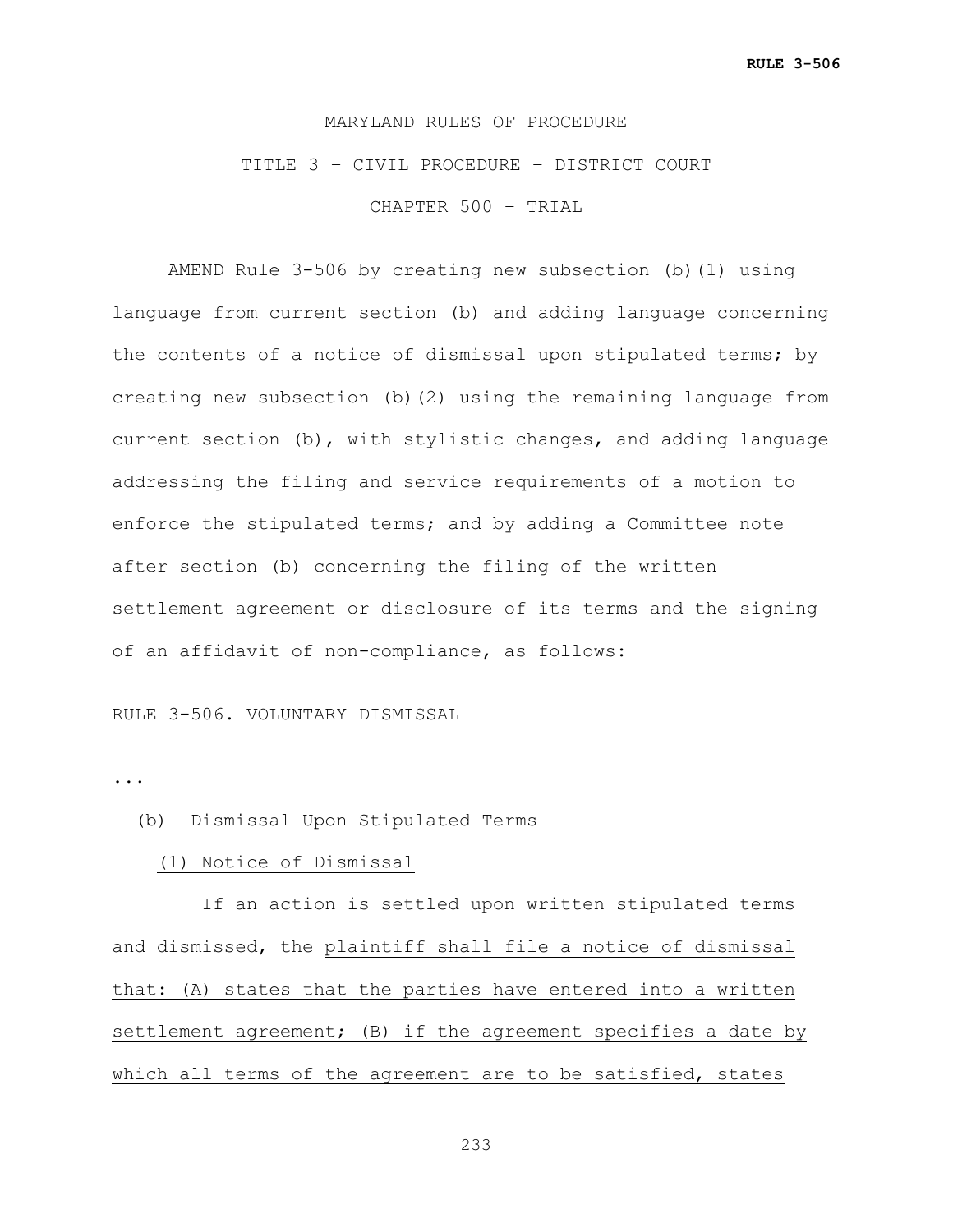that date; and (C) states that the agreement includes a provision obligating the parties to keep the court and other parties to the agreement informed in writing of their current addresses until satisfaction of the agreement.

(2) Enforcement of Stipulated Terms

The action may be reopened at any time upon request of any motion of a party to the settlement to enforce the stipulated terms through the entry of judgment or other appropriate relief. A copy of the settlement agreement and an affidavit of non-compliance stating the balance due or stipulated term to be enforced shall accompany the motion. Service of the motion and accompanying documents shall be made in accordance with Rule 1-321 (a).

Committee note: Except in conjunction with a motion to enforce the stipulated terms, the parties are not required to file a copy of the written settlement agreement or disclose its terms. An affidavit of non-compliance filed pursuant to subsection (b)(2) of this Rule may be signed by a party, an attorney for the party, or other person with knowledge of the non-compliance.

...

### REPORTER'S NOTE

Attorneys have recently raised concerns or questions about dismissals upon stipulated terms pursuant to Rules 2-506 and 3- 506. For discussion of the proposed amendments, see the Reporter's note to Rule 2-506.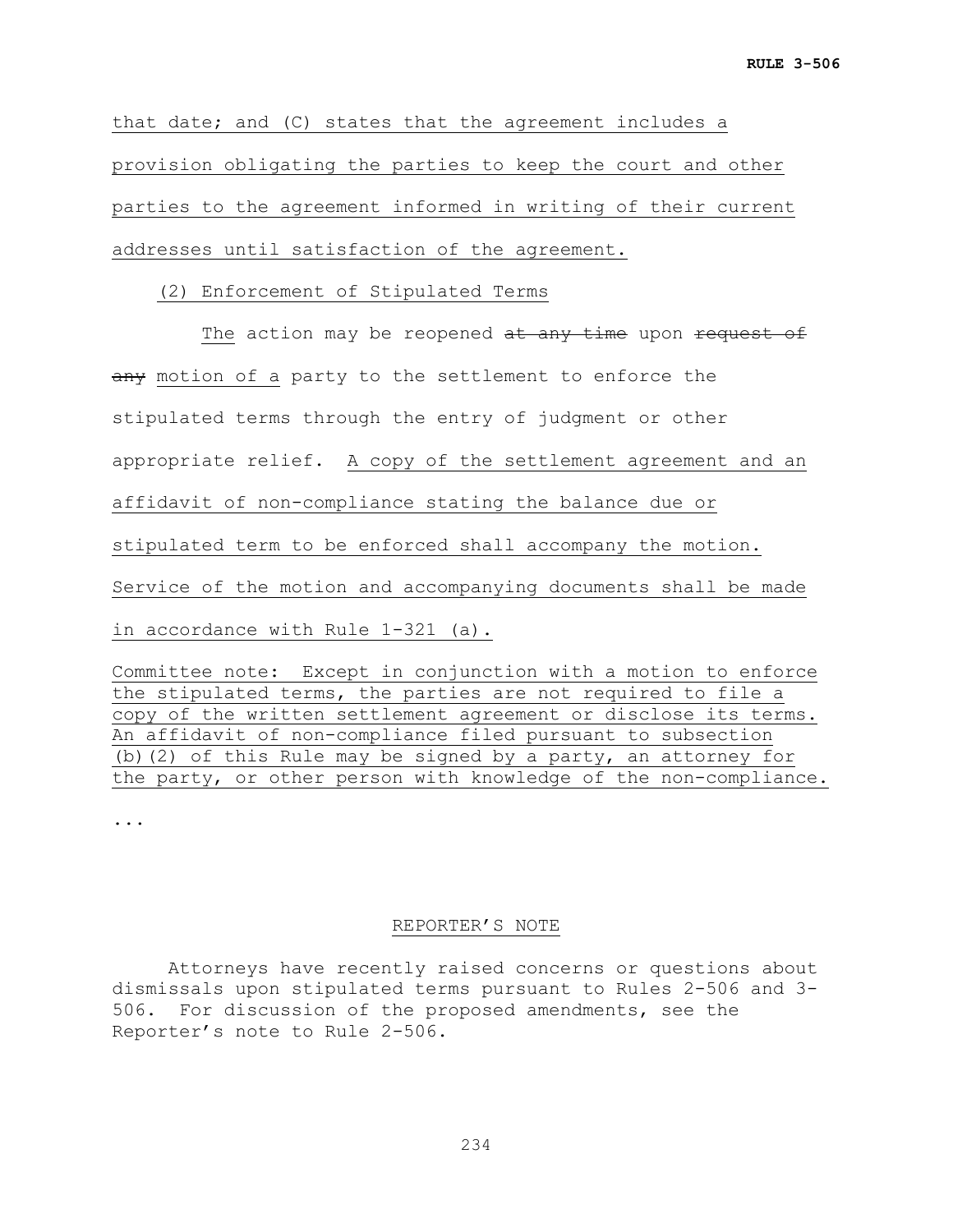# TITLE 2 – CIVIL PROCEDURE – CIRCUIT COURT

CHAPTER 500 – TRIAL

AMEND Rule 2-551 to clarify section (c) by deleting certain language and adding a reference to arguments presented, to specify the number of copies of memoranda required to be filed in an MDEC county and a non-MDEC county, and to add a cross reference following section (c), as follows:

RULE 2-551. IN BANC REVIEW

. . .

(c) Memoranda

 Within 30 days after the filing of the notice for in banc review the party seeking review shall file four copies of a memorandum stating concisely the questions presented, any facts necessary to decide them, and supporting argument. Within 15 days thereafter, an opposing party who wishes to dispute the statement of questions, or facts, or arguments presented shall file four copies of a memorandum stating the alternative questions presented, any additional or different facts, and supporting argument. <del>In the absence of such dispute, an</del> opposing party may file a memorandum of argument. Any person filing a memorandum under this section who is not required to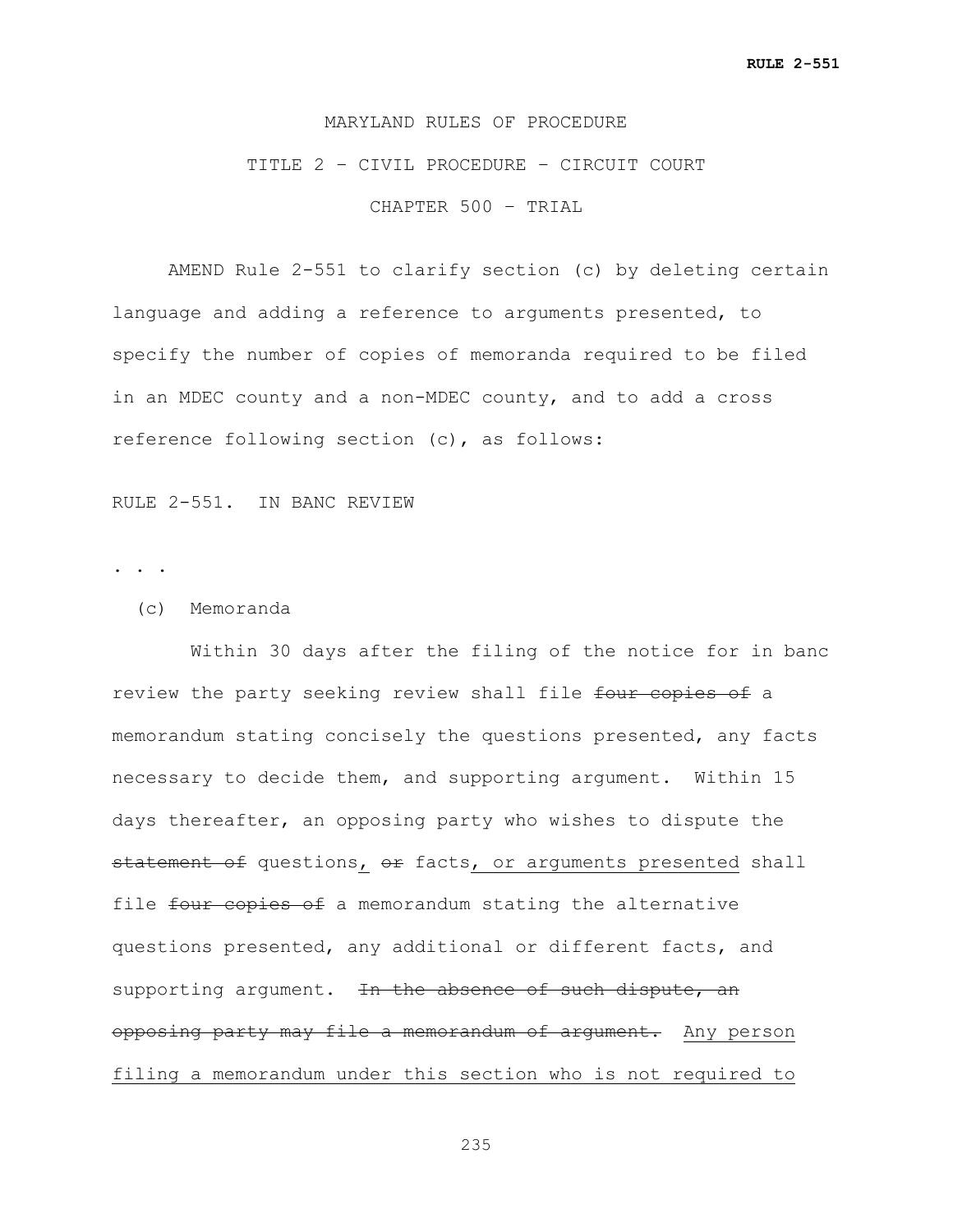file electronically under MDEC shall file four copies of the

### memorandum in paper form.

### Cross reference: See Rule 20-101 (l) for the definition of MDEC.

. . .

Source: This Rule is new, is consistent with Md. Const., Art. IV, § 22, and replaces former Rule 510.

### REPORTER'S NOTE

A practitioner brought an issue with Rule 2-551 to the attention of the Rules Committee. Current Rule 2-551 requires that "four copies" of the memorandum be filed. Now that most of the counties in Maryland are MDEC counties and paper copies no longer are filed by MDEC users, this existing language can be confusing. The current practice in MDEC counties is to electronically file one copy in MDEC.

This proposed change to section (c) of Rule 2-551 brings the current practice in MDEC counties into conformance with the Rule, requiring only one copy of the memorandum to be filed. The requirement to file four copies of the memorandum is maintained in non-MDEC counties. A cross reference to the definition of "MDEC" contained in Rule 20-101 is also proposed to be added following section (c).

Clarifying stylistic changes also are proposed.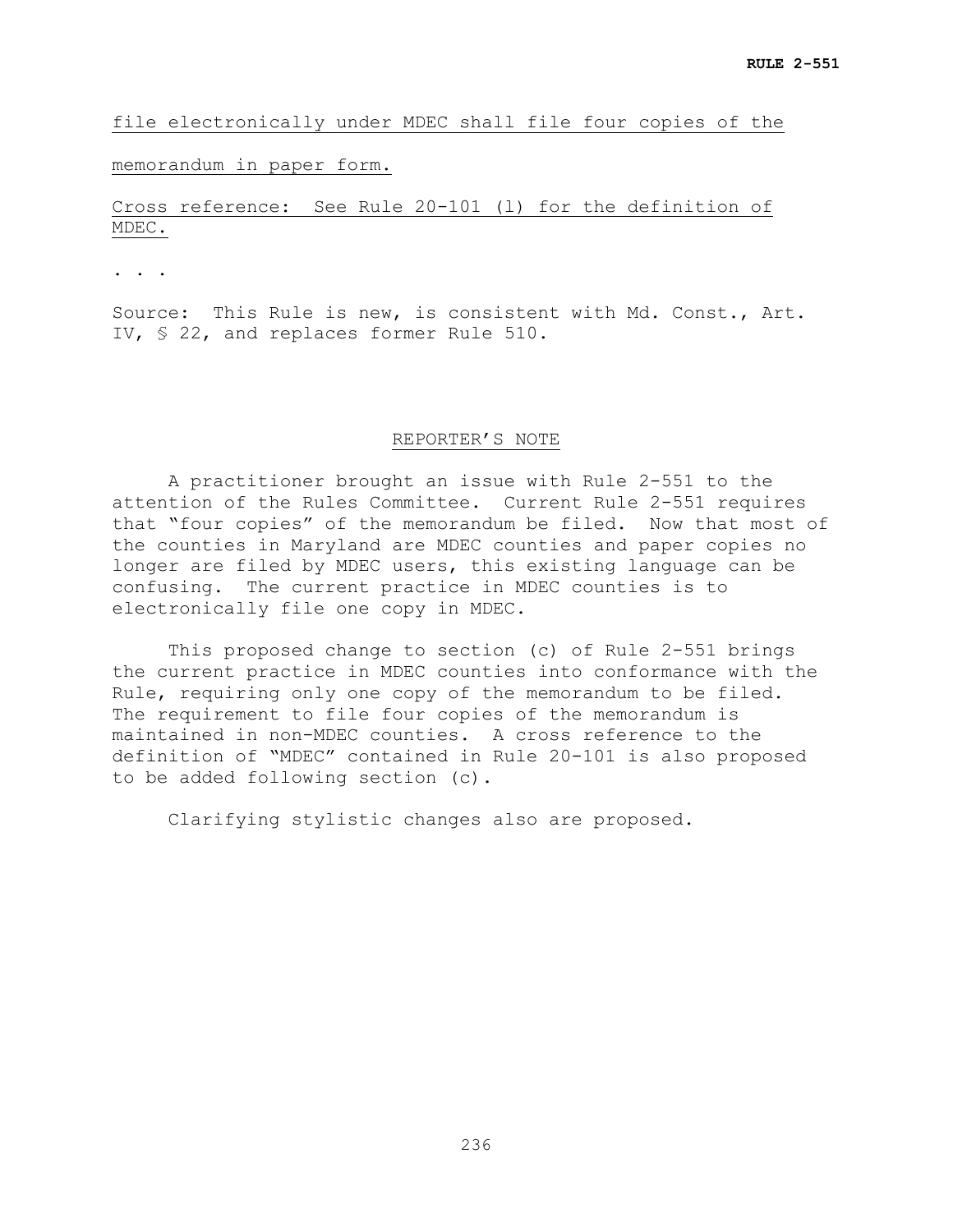### MARYLAND RULES

### TITLE 2 – CIVIL PROCEDURE – CIRCUIT COURT

CHAPTER 500 – TRIAL

AMEND Rule 2-535 by adding a Committee note following section (a), as follows:

Rule 2-535. REVISORY POWER

(a) Generally

 On motion of any party filed within 30 days after entry of judgment, the court may exercise revisory power and control over the judgment and, if the action was tried before the court, may take any action that it could have taken under Rule 2-534. A motion filed after the announcement or signing by the trial court of a judgment or the return of a verdict but before entry of the judgment on the docket shall be treated as filed on the same day as, but after, the entry on the docket.

Committee note: When reviewing a motion to vacate a judgment based on a party's failure to appear at a proceeding, the court must consider relevant emergency circumstances that contributed to the failure to appear, if presented with information by the moving party. In the event of a public health or other declared emergency, factors to consider include lack of transportation due to the emergency, lack of access to a platform to participate in a remote proceeding, stay-at-home or quarantine orders issued by a governmental authority, or a medically verifiable immunocompromised status of the party or a member of the party's household.

(b) Fraud, Mistake, Irregularity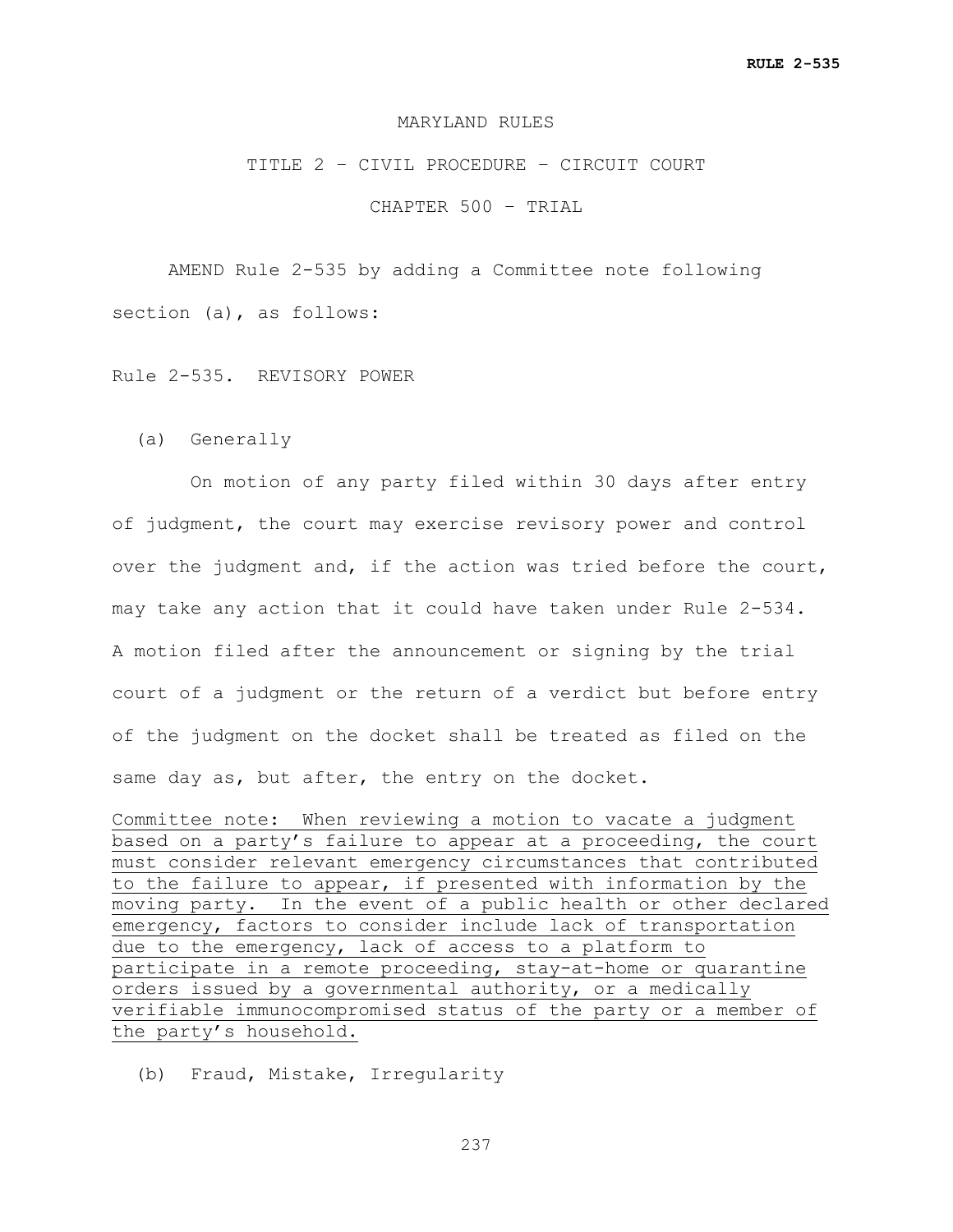On motion of any party filed at any time, the court may exercise revisory power and control over the judgment in case of fraud, mistake, or irregularity.

Committee note: This section is intended to be as comprehensive as Code, Courts Article, § 6-408.

(c) Newly-Discovered Evidence

 On motion of any party filed within 30 days after entry of judgment, the court may grant a new trial on the ground of newly-discovered evidence that could not have been discovered by due diligence in time to move for a new trial pursuant to Rule  $2 - 533$ .

(d) Clerical Mistakes

 Clerical mistakes in judgments, orders, or other parts of the record may be corrected by the court at any time on its own initiative, or on motion of any party after such notice, if any, as the court orders. During the pendency of an appeal, such mistakes may be so corrected before the appeal is docketed by the appellate court, and thereafter with leave of the appellate court.

Source: This Rule is derived as follows: Section (a) is derived from former Rule 625 a. Section (b) is derived from former Rule 625 a. Section (c) is derived from former Rule 625 b. Section (d) is derived from the 1948 version of Fed. R. Civ. P. 60 (a) and former Rule 681.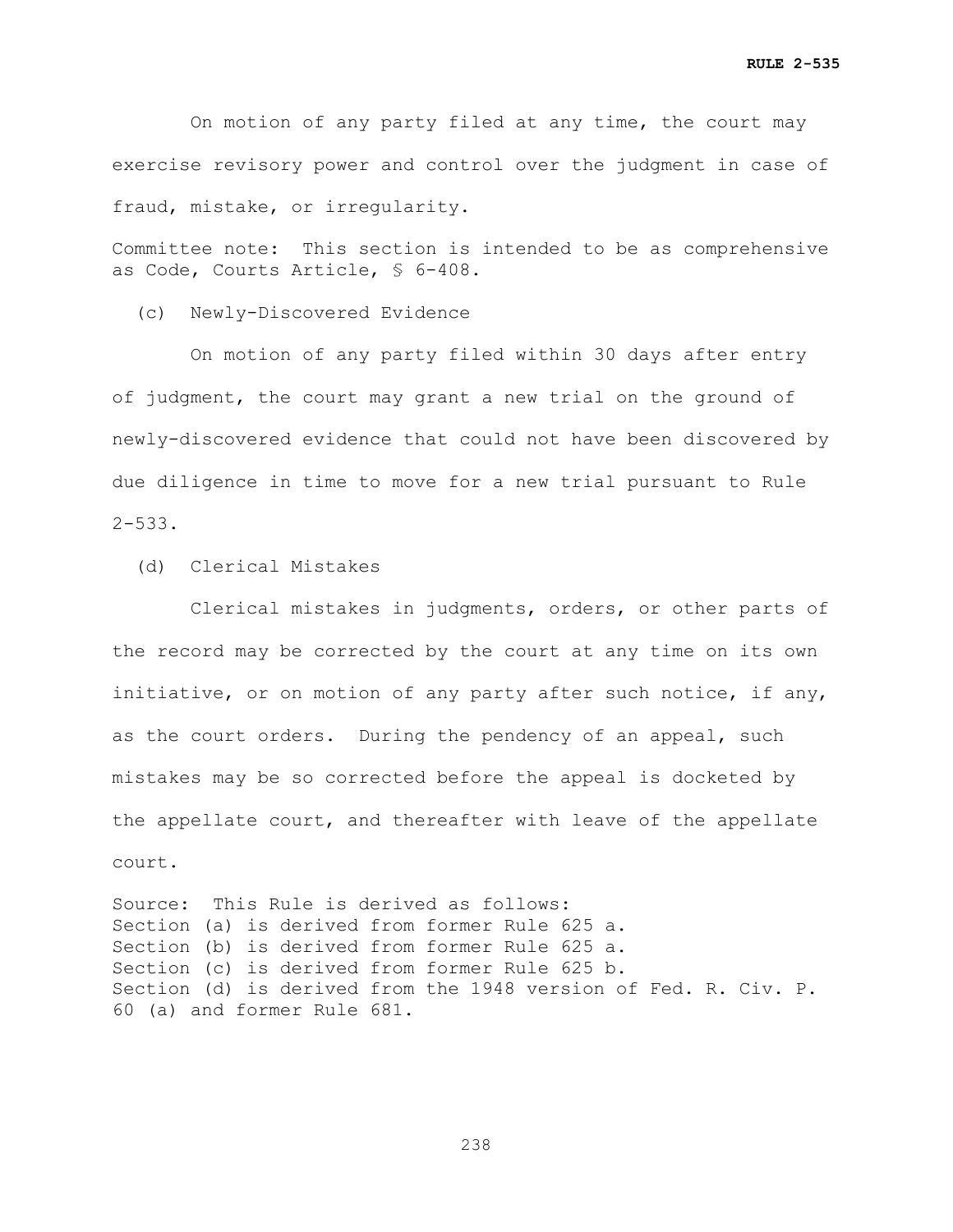### REPORTER'S NOTE

Proposed amendments to Rule 2-535 are recommended by the Maryland Judicial Council Court Access and Community Relations Committee and the Maryland Attorney General's COVID-19 Access to Justice Task Force. Due to concerns that the ongoing pandemic and the related move toward remote proceedings, where possible, may disproportionately impact low-income and self-represented litigants who fail to appear due to technology or health problems, the Committee recommends the addition of a Committee note following section (a).

The proposed Committee note following section (a) informs judges and litigants that emergency circumstances that contribute to a party's failure to appear must be considered in determining whether it is appropriate to vacate a judgment that was entered against the non-appearing party. The second sentence specifically identifies factors to consider where a party claims that the party's absence was due to a declared emergency.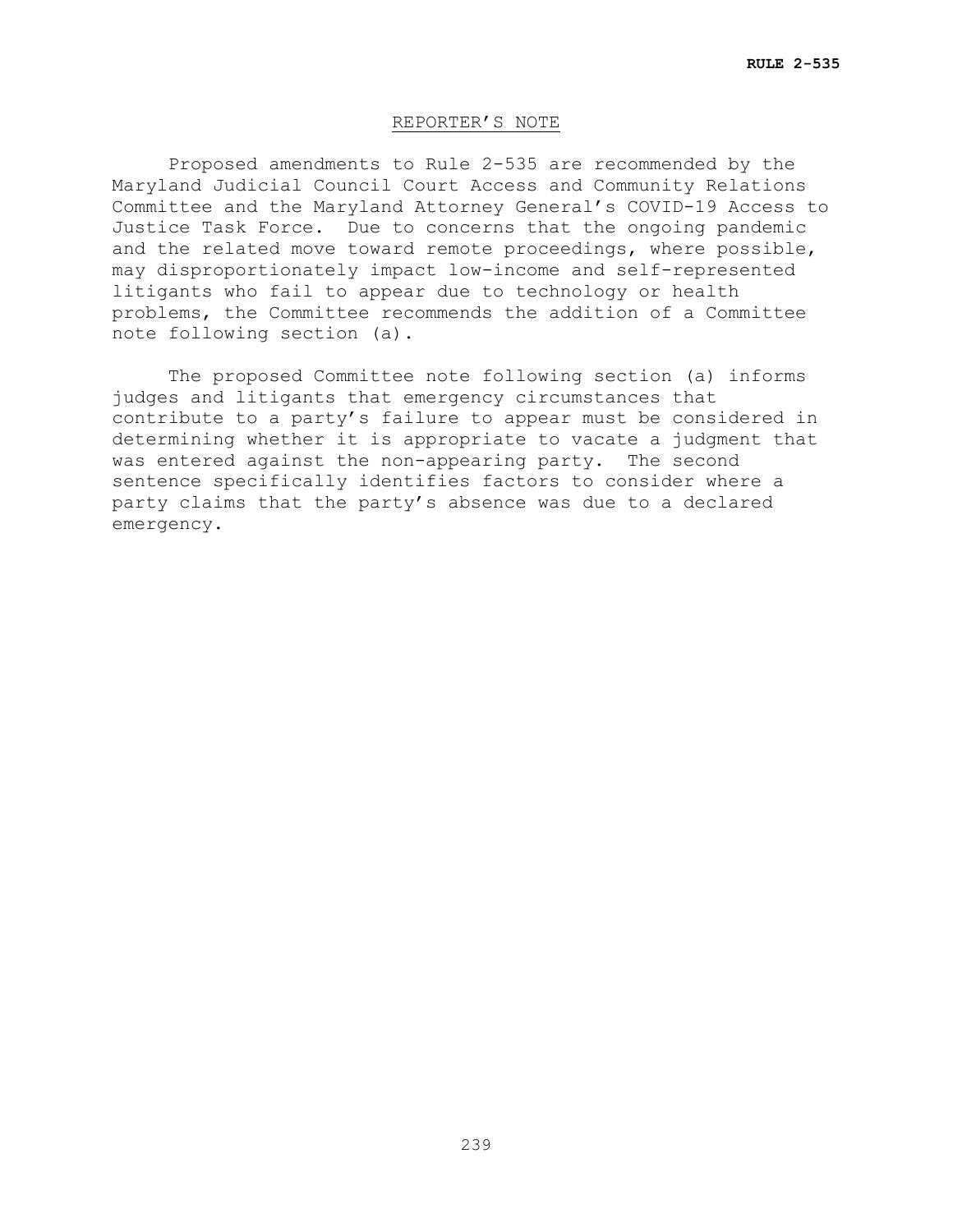### MARYLAND RULES

### TITLE 3 – CIVIL PROCEDURE – DISTRICT COURT

CHAPTER 500 – TRIAL

AMEND Rule 3-535 by adding a Committee note following

section (a), as follows:

### Rule 3-535. REVISORY POWER

(a) Generally

 On motion of any party filed within 30 days after entry of judgment, the court may exercise revisory power and control over the judgment and may take any action that it could have taken under Rule 3-534.

Committee note: When reviewing a motion to vacate a judgment based on a party's failure to appear at a proceeding, the court must consider relevant emergency circumstances that contributed to the failure to appear, if presented with information by the moving party. In the event of a public health or other declared emergency, factors to consider include lack of transportation due to the emergency, lack of access to a platform to participate in a remote proceeding, stay-at-home or quarantine orders issued by a governmental authority, or a medically verifiable immunocompromised status of the party or a member of the party's household.

Cross reference: For default judgments relating to citations issued for certain record-keeping violations, see Code, Transportation Article, § 15-115.

(b) Fraud, Mistake, Irregularity

 On motion of any party filed at any time, the court may exercise revisory power and control over the judgment in case of fraud, mistake, or irregularity.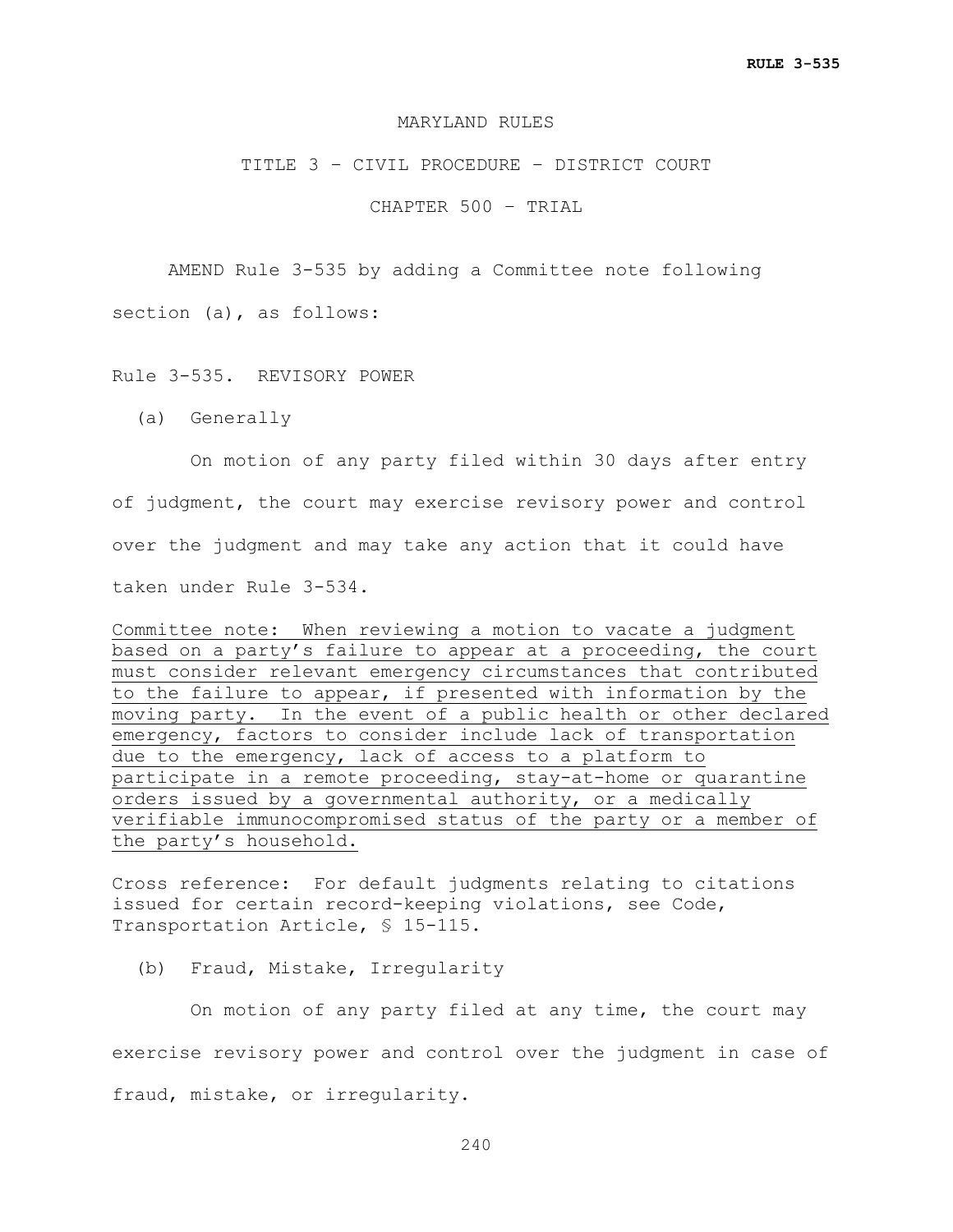Committee note: This section is intended to be as comprehensive as Code, Courts Article, § 6-408.

(c) Newly-Discovered Evidence

 On motion of any party filed within 30 days after entry of judgment, the court may grant a new trial on the ground of newly-discovered evidence that could not have been discovered by due diligence in time to move for a new trial pursuant to Rule 3-533.

(d) Clerical Mistakes

 Clerical mistakes in judgments, orders, or other parts of the record may be corrected by the court at any time on its own initiative, or on motion of any party after such notice, if any, as the court orders. During the pendency of an appeal, such mistakes may be so corrected before the appeal is docketed by the appellate court, and thereafter with leave of the appellate court.

Source: This Rule is derived as follows: Section (a) is derived from former M.D.R. 625 a. Section (b) is derived from former M.D.R. 625 a. Section (c) is derived from former M.D.R. 625 b. Section (d) is derived from the 1948 version of Fed. R. Civ. P. 60 (a) and former Rule 681.

### REPORTER'S NOTE

Proposed amendments to Rule 3-535 are recommended by the Maryland Judicial Council Court Access and Community Relations Committee and the Maryland Attorney General's COVID-19 Access to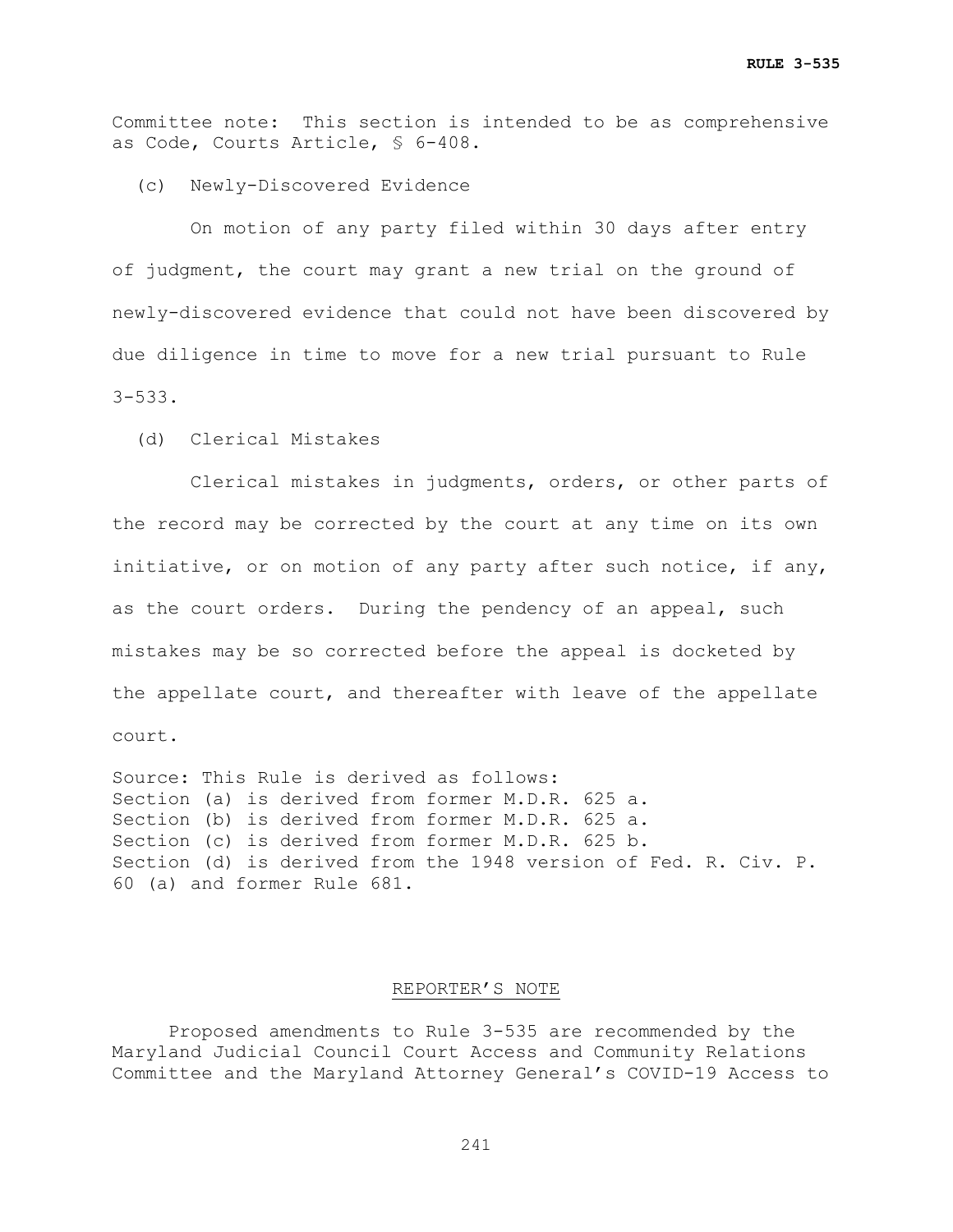Justice Task Force. See the Reporter's note to Rule 2-535 for more information.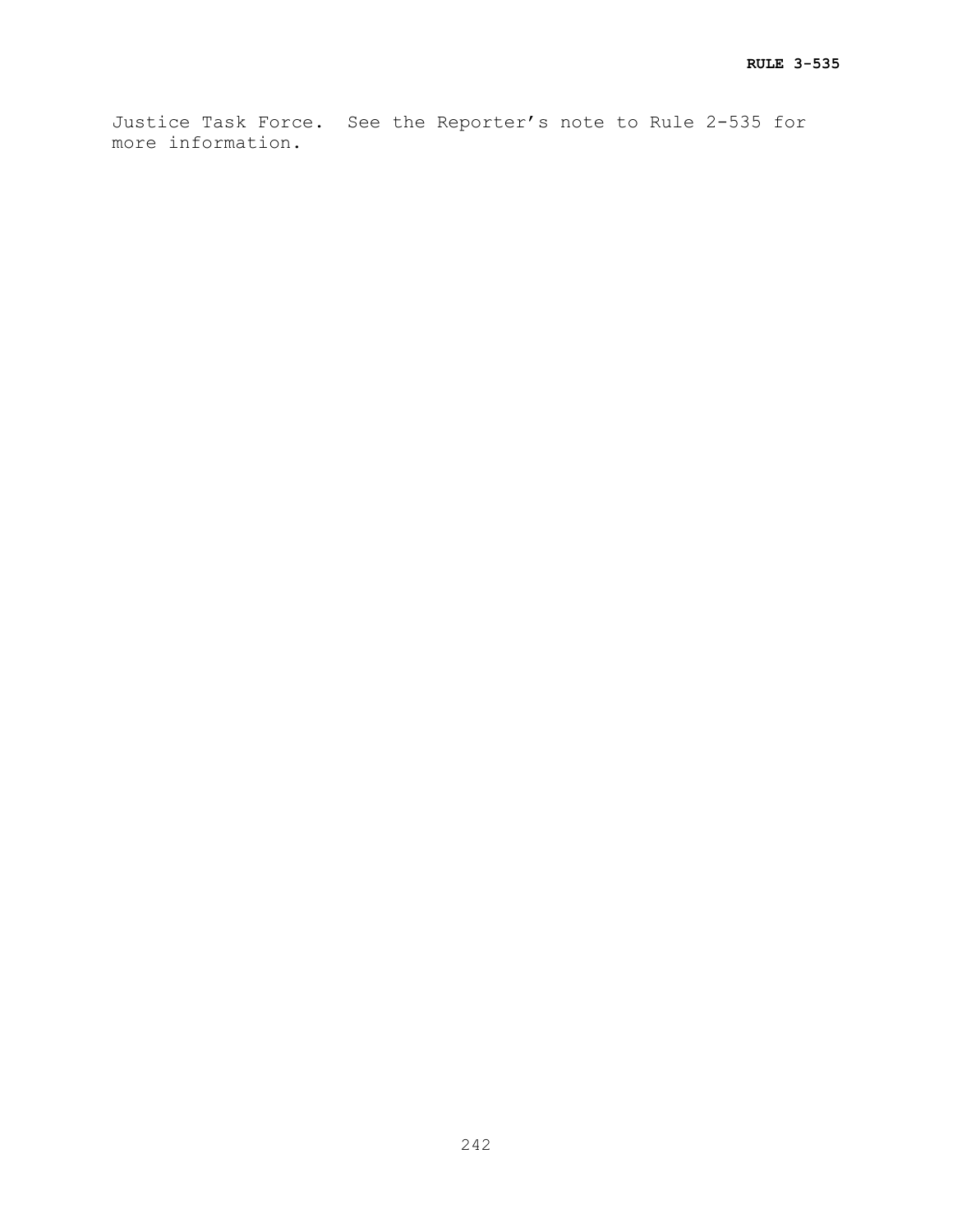### TITLE 2 – CIVIL PROCEDURE – CIRCUIT COURT

CHAPTER 600 – JUDGMENT

AMEND Rule 2-649 by adding language related to a judgment debtor's economic interest in a limited liability company, as follows:

RULE 2-649. CHARGING ORDER

(a) Issuance of Order

 Upon the written request of a judgment creditor of a partner or member holding an economic interest in a limited liability company, the court where the judgment was entered or recorded may issue an order charging the partnership interest or limited liability company interest of the judgment debtor with payment of all amounts due on the judgment. The court may order such other relief as it deems necessary and appropriate, including the appointment of a receiver for the judgment debtor's share of the partnership or limited liability company profits and any other money that is or becomes due to the judgment debtor by reason of the partnership or limited liability company interest.

(b) Service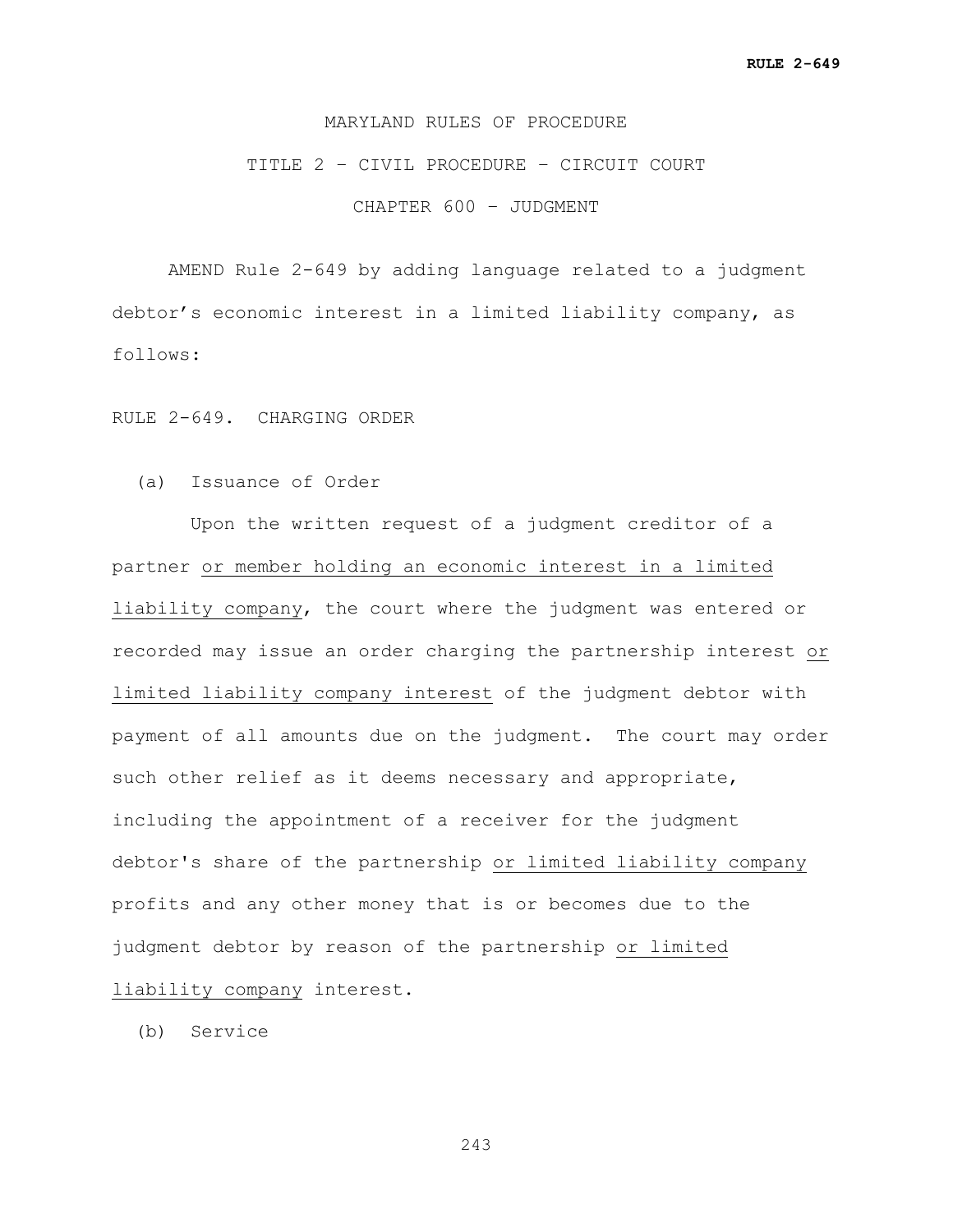The order shall be served on the partnership or limited liability company in the manner provided by Chapter 100 of this Title for service of process to obtain personal jurisdiction. The order may be served in or outside the county. Promptly after service of the order upon the partnership or limited liability company, the person making service shall mail a copy of the request and order to the judgment debtor's last known address. Proof of service and mailing shall be filed as provided in Rule 2-126. Subsequent pleadings and papers shall be served on the creditor, debtor, and partnership or limited liability company in the manner provided by Rule 1-321.

Committee note: If a person served pursuant to this Rule is a plaintiff as well as a person upon whom service on a defendant entity is authorized by the Rule, the validity of service on the plaintiff to give notice to the defendant entity is subject to appropriate due process constraints.

Source: This Rule is new.

### REPORTER'S NOTE

Proposed amendments to Rules 2-649 and 3-649 extend the provisions of those Rules to a judgment debtor's membership interest in a limited liability company in addition to a partnership. The Rules permit the court, on written request by a creditor, to issue an order charging the partnership interest of a judgment debtor. Section (b) provides that service shall be on the partnership pursuant to Title 2, Chapter 100. After service on the partnership, a copy of the request and order is mailed to the judgment debtor. The service mechanism allows the creditor to serve the partnership first and prevent dissipation of assets.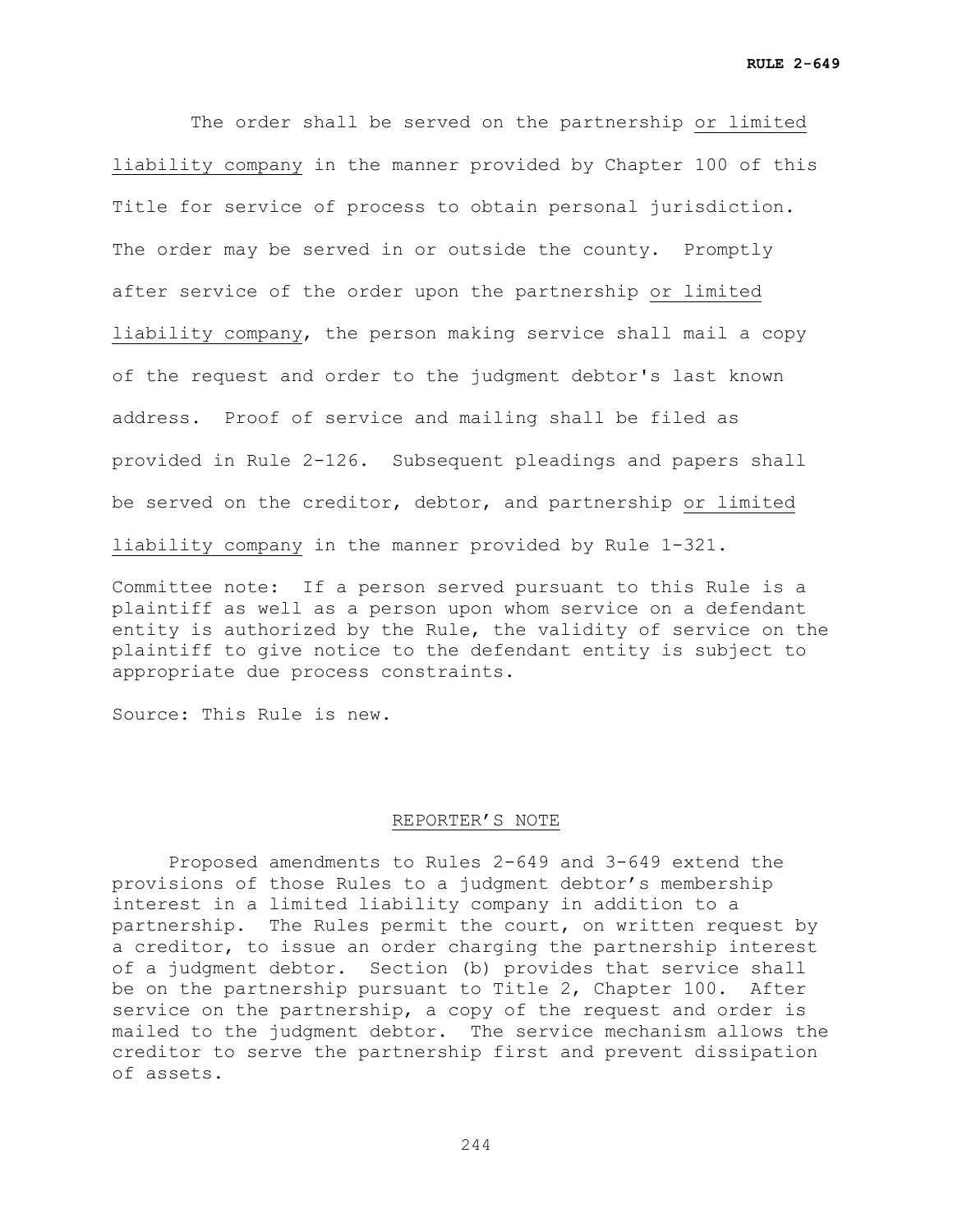Code, Corporations and Associations Article, §§ 9A-504 and 4A-607, the statutory provisions for charging orders against partnership interest and LLC membership interest, are nearly identical, but the Rules do not permit an attorney to obtain a charging order and serve the LLC without first notifying the judgment debtor. The proposed amendments add economic interest in an LLC to the charging order Rules.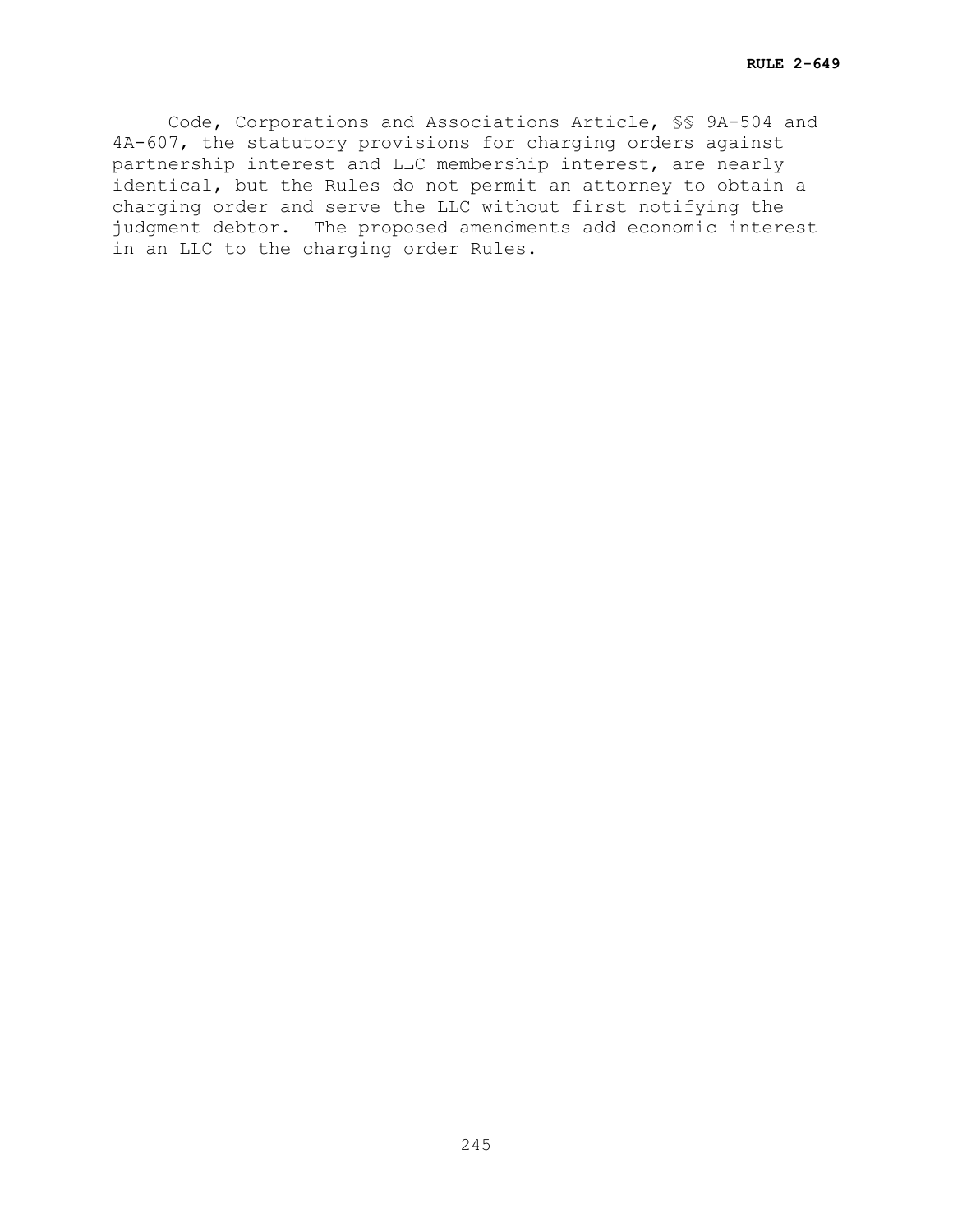## TITLE 3 – CIVIL PROCEDURE – CIRCUIT COURT

CHAPTER 600 – JUDGMENT

AMEND Rule 3-649 by adding language related to a judgment debtor's economic interest in a limited liability company, as follows:

RULE 3-649. CHARGING ORDER

(a) Issuance of Order

 Upon the written request of a judgment creditor of a partner or member holding an economic interest in a limited liability company, the court where the judgment was entered or recorded may issue an order charging the partnership interest or limited liability company interest of the judgment debtor with payment of all amounts due on the judgment. The court may order such other relief as it deems necessary and appropriate, including the appointment of a receiver for the judgment debtor's share of the partnership or limited liability company profits and any other money that is or becomes due to the judgment debtor by reason of the partnership or limited liability company interest.

(b) Service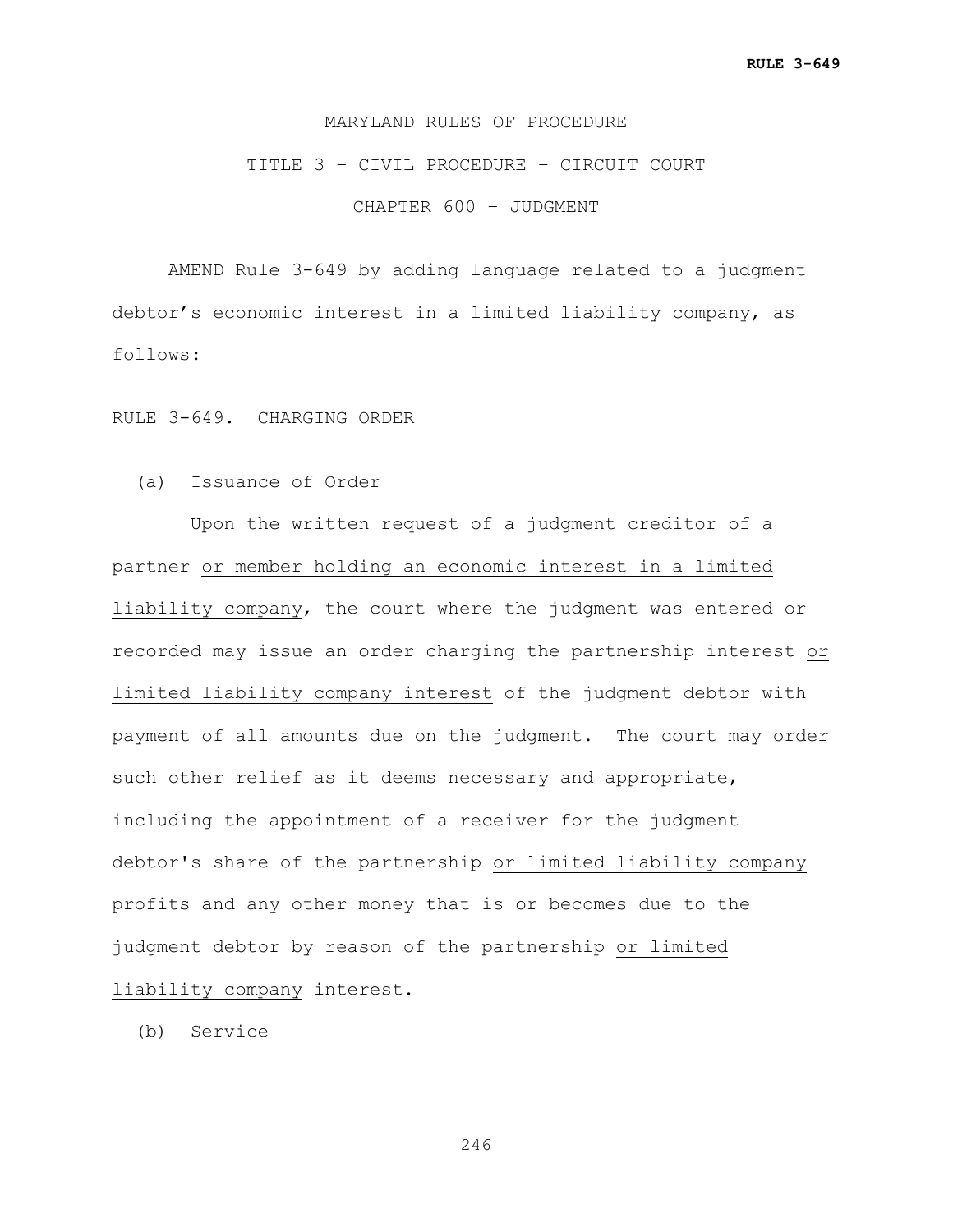The order shall be served on the partnership or limited liability company in the manner provided by Chapter 100 of this Title for service of process to obtain personal jurisdiction. The order may be served in or outside the county. Promptly after service of the order upon the partnership or limited liability company, the person making service shall mail a copy of the request and order to the judgment debtor's last known address. Proof of service and mailing shall be filed as provided in Rule 3-126. Subsequent pleadings and papers shall be served on the creditor, debtor, and partnership or limited liability company in the manner provided by Rule 1-321.

Committee note: If a person served pursuant to this Rule is a plaintiff as well as a person upon whom service on a defendant entity is authorized by the Rule, the validity of service on the plaintiff to give notice to the defendant entity is subject to appropriate due process constraints.

Source: This Rule is new.

### REPORTER'S NOTE

Proposed amendments to Rules 2-649 and 3-649 extend the provisions of those Rules to a judgment debtor's membership interest in a limited liability company in addition to a partnership. See the Reporter's note to Rule 2-649 for more information.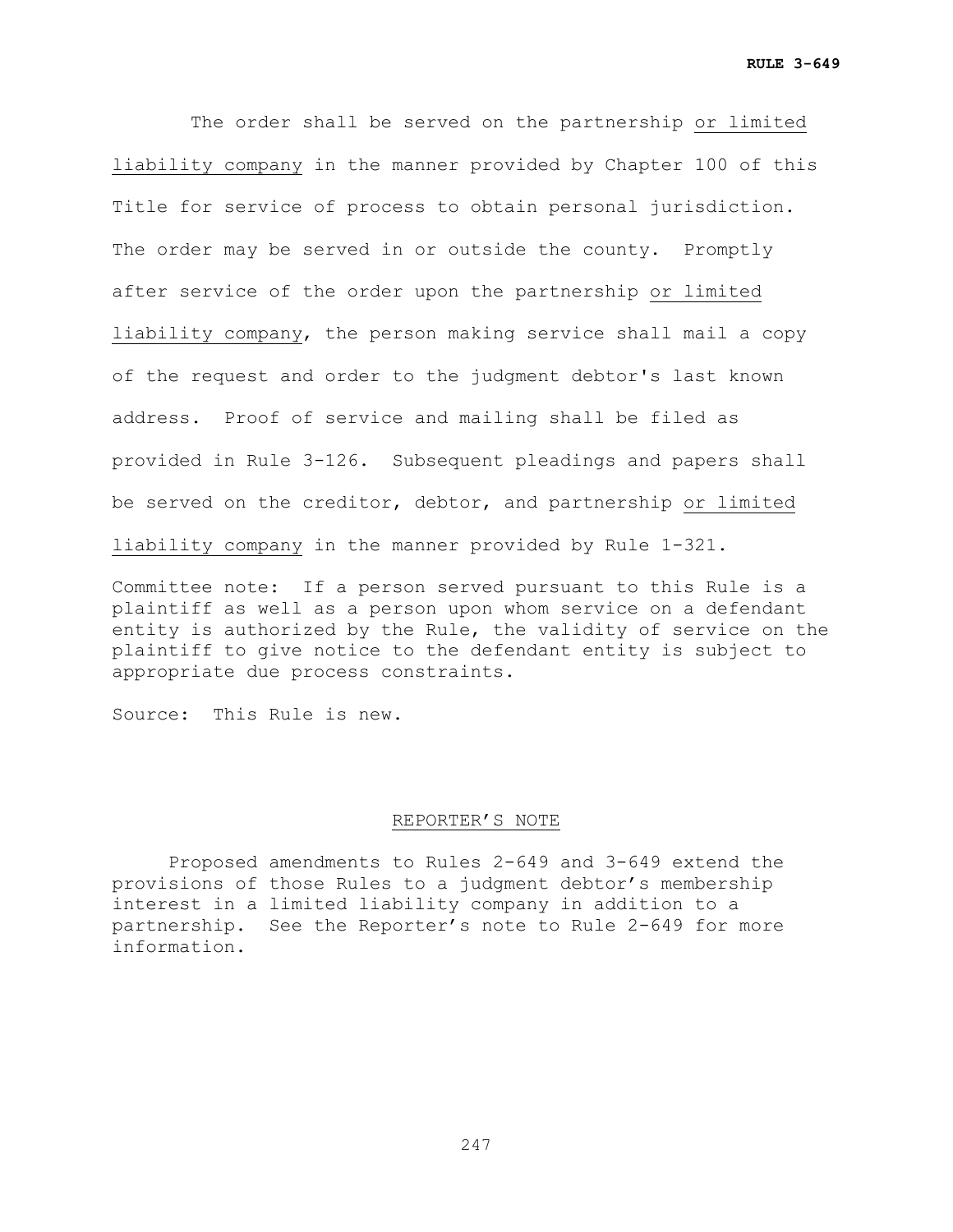TITLE 3 – CIVIL PROCEDURE – DISTRICT COURT CHAPTER 700 – SPECIAL PROCEEDINGS

AMEND Rule 3-731 by deleting the text of the form from section (b) and by requiring that the petition be substantially in the form approved by the State Court Administrator, posted on the Judiciary website, and available in the offices of the clerks of the District Court, as follows:

RULE 3-731. PEACE ORDERS

(a) Generally

 Proceedings for a peace order are governed by Code, Courts Article, Title 3, Subtitle 15.

(b) Form of Petition

 A petition for relief under the statute shall be substantially in the form approved by the State Court Administrator**,** posted on the Judiciary website, and available in the offices of the clerks of the District Court.  $\frac{1}{2}$ substantially the following form:

(Caption)

PETITION FOR PEACE ORDER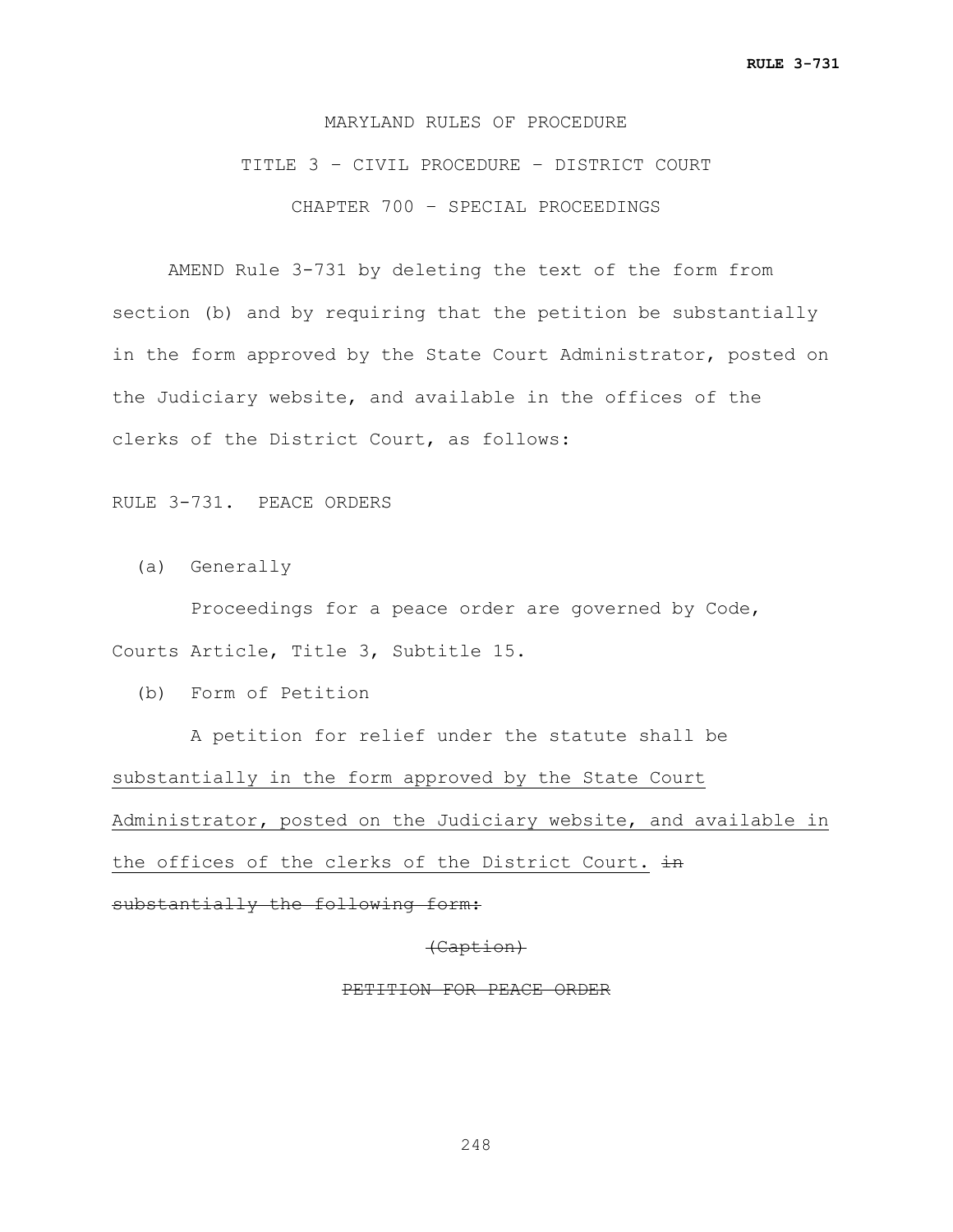*(Note: Fill in the following, checking the appropriate boxes. IF YOU NEED ADDITIONAL PAPER, ASK THE CLERK.)*

1. I want protection from \_\_\_\_\_\_\_\_\_\_\_\_\_\_\_\_\_\_\_\_\_\_\_\_\_\_\_\_\_\_\_\_\_\_\_\_

<u>Respondent (Kanadian Serbia) et al. et al. et al. et al. et al. et al. et al. et al. et al. et al. et al. et a</u>

The Respondent committed the following acts against

|                                                                   | Victim |  |  |  |
|-------------------------------------------------------------------|--------|--|--|--|
| within the past 30 days on the dates stated below.                |        |  |  |  |
| (Check all that apply)                                            |        |  |  |  |
| 日 kicking    日 punching    日 choking    日 slapping                |        |  |  |  |
| H shooting - H rape or other sexual offense (or attempt)          |        |  |  |  |
| <del>0 hitting with object ----- - 0 stabbing --- 0 shoving</del> |        |  |  |  |
|                                                                   |        |  |  |  |
|                                                                   |        |  |  |  |
| <del>E malicious destruction of property</del>                    |        |  |  |  |
| <del>El other</del>                                               |        |  |  |  |

The details of what happened are: *(Describe injuries. State the date(s) and place(s) where these acts occurred. Be as specific as you can):*

\_\_\_\_\_\_\_\_\_\_\_\_\_\_\_\_\_\_\_\_\_\_\_\_\_\_\_\_\_\_\_\_\_\_\_\_\_\_\_\_\_\_\_\_\_\_\_\_\_\_\_\_\_\_\_\_\_\_\_\_\_\_\_\_

\_\_\_\_\_\_\_\_\_\_\_\_\_\_\_\_\_\_\_\_\_\_\_\_\_\_\_\_\_\_\_\_\_\_\_\_\_\_\_\_\_\_\_\_\_\_\_\_\_\_\_\_\_\_\_\_\_\_\_\_\_\_\_\_

 $\mathcal{L}=\mathcal{L}^{\mathcal{L}}$  , we can also the contribution of the contribution of the contribution of the contribution of the contribution of the contribution of the contribution of the contribution of the contribution of the c

2. I know of the following court cases involving the Respondent and me: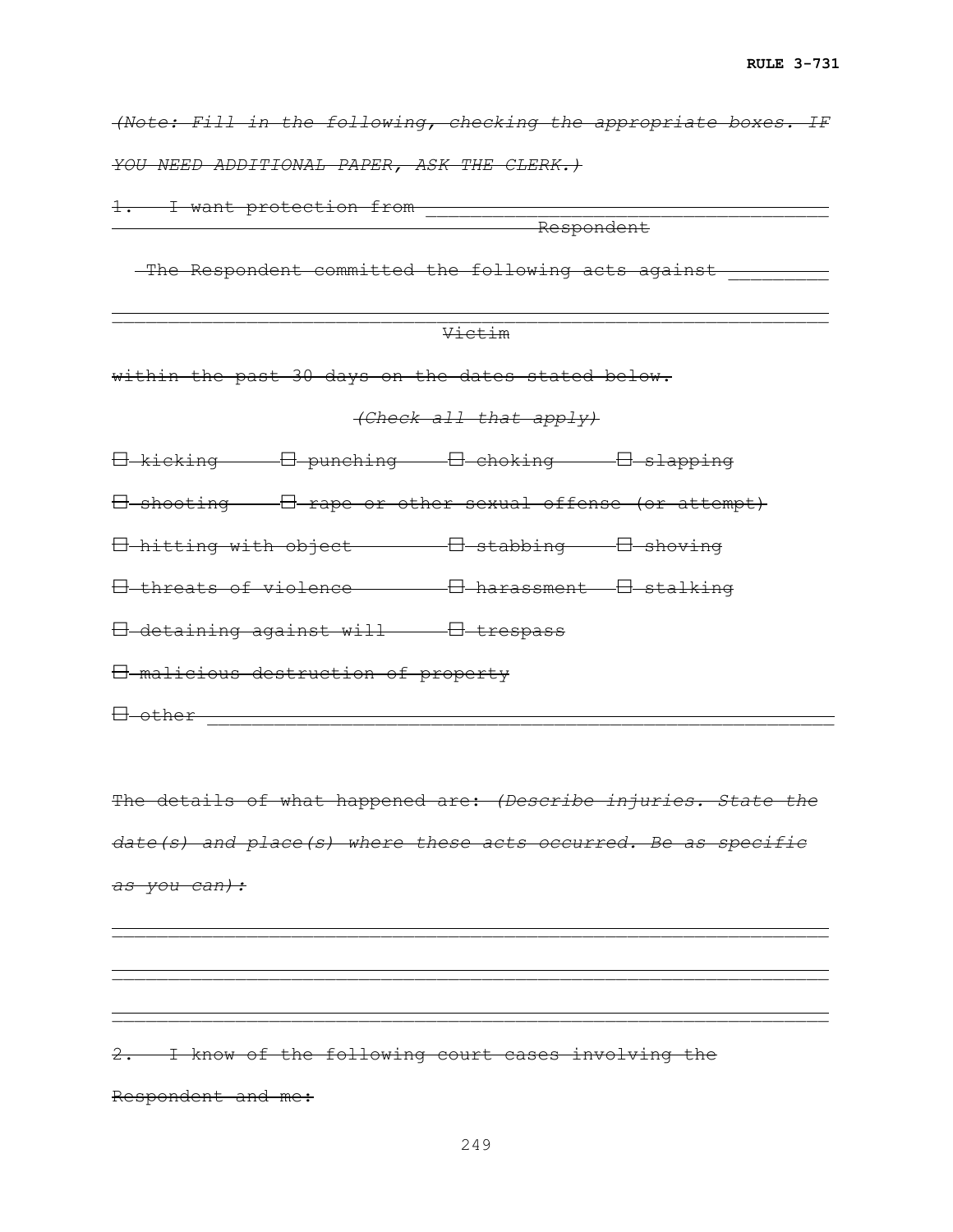|                         |                                                           |                            | Court Kind of Case Year Filed Results or Status<br><del>if you know)</del> |
|-------------------------|-----------------------------------------------------------|----------------------------|----------------------------------------------------------------------------|
|                         |                                                           |                            |                                                                            |
|                         |                                                           |                            | 3. Describe all other harm the Respondent has caused you and               |
| give date(s), if known. |                                                           |                            |                                                                            |
|                         |                                                           |                            |                                                                            |
|                         |                                                           |                            |                                                                            |
|                         | 4. I want the Respondent to be ordered:                   |                            |                                                                            |
|                         |                                                           |                            | [X] NOT to commit or threaten to commit any of the acts                    |
|                         | <del>listed in paragraph 1 against</del>                  |                            | Name                                                                       |
|                         | $\boxminus$ NOT to contact, attempt to contact, or harass |                            |                                                                            |
|                         |                                                           | Name                       |                                                                            |
|                         | $\Box$ NOT to go to the residence (s) at                  |                            |                                                                            |
|                         |                                                           | Address                    |                                                                            |
|                         |                                                           |                            | H-NOT to go to the school (s) at                                           |
|                         |                                                           | Name of school and address |                                                                            |
|                         | H To go to counseling H To go to mediation                |                            |                                                                            |
|                         | $\boxdot$ To pay the filing fees and court costs          |                            |                                                                            |
|                         | 0 Other specific relief:                                  |                            |                                                                            |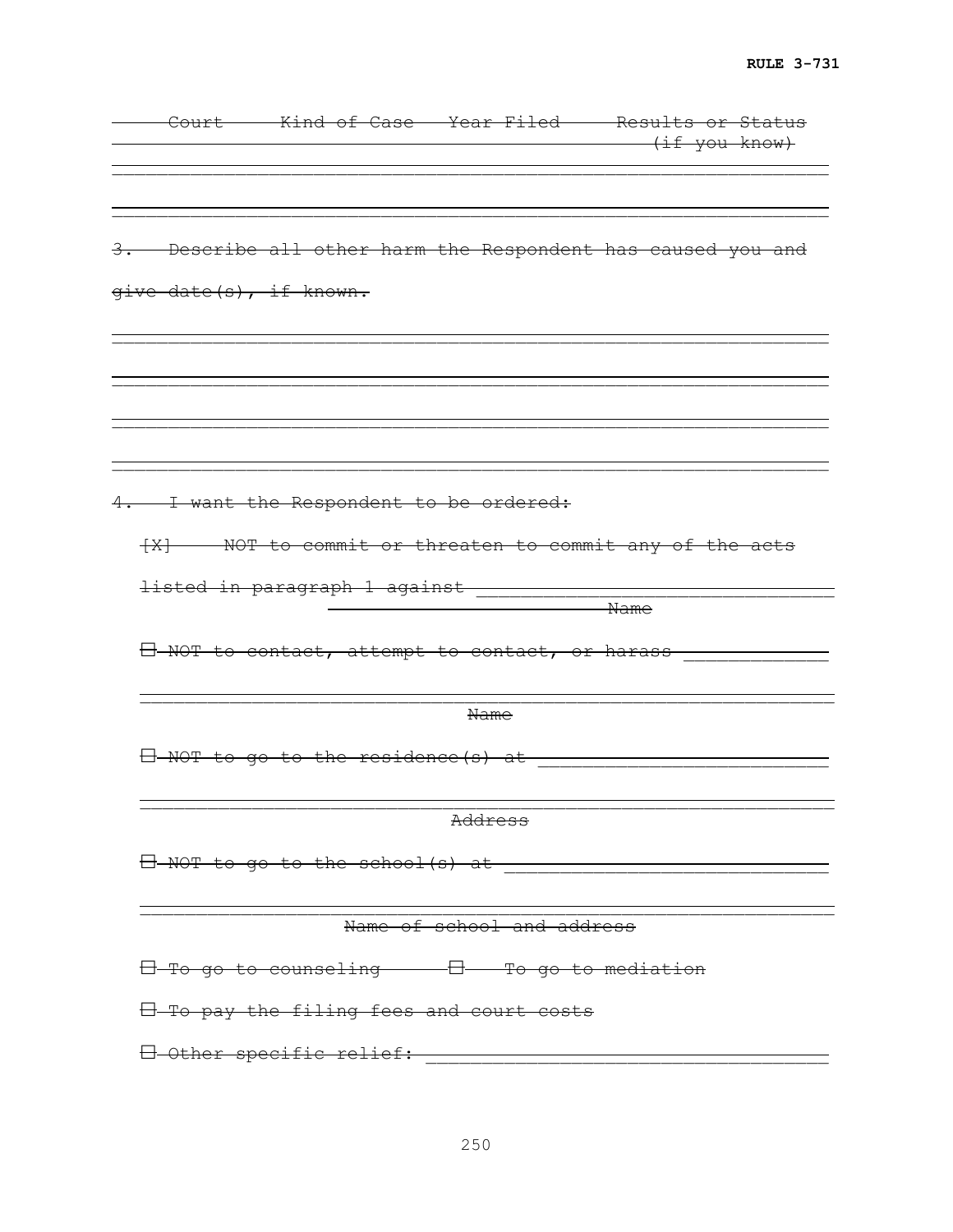I solemnly affirm under the penalties of perjury that the contents of this Petition are true to the best of my knowledge, information, and belief.

\_\_\_\_\_\_\_\_\_\_\_\_\_\_\_\_\_\_\_\_\_\_\_\_\_\_\_\_\_\_\_\_\_\_\_\_\_\_\_\_\_\_\_\_\_\_\_\_\_\_\_\_\_\_\_\_\_\_\_\_\_\_\_\_

Date Petitioner

#### NOTICE TO PETITIONER

Any individual who knowingly provides false information in a Petition for Peace Order is guilty of a misdemeanor and on conviction is subject to a fine not exceeding \$1,000 or imprisonment not exceeding 90 days or both.

(c) Modification; Rescission; Extension

 Upon the filing of a motion, a judge may modify, rescind, or extend a peace order. Modification, rescission, and extension of peace orders are governed by Code, Courts and Judicial Proceedings Article, § 3-1506(a). If a motion to extend a final peace order is filed before the original expiration date of the peace order, and the hearing is not held by that date, the peace order shall be automatically extended until the hearing is held. The motion shall be presented to a judge forthwith.

Committee note: Although Code, Courts and Judicial Proceedings Article, § 3-1506(a) automatically extends a peace order under certain circumstances, judges are encouraged to issue an order even when the automatic extension is applicable.

Source: This Rule is new.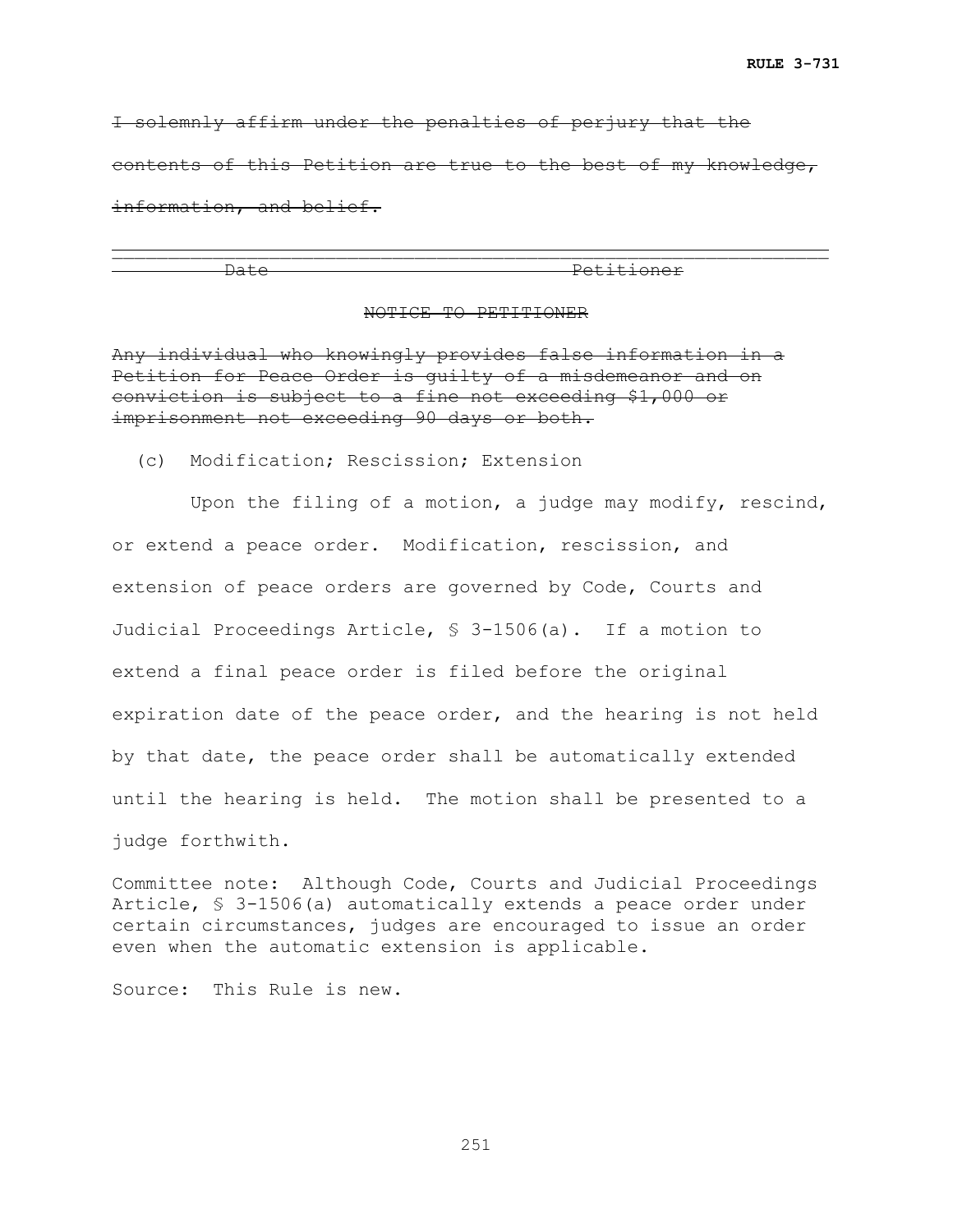## REPORTER'S NOTE

Title 3, Subtitle 15 of the Courts Article sets forth the requirements for a peace order, including who is eligible for relief and what qualifying acts may be alleged. Chapter 341, 2021 Laws of Maryland (HB 289), enables an employer to file a petition for a peace order based on a respondent's actions towards the petitioner's employee. A petition by an employer must allege the commission of an act listed in Code, Courts Article, § 3-1503 against the petitioner's employee at the employee's workplace.

Rule 3-731 concerns petitions for peace orders filed in the District Court. Proposed amendments delete the form from section (b) and instead require the petition to be substantially in the form approved by the State Court Administrator, posted on the Judiciary website, and available in the offices of the clerks of the District Court. By removing the form from the Rule, the Committee will no longer need to transmit proposed amendments to the Court of Appeals every time there is a legislative change to the statutes concerning peace orders.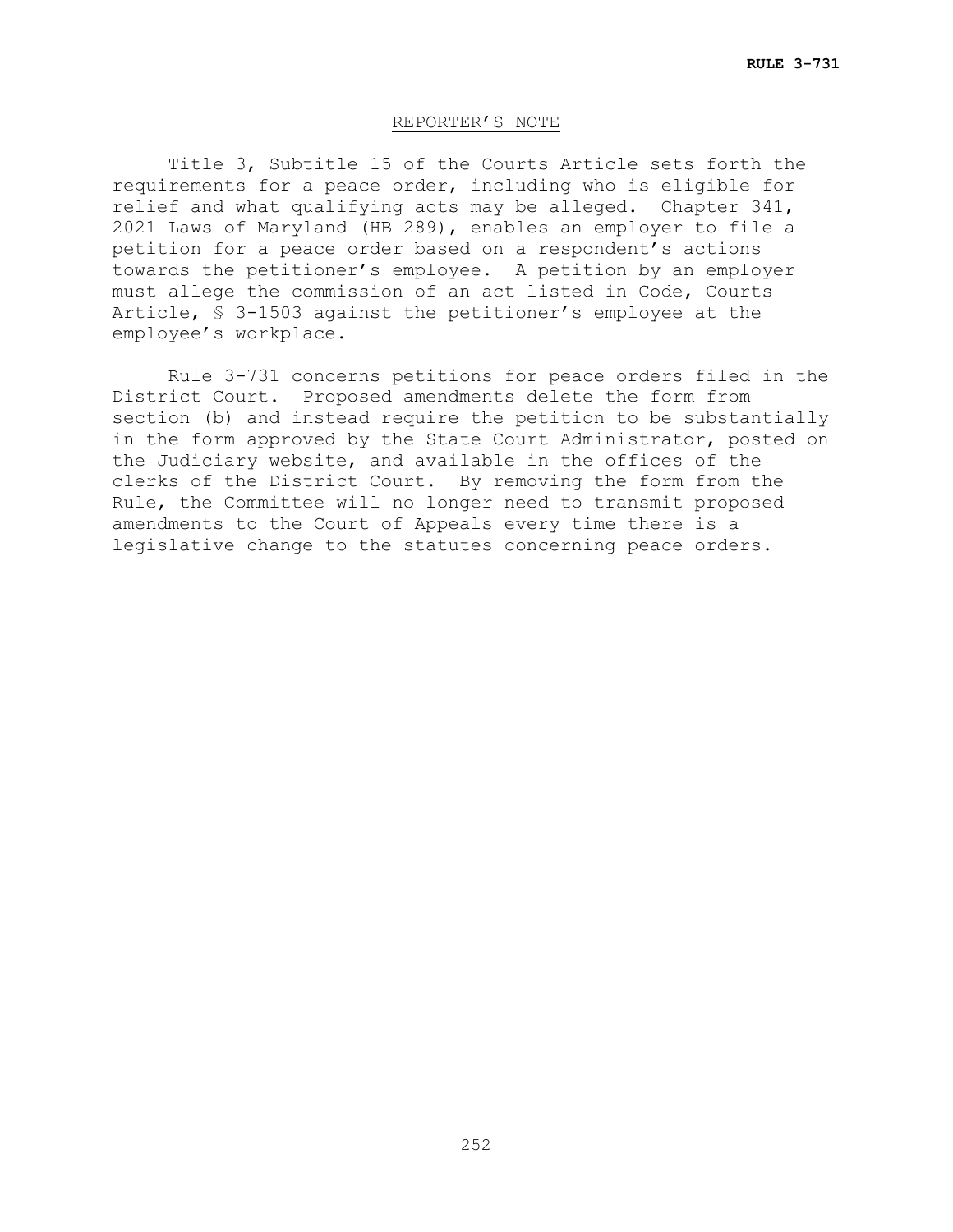MARYLAND RULES OF PROCEDURE TITLE 12 – PROPERTY ACTIONS CHAPTER 100 – GENERAL PROVISIONS

AMEND Rule 12-102 to modify the filings in land records required by section (b) to create constructive notice of a pending action, to make stylistic changes to section (b), to add a Committee Note following section (b), to amend the tagline of section (c), to replace the word "or" with "and" and replace "created" with "recorded" in subsection (c)(1), to rename subsection (c)(2), to add language to subsection (c)(2)(A) clarifying when a lis pendens is terminated after a dismissal, to make stylistic changes to subsections (c)(2)(A) and (c)(2)(B), to delete and add language to subsection (c)(2)(C), to create new section (d) with language from current subsection (c)(2) and new language addressing the required actions of a plaintiff upon termination of a lis pendens, to add language to section (d) requiring a notice to be substantially in the form approved by the State Court Administrator and posted on the Judiciary website, to create new section (e) with language from current subsection (c)(2) and new language addressing a plaintiff's failure to file a termination notice within 10 days after termination of the lis pendens, to make stylistic changes to section (e), to replace the phrase "enter an order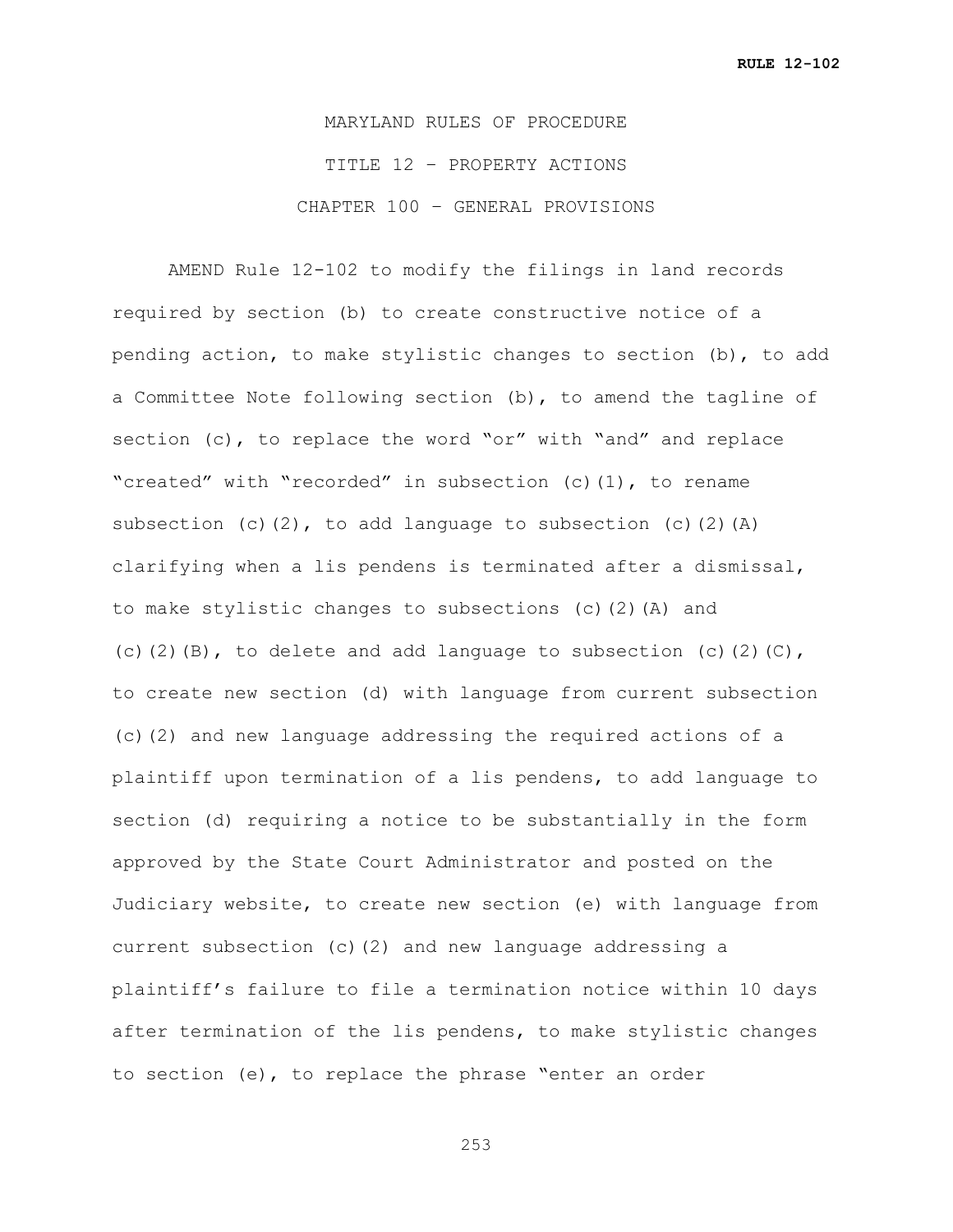terminating the lis pendens" with the phrase "authorize any interested person to file the notice of termination" in section (e), to add the word "good" before "reasons" in section (e), and to delete current subsection (c)(3), as follows:

Rule 12-102. LIS PENDENS

(a) Scope

 This Rule applies to an action filed in a circuit court or in the United States District Court for the District of Maryland that affects title to or a leasehold interest in real property located in this State.

(b) Creation - Constructive Notice

 In an action to which the doctrine of lis pendens applies, the filing in the land records of a county in which real property that is the subject of the action is located of either (1) a certified copy of the complaint giving rise to the lis pendens or (2) a Notice of Lis Pendens**,** substantially in the form approved by the State Court Administrator and posted on the Judiciary website, of the complaint is constructive notice of the lis pendens pending action as to the subject real property located in that the county. in which the complaint is filed. In any other county, there is constructive notice only after the party seeking the lis pendens files either a certified copy of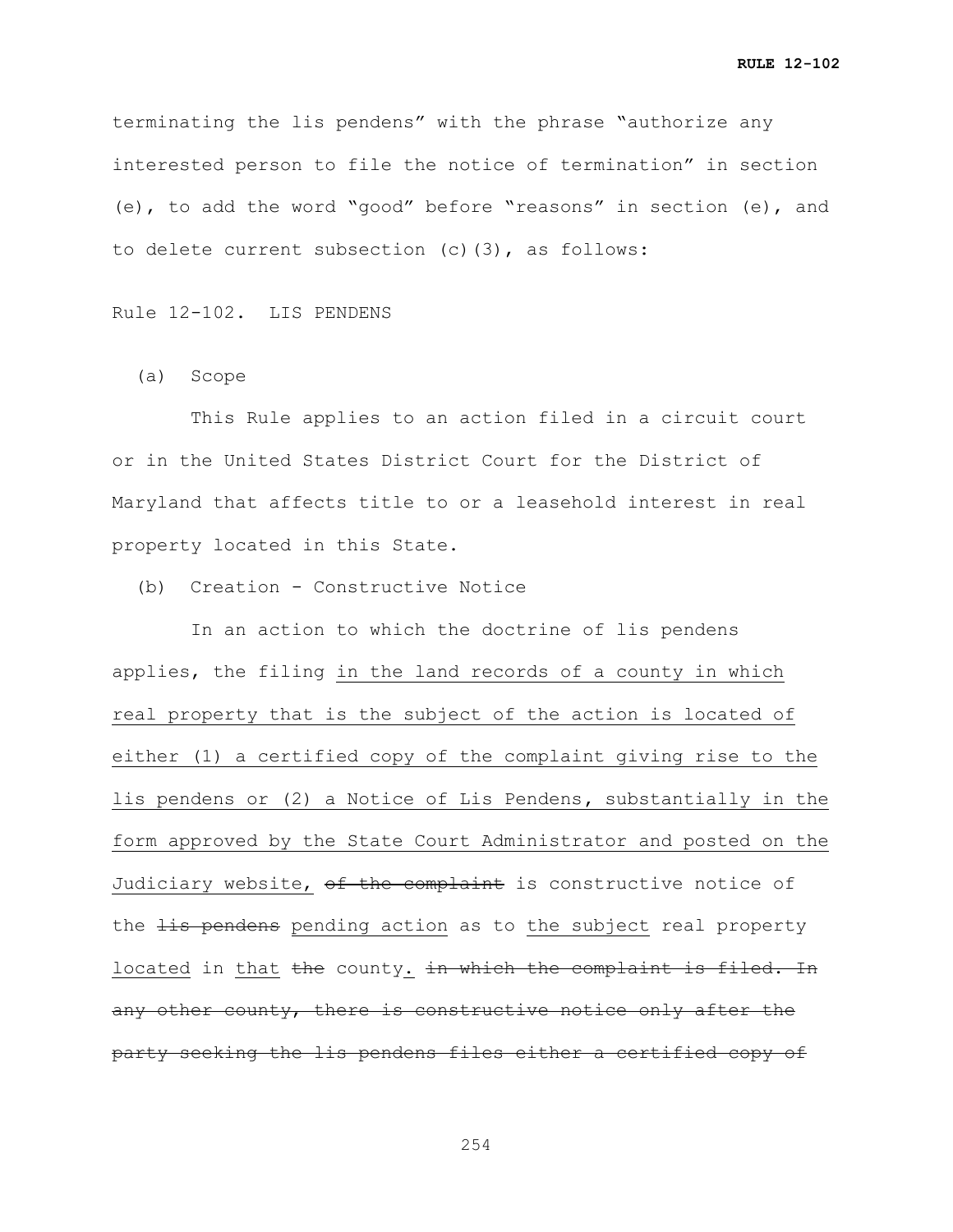the complaint or a notice giving rise to the lis pendens, with

#### the clerk in the other county.

Committee Note: The amendments to Rule 12-102 (b) adopted by the Court of Appeals by Rules Order dated [xx/xx/2022, effective yy/yy/2022], changed the procedure for providing notice of a lis pendens by requiring that either a notice substantially in the form approved by the State Court Administrator or a certified copy of the complaint giving rise to the lis pendens be recorded in the land records of each county in which the affected real property is located. Prior to these amendments, notice of a lis pendens was effected either by the filing of the complaint in the county in which the affected real property was located, or, if the property was located in another county, by filing a certified copy of the complaint or a notice with the clerk in that county. Since the amendments are prospective, practitioners and title searchers should continue to review filings of a complaint for notice of lis pendens as to actions filed before [yy/yy/2022] using the procedure that was followed before  $[yy/yy/2022]$ .

- (c) Termination of Lis Pendens
	- (1) While Action Is Pending

 On motion of a person in interest and for good cause, the court in the county in which the action is pending may enter an order terminating the lis pendens in that county  $\theta$  and any other county in which the lis pendens has been ereated recorded.

 (2) Upon Conclusion of Action Termination as a Matter of Law **If** A lis pendens is terminated:

(A) by an order of court dismissing the action,  $\frac{1}{18}$ 

dismissed if a timely appeal is not taken, or if an appeal is taken, the appeal is dismissed or the dismissal is affirmed;  $\theta$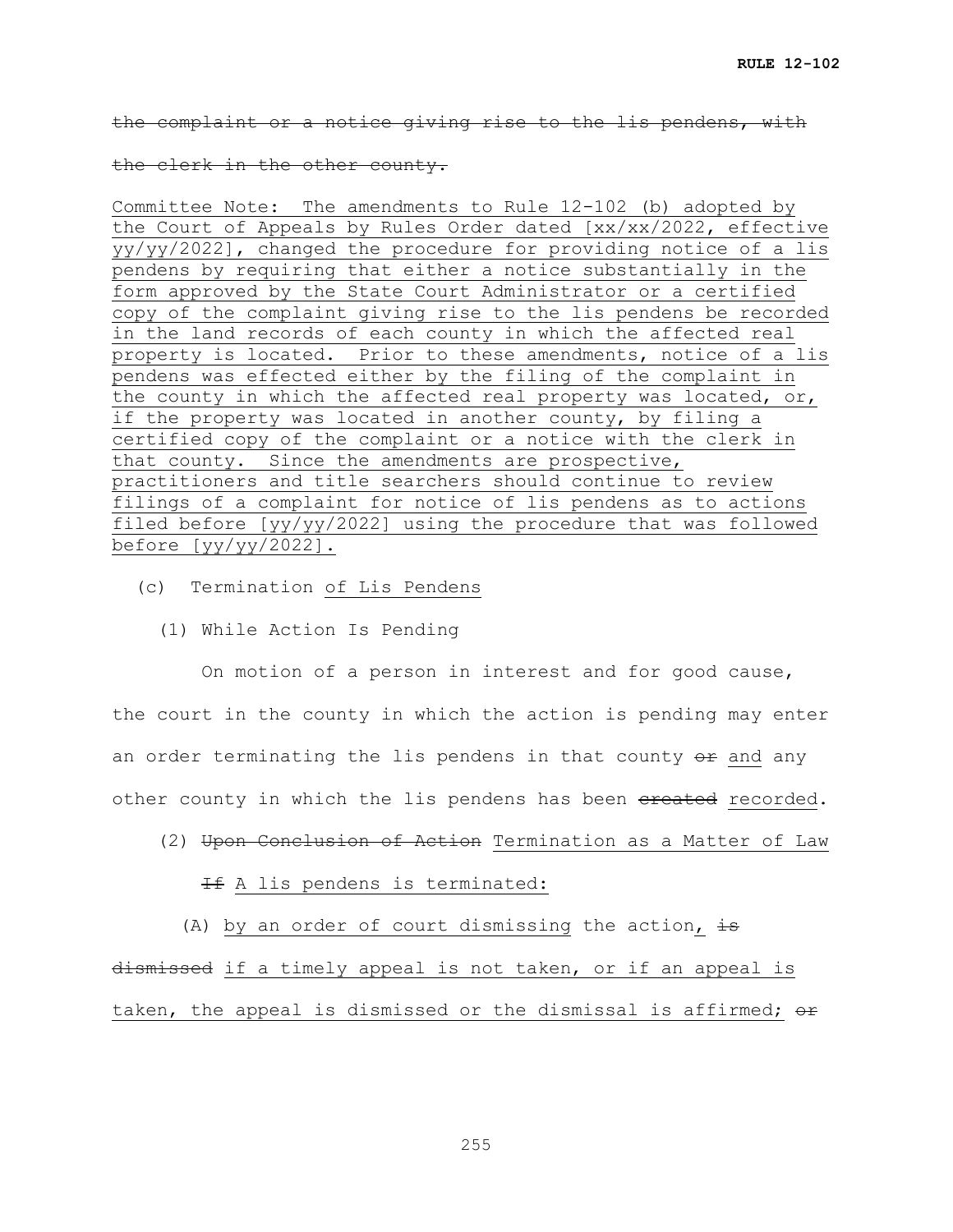(B) judgment is entered in favor of the defendant and by entry of a judgment in favor of the defendant, if a timely appeal is not taken or the judgment is affirmed on appeal; $\tau$  or

 (C) judgment in favor of the plaintiff is reversed on appeal, vacated, or satisfied, by the mandate of an appellate court reversing a judgment in favor of the plaintiff.

 (d) Duty of Plaintiff to File Notice of Termination of Lis Pendens

 Upon termination of a lis pendens pursuant to section (c) of this Rule, the plaintiff shall file record a notice of termination of lis pendens in the land records of each county in which the lis pendens was recorded contified copy of the appropriate docket entry with the clerk in each county in which a certified copy of the complaint or notice was filed pursuant to section (b) of this Rule. The notice shall be substantially in the form approved by the State Court Administrator and posted on the Judiciary website.

#### (e) Failure to File Termination Notice

Within 10 days after termination of the lis pendens,  $\pm$ if the plaintiff fails to comply with this subsection section (d) of this Rule, the court with jurisdiction over the action, on motion of any person in interest and upon such notice as the court deems appropriate in the circumstances, may enter an order terminating the lis pendens authorize any interested person to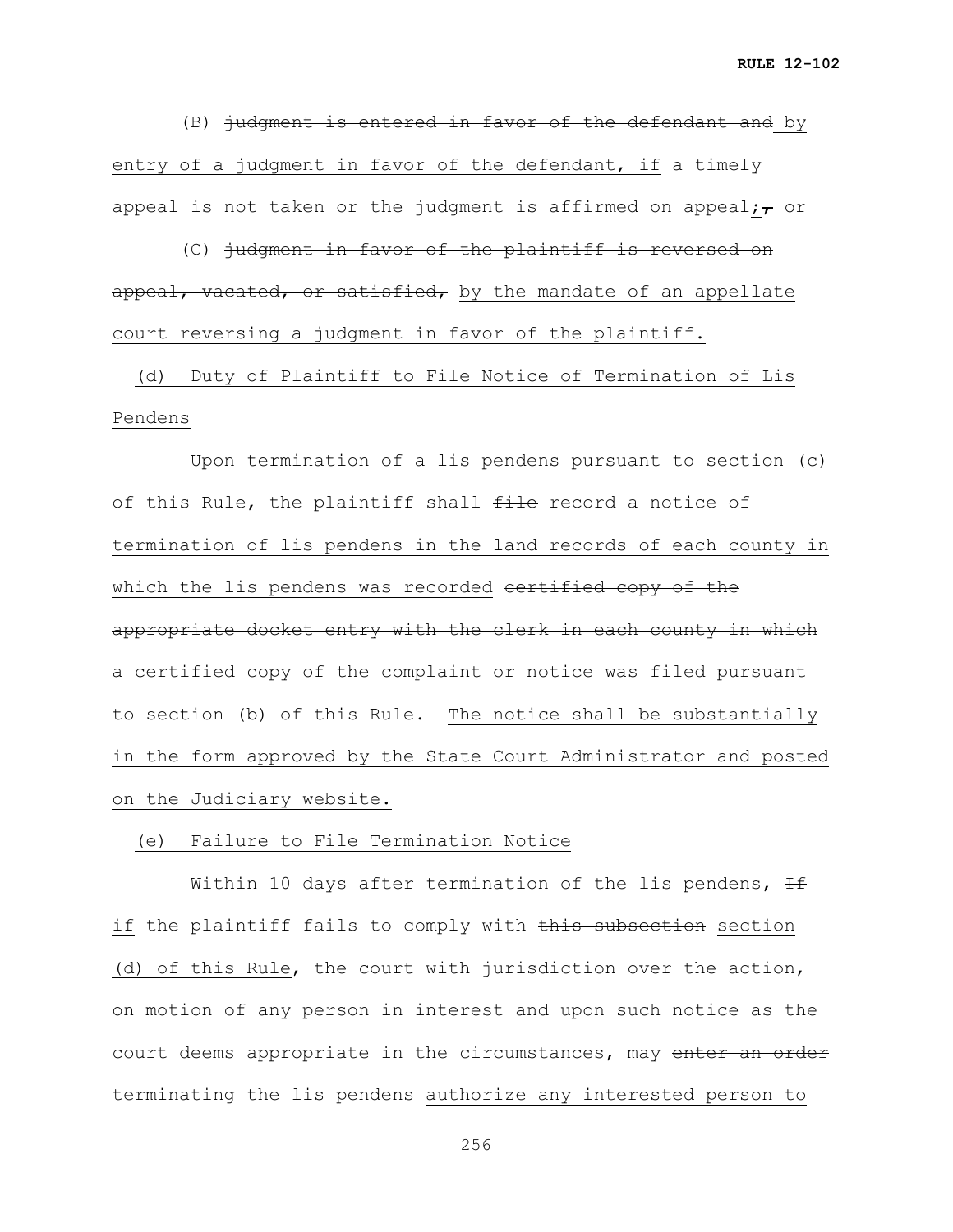file the notice of termination. In the order terminating the **lis pendens,** the court shall direct the plaintiff to pay the costs and expenses incurred by the person obtaining the order, including reasonable attorney's fees, unless the court finds that the plaintiff had a good reason justifying the failure to comply.

(3) Duty of Clerk

 Upon entry of an order terminating a lis pendens, the clerk of the court of entry shall transmit a certified copy of the order to the clerk in any other county specified in the order.

Source: This Rule is derived as follows: in part from former Rules BD1, BD2, and BD3 and is in part new. Section (a) is new. Section (b) is derived from former Rule BD1 and BD2. Section (c) is derived from former Rule BD3.

#### REPORTER'S NOTE

The Judiciary's Major Projects Committee recently brought to the attention of the Rules Committee potential issues with *lis pendens* procedures in Maryland, noting that to create constructive notice that a property is subject to the outcome of a pending action, most states require parties to file notice with the appropriate land records office. In contrast, Maryland Rule 12-102 (b) states that the filing of a complaint is constructive notice of the *lis pendens* as to real property in the county where the complaint was filed. Constructive notice is created in any other county by the filing of either a certified copy of the complaint or a notice with the clerk of the other county. Requiring notice of a pending action or a copy of the complaint to be filed in the land records of the county in which the real property that is the subject of the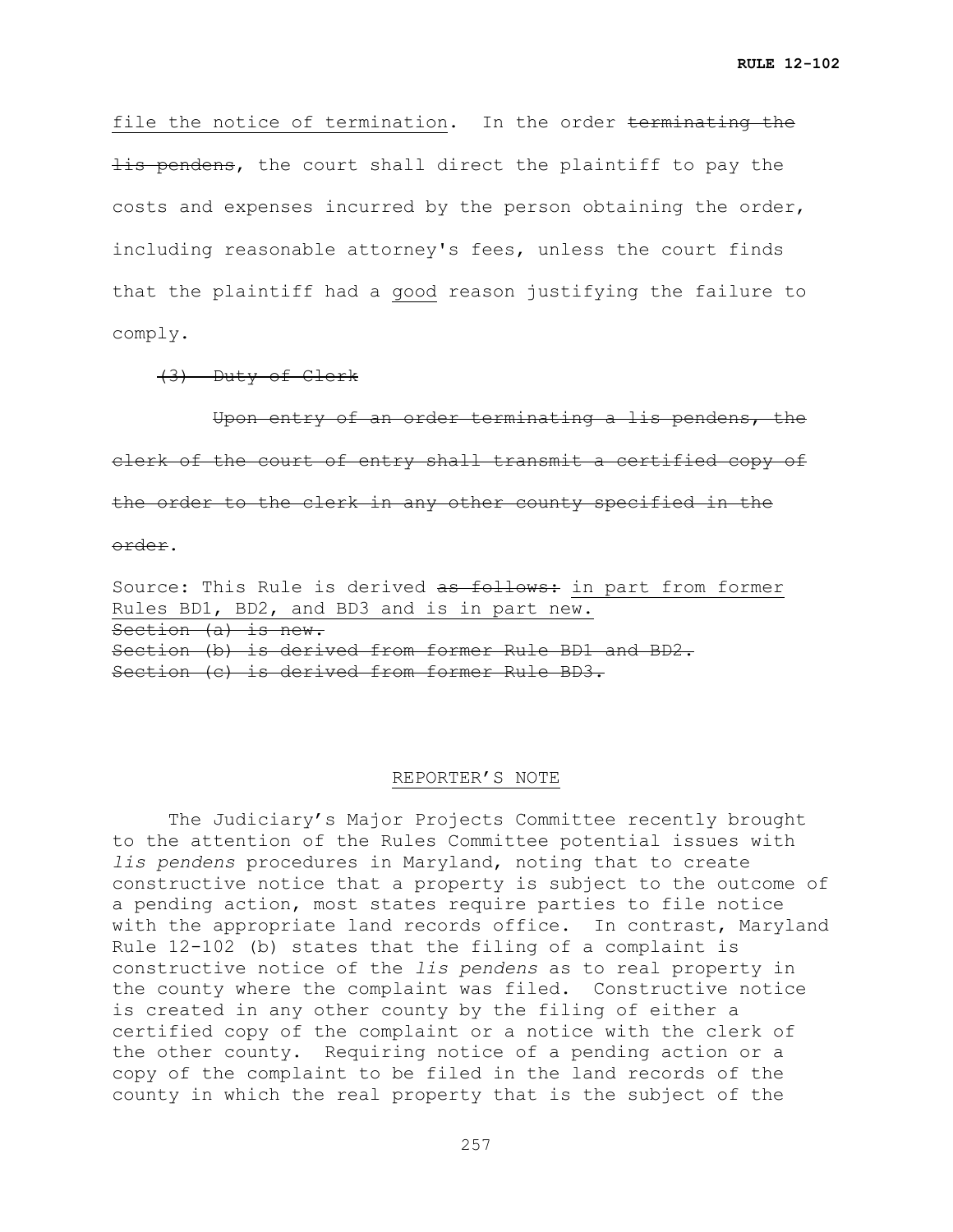action is located, regardless of the county where the complaint was filed, would assist title searchers and bring Maryland procedure into conformance with the majority of states. Proposed amendments to Rule 12-102 are intended to create a uniform practice for treatment of *lis pendens* actions.

Amendments to section (b) delete provisions that permit the filing of a complaint to serve as constructive notice in the county where the complaint is filed. To create constructive notice of the pending action, new language requires filing a certified copy of the complaint or a notice in the land records of the county in which the real property that is the subject of the action is located. A Committee note following section (b) is added to remind practitioners that the previous version of this Rule did not require any additional affirmative act to obtain constructive notice, and that any search for *lis pendens* matters conducted that will encompass actions filed prior to the effective date of a Rules Order adopting the proposed changes will need to encompass the parameters of the current version of this Rule.

The tagline of section (c) is amended to state that it addresses the termination of a *lis pendens*. Replacing certain terms in subsection (c)(1) clarifies that the court in the county in which the action is pending may terminate the *lis pendens* in any county where the *lis pendens* was recorded. Subsection (c)(2) is renamed to address termination of a *lis pendens* as a matter of law. Language added to subsection (c)(2)(A) clarifies that, if a case is dismissed, the *lis pendens* is terminated as a matter of law only when a timely appeal is not taken or when the dismissal is affirmed on appeal.<br>Stylistic amendments are proposed to subsection (c)(2)(B). The Stylistic amendments are proposed to subsection  $(c)$   $(2)$   $(B)$ . language in subsection (c)(2)(C) is deleted and replaced with language addressing only the reversal of a judgment in favor of the plaintiff. Reference to a judgment in favor of the plaintiff that is "vacated" is deleted because the *lis pendens*  is not terminated by that disposition. Reference to a judgment in favor of the plaintiff that is "satisfied" is also deleted because the term is typically used in regard to money judgments. The creation and termination of money judgments serving as liens on real property are addressed in Title 2, Chapter 600 and Title 3, Chapter 600.

New section (d) uses language from current subsection (c)(2) and new language to state the duty of a plaintiff to file a notice after termination of a *lis pendens* pursuant to section (c). The proposed amendments change the filing required by the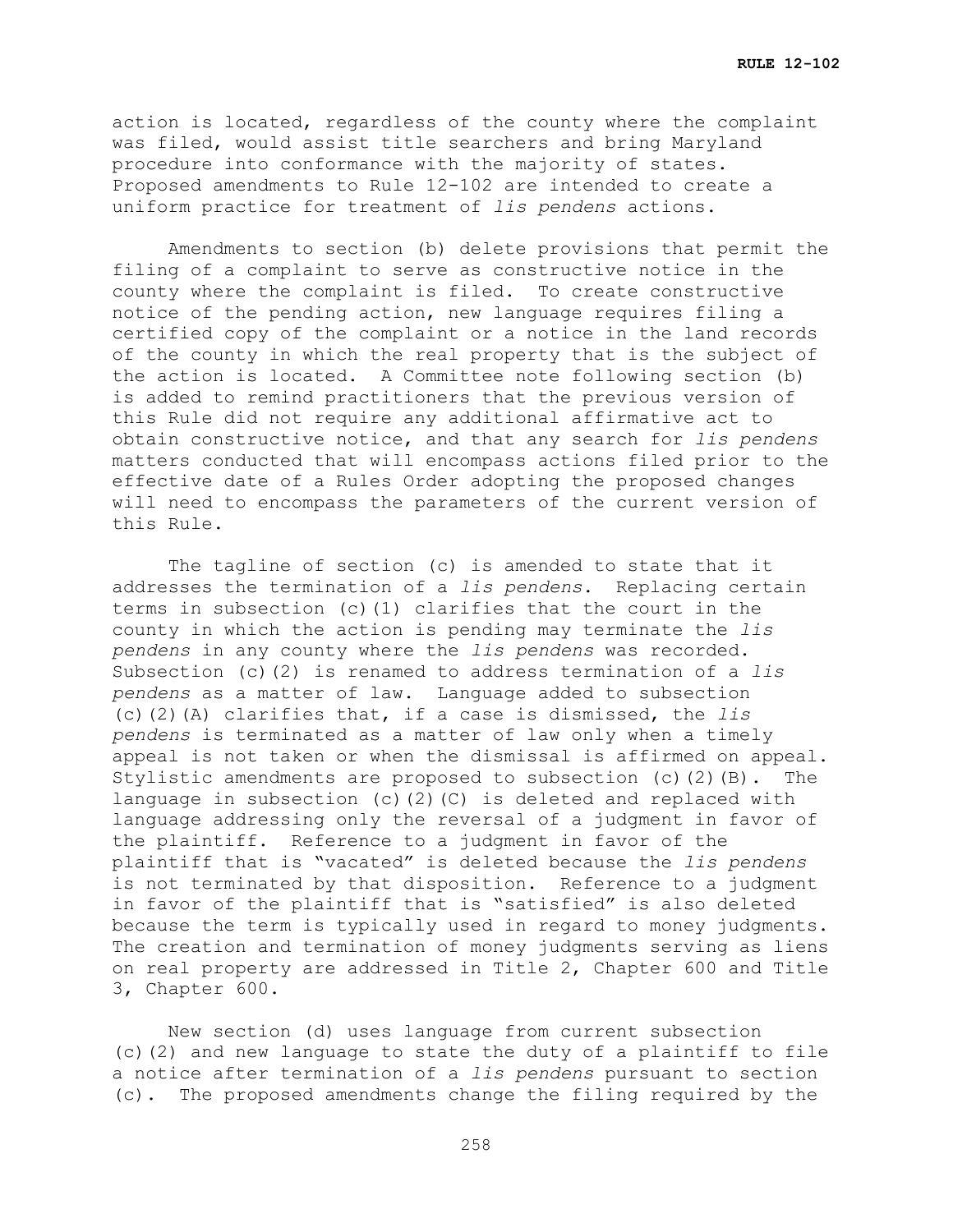plaintiff and require that a notice of withdrawal be substantially in the form approved by the State Court Administrator and posted on the Judiciary website.

New section (e) combines language from current subsection (c)(2) and new language to address the result of a plaintiff's failure to file a notice of termination. Proposed amendments require a notice to be filed within ten days after termination of the *lis pendens* and permit a court upon motion to authorize any interested person to file the notice of termination. An additional amendment clarifies that the plaintiff's reason justifying the failure to comply must be "good" to avoid being directed to pay costs and expenses. Stylistic changes also are proposed.

Current subsection (c)(3) is deleted because the clerk no longer is required to transmit copies of orders terminating a *lis pendens* to other counties.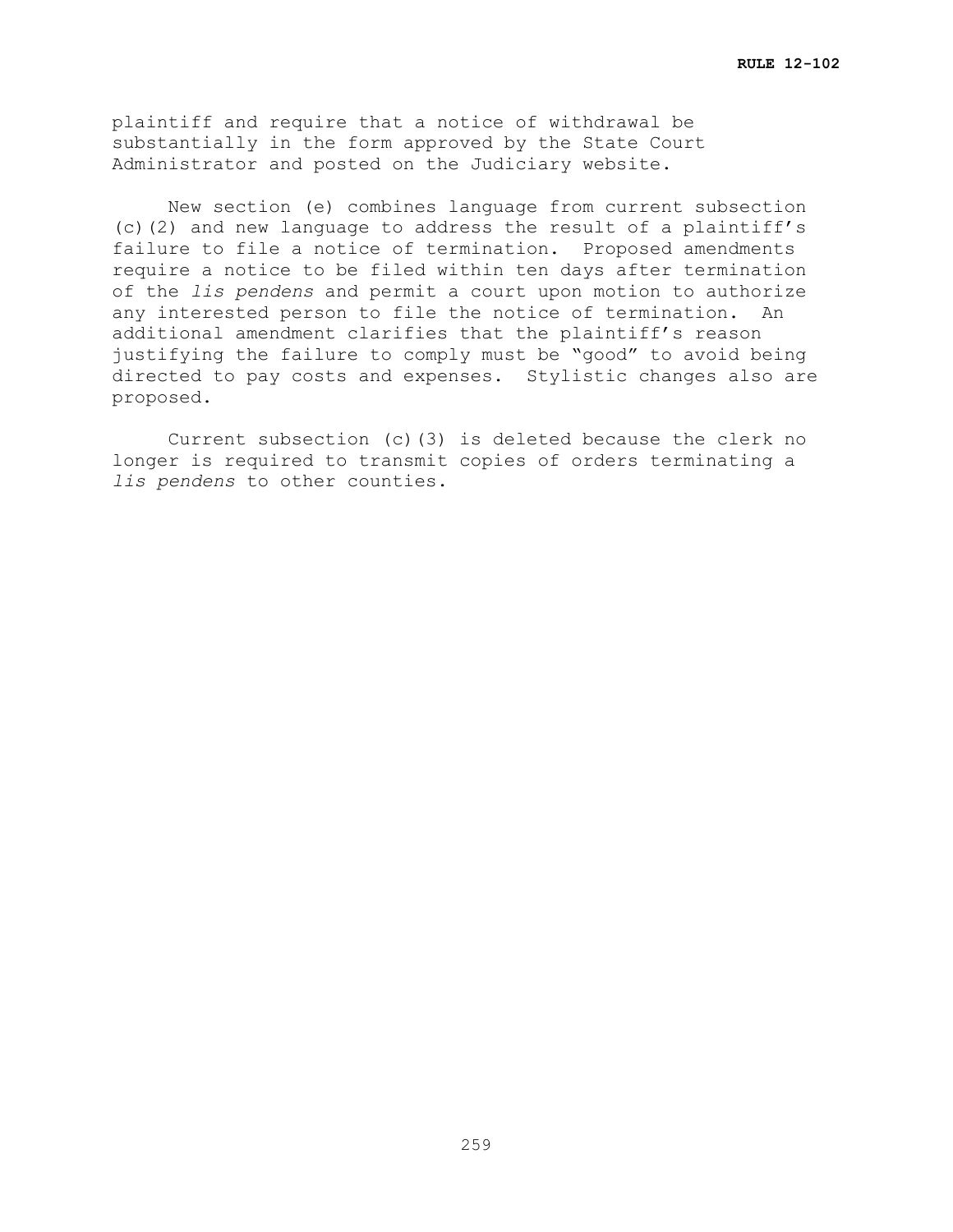MARYLAND RULES OF PROCEDURE TITLE 1 – GENERAL PROVISIONS CHAPTER 100 – APPLICABILITY AND CITATION

AMEND Rule 1-101 by adding a reference to Rule 20-101 (e), by updating other references in subsection (t), and by making a stylistic correction, as follows:

RULE 1-101. APPLICABILITY

...

(t) Title 20

 Title 20 applies to electronic filing and case management in the trial and appellate courts of this State as specified in Rule 20-102. Where practicable, Rules 20-101 (e), 20-101  $(f+(g), 20-101 f+(u),$  and 20-107 may be applied to the signature of a judge, judicial officer, judicial appointee, or court clerk in proceedings in a county that is not an MDEC County to the same extent they apply in an MDEC County, and  $(2)$ Rules 20-403 through 20-406 may be applied in appeals and other proceedings in the Court of Appeals and Court of Special Appeals arising out of a court that is a non-MDEC court to the same extent they apply in matters arising out of a court in an MDEC County.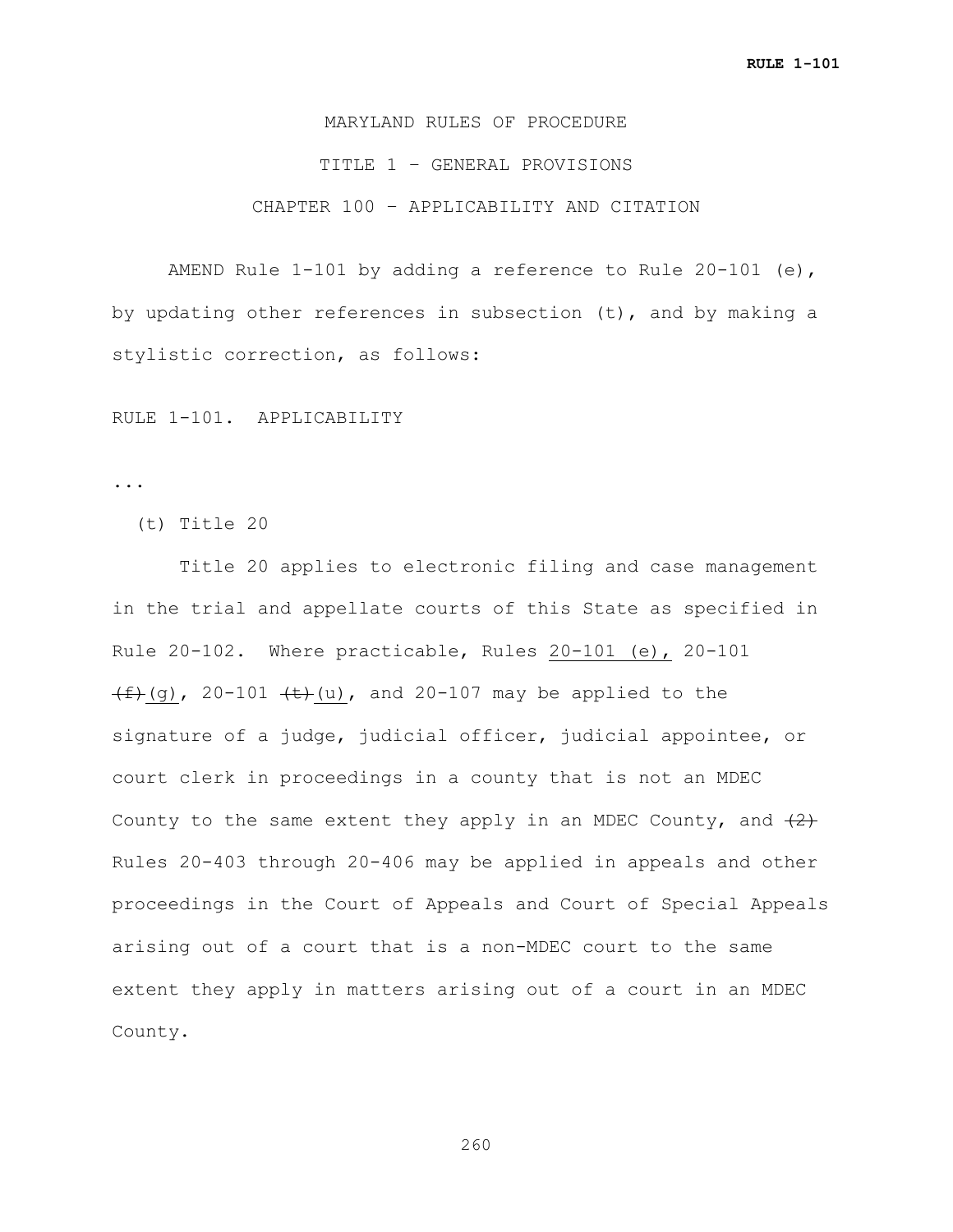#### REPORTER'S NOTE

Rule 1-101 (t) provides that, where practicable, the "handsigned or handwritten signature" and "signature" definitions of Rule 20-101 may be applied to the signature of a judge, judicial officer, judicial appointee, or court clerk in a non-MDEC county to the extent the definitions apply in an MDEC county. A proposed amendment to section (t) adds a reference to the new "digital definition" signature added by proposed amendments to Rule 20-101.

Additional conforming amendments update references in section (t) as a result of proposed amendments to Rule 20-101.

A stylistic correction, deleting "(2)," also is made.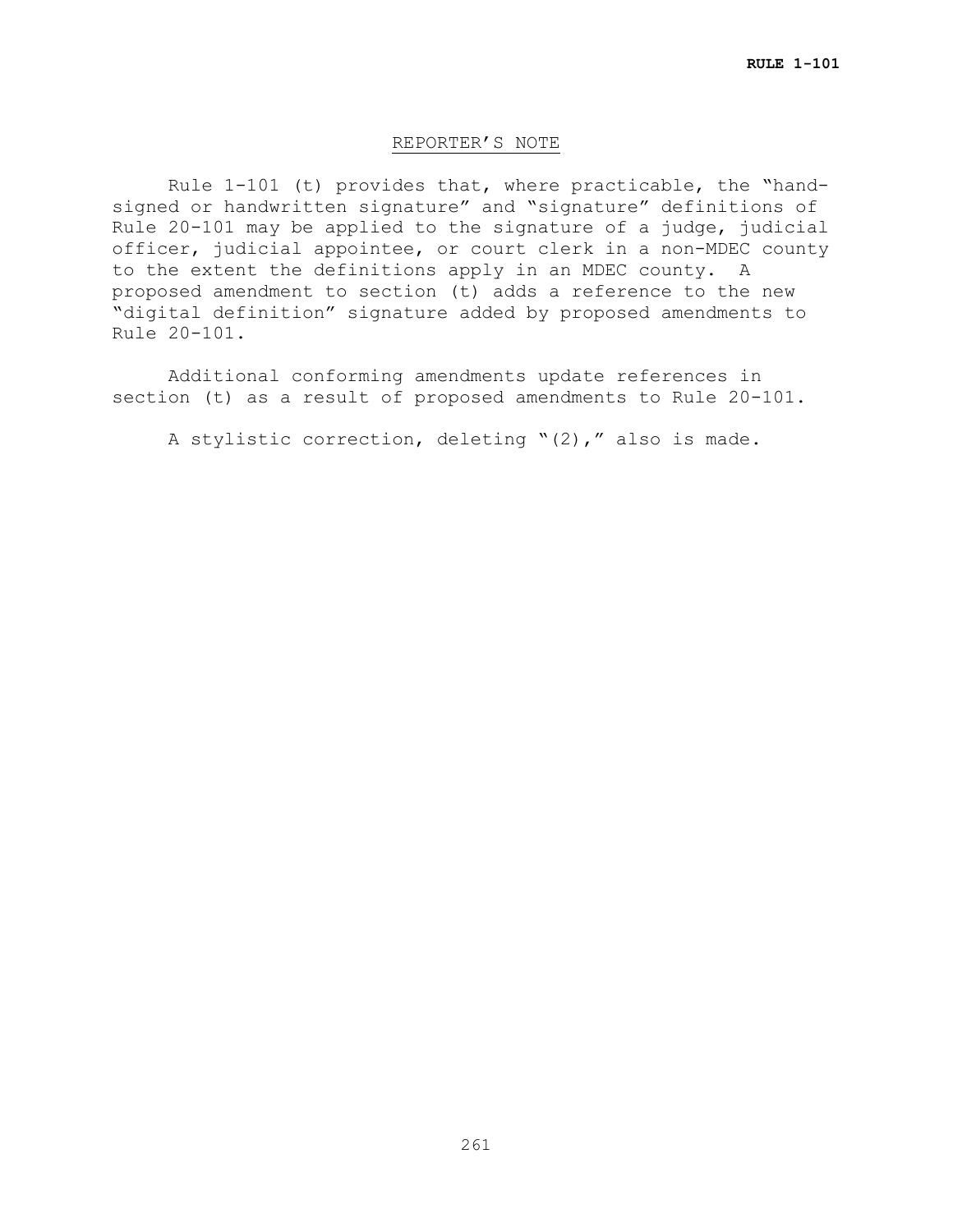#### MARYLAND RULES

#### TITLE 1 – GENERAL PROVISIONS

CHAPTER 200 – CONSTRUCTION, INTERPRETATION, AND DEFINITIONS

AMEND Rule 1-205 by updating a cross reference following section (a), as follows:

Rule 1-205. ADDRESS OF PARTICIPANT IN ADDRESS CONFIDENTIALITY PROGRAM

(a) Generally

 If an individual who is a participant in the Address Confidentiality Program presents an address designated by the State Secretary of State as a substitute address, the court shall accept that address as the individual's address.

Cross reference: See Code, Family Law Article, §§4-519 through 4-530 and State Government Article, §§ 7-301 through 7-313, establishing an Address Confidentiality Program for victims of domestic violence, sexual assault, stalking, harassment, or human trafficking.

**. . .**

#### REPORTER'S NOTE

Chapter 124, 2021 Laws of Maryland (SB 109), merges and expands eligibility for the state's programs for address confidentiality. The Address Confidentiality Program is now governed solely by Title 7, Subtitle 3 of the State Government Article. In addition to victims of domestic violence and human trafficking, the program applies to victims of sexual assault, stalking, or harassment. The cross reference following section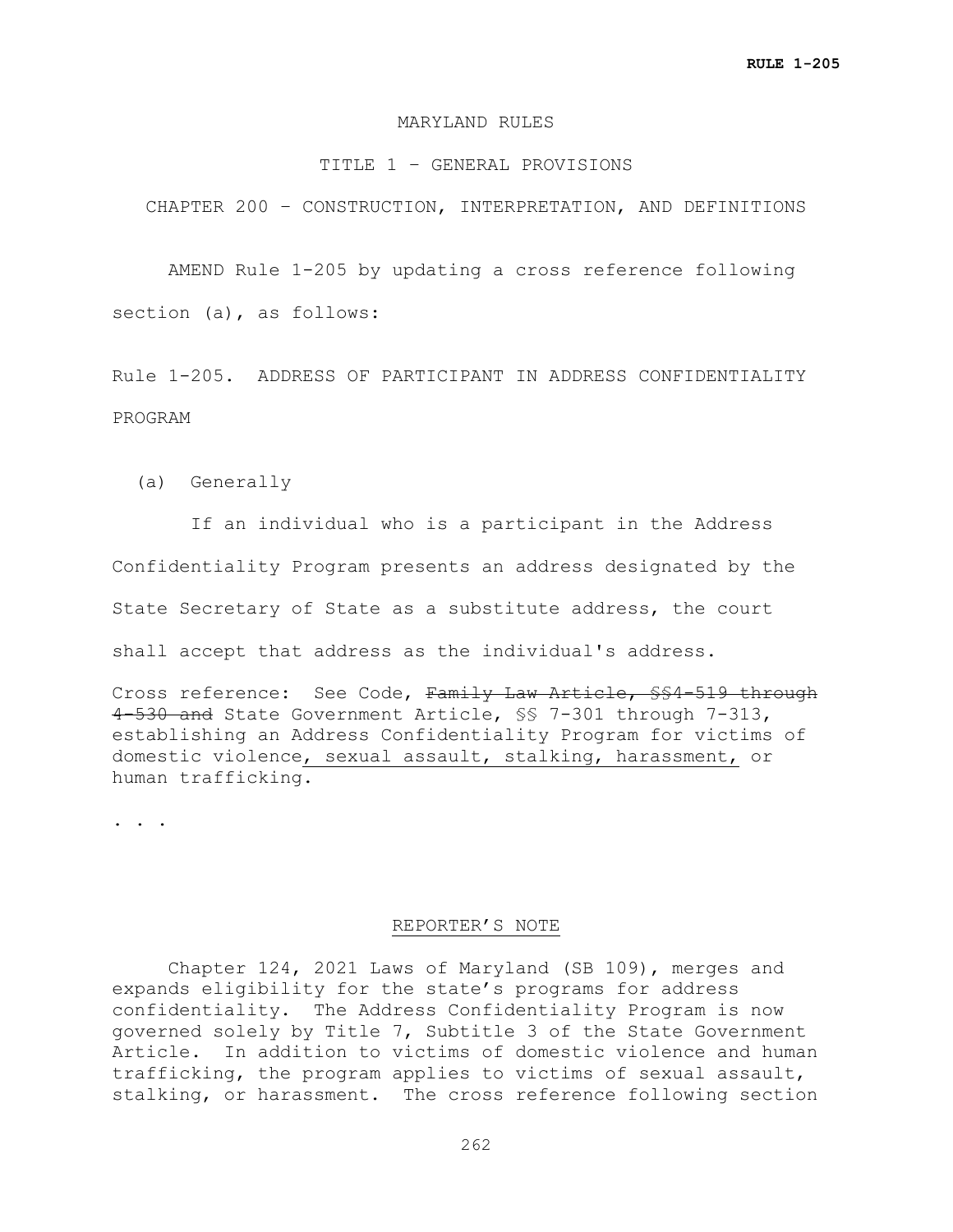(a) is updated to reflect the repeal of the Family Law Article provisions and the expanded eligibility.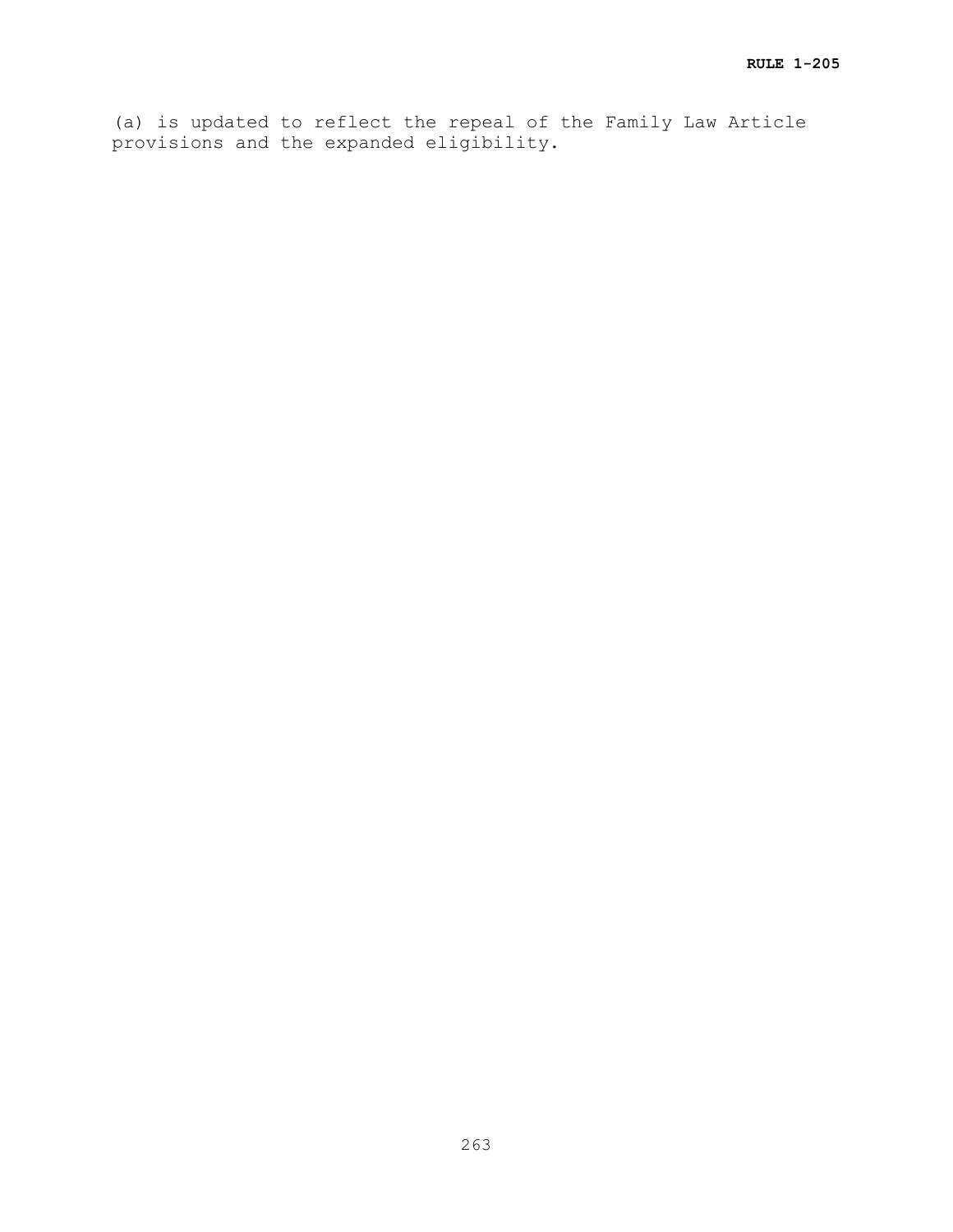MARYLAND RULES OF PROCEDURE TITLE 1 – GENERAL PROVISIONS CHAPTER 300 – GENERAL PROVISIONS

AMEND Rule 1-324 by updating a reference in section (b), as follows:

RULE 1-324. NOTIFICATION OF ORDERS, RULINGS, AND COURT PROCEEDINGS

...

 (b) Notification When Attorney Has Entered Limited Appearance If, in an action that is not an MDEC action as defined in Rule 20-101  $(n)$ , an attorney has entered a limited appearance for a party pursuant to Rule 2-131 or Rule 3-131 and the automated operating system of the clerk's office does not permit the sending of notifications to both the party and the attorney, the clerk shall send all notifications required by section (a) of this Rule to the attorney as if the attorney had entered a general appearance. The clerk shall inform the attorney that, until the limited appearance is terminated, all notifications in the action will be sent to the attorney and that it is the attorney's responsibility to forward to the client notifications pertaining to matters not within the scope of the limited appearance. The attorney promptly shall forward to the client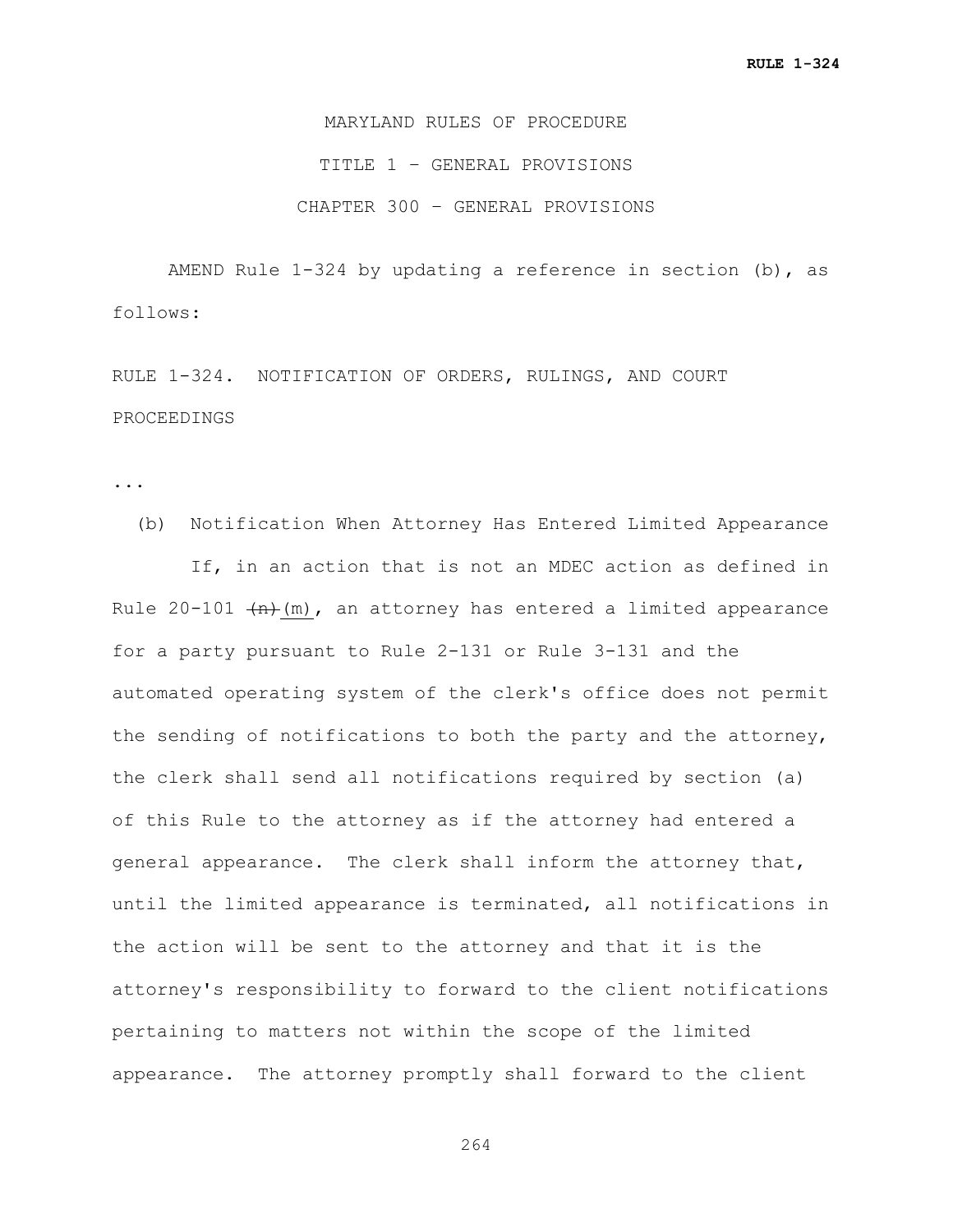all such notifications, including any received after termination of the limited appearance.

...

# REPORTER'S NOTE

The proposed conforming amendment to Rule 1-324 updates a reference in section (b) as a result of proposed amendments to Rule 20-101.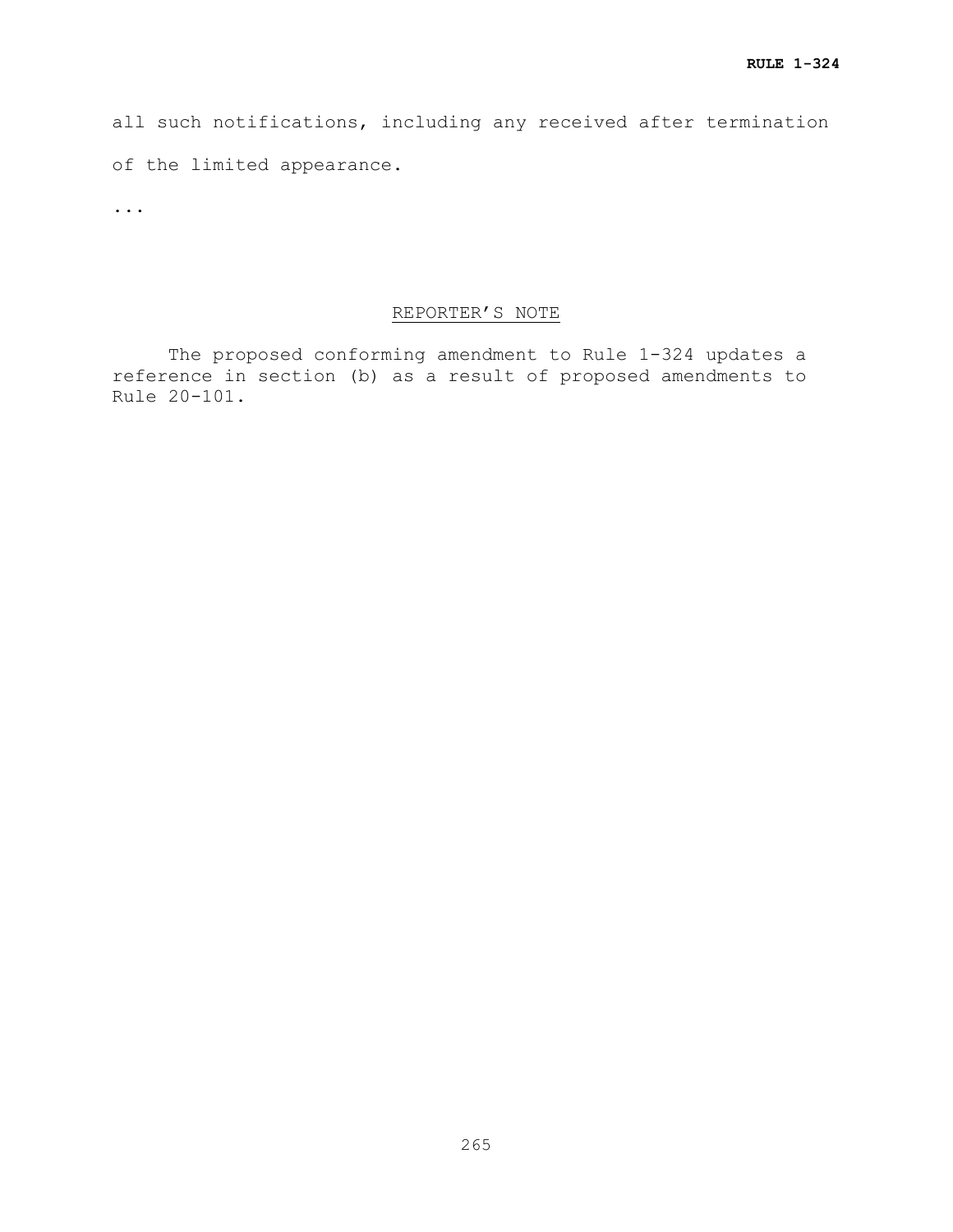MARYLAND RULES OF PROCEDURE TITLE 4 – CRIMINAL CAUSES CHAPTER 200 – PRETRIAL PROCEDURES

AMEND Rule 4-251 by adding a citation to the cross reference after subsection (b)(3), as follows:

RULE 4-251. MOTIONS IN DISTRICT COURT

...

(b) When Made; Determination

 (1) A motion asserting a defect in the charging document other than its failure to show jurisdiction in the court or its failure to charge an offense shall be made and determined before the first witness is sworn and before evidence is received on the merits.

 (2) A motion filed before trial to suppress evidence or to exclude evidence by reason of any objection or defense shall be determined at trial.

 (3) A motion to transfer jurisdiction of an action to the juvenile court shall be determined within 10 days after the hearing on the motion.

Cross reference: See Rule 4-223 for the procedure for detaining a juvenile defendant pending a determination of transfer of the case to the juvenile court. See also *Davis v. State*, 474 Md. 439 (2021) for discussion of the statutory factors in Code, Criminal Procedure Article, § 4-202(d) governing transfer of jurisdiction to the juvenile court.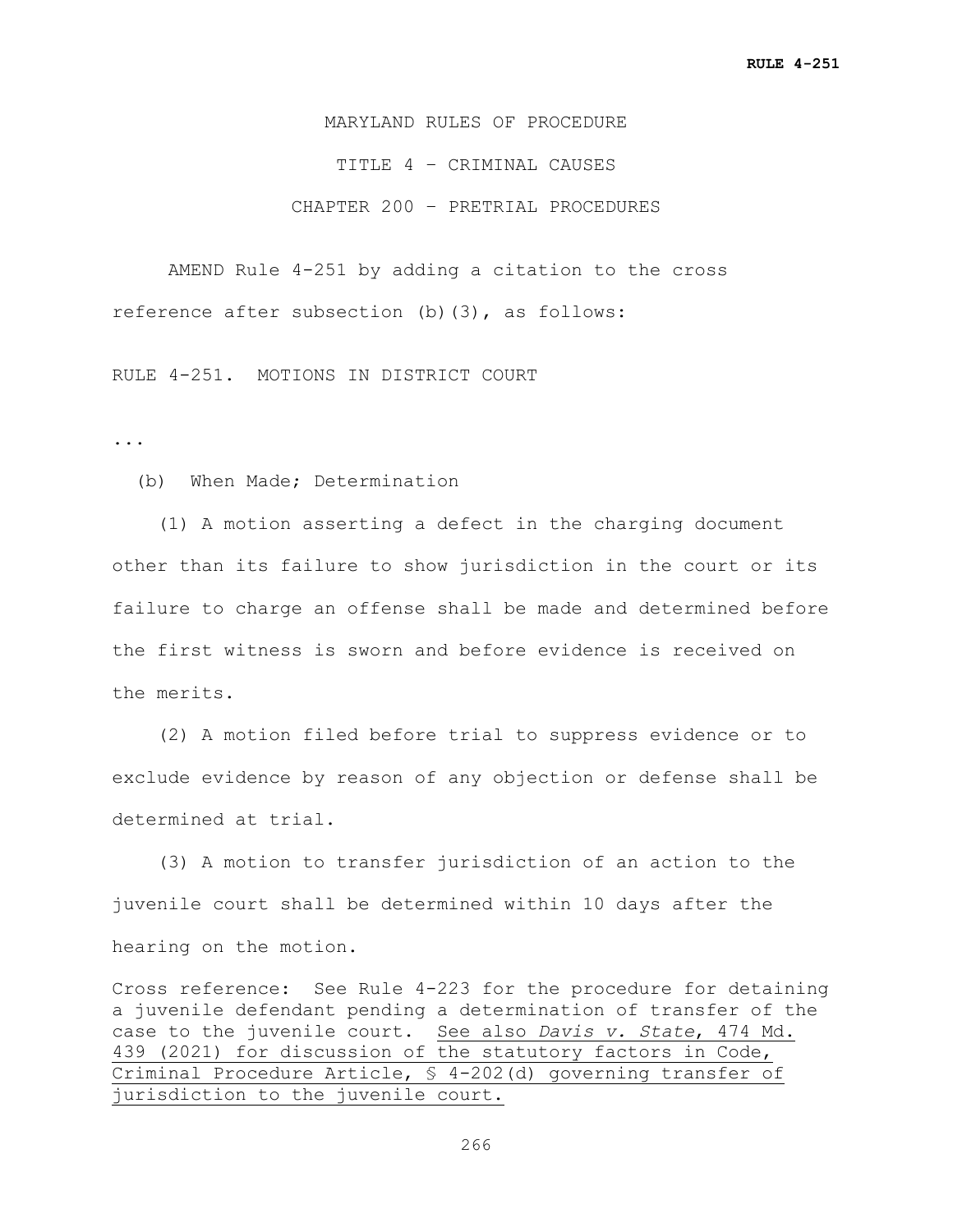(4) Other motions, including a motion under Code, Courts Article, § 10-923, may be determined at any appropriate time. ...

#### REPORTER'S NOTE

On June 12, 2021, the Court of Appeals issued a decision in *Davis v. State*, 474 Md. 439 (2021), addressing a trial court's denial of a child's request for waiver to the juvenile court in a criminal action. The Court addressed the statutory factors governing transfer of jurisdiction in Code, Criminal Procedure Article, § 4-202(d). A proposed amendment to Rule 4-251 adds a cross reference to the recent decision after subsection (b)(3), including a short description of the relevance to the subsection.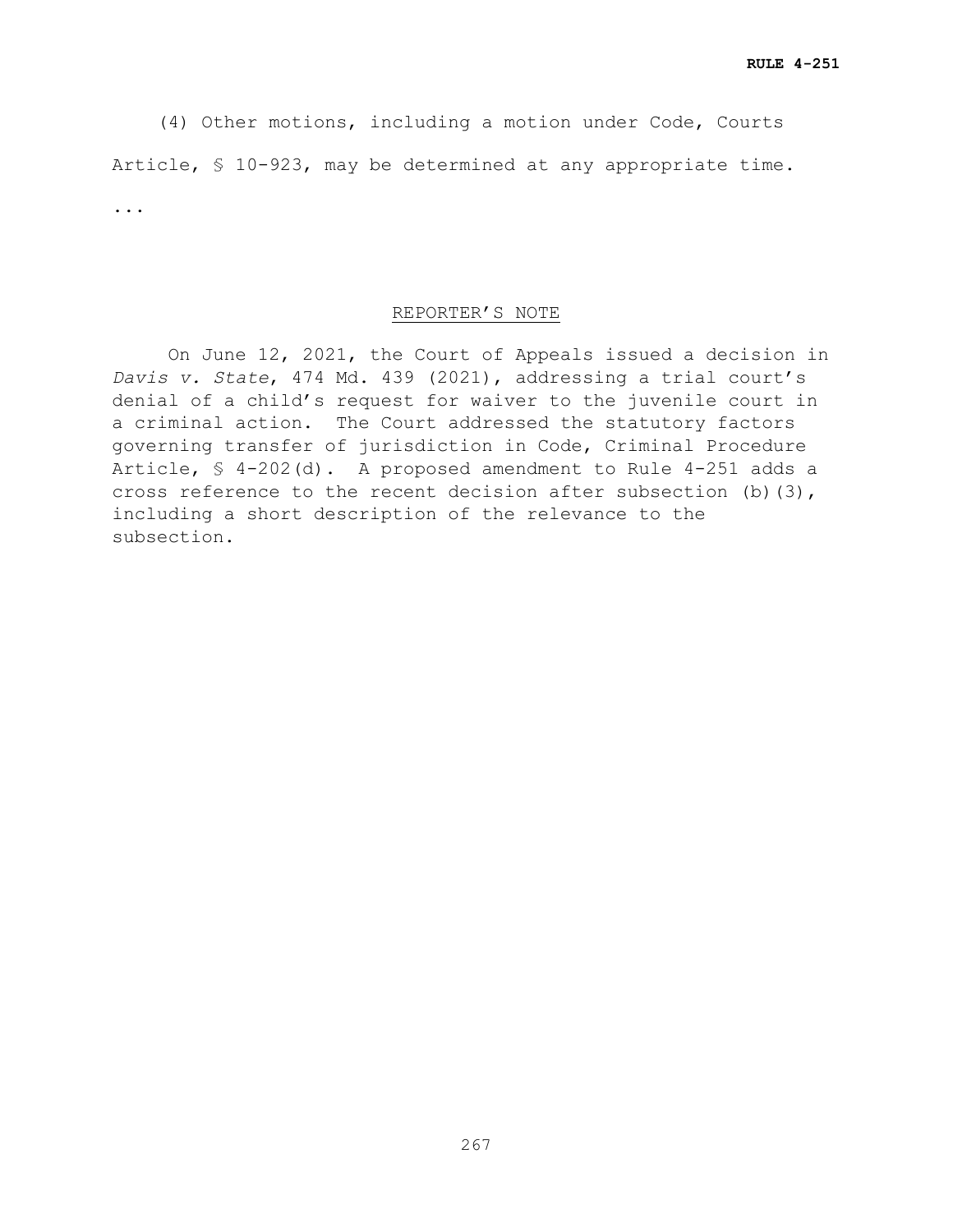MARYLAND RULES OF PROCEDURE TITLE 4 – CRIMINAL CAUSES CHAPTER 200 – PRETRIAL PROCEDURES

AMEND Rule 4-252 by adding a citation to the cross reference after subsection (g)(2), as follows:

RULE 4-252. MOTIONS IN CIRCUIT COURT

...

- (g) Determination
	- (1) Generally

 Motions filed pursuant to this Rule shall be determined before trial and, to the extent practicable, before the day of trial, except that the court may defer until after trial its determination of a motion to dismiss for failure to obtain a speedy trial. If factual issues are involved in determining the motion, the court shall state its findings on the record.

 (2) Motions Concerning Transfer of Jurisdiction to the Juvenile Court

 A motion to transfer jurisdiction of an action to the juvenile court shall be determined within 10 days after the hearing on the motion.

Cross reference: See Rule 4-223 for the procedure for detaining a juvenile defendant pending a determination of transfer of the case to the juvenile court. See also *Davis v. State*, 474 Md. 439 (2021) for discussion of the statutory factors in Code,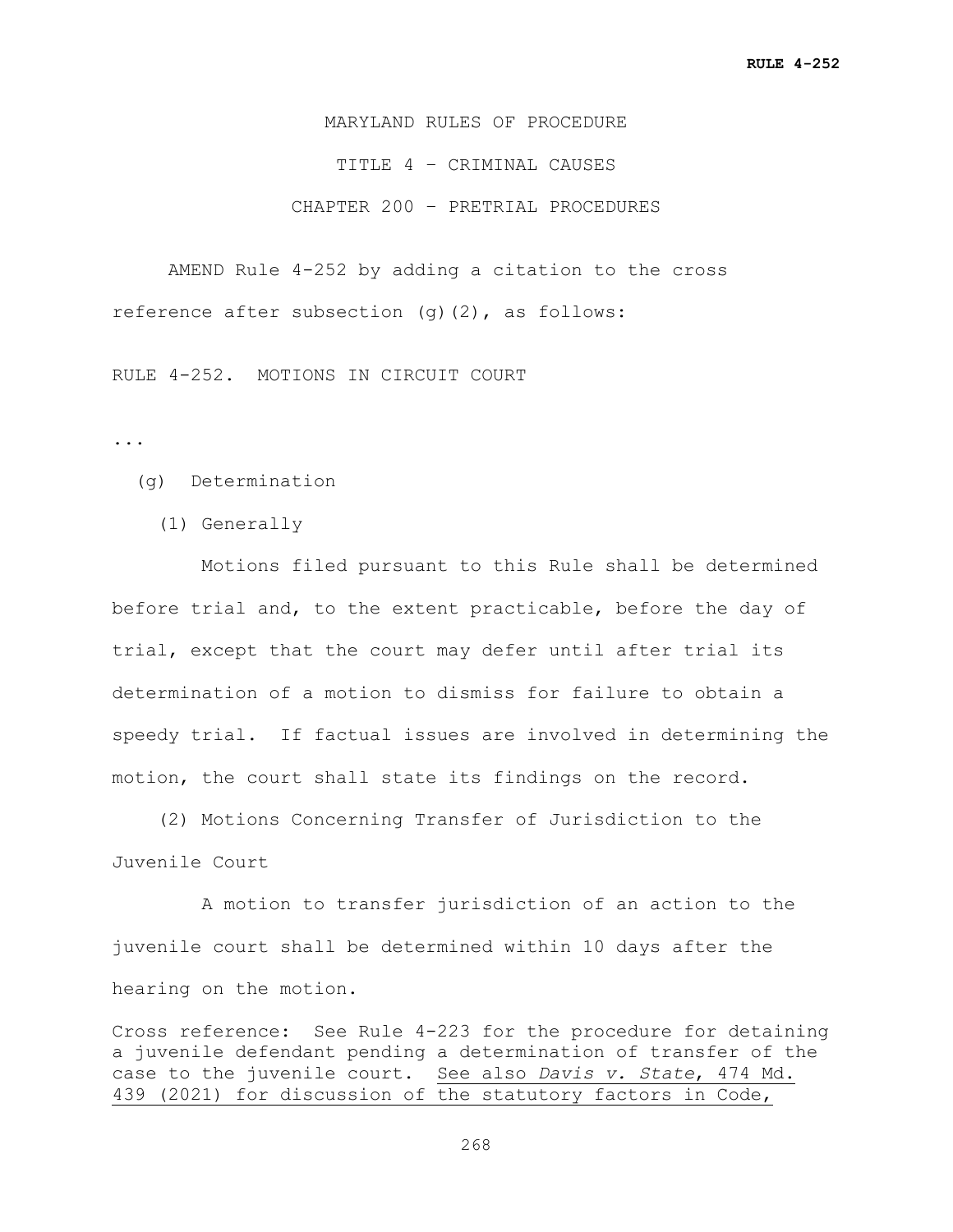Criminal Procedure Article, § 4-202(d) governing transfer of jurisdiction to the juvenile court.

...

## REPORTER'S NOTE

*Davis v. State*, 474 Md. 439 (2021), addresses a trial court's denial of a child's request for waiver to the juvenile court in a criminal action. The Court addressed the statutory factors governing transfer of jurisdiction in Code, Criminal Procedure Article, § 4-202(d). A proposed amendment to Rule 4- 252 adds a cross reference to the recent decision after subsection (g)(2), including a short description of the relevance to the subsection.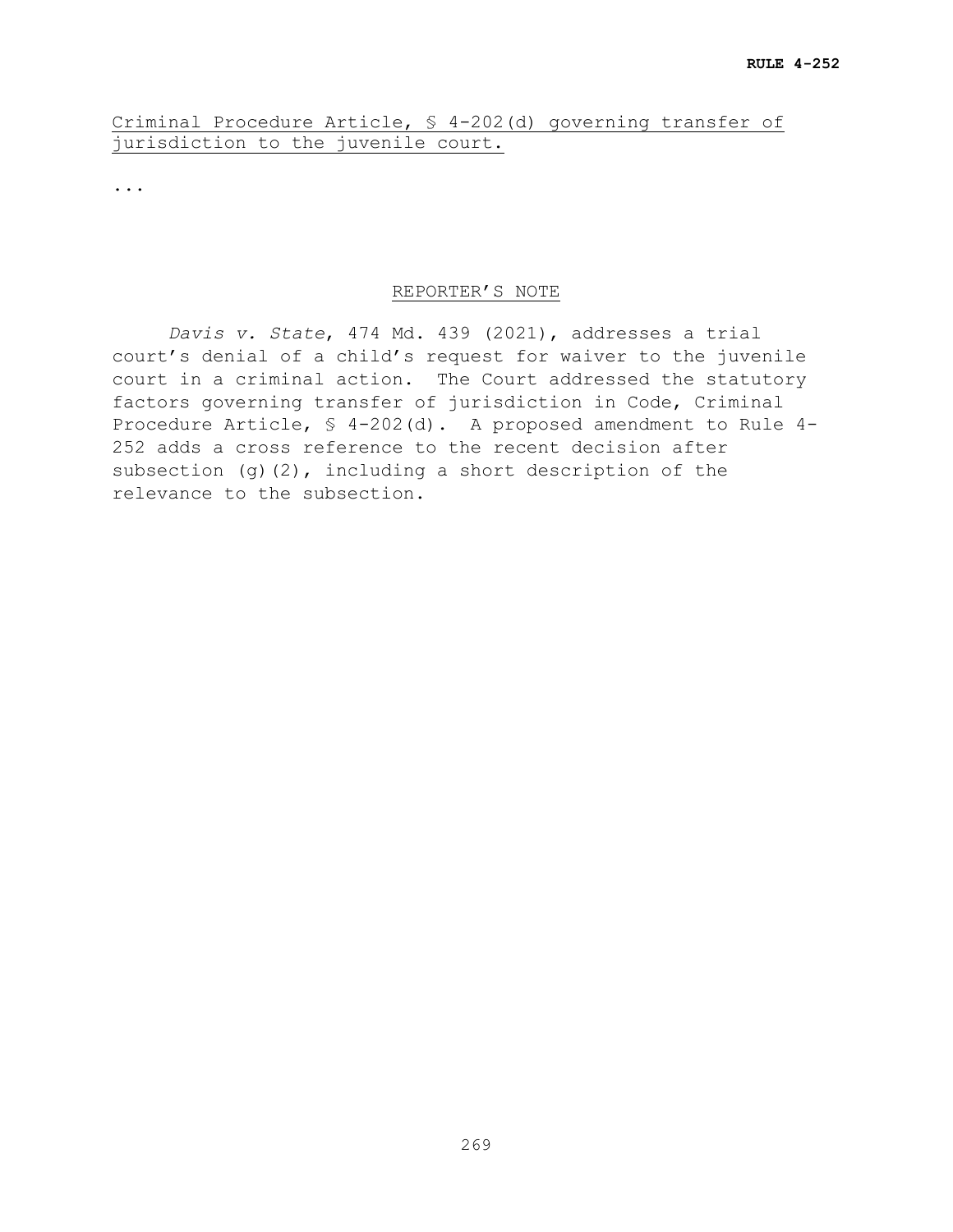MARYLAND RULES OF PROCEDURE

TITLE 4 – CRIMINAL CAUSES

CHAPTER 300 – TRIAL AND SENTENCING

AMEND Rule 4-342 by adding a cross reference to *Mainor v. State* following section (e), as follows:

Rule 4-342. SENTENCING – PROCEDURE

. . .

(e) Allocution and Information in Mitigation

 Before imposing sentence, the court shall afford the defendant the opportunity, personally and through counsel, to make a statement and to present information in mitigation of punishment.

#### Cross reference: See *Mainor v. State*, 475 Md. 487 (2021).

. . .

Source: This Rule is derived as follows: Section (a) is new. Section (b) is derived from former Rule 772 b and M.D.R. 772 a. Section (c) is derived from former Rule 772 c and M.D.R. 772 b. Section (d) is new. Section (e) is derived from former Rule 772 d and M.D.R. 772 c. Section (f) is derived from former Rule 772 e and M.D.R. 772 d. Section (g) is derived from former Rule 772 f and M.D.R. 772 e. Section (h) is in part derived from former Rule 772 h and M.D.R. 772 g and in part new. Section (i) is new. Section (j) is new. Section (k) is new.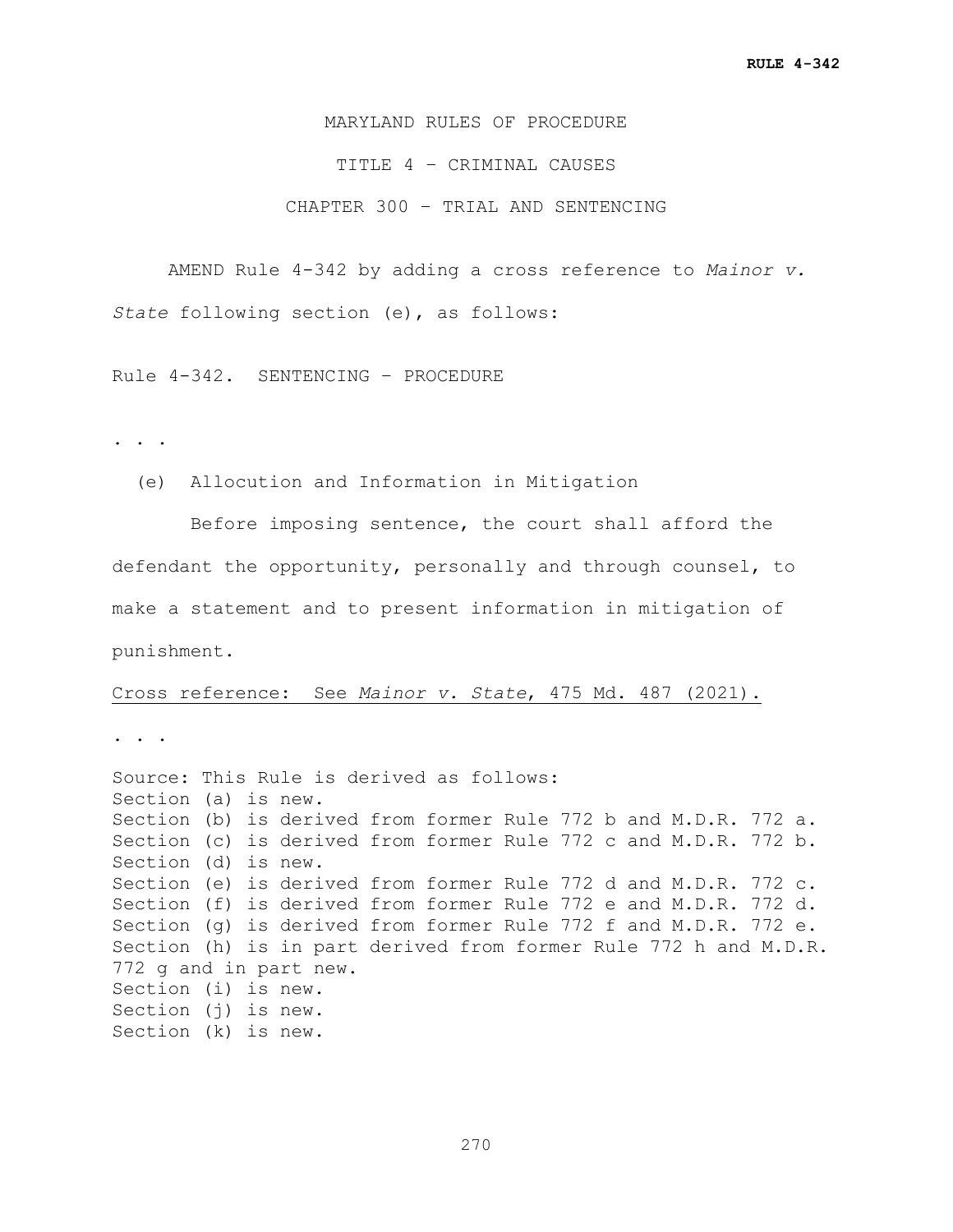## REPORTER'S NOTE

A cross reference to *Mainor v. State*, 475 Md. 487 (2021), is proposed to be added following section (e) of Rule 4-342. In this opinion, the Court reiterates that a defendant has an "absolute right to allocution, which includes an absolute right to present mitigating information, prior to sentencing." *Id.* at 501.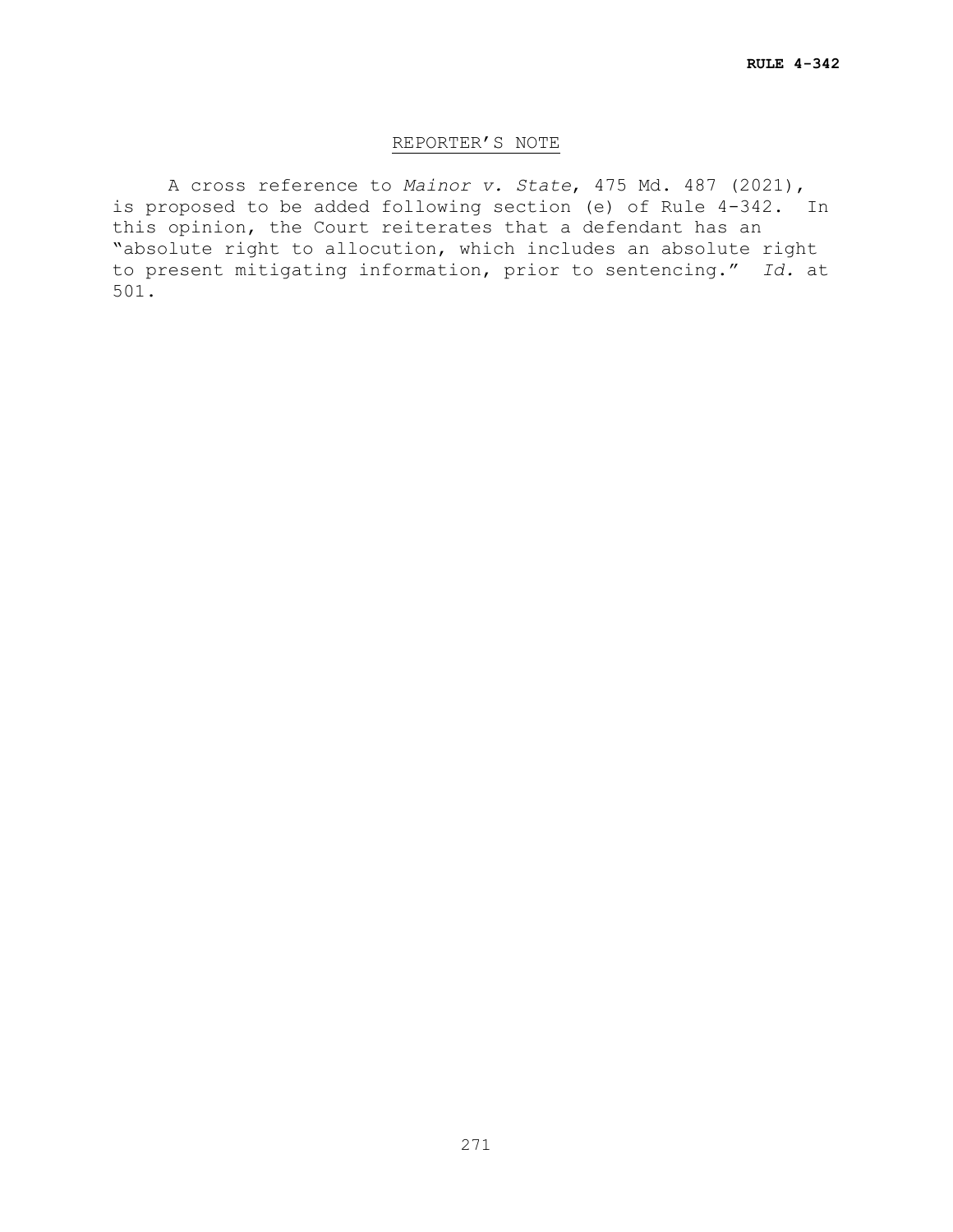## MARYLAND RULES OF PROCEDURE

## TITLE 4 – CRIMINAL CAUSES

CHAPTER 600 – CRIMINAL INVESTIGATIONS AND MISCECLLANEOUS

## PROVISIONS

AMEND Rule 4-601 by adding a cross reference after subsection (b)(1), by changing 15 days to ten days in subsection (h)(1), and by updating a cross reference after subsection (h) $(1)$ , as follows:

RULE 4-601. SEARCH WARRANTS

...

(b) Submission of Application

(1) Method of Submission

 An applicant may submit an application for a search warrant by (A) delivery of three copies of (i) the application, (ii) a supporting affidavit, and (iii) a proposed search warrant in person or by secure facsimile; or (B) transmission of those documents to the judge by secure and reliable electronic mail that permits the judge to print the complete text of the documents. If the documents are transmitted electronically the proposed warrant shall be sent in an electronic text format specified by the State Court Administrator, and the judge shall print and retain a copy of the documents.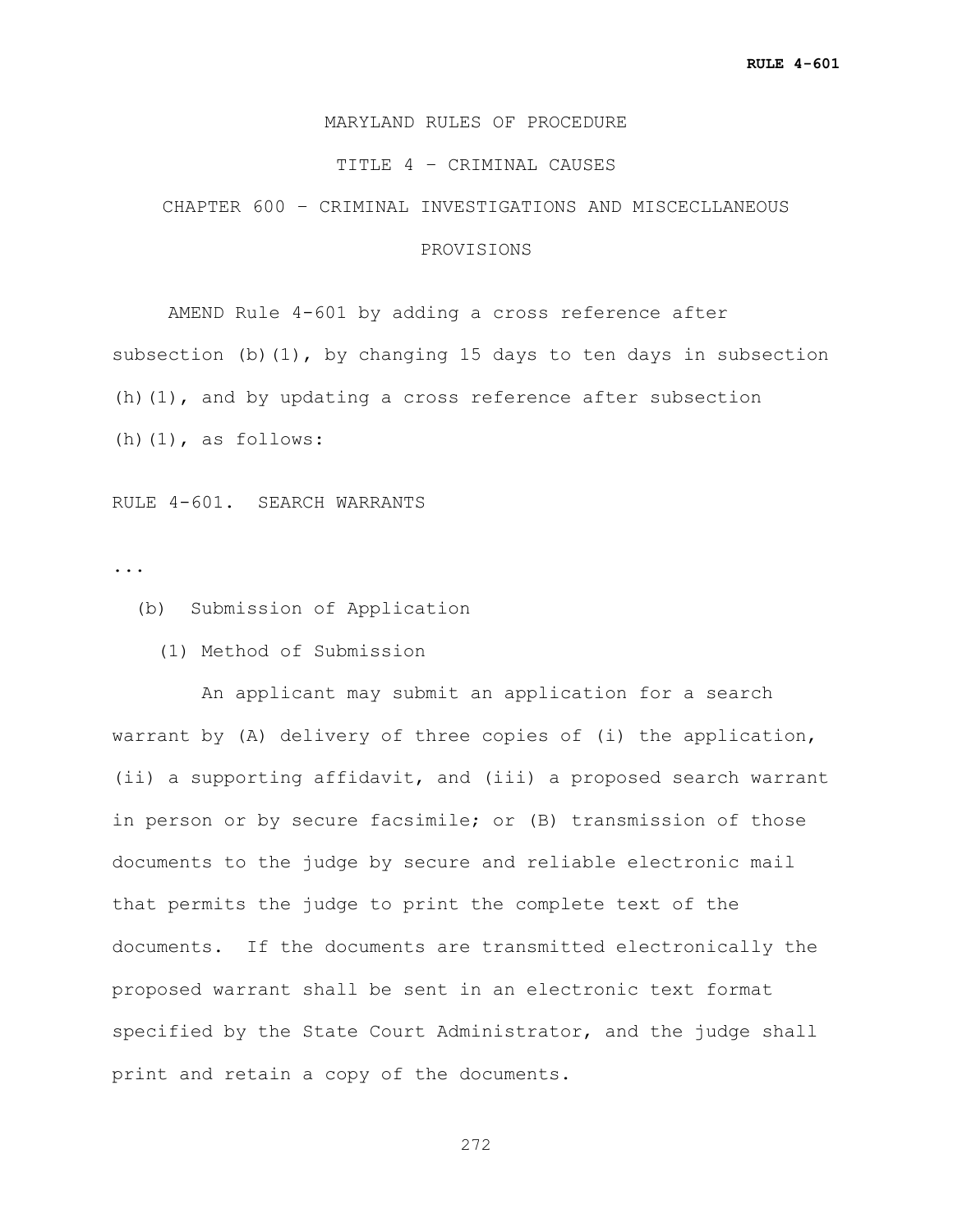Cross reference: See Code, Criminal Procedure Article, § 1- 203(a)(2)(vi) regarding requirements for no-knock search warrants.

(2) Request for Sealing Affidavit

 The application may include a request that the affidavit be sealed pursuant to Code, Criminal Procedure Article, § 1- 203(e).

(3) Discussion about Application

 Upon receipt of an application, the judge may discuss it with the applicant in person or by telephone, video conferencing, or other electronic means.

Committee note: A discussion between the applicant and the judge may be explanatory in nature but may not be for the purpose of adding or changing any statement in the affidavit that is material to the determination of probable cause. Probable cause must be determined from the four corners of the affidavit. See *Abeokuto v. State*, 391 Md. 289, 338 (2006); *Valdez v. State*, 300 Md. 160, 168 (1984) (The four-corners rule "prevents consideration of evidence that seeks to supplement or controvert the truth of grounds stated in the affidavit.").

...

(h) Unexecuted Warrants

(1) A search warrant is valid for  $45$  ten days from the date it was issued and may be served only within that time. After the expiration of  $15$  ten days, the warrant is void.

Cross reference: See Code, Criminal Procedure Article, § 1-  $203(a)$   $(4)$  (5).

 (2) A search warrant that becomes void under subsection (h)(1) of this Rule shall be returned to the judge who issued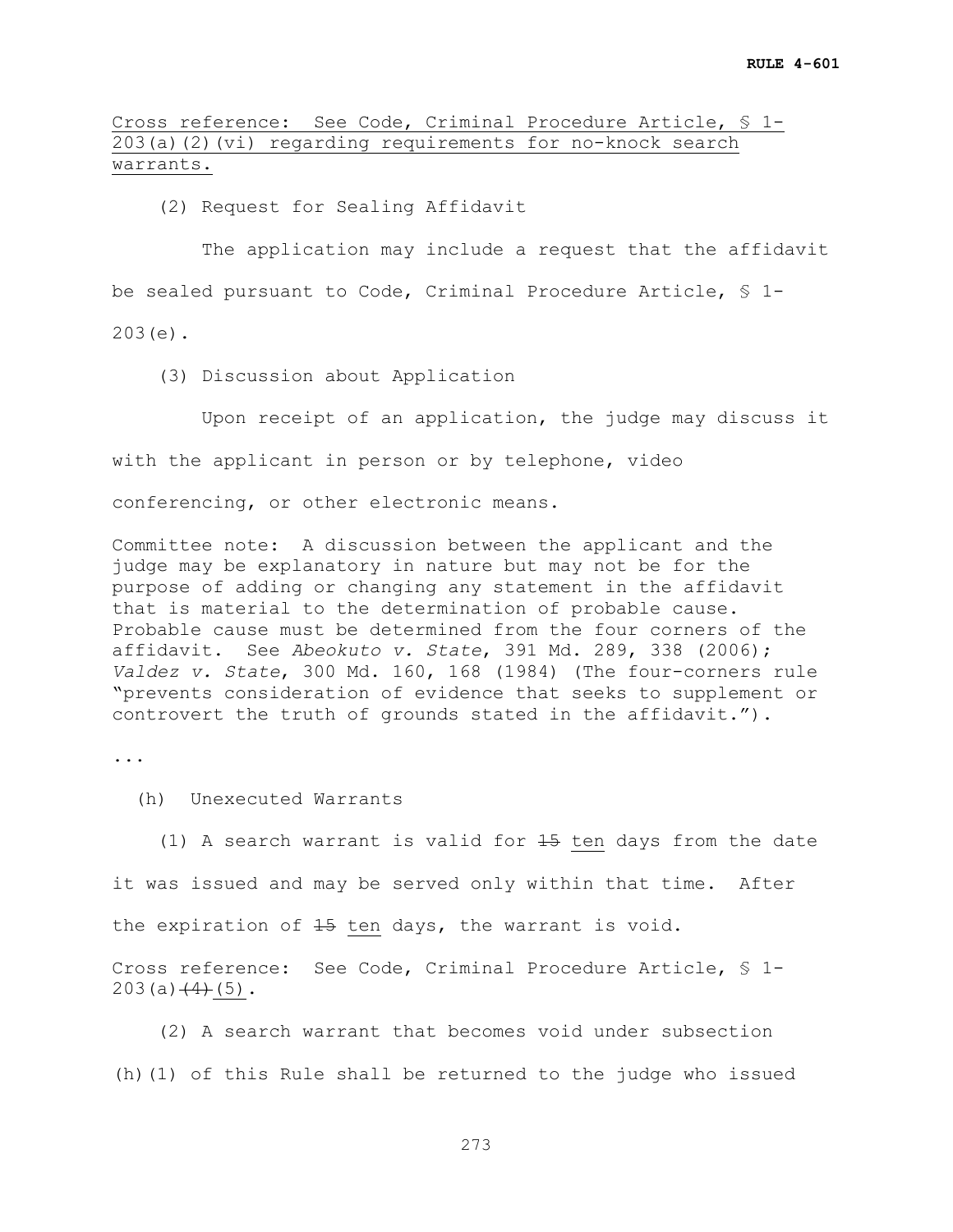it. The judge may destroy the warrant and related papers or make any other disposition the judge deems proper.

...

#### REPORTER'S NOTE

Chapter 62, 2021 Laws of Maryland (SB 178) addresses requirements for no-knock search warrants and other aspects of the warrant process. Chapter 62 also states that searches and seizures under the authority of a search warrant shall be made within ten, formerly 15, days after the search warrant is issued.

Rule 4-601 concerns search warrants. A proposed cross reference is added after subsection (b)(1) highlighting where to find the statutory requirements for no-knock warrants. Pursuant to the Chapter 62 amendments to Code, Criminal Procedure Article, § 1-203, subsection (h)(1) is amended to change 15 days to ten days. A cross reference after subsection (h)(1) is updated to account for the renumbering of sections by Chapter 62.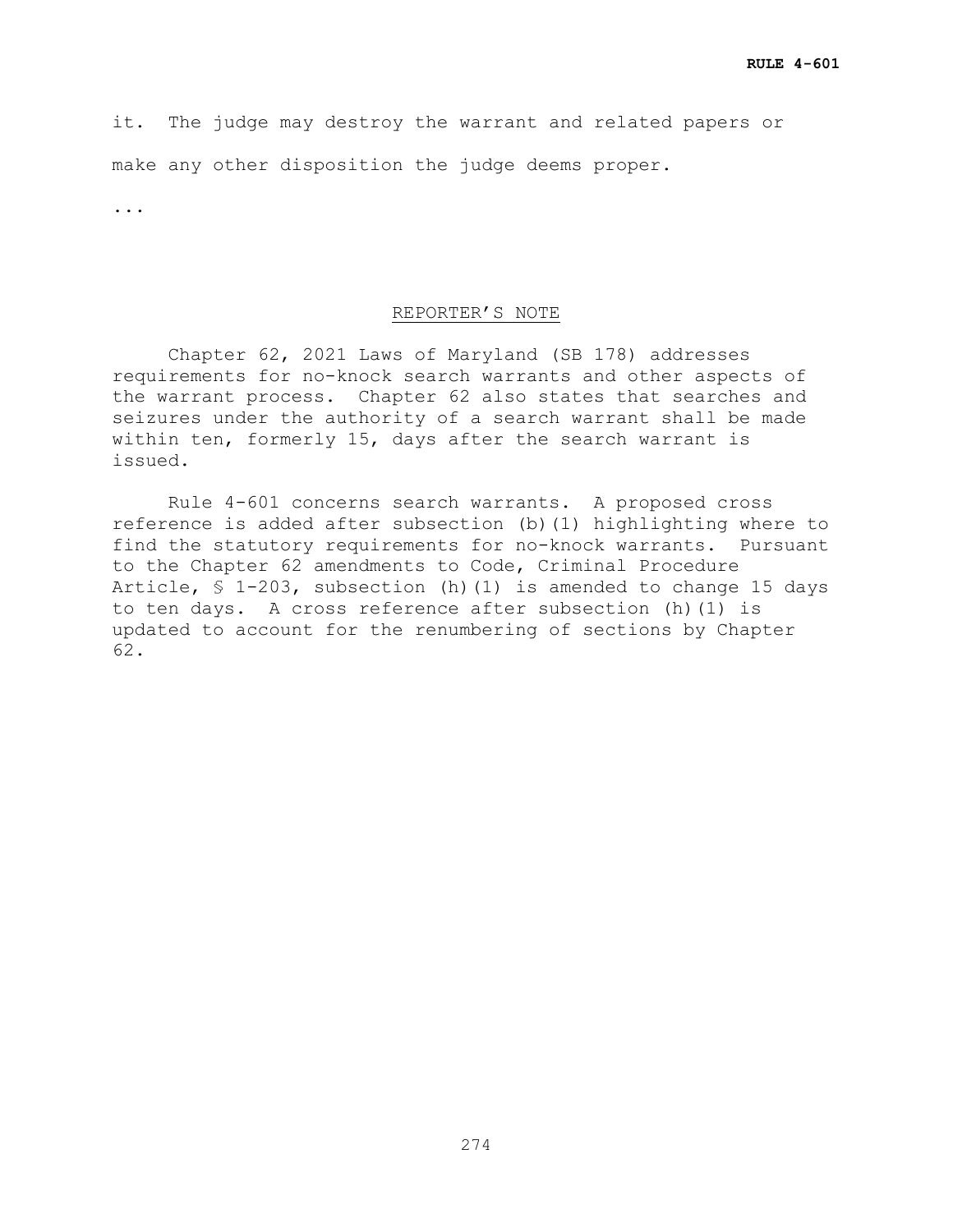## MARYLAND RULES OF PROCEDURE

#### TITLE 4 – CRIMINAL CAUSES

# CHAPTER 600 – CRIMINAL INVESTIGATIONS AND MISCECLLANEOUS

# PROVISIONS

AMEND Rule  $4-612$  by adding new subsections (b)(1), (b)(2), and (b)(3) concerning the submission of an application for an order; by re-lettering former section (b) as new subsection  $(c)$  (1); by adding a tagline to and deleting certain language from new subsection (c)(1); and by adding new subsection (c)(2), as follows:

RULE 4-612. ORDER FOR CELL SITE SIMULATOR OR ELECTRONIC DEVICE LOCATION INFORMATION

(a) Definitions

 The definitions in Code, Criminal Procedure Article, § 1- 203.1(a) apply in this Rule.

(b) Submission of Application for Order

(1) Generally

 The application for an order for cell site simulator or electronic device location information shall conform to the requirements of Code, Criminal Procedure Article, § 1-203.1.

(2) Method of Submission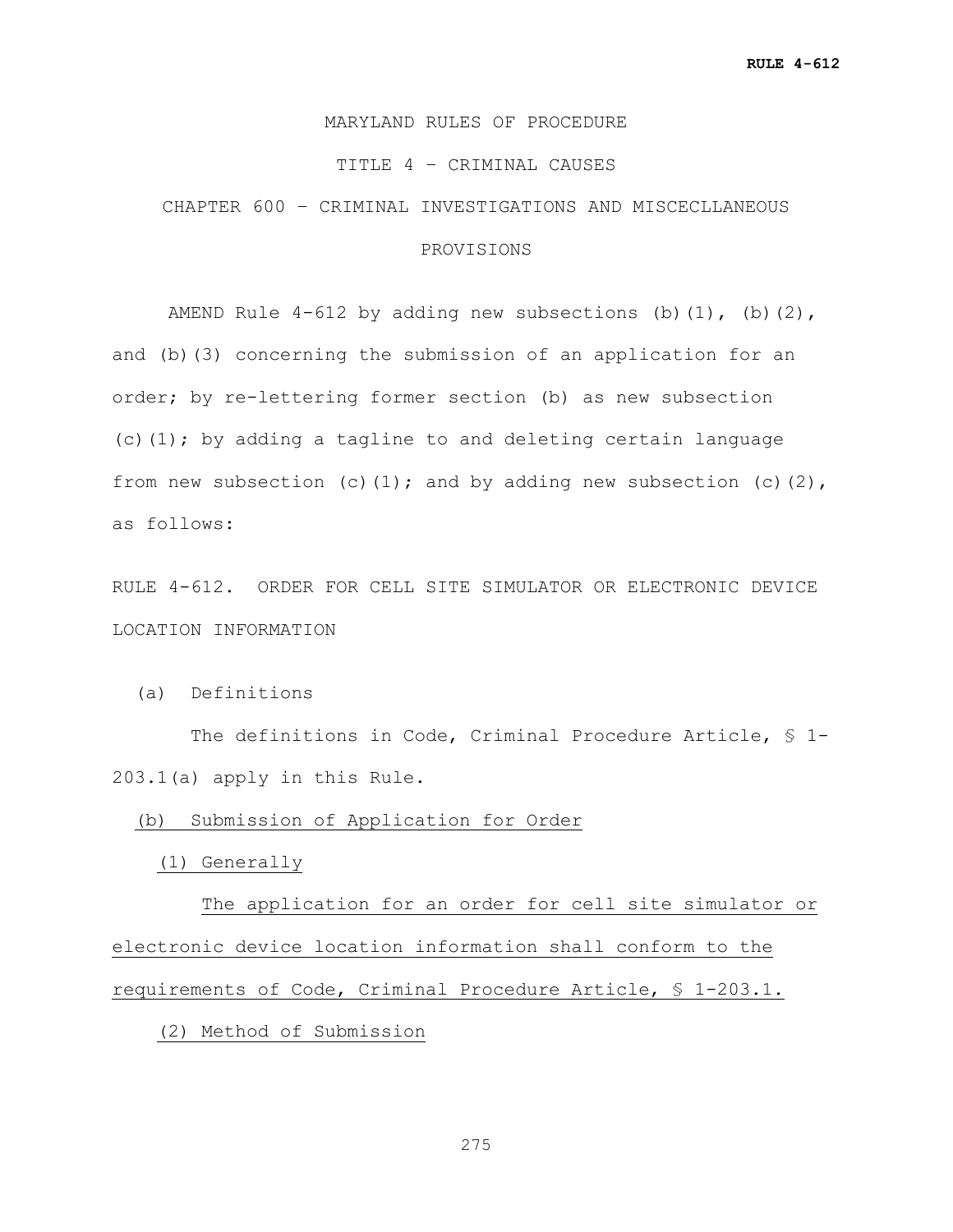An applicant may submit the application by delivering the application, the affidavit, and a proposed court order to a judge (A) in-person or (B) by secure and reliable facsimile or electronic mail that permits the judge to print the complete text of the documents.

(3) Discussion About Application

 Upon receipt of an application, the judge may discuss it with the applicant in person or by telephone, video conferencing, or other electronic means.

 $(b)+(c)$  Issuance of Order

(1) Generally

 A court may issue an order authorizing or directing a law enforcement officer to use a cell site simulator or obtain location information from an electronic device if there is probable cause to believe that a misdemeanor or felony has been or will be committed by the owner or user of the electronic device or by an individual about whom the information sought by the cell site simulator or the location information is being sought, and the information sought by the cell site simulator or the location information being sought (1) is evidence of or will lead to evidence of the misdemeanor or felony being investigated or (2) will lead to the apprehension of an individual for whom an arrest warrant has been previously issued. The application for the order, the order issued, and the notice of the order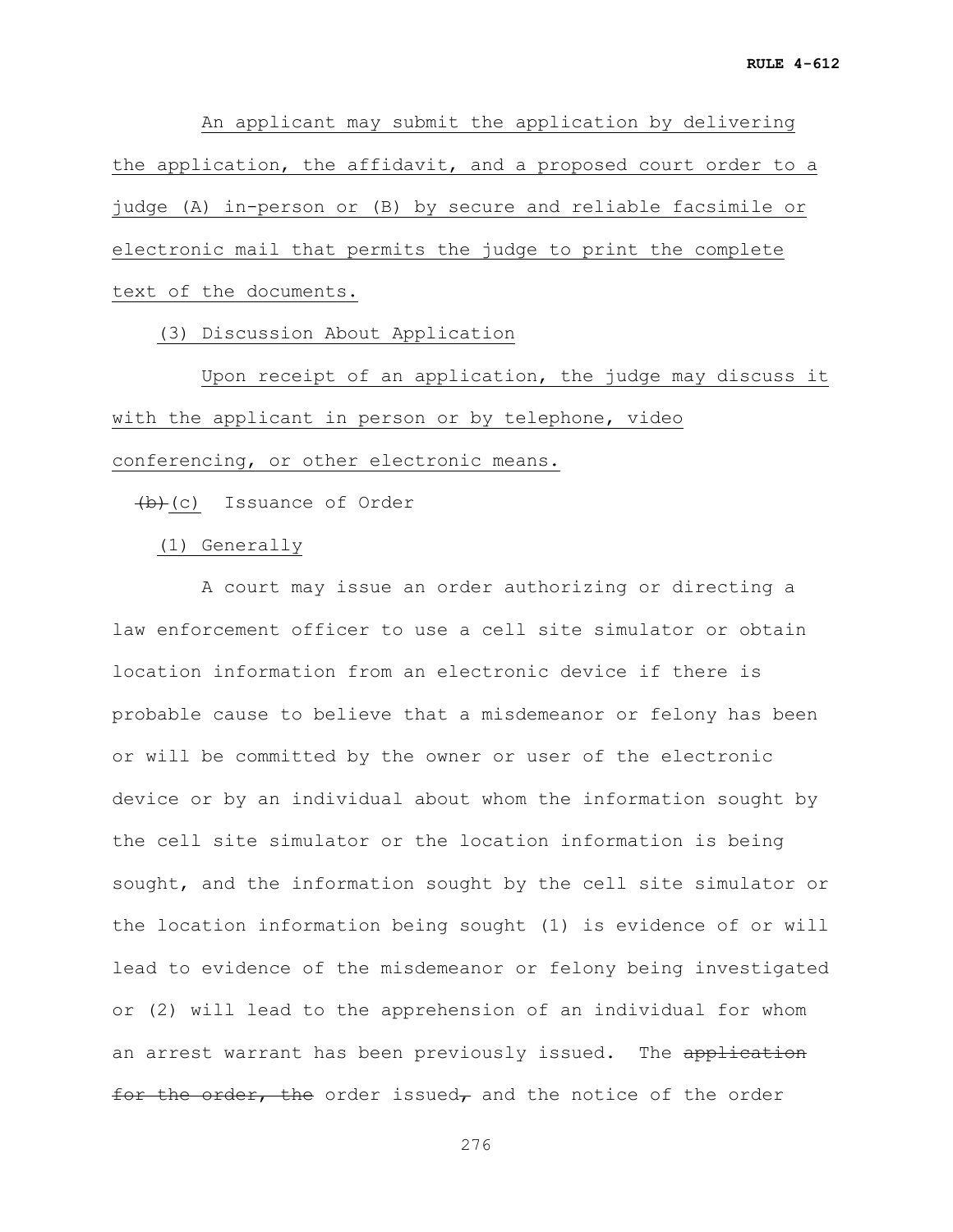shall conform to the requirements of Code, Criminal Procedure Article, § 1-203.1.

(2) Method of Issuance

 The judge may issue an order authorizing or directing a law enforcement officer to use a cell site simulator or obtain location information from an electronic device by (A) signing an order and recording on it the date and time of issuance, and (B) delivering the signed and dated order, along with a copy of the application and affidavit, to the applicant in person or by secure and reliable facsimile or electronic mail that permits the applicant to print the complete text of the documents. Source: This Rule is new.

## REPORTER'S NOTE

Chapter 392, 2021 Laws of Maryland (HB 477) amends Code, Criminal Procedure Article, § 1-203.1 to create a process by which an application for a court order to use a cell site simulator or to obtain location information may be submitted to a judge. Amendments to Rule 4-612 are proposed to account for the details added to § 1-203.1 by Chapter 392.

New section (b) addresses the submission of an application for the order. Subsection (b)(1) provides that submissions must generally comply with Code, Criminal Procedure Article, § 1- 203.1. Subsection (b)(2) sets forth the different methods of submission, either in-person or by secure and reliable fax or electronic mail. Subsection (b)(3) indicates the methods by which the court may discuss an application with the applicant.

Former section (c), with the deletion of certain language, is renamed as subsection (c)(1) and provides general information about the issuance of orders. New subsection (c)(2) addresses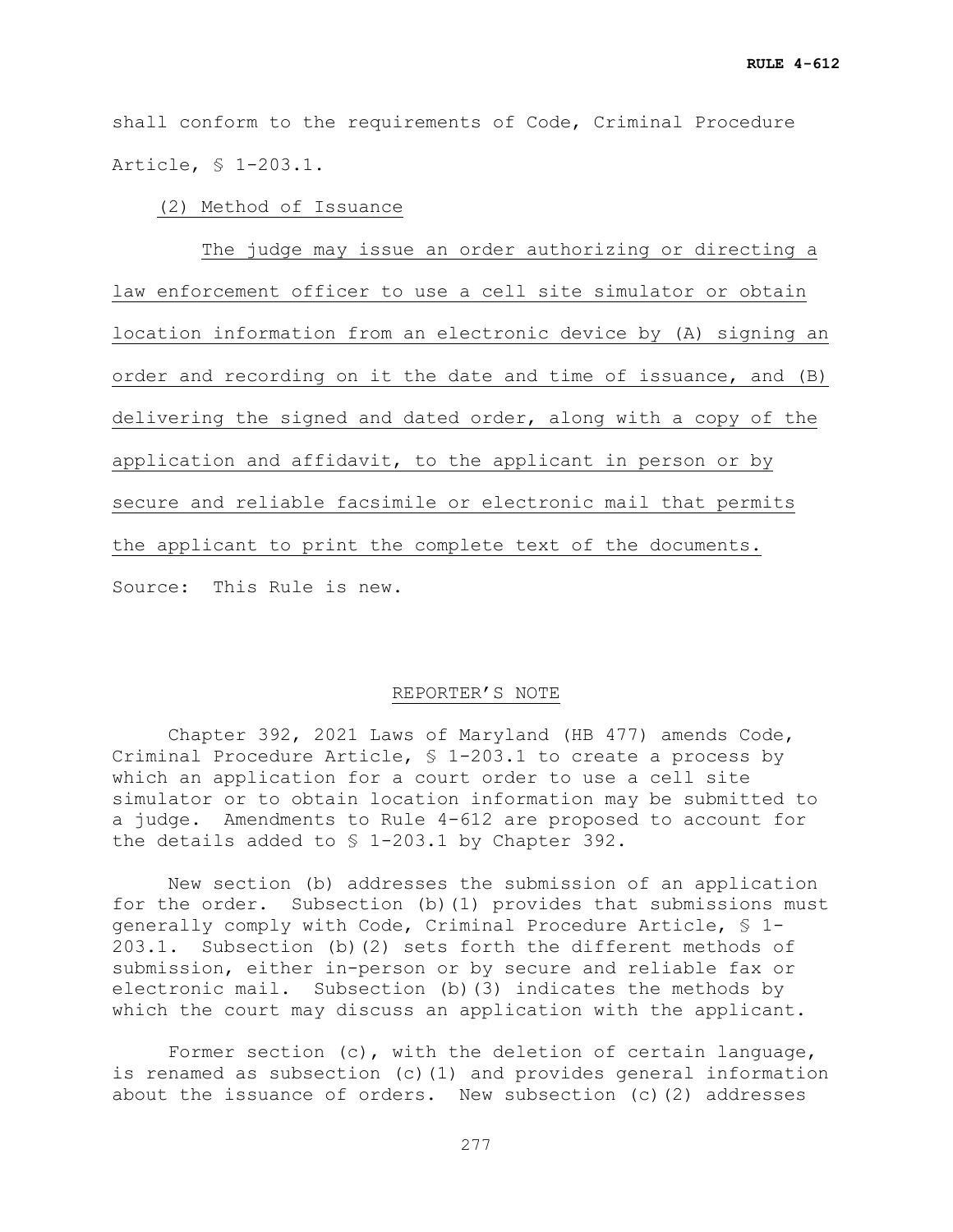the method of issuance of an order authorizing or directing a law enforcement officer to use a cell site simulator or obtain location information from an electronic device. Issuance of such orders involves signing the order and recording the date and time of issuance, as well as delivering certain documents to the applicant in person or by secure and reliable facsimile or electronic mail.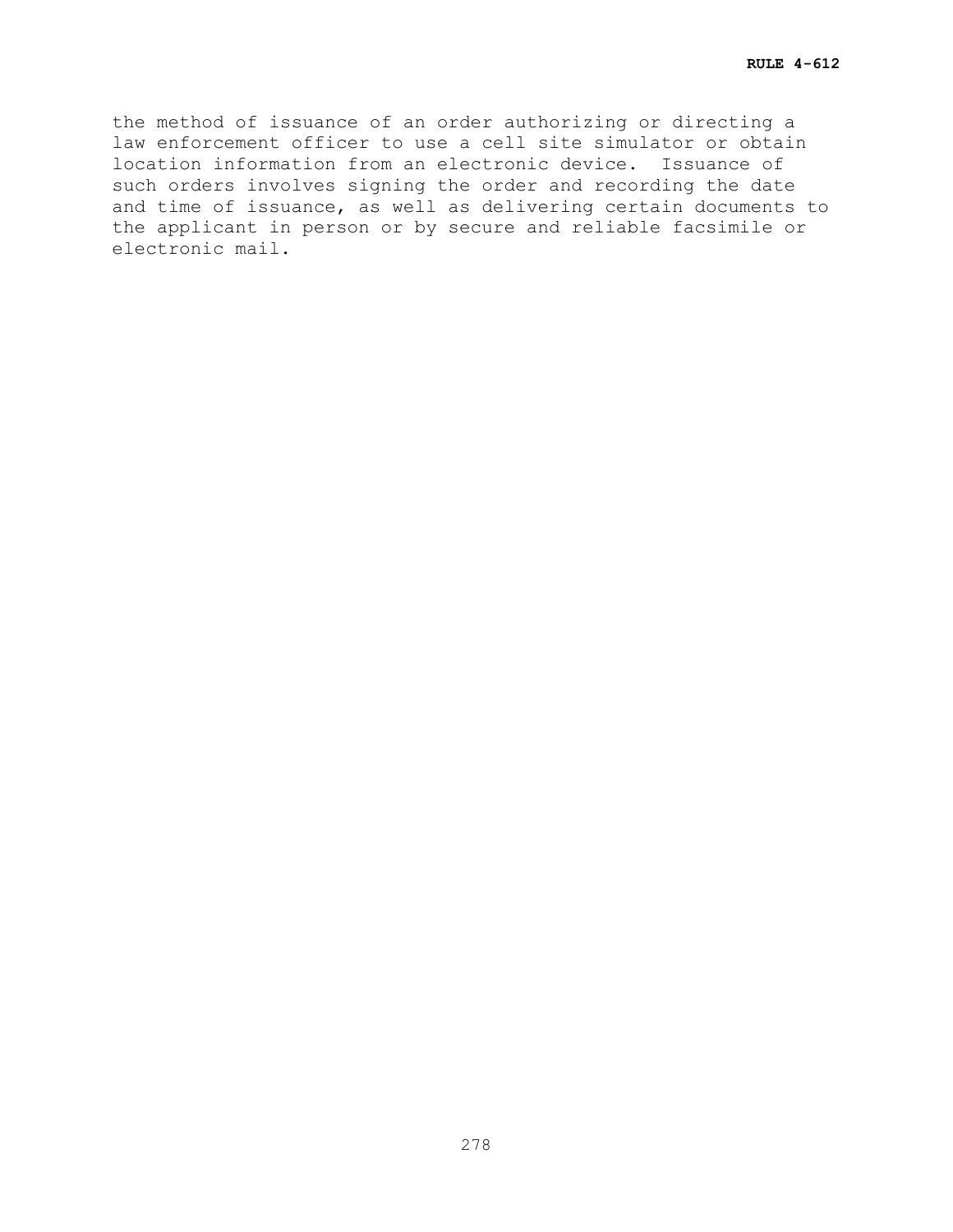## MARYLAND RULES OF PROCEDURE

### TITLE 4 – CRIMINAL CAUSES

CHAPTER 600 – CRIMINAL INVESTIGATIONS AND MISCELLANEOUS

## PROVISIONS

ADD new Rule 4-613, as follows:

RULE 4-613. ORDER FOR FORENSIC GENETIC GENEALOGICAL DNA ANALYSIS AND SEARCH

(a) Applicability; Definitions

(1) Applicability

 This Rule applies to orders for a forensic genetic genealogical DNA analysis and search ("FGGS") pursuant to Code, Criminal Procedure Article, § 17-102.

(2) Definitions

 The definitions contained in Code, Criminal Procedure, § 17-101 apply in this Rule.

(b) Issuance of Order

 A court shall issue an order authorizing the initiation of a FGGS if the FGGS is certified before the court in accordance with Code, Criminal Procedure Article, § 17-102. The application for the order, the order issued, and the notice of the order shall conform to the requirements of Code, Criminal Procedure Article, § 17-102.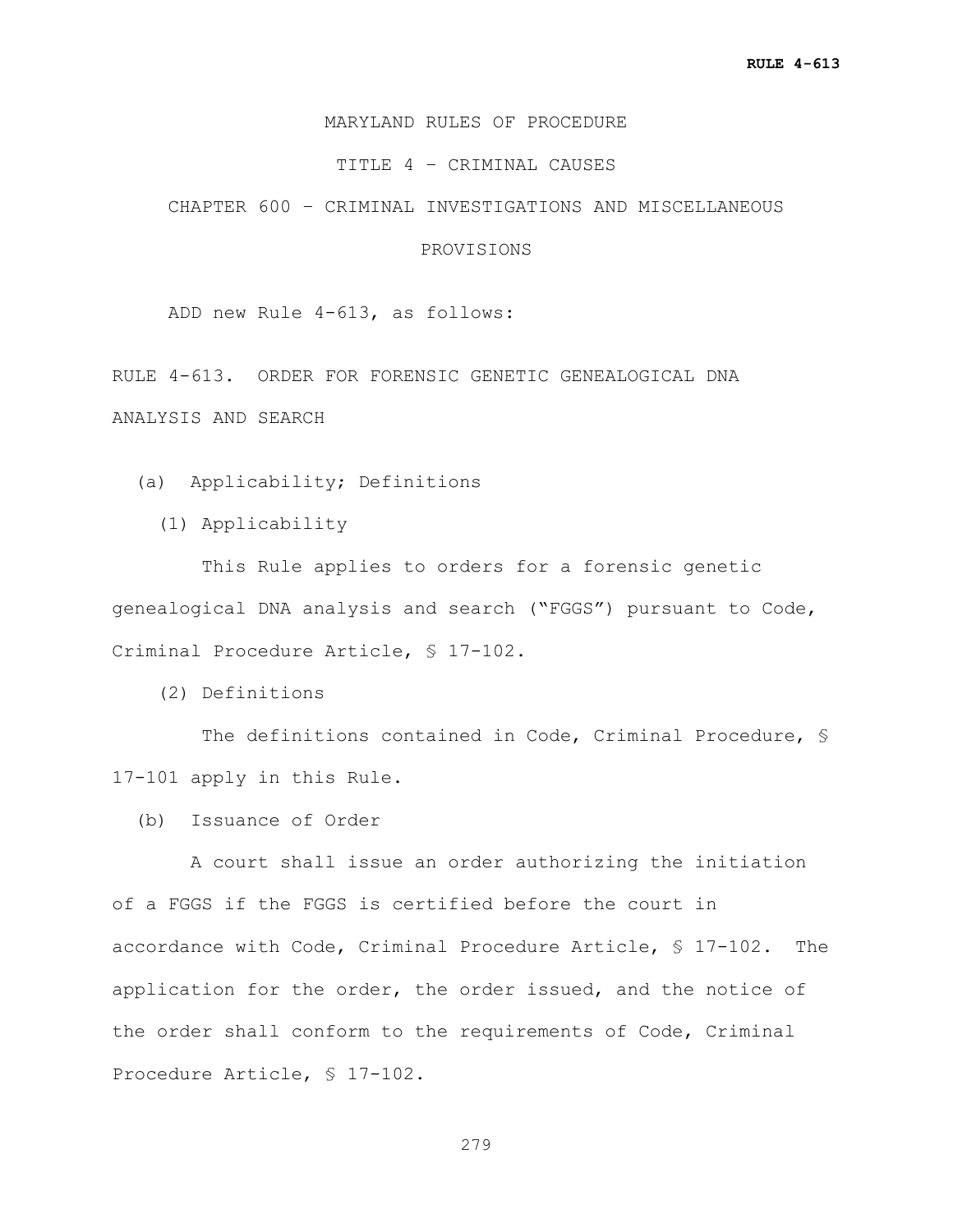Cross reference: See Code, Criminal Procedure Article, § 17- 102(g) for requirements to collect a DNA sample.

- (c) Orders to Destroy Samples and Information
	- (1) Issuance

 Except as provided in Code, Criminal Procedure Article, § 17-102(h)(1)(ii), on completion of (A) a FGGS investigation that does not result in a prosecution or results in an acquittal, (B) a sentence and postconviction litigation associated with a conviction obtained through the use of FGGS, or (C) any criminal prosecution that may arise from the FGGS, the authorizing court or any court that has jurisdiction over any criminal case that arose from the FGGS shall issue orders to all persons in possession of DNA samples gathered in the FGGS and all genetic genealogy information derived from the FGG analysis of those samples to destroy the samples and information.

(2) Notice to Court

 If a FGGS investigation does not result in a prosecution, the law enforcement agent who sought authorization of the FGGS shall notify the court in writing when the investigation is completed. If a FGGS investigation results in prosecution, the prosecutor shall notify the court in writing when an order to destroy samples and information pursuant to subsection (c)(1) of this Rule may be issued.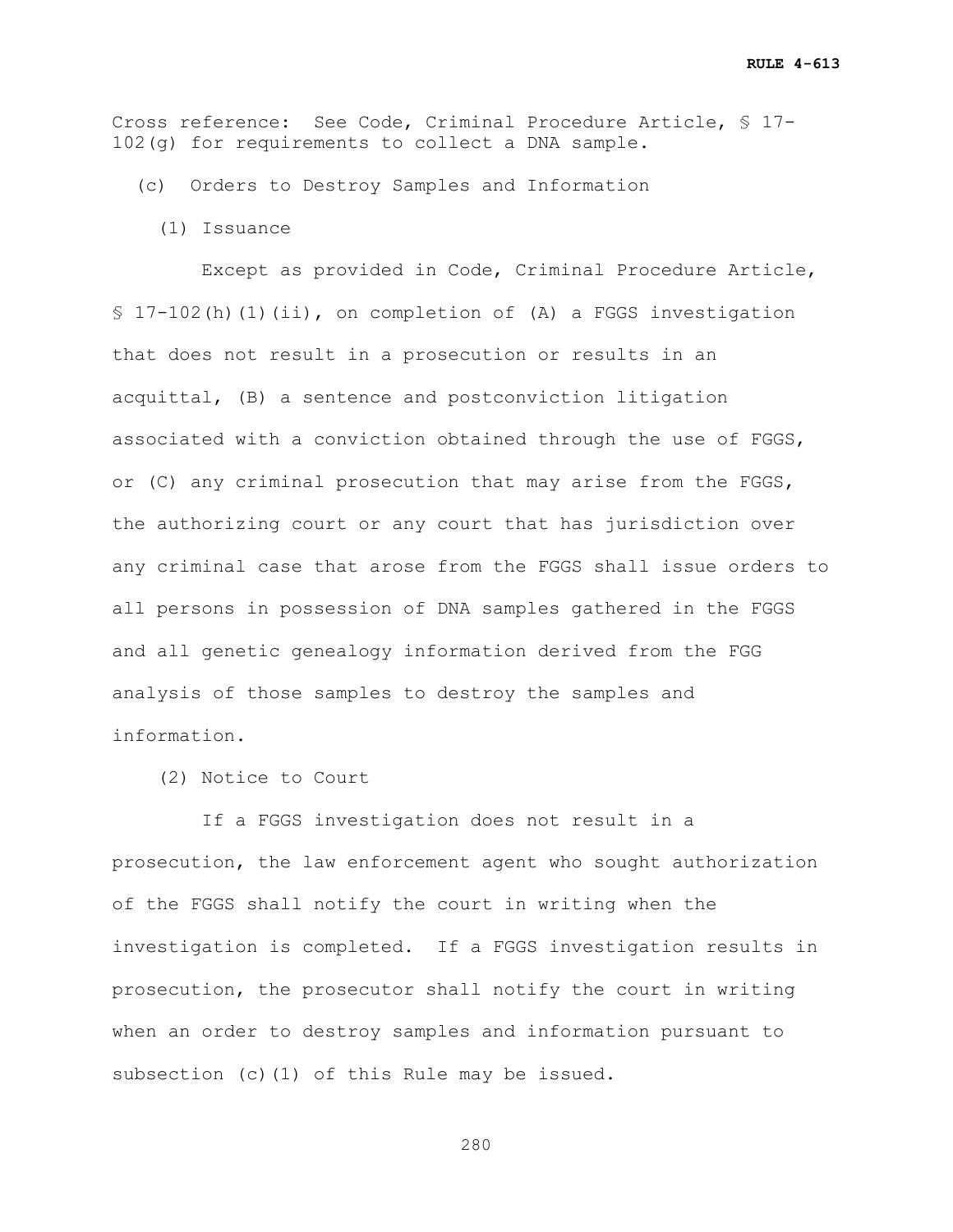(3) Content

 The orders shall (A) require the removal and destruction of any FGG profiles previously uploaded to direct-to-consumer or publicly available open-data personal genomics databases and (B) provide notice by certified delivery to individuals entitled to notice pursuant to Code, Criminal Procedure Article, § 17- 102(h)(3).

Source: This Rule is new.

## REPORTER'S NOTE

Chapters 681/682, 2021 Laws of Maryland (HB 240/SB 187) set forth the requirements to seek judicial authorization for a forensic genetic genealogical DNA analysis and search ("FGGS"). Proposed new Rule 4-613 addresses this process.

Section (a) addresses the applicability of the Rule and the relevant definitions. Subsection (a)(1) clarifies that the Rule applies to an application for a FGGS. Subsection (a)(2) states that the definitions in Code, Criminal Procedure Article, § 17- 101 apply to the Rule.

Section (b) concerns the issuance of an order authorizing a FGGS. The court shall authorize the FGGS if the FGGS is certified before the court in accordance with Code, Criminal Procedure Article, § 17-102. Additional language explains that the application for the order, the order issued, and the notice of the order shall conform to the requirements of the Code section. A cross reference following section (b) cites the Code section permitting covert collection of a DNA sample.

Section (c) implements Code, Criminal Procedure Article, § 17-102(h) requiring the destruction of samples and information at a certain time after a FGGS. Provisions concerning the necessary court order are included in the section.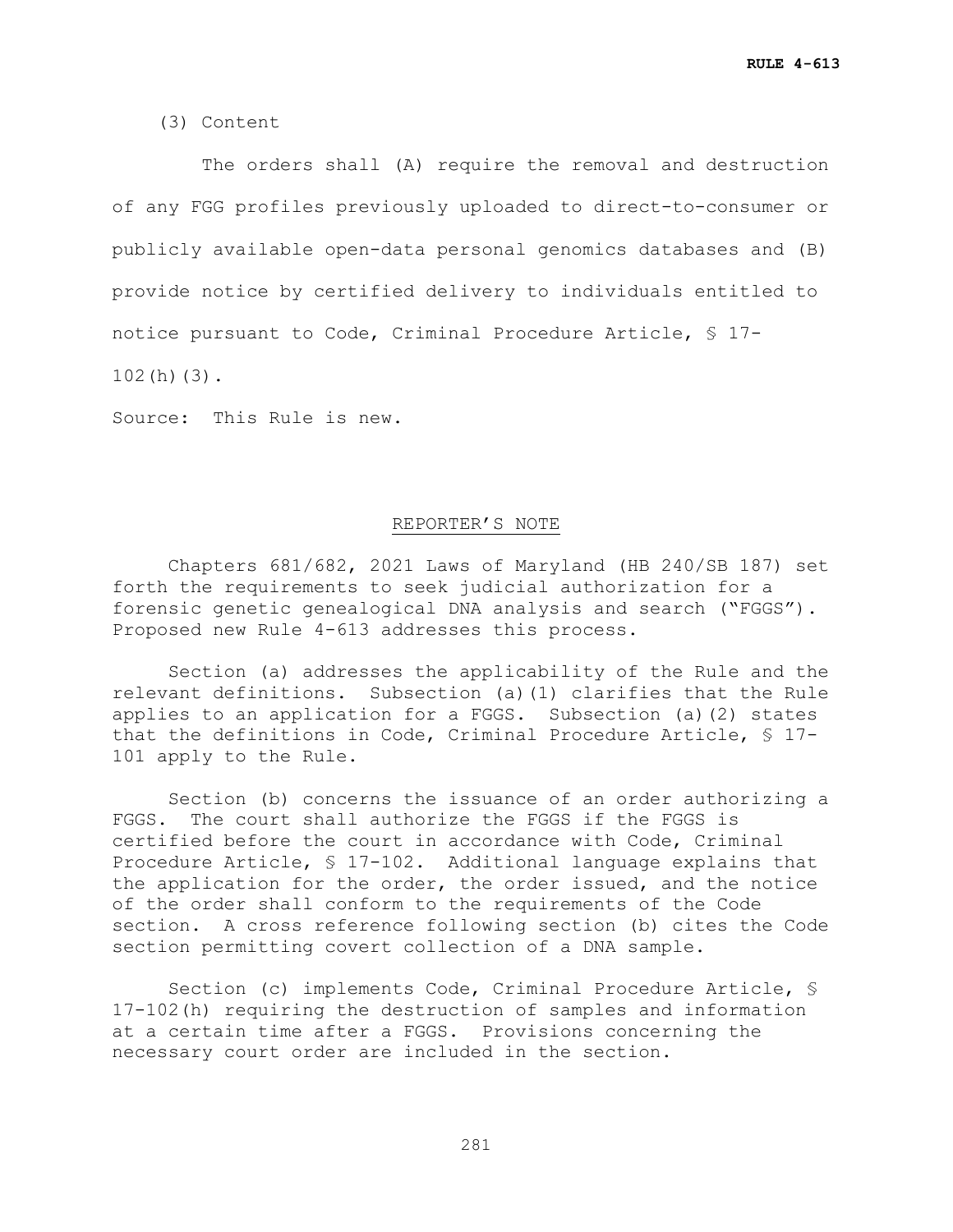MARYLAND RULES OF PROCEDURE

TITLE 5 – EVIDENCE

CHAPTER 600 – WITNESSES

AMEND Rule 5-611 by updating a cross reference following section (a), as follows:

RULE 5-611. MODE AND ORDER OF INTERROGATION AND PRESENTATION: CONTROL BY COURT; SCOPE OF CROSS-EXAMINATION; LEADING QUESTIONS

(a) Control by Court

 The court shall exercise reasonable control over the mode and order of interrogating witnesses and presenting evidence so as to (1) make the interrogation and presentation effective for the ascertainment of the truth, (2) avoid needless consumption of time, and (3) protect witnesses from harassment or undue embarrassment.

Cross reference: For the Court Dog and Child Witness Program Court Dog Program, see Code, Courts Article, § 9-501.

**. . .**

Source: This Rule is derived from F.R.Ev. 611.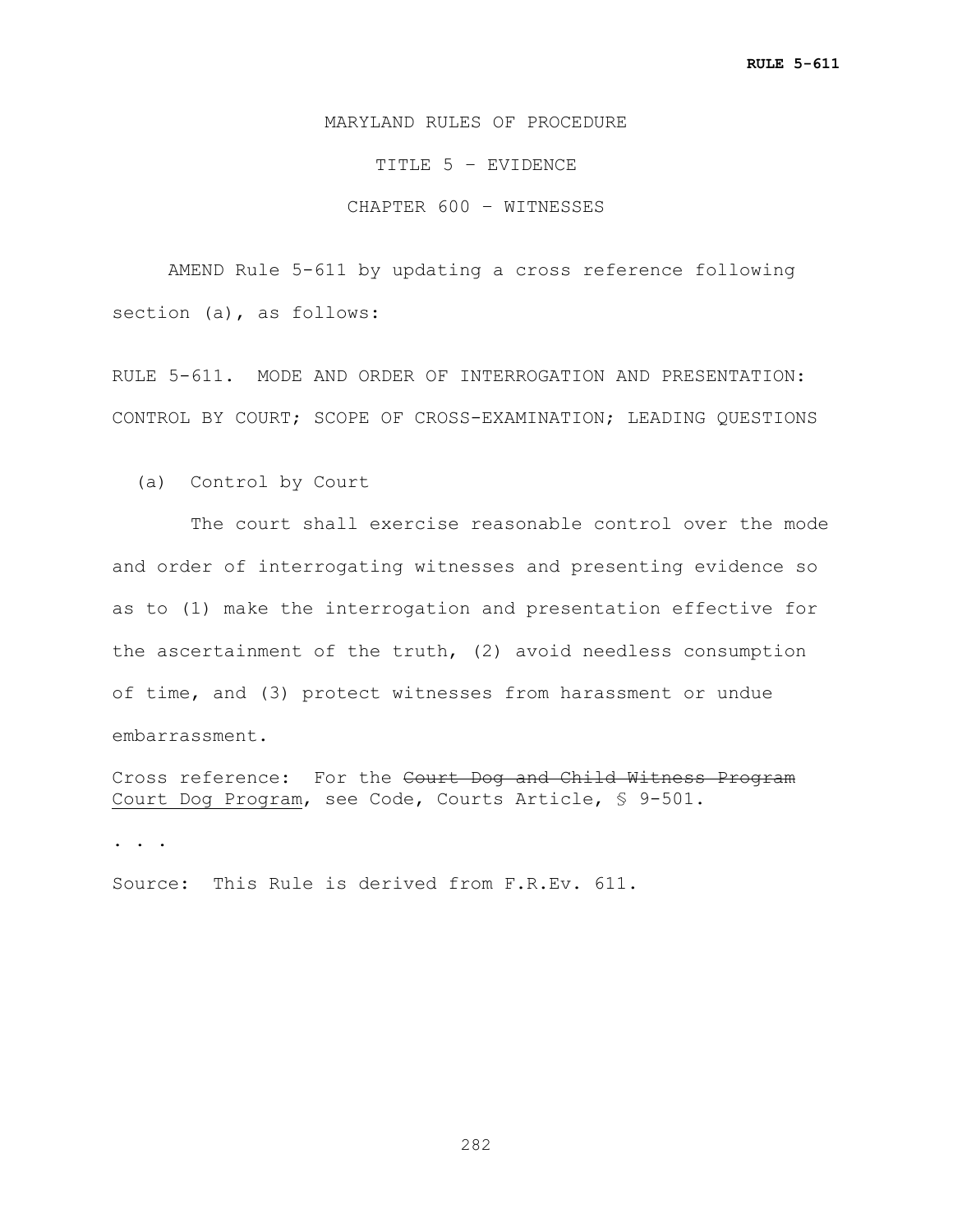# REPORTER'S NOTE

Chapters 181/182, 2021 Laws of Maryland (HB 186/SB 7) rename the Court Dog and Child Witness Program, authorized in Code, Courts and Judicial Proceedings Article, § 9-501, to be the Court Dog Program. Proposed amendments to Rules 5-611 and 5-615 amend cross references to conform to the new name for the program.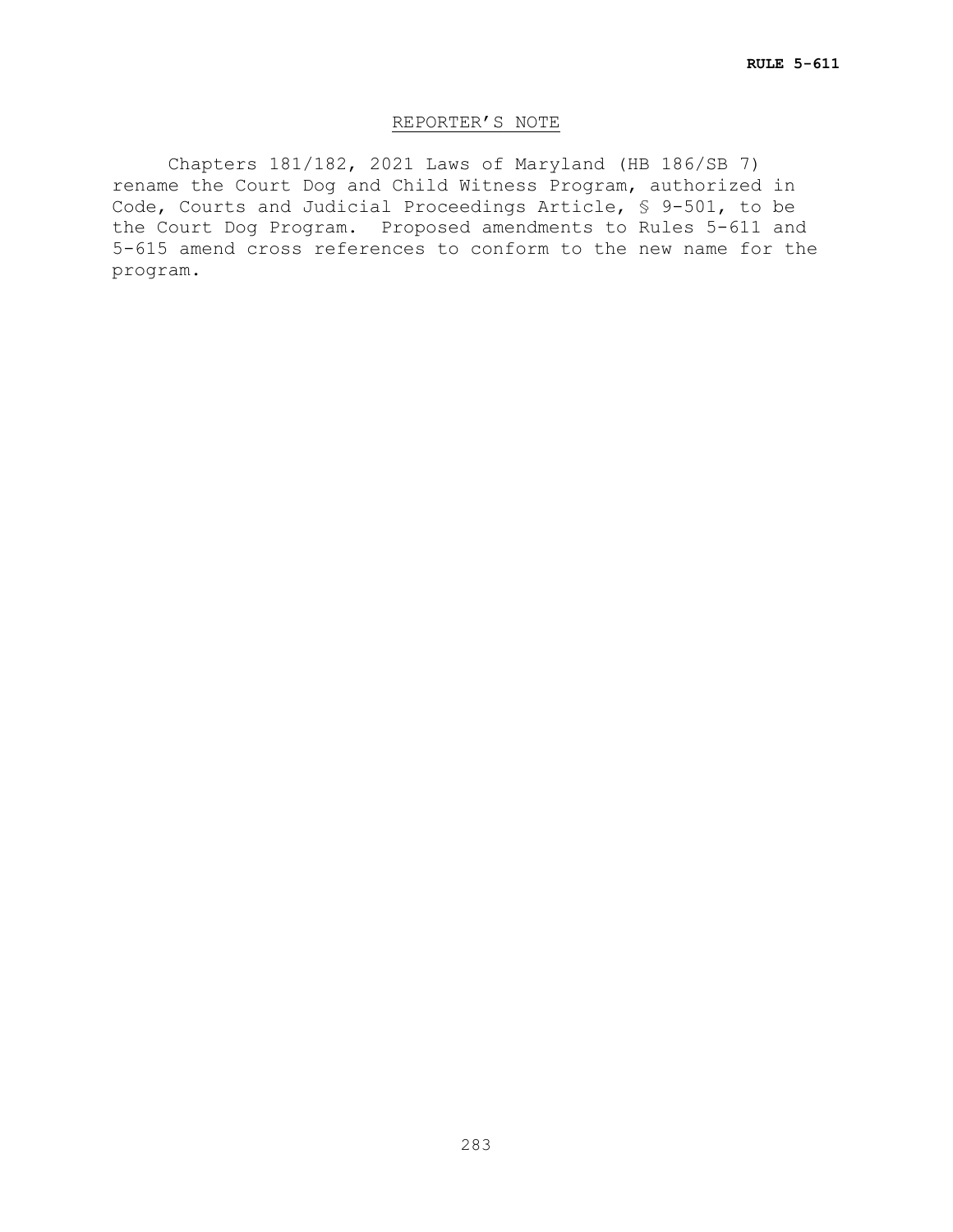## MARYLAND RULES OF PROCEDURE

TITLE 5 – EVIDENCE

CHAPTER 600 – WITNESSES

AMEND Rule 5-615 by updating a cross reference following

section (c) as follows:

RULE 5-615. EXCLUSION OF WITNESSES

**...**

(c) Permissive Non-Exclusion

 The court may permit a child witness's parents or another person having a supportive relationship with the child to remain in court during the child's testimony.

Cross reference: For the Court Dog and Child Witness Program Court Dog Program, see Code, Courts Article, § 9-501.

**...**

Source: This Rule is derived from F.R.Ev. 615 and Rules 2-513, 3-513, and 4-321.

## REPORTER'S NOTE

Chapters 181/182, 2021 Laws of Maryland (HB 186/SB 7) rename the Court Dog and Child Witness Program, authorized in Code, Courts and Judicial Proceedings Article, § 9-501, to be the Court Dog Program. Proposed amendments to Rules 5-611 and 5-615 amend cross references to conform to the new name for the program.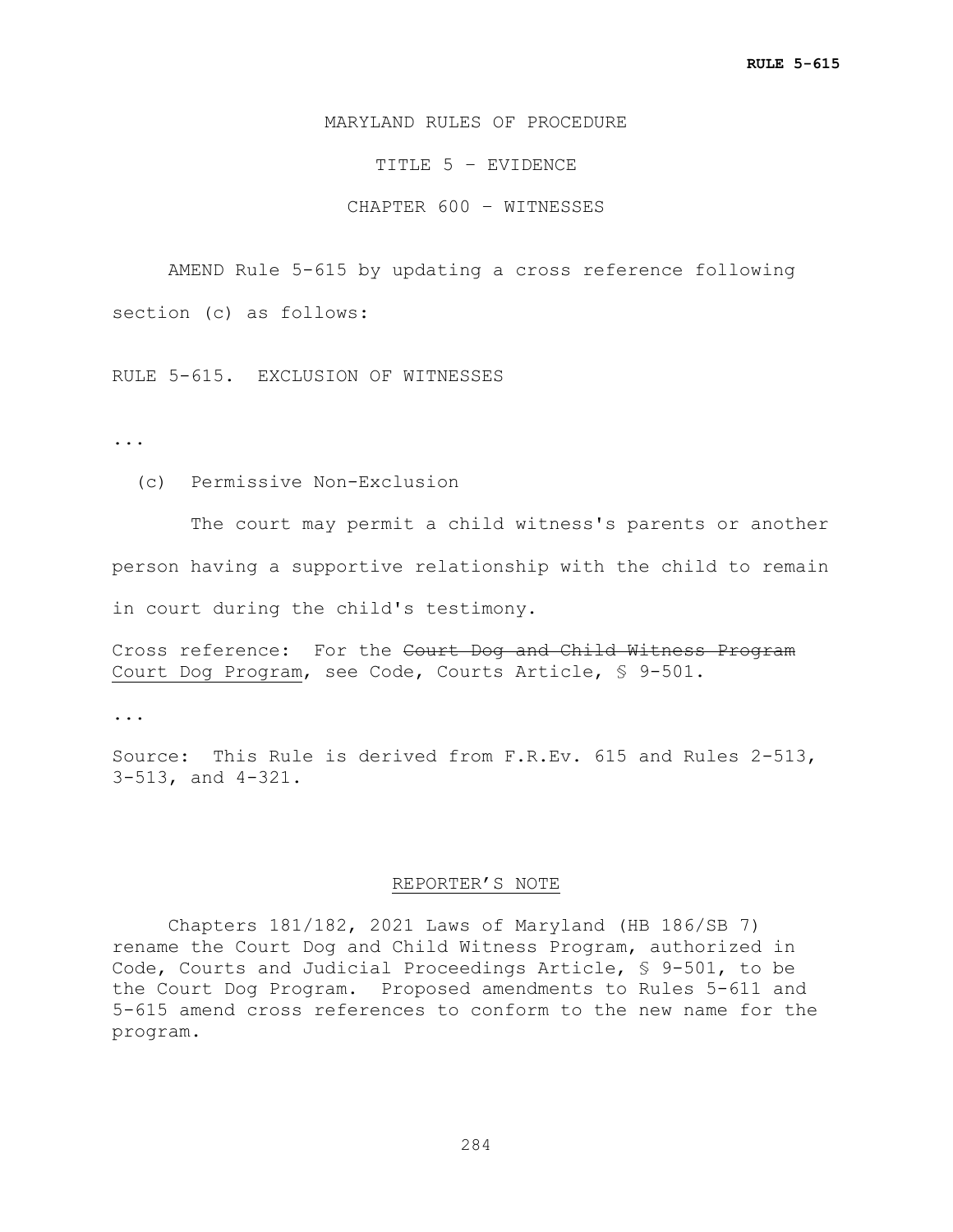## MARYLAND RULES OF PROCEDURE

TITLE 6 – SETTLEMENT OF DECEDENTS' ESTATES CHAPTER 100 – GENERAL PROVISIONS

AMEND Rule 6-151 by updating a cross reference, as follows:

Rule 6-151. FILING A WILL

Promptly after learning of the decedent's death, the custodian of a document appearing to be the last will of the decedent shall file it with the register even if it is not to be offered for probate. The will shall be filed in the county in which administration should be had pursuant to Rule 6-111. A prior will need not be filed with the register unless (a) the custodian learns that the subsequent will has been declared invalid or is being or may be contested, (b) the custodian is requested to produce it in connection with a proceeding to interpret the subsequent will, or (c) the court orders the custodian to produce it. A will to be offered for probate, unless previously filed, shall be filed in conjunction with the filing of a petition for administrative or judicial probate or administration of a small estate.

Cross reference: Code, Estates and Trusts Article, \$\$ 4-202, and 4-102 §§ 4-102 and 4-203.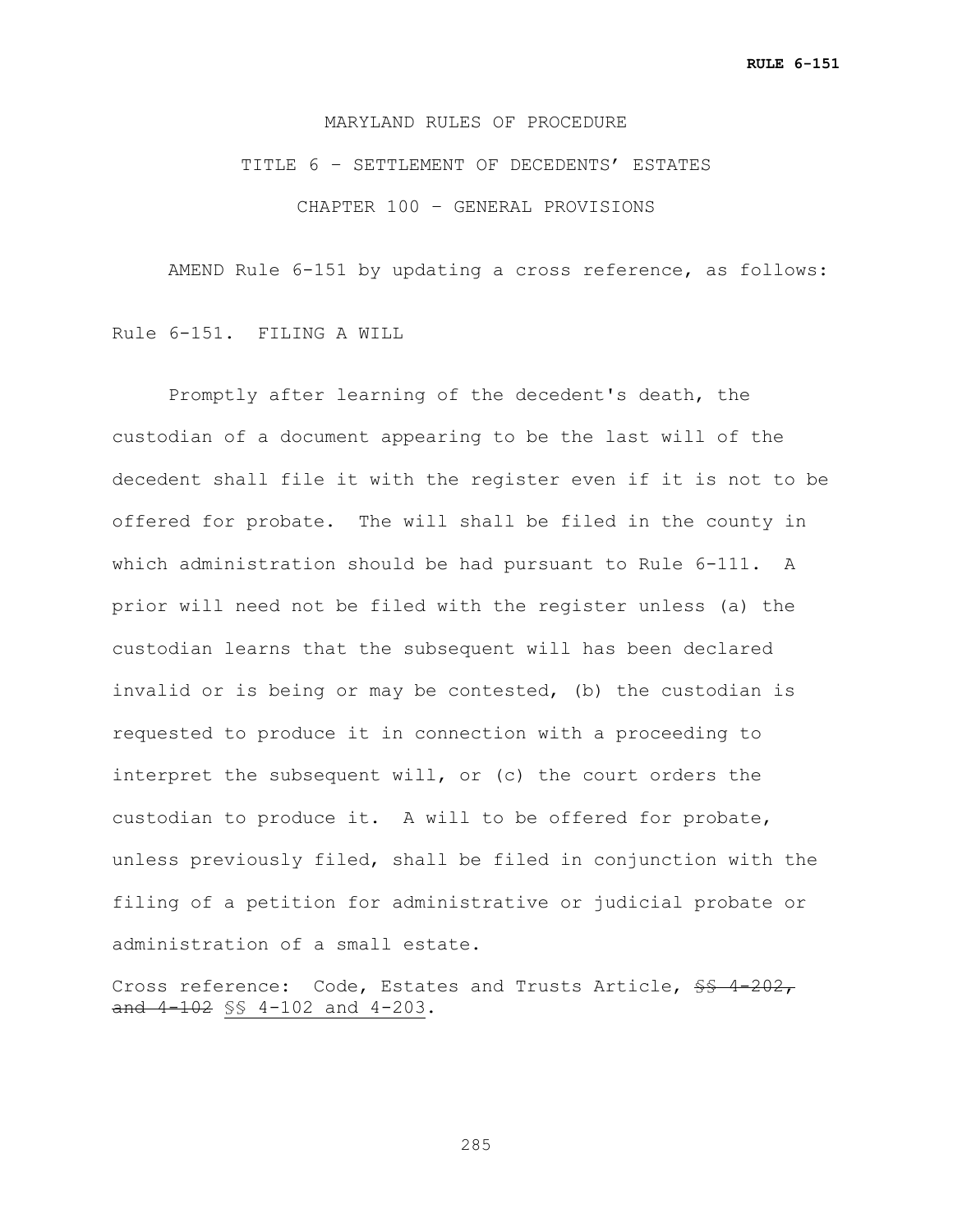# REPORTER'S NOTE

The proposed amendment to Rule 6-151 was necessitated by Chapter 513, 2021 Laws of Maryland (HB 1266), which changes the numbering of certain statutes in the Estates and Trusts Article. Code, Estates and Trusts Article, § 4-202 is now § 4-203.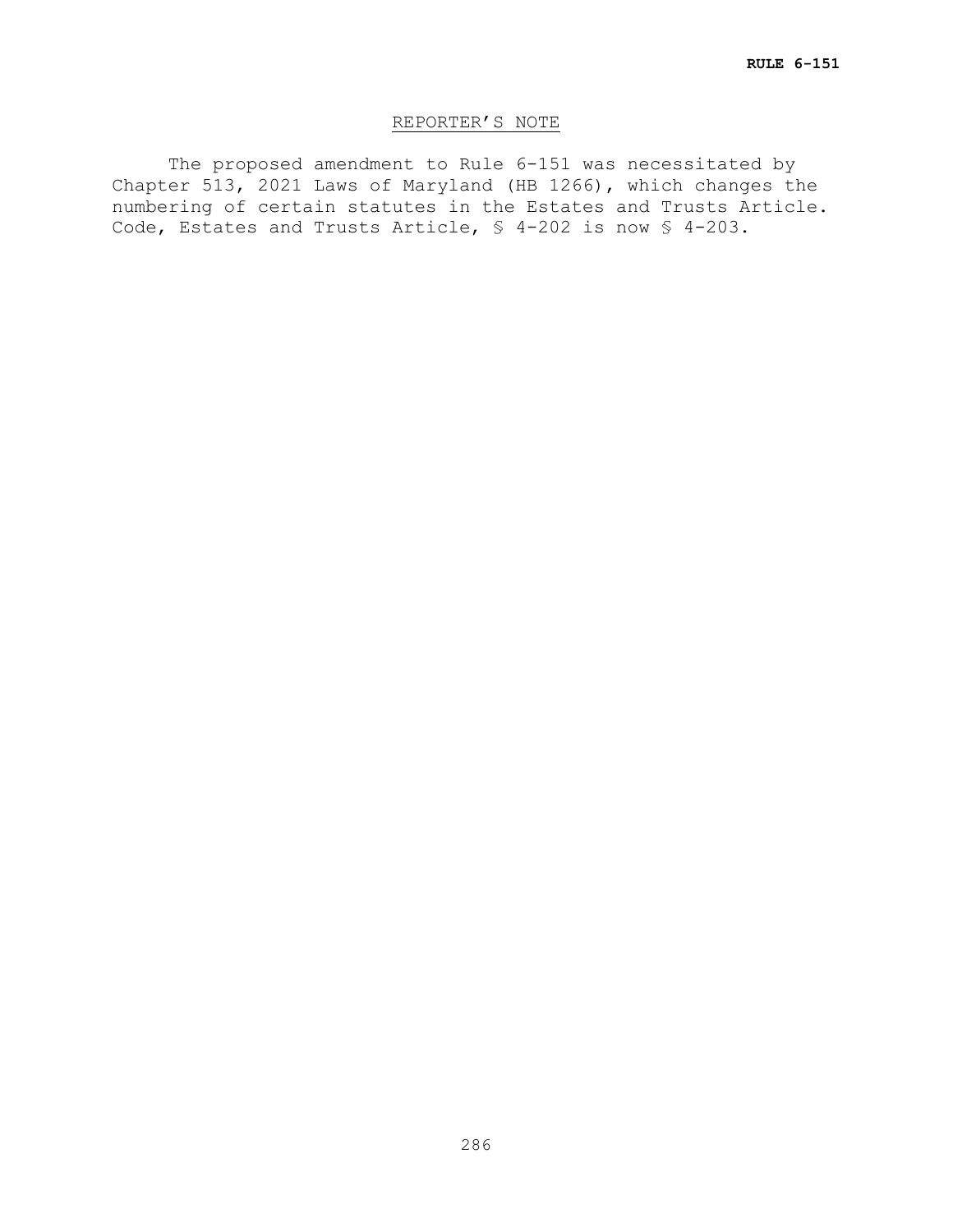### MARYLAND RULES

## TITLE 9 – FAMILY LAW ACTIONS

CHAPTER 400 – TERMINATION OF PARENTAL RIGHTS UNDER CODE, FAMILY

LAW ARTICLE, TITLE 5, SUBTITLE 14

AMEND Rule 9-402 by updating a cross reference following

section (b), as follows:

Rule 9-402. ACTION

- . . .
	- (b) Where Action Filed

The action shall be brought in a circuit court.

Cross reference: See Code, Family Law Article \$4-519, et seq., and State Government Article, § 7-301, et seq.

. . .

#### REPORTER'S NOTE

Chapter 124, 2021 Laws of Maryland (SB 109), merges and expands eligibility for the state's programs for address confidentiality. The Address Confidentiality Program is now governed solely by Title 7, Subtitle 3 of the State Government Article. Proposed amendments to Rule 9-402 delete the repealed statutory provisions.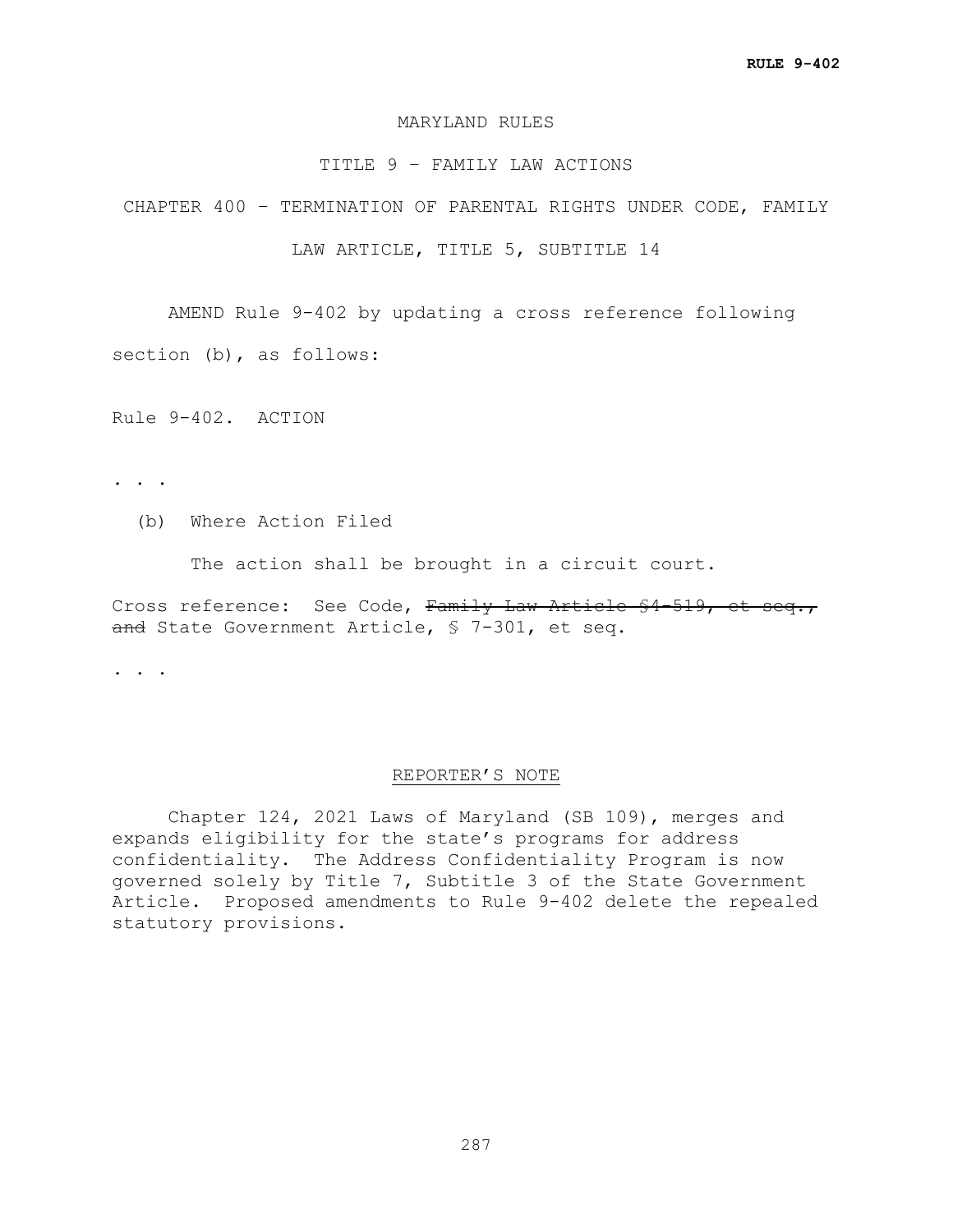### MARYLAND RULES OF PROCEDURE

### TITLE 16 – COURT ADMINISTRATION

CHAPTER 300 – CIRCUIT COURTS – ADMINISTRATION AND CASE

## MANAGEMENT

AMEND Rule 16-302 by substituting "susceptible or older adult" for "vulnerable adult" in subsection (b)(2)(A) and in a Committee note following the subsection and by adding a cross reference after subsection  $(b)(2)(A)$ , as follows:

RULE 16-302. ASSIGNMENT OF ACTIONS FOR TRIAL; CASE MANAGEMENT PLAN

(a) Generally

 The County Administrative Judge in each county shall supervise the assignment of actions for trial in a manner that maximizes the efficient use of available judicial personnel, brings pending actions to trial, and disposes of them as expeditiously as feasible.

(b) Case Management Plan; Information Report

(1) Development and Implementation

 (A) The County Administrative Judge shall develop and, upon approval by the Chief Judge of the Court of Appeals, implement a case management plan for the prompt and efficient scheduling and disposition of actions in the circuit court. The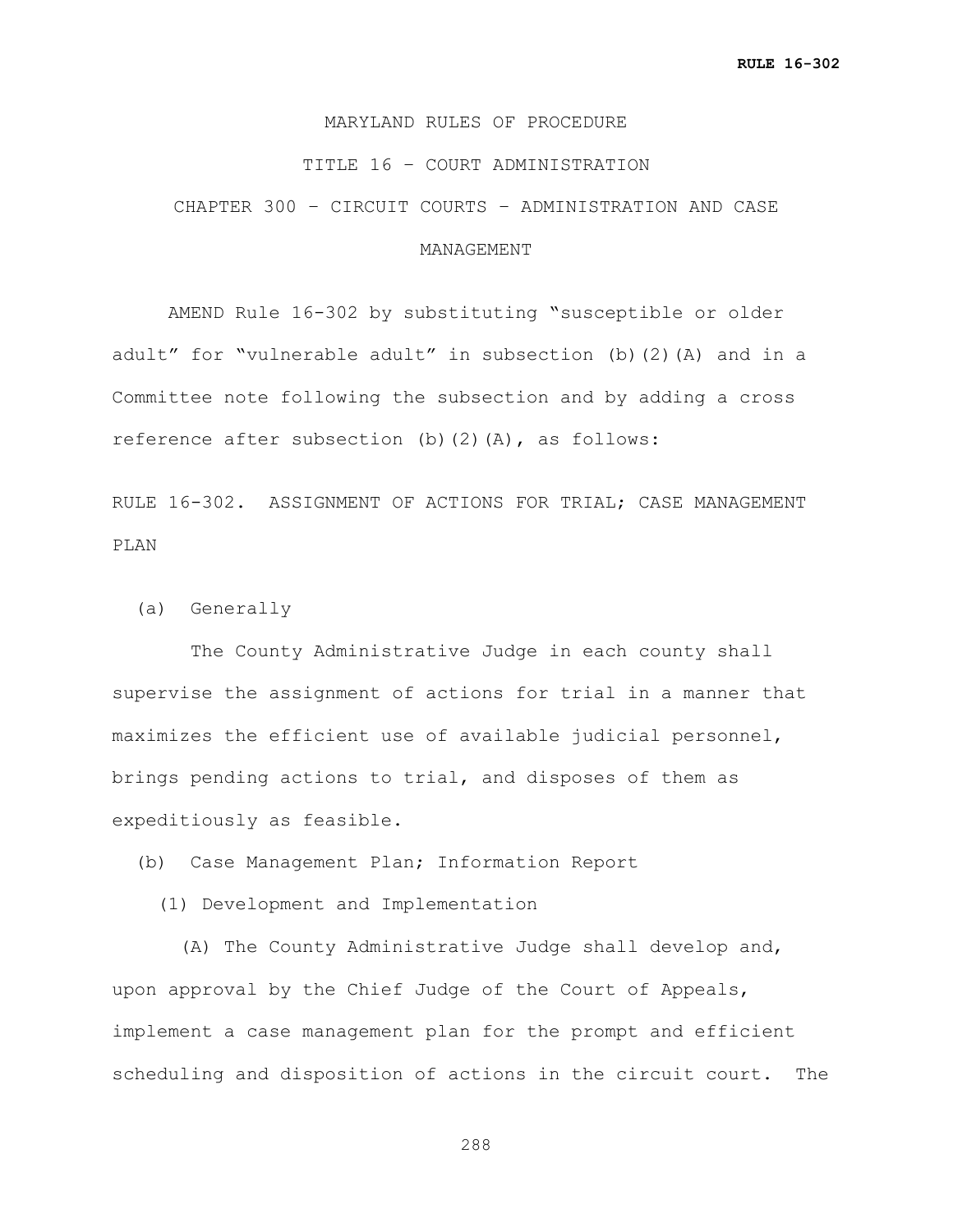plan shall include a system of differentiated case management in which actions are classified according to complexity and priority and are assigned to a scheduling category based on that classification and, to the extent practicable, follow any template established by the Chief Judge of the Court of Appeals.

 (B) The County Administrative Judge shall send a copy of the plan and all amendments to it to the State Court Administrator. The State Court Administrator shall review the plan or amendments and transmit the plan or amendments, together with any recommended changes, to the Chief Judge of the Court of Appeals.

 (C) The County Administrative Judge shall monitor the operation of the plan, develop any necessary amendments to it, and, upon approval by the Chief Judge of the Court of Appeals, implement the amended plan.

(2) Family Law Actions

 (A) The plan shall include appropriate procedures for the granting of emergency relief and expedited case processing in family law actions when there is a credible prospect of imminent and substantial physical or emotional harm to a child or vulnerable susceptible or older adult.

Committee note: The intent of this subsection is that the case management plan contain procedures for assuring that the court can and will deal immediately with a credible prospect of imminent and substantial physical or emotional harm to a child or vulnerable susceptible or older adult, at least to stabilize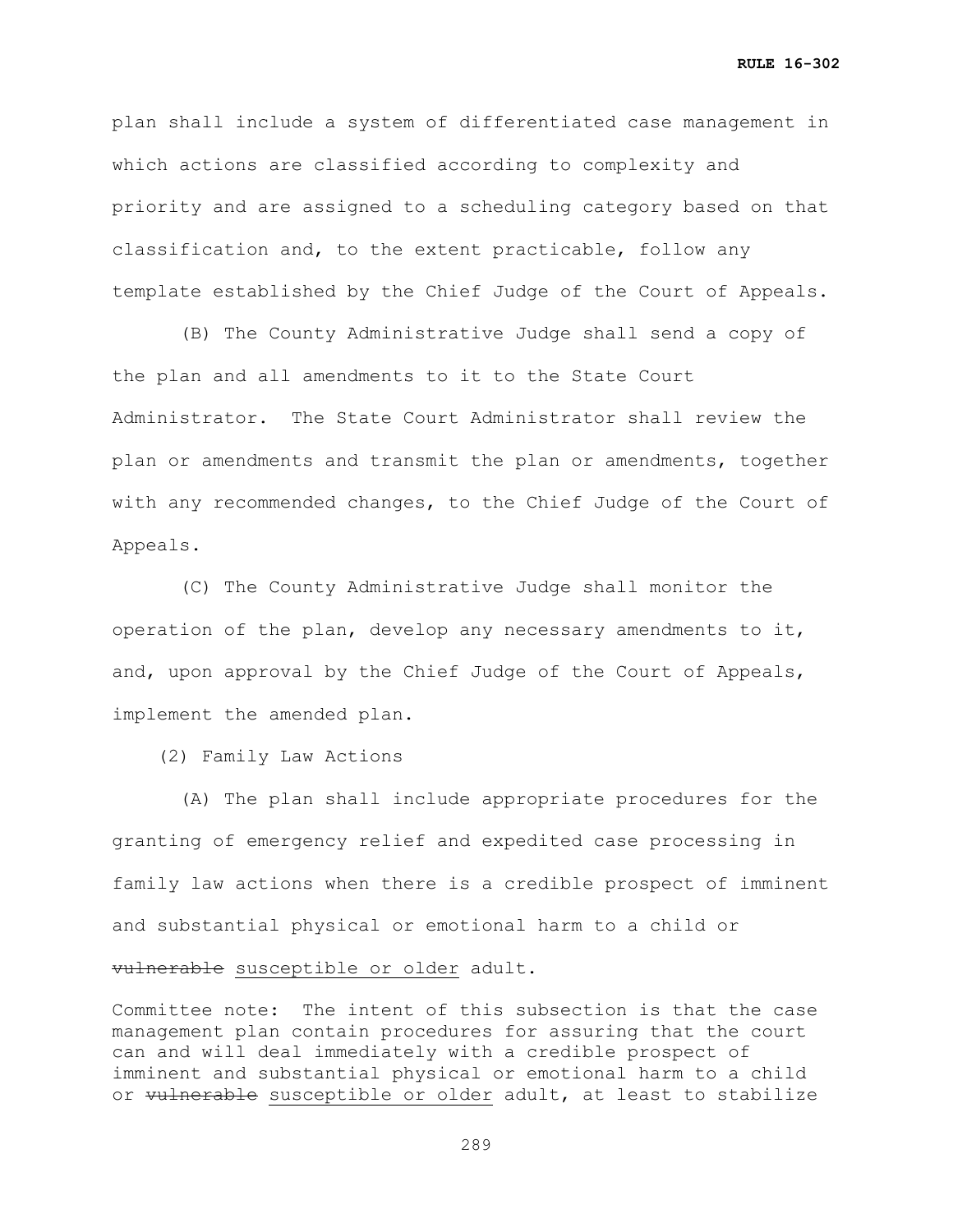the situation pending further expedited proceedings. Circumstances requiring expedited processing include threats to imminently terminate services necessary to the physical or mental health or sustenance of the child or vulnerable susceptible or older adult or the imminent removal of the child or wulnerable susceptible or older adult from the jurisdiction of the court.

Cross reference: See Code, Estates and Trust Article, § 13-601 for definitions of the terms "older adult" and "susceptible adult."

. . .

Source:This Rule is derived in part from former Rule 16-202 (2016) and is in part new.

#### REPORTER'S NOTE

Chapter 311, 2021 Laws of Maryland (SB 327) establishes a civil cause of action for a financially exploited "susceptible adult" or "older adult," formerly referred to as a "vulnerable adult." Proposed amendments to Rule 16-302 change the term "vulnerable adult" to "susceptible or older adult" and add a cross reference to Code, Estates and Trusts Article, § 13-601 for definitions of the terms "older adult" and "susceptible adult."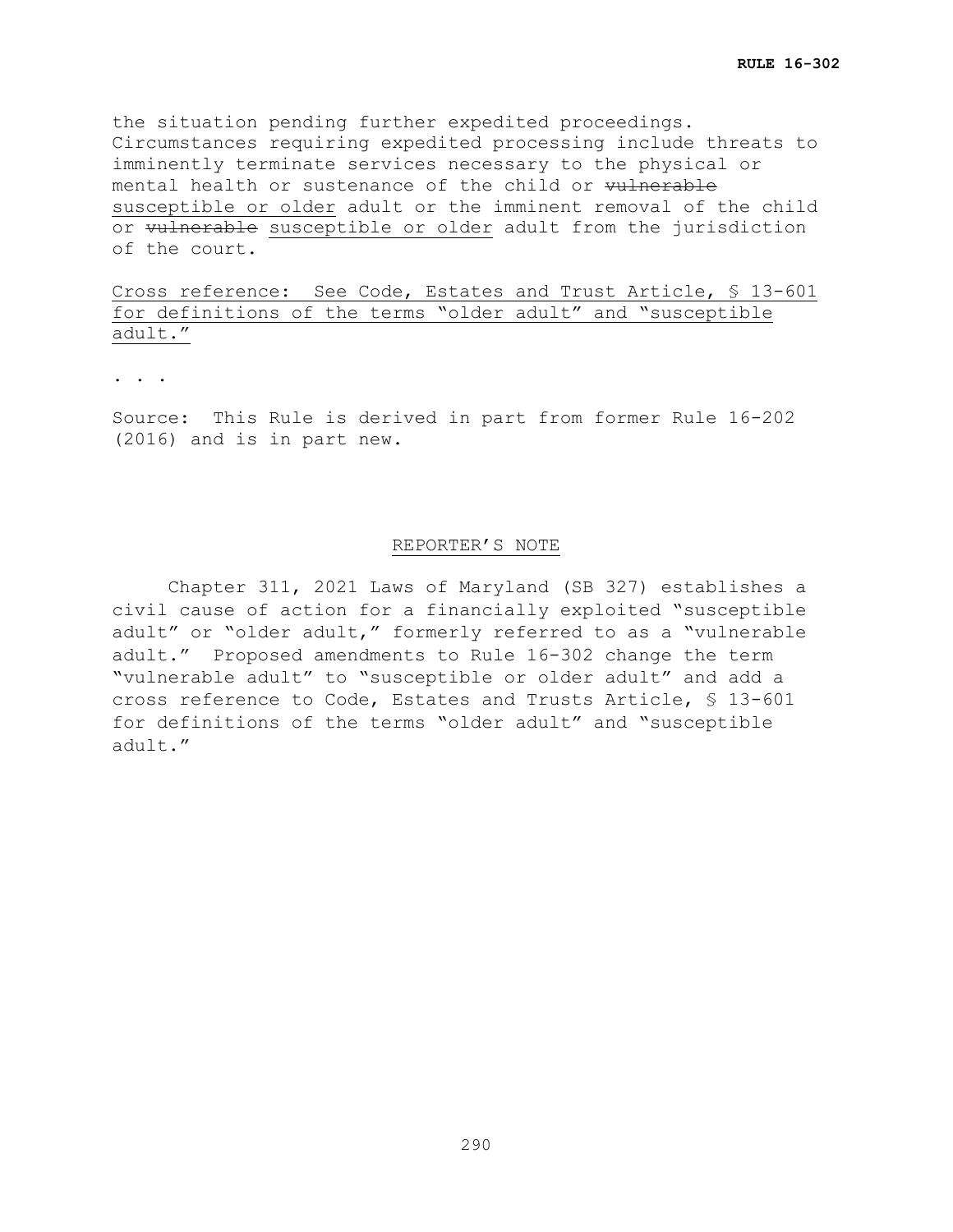MARYLAND RULES OF PROCEDURE TITLE 16 – COURT ADMINISTRATION CHAPTER 900 – ACCESS TO JUDICIAL RECORDS DIVISION 2. LIMITATIONS ON ACCESS

AMEND Rule 16-918 by updating a reference in subsection (b)(1), by adding new subsection (b)(2)(B)(ii) excepting papers filed in an appellate court from the requirements of subsection (b)(2) of this Rule, and by making stylistic changes, as follows:

RULE 16-918. ACCESS TO ELECTRONIC RECORDS

(a) In General

 Subject to the other Rules in this Title and in Title 20 and other applicable law, a judicial record that is kept in electronic form is open to inspection to the same extent that the record would be open to inspection in paper form.

(b) Denial of Access

(1) Restricted Information

 A custodian shall take reasonable steps to prevent access to restricted information, as defined in Rule 20-101  $\{f\}$ (s), that the custodian is on notice is included in an electronic judicial record.

(2) Certain Identifying Information

(A) In General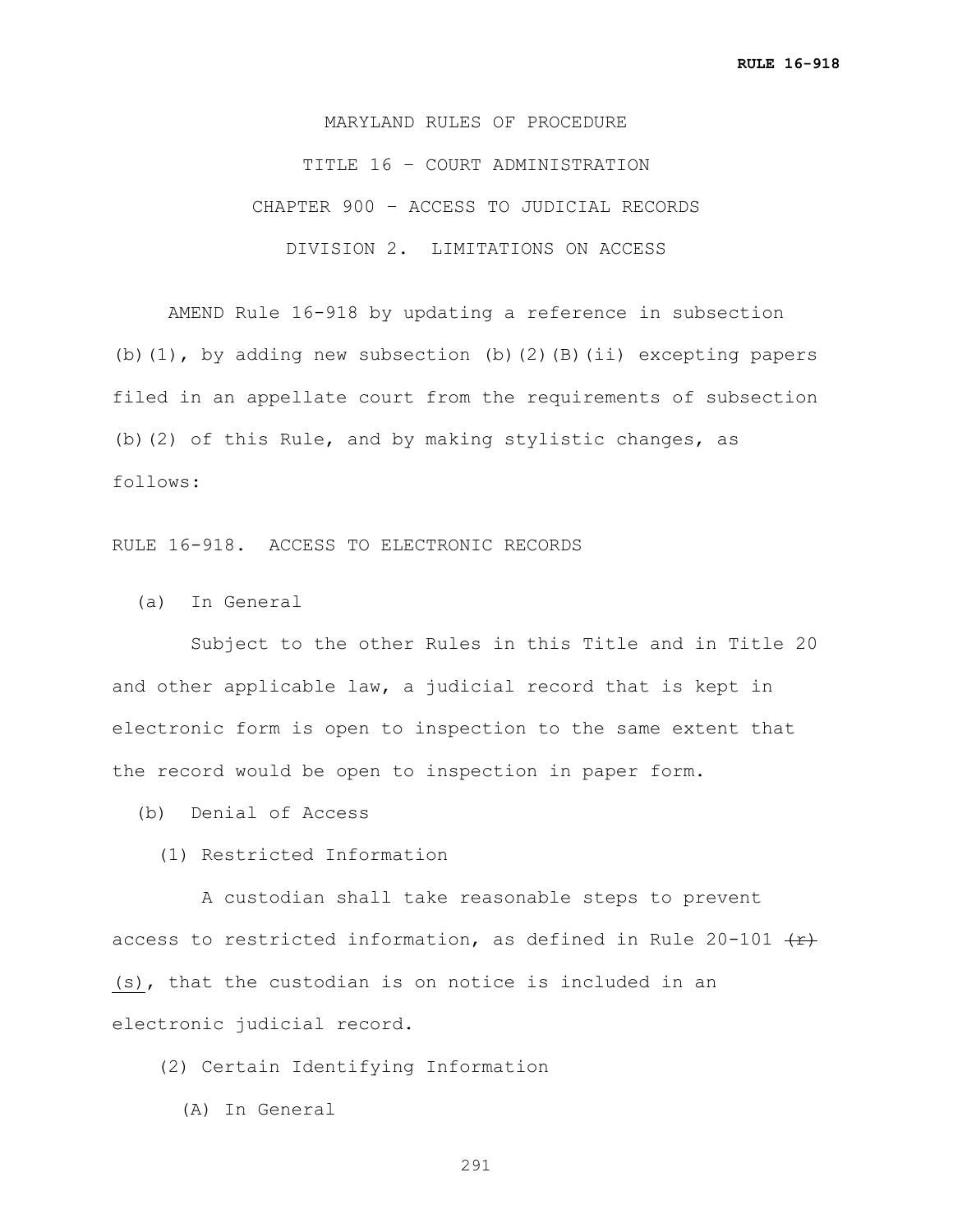Except as provided in subsection (b)(2)(B) of this Rule, a custodian shall prevent remote access to the name, address, telephone number, date of birth, e-mail address, and place of employment of a victim or nonparty witness in:

(i) a criminal action,

 (ii) a juvenile delinquency action under Code, Courts Article, Title 3, Subtitle 8A,

 (iii) an action under Code, Family Law Article, Title 4, Subtitle 5 (domestic violence), or

 (iv) an action under Code, Courts Article, Title 3, Subtitle 15 (peace order),

(B) Exception Exceptions

 (i) Unless shielded by a protective order, the name, office address, office telephone number and office e-mail address, if any, relating to law enforcement officers, other public officials or employees acting in their official capacity, and expert witnesses, may be remotely accessible.

 (ii) Subsection (b)(2) of this Rule does not apply to briefs, appendices, petitions for writ of certiorari, motions, and oppositions filed in the Court of Appeals or Court of Special Appeals.

(C) Notice to Custodian

 A person who places in a judicial record identifying information relating to a witness shall give the custodian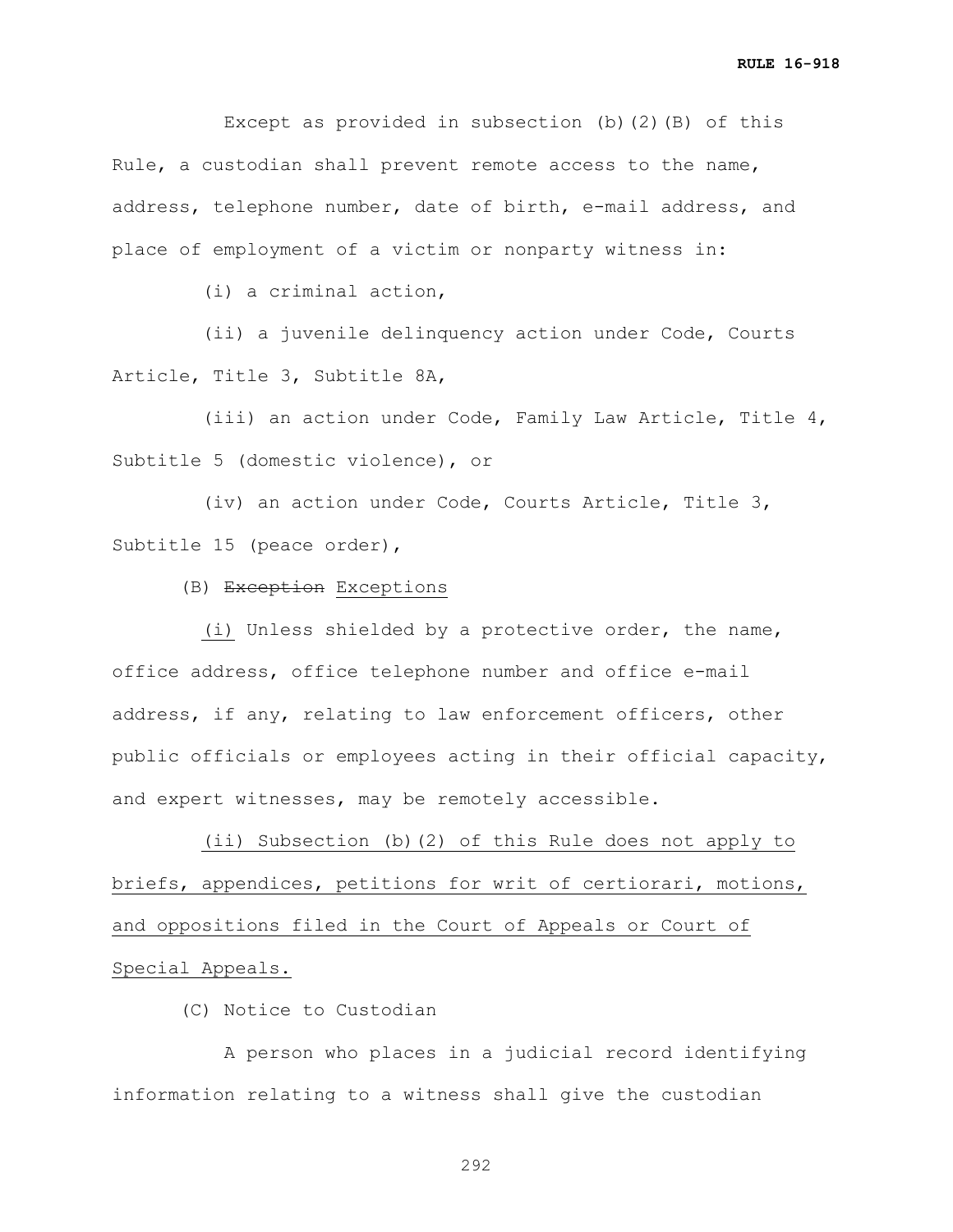**RULE 16-918**

written or electronic notice that such information is included in the record, where in the record that information is contained, and whether that information is not subject to remote access under this Rule, Rule 1-322.1, Rule 20-201, or other applicable law. Except as federal law may otherwise provide, in the absence of such notice a custodian is not liable for allowing remote access to the information.

(c) Availability of Computer Terminals

 Clerks shall make available at convenient places in the courthouses computer terminals or kiosks that the public may use to access judicial records and parts of judicial records that are open to inspection, including judicial records as to which remote access is otherwise prohibited. To the extent authorized by administrative order of the Chief Judge of the Court of Appeals, computer terminals or kiosks may be made available at other facilities for that purpose.

Cross reference: Rule 20-109.

Committee note: Although use of a courthouse computer terminal or kiosk is free of charge, the cost of obtaining a copy of the records is governed by Rule 16-905.

Source: This Rule is derived from former Rule 16-910 (2019).

# REPORTER'S NOTE

The Court of Special Appeals has identified an issue with Rule 16-918. Section (a) of this Rule generally provides that